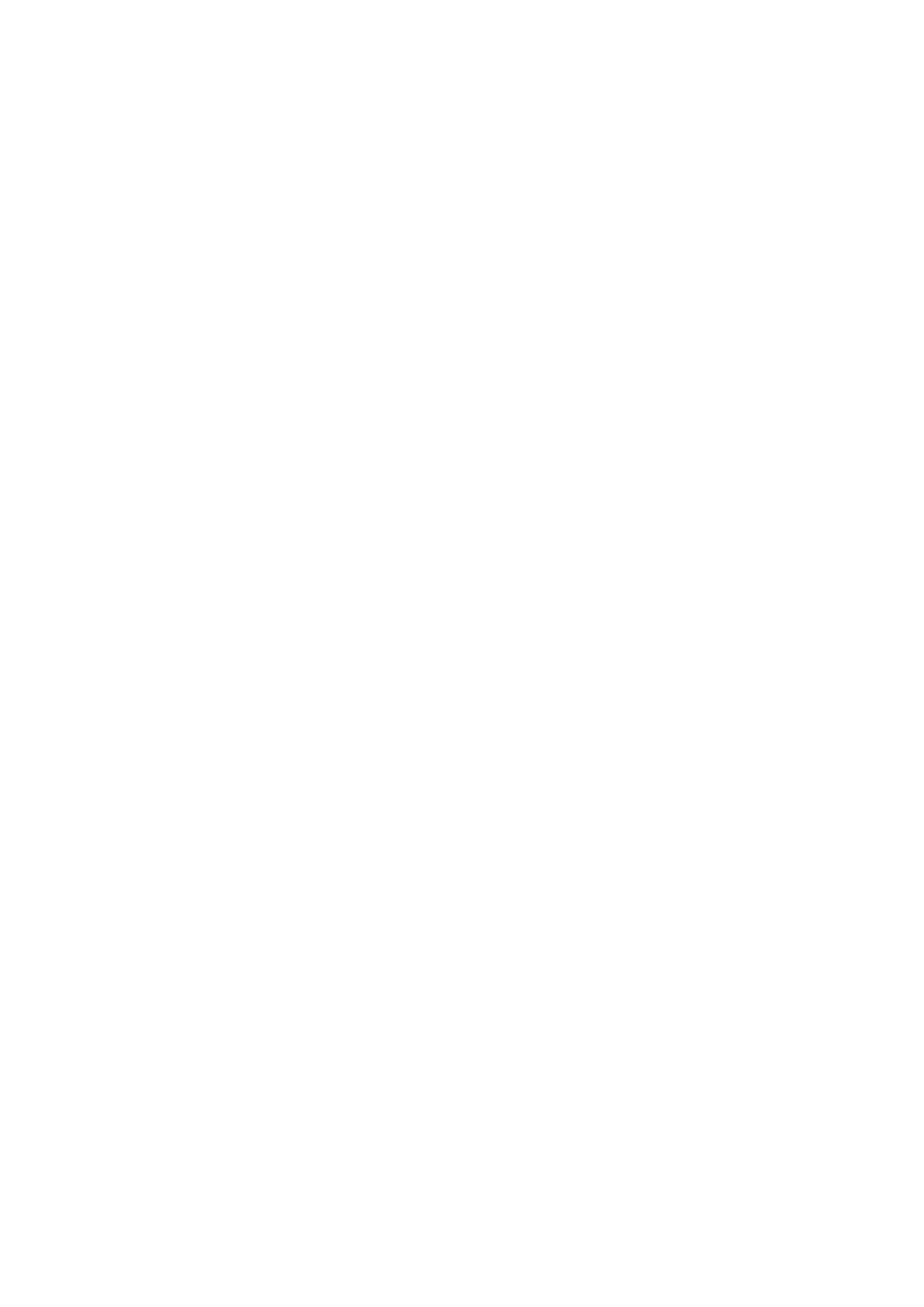**Table of [Contents](#page-4-0)**

# **UNITED STATES SECURITIES AND EXCHANGE COMMISSION**

**Washington, D.C. 20549**

## **Form SB-2**

**Amendment No. 3**

**to**

**REGISTRATION STATEMENT**

**UNDER**

**THE SECURITIES ACT OF 1933**

# **VIRNETX HOLDING CORPORATION**

*(State of Incorporation)*

*(Name of small business issuer in its charter)* **Delaware 8980 77-0390628** *(primary standard industrial classification code number)* **5615 Scotts Valley Drive, Suite 110 Scotts Valley, California 95066 (831) 438-8200**

*(I.R.S. Employer Identification No.)*

*(Address and telephone number of principal executive offices and principal place of business)*

**Kendall Larsen**

**Chief Executive Officer**

**VirnetX, Inc. 5615 Scotts Valley Drive, Suite 110**

**Scotts Valley, California 95066**

**(831) 438-8200** *(Name, address and telephone number of agent for service)*

*Copies to:*

**Lowell D. Ness, Esq. Adam J. Agron, Esq. Orrick, Herrington & Sutcliffe LLP Eric M. Vinton, Esq. 1000 Marsh Road Brownstein Hyatt Farber Schreck, P.C. (650) 614-7400 Denver, Colorado 80202 (303) 223-1100**

**Approximate date of proposed sale to the public:** As soon as practicable after the effective date of this registration statement.

If this Form is filed to register additional securities for an offering pursuant to Rule 462(b) under the Securities Act of 1933, check the following box and list the Securities Act registration statement number of the ear effective registration statement for the same offering: o

If this Form is a post-effective amendment filed pursuant to Rule 462(c) under the Securities Act, check the following box and list the Securities Act registration statement number of the earlier effective registration statement for the same offering: o

If this Form is a post-effective amendment filed pursuant to Rule 462(d) under the Securities Act, check the following box and list the Securities Act registration statement number of the earlier effective registration statement for the same offering: o

If delivery of the prospectus is expected to be made pursuant to Rule 434, check the following box: o

**Menlo Park, California 94025** 

If any of the securities being registered on this Form are to be offered on a delayed or continuous basis pursuant to Rule 415 under the Securities Act, other than securities offered only in connection with dividend or interest reinvestment plans, check the following box: ☑

#### **CALCULATION OF REGISTRATION FEE**

| <b>Title of Each Class of</b><br><b>Securities to be Registered</b> | <b>Proposed Maximum</b><br><b>Aggregate Offering</b><br>Price | Amount o<br><b>Registration Fee</b> |
|---------------------------------------------------------------------|---------------------------------------------------------------|-------------------------------------|
| Common stock, par value \$0.0001 per share                          | ,400,000(1)(2)<br>ر ده                                        | \$1,149(3)                          |

(1) On a post-split basis, this includes:

• 3,000,000 shares of common stock that are being registered for sale by the Registrant;

• 450,000 shares of common stock that are being registered in connection with an over-allotment option granted to the underwriter;

• 300,000 shares of common stock underlying the warrant issued to the underwriter;

• 5,333,333 shares of common stock being registered for resale by certain stockholders of the Registrant; and

• 266,667 shares of common stock underlying certain warrants being registered for resale by certain warrant holders of the Registrant.

Pursuant to Rule 416 under the Securities Act, this registration statement also covers such number of additional shares of common stock to prevent dilution resulting from stock splits, stock dividends or similar transactions.

(2) Estimated solely for the purpose of calculating the registration fee in accordance with Rule 457(o) under the Securities Act.

(3) Fee previously paid.

**The Registrant hereby amends this Registration Statement on such date or dates as may be necessary to delay its effective date until the Registrant shall file a further amendment which specifically states that this Registration Statement shall thereafter become effective in accordance with Section 8(a) of the Securities Act of 1933 or until the Registration Statement shall become effective on such date as the Securities and Exchange Commission acting pursuant to said Section 8(a) may determine.**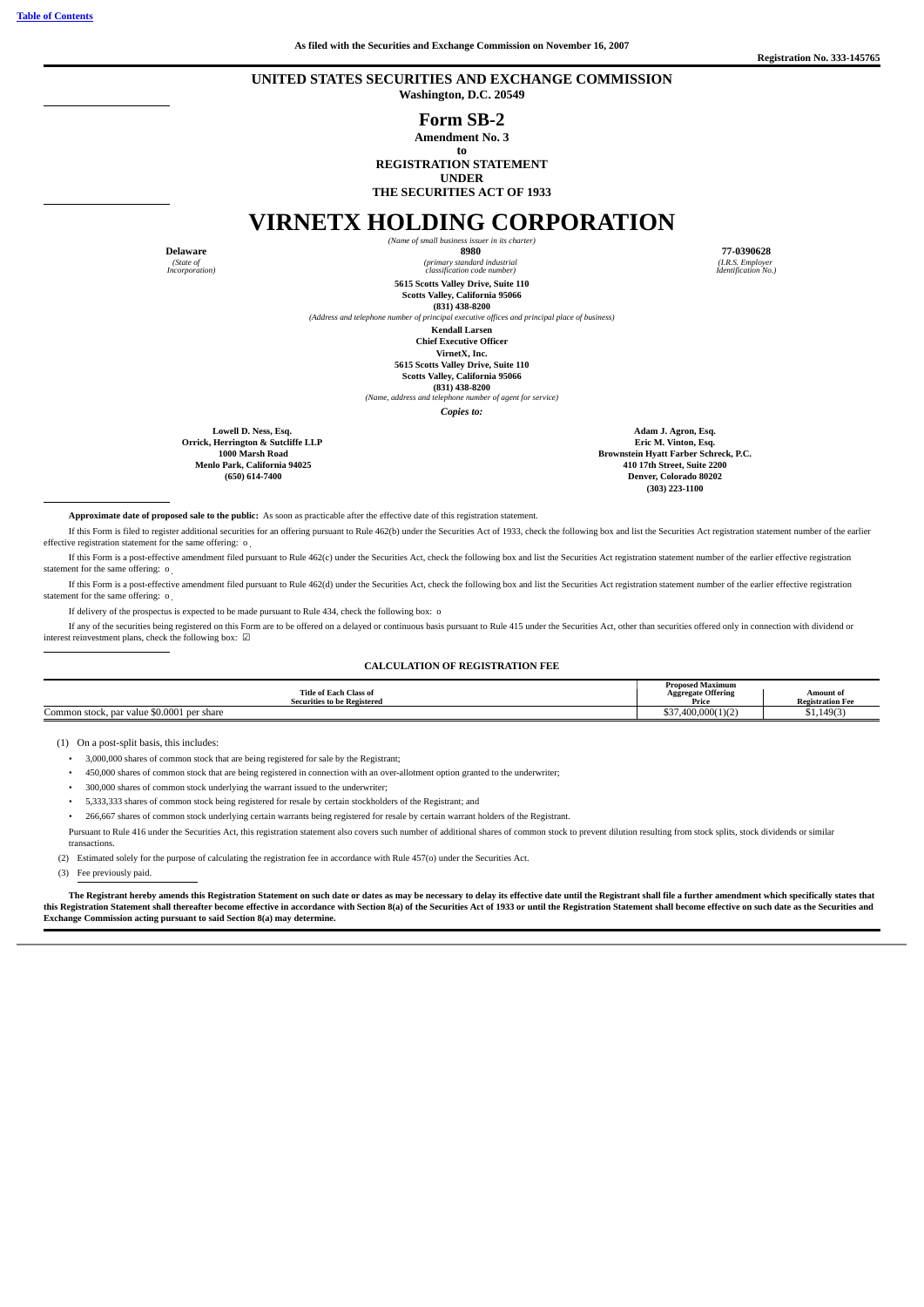## **EXPLANATORY NOTE**

This registration statement contains two prospectuses.

The first prospectus forming a part of this registration statement is to be used in connection with the underwritten public offering of 3,750,000 shares of common stock, on a post-split basis, including 450,000 shares subject to the underwriter's over-allotment option and 300,000 shares subject to the warrant to be issued to the underwriter. The first prospectus immediately follows this explanatory note.

The second prospectus forming a part of this registration statement is to be used in connection with the resale by named stockholders and warrant holders of VirnetX Holding<br>Corporation of up to 5,600,000 shares of common s

The second prospectus will consist of:

- the cover page and inside cover page immediately following the first prospectus on pages SS-1 and SS-2, which will replace such pages in the first prospectus;
- the sections entitled "Selling Security Holders" and "Plan of Distribution" on pages SS-3 and SS-4 which will appear in place of the section entitled "Underwriting" in the first prospectus;
- pages 1 through 46 of the first prospectus, other than the section entitled "Underwriting;"
- pages F-1 through F-48 of the first prospectus; and
- the back cover page, which immediately follows the inside back cover page of the first prospectus, which will replace such page in the first prospectus.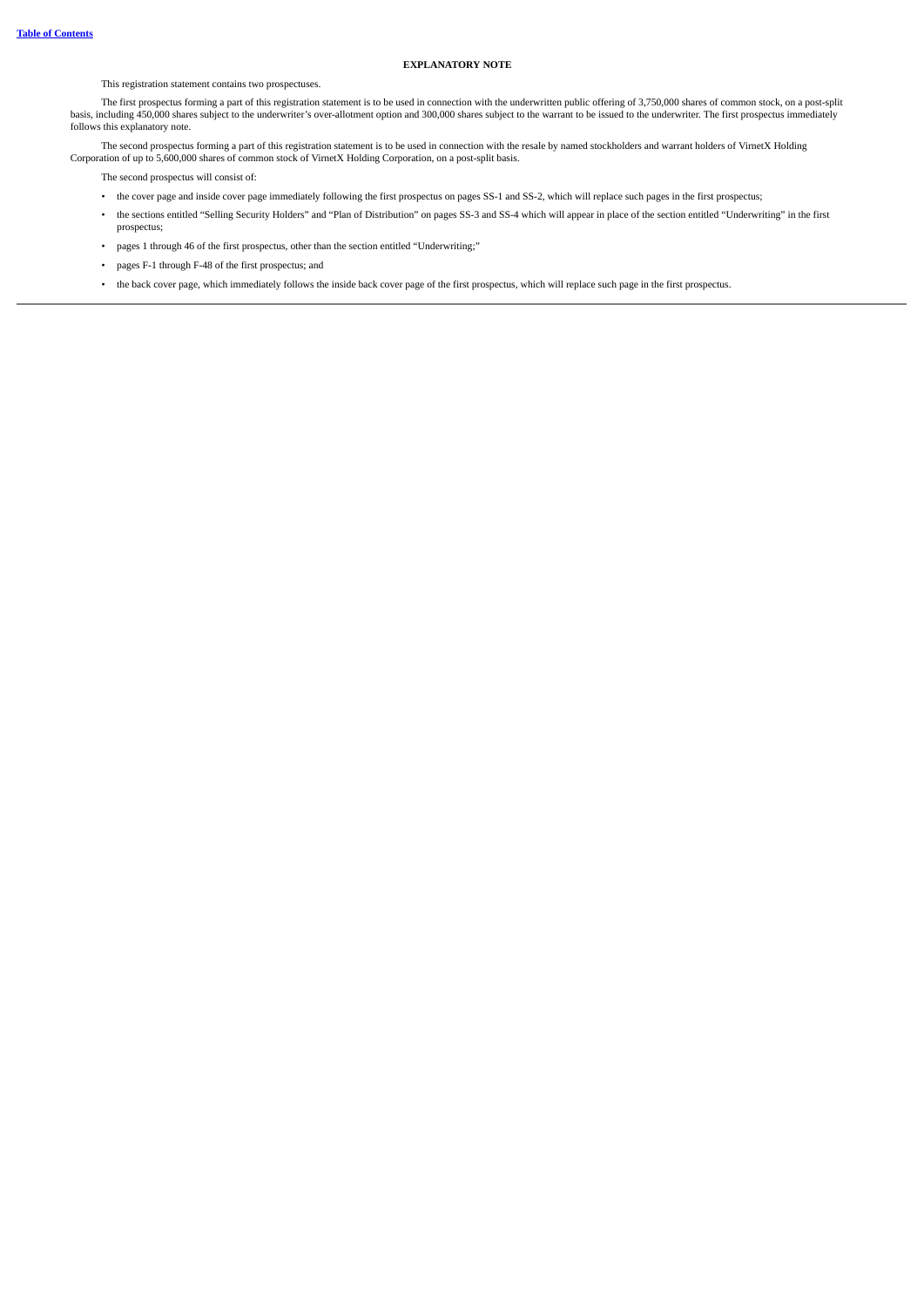The information in this prospectus is not complete and may be changed. We may not sell these securities until the registration statement filed with the Securities and Exchange Commission is<br>effective. This prospectus is no

**SUBJECT TO COMPLETION, DATED NOVEMBER 16, 2007**

**PRELIMINARY PROSPECTUS**

# **VIRNETX HOLDING CORPORATION**

**3,000,000 Shares Common Stock**

We are offering 3,000,000 shares of our common stock.

Our common stock is quoted on the OTC Bulletin Board under the symbol "VNXH." On October 30, 2007, the last reported sales price of our common stock as reported on the OTC Bulletin Board was \$5.00 per share (on a post-split basis). We have applied for listing on the Nasdaq Capital Market to take effect prior to the closing of the offering.

We have also registered by a separate prospectus the resale by our existing stockholders and warrant holders of up to 5,600,000 shares of our common stock.

**Investing in our common stock involves a high degree of risk. Please carefully consider the "Risk Factors" beginning on page 5 of this prospectus.**

NEITHER THE SECURITIES AND EXCHANGE COMMISSION NOR ANY STATE SECURITIES COMMISSION HAS APPROVED OR DISAPPROVED OF THE SHARES OF COMMON STOCK OR PASSED ON THE ADEQUACY OR ACCURACY OF THIS PROSPECTUS. ANY REPRESENTATION TO THE CONTRARY IS A **CRIMINAL OFFENSE.**

Price to public the set of the set of the set of the set of the set of the set of the set of the set of the set of the set of the set of the set of the set of the set of the set of the set of the set of the set of the set Underwriting discount \$ \$ Proceeds, before expenses, to VirnetX Holding Corporation \$ \$

**Per Share Total**

Our underwriter is offering these shares on a firm commitment basis and expects that delivery of shares will be made on or about , 2007. We have granted the underwriter a 45-day option to purchase up to 450,000 additional shares (on a post-split basis) from us at the public offering price, less the underwriting discount, to cover over-allotments. In addition, we will issue to the underwriter a warrant to purchase 300,000 shares (on a post-split basis) of our common stock. Both the underwriter's over-allotment option and warrant are subject to adjustment for stock splits, stock dividends or similar transactions.

# **Gilford Securities Incorporated**

, 2007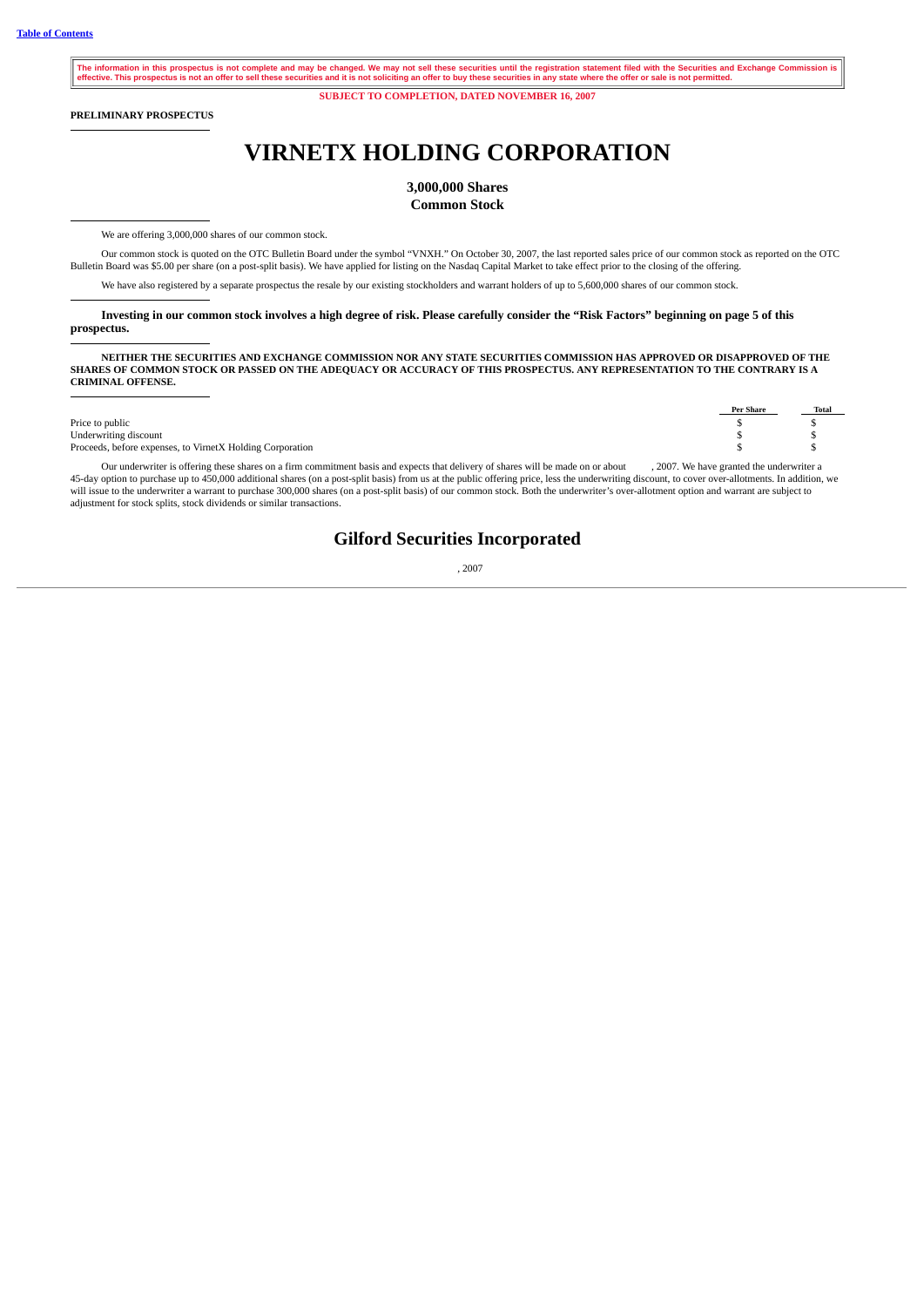<span id="page-4-0"></span>

|                                                                                       | Page  |
|---------------------------------------------------------------------------------------|-------|
| <b>SUMMARY</b>                                                                        |       |
| <b>RISK FACTORS</b>                                                                   |       |
| <b>FORWARD-LOOKING STATEMENTS</b>                                                     | 16    |
| <b>USE OF PROCEEDS</b>                                                                | 16    |
| <b>DIVIDEND POLICY</b>                                                                | 16    |
| <b>DETERMINATION OF OFFERING PRICE</b>                                                | 16    |
| <b>DILUTION</b>                                                                       | 17    |
| MANAGEMENT'S DISCUSSION AND ANALYSIS OF FINANCIAL CONDITION AND RESULTS OF OPERATION  | 18    |
| <b>BUSINESS</b>                                                                       | 23    |
| <b>MANAGEMENT</b>                                                                     | 29    |
| <b>COMPENSATION DISCUSSION AND ANALYSIS</b>                                           | 31    |
| CERTAIN RELATIONSHIPS AND RELATED TRANSACTIONS AND CORPORATE GOVERNANCE               | 35    |
| <b>DESCRIPTION OF SECURITIES</b>                                                      | 37    |
| <b>MARKET PRICE OF AND DIVIDENDS ON COMMON EQUITY AND RELATED STOCKHOLDER MATTERS</b> | 38    |
| <b>LEGAL PROCEEDINGS</b>                                                              | 39    |
| <b>INDEMNIFICATION OF OFFICERS AND DIRECTORS</b>                                      | 40    |
| PRINCIPAL STOCKHOLDERS                                                                | 41    |
| <b>UNDERWRITING</b>                                                                   | 42    |
| <b>LEGAL MATTERS</b>                                                                  | 45    |
| <b>EXPERTS</b>                                                                        | 45    |
| WHERE YOU CAN FIND MORE INFORMATION                                                   | 45    |
| PROVISION FOR INDEMNIFICATION                                                         | 46    |
| <b>FINANCIAL STATEMENTS</b>                                                           | $F-1$ |
| <b>EXHIBIT 1.1</b>                                                                    |       |
| <b>EXHIBIT 23.1</b>                                                                   |       |
| <b>EXHIBIT 23.2</b>                                                                   |       |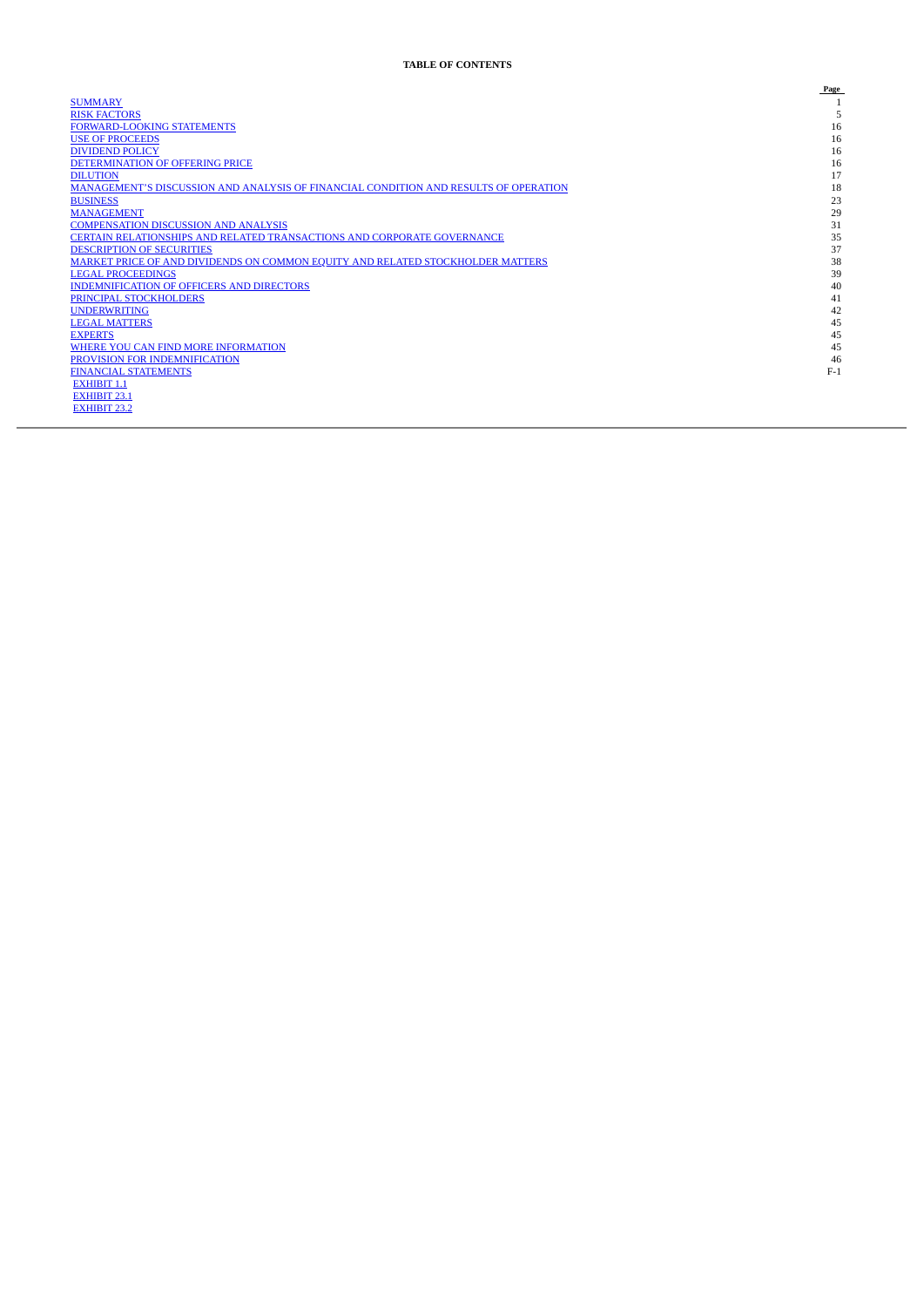#### **SUMMARY**

<span id="page-5-0"></span>The following summary provides an overview of certain information about our company and the offering and may not contain all the information that may be important to you. This summary is qualified in its entirety by and should be read together with the information contained in other parts of this prospectus. You should carefully read this entire prospectus before *making a decision about whether to invest in our common stock.*

#### **Our Company**

From inception in 1992 until January 2003, VirnetX Holding Corporation (through its predecessor corporation) was engaged in the business of developing and licensing software that enabled internet and web based communications. As of January 31, 2003, we had sold all of our operating assets, and since such time our only source of revenue has been derived from nominal royalties payable to our wholly-owned Japan subsidiary, Network Research Corp. Japan, Ltd. pursuant to the terms of a single license agreement. We acquired VirnetX as a whollyowned subsidiary on July 5, 2007 and ceased being a shell company. Additionally, pursuant to the merger with VirnetX, we experienced a change in control, with the former securityholders of VirnetX acquiring control of VirnetX Holding Corporation.

Our wholly owned subsidiary, VirnetX, was incorporated in the State of Delaware in August 2005. It is a development stage company that was formed to commercialize a patent portfolio for providing solutions for secure real-time communications such as instant messaging, or "IM," and voice over internet protocol, or "VoIP." VirnetX has acquired certain patents from Science Applications International Corporation, a systems, solutions and technical services company based in San Diego, California (better known as "SAIC").

## **Principal Products and Services**

#### *Technology and Solutions Business*

Our primary strategy for our technology and solutions business is to commercialize our patented technology in the area of secure real-time communication. We are developing technology for:

- "single-click" and "zero-click" security solutions for real-time communications; and
- "end-to-end" security for VoIP, video conferencing and other types of peer-to-peer collaboration without degradation in quality of service.

In addition, we expect to continue to generate nominal royalties payable to our Japan subsidiary pursuant to the terms of a single license agreement.

## *Contract Services Business*

Our primary strategy for our contract services business is to leverage our research and development group to provide contract research, prototyping, systems integration and technical services to numerous branches of the U.S. Federal government, network service providers and other OEM partners. Our team is staffed with nationally accredited scientists who have experience with research and development projects concerning industry-wide security solutions as well as national security. We intend to provide these contract services to assist the research and development efforts of our corporate and OEM developers by providing outsourced research, deployment and testing services designed to secure and simplify networks.

We believe that the revenue generated by our contract services business will eventually partially offset the costs of our technology and solutions business and will provide us with the opportunity to generate future strategic relationships and licensing opportunities. We also anticipate that future contract services projects will enable us to develop promising new technologies that can be commercialized through our technology and solutions business.

#### **Microsoft Litigation**

We believe Microsoft Corporation is infringing certain of our patents including certain patents we acquired from SAIC. Accordingly, on February 15, 2007, we filed a complaint against Microsoft in the United States District

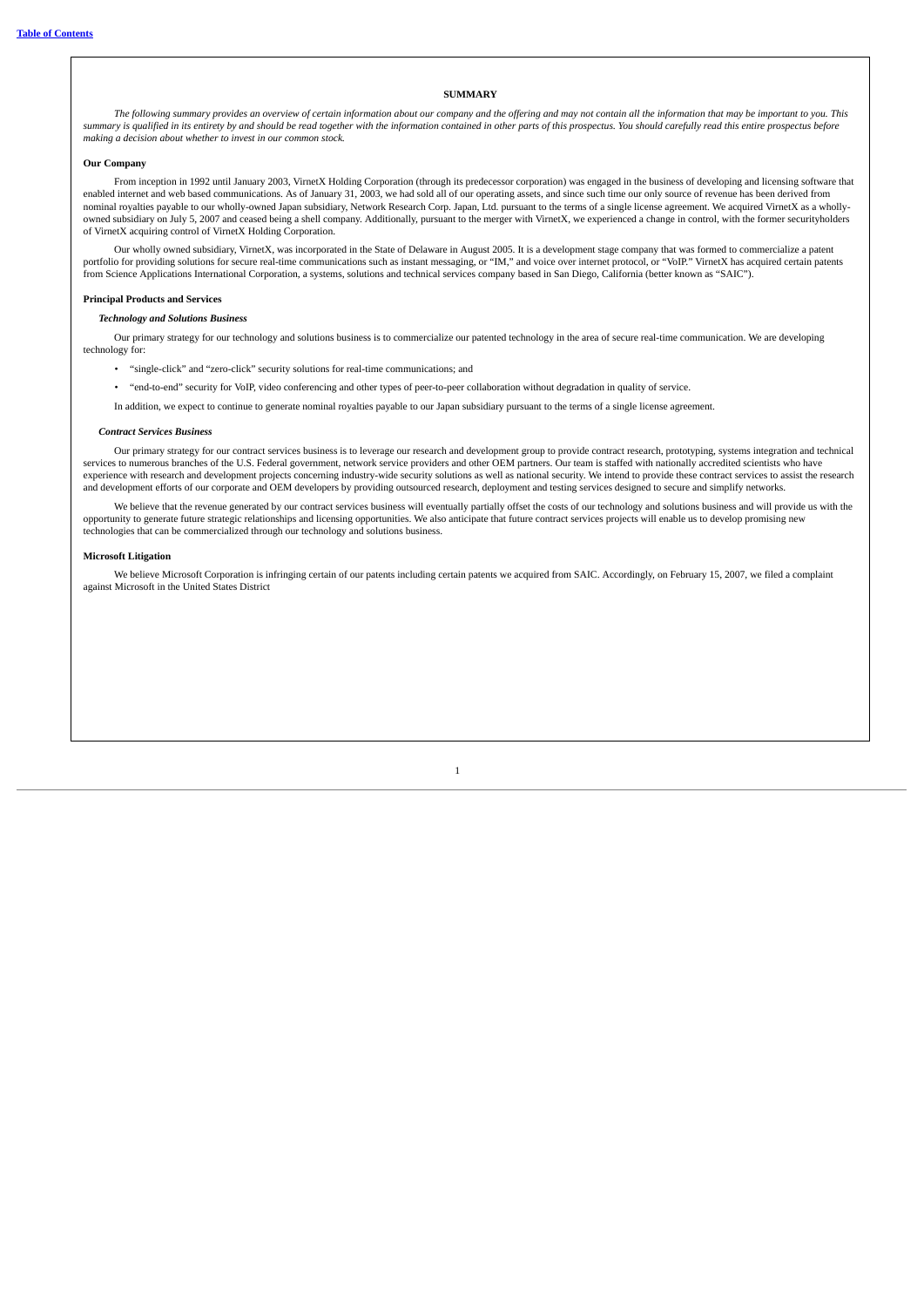Court for the Eastern District of Texas, Tyler Division. Pursuant to our amended complaint, we allege that Microsoft infringes three of our U.S. patents. We are seeking both damages, in an amount subject to proof at trial, and injunctive relief. Microsoft has counterclaimed for declarations that the three patents are not infringed, are invalid and are unenforceable. Microsoft seeks an award of its attorneys' fees and costs.

We consider this Microsoft lawsuit to be of critical importance to our company and our future business opportunities, so we are devoting a substantial portion of our resources to our litigation efforts. We expect this litigation to be extremely expensive and there is no guarantee of success. You should carefully read about the risk factors associated with this lawsuit in the section titled "Risk Factors" herein. In addition, SAIC will receive a significant percentage of any recovery we may obtain from Microsoft. You should also carefully review the section herein titled "Assignment of Patents," which describes in detail the terms of SAIC's rights with respect to the Microsoft litigation as well as their rights to other licensing proceeds and litigation awards we may receive in the future.

## **Summary Financial Data**

The summary financial data set forth below is derived from our financial statements and notes thereto, and should be read in conjunction with, and is qualified in its entirety by reference to, our consolidated financial statements and notes thereto and the information contained under the caption "Management's Discussion and Analysis of Financial Condition and *Results of Operations," in each case appearing elsewhere in this prospectus.*

For accounting purposes, VirnetX Holding Corporation was a publicly-held shell company prior to the merger with VirnetX. VirnetX security holders own approximately 95% of the combined company on a fully-diluted basis post merger and VirnetX directors and executive management constitute a majority of the combined company's board of directors and executive management, respectively. Therefore, the merger between VirnetX Holding Corporation and VirnetX is considered a reverse acquisition of assets and a recapitalization with VirnetX deemed to be the acquiror of VirnetX Holding Corporation.

In light of the fact that VirnetX is deemed to be the acquiror as described above, the historical financial information of VirnetX has been presented as the historical financial information of the Company throughout this prospectus.

#### **Statement of Operations Data**

|                                     | <b>For the Period</b><br>August 2,<br>2005 |                                                |  |                                           |                                                   |           |  |
|-------------------------------------|--------------------------------------------|------------------------------------------------|--|-------------------------------------------|---------------------------------------------------|-----------|--|
|                                     |                                            | (Date of Inception)<br>to December 31,<br>2005 |  | <b>Year Ended</b><br>December 31,<br>2006 | <b>Nine Months Ended</b><br>September 30,<br>2007 |           |  |
| Total operating expenses:           |                                            | 882,478                                        |  | 1,407,675                                 |                                                   | 4,571,749 |  |
| Total other (income) expenses, net: |                                            |                                                |  | (6,336)                                   |                                                   | (23, 111) |  |
| Net loss:                           |                                            | 882,478                                        |  | 1,401,339                                 |                                                   | 4,548,196 |  |

## **Balance Sheet and Other Data**

|                                       | As of<br>December 31.<br>2005   | As of<br>December 31,<br>2006 | As of<br>September 30,<br>2007 |           |
|---------------------------------------|---------------------------------|-------------------------------|--------------------------------|-----------|
| Cash and cash equivalents:            | 86,552                          | 139.997                       |                                | 536,263   |
| Total assets:                         | 147.722                         | 195.123                       |                                | 1,158,933 |
| Accounts payable:                     | $\hspace{0.1mm}-\hspace{0.1mm}$ | 87,386                        |                                | 733,988   |
| Total stockholders' equity (deficit): | (82, 278)                       | 107.737                       |                                | 424,945   |

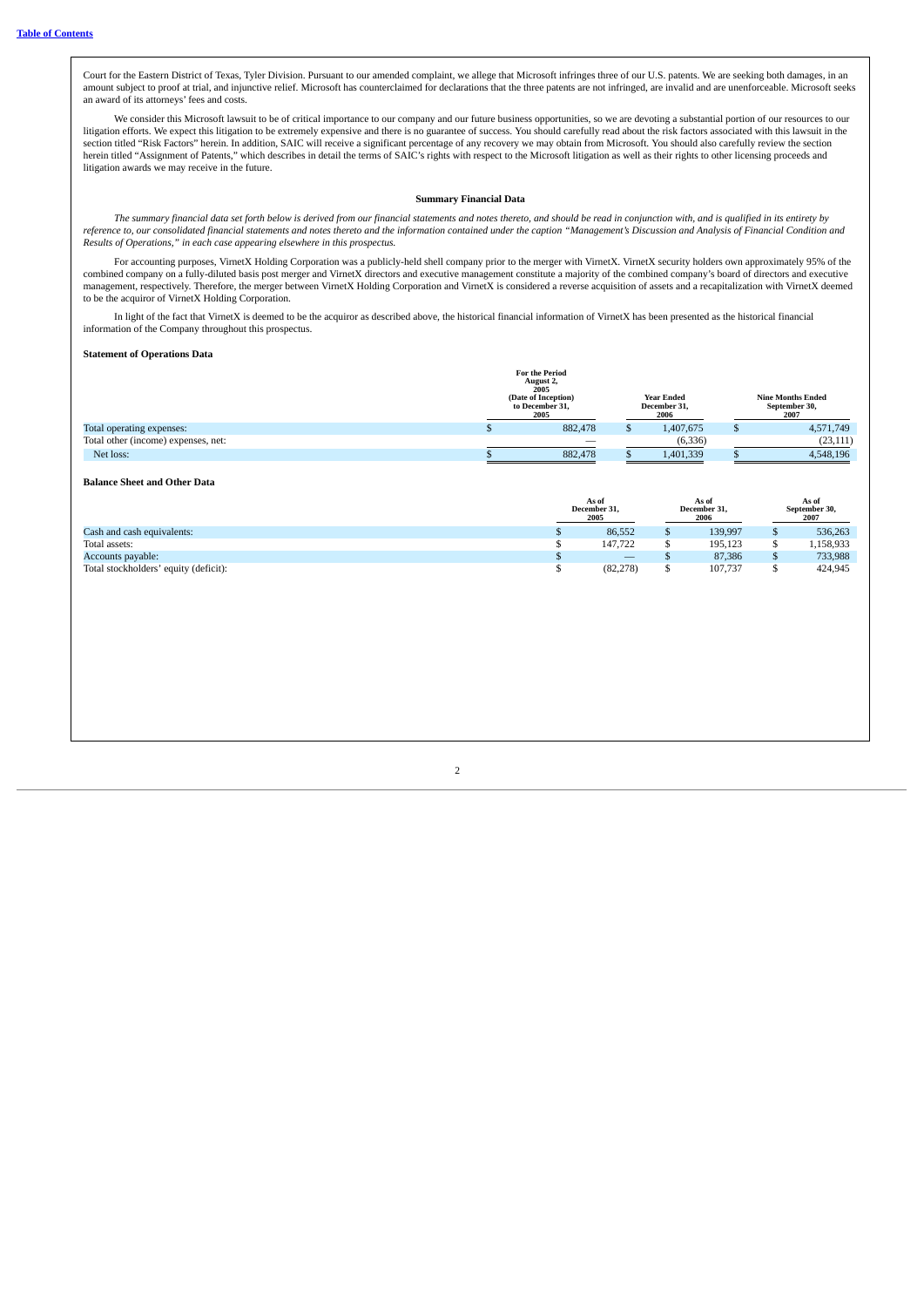| The Offering                                                                                                                                                                                                                                                                                                                                                                                                                                                                                                                                        |                                                                                                                                                                                                                                        |  |  |  |
|-----------------------------------------------------------------------------------------------------------------------------------------------------------------------------------------------------------------------------------------------------------------------------------------------------------------------------------------------------------------------------------------------------------------------------------------------------------------------------------------------------------------------------------------------------|----------------------------------------------------------------------------------------------------------------------------------------------------------------------------------------------------------------------------------------|--|--|--|
| Common stock offered by us                                                                                                                                                                                                                                                                                                                                                                                                                                                                                                                          | 3,000,000 shares                                                                                                                                                                                                                       |  |  |  |
| Common stock to be outstanding after this offering                                                                                                                                                                                                                                                                                                                                                                                                                                                                                                  | 37,859,453 shares(1)                                                                                                                                                                                                                   |  |  |  |
| Use of proceeds                                                                                                                                                                                                                                                                                                                                                                                                                                                                                                                                     | We intend to use the proceeds from the offering to fund the development of our products, to increase staffing, to fund<br>our litigation efforts and for other general corporate purposes. See "Use of Proceeds" for more information. |  |  |  |
| <b>Risk Factors</b>                                                                                                                                                                                                                                                                                                                                                                                                                                                                                                                                 | Investing in our common stock involves a high degree of risk. Please carefully consider the "Risk Factors" beginning<br>on page 5 of this prospectus.                                                                                  |  |  |  |
| <b>OTC Bulletin Board symbol</b>                                                                                                                                                                                                                                                                                                                                                                                                                                                                                                                    | VNXH. We have applied for listing on the Nasdaq Capital Market to take effect prior to the closing of the offering.                                                                                                                    |  |  |  |
| (1) The number of shares of common stock to be outstanding after this offering includes the sum of: (a) 31,217,198 shares of our common stock outstanding as of October 31, 2007;<br>(b) 566,667 shares of our common stock issuable upon exercise of our warrants outstanding as of October 31, 2007, including 300,000 shares of our common stock issuable upon<br>exercise of the warrant to be issued to the underwriter in connection with this offering: and $(c)$ 3.091.569 shares of our common stock issuable upon exercise of our options |                                                                                                                                                                                                                                        |  |  |  |

exercise of the warrant to be issued to the underwriter in connection with this offering; and (c) 3,091,569 shares of our common stock issuable upon exercise of our options<br>outstanding as of October 31, 2007. The number of

## **Corporate Information**

Our principal executive offices are located at 5615 Scotts Valley Drive, Suite 110, Scotts Valley, California 95066, and our phone number is (831) 438-8200. We maintain a website at www.virnetx.com. Information contained on our website does not comprise a part of this prospectus.

VirnetX is a trademark in the United States. This prospectus includes product names, trade names and trademarks of other companies. All other product names, trade names and trademarks appearing in this prospectus are the property of their respective holders.

As used in this prospectus:

- "VirnetX" refers to VirnetX, Inc., a Delaware corporation;
- "VirnetX Holding Corporation (formerly PASW, Inc.)" refers to VirnetX Holding Corporation, a Delaware corporation, on and after our reincorporation which became effective on May 30, 2007 and name change which became effective on October 29, 2007, and refers to PASW, Inc., a California corporation, prior to that date;
- the merger" refers to the merger which became effective on July 5, 2007, by and among VirnetX, VirnetX Holding Corporation and a wholly-owned subsidiary of VirnetX<br>Holding Corporation, whereby VirnetX merged with, and beca its common stock to the stockholders of VirnetX as consideration for the merger; and
- "we," "our," "us" and "the company" refer to VirnetX Holding Corporation and its wholly-owned subsidiaries, including VirnetX, collectively, on a consolidated basis after giving effect to the merger.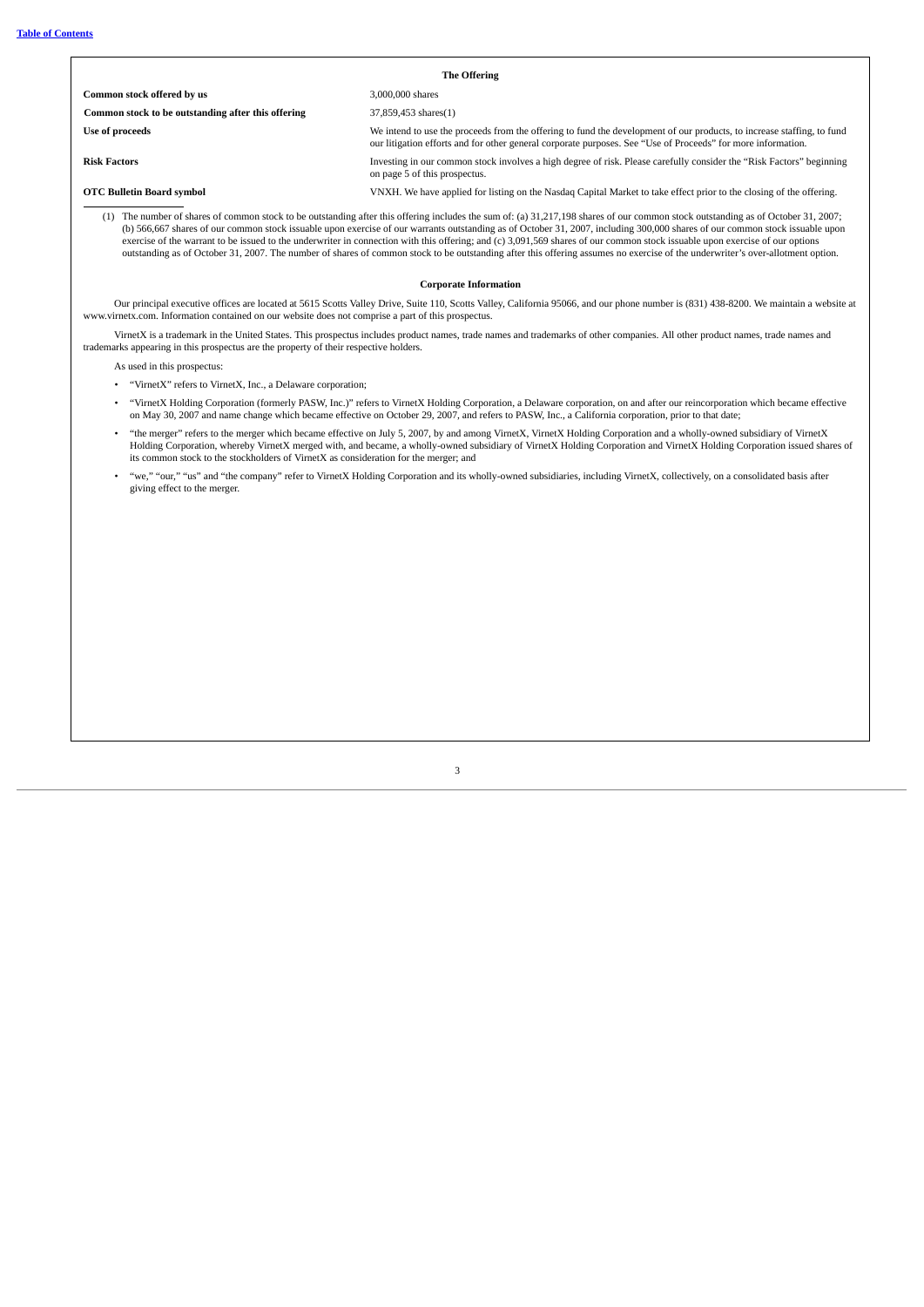Unless otherwise noted in this prospectus, all information in this prospectus assumes:

- we have completed a 1 for 3 reverse stock split, which became effective on October 29, 2007;
- no exercise of the underwriter's over-allotment option; and
- no exercise of outstanding options and warrants exercisable for shares of our common stock consisting of the following:
	- 266,667 shares of our common stock issuable upon exercise of our warrants outstanding as of October 31, 2007;
	- 300,000 shares of our common stock issuable upon exercise of the warrant to be issued to the underwriter in connection with this offering; and

4

• 3,091,569 shares of our common stock issuable upon exercise of our options outstanding as of October 31, 2007.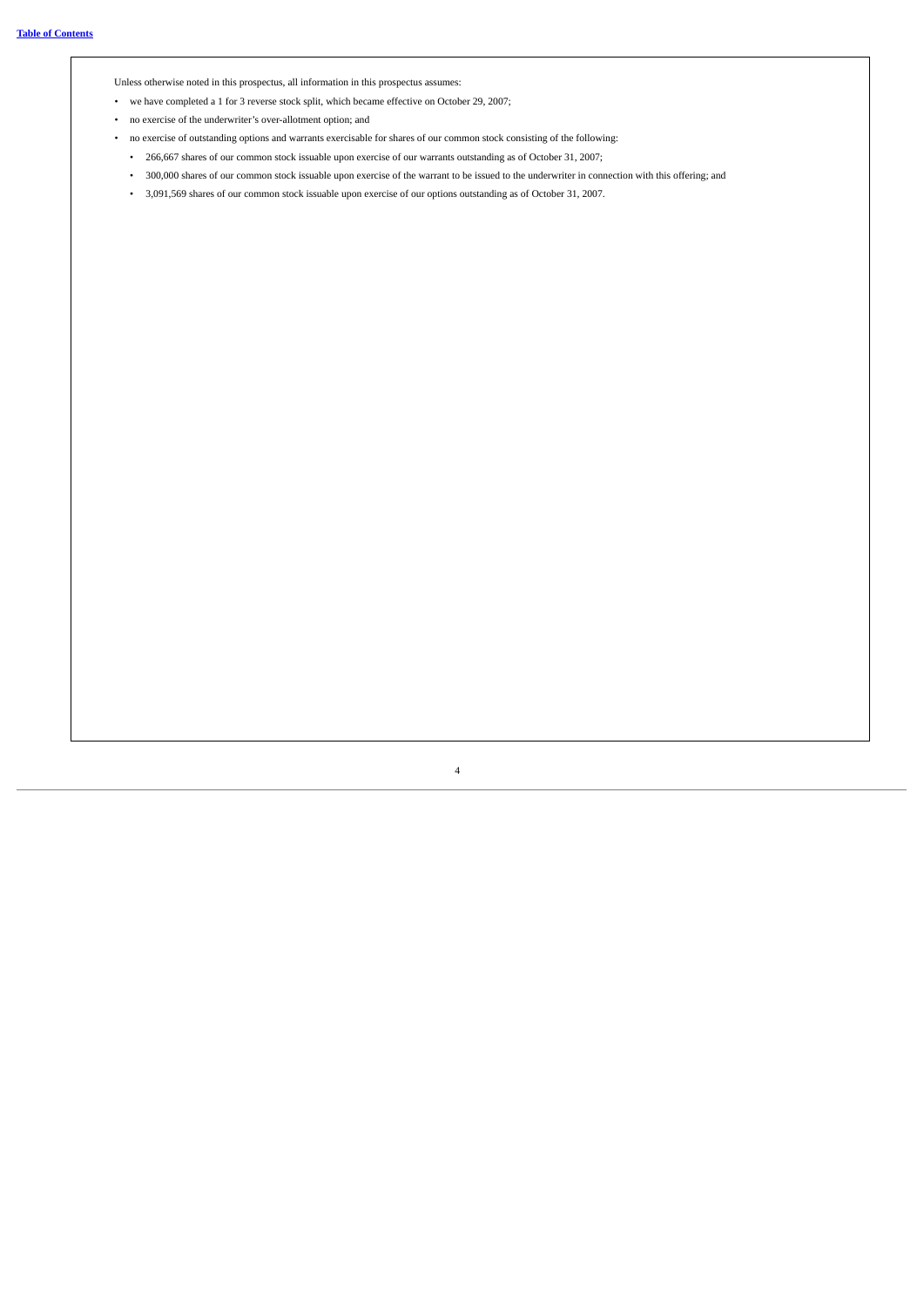## **RISK FACTORS**

<span id="page-9-0"></span>You should carefully consider the following material risks in addition to the other information set forth in this prospectus before making any investment in our common stock. The risks and uncertainties described below are not the only ones we face. Additional risks and uncertainties not presently known to us or that we currently believe to be immaterial may also adversely affect our business. If any of these risk factors occurs, you could lose substantial value or your entire investment in our stock.

#### **Risks related to existing and future litigation**

## We have commenced legal proceedings against Microsoft, and we expect such litigation to be time-consuming and costly, which may adversely affect our financial condition and our *ability to operate our business.*

On February 15, 2007, we initiated a lawsuit by filing a complaint against Microsoft in the United States District Court for the Eastern District of Texas, Tyler Division, pursuant to which we allege that Microsoft infringes two of our patents regarding the creation of virtual private networks. We seek damages and injunctive relief. On April 5, 2007, we filed an amended which we allege that Microsoft in complaint, pursuant to which we allege that Microsoft infringes a third patent. While these legal proceedings have just recently begun, we anticipate that they may continue for several months or years and may require significant expenditures for legal fees and other expenses. The time and effort of our management to effectively pursue the Microsoft lawsuit may adversely affect our ability to operate our business, since time spent on matters related to the lawsuit will take away from the time spent on managing and operating our business. Microsoft has counterclaimed for declarations that the three patents are not infringed are invalid and are unenforceable. If Microsoft's counterclaims are successful, they may preclude our ability to commercialize our initial products. Additionally, we anticipate that our legal fees will be costly, which may negatively impact our financial condition.

## While we believe Microsoft infringes our patents, we can provide no assurance that we will be successful in our lawsuit.

We believe that Microsoft infringes on three of our patents, but obtaining and collecting a judgment against Microsoft may be difficult. Patent litigation is inherently risky and the outcome is uncertain. Microsoft is a large, well-financed company with substantially greater resources. We believe that Microsoft will devote a substantial amount of resources in an attempt to prove that either their products do not infringe our patents or that our patents are not valid. At this time, we cannot predict the outcome of this litigation.

#### We are devotina a substantial amount of our financial and management resources to the Microsoft litigation, and if we are unsuccessful in this lawsuit, our financial condition may *be so adversely affected, we may not survive.*

Currently, we are devoting substantial time, effort and financial resources to our lawsuit against Microsoft. We are a development stage company with no finished product, and our business strategy depends greatly on obtaining a judgment in our favor from the courts and collecting such judgment before our financial resources are depleted. In the event we are not<br>awarded and do not subsequently obtai

## The burdens of being a public company may adversely affect our ability to pursue the Microsoft litigation.

As a public company, our management must devote a substantially greater amount of time, attention and financial resources to compliance with U.S. securities laws than was the case for VirnetX as a private company prior to the merger with VirnetX Holding Corporation. This shift in focus may have a material adverse affect on management's ability to effectively pursue<br>the Microsoft litigation as well a available to Microsoft as well as any other future litigation opponents. This information will enable our litigation opponents to develop more effective litigation strategies that are contrary to our interests. We may, from time to time, be required to disclose information that will have a material adverse affect on our litigation strategies.

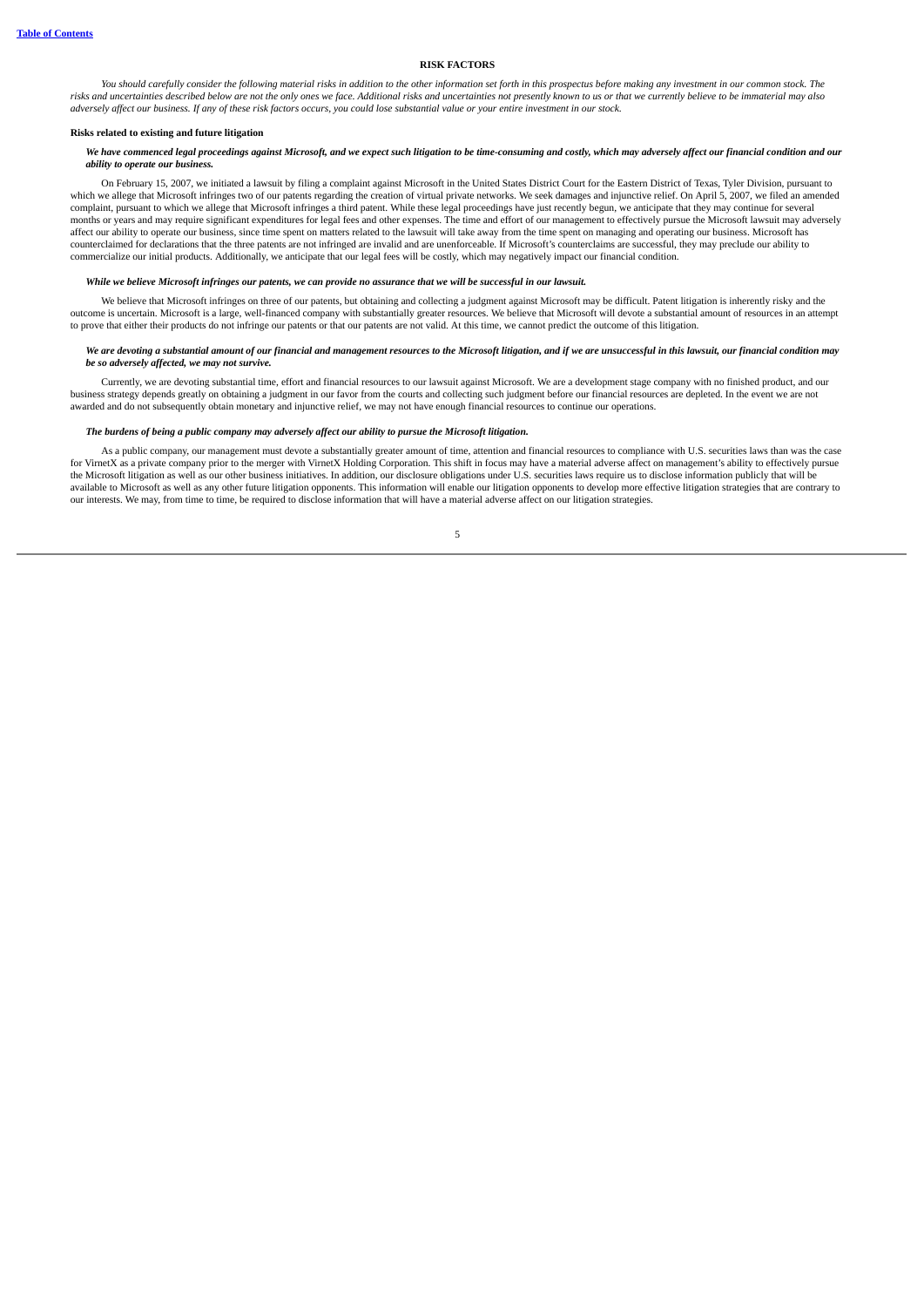#### We may commence additional legal proceedings against third parties who we believe are infringing on our intellectual property rights, and such legal proceedings may be costly and *time-consuming.*

We may have potential intellectual property infringement claims against other parties, in addition to our claims against Microsoft. If management decides to commence actions against any of these additional parties, doing so may be expensive and time-consuming, which may adversely affect our financial condition and operations. Moreover, there will be no<br>assurance that we would be successful in initial products, which are currently in development.

## **Risks related to our business and our industry**

## Based on our historical financial statements, there is uncertainty as to our ability to continue as a going concern.

In the event that we are unable to achieve or sustain profitability or are otherwise unable to secure additional external financing, we may not be able to meet our obligations as they come due, raising substantial doubts as to our ability to continue as a going concern. Any such inability to continue as a going concern may result in our security holders losing their entire investment. Our financial statements, which have been prepared in accordance with accounting principles generally accepted in the United States of America, contemplate that we will continue as a going concern and do not contain any adjustments that might result if we were unable to continue as a going concern. Notwithstanding the foregoing, our cash flow deficiencies raise substantial doubt as to our ability to continue as a going concern and our auditors have added an emphasis paragraph to their opinion raising a question of our ability to continue as a going concern. Also, changes in our operating plans, our existing and anticipated working capital needs, the acceleration or modification of our expansion plans, lower than anticipated<br>revenues, increased expenses, or othe

## We anticipate incurring operating losses and negative cash flows in the foreseeable future resulting in uncertainty of future profitability and limitations on our operations.

We anticipate that we will incur operating losses and negative cash flows in the foreseeable future, and we will accumulate increasing deficits as we increase our expenditures for:

- our lawsuit against Microsoft,
- infrastructure,
- sales and marketing,
- research and development,
- personnel, and
- general business enhancements.

Any increases in our operating expenses will require us to achieve significant revenue before we can attain profitability. In the event that we are unable to achieve profitability or raise sufficient funding to cover our losses, we may not be able to meet our obligations as they come due, raising substantial doubts as to our ability to continue as a going concern.

## We will need additional capital to pursue our litigation strategy, conduct our operations and develop our products, and our ability to obtain the necessary funding is uncertain.

We will require significant additional capital resources from sources including equity and/or debt financings, license arrangements, grants and/or collaborative research arrangements in order to develop and commercialize our products and continue operations and we intend to raise such additional capital. Our current rate of expenditure is approximately \$350,000 per month excluding capital expenditures. However, this rate of expenditure is expected to gradually increase to approximately \$800,000 per month by 2009 due to, among other things, our anticipated need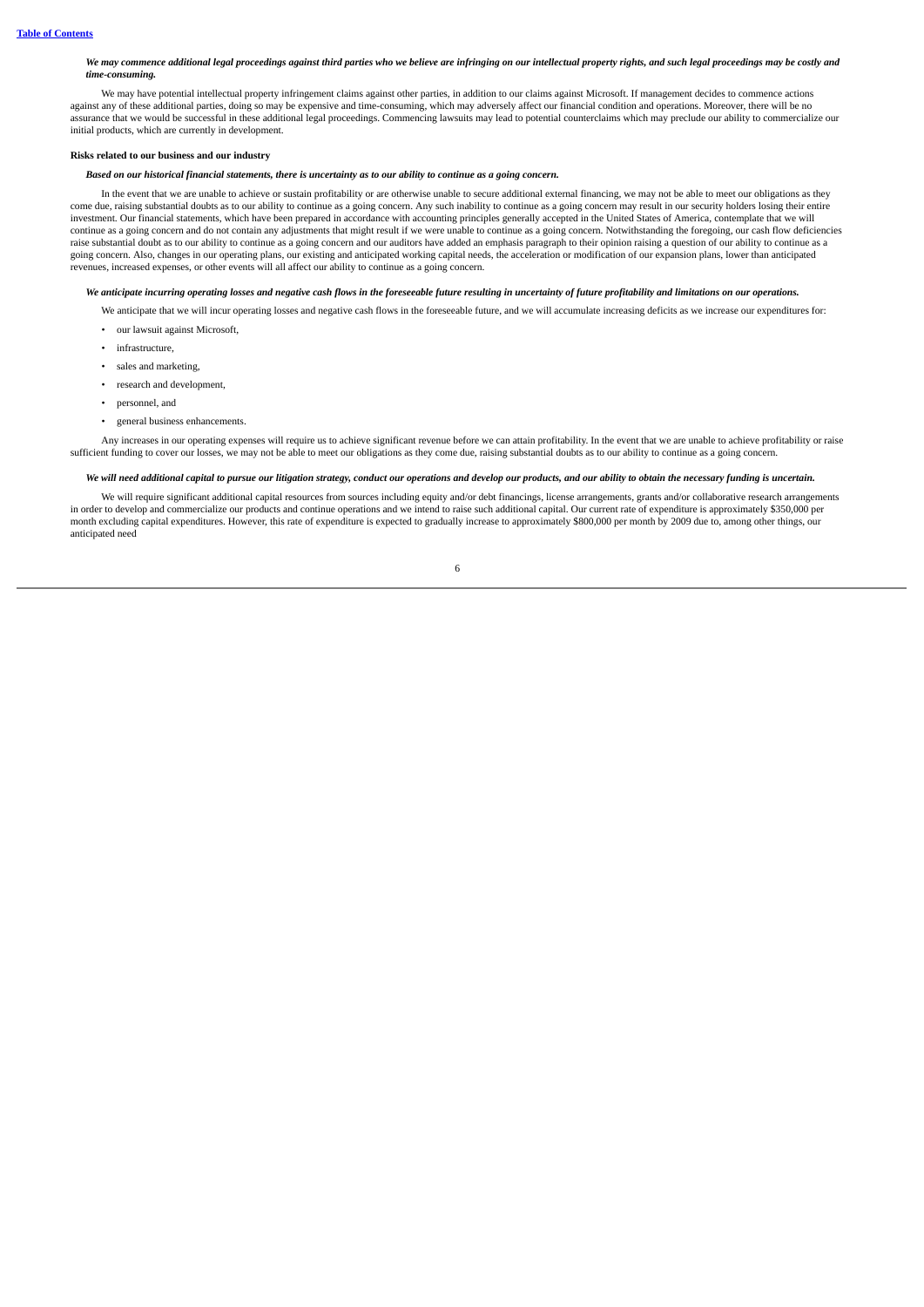to hire additional employees, lease additional office space and increase our research and development investment. If we raise additional equity capital our existing stockholders will experience dilution.

## *We are a development stage company with virtually no revenues currently and for the foreseeable future.*

VirnetX is a development stage company with no revenues and VirnetX Holding Corporation has a very small amount of revenue from its Japan subsidiary under a single license agreement. On a consolidated basis, we have virtually no revenues and do not expect to generate additional revenues for the foreseeable future. We will need to raise additional equity financing to fund our operations and especially our litigation against Microsoft and there can be no assurance that we will be successful in doing so on acceptable terms or at all.

## If we fail to meet our obligations to SAIC, we may lose our rights to key technologies on which our business depends.

Our business depends on our rights to and under the patents we obtained from SAIC. Our agreements with SAIC impose various obligations on us, including payment obligations and minimum royalties that we must pay to SAIC. If SAIC believes that we have failed to meet these obligations, SAIC could seek to limit or reacquire the assigned patent rights, which could lead to costly and time-consuming litigation and, potentially, a loss of our rights in these patents. During the period of any such litigation, our ability to carry out the development and commercialization of potential products could be significantly and negatively affected. If our rights in our patents were restricted or ultimately lost, our ability to continue our business based on the affected technology platform could be severely adversely affected.

## Our business model is new and unproven, and therefore we can provide no assurance that we will be successful in pursuing it.

We intend to develop products to provide secure communication for IM and VoIP; however, this is not a defined market. Rather, it represents a new business model, for which there are no assurances that we will succeed in building a profitable business. We expect to depend on our intellectual property licensing fees for the majority of our revenues. Our ability to generate licensing fees is highly dependent on mainstream market adoption of real-time messaging and collaboration solutions based on session initiation protocol (better known as "SIP"). There can be no assurance that such adoption will occur. If we are unable to attract significant licensing fees, our operations and financial condition will be adversely affected.

#### We will rely on third parties for software and hardware development, manufacturing content and technology services.

We expect to rely on third party developers to provide software and hardware. If we experience problems with any of our third party technology or products, our customers' satisfaction could be reduced, and our business could be adversely affected. In addition, we expect to rely on third parties to provide content through strategic relationships and other arrangements. If we experience difficulties in maintaining these relationships or developing new relationships on a timely basis and on terms favorable to us, our business and financial condition could be adversely affected.

## Malfunctions of third party hosting services could adversely affect their business, which may impede our ability to attract and retain strategic partners and customers.

The products we are developing will be highly dependent on internet traffic and reliability. To the extent the number of users of networks utilizing our future products suddenly increases, the technology platform and hosting services which will be required to accommodate a higher volume of traffic may result in slower response times or service interruptions. System interruptions or increases in response time could result in a loss of potential or existing users and, if sustained or repeated, could reduce the appeal of the networks to users. In addition, users depend on real time communication: outages caused by increased traffic could result in delays and system failures. These types of occurrences could cause users to perceive that our solution does not function properly and could therefore adversely affect our ability to attract and retain licensees, strategic partners and customers.

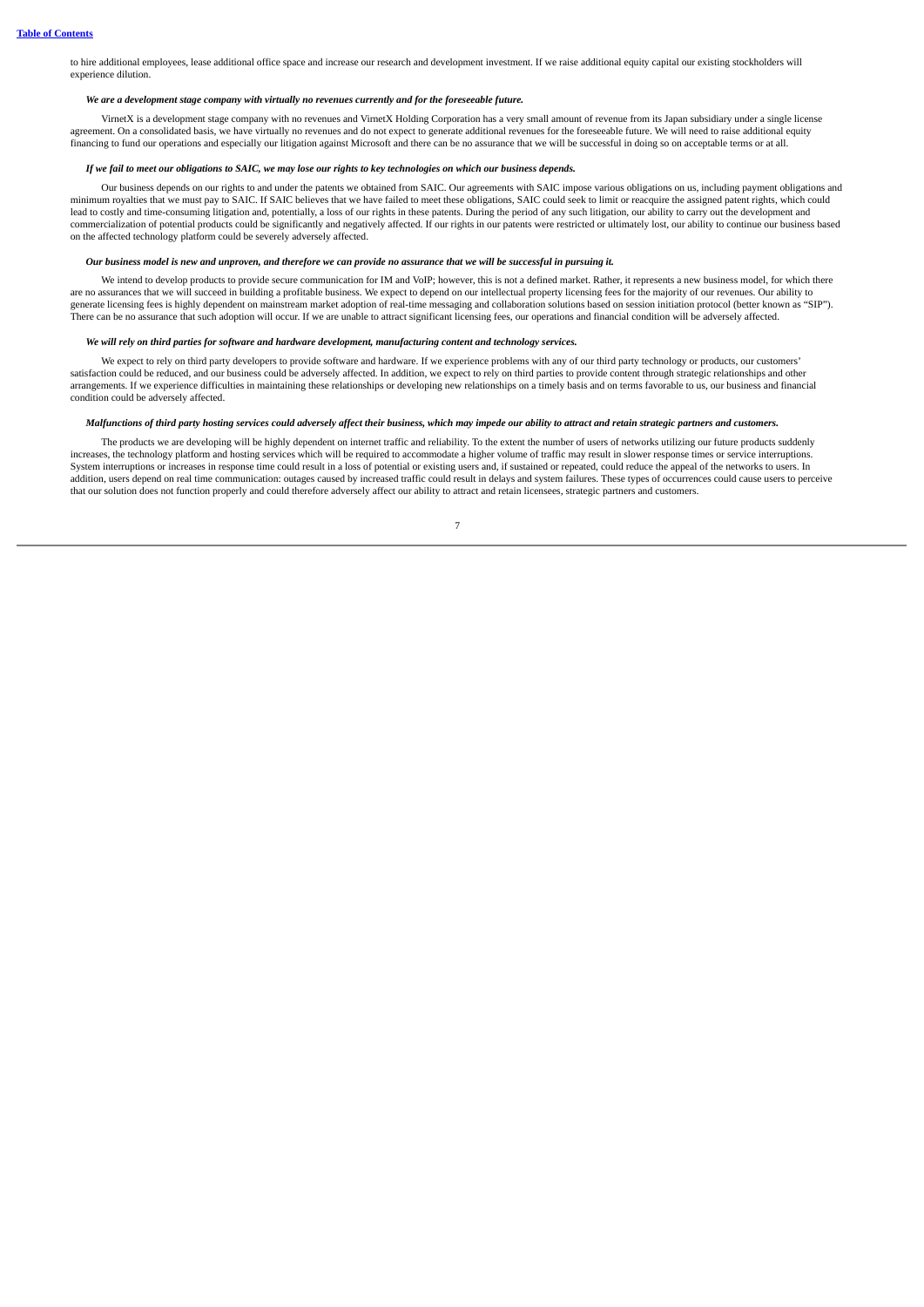There has been increased competition in the "real-time" communications industry, as more companies seek to provide products and services similar to our proposed products and<br>services, and because larger and better-financed

Competition for securing IM and VoIP services is intense. We are aware of similar products and services that will compete directly with our proposed products and services, and some of the companies developing these similar products and services are larger, better-financed companies that may develop products superior to our proposed products, which could create<br>significant competitive advantages for t with larger, established competitor companies. Generally, these competitors have:

- substantially greater financial, technical and marketing resources;
- a larger customer base;
- better name recognition; and
- more expansive product offerings.

These competitors are likely to command a larger market share, which may enable them to establish a stronger competitive position, in part, through greater marketing opportunities. Further, our competitors may be able to respond more quickly to new or emerging technologies and changes in user preferences and to devote greater resources to developing and operating networks of affinity websites. These competitors may develop products or services that are comparable or superior. If we fail to address competitive developments quickly and effectively, we may not be able to remain a viable entity.

## Our business model depends on our ability to successfully develop and operate our networks and deploy new offerings and technology.

There can be no assurances that we will not experience reliability problems in the future. Any reliability problems that adversely affect our ability to operate our networks would likely reduce revenues and restrict the growth of our business. Our future success will also depend in part on other factors, including, but not limited to, our ability to:

- find secure hosting;
- enhance our offerings;
- address the needs of our prospective users;
- respond to technological advances and emerging industry standards and practices on a timely and cost-effective basis; and
- develop, enhance and improve the responsiveness, functionality and features of our infrastructure services and networks.
- If we are unable to integrate and capitalize on new technologies and standards effectively, our business could be adversely affected.

## *Growth of internal operations and business may strain our financial resources.*

We intend to significantly expand the scope of our operating and financial systems in order to build our business. Our growth rate may place a significant strain on our financial resources for a number of reasons, includin

- the need for continued development of the financial and information management systems;
- the need to manage relationships with future licensees, resellers, distributors and strategic partners;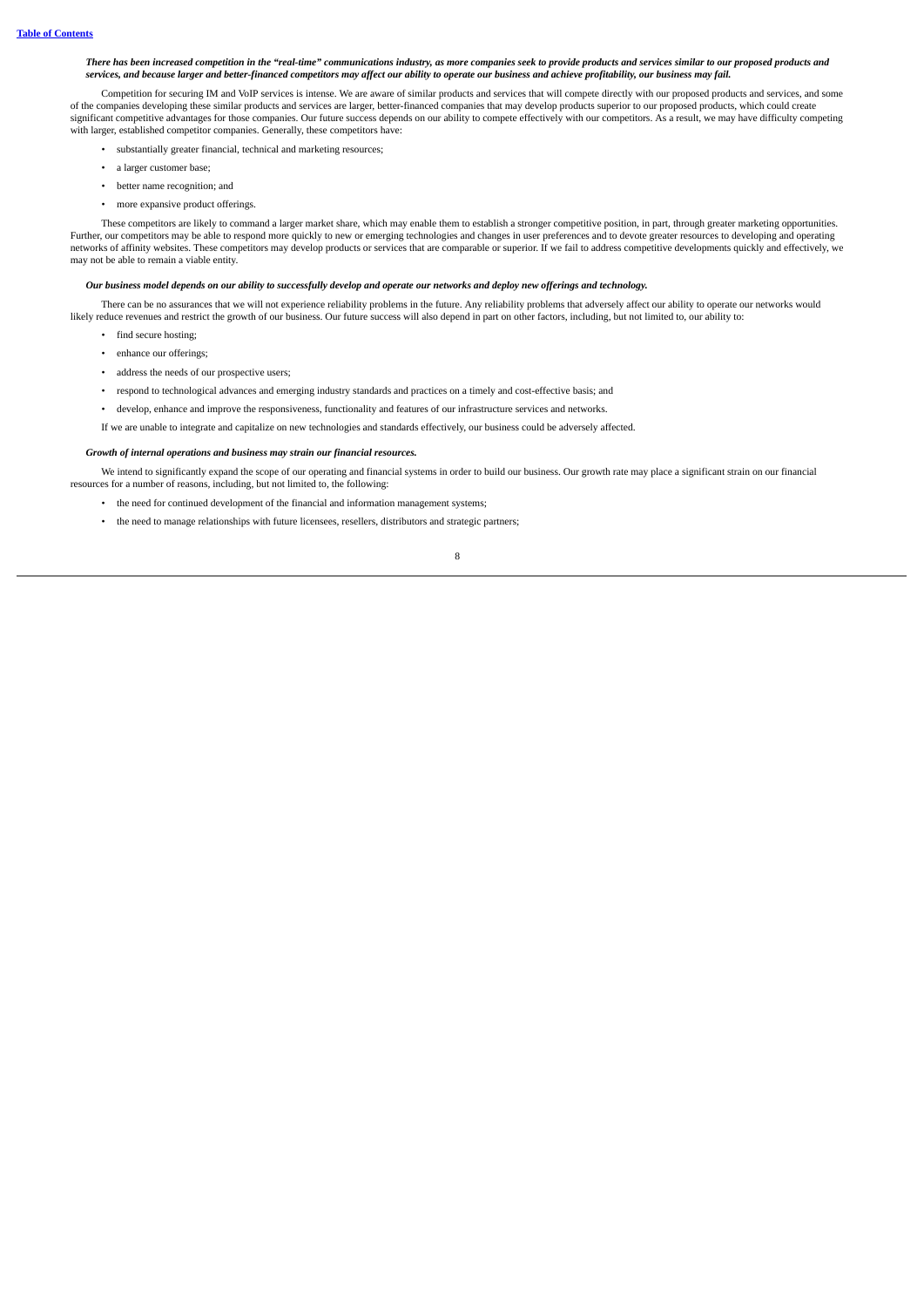- the need to hire and retain skilled management, technical and other personnel necessary to support and manage our business; and
- the need to train and manage our growing employee base.

The addition of new infrastructure services, networks, vertical categories and affinity websites and the attention they demand, on top of the attention demanded by our pending litigation with Microsoft, may also strain our management resources. We cannot give you any assurance that we will adequately address these risks and, if we do not, our ability to successfully expand our business could be adversely affected.

# If we do not successfully develop our planned products and services in a cost-effective manner to meet customer demand in the rapidly evolving market for internet and IP-based<br>communications services, our business may fail

The market for communications services is characterized by rapidly changing technology, evolving industry standards, changes in customer needs and frequent new service and product introductions. We are currently focused on developing products to provide security solutions for real-time communications. Our future success will depend, in part, on our ability to use new technologies effectively, to continue to develop our technical expertise, to enhance our existing services and to develop new services that meet changing customer needs on a timely and cost-effective basis. We may not be able to adapt quickly enough to changing technology, customer requirements and industry standards. If we fail to use new technologies effectively, to develop our technical expertise and new services, or to enhance existing services on a timely basis, either internally or through arrangements with third parties, our product and service offerings may fail to meet customer needs, which would adversely affect our revenues and prospects for growth.

In addition, if we are unable, for technological, legal, financial or other reasons, to adapt in a timely manner to changing market conditions or customer requirements, we could lose customers, strategic alliances and market share. Sudden changes in user and customer requirements and preferences, the frequent introduction of new products and services embodying new technologies and the emergence of new industry standards and practices could render our existing products, services and systems obsolete. The emerging nature of products and services in the technology and communications industry and their rapid evolution will require that we continually improve the performance, features and reliability of our products and services. Our success will depend, in part, on our ability to:

- design, develop, launch and/or license our planned products, services and technologies that address the increasingly sophisticated and varied needs of our prospective customers; and
- respond to technological advances and emerging industry standards and practices on a cost-effective and timely basis.

The development of our planned products and services and other proprietary technology involves significant technological and business risks and requires substantial expenditures and lead time. We may be unable to use new technologies effectively. Updating our technology internally and licensing new technology from third-parties may also require us to incur significant additional capital expenditures.

#### *Our business greatly depends on the development and growth of IM and VoIP.*

The use of the internet for communications utilizing IM and VoIP is a recent development, and the continued demand and growth of a market for IM and VOIP services and products is uncertain. The internet may ultimately prove not to be a viable commercial marketplace for IM and VOIP services for a number of reasons, including:

- unwillingness of consumers to shift to VoIP;
- refusal to purchase security products;
- perception by the licensees of unsecure communication and data transfer;
- lack of concern for privacy by licensees and users;
- limitations on access and ease of use;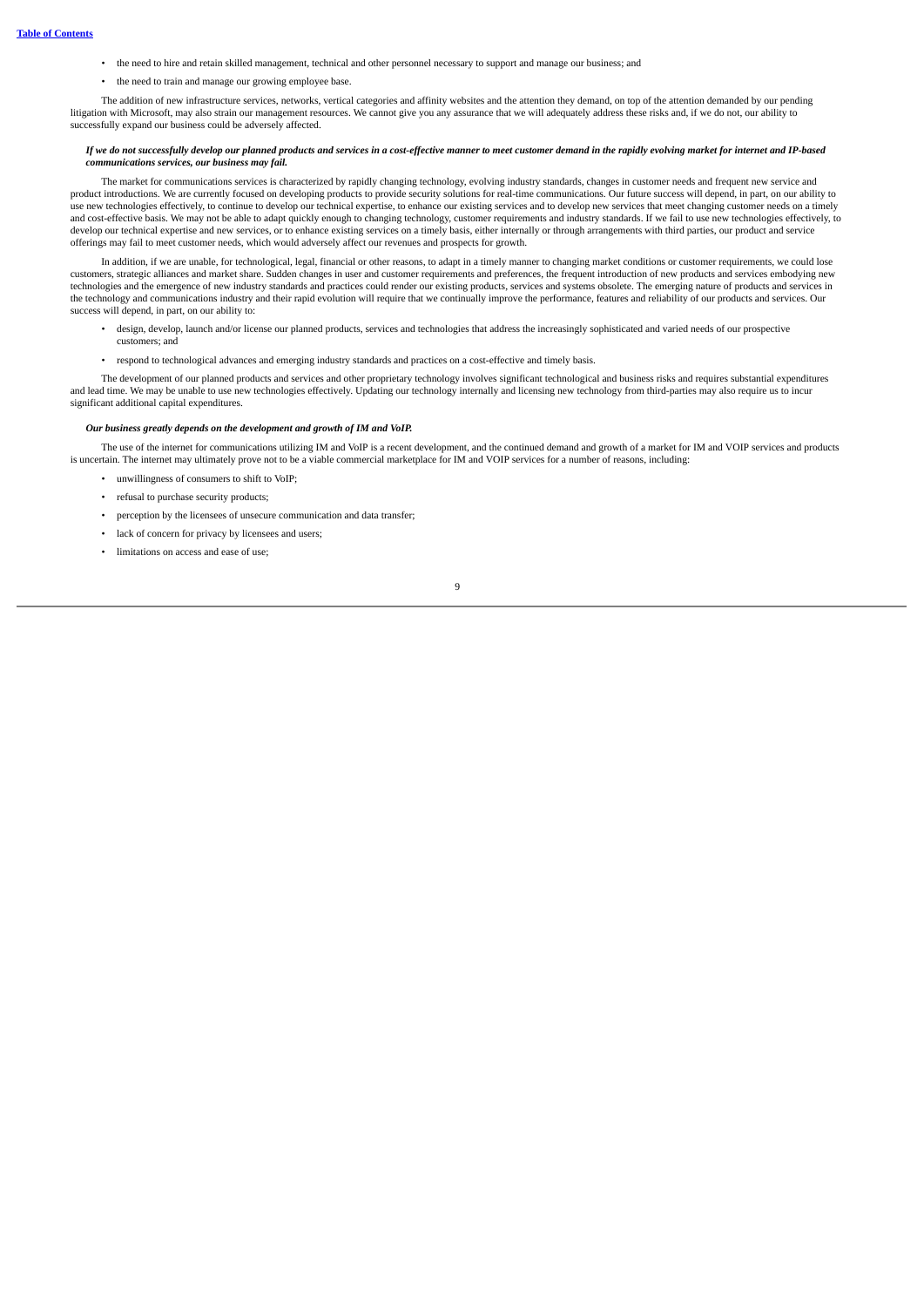- congestion leading to delayed or extended response times;
- inadequate development of internet infrastructure to keep pace with increased levels of use; and
- increased government regulations.

## While the use of IM has grown rapidly in personal and professional use, there can be no assurance that users will pay to secure their IM services.

Many services such as Microsoft, Yahoo! and AOL offer IM free of charge. However, security solutions for these services are not free, and users of IM may not want to pay for such security solutions. If users do not want to pay for the security solutions, we will have difficulty marketing and selling our products and technologies.

## *If the market for VoIP service does not develop as anticipated, our business would be adversely affected.*

The success of our products that secure enterprise VoIP service depends on the growth in the number of VoIP users, which in turn depends on wider public acceptance of VoIP telephony. The VoIP communications medium is in its early stages and may not develop a broad audience. Potential new users may view VoIP as unattractive relative to traditional telephone services for a number of reasons, including the need to purchase computer headsets or the perception that the price advantage for VoIP is insufficient to justify the perceived inconvenience. Potential users may also view more familiar online communication methods, such as e-mail or IM, as sufficient for their communications needs. There is no assurance that VoIP will ever achieve broad public acceptance.

## *If our products do not gain market acceptance, we may not be able to fund future operations.*

- A number of factors may affect the market acceptance of our planned products or any other products we develop or acquire, including, among others:
- the price of our products relative to other products that seek to secure real-time communication;
- the perception by users of the effectiveness of our products;
- our ability to fund our sales and marketing efforts; and
- the effectiveness of our sales and marketing efforts.

If our products do not gain market acceptance, we may not be able to fund future operations, including the development of new product and/or our sales and marketing efforts for our current products, which inability would have a material adverse effect on our business, financial condition and operating results.

## If we are not able to adequately protect our proprietary rights, our operations would be negatively impacted.

Our ability to compete largely depends on the superiority, uniqueness and value of our technology and intellectual property. To protect our proprietary rights, we rely on a combination of patent, trademark, copyright and trade secret laws, confidentiality agreements with our employees and third parties, and protective contractual provisions. Despite these efforts, any of the following may reduce the value of our intellectual property:

- our applications for patents, trademarks and copyrights relating to our business may not be granted and, if granted, may be challenged or invalidated;
	- issued trademarks, copyrights, or patents may not provide us with any competitive advantages;
	- our efforts to protect our intellectual property rights may not be effective in preventing misappropriation of our technology; or
	- our efforts may not prevent the development and design by others of products or technologies similar to or competitive with, or superior to those we develop.

In addition, we may not be able to effectively protect our intellectual property rights in certain foreign countries where we may do business in the future or from which competitors may operate. While we have numerous

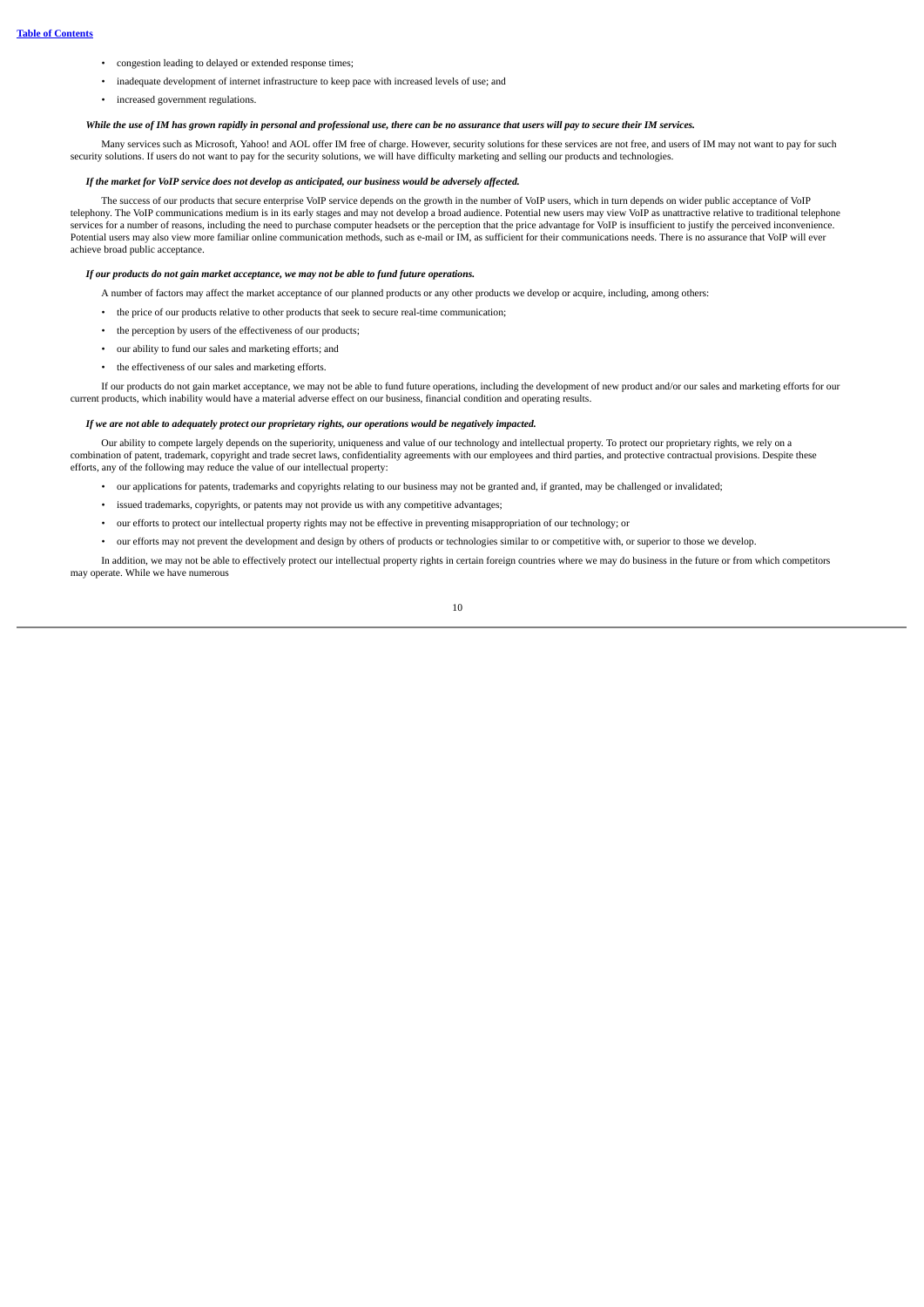pending international patents, obtaining such patents will not necessarily protect our technology or prevent our international competitors from developing similar products or technologies. Our inability to adequately protect our proprietary rights would have a negative impact on our operations and revenues.

## If we are forced to litigate to defend our intellectual property rights, or to defend claims by third parties against us relating to intellectual property rights, legal fees and court *injunctions could adversely affect our financial condition or end our business.*

Disputes regarding the ownership of technologies and intellectual property rights are common and likely to arise in the future. We have already begun legal proceedings against Microsoft to defend our intellectual property rights, and we may be forced to litigate against other competitors to enforce or defend our intellectual property rights, to protect our trade secrets or to determine the validity and scope of other parties' proprietary rights. Any such litigation could be very costly and could distract our management from focusing on operating our business. The existence and outcome of any such litigation could harm our business. Additionally, any such costs we incur to defend or protect our intellectual property rights could greatly impact our financial condition.

Further, we can give no assurances that infringement or invalidity claims (or claims for indemnification resulting from infringement claims) will not be asserted or prosecuted against us or that any such assertions or prosecutions will not materially adversely affect our business. Regardless of whether any such claims are valid or can be successfully asserted, defending against such claims could cause us to incur significant costs and could divert resources away from our other activities. In addition, assertion of infringement claims could result in injunctions that prevent us from distributing our products.

## The laws governing online secure communications are largely unsettled, and if we become subject to various government regulations, costs associated with those regulations may *materially adversely affect our business.*

The current regulatory environment for our services remains unclear. We can give no assurance that our planned product offerings will be in compliance with local, state and/or U.S. Federal laws or other laws. Further, we can give no assurance that we will not unintentionally violate such laws or that such laws will not be modified, or that new laws will be enacted in the future which would cause us to be in violation of such laws.

VoIP services are not currently subject to all of the same regulations that apply to traditional telephony. It is possible that Congress and some state legislatures may seek to impose increased fees and administrative burdens on VoIP, data, and video providers. The U.S. Federal Communications Commission may seek to impose traditional telephony requirements such as disability access requirements, consumer protection requirements, number assignment and portability requirements, and other obligations. Such regulations could result in substantial costs depending on the technical changes required to accommodate the requirements, and any increased costs could erode the pricing advantage over competing forms of communication and adversely affect consumer adoption of VoIP products generally.

The use of the internet and private IP networks to provide voice, video and other forms of real-time, two-way communications services is a relatively recent development. Although the provisioning of such services is currently permitted by U.S. law and is largely unregulated within the United States, several foreign governments have adopted laws and/or regulations that could restrict or prohibit the provisioning of voice communications services over the internet or private IP networks. More aggressive domestic or international regulation of the internet in general, and internet telephony providers and services specifically, may materially and adversely affect our business, financial condition, operating results and future prospects, particularly if increased numbers of governments impose regulations restricting the use and sale of IP telephony services.

In addition to regulations addressing internet telephony and broadband services, other regulatory issues relating to the internet in general could affect our ability to provide our planned security solutions. Congress has adopted legislation that regulates certain aspects of the internet, including online content, user privacy, taxation, liability for third-party activities and jurisdiction. In addition, a number of initiatives pending in Congress and state legislatures would prohibit or restrict advertising or sale of certain products and services on the internet, which may have the effect of raising the cost of doing business on the internet generally.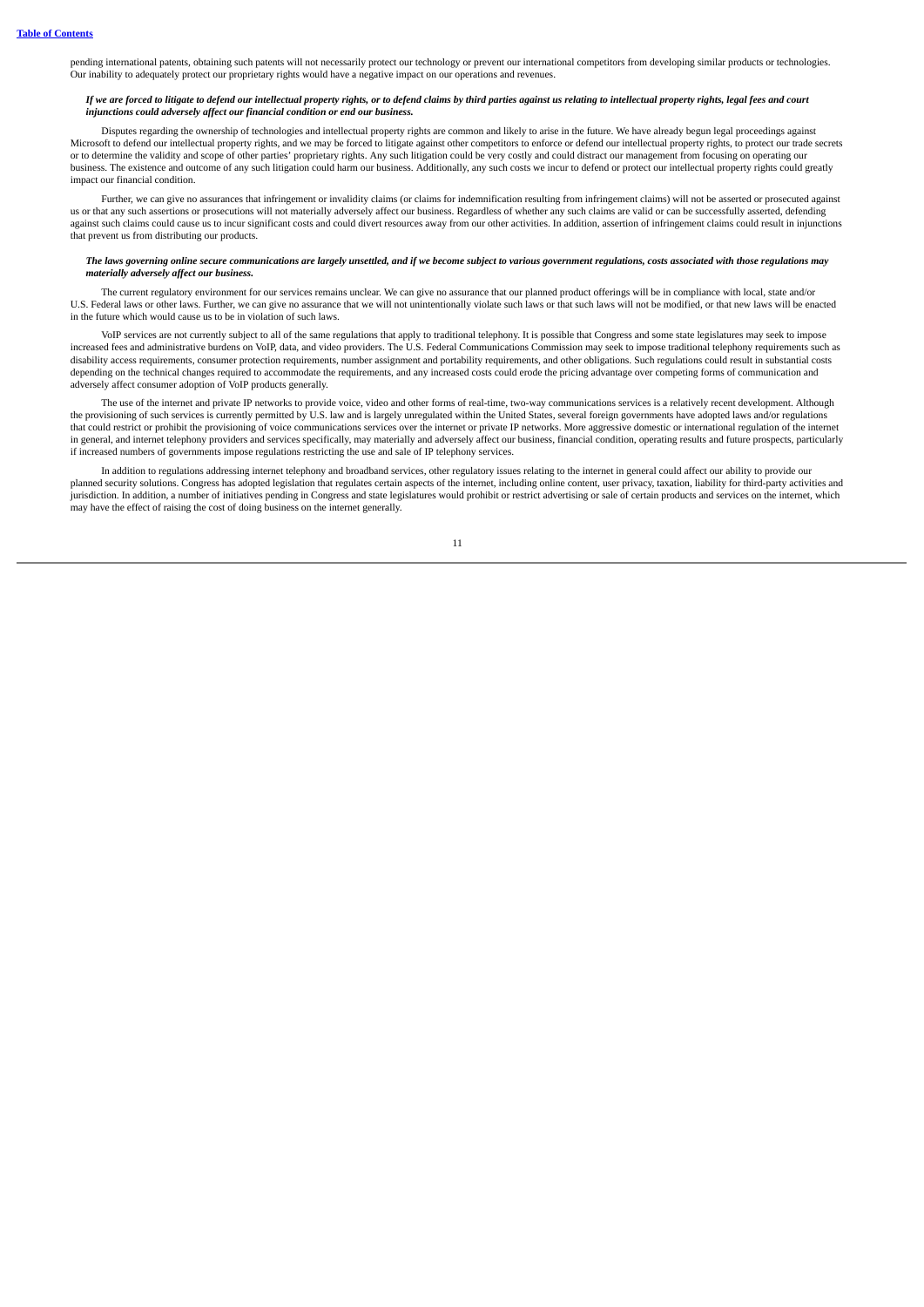# Telephone carriers have petitioned governmental agencies to enforce regulatory tariffs, which, if granted, would increase the cost of online communication, and such increase in<br>cost may impede the growth of online communic

The growing popularity and use of secure communications has burdened the existing telecommunications infrastructures, and many high traffic areas have begun to experience interruptions in service. As a result, certain local telephone carriers have petitioned governmental agencies to enforce regulatory tariffs on IP telephony traffic that crosses over the traditional telephone networks. If any of these petitions or the relief that they seek is granted, the costs of communicating via online could increase substantially, potentially adversely affecting the growth in the use of online secure communications. Any of these developments could have an adverse effect on our business.

## If we expand into international markets, our inexperience outside the United States would increase the risk that our international expansion efforts will not be successful, which *would in turn limit our prospects for growth.*

We may explore expanding our business to other countries. Expansion into international markets requires significant management attention and financial resources. In addition, we may face the following risks associated with any expansion outside the United States:

- challenges caused by distance, language and cultural differences;
- legal, legislative and regulatory restrictions;
- currency exchange rate fluctuations;
- economic instability:
- longer payment cycles in some countries;
- credit risk and higher levels of payment fraud;
- potentially adverse tax consequences; and
- higher costs associated with doing business internationally.

These risks could harm our international expansion efforts, which would in turn harm our business prospects.

#### The departure of Kendall Larsen, our Chief Executive Officer and President, and/or other key personnel could compromise our ability to execute our strategic plan and may result *in additional severance costs to us.*

Our success largely depends on the skills, experience and efforts of our key personnel, including Kendall Larsen, our Chief Executive Officer and President. The loss of Mr. Larsen, or our failure to retain other key personnel, would jeopardize our ability to execute our strategic plan and materially harm our business.

#### *We will need to recruit and retain additional qualified personnel to successfully grow our business.*

Our future success will depend in part on our ability to attract and retain qualified operations, marketing and sales personnel as well as engineers. Inability to attract and retain such personnel could adversely affect the growth of our business. We expect to face competition in the recruitment of qualified personnel, and we can provide no assurance that we will attract or retain such personnel.

## We will incur increased costs as a result of being a public company, compared to VirnetX's historical operations as a private company.

As a public company, we will incur significant legal, accounting and other expenses that VirnetX did not incur as a private company. We expect the laws, rules and regulations governing public companies to increase our legal and financial compliance costs and to make some activities more time-consuming and costly. Additionally, with the acquisition of VirnetX and the termination of our status as a shell company, we will incur additional costs associated with our public company reporting requirements.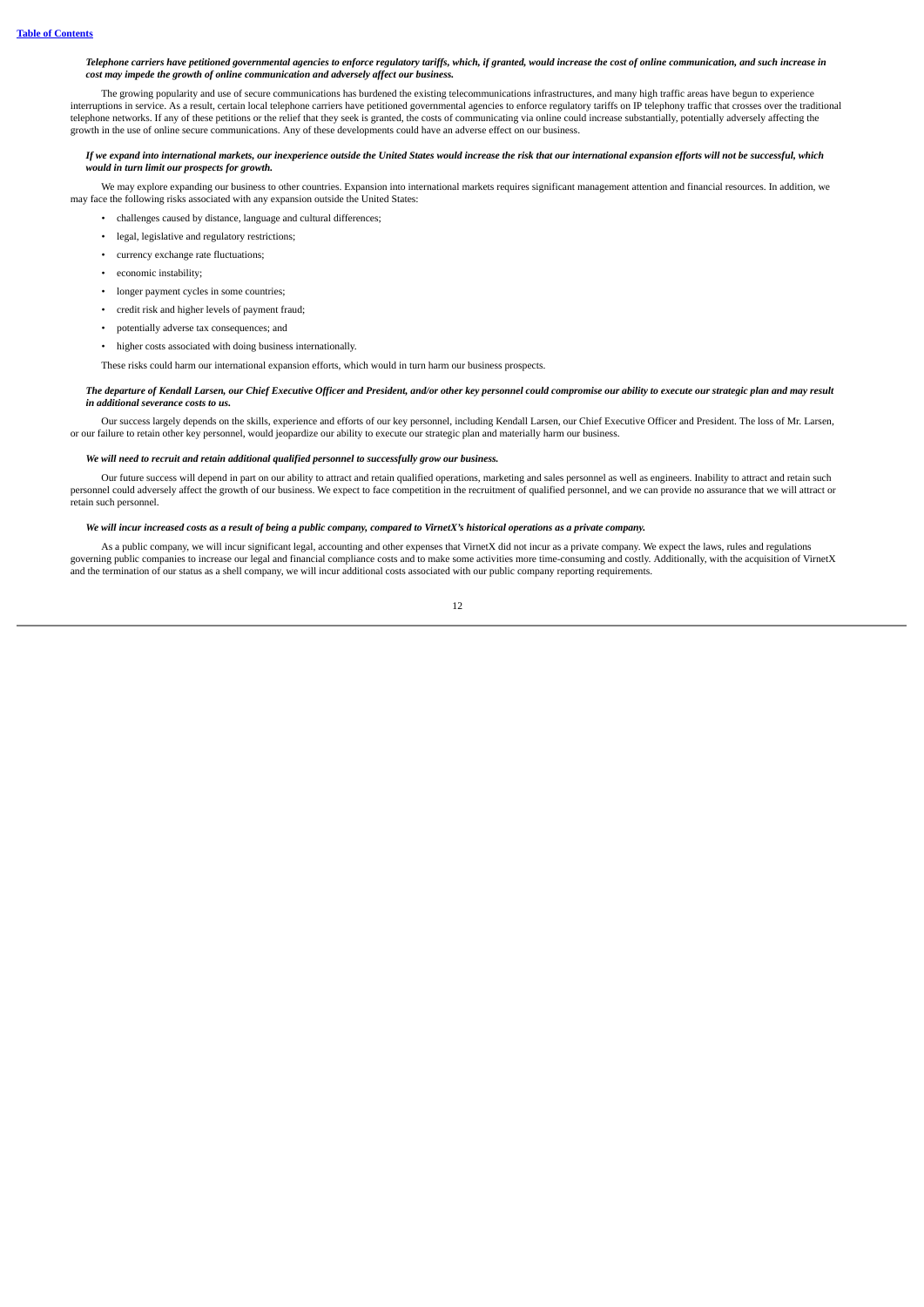#### In connection with an audit that was conducted of VirnetX, VirnetX's independent auditors identified material weaknesses in VirnetX's internal controls over financial reporting.

Prior to the merger between VirnetX Holding Corporation and VirnetX, as a development stage, privately held company, VirnetX historically did not maintain formal or documented internal controls over financial reporting of the same character as is generally maintained by public companies. Prior to its preparations for the merger, VirnetX utilized the cash basis of accounting and was not required to have its financial statements audited or reviewed. Prior to the merger, VirnetX engaged independent auditors to audit its financial statements for certain prior periods. We have been informed that during the course of that audit, VirnetX's independent auditors concluded that VirnetX's internal controls over financial reporting suffer from certain "material weaknesses" as defined in standards established by the Public Company Accounting Oversight Board and the American Institute of Certified Public Accountants. Since VirnetX is now our wholly-owned subsidiary, the material weaknesses in VirnetX's internal controls over financial reporting will likely result in our having material weaknesses in our internal controls over financial reporting. We intend to commence a process of developing, adopting and implementing policies and procedures to address such material weaknesses that are<br>consistent with those of small, publ weaknesses.

## Our inability to become compliant with the internal controls requirements of Section 404 of the Sarbanes Oxley Act could negatively affect our stock price and limit our ability to *raise additional equity financing.*

Burr, Pilger & Mayer LLP, the independent audit firm retained to audit the 2005 and 2006 financial statements for our wholly-owned subsidiary and principal operating company, VirnetX, Inc., resigned on October 26, 2007. The reason for the resignation was concern that we would not become compliant with the internal controls requirements of Section 404 of the Sarbanes Oxley Act by December 31, 2007 and due to an insufficient quantity of experienced resources involved with the financial reporting and period closing process. We are not currently compliant with these internal controls requirements and there can be no assurance we will be successful in becoming compliant in time for Farber Hass Hurley & McEwen, LLP, our<br>independent audit firm, to conclude we have no compliance with internal controls requirements of Section 404 of the Sarbanes Oxley Act could negatively affect our stock price, make us less attractive to our stockholders, jeopardize our listing status with Nasdaq and limit our ability to raise additional equity financing through sales of our stock.

## **Risks related to our stock**

## Trading in our common stock is limited and the price of our common stock may be subject to substantial volatility.

Our common stock is traded on the OTC Bulletin Board, and therefore the trading volume is more limited and sporadic than if our common stock were traded on the Nasdaq Stock Market or a national stock exchange such as the American Stock Exchange. Although we have applied for listing on the Nasdaq Capital Market, there can be no assurance that we will remain listed on such exchange if accepted. Additionally, the price of our common stock may be volatile as a result of a number of factors, including, but not limited to, the following:

- developments in our pending litigation against Microsoft;
- quarterly variations in our operating results;
- large purchases or sales of common stock;
- actual or anticipated announcements of new products or services by us or competitors;
- general conditions in the markets in which we compete; and
- economic and financial conditions.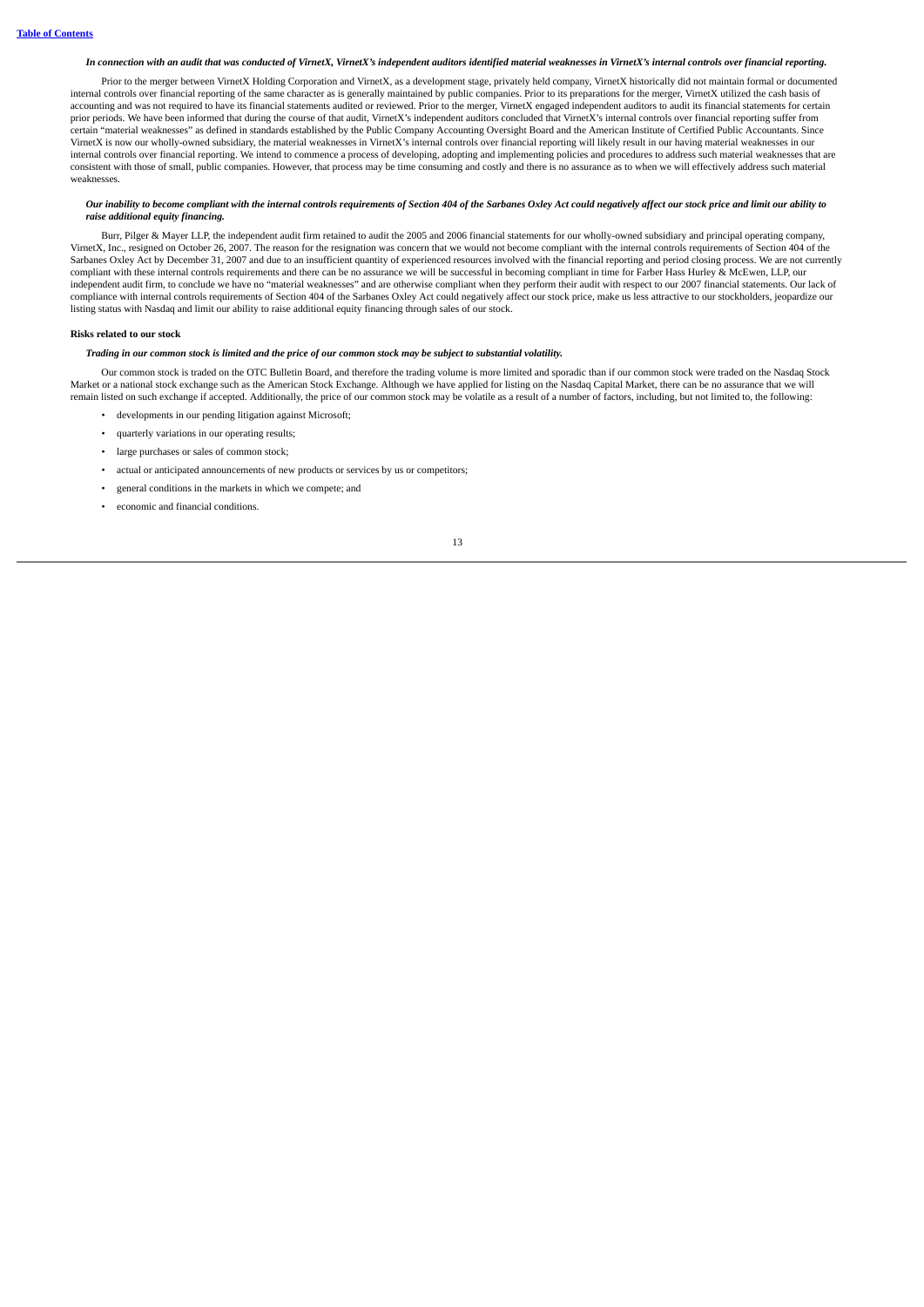#### *Because ownership is concentrated, you and other investors will have minimal influence on stockholder decisions.*

Our officers and directors will beneficially own a majority of the outstanding common stock after this offering. Our officers and directors will effectively control matters requiring stockholder approval, and you and other investors will have minimal influence over the election of directors or other stockholder actions. As a result, these officers and directors could approve or cause the Company to take actions of which you disapprove or that are contrary to your interests. This ability to exercise control over all matters requiring stockholder approval could prevent or significantly delay another company from acquiring or merging with us.

## A significant number of shares of our stock will be registered for resale by certain stockholders and sales of those shares may drive down the price of our stock.

Prior to the merger between VirnetX Holding Corporation and VirnetX, there were only 1,665,800 shares of VirnetX Holding Corporation common stock issued and outstanding and trading on the OTC Bulletin Board. Of the 31,217,198 shares of VirnetX Holding Corporation common stock that were issued and outstanding as of October 31, 2007, there are 5,600,000 shares (including 266,667 shares underlying outstanding warrants) that will be registered for resale upon the closing of this offering. The remaining shares will be eligible for resale under Rule 144 under the Securities Act of 1933, on the first anniversary of the closing of the merger which occurred on July 5, 2007. The SEC currently has proposed amendments to Rule 144 which could make these shares eligible for resale as early as six months after the closing of the merger. Sales of these shares may materially and adversely affect the market price of our common stock.

## Our protective provisions could make it more difficult for a third party to successfully acquire us even if you would like to sell your shares to them.

We have a number of protective provisions that could delay, discourage or prevent a third party from acquiring the company without the approval of our Board of Directors. Our protective provisions include:

- *A staggered Board of Directors:* this means that only one or two directors (since we have a five person Board of Directors) will be up for election at any given annual meeting. This has the effect of delaying the ability of stockholders to effect a change in control of the Board of Directors since it will take two annual meetings to effectively replace at least three directors which represents a majority of the Board of Directors.
- *Blank check preferred stock:* our Board of Directors has the authority to establish the rights, preferences and privileges of our 10,000,000 authorized but unissued shares of preferred stock. Therefore, this stock may be issued at the discretion of our Board of Directors with preferences over your shares of common stock in a manner that is materially<br>dilutive to exiting stockholders. In additio interest in our stock without the approval of our Board of Directors. We have not adopted such a "poison pill," but our Board of Directors will have the ability to do so in the future very rapidly and without stockholder approval.
- Advance notice requirements for director nominations and for new business to be brought up at stockholder meetings: stockholders wishing to submit director nominations or raise matters to a vote of the stockholders must provide notice to us within very specific date windows in order to have the matter voted on at the meeting. This has the effect of giving our Board of Directors and management more time to react to stockholder proposals generally and could also have the effect of delaying a stockholder proposal to a subsequent meeting to the extent such proposal is not raised in a timely manner for an upcoming meeting.
- Elimination of stockholder actions by written consent: this has the effect of eliminating the ability of a stockholder or a group of stockholders representing a majority of the outstanding shares to take actions rapidly and without prior notice to our Board of Directors and management or to the minority stockholders. Along with the advance notice requirements described above, this provision also gives our Board of Directors and management more time to react to proposed stockholder actions.

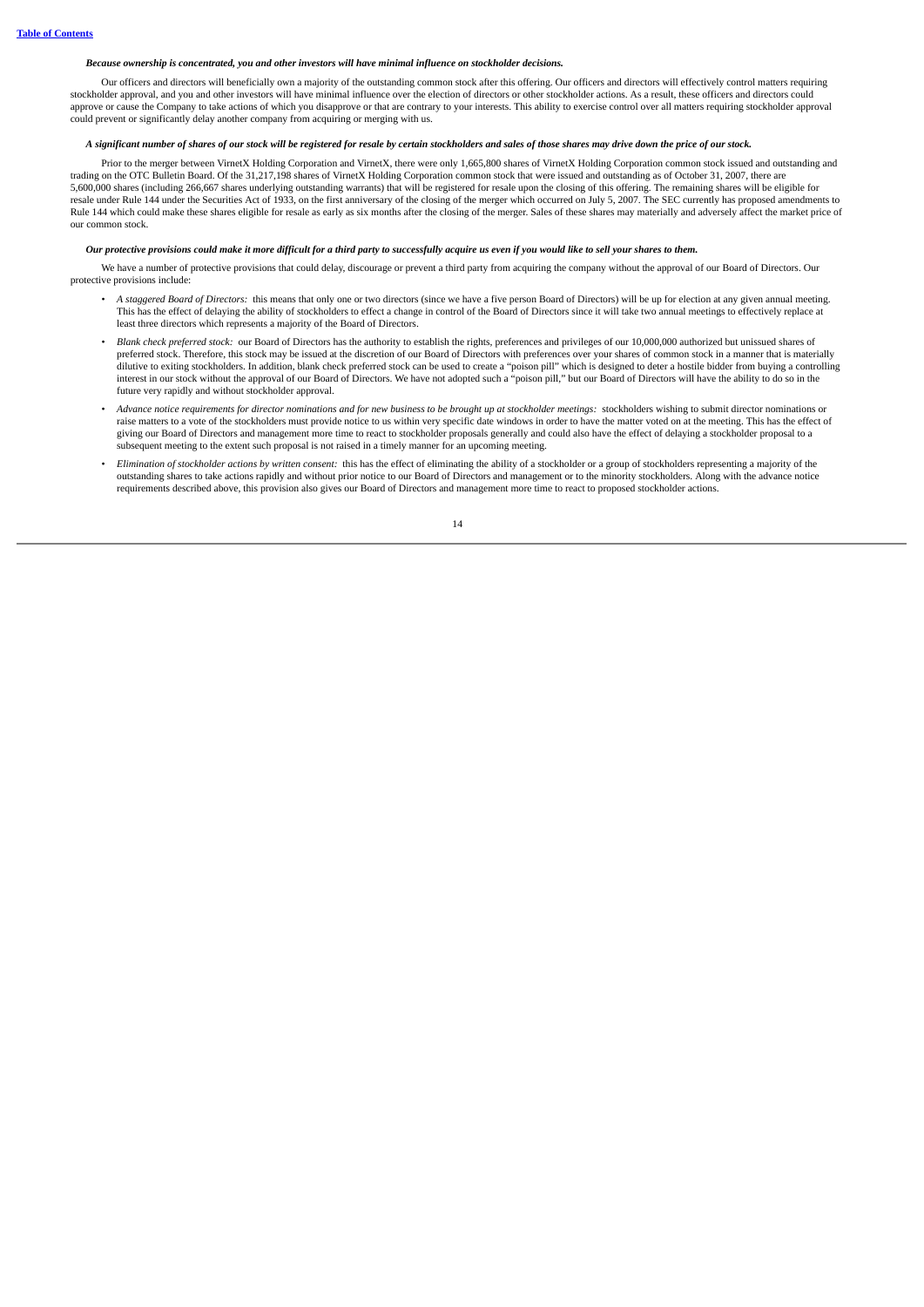- Super majority requirement for stockholder amendments to the By-laws: our By-laws may be altered or amended or new By-laws adopted by the affirmative vote of at least 66 2 /3% of the outstanding shares. This has the effect of requiring a substantially greater vote of the stockholders to approve any changes to our By-laws.
- Elimination of the ability of stockholders to call a special meeting of the stockholders: only the Board of Directors or management can call special meetings of the stockholders. This could mean that stockholders, even those who represent a significant block of shares, may need to wait for the annual meeting before nominating directors or raising other business proposals to be voted on by the stockholders.

## *"Penny stock" regulations may impose certain restrictions on the marketability of our securities.*

The SEC has adopted regulations which generally define a "penny stock" to be any equity security that has a price of less than \$5.00 per share or an exercise price of less than \$5.00 per share, subject to certain exceptions (including the issuer of the securities having net tangible assets (*i.e.,* total assets less intangible assets and liabilities) in excess of \$2,000,000 or average revenue of at least \$6,000,000 for the last three years). As a result, our common stock could be subject to these rules that impose additional sales practice requirements on brokerdealers who sell our securities to persons other than established customers and accredited investors (generally persons with a net worth in excess of \$1,000,000 or annual income exceeding \$200,000, or \$300,000 together with their spouse). For transactions covered by these rules, the broker-dealer must make a special suitability determination for the purchase of such securities and have received the purchaser's written consent to the transaction prior to the purchase. Additionally, for any transaction involving a "penny stock," unless exempt, the rules require the delivery, prior to the transaction, of a risk disclosure document mandated by the SEC relating to the "penny stock" market. The broker-dealer must also disclose the commissions payable to both the broker-dealer and the registered representative, current quotations for the securities and, if the broker-dealer is the sole market maker, the broker-dealer must disclose this fact and the broker-dealer's presumed control over the market. Finally, monthly statements must be sent disclosing recent price information for the "penny stock" held in the account and information on the limited market in "penny stocks." Consequently, although the "penny stock" rules do not currently apply to our securities, if these rules do become applicable in the future, this may<br>restrict the ability of broker-d

## Securities analysts may not cover our common stock and this may have a negative impact on our common stock's market price.

The trading market for our common stock may depend on the research and reports that securities analysts publish about us or our business. We do not have any control over these analysts. There is no guarantee that securities analysts will cover our common stock. If securities analysts do not cover our common stock, the lack of research coverage may adversely affect our common stock's market price, if any. If we are covered by securities analysts, and our stock is downgraded, our stock price would likely decline. If one or more of these analysts ceases to cover us or fails to publish regularly reports on us, we could lose visibility in the financial markets, which could cause our stock price or trading volume to decline.

#### *You will incur immediate substantial dilution by purchasing securities in this offering.*

The public offering price applicable to the common stock is expected to be substantially higher than the book value per share of the common stock before the offering. By purchasing securities in this offering you will incur immediate substantial dilution. See "Dilution."

## We may seek to raise additional funds, finance acquisitions or develop strategic relationships by issuing capital stock that would dilute your ownership.

We have financed our operations, and we expect to continue to finance our operations, acquisitions and develop strategic relationships, by issuing equity or convertible debt securities, which could significantly reduce the percentage ownership of our existing stockholders. Furthermore, any newly issued securities could have rights, preferences and privileges senior to those of our existing stock. Moreover, any issuances by us of equity securities may be at or below the prevailing market price of our stock and in any event may have a dilutive impact on your ownership interest, which could cause the market price of stock to decline.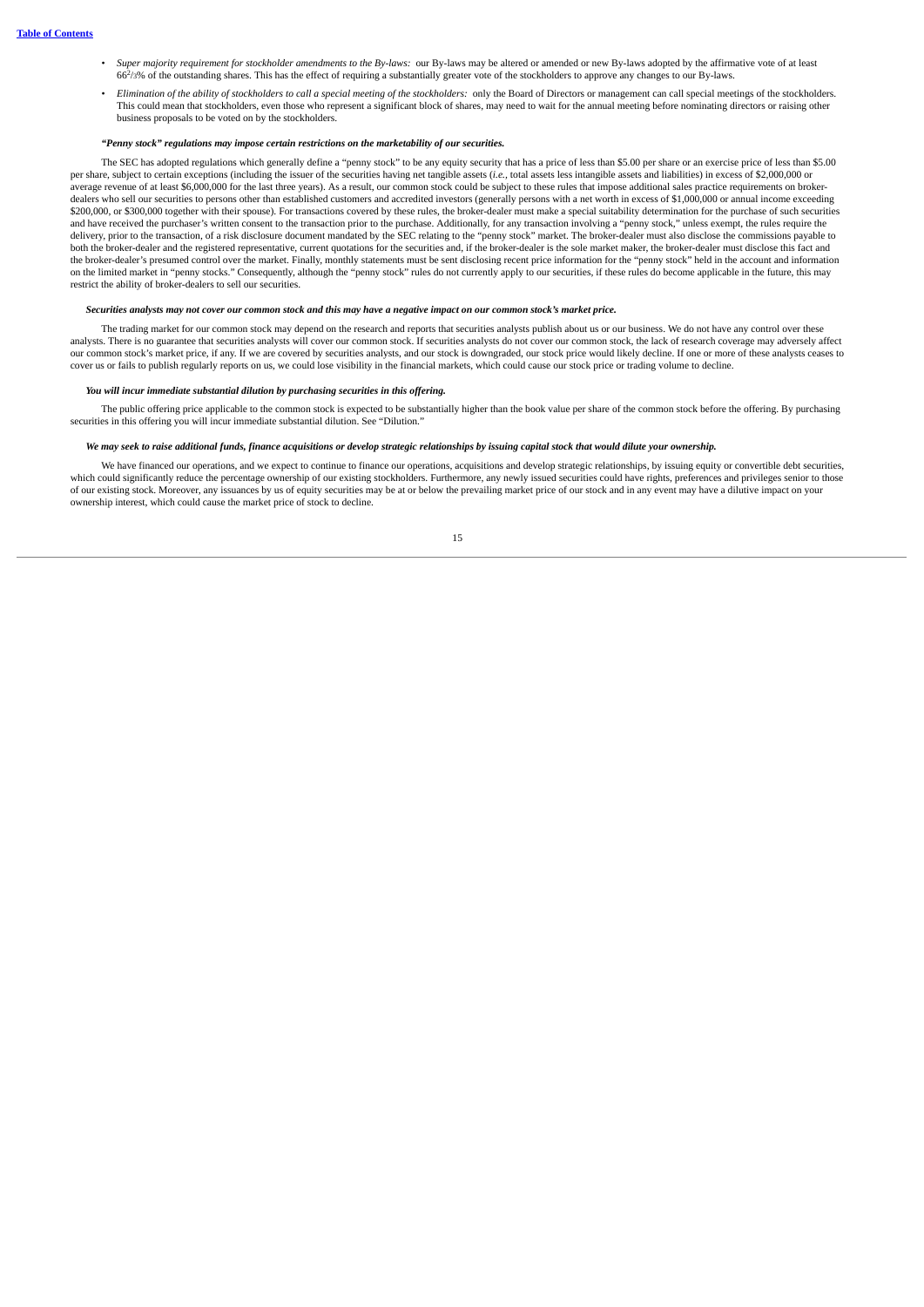We may also raise additional funds through the incurrence of debt, and the holders of any debt we may issue would have rights superior to your rights in the event we are not successful and are forced to seek the protection of the bankruptcy laws.

## *We have no current intention of declaring or paying any cash dividends on our common stock.*

We do not plan to declare or pay any cash dividends on our common stock. Our current policy is to retain all funds and any earnings for use in the operation and expansion of our business.

## **FORWARD-LOOKING STATEMENTS**

<span id="page-20-0"></span>This prospectus includes forward-looking statements within the meaning of Section 27A of the Securities Act of 1933 and Section 21E of the Securities Exchange Act of 1934. All statements other than statements of historical facts contained in this prospectus, including statements regarding our future financial position, business strategy and plans and objectives of<br>management for future operation they relate to us, are intended to identify forward-looking statements. We have based these forward-looking statements largely on our current expectations and projections about future events and financial trends that we believe may affect our financial condition, results of operations, business strategy and financial needs. These forward-looking statements are subject to a number of risks, uncertainties and assumptions described in "Risk Factors" and elsewhere in this prospectus. These risks are not exhaustive. Other sections of this prospectus include additional factors which could adversely impact our business and financial performance. Moreover, we operate in a very competitive and rapidly changing environment. New risk factors emerge from time to time and it is not possible for our management to predict all risk factors, nor can we assess the impact of all factors on our business or the extent to which any factor, or combination of factors, may cause actual results to differ materially from those contained in any forward-looking statements. You should not rely upon forward-looking statements as predictions of future events. We cannot assure you that the events and circumstances reflected in the forward-looking statements will be achieved or occur and actual results could differ materially from those projected in the forward-looking statements.

## **USE OF PROCEEDS**

<span id="page-20-1"></span>We intend to use the proceeds of the offering for general corporate purposes, including working capital, funding our litigation efforts and other general and administrative expenses. We have not identified the amounts we plan to spend on each of these areas or the timing of expenditures. Pending specific application of the net proceeds, we plan to invest the net proceeds in short-term, investment grade, interest-bearing securities.

## **DIVIDEND POLICY**

<span id="page-20-2"></span>We have not in the past paid, and do not expect for the foreseeable future to pay, dividends on our common stock. Instead, we anticipate that all of our earnings, if any, in the foreseeable future will be used for working capital and other general corporate purposes. Any future determination to pay dividends on our common stock will be at the discretion of our board of directors and will depend upon, among other factors, our results of operations, financial condition, capital requirements and contractual restrictions.

## **DETERMINATION OF OFFERING PRICE**

<span id="page-20-3"></span>The offering price for the shares to be sold in this offering was determined in discussions between the Company's Chief Executive Officer, certain of the Company's major stockholders and the underwriter. Because the Company's stock is somewhat illiquid, the price was not determined with reference to the market price of the stock as quoted on the OTC Bulletin Board. The Company believes that the offering price represents a fair value for the Company's shares of common stock.

| ., |
|----|
|    |
| M. |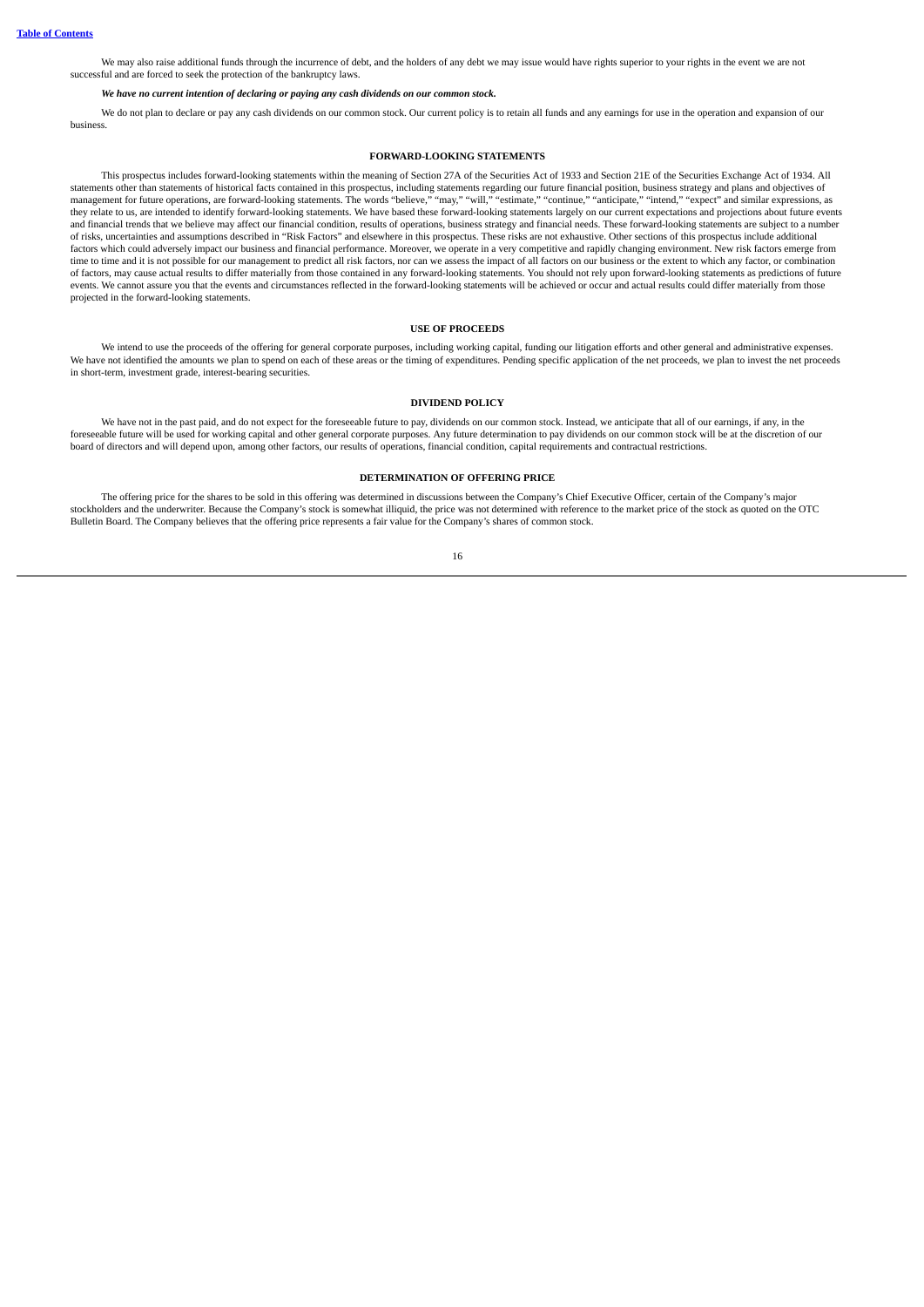## **DILUTION**

<span id="page-21-0"></span>All of the share and per share data presented below, unless explicitly stated otherwise, is shown on a post-split basis after giving effect to a 1 for 3 reverse stock split, which became effective on October 29, 2007. At December 31, 2006, pro forma net tangible book value was \$429,512, or \$0.01 per share. Pro forma net tangible book value per share represents our pro forma net tangible assets less liabilities divided by the pro forma shares of common stock outstanding.

After giving effect to our sale of 3,000,000 shares of common stock and our receipt of an estimated \$10,200,000 of net proceeds from the offering, based on an assumed offering price of \$4.00 per share, which is the minimum price necessary for listing on the Nasdaq Capital Market, pro forma adjusted net tangible book value at December 31, 2006 would have been \$0.31 per share. This represents an immediate increase in pro forma net tangible book value of \$0.30 per share to existing stockholders and an immediate dilution of \$3.69 per share of common stock to new investors purchasing units in the offering. The following table illustrates per share dilution:

| Assumed public offering price per share                                 |                                                    | \$4.00                                    |
|-------------------------------------------------------------------------|----------------------------------------------------|-------------------------------------------|
| Net tangible book value per share prior to the offering                 | \$0.01                                             |                                           |
| Increase attributable to new investors                                  | 0.30<br><b>Contract Contract Contract Contract</b> |                                           |
| Adjusted pro forma net tangible book value per share after the offering |                                                    | 0.31<br><b>Contract Contract Contract</b> |
| Dilution per share to new investors in this offering                    |                                                    | \$3.69                                    |

The following table sets forth, on a pro forma basis as of December 31, 2006, the number of shares (on a post-split basis) of common stock purchased from VirnetX and VirnetX Holding Corporation, the total consideration paid to VirnetX and VirnetX Holding Corporation and the average price per share paid by existing stockholders and new investors purchasing units in the offering, before deducting underwriting discounts and estimated offering expenses:

|                           | <b>Shares Purchased</b> |         | <b>Total Consideration</b> |            |         | <b>Average Price</b> |           |
|---------------------------|-------------------------|---------|----------------------------|------------|---------|----------------------|-----------|
|                           | <b>Number</b>           | Percent |                            | Amount     | Percent |                      | per Share |
| <b>Existing investors</b> | 31.217.198              | 91.23%  |                            | 8,857,17   | 42%     |                      | 0.28      |
| New investors             | 3,000,000               | 8.77%   |                            | 12.000.000 | 58%     |                      | 4.00      |
| <b>Total</b>              | 34.217.198              | 100.00% |                            | 20,857,171 | 100%    |                      | 4.28      |

The information for existing stockholders in the table above excludes shares and warrants issuable upon exercise of outstanding options and warrants, including the underwriter's warrant to purchase shares and exercise of the underwriter's over-allotment option. To the extent that currently outstanding options or warrants are exercised at prices below \$4.00 per share, there will be further dilution to new investors.

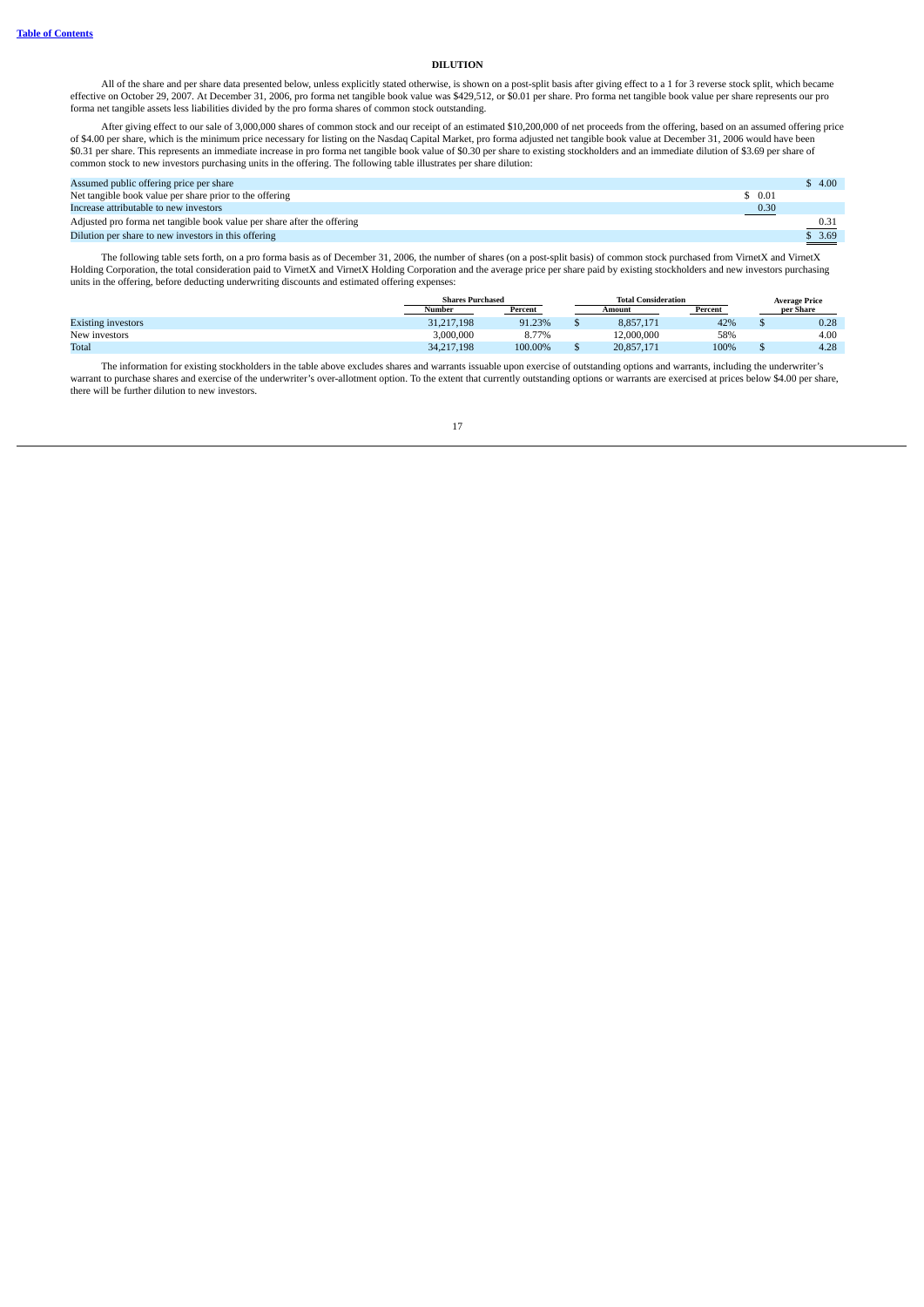## **MANAGEMENT'S DISCUSSION AND ANALYSIS OF FINANCIAL CONDITION AND RESULTS OF OPERATION**

<span id="page-22-0"></span>The following discussion should be read in conjunction with and is qualified in its entirety by reference to our consolidated financial statements included elsewhere in this prospectus. Except for the historical information contained herein, the discussions in this section contain forward-looking statements that involve risks and uncertainties. Actual results could differ materially from those discussed below. See "Risk Factors" and "Forward-Lookina Statements" for a discussion of these risks and uncertainties.

#### **Recent Events**

On July 5, 2007 VirnetX, Inc., a Delaware corporation ("VirnetX"), entered into a binding agreement and plan of merger with VirnetX Holding Corporation, a Delaware corporation (formerly, PASW, Inc.). Under the terms of the agreement, on July 5, 2007, VirnetX Holding Corporation and VirnetX consummated a reverse triangular merger in which VirnetX Holding<br>Corporation's wholly-owned acquisition sub wholly-owned subsidiary of VirnetX Holding Corporation and the pre-merger stockholders of VirnetX exchanged their shares in VirnetX for shares of common stock of VirnetX Holding Corporation. The key terms of the merger include the following:

- the officers and directors of VirnetX Holding Corporation, except for the chief financial officer, were replaced upon completion of the transaction so that the officers and directors of VirnetX became the officers and directors of VirnetX Holding Corporation;
- VirnetX's convertible notes payable of \$1,000,000 and \$3,000,000 of funds held in escrow were converted into VirnetX Holding Corporation common stock in July 2007;
- VirnetX's convertible notes payable of \$500,000 were converted into VirnetX Holding Corporation common stock in July 2007; and
- on a post-split basis, VirnetX Holding Corporation issued 29,551,398 shares of its common stock and stock options to purchase 1,743,670 shares of common stock from the premerger shareholders and option holders of VirnetX in exchange for 100% of the issued and outstanding capital stock and securities of VirnetX. Additionally, VirnetX Holding Corporation issued to MDB Capital Group, LLC and its affiliates, warrants to purchase an aggregate of 266,667 shares of common stock of VirnetX Holding Corporation pursuant to the provisions of the MDB Service Agreement, which was assumed by VirnetX Holding Corporation from VirnetX in connection with the merger.

In light of the foregoing, for accounting purposes, VirnetX has been treated as the acquiror of VirnetX Holding Corporation under a reverse merger.

## **Company Overview**

VirnetX Holding Corporation's predecessor corporation was incorporated in the State of California in November 1992. VirnetX Holding Corporation was incorporated in the State of Delaware in April 2007 and on May 30, 2007 we filed a certificate of merger in Delaware pursuant to which we changed our domicile from California to Delaware. From inception until<br>January 2003, we engaged in the business o assets, and since such time our only source of revenue has been derived from nominal royalties payable to our wholly-owned Japan subsidiary, Network Research Corp. Japan, Ltd. pursuant to the terms of a single license agreement. In addition to our Japan subsidiary, we have three other wholly-owned subsidiaries, two of which are California corporations and the other of which is incorporated under the laws of the United Kingdom. These other subsidiaries are currently inactive. We had substantially no day to day operations since we sold all of our operating assets on January 31, 2003.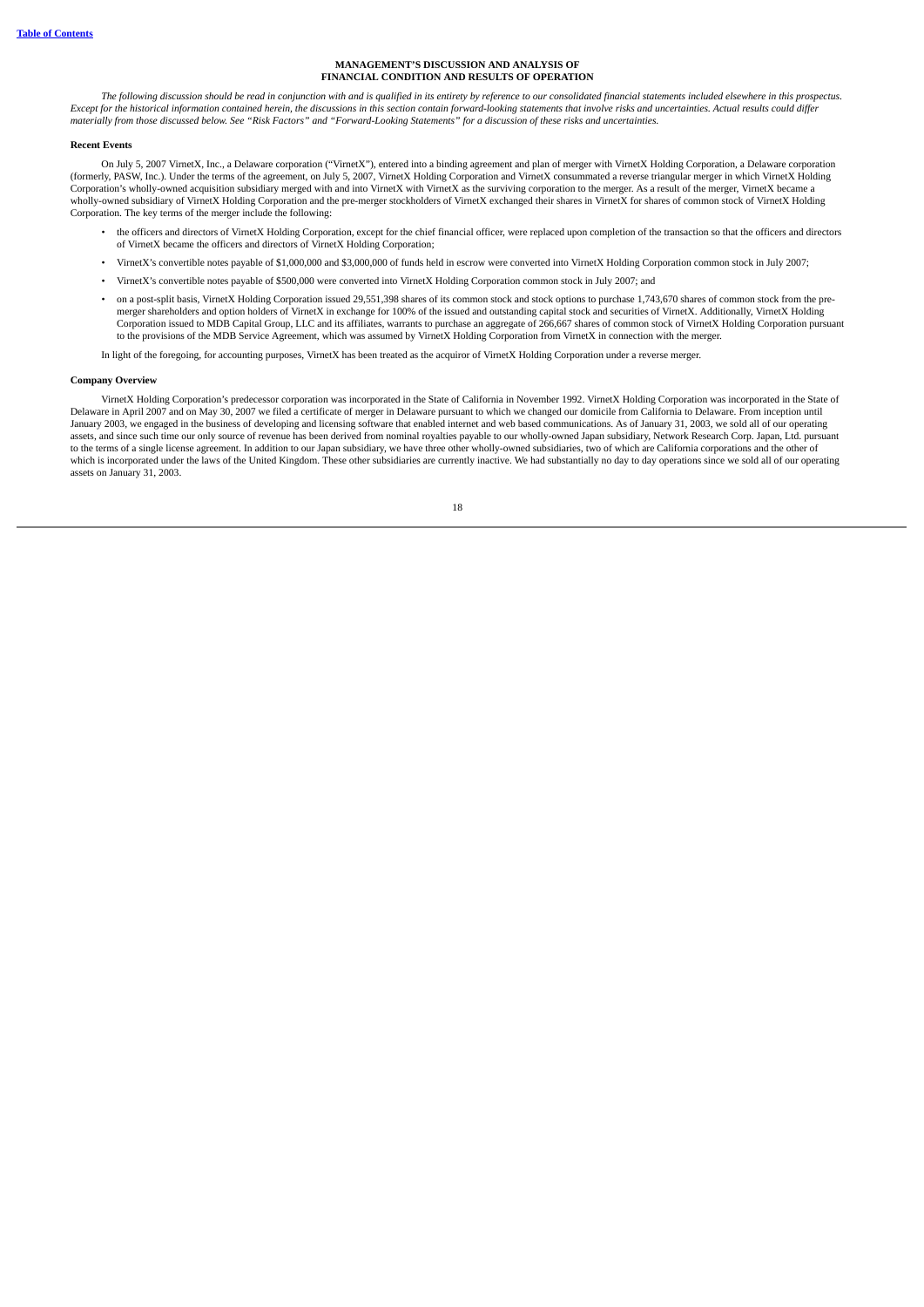VirnetX was incorporated in the state of Delaware on August 2, 2005. VirnetX is a development stage company that is actively developing solutions for secure real-time<br>communications such as instant messaging, or "IM," and

VirnetX acquired certain patents in 2006 from SAIC, pursuant to an assignment by SAIC to VirnetX of all of SAIC's right, title and interest in and to such patents. VirnetX has granted SAIC an exclusive, royalty-free and perpetual license under these patents outside of VirnetX's field of use. VirnetX has, and retains, all right, title and interest to these patent rights within VirnetX's field of use, which consists of secure communications in areas of virtual private networks, or "VPNs," VoIP, e-mail, video conferencing, communications logging, dynamic URLs, denial of service, prevention of functional intrusions, IP hopping, voice messaging and unified messaging, live voice and IP PBXs, voice web video conferencing and collaboration, IM, minimized impact of viruses and secure session initiation protocol, or "SIP." This field of use is not limited by any predefined transport mode or medium of communication (e.g., wire, fiber, wireless, or mixed medium). VirnetX's patents embrace a set of functions relating to domain name system, or "DNS," based security mechanisms for real-time communication.

VirnetX is in the development stage and consequently is subject to the risks associated with development stage companies, including the need for additional financings; the uncertainty of our intellectual property resulting in successful commercial products as well as the marketing and customer acceptance of such products; competition from larger organizations; dependence on key personnel; uncertain patent protection; and dependence on corporate partners and collaborators. To achieve successful operations, we will require additional capital to continue research and development and marketing efforts. No assurance can be given as to the timing or ultimate success of obtaining future funding.

## **Critical Accounting Estimates**

The preparation of financial statements in conformity with accounting principles generally accepted in the United States requires management to make estimates and assumptions that<br>affect the reported amounts of assets and during the reported period. Actual results could differ from those estimates.

#### *Impairment of Long-Lived Assets*

VirnetX identifies and records impairment losses on long-lived assets used in operations when events and changes in circumstances indicate that the carrying amount of an asset might not be recoverable. Recoverability is measured by comparison of the anticipated future net undiscounted cash flows to the related assets' carrying value. If such assets are considered to be impaired, the impairment to be recognized is measured by the amount by which the carrying amount of the assets exceeds the projected discounted future net cash flows arising from the asset.

#### *Income Taxes*

VirnetX accounts for income taxes under the liability method. Under this method, deferred tax assets and liabilities are determined based on the difference between the financial statement and tax basis of assets and liabilities using enacted tax rates in effect for the year in which the differences are expected to affect taxable income. Valuation allowances are established when necessary to reduce deferred tax assets to the amounts expected to be realized.

#### *Fair Value of Financial Instruments*

Carrying amounts of the VirnetX's financial instruments, including cash and cash equivalents, accounts payable, and accrued liabilities, approximate their fair values due to their short maturities.

## *Stock-Based Compensation*

VirnetX accounts for share-based compensation in accordance with Statement of Financial Accounting Standards (SFAS) No. 123 (revised 2004), "Share-Based Payment," ("SFAS 123(R)") which requires the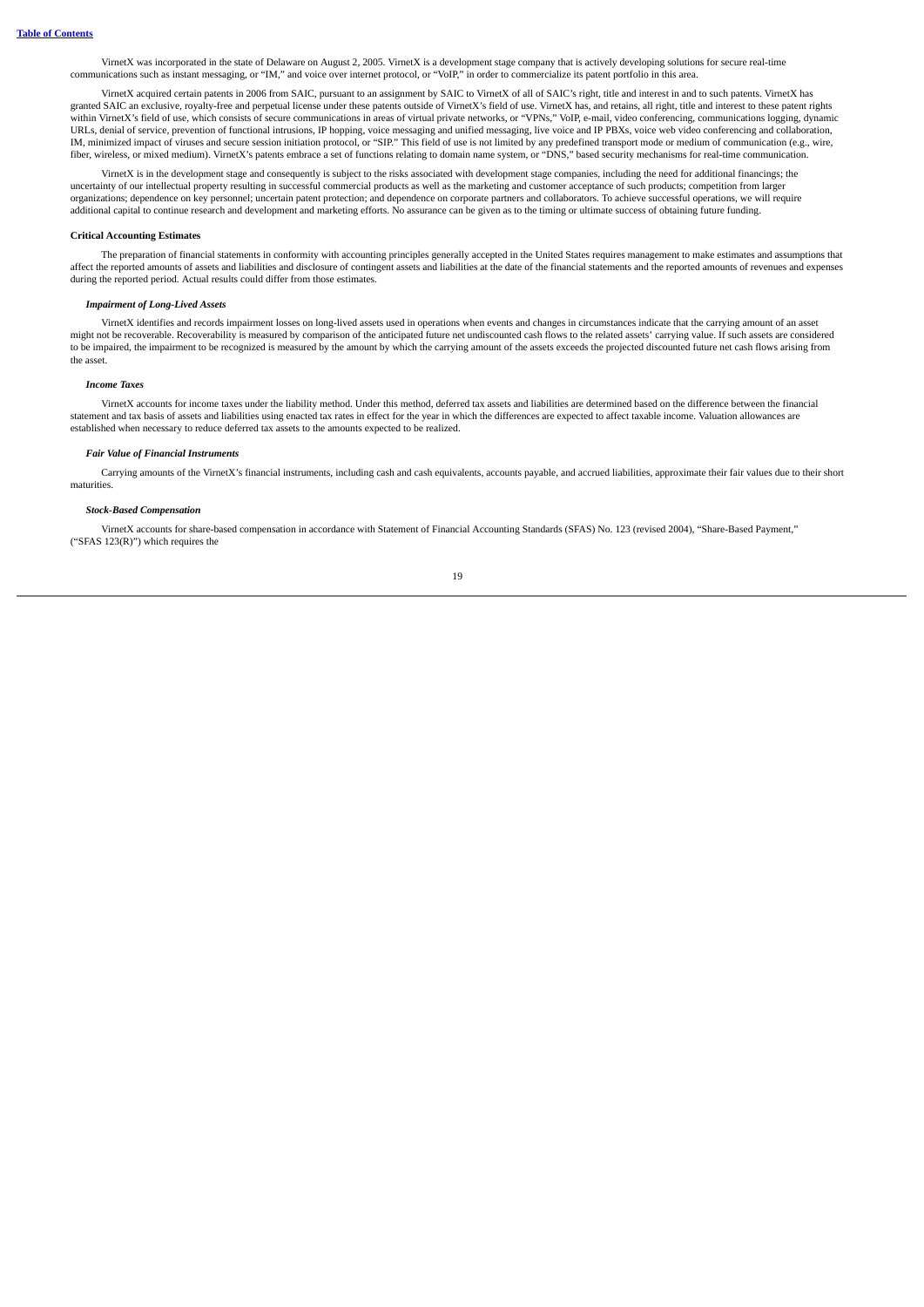measurement and recognition of compensation expense in the statement of operations for all share-based payment awards made to employees and directors including employee stock options based on estimated fair values. Using the modified retrospective transition method of adopting SFAS 123(R), the herein financial statements presented reflect compensation expense for stock-based awards as if the provisions of SFAS 123(R) had been applied from the date of inception.

In addition, as required by Emerging Issues Task Force Consensus No. 96-18. Accounting for Equity Instruments That Are Issued to Other Than Employees for Acquiring, or in Conjunction with Selling Goods or Services, VirnetX records stock and options granted to non-employees at fair value of the consideration received or the fair value of the equity investments issued as they vest over the performance period.

## **Recent Accounting Pronouncements**

In September 2006, the Financial Accounting Standards Board (FASB) issued SFAS No. 157 "Fair Value Measurements" (better known as "SFAS 157"), which defines fair value, establishes a framework for measuring fair value in generally accepted accounting principles, and expands disclosures about fair value measurements. SFAS 157 is effective for financial statements issued for fiscal years beginning after November 15, 2007, and interim periods within those years. We are currently assessing the impact that the adoption of SFAS 157 may have on our financial position, results of operations or cash flows.

In February 2007, the FASB issued Statement of Financial Accounting Standards No. 159, "The Fair Value Option for Financial Assets and Liabilities" (better known as "SFAS 159"). SFAS 159 provides entities with the option to report selected financial assets and liabilities at fair value. Business entities adopting SFAS 159 will report unrealized gains and losses in earnings at each subsequent reporting date on items for which fair value option has been selected. SFAS 159 establishes presentation and disclosure requirements designed to<br>facilitate comparisons between entities investors and other financial statement users to understand the effect of an entity's choice to use fair value on its earnings. SFAS 159 is effective for fiscal years beginning after November 15, 2007, with earlier adoption permitted. VirnetX is currently assessing the impact that the adoption of SFAS 159 may have on our financial position, results of operations or cash flows.

#### **Operations**

The Company is in the development stage and has raised capital since its inception through the issuance of its equity securities. As of September 30, 2007, the Company had approximately \$536,263 in cash and \$405,384 in prepaid expenses and other current ass

The Company has generated only nominal revenue from operations of \$46,664 during the period from July 5, 2007 (the closing date of the merger between VirnetX Holding Corporation and VirnetX) to September 30, 2007. The Company had expenses for the period from August 2, 2005 (date of inception) to September 30, 2007 of \$6,891,902, including research and development expenses of \$1,078,427 and general and administrative expenses of \$5,813,475.

Net cash used in operating activities for the period from August 2, 2005 (date of inception) to September 30, 2007 was approximately \$5,336,974, which primarily reflected a net loss of \$6,862,013, an increase to cash from an adjustment for stock-based compensation of \$1,360,321, a decrease to cash from a change in prepaid expenses of \$577,926 and an increase to cash from a change in accounts payable of \$733,988. We expect net cash used in operating activities to increase going forward as we pursue additional product development and enforcement of our patent rights.

Net cash used in investing activities was approximately \$52,177 for the period from August 2, 2005 (date of inception) to September 30, 2007, for the purchase of property and equipment.

Net cash provided by financing activities was approximately \$5,925,414 for the period from August 2, 2005 (date of inception) to September 30, 2007, which consisted primarily of net proceeds received from the issuance of preferred stock and the issuance of convertible notes.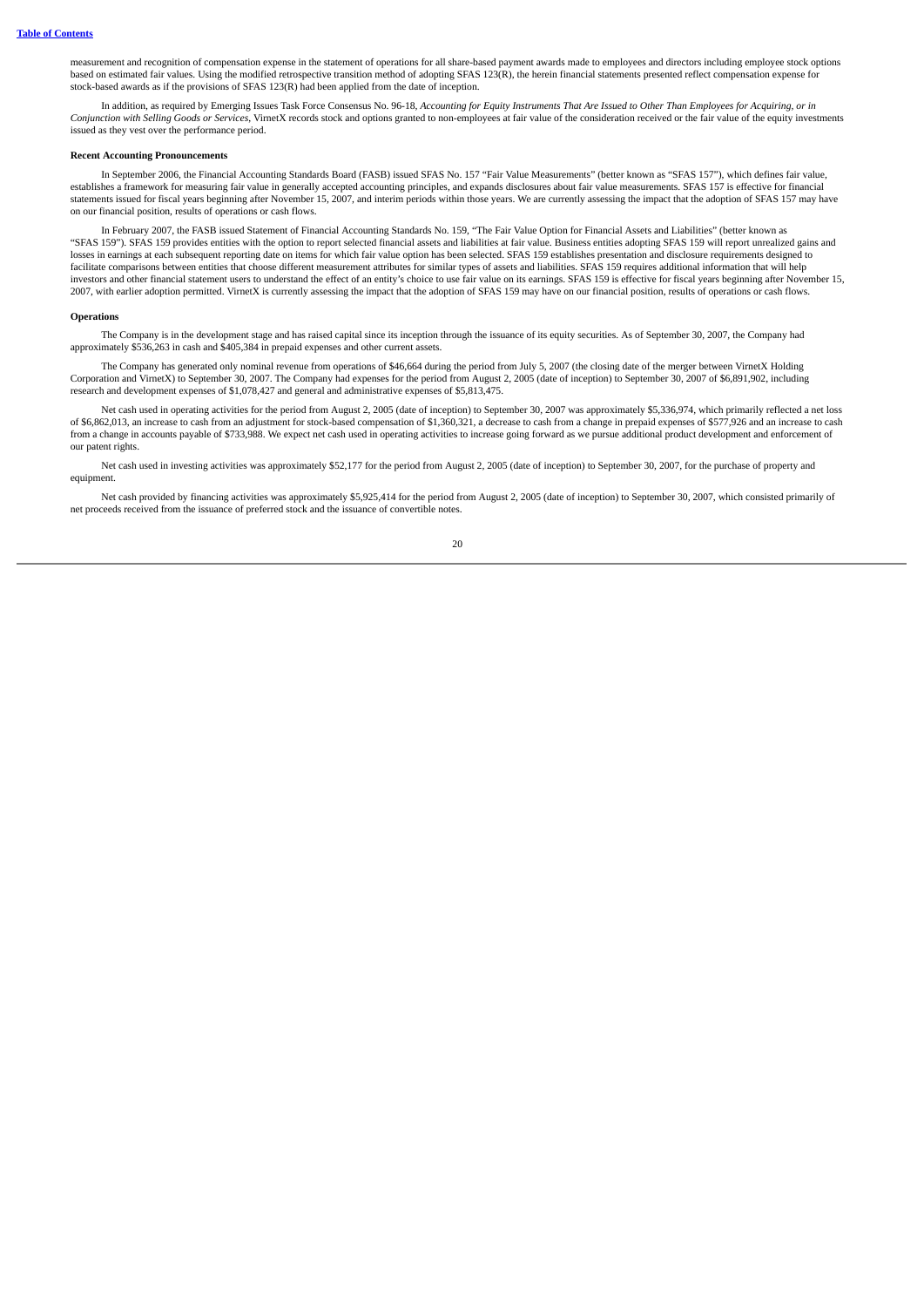The process of developing new security solutions is inherently complex, time-consuming, expensive and uncertain. We must make long-term investments and commit significant resources before knowing whether our development programs will result in products that will achieve market acceptance. Product candidates that may appear to be promising at all stages of development may not reach the market for a number of reasons. Product candidates may be found ineffective or may take longer to progress through the beta trials than had been anticipated, may not be able to achieve the pre-defined endpoint due to changes in the environment, may fail to receive necessary approvals, may prove impracticable to manufacture in commercial quantities at reasonable cost and with acceptable quality, or may fail to achieve market acceptance. For these reasons, we are unable to predict the period in which material net cash inflows will commence with respect to our security products under development.

From inception, VirnetX's development efforts have been focused on our security products.

#### *Research and Development Expenses*

Research and development costs include expenses paid to outside development consultants and compensation-related expenses for our engineering staff. Research and development costs are expensed as incurred.

VirnetX's research and development expenses increased significantly from \$56,000 for the period from August 2, 2005 (date of inception) to December 31, 2005 to \$554,187 for the full year ended December 31, 2006, to \$468,240 for the nine-month period ended September 30, 2007 primarily as a result of increased engineering activities for product development. We expect research and development expenses to increase significantly as employees are hired to provide in-house research and development while we continue to use outside contractors for additional product development on a limited basis.

#### *General and Administrative Expenses*

General and administrative expenses include management and administrative personnel, as well as outside legal, accounting, and consulting services.

VirnetX's general and administrative expenses increased from \$826,478 for the period from August 2, 2005 (date of inception) to December 31, 2005, to \$853,488 for the full year ended December 31, 2006. VirnetX's general and administrative expenses increased from \$555,656 for the nine-month period ended September 30, 2006 to \$4,103,509 for the nine-month period ended September 30, 2007. We expect general and administrative expenses to further increase significantly as outside counsel fees ramp up in connection with our patent infringement lawsuit against Microsoft Corporation and as outside counsel and accounting fees increase due to the significantly higher costs associated with becoming a public company and the associated expenses for reporting and other securities law compliance activities.

## **Liquidity and Capital Resources**

Since inception, VirnetX has financed its operations principally through private issuances of common and preferred stock. We expect to finance future cash needs primarily through proceeds from equity or debt financings, loans, and/or collaborative agreements with corporate partners. We have used the net proceeds from the sale of common and preferred stock for general corporate purposes, which has included funding research and development, litigation efforts and working capital needs.

We anticipate that our existing cash and cash equivalents, together with the proceeds of this offering, will be sufficient to fund operations for at least the next 12 months. We expect that the net proceeds of this offering of \$10,200,000, based on an assumed public offering price of \$4.00 per share, which is the minimum price necessary for listing on the Nasdaq Capital Market, will be adequate to fund our operations for approximately the next 24 months based on our projected monthly requirements. Our current cash requirement to fund our operations is approximately \$350,000 per month, which we expect to gradually increase to approximately \$800,000 per month by 2009. We anticipate our projected monthly requirements to increase significantly due to the following:

- Increase in the number of employees
- Increase in sales, marketing, engineering and administrative expenses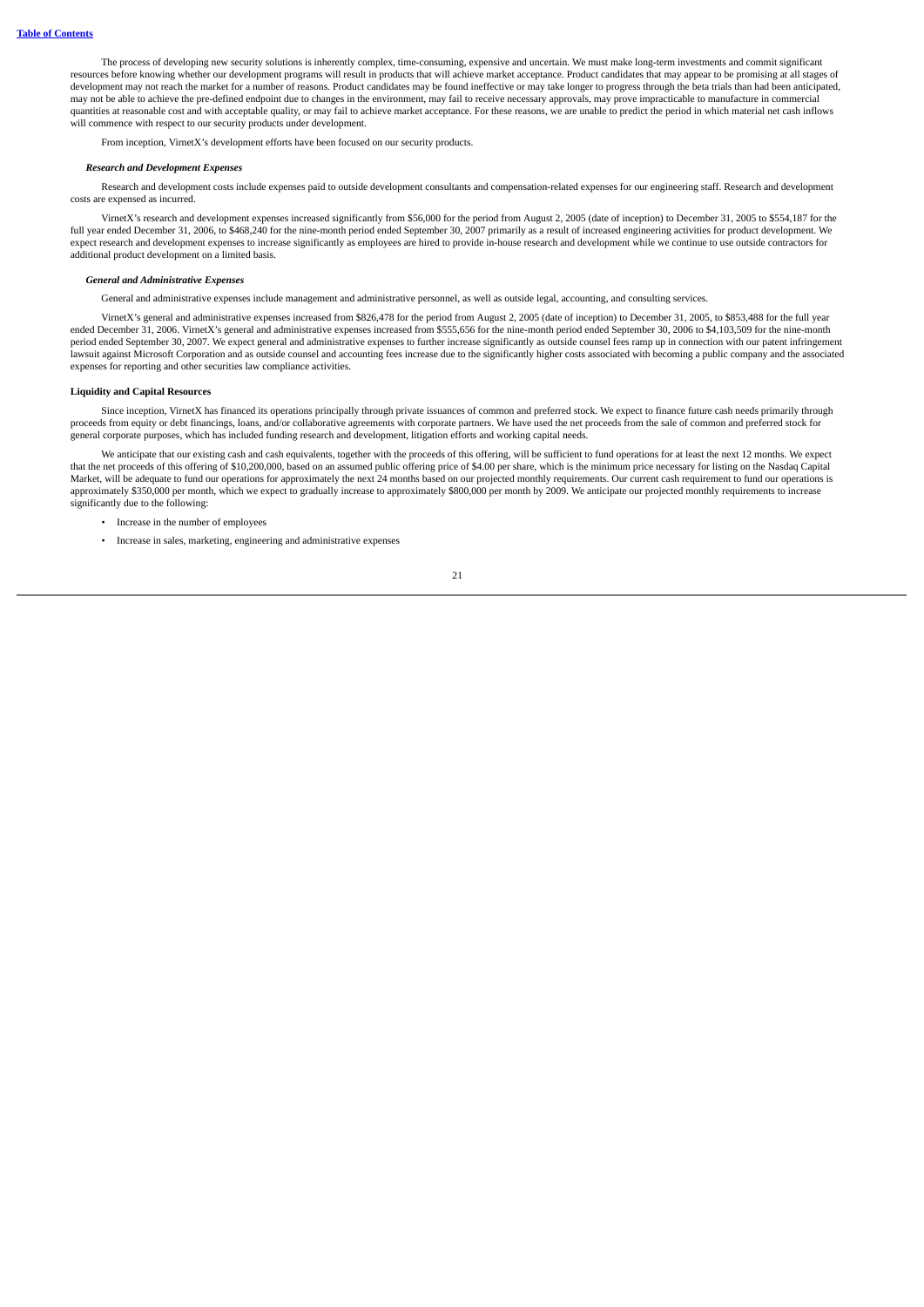## • Increase in legal expenses

To obtain additional capital when needed, we will evaluate alternative financing sources, including, but not limited to, the issuance of equity or debt securities, corporate alliances,<br>joint ventures and licensing agreemen commercialize our products under development or that our products, if successfully developed, will generate revenues sufficient to enable us to earn a profit. If we are unable to obtain<br>additional capital, management may b

## **Off Balance Sheet Arrangements**

At September 30, 2007, VirnetX did not have any off-balance-sheet arrangements except for operating lease commitments discussed in the notes to the financial statements.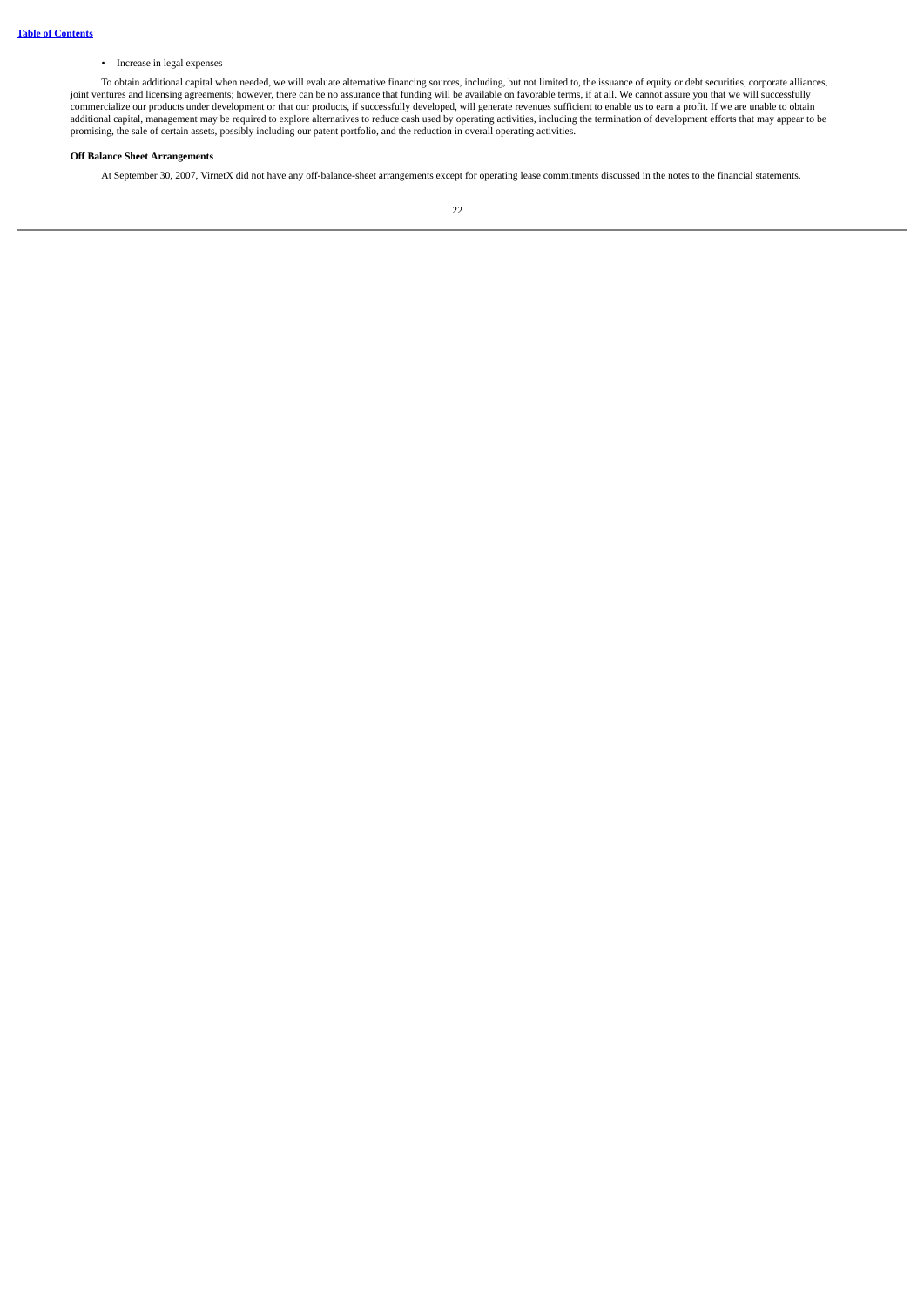#### **BUSINESS**

## <span id="page-27-0"></span>**Corporate Overview and History**

Our predecessor corporation was incorporated in the State of California in November 1992. We were incorporated in the State of Delaware in April 2007 and on May 30, 2007 we filed a certificate of merger in Delaware pursuant to which we changed our domicile from California to Delaware. On October 29, 2007, we changed our name from PASW, Inc. to VirnetX Holding Corporation. From our inception until January 2003, we were engaged in the business of developing and licensing software that enabled internet and web based communications. As of January 31, 2003, we sold all of our operating assets, and since such time our only source of revenue has been derived from nominal royalties payable to our wholly-owned Japan subsidiary, Network Research Corp. Japan, Ltd. pursuant to the terms of a single license agreement. In addition to our Japan subsidiary, we have three other wholly-owned subsidiaries, two of which are California corporations and the other of which is incorporated under the laws of the United Kingdom. These other subsidiaries are currently inactive. We have had substantially no day to day operations since we sold all of our operating assets on January 31, 2003. We acquired VirnetX as a wholly-owned subsidiary on July 5, 2007 and ceased being a shell company. Additionally, pursuant to the merger with VirnetX, we experienced a change in control, with the former securityholders of VirnetX acquiring control of VirnetX Holding Corporation.

VirnetX was incorporated in the State of Delaware in August 2005. It is a development stage company that was formed to commercialize a patent portfolio for providing solutions for secure real-time communications such as instant messaging, or "IM," and voice over internet protocol, or "VoIP." VirnetX acquired certain patents from Science Applications International<br>Corporation, a systems, solutions an Corporation alleging infringement of three of our patents.

## **Principal Products and Services**

#### *Technology and Solutions Business*

Our primary strategy for our technology and solutions business is to commercialize our patented technology in the area of secure real-time communication. We are developing technology for:

- "single-click" and "zero-click" security solutions for real-time communications; and
- "end-to-end" security for VoIP, video conferencing and other types of peer-to-peer collaboration without degradation in quality of service.

In addition, we expect to continue to generate nominal royalties payable to our Japan subsidiary pursuant to the terms of a single license agreement. This license agreement was entered into in 1994 and, pursuant to its terms, it automatically renews on an annual basis unless either party terminates as a result of a breach by the other party or the licensee going out of business.

## *Contract Services Business*

Our primary strategy for our contract services business is to leverage our research and development group to provide contract research, prototyping, systems integration and technical services to numerous branches of the U.S. Federal government, network service providers and other OEM partners. Our team is staffed with nationally accredited scientists who have experience with research and development projects concerning industry-wide security solutions as well as national security. We intend to provide these contract services to assist the research and development efforts of our corporate and OEM developers by providing outsourced research, deployment and testing services designed to secure and simplify networks.

We believe that the revenue generated by our contract services business will eventually partially offset the costs of our technology and solutions business and will provide us with the opportunity to generate future strategic relationships and licensing opportunities. We also anticipate that future contract services projects will enable us to develop promising new technologies that can be commercialized through our technology and solutions business.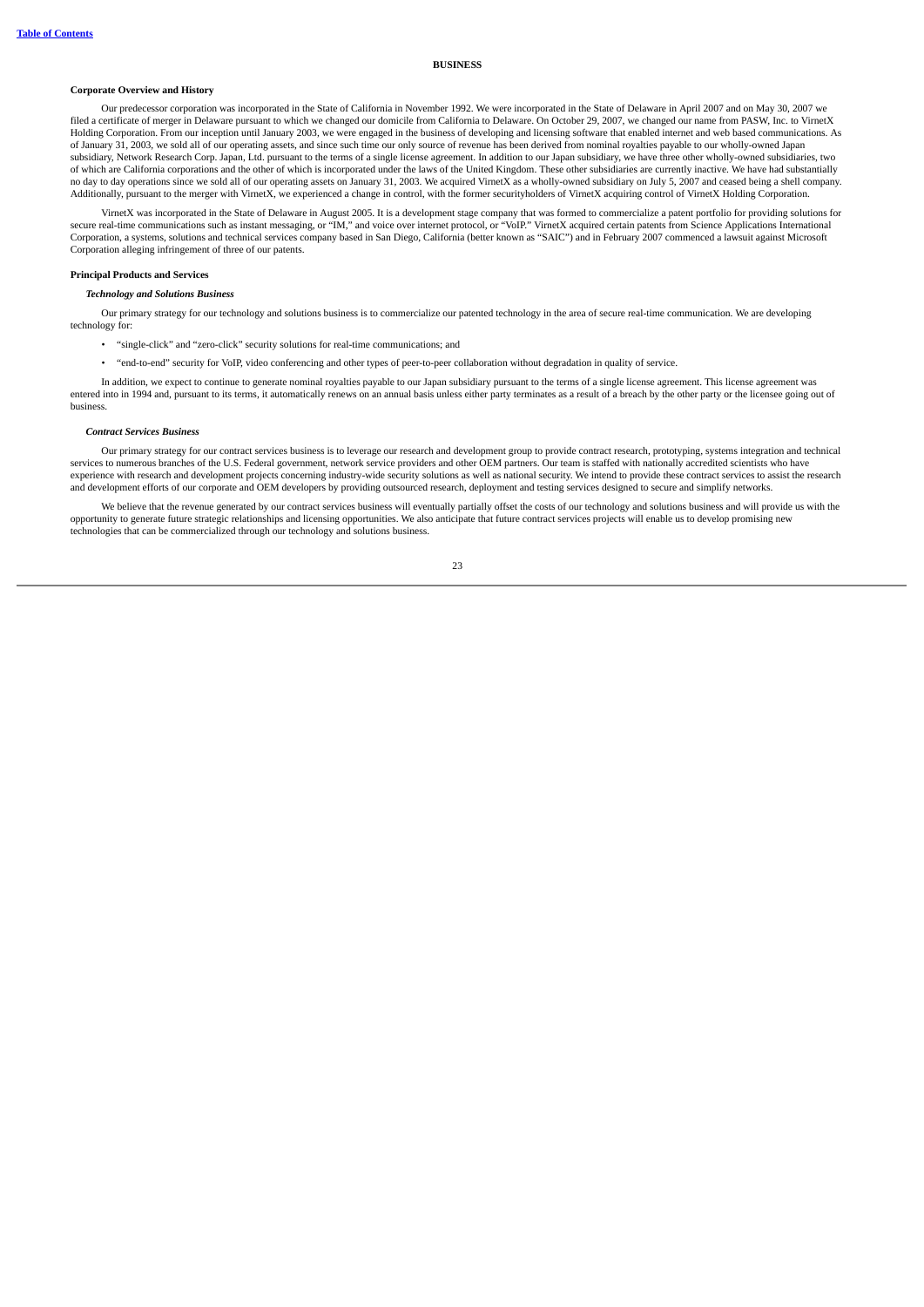#### **Marketing and Sales**

We do not anticipate launching any new products in the marketplace until late 2007 at the earliest. We intend to partner with hardware and software manufacturers and network operators to operationalize and commercialize our products.

Our contract services business expects to generate new customers primarily through professional relationships and referrals.

#### **Customers and Distribution**

We are a development stage company with significant investments in research and development, and we currently do not sell or distribute any of our products. We expect that our contract services customers will consist primarily of the U.S. Federal government, network service providers and other OEM companies. Our contract services business has targeted five customers who we expect will represent more than 80% of our future contract services revenue for the foreseeable future.

We have made a strategic decision to selectively limit new customers in our contract services business in order to focus on the development of new products in our technology and solutions business.

#### **Competition**

The enterprise telephony market has transitioned from being circuit-switched to packet switched in large part to eliminate the requirement of running separate voice and data networks. The IP telephony industry conceived session initiation protocol (better known as "SIP") to improve the setup and handling of telephone calls, and computer technologists have quickly adopted SIP as a protocol to simplify all forms of real-time communications. The rapid market adoption of SIP has created the need to secure SIP before it can reach the global mainstream.

SIP is a growing protocol used for real-time communication, and we anticipate that SIP will represent a significant portion of the worldwide IP telephony market over the next five years. It has become the basis for 'next generation networks' for unified messaging and communication. SIP uses existing protocols and services, including domain name system, or "DNS,"<br>real-time transport protocol, or "RTP

number of vendors are providing solutions for secure real-time communications. These solutions can be grouped under three main categories:

- A session border controller, or "SBC," is a device used in some VoIP networks to exert control over the signaling and media streams involved in setting up, conducting, and tearing down calls. SBCs are put into the signaling and/or media path between the calling and called party. In some cases, the SBC acts as the called VoIP phone and places a second call to the called party. The effect is that the signaling traffic not only crosses the SBC but the media traffic (voice, video etc.) crosses as well. We believe the security provided by SBC is limited because the SBC can extend the length of the media path (the path of media packets through the network) significantly and may break the end-to-end transparency.
- SIP firewalls (or SIP-aware firewalls) and application layer gateways manage and protect the traffic, flow and quality of VoIP and other SIP-related communications. They<br>perform real-time network address translation (bet functionality, allowing secure traversal and interconnection of IP media streams across multiple networks.
- VPN technologies provide secure communications over unsecured networks.

We believe our technology and solutions business will compete primarily against these disparate add-on security solution providers. We believe our products will allow our OEM partners to integrate transparent and always on, end-to-end security directly into their unified messaging and communications solutions.

Our contract services business competes primarily against in-house research and development departments of network service providers and other OEM vendors.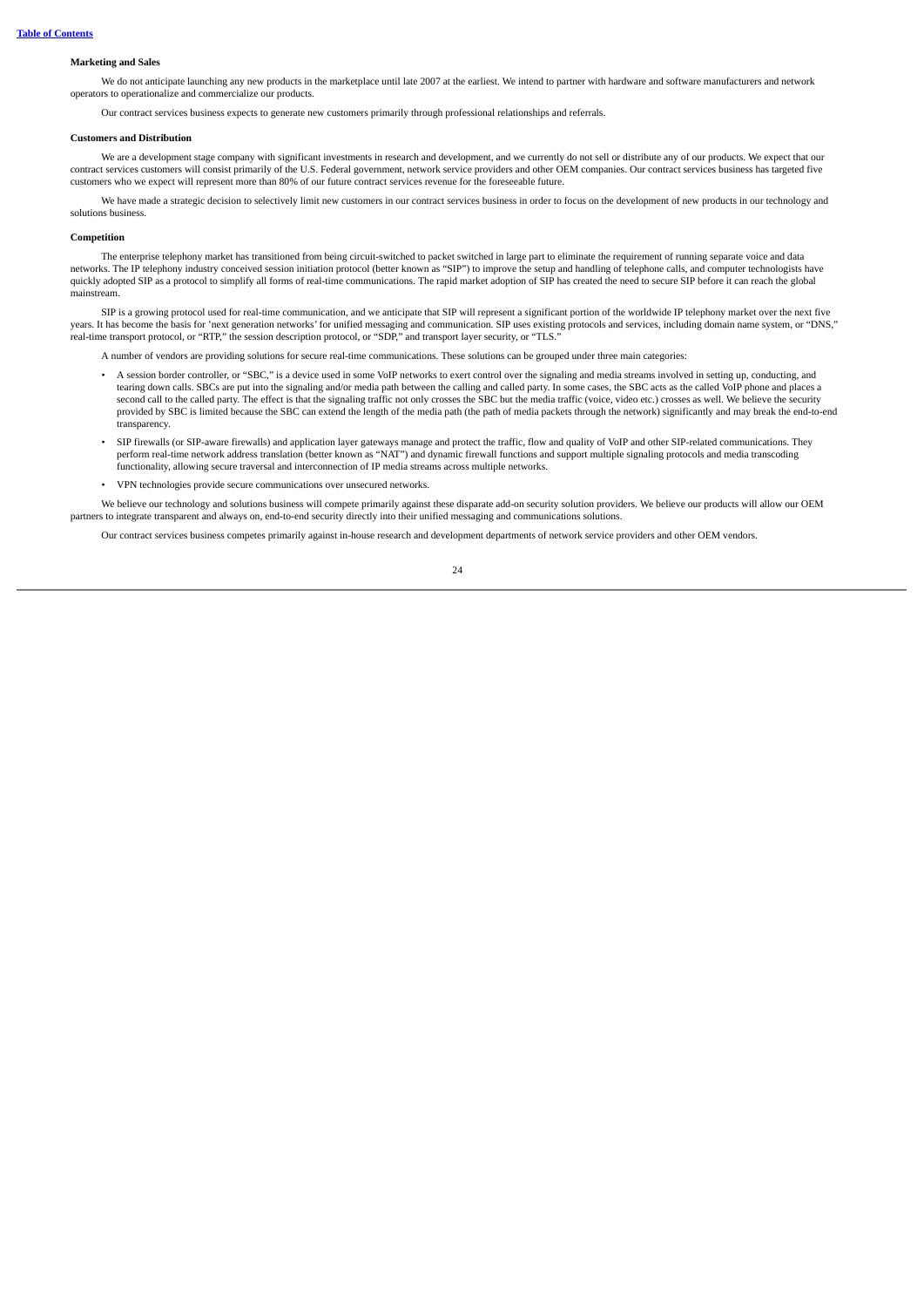## **Intellectual Property and Patent Rights**

Our intellectual property is primarily comprised of trade secrets, proprietary know-how, issued and pending patents and technological innovation.

We have 10 issued U.S. and 4 issued foreign patents, and pending U.S. and foreign patent applications including certain patent applications which VirnetX originally acquired from SAIC. The term of the issued U.S. and foreign patents runs through 2019. Our patents embrace a unique set of functions relating to domain name system, or "DNS,"-based security mechanisms for real-time communication. If we believe that a third party is infringing on our intellectual property rights, we may negotiate with it in an attempt to terminate its infringement. If negotiation is unsuccessful or if we believe that legal action is more appropriate, we may bring a legal action against any party we believe to be infringing on our intellectual property rights so that we may properly protect our rights.

## *Assignment of Patents*

Most of our issued patents were originally acquired from SAIC pursuant to the Assignment Agreement by and between VirnetX and SAIC dated December 21, 2006, and the Patent License and Assignment Agreement by and between VirnetX and SAIC dated August 12, 2005, as amended on November 2, 2006, including documents prepared pursuant to the November amendment. VirnetX recorded the assignment from SAIC with the U.S. Patent Office on December 21, 2006.

#### Key terms of these agreements are as follows:

*Patent Assignment.* SAIC unconditionally and irrevocably conveyed, transferred, assigned and quitclaimed all its right, title and interest in and to the patents and patent applications, as specifically set forth on Exhibit A to the assignment document recorded with the U.S. Patent Office, including, without limitation, the right to sue for past infringement.

License to SAIC Outside the Field of Use. We granted to SAIC an exclusive, royalty free, fully paid, perpetual, worldwide, irrevocable, sublicensable and transferable right and license permitting SAIC and its assignees to make, have made, import, use, offer for sale, and sell products and services covered by, and to make improvements to, the patents and patent application we acquired from SAIC, solely outside our field of use. We have, and retain, all right, title and interest to all our patents within our field of use. Our field of use is defined as the field of secure communications in the following areas: virtual private networks (or "VPNs"); secure voice over internet protocol (or "VoIP"); electronic mail (or  $\sim$ "e-mail"); video conferencing; communications logging; dynamic uniform resource locators (or "URLs"); denial of service; prevention of functional intrusions; IP hopping; voice messaging and unified messaging; live voice and IP PBXs; voice web video conferencing and collaboration; instant messaging (or "IM"); minimized impact of viruses; and secure session initiation protocol (or "SIP"). Our field of use is not limited by any predefined transport mode or medium of communication (e.g., wire, fiber, wireless, or mixed medium).

*Compensation Obligations.* As consideration for the assignment of the patents, we are required to make payments to SAIC based on the revenue generated from our ownership or use of the patents assigned to us by SAIC.

- Our compensation obligation includes payment of royalties, in an amount equal to 15% of all gross revenues of VirnetX less (i) trade, quantity and cash discounts allowed, (ii) commercially reasonable commissions, discounts, refunds, rebates, chargebacks, retroactive price adjustments and other allowances which effectively reduce the net selling price, and which are based on arms length terms and are customary and standard in VirnetX's industry, and (iii) actual product returns and allowances.
- Royalty payments are calculated based on each quarter and payment is due within 30 days following the end of each quarter.
- Beginning 18 months after January 1, 2007, we must make a minimum guaranteed annual royalty payment of \$50,000.
- The maximum cumulative royalty paid shall be no more than \$35,000,000.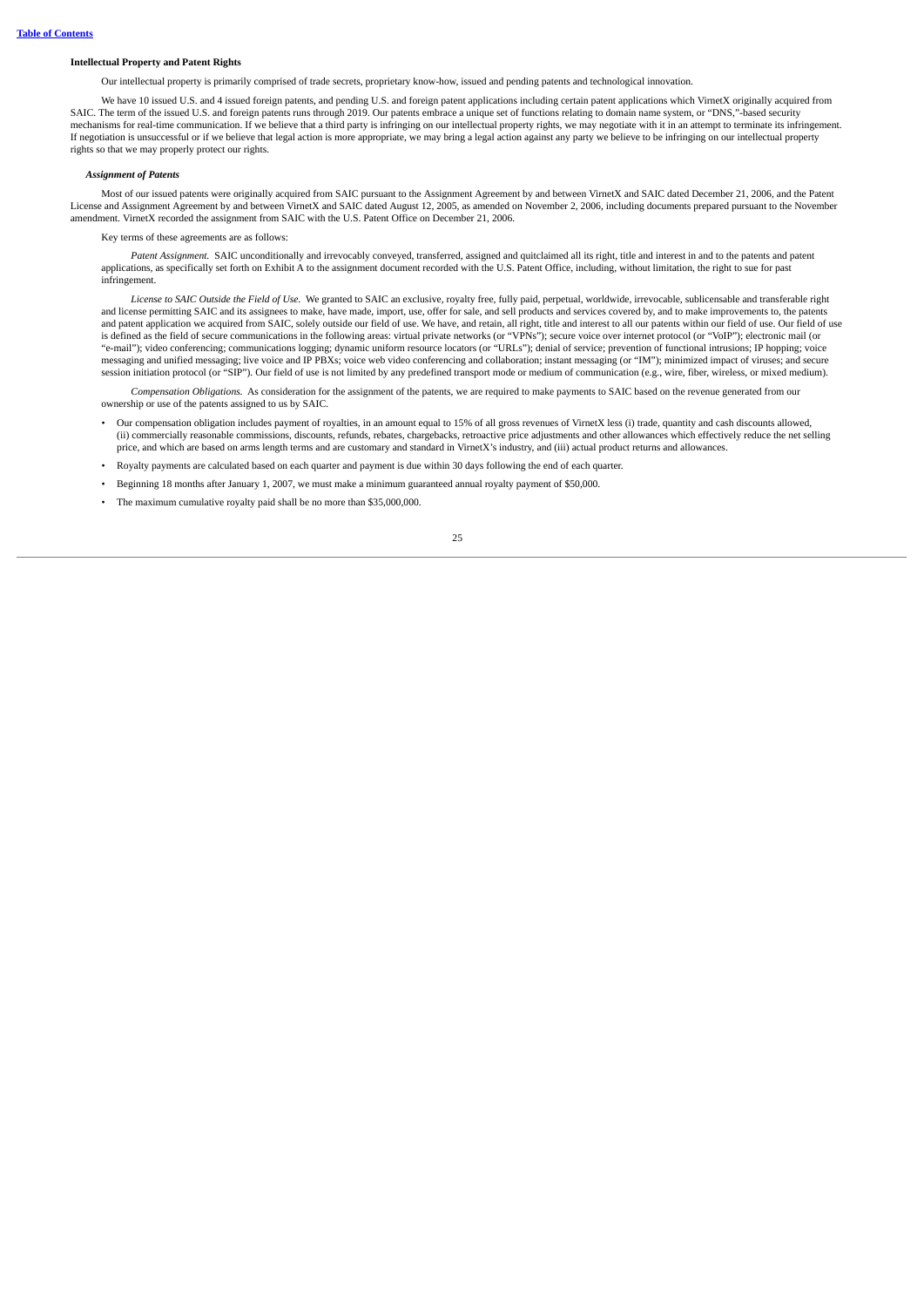- In addition to the royalties, in the circumstances and subject to the limitations specified in the November amendment, SAIC shall be entitled to receive 10% of any proceeds, revenues, monies or any other form of consideration paid for the acquisition of VirnetX by Microsoft or any other party alleged to be infringing the patents or patent applications we acquired from SAIC, up to a maximum amount of \$35,000,000. Any such acquisition proceeds shall be credited against the \$35,000,000 maximum cumulative royalty payable.
- In the event that VirnetX receives any proceeds, recovery or other form of compensation (other than acquisition proceeds) as a result of any action or proceeding brought by VirnetX against Microsoft or certain other alleged infringing companies to resolve a claim of infringement or enforcement relating to the patents and patent applications we acquired from SAIC, or as a result of negotiations with such entities, as further consideration for the assignment of the patents, we must pay to SAIC 35% of the excess of such proceeds over all costs incurred in connection with any such litigation, without a cap. Any payment to SAIC of amounts with respect to such proceeds shall be credited against the \$35,000,000 maximum cumulative royalty payable.
- In the event that VirnetX receives any proceeds, recovery or other form of compensation as a result of any action or proceeding brought by VirnetX against parties other than Microsoft and certain other alleged infringing companies, with respect to which VirnetX is required to notify SAIC of infringement under the terms of the November amendment to resolve a claim of infringement or enforcement relating to the patents and patent applications we acquired from SAIC, or as a result of negotiations with such entities (other than acquisition proceeds) as further consideration for the assignment of the patents, we must pay to SAIC 25% of the excess of such proceeds over all costs incurred in connection with any such litigation, without a cap. Any payment to SAIC of amounts with respect to such proceeds shall be credited against the \$35,000,000 maximum cumulative royalty payable.

*Reversion to SAIC Upon Breach or Default.* We must convey, transfer, assign and quitclaim to SAIC all of our right, title and interest in and to the patents or patent applications we acquired from SAIC, upon the first occurrence of the following reversion events:

- our failure to pay SAIC an aggregate cumulative amount of at least \$7,500,000 within seven years after January 1, 2007;
- our failure to pay the \$50,000 minimum annual royalty that has not been cured within 90 days after our receipt of written notice of such failure;
- for the period prior to the date of our full payment of the \$35,000,000 maximum cumulative royalty, any breach by us of our license to SAIC outside our field of use that has not been cured within 30 days after our receipt of notice of such failure; or
- for the period prior to the date of our full payment of the \$35,000,000 maximum cumulative royalty, any termination of the August agreement with SAIC, as amended.

If a reversion event occurs due to our failure to pay SAIC an aggregate cumulative amount of at least \$7,500,000 within seven years after January 1, 2007, then we will receive from SAIC a non-exclusive license to the reverting patents in our field of use.

Rights to Bring and Control Actions for Infringement and Enforcement. In addition to the right to bring and control any action or proceeding with respect to infringement or enforcement of our patents in our field of use, we also have the first right to negotiate with or bring a lawsuit against any and all third parties for purposes of enforcing our patents, regardless of the field of use, provided, however, that we have such right to negotiate with or bring a lawsuit against certain alleged infringing companies up to and through November 2, 2007.

*Security Agreement.* We granted SAIC a security interest in some of our intellectual property, including the patents and patent applications we obtained from SAIC patents, to secure our payment obligations to SAIC described above.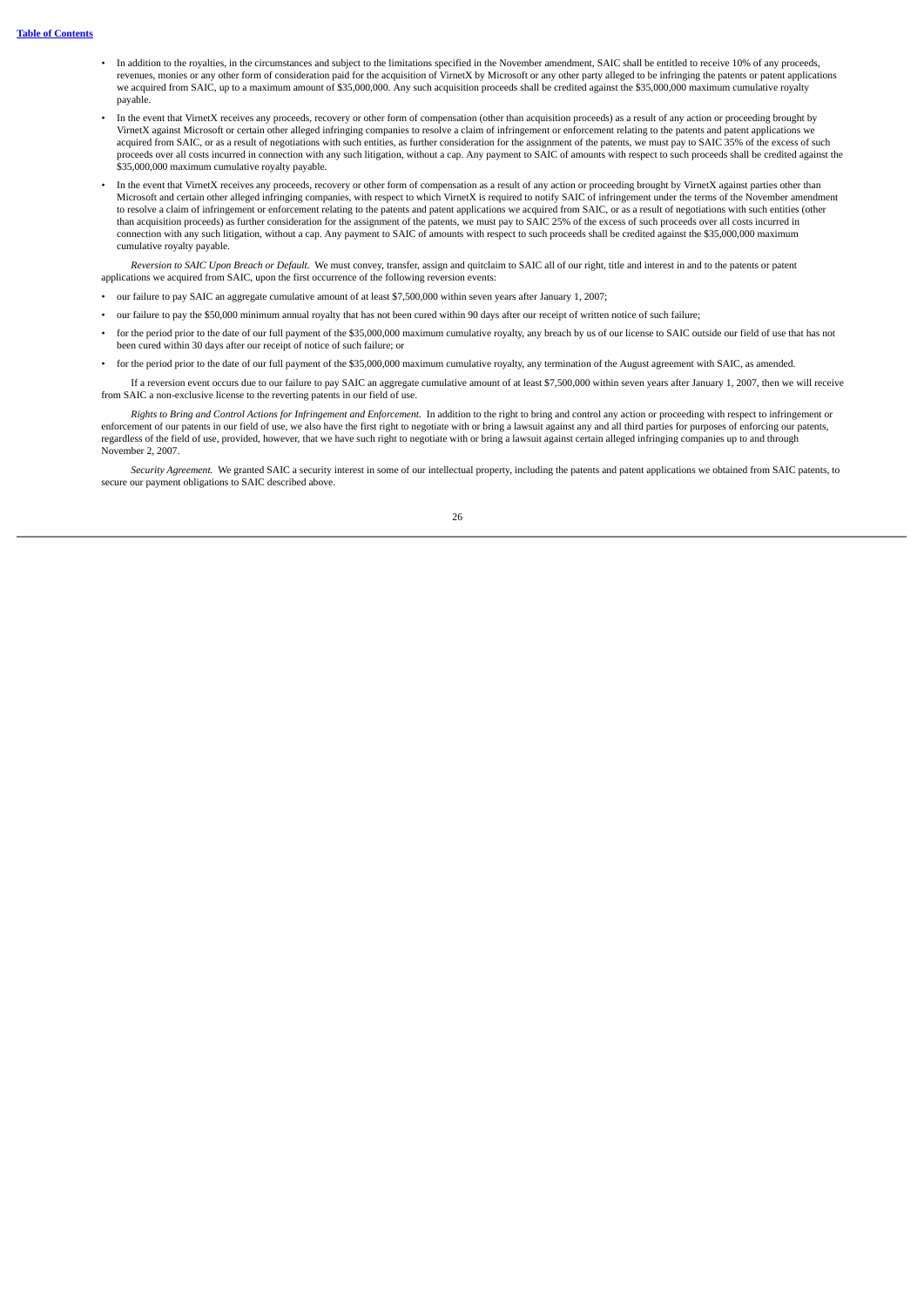#### **Litigation**

We believe Microsoft Corporation is infringing certain of our patents. Accordingly, we commenced a lawsuit against Microsoft on February 15, 2007 by filing a complaint in the United States District Court for the Eastern District of Texas, Tyler Division. Pursuant to the complaint, we allege that Microsoft infringes two of our U.S. patents: U.S. Patent No. 6,502,135 B1, entitled "Agile Network Protocol for Secure Communications with Assured System Availability," and U.S. Patent No. 6,839,759 B2, entitled "Method for Establishing Secure Communication Link Between Computers of Virtual Private Network Without User Entering Any Cryptographic Information." On April 5, 2007, we filed an amended complaint specifying certain accused products at issue and alleging infringement of a third, recently issued U.S. patent: U.S. Patent No. 7,188,180 B2, entitled "Method for Establishing Secure Communication Link Between Computers of Virtual Private Network." We are seeking both damages, in an amount subject to proof at trial, and injunctive relief. Microsoft answered the amended complaint and asserted counterclaims against us on May 4, 2007. Microsoft counterclaimed for declarations that the three patents are not infringed, are invalid and are unenforceable. Microsoft seeks an award of its attorneys' fees and costs. We filed a reply to Microsoft's counterclaims on May 24, 2007. Discovery has begun and the trial is scheduled to begin on October 12, 2009. We have a reply to Microsoft's counterc have served our infringement contentions directed to certain of Microsoft's operating system and unified messaging and collaboration applications.

Because we have determined that Microsoft's alleged unauthorized use of our patents would cause us severe economic harm and the failure to cause Microsoft to discontinue its use of such patents could result in the termination of our business, we have dedicated a significant portion of our economic resources, to date, to the prosecution of the Microsoft litigation and expect to continue to do so for the foreseeable future.

Although we believe Microsoft infringes three of our patents and we intend to vigorously prosecute this case, at this stage of the litigation the outcome cannot be predicted with any degree of reasonable certainty. Additionally, the Microsoft litigation will be costly and time-consuming, and we can provide no assurance that we will obtain a judgment against Microsoft for damages and/or injunctive relief. Should the District Court issue a judgment in favor of Microsoft, and in connection with such judgment determine that we had acted in bad faith or with fraudulent intent, or we were otherwise found to have exhibited inequitable conduct, the Court could award attorney fees to Microsoft, which would be payable by the Company.

In the near term, we will dedicate significant time and resources to the Microsoft litigation. The risks associated with such dedication of time and resources are set forth in the "Risk Factors" section of this prospectus.

One or more potential intellectual property infringement claims may also be available to us against certain other companies who have the resources to defend against any such claims. Although we believe these potential claims are worth pursuing, commencing a lawsuit can be expensive and time-consuming, and there is no assurance that we will prevail on such potential<br>claims. In addition, bringing a laws

#### **Research and Development**

We are currently involved in basic research at our office located in Scotts Valley, California and through personnel based in Sterling, Virginia. We are focused on developing new techniques for automatic and transparent real-time communication security. We have invested approximately \$56,000 in 2005, \$554,187 in 2006 and \$268,178 for the six-month period ended June 30, 2007 on research and development relating to our proposed products.

Additionally, we conduct some of our product development through the use of outsourced development partners. Our current development projects are derived from strategic relationships with other companies. We anticipate developing other new products through a combination of licensing, acquisitions and our discovery research activities.

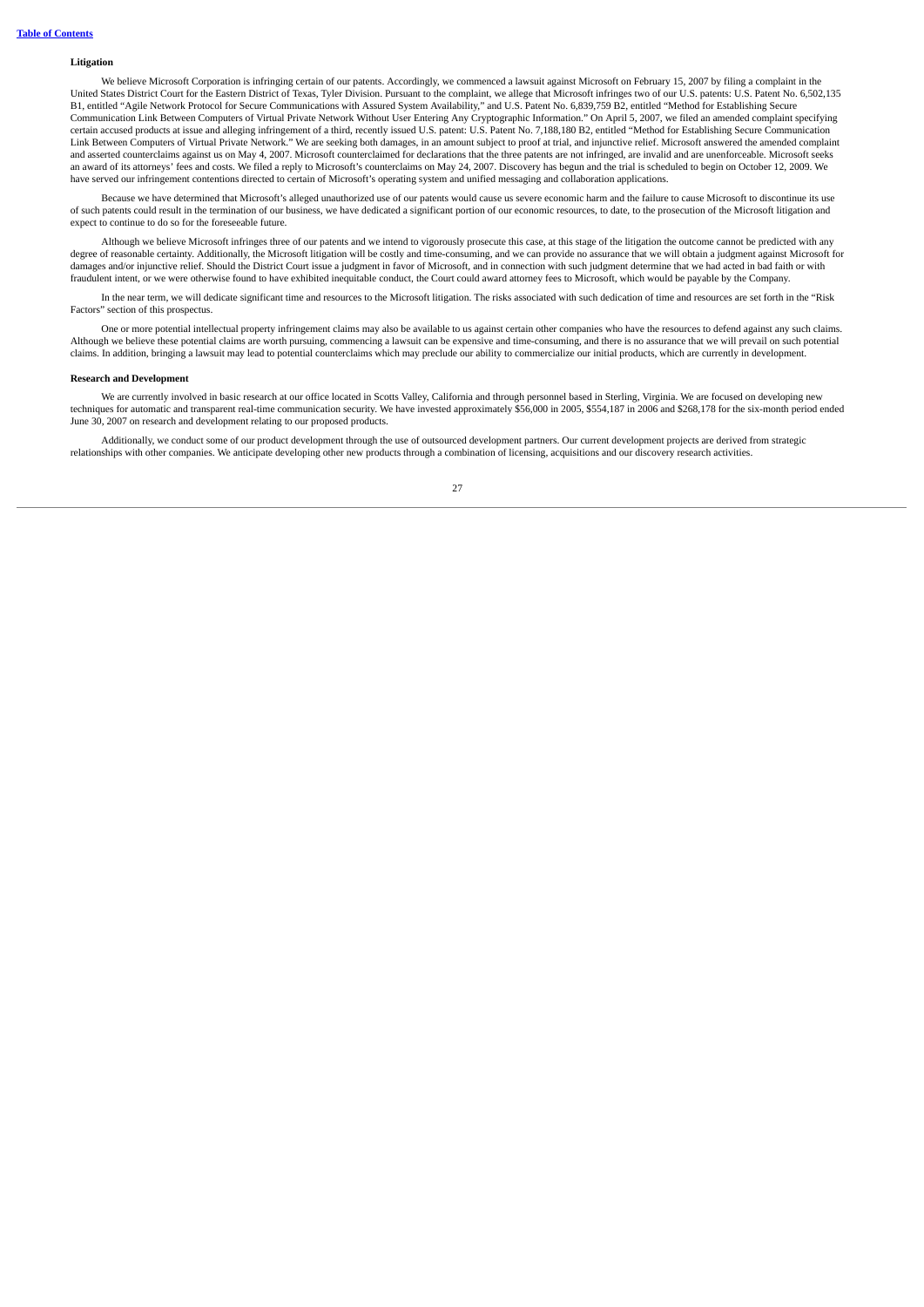## *Products in Development*

We intend for our products to be available as object libraries for easy integration into enterprise VoIP, conference calling, IM, file transfer, application sharing, whiteboard, video conference and other real-time collaboration systems solutions.

We currently have two principal products in development:

- The VirnetX Edge Toolkit, which will be designed to allow OEM partners to integrate our proprietary technology into their private branch exchanges (better known as PBXs), call managers and client solutions. We anticipate releasing the first version of the Toolkit product in late 2007.
- The VirnetX Secure Directory Service, which will be designed to provide secure presence and directory services to certified individual domain names based on identity verification and will be designed to enable automatic domain name system, or "DNS," -triggered certified encrypted connections. We anticipate providing this service to initial customers in 2008.

We intend to commercialize our existing technology by designing, manufacturing and marketing products incorporating our technology and by partnering with other companies whose products incorporate our technology. In addition, we intend to leverage our outstanding team of scientists to continue to develop promising new technologies.

## **Government Regulation**

The laws governing online secure communications remain largely unsettled, even in areas where there has been legislative action. It may take years to determine whether and how existing laws governing intellectual property, privacy and libel apply to online media. Such legislation may interfere with the growth in use of online secure communications and decrease the acceptance of online secure communications as a viable solution, which could adversely affect our business.

Due to the internet's popularity and increasing use, new laws regulating secure communications may be adopted. These laws and regulations may cover, among other things, issues relating to privacy, pricing, taxation, telecommunications over the internet, content, copyrights, distribution and quality of products and services. We intend to comply with all new laws and regulations as they are adopted.

## **Employees**

As of October 31, 2007, we had eight full-time employees and one part time employee.

## **Facilities**

Our principal executive offices are located at 5615 Scotts Valley Drive, Suite 110, Scotts Valley, California 95066, which property we lease for \$1,243.75 per month until March 31, 2008. We have no other properties.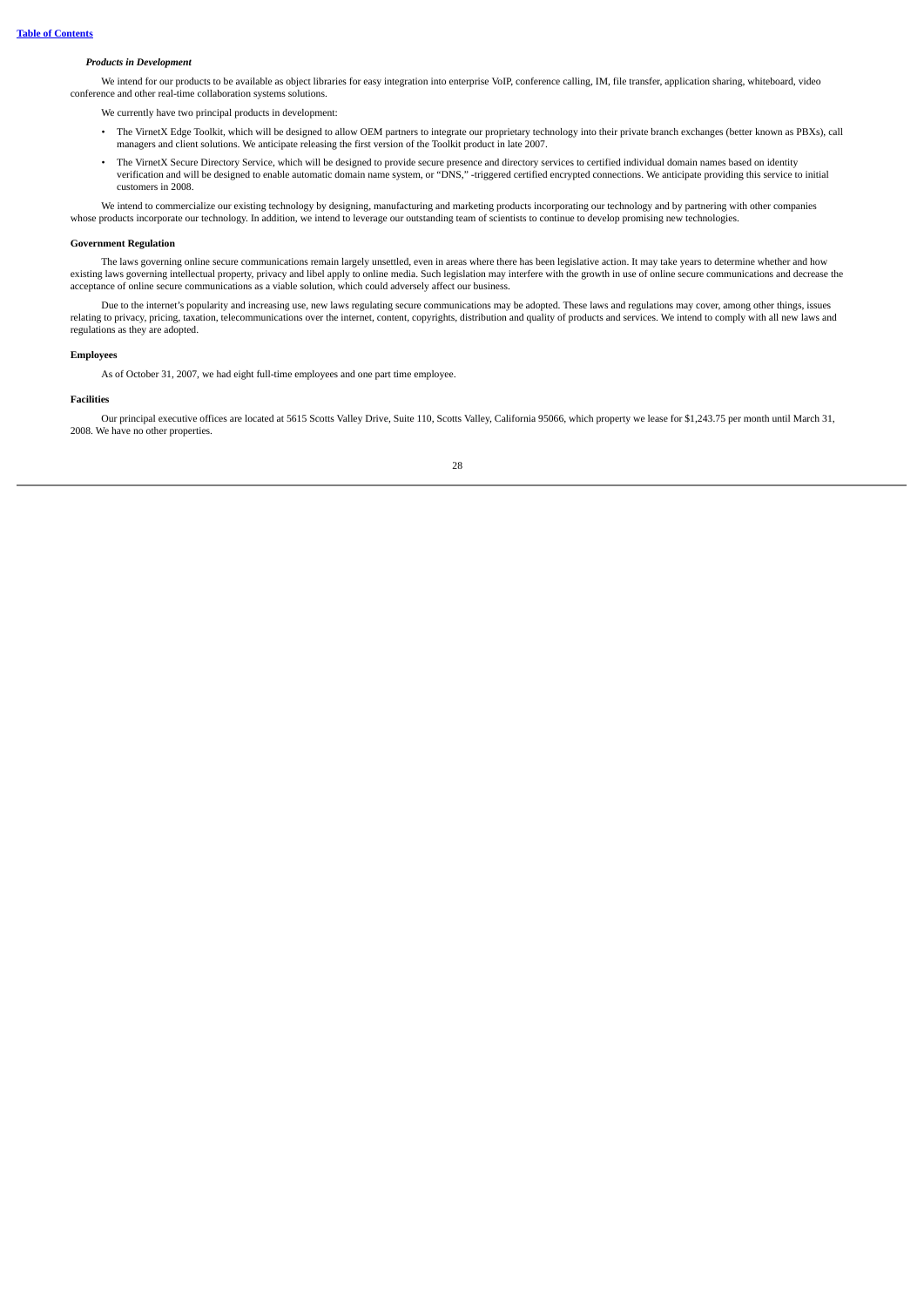## **MANAGEMENT**

<span id="page-33-0"></span>The following table sets forth the respective names, ages and positions of each of our directors, and executive officers as of October 31, 2007. There are no family relationships between any of the persons named below. All of our directors were elected to the Board of Directors on July 5, 2007, and their terms run until our annual meeting of stockholders in 2008.

| Name                                    | Age | <b>Position</b>                                 |
|-----------------------------------------|-----|-------------------------------------------------|
| <b>Executive Officers and Directors</b> |     |                                                 |
| Kendall Larsen                          | 50  | President, Chief Executive Officer and Director |
| William E. Sliney                       | 69  | Chief Financial Officer (Interim)               |
| Edmund C. Munger                        | 63  | Director                                        |
| Scott C. Taylor                         | 43  | <b>Director</b>                                 |
| Michael F. Angelo                       | 47  | Director                                        |
| Thomas M. O'Brien                       | 41  | <b>Director</b>                                 |

*Kendall Larsen.* Mr. Larsen has been our President, Chief Executive Officer and a director since July 5, 2007 and has held the same positions with VirnetX since its inception in August 2005. From April 2003 to July 2005, Mr. Larsen focused on pre-incorporation activities related to VirnetX. From April 2002 to April 2003, Mr. Larsen was a Limited Partner at Osprey Ventures, L.P., a venture fund that makes investments primarily in business and consumer technology companies. From October 2000 to April 2002, he was Senior Vice President and General Manager of the Security Products Division of Phoenix Technologies Ltd., a software and firmware developer. Prior to March 2003, and for a period of over 20 years, Mr. Larsen has held senior executive positions at various leading technology companies, including RSA Security, Inc., Xerox Corporation, Rolm/International Business Machines Corporation, Novell, Inc., General Magic, Inc., and Ramp Networks. Mr. Larsen holds a B.S. in Economics from the University of Utah.

*William E. Sliney.* Mr. Sliney has been our Chief Financial Officer on an interim and part-time basis since July 5, 2007. Prior to that time, Mr. Sliney served as our President from August 2001, Chief Financial Officer from April 1999 and Secretary from December 2001. He also served as our Chairman of the Board from October 2000 to August 2001 and was a member of our Board of Directors from October 2000 to July 5, 2007. He was also a director of Enterra Energy Trust (NYSE: ENT), an oil and gas trust based in Calgary, Alberta that acquires, operates, and exploits petroleum and natural gas assets in Canada and in the United States, from January 2002 to March 2006. Before joining us, Mr. Sliney was the Chief Financial Officer of Legacy Software Inc. from 1995 to 1998. From 1993 to 1994, Mr. Sliney was Chief Executive Officer of Gump's, a high end department store retailer based in San Francisco. Mr. Sliney received an M.B.A. from the Anderson School at UCLA.

*Edmund C. Munger.* Mr. Munger has been a director since July 5, 2007. He has been the Chief Technology Officer of VirnetX since July 2006 and a director of VirnetX since July 2006. From July 1987 to June 2006, Mr. Munger held various positions including Associate Division Manager, Division Manager, Chief System Architect and Assistant Vice President at Science Applications International Corporation ("SAIC") (NYSE: SAI), a leading provider of services and solutions to all branches of the U.S. military, agencies of the Department of Defense, the intelligence community, the U.S. Department of Homeland Security and other U.S. government civil agencies, as well as to customers in selected commercial markets. Mr. Munger is named as a co-inventor on all patents in the VirnetX patent portfolio. Mr. Munger received a M.S. in Naval Architecture and Marine Engineering from MIT and a B.S. in Naval Science from the United States Naval Academy.

*Thomas M. O'Brien.* Mr. O'Brien has been a director since July 5, 2007. He has been Senior Vice President of Reit Management & Research LLC, an institutional manager of real estate, public real estate investment trusts ("REITs") and other public companies, since May 2006 and served as a Vice President of that company from May 1996 to April 2006. During the last five years, Mr. O'Brien has held various positions with public entities managed by Reit Management or its affiliates, including serving as: (i) Chief Executive Officer and President of TravelCenters of America LLC (AMEX: TA), since February 2007 and a Managing Director since October 2006; (ii) Chief Executive Officer and President of RMR Funds, a group of publicly traded closed-end investment management companies which invest in equity and fixed income securities in the U.S. and international real estate, hospitality

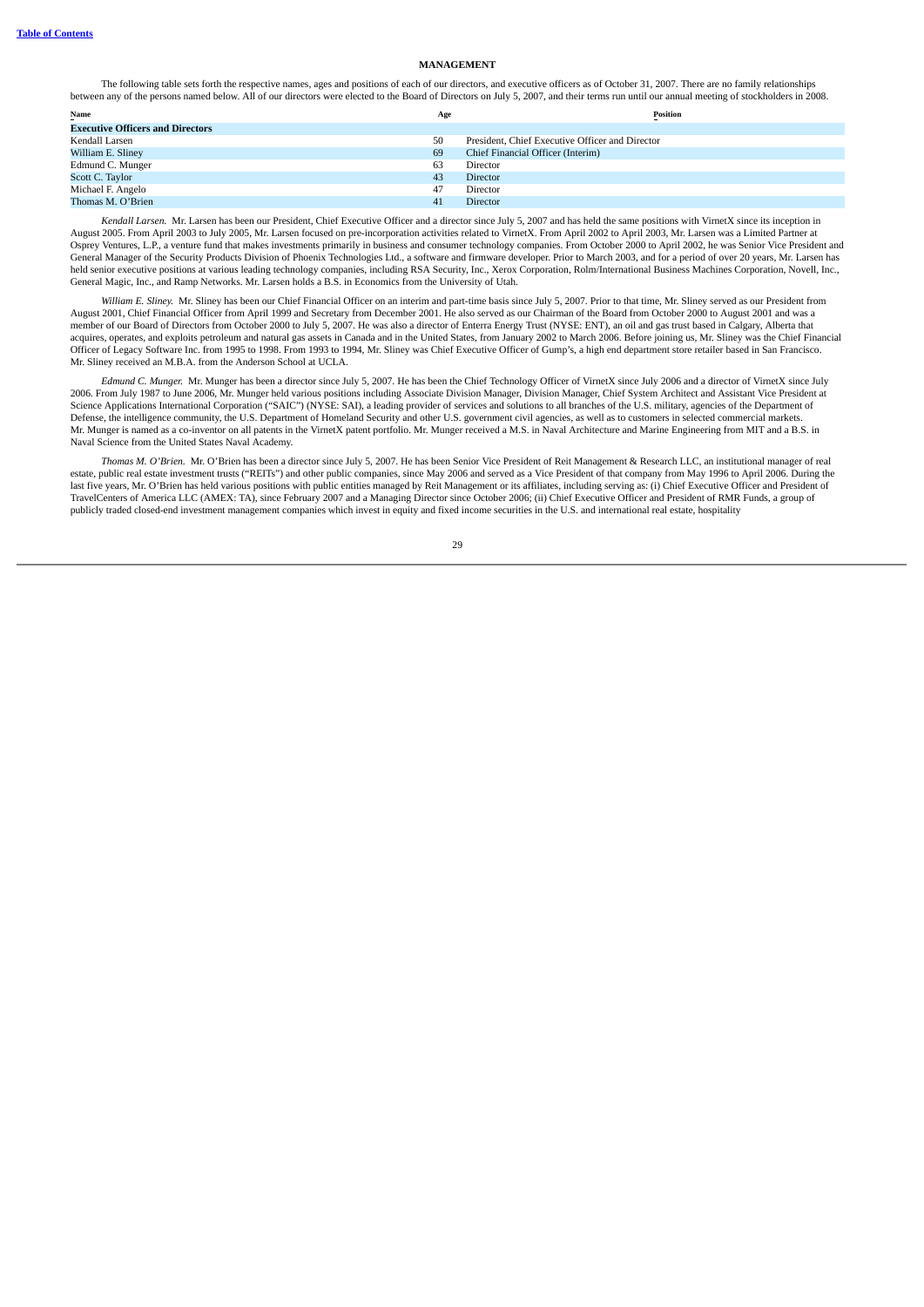and finance sectors, from 2003 to May 2007; and (iii) Executive Vice President of Hospitality Properties Trust (NYSE: HPT), a REIT that invests in hotels and travel centers, from 2002 to 2003 and Chief Financial Officer from 1996 to 2002. From 1988 to 1996, Mr. O'Brien was a senior manager with Arthur Andersen LLP where he served a number of public company clients. Mr. O'Brien graduated cum laude from the University of Pennsylvania, Wharton School of Business, with a B.S. in Economics.

*Michael F. Angelo.* Mr. Angelo has been a director since July 5, 2007. He has been a Senior Architect at NetIQ Corporation since August 2005. From October 2003 to August 2005, Mr. Angelo was a Security Architect and Manager, Government Engagements SBU with Microsoft Corporation. From July 1989 to October 2003, Mr. Angelo was a Staff Fellow at both Hewlett Packard Company and Compaq Computer Corp. Mr. Angelo also served as Senior Systems Programmer at the John von Neumann National Supercomputer Center from September 1985 to July 1989. He was a Sub-Chairman of the National Institute of Standards and Technology Board of Assessment for Programs/National Research Council responsible for the CISD review, for fiscal years 2000-2001 and 2001-2002 fiscal years, and a technology contributor and participant on the U.S. Commerce Department's Information Systems Technical Advisory Council (ISTAC), from 1999 to the present. Mr. Angelo was named a distinguished lecturer for 2004 and 2005 by Sigma XI, the Scientific Research Society. He currently holds 49 patents, most in the area of security and authentication, and was also named the 2003 Inventor of the Year for the City of Houston by the Houston Intellectual Property Lawyers Association.

*Scott C. Taylor.* Mr. Taylor has been a director since July 5, 2007. Mr. Taylor has been the Vice President, Corporate Legal Services for Symantec Corporation (NASDAQ: SYMC), the global leader in consumer and enterprise security and availability software solutions, since February 2007. From January 2002 to February 2007, Mr. Taylor worked for Phoenix Technologies Ltd, a public (NASDAQ: PTEC) software and firmware company. Prior to 2002, Mr. Taylor has worked at Narus Inc, Symantec Corporation, Pillsbury Madison & Sutro LLP (now Pillsbury Winthrop Shaw Pittman LLP), ICF Incorporated (now ICF Consulting) and the U.S. Securities and Exchange Commission in various roles. Mr. Taylor has been admitted to practice law in the State of California since 1993 and is an advisory Board Member at Langtech (IT infrastructure consulting and outsourced management). He is the Co-chair of General Counsel Committee (and former board member) of the Silicon Valley Campaign for Legal Services and maintains a Top Secret security clearance with the U.S. government. Mr. Taylor has a B.A. in International Relations from Stanford University and a J.D. from George Washington University.

## **Significant Employees**

*Robert Dunham Short III.* Mr. Short has been the Chief Scientist for VirnetX since May 2007. From February 2000 to April 2007, Mr. Short was Assistant Vice President and Division Manager at Science Applications International Corporation ("SAIC") (NYSE: SAI), a leading provider of services and solutions to all branches of the U.S. military, agencies of the Department of Defense, the intelligence community, the U.S. Department of Homeland Security and other U.S. government civil agencies, as well as to customers in selected commercial markets. From 1994 to February 2000, he also held various other positions at SAIC. Prior to SAIC, he has also worked at ARCO Power Technologies, Inc. (Atlantic Richfield Petroleum), Sperry Corporate Technology Center and Sperry Research Center. Mr. Short is named as a co-inventor on all the patents in the VirnetX patent portfolio. He holds a TS/SCI security clearance. He has a Ph.D in Electrical Engineering from Purdue University along with a M.S. in Mathematics and a B.S. in Electrical Engineering from Virginia Tech.

*Kathleen Sheehan.* Ms. Sheehan has been the Vice President, Administration and Human Resources for VirnetX since December 2005. Ms. Sheehan was also the Treasurer and Chief Financial Officer of VirnetX from March 2006 until July 5, 2007. From September 2004 to July 2005, Ms. Sheehan focused on equity raise and pre-incorporation activities related to VirnetX. From September 2002 to September 2004, Ms. Sheehan was a Commercial Property Manager for JBD Properties, a real estate developer. Prior to September 2002, she worked for<br>Armen and Associates as an Executive Recrui as an executive recruiter for top level executives in the e-commerce & advertising industry.

*Sameer Mathur.* Mr. Mathur has been the Vice President, Corporate Development and Marketing for VirnetX since July 5, 2007. Prior to that date, Mr. Mathur was the Vice President, Business Development of VirnetX since

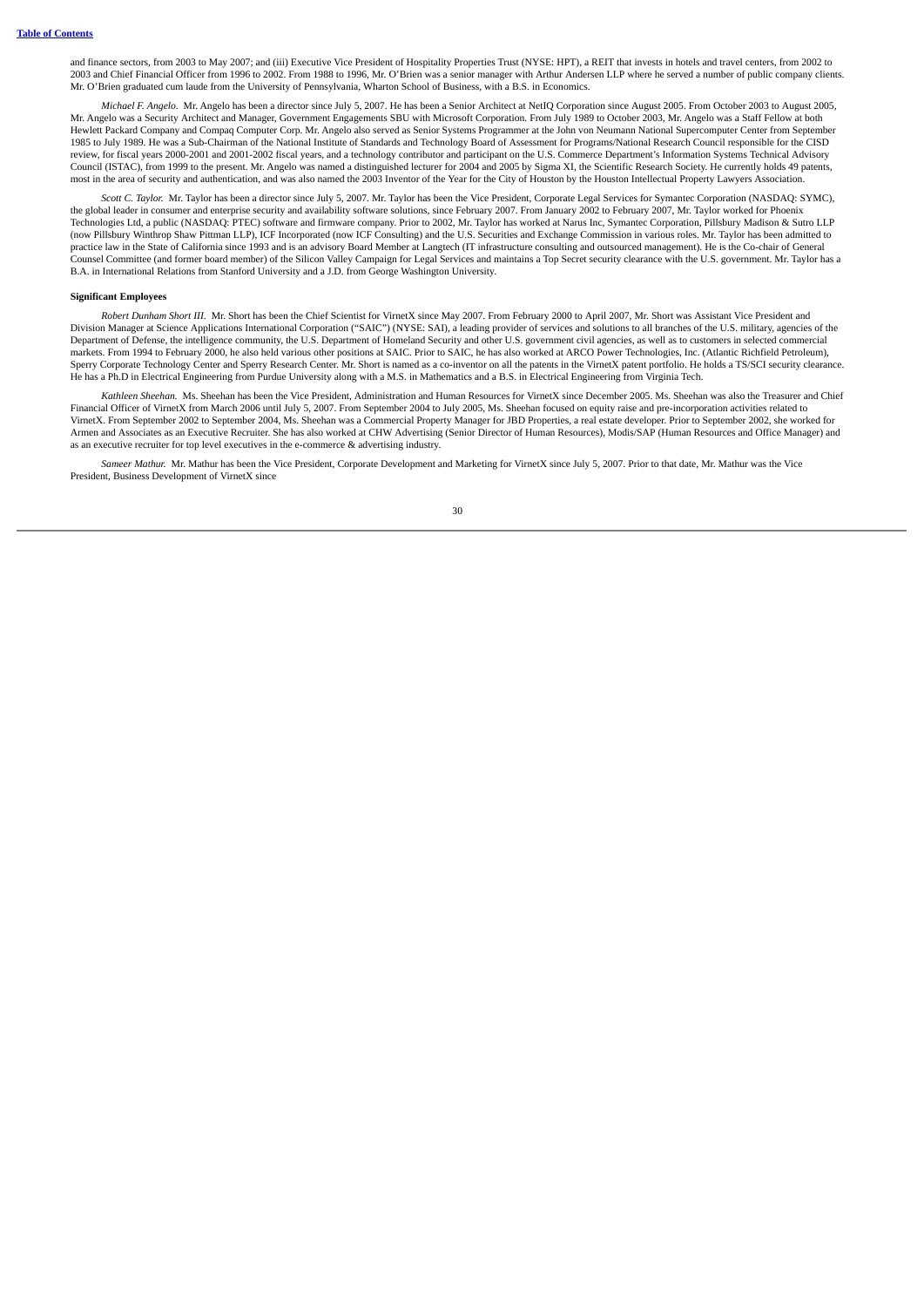April 2006. From March 2004 to April 2006, Mr. Mathur was Product Line Manager for SonicWALL Inc (NASDAQ: SNWL), a leading provider of Internet security solutions. From April 2003 to March 2004, Mr. Mathur was Senior Product Manager for Zone Labs Inc, a leading provider of Internet security software. From June 1996 to April 2003, he was Senior Product Marketing Manager of Phoenix Technologies Ltd, a public (NASDAQ: PTEC) software and firmware company. Prior to June 1996, Mr. Mathur has worked in various engineering and marketing roles for OEC Japan, IBM Japan, Pertech Computers Ltd. Mr. Mathur has a B.S. in Engineering from Gujarat University, India.

## **COMPENSATION DISCUSSION AND ANALYSIS**

## <span id="page-35-0"></span>**Overview**

The goals of our executive compensation program are to attract, retain, motivate and reward executive officers who contribute to our success and to incentivize these executives on both a short-term and long-term basis to achieve our business objectives. This program combines cash and equity awards in the proportions that we believe will motivate our executive officers to increase shareholder value over the long-term.

Our executive compensation program is designed to achieve the following objectives:

- align our executive compensation with our strategic business objectives;
- align the interests of our executive officers with both short-term and long-term shareholder interests; and
- place a substantial portion of our executives' compensation at risk such that payouts depend on both overall company performance and individual performance.

## **Executive Compensation Program Objectives and Framework**

Our executive compensation program has two primary components: (1) base salary, and (2) equity grants. Base salaries for our executive officers are a minimum fixed level of compensation consistent with or below competitive market practice. Equity grants awarded to our executive officers are designed to ensure that incentive compensation is linked to our longterm company performance, promote retention and align our executives' long-term interests with shareholders' long-term interests.

Executive compensation is reviewed annually by our Board of Directors, and adjustments are made to reflect company objectives and competitive conditions.

## **Role of Our Compensation Committee**

Our Compensation Committee, made up of independent directors of the Board of Directors, oversees the Company's executive compensation program. In this capacity, the individual directors review compensation levels of executive officers, evaluate performance of executive officers, and consider management succession and related matters.

#### **Current Executive Compensation Program Elements**

Our executive compensation program consists of the elements described in the following sections. The Compensation Committee determines the portion of compensation allocated to each element for each individual executive officer. Our Compensation Committee expects to continue these policies in the short-term but will reevaluate the current policies and practices as it considers advisable.

The Compensation Committee believes based on their general business and industry experience and knowledge that the use of the combination of base salary and long-term incentives (including stock option or other stock-based awards) offers the best approach to achieving our compensation goals, including attracting and retaining talented and capable executives and motivating our executives and other officers to expend maximum effort to improve the business results, earnings and overall value of our business.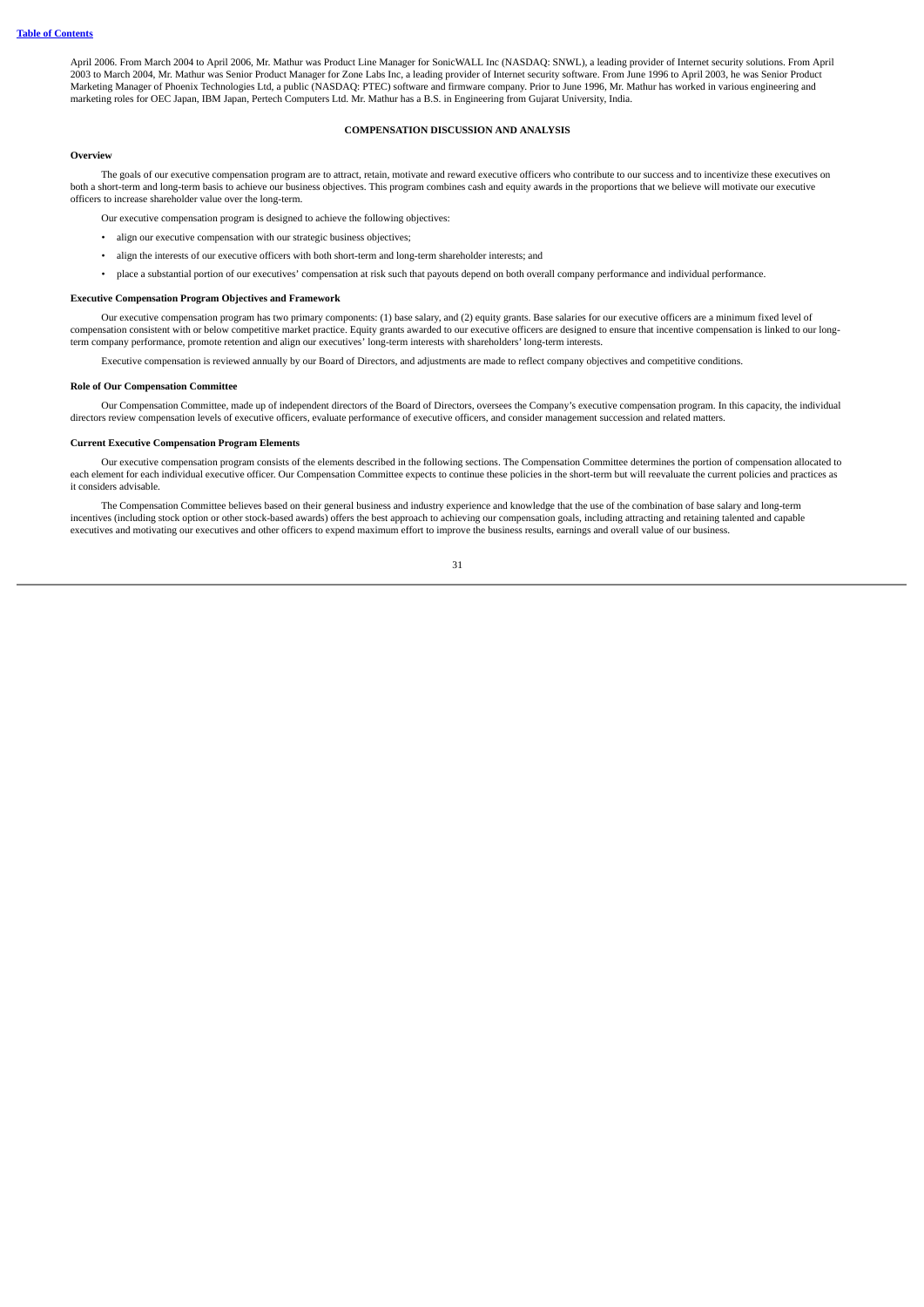## *Base Salaries*

Base salaries for our executive officers are established based on the scope of their responsibilities, taking into account competitive market compensation for similar positions, as well as seniority of the individual, our ability to replace the individual and other primarily judgmental factors deemed relevant by the Compensation Committee. Generally, we believe that executive base salaries should be targeted near the median of the range of salaries for executives in similar positions with similar responsibilities at comparable companies, in line with our compensation philosophy. Base salaries for our executive officers are reviewed annually or at other appropriate times by the Compensation Committee and may be increased from time to time pursuant to such review and/or in accordance with guidelines contained in the various employment agreements in order to realign salaries with market levels after taking into account individual responsibilities, performance and experience.

#### *Long-term Incentive Equity Awards*

Our Board of Directors has adopted the VirnetX 2005 Stock Plan, which provides for the grant of incentive stock options (within the meaning of Section 422 of the Internal Revenue Code) and non-qualified stock options to eligible employees and consultants of the Company and non-employee directors of the Company. We intend to seek the approval of our stockholders<br>for the adoption of the VirnetX 2005 2008.

## *Policy with Respect to Section 162(m)*

Section 162(m) of the Internal Revenue Code generally disallows public companies from utilizing a tax deduction for compensation in excess of \$1,000,000 paid to their chief<br>executive officers and the four other most highly executive compensation programs in a manner that will preserve the deductibility of compensation paid to our executive officers, and we believe that a substantial portion of our current executive compensation program (including the stock options and other awards that may be granted to our executive officers as described above) satisfies the requirements for exemption from the \$1,000,000 deduction limitation. However, we reserve the right to design programs that recognize a full range of performance criteria important to our success, even where the compensation paid under such programs may not be deductible. The Board of Directors will continue to monitor the tax and other consequences of our executive compensation program as part of its primary objective of ensuring that compensation paid to our executive officers is reasonable, performance-based and consistent with the goals of the Company and its stockholders.

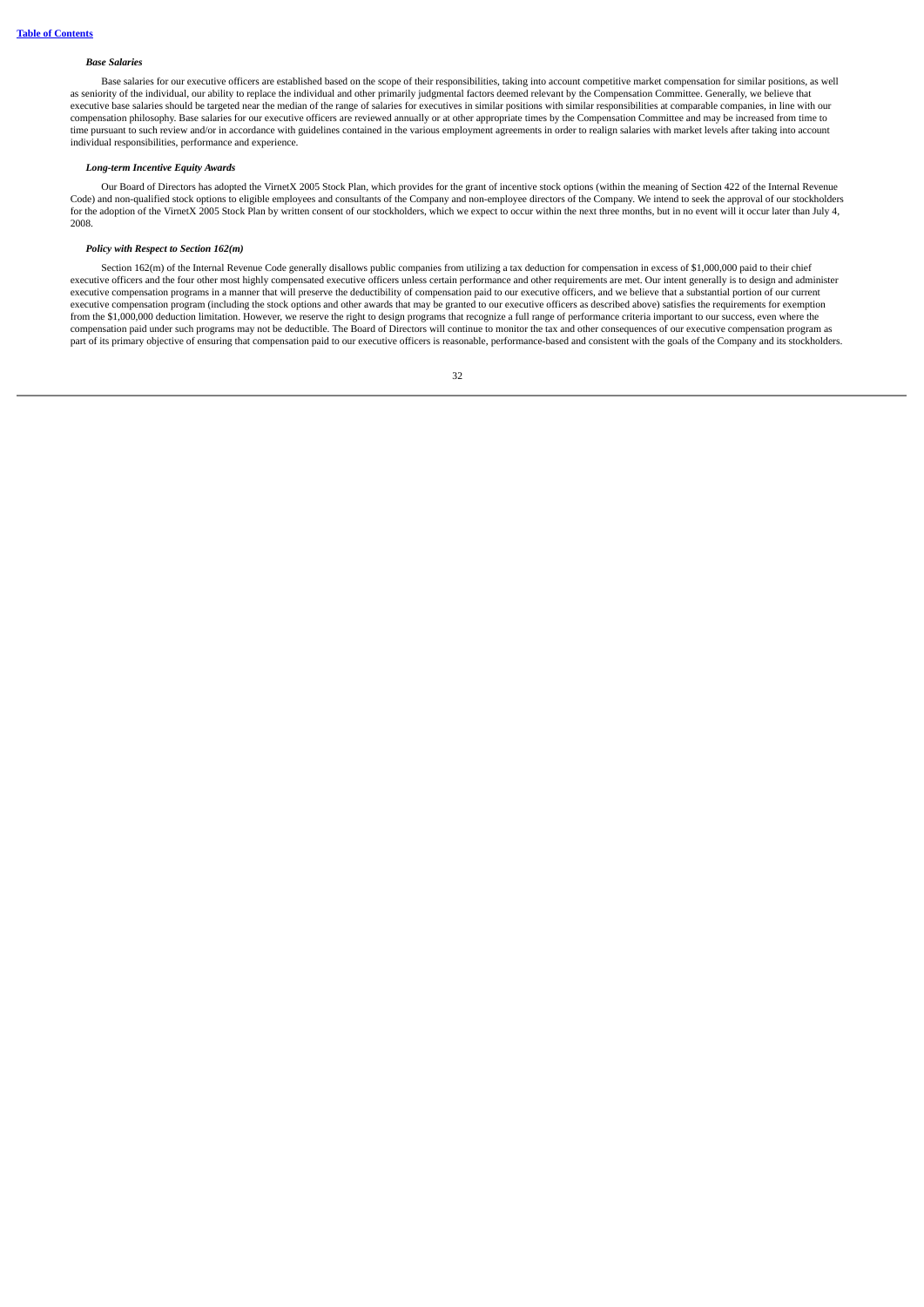## **Compensation of VirnetX Holding Corporation Executive Officers and Directors**

## **Summary Compensation**

For the three most recently completed fiscal years, no compensation was paid to any executive officer of VirnetX Holding Corporation. Between February and May 2007, William E.<br>Sliney received \$30,000 for his services as Pr

## **Outstanding Equity Awards at Fiscal Year End**

None of the VirnetX Holding Corporation executive officers held any options or other equity awards at December 31, 2006.

## **Director Compensation**

None of the VirnetX Holding Corporation directors received any compensation for service as a director of VirnetX Holding Corporation during the fiscal year ended December 31, 2006.

## **Employment Contracts**

None of the VirnetX Holding Corporation executive officers has an employment agreement with VirnetX Holding Corporation. VirnetX Holding Corporation intends to enter into an employment agreement with each of its key employees.

## **Compensation of VirnetX Executive Officers and Directors**

## **Summary Compensation Table**

In connection with the consummation of the merger with VirnetX, VirnetX's President and Chief Executive Officer, Kendall Larsen, became the President and Chief Executive<br>Officer of VirnetX Holding Corporation In addition, (from April 1999), Secretary (from December 2001), and member of VirnetX Holding Corporation's Board of Directors (from October 2000), will continue as our Chief Financial Officer on an interim basis. The following table sets forth the compensation paid for services rendered to VirnetX since inception by its President and Chief Executive Officer. There were no other executive officers during the two fiscal years ended December 31, 2006. All information relating to option awards reflects the exchange of VirnetX options for VirnetX Holding Corporation options in the merger.

| <b>Name and Principal Position</b> | Year    | Salary<br>(S) | <b>Bonus</b>                    | <b>Stock</b><br>Awards<br>(S)   | Option<br>Awards<br>(S)         | Non-Equity<br><b>Incentive Plan</b><br>Compensation | All Other<br>Compensation | Total (\$) |
|------------------------------------|---------|---------------|---------------------------------|---------------------------------|---------------------------------|-----------------------------------------------------|---------------------------|------------|
| Kendall Larsen                     | 2006    | \$237,039     | $\qquad \qquad -$               | $\hspace{0.1mm}-\hspace{0.1mm}$ | \$7,665                         | $\overline{\phantom{a}}$                            | $\overline{\phantom{a}}$  | \$244,704  |
| President and Chief                | 2005(1) |               | $\hspace{0.1mm}-\hspace{0.1mm}$ | $\hspace{0.1mm}-\hspace{0.1mm}$ | $\hspace{0.1mm}-\hspace{0.1mm}$ |                                                     | \$399,960(2)              | \$399,960  |
| <b>Executive Officer</b>           |         |               |                                 |                                 |                                 |                                                     |                           |            |

(1) From inception of VirnetX in August 2005 until December 31, 2005.

(2) Represents the dollar value of stock grants to Mr. Larsen during the period.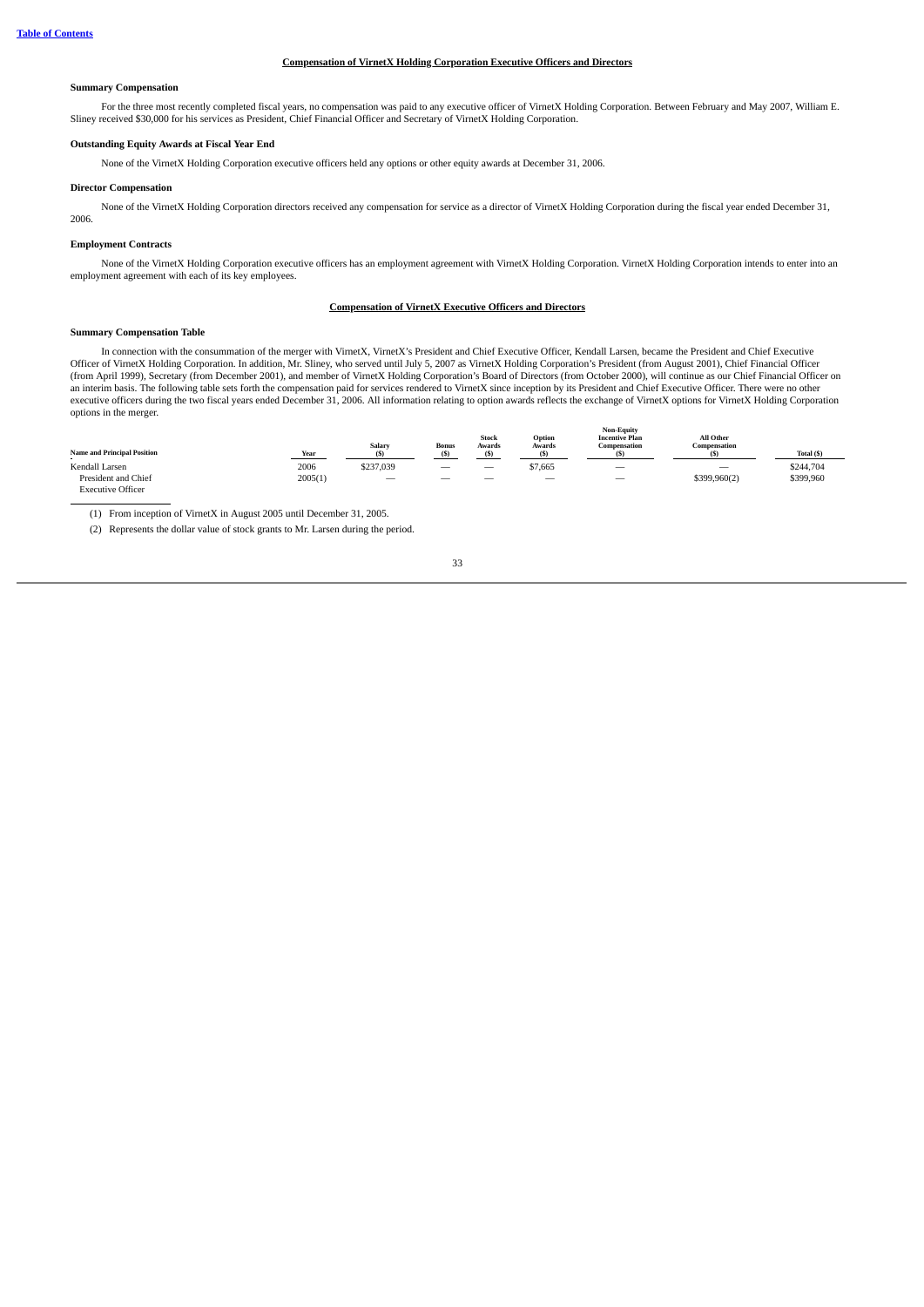## **Outstanding Equity Awards at Fiscal Year End**

The following table provides information as to options held by each of the executive officers of VirnetX at December 31, 2006. The figures set forth in the table reflect the exchange of VirnetX options for VirnetX Holding Corporation options pursuant to the merger on a post-split basis.

|                |                                                                                                  |                                                                                                    | <b>Option Awards</b>                                                                                                                 |                                         |                                     |                                                                                                        | <b>Stock Awards</b>                                                                                             |                                                                                                                                                                      |                                                                                                                                                                                                |
|----------------|--------------------------------------------------------------------------------------------------|----------------------------------------------------------------------------------------------------|--------------------------------------------------------------------------------------------------------------------------------------|-----------------------------------------|-------------------------------------|--------------------------------------------------------------------------------------------------------|-----------------------------------------------------------------------------------------------------------------|----------------------------------------------------------------------------------------------------------------------------------------------------------------------|------------------------------------------------------------------------------------------------------------------------------------------------------------------------------------------------|
| Name           | Number of<br><b>Securities</b><br>Underlying<br><b>Unexercised</b><br>Options (#)<br>Exercisable | Number of<br><b>Securities</b><br>Underlying<br><b>Unexercised</b><br>Options (#)<br>Unexercisable | Equity<br><b>Incentive Plan</b><br>Awards:<br>Number of<br><b>Securities</b><br>Underlying<br>Unexercised<br>Unearned<br>Options (#) | Option<br><b>Exercise</b><br>Price (\$) | Option<br><b>Expiration</b><br>Date | Number of<br><b>Shares</b> or<br><b>Units of</b><br><b>Stock That</b><br><b>Have Not</b><br>Vested (#) | Market<br>Value of<br><b>Shares</b> or<br><b>Units of</b><br><b>Stock That</b><br><b>Have Not</b><br>Vested (#) | Equity<br>Incentive<br>Plan<br>Awards:<br>Number of<br><b>Unearned</b><br>Shares,<br><b>Units or</b><br>Other<br><b>Rights That</b><br><b>Have Not</b><br>Vested (#) | Equity<br>Incentive<br>Plan<br>Awards:<br>Market or<br>Payout<br>Value of<br><b>Unearned</b><br>Shares,<br><b>Units or</b><br>Other<br><b>Rights</b><br>That<br><b>Have Not</b><br>Vested (\$) |
| Kendall Larsen | 41,516                                                                                           | $\bf{0}$                                                                                           | $\hspace{0.1mm}-\hspace{0.1mm}$                                                                                                      | \$0,24087                               | March 22, 2016                      | $\sim$                                                                                                 | $\sim$                                                                                                          | -                                                                                                                                                                    |                                                                                                                                                                                                |

On March 3, 2006, Kendall Larsen was granted VirnetX options, which were exchanged for fully-vested VirnetX Holding Corporation options to purchase 41,516 post-split shares of our common stock at an exercise price of \$0.24087 per post-split share pursuant to the merger. In addition, Mr. Larsen held restricted shares of VirnetX common stock, purchased at \$0.0003<br>per post-split share on October 14 nor VirnetX Holding Corporation has granted plan-based awards to any executive officers in fiscal 2007.

## **Director Compensation**

VirnetX has historically not paid any of its directors for their services as directors. We intend to compensate our non-employee directors at competitive rates.

## **Employment Contracts**

VirnetX intends to enter into employment agreements with each of its key employees.

## **Equity Incentive Plans**

On April 17, 1998, we adopted an equity incentive program. Under this program, we may grant incentive stock options, non-statutory stock options, stock appreciation rights, stock bonuses and rights to acquire restricted stock to employees, directors and consultants (except for incentive stock options which may only be granted to employees). The number of shares of common stock reserved for issuance under this program is 150,580 post-split shares. As of December 31, 2006, there were no outstanding options or rights under this program. In connection with the merger between VirnetX Holding Corporation and VirnetX, we assumed and our Board of Directors has adopted the VirnetX 2005 Stock Plan as amended to cover awards of shares of our common stock. The total number of shares of our common stock reserved for issuance under the VirnetX Plan is 11,624,469, of which as of October 31, 2007, there were 4,028,418 shares remaining available for future grants. We intend to seek the approval of our stockholders for the adoption of the VirnetX Plan by written consent of our stockholders, which is expected to occur within the next three months, but in no event will it occur later than July 4, 2008.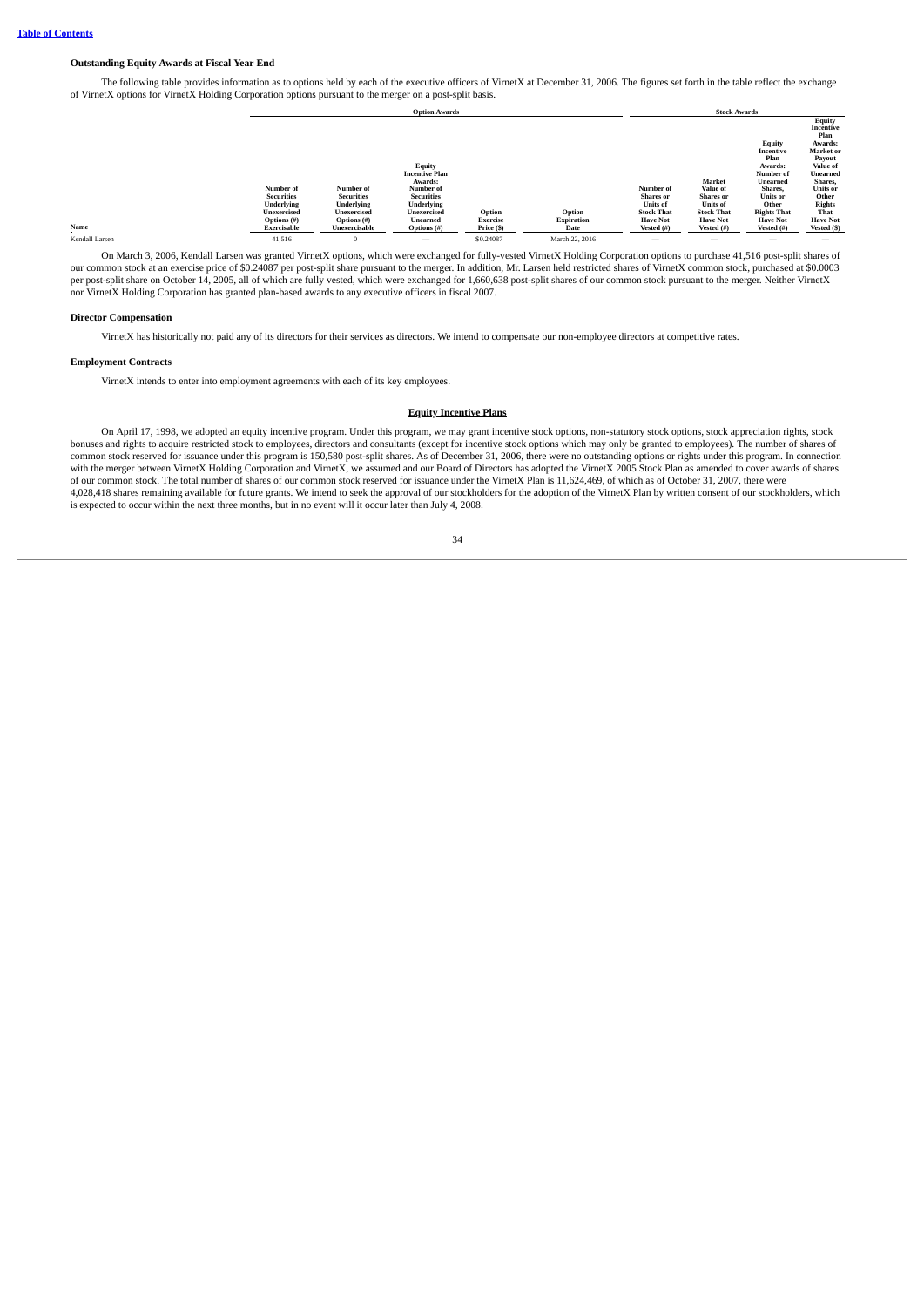#### **CERTAIN RELATIONSHIPS AND RELATED TRANSACTIONS AND CORPORATE GOVERNANCE**

In connection with the consummation of the merger between VirnetX Holding Corporation and VirnetX, we assumed certain obligations under an Advisory Service Agreement dated November 6, 2006 by and between VirnetX and MDB Capital Group LLC, as amended by the terms of that certain Release Agreement between the same parties, which was executed on July 5, 2007. MDB Capital Group was a stockholder of VirnetX prior to the merger and Christopher Marlett, a principal at MDB Capital Group, is currently one of our stockholders as a result of the merger. Christopher Marlett, as of July 5, 2007, beneficially owned approximately 6.7% of our issued and outstanding shares of common stock. MDB Capital Group's affiliates include Anthony DiGiandomenico and Robert Levande, each of whom is one of our existing stockholders as a result of the merger.

Additionally, in connection with the consummation of the merger, we entered into the following agreements and transactions with certain of our directors, executive officers and 5% stockholders:

#### **Indemnification Agreements**

We entered into Indemnification Agreements with each person who became one of VirnetX Holding Corporation's directors or officers in connection with the consummation of the merger, pursuant to which, among other things, we will indemnify such directors and officers to the fullest extent permitted by Delaware law, and provide for advancement of legal expenses under certain circumstances.

## **Registration Rights Agreement**

Effective as of July 5, 2007, we entered into a Registration Rights Agreement with all of the persons who were issued shares of our common stock and securities convertible into shares of our common stock in the merger.

Pursuant to the Registration Rights Agreement, commencing six months after the closing of the merger, the securityholders have a right to request that we register for resale (a) the shares of common stock issued to such persons in the merger and (b) the shares of common stock underlying convertible notes, options and warrants issued to such persons in the merger. We are required to cause each such registration statement filed as a result of such requests to be declared effective under the Securities Act as promptly as possible after the filing thereof and to keep such registration statement continuously effective under the Securities Act until the earlier of (i) the date when all shares included in the registration statement have been sold; (ii) the date that all shares can be sold pursuant to Rule 144; and (iii) one year from the effective date of such registration statement. In addition, the San Gabriel group of investors have the right to have their 5,333,333 shares registered for resale on the registration statement filed with respect to this offering.

Additionally, the Registration Rights Agreement provides the securityholders with "piggyback" registration rights such that at any time there is not an effective registration statement covering the common stock described above and we file a registration statement relating to an offering for our own account or the account of others under the Securities Act, other than in connection with any acquisition of any entity or business or equity securities issuable in connection with stock options or other employee benefit plans and other than in connection with this offering, then we are required to send notice to the securityholders of such intended filing at least 20 days prior to filing such registration statement and we are required to automatically include in such registration statement all shares of common stock issued in the merger and all shares of common stock underlying convertible notes, options and warrants issued in the merger.

Each securityholder also has indemnified us, our directors, officers, agents, and certain other control persons against damages arising out of or based upon: (i) such securityholder's<br>failure to comply with the prospectus contained in any registration statement or prospectus, or arising out of or relating to any such securityholder's omission or alleged omission of a material fact required to be stated therein or necessary to make the statements contained in such registration statement or prospectus not misleading.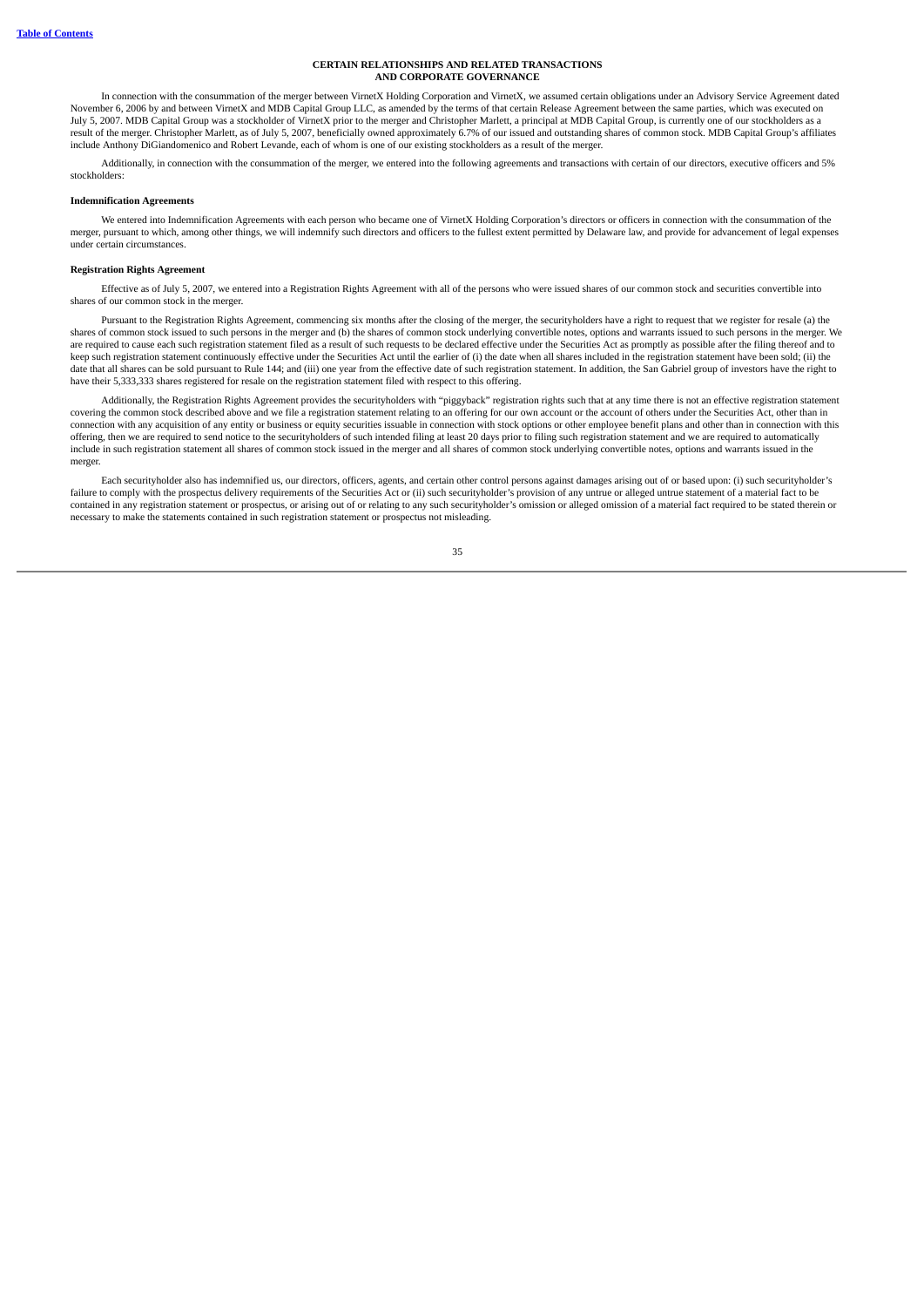#### **Lock-Up Agreements**

Effective as of July 5, 2007, we entered into a Lock-Up Agreement with certain of the persons who were issued shares of our common stock in the merger and all persons who exchanged VirnetX options for VirnetX Holding Corporation options in the merger, pursuant to which we imposed certain restrictions on the sale of our common stock or any securities convertible into or which may be exercised to purchase any shares of our common stock acquired in connection with the merger for a period of at least 12 months after the consummation of the merger; provided that the lockup period may be extended under certain circumstances. In addition, all of our officers and directors, as well as those stockholders listed in the resale prospectus filed with this registration statement have entered into a Lock-Up Agreement with the underwriter for a period commencing on the date hereof and ending 12 months from the effective date of the registration statement; provided, however, that if the average closing price per share of the Company's common stock exceeds 150% of the public offering price of the shares to be offered for 15 consecutive trading days during the lock-up period, the shares of common stock held by the San Gabriel group of investors shall be released from the lock-up by<br>our underwriter. The San Gabriel g

## **Transactions Between the Company and William E. Sliney**

Until July 5, 2007, the Company utilized the office space and equipment of its then officer, William E. Sliney, at no cost. Management estimates the value thereof to be immaterial.

#### **Promoters and Control Persons**

Glenn Russell was a founder and owned approximately 60% of the outstanding shares of VirnetX Holding Corporation immediately prior to the merger between VirnetX Holding Corporation and VirnetX. Mr. Russell received no compensation in connection with the merger between VirnetX and VirnetX Holding Corporation. Mr. Russell's historical compensation from VirnetX Holding Corporation in his capacity as its Chief Executive Officer prior to the merger has been disclosed in VirnetX Holding Corporation's reports filed with the SEC under the Securities Exchange Act of 1934, as amended.

## **Director Independence**

Three members of the Board of Directors, Scott C. Taylor, Michael F. Angelo and Thomas M. O'Brien, qualify as "independent" directors under the definition of "independent director" in the listing standards of The Nasdaq Stock Market, Inc. -Marketplace Rule 4200, so that a majority of the members of our Board are "independent." Although our securities are not currently traded on a national securities exchange that would require a majority of our directors to be "independent," we intend to comply with the independence provisions on a voluntary basis.

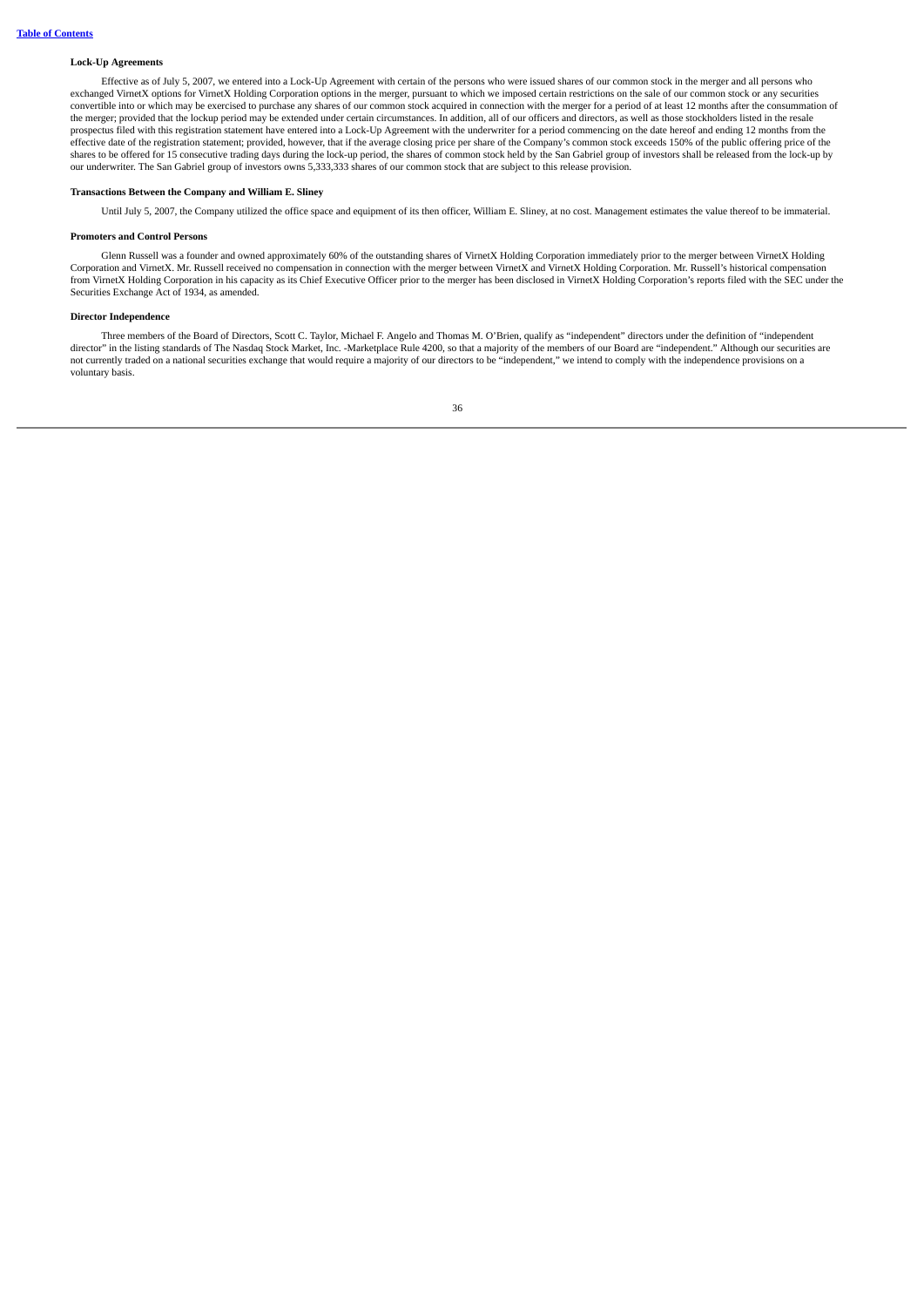#### **DESCRIPTION OF SECURITIES**

On a post-split basis, we are authorized to issue an aggregate of 110,000,000 shares of capital stock, 100,000,000 of which are shares of common stock, par value \$0.0001 per share, and 10,000,000 of which are shares of preferred stock, par value \$0.0001 per share. As of October 31, 2007, on a post-split basis, 31,217,198 shares of our common stock were issued and and 10,000,000 of which are shares of outstanding and no shares of our preferred stock were issued and outstanding.

#### **Common Stock**

All outstanding shares of our common stock are of the same class and have equal rights and attributes.

*Voting.* The holders of our common stock are entitled to one vote per share on all matters submitted to a vote of stockholders. Our common stock does not have cumulative voting rights. Persons who hold a majority of the outstanding shares of our common stock entitled to vote on the election of directors can elect all of the directors who are eligible for election.

*Dividends.* Subject to the preferential dividend rights and consent rights of any series of preferred stock that we may from time to time designate, holders of our common stock are entitled to share equally in dividends, if any, as may be declared from time to time by our Board of Directors out of funds legally available.

*Liquidation and Dissolution.* In the event of our liquidation, dissolution or winding up, subject to the preferential liquidation rights of any series of preferred stock that we may from time to time designate, the holders of our common stock are entitled to share ratably in all of our assets remaining after payment of all liabilities and preferential liquidation rights.

#### **Preferred Stock**

Our Certificate of Incorporation authorizes the issuance of shares of preferred stock with designations, rights and preferences determined from time to time by our Board of Directors. Accordingly, our Board of Directors is empowered, without stockholder approval, to issue preferred stock with dividend, liquidation, conversion, voting, or other rights which could adversely affect the voting power or other rights of the holders of the common stock. In the event of issuance, the preferred stock could be utilized, under certain circumstances, as a method of discouraging, delaying or preventing a change in control of the Company.

The descriptions of our common stock and preferred stock above are only summaries and are qualified in their entirety by the provisions of the Company's Certificate of Incorporation and By-Laws, copies of which are attached or referenced as exhibits to the registration statement of which this prospectus forms a part.

#### **Warrants**

On a post-split basis, warrants for the issuance of up to 266,667 shares of our common stock are outstanding, all of which are exercisable at a price of \$0.75 per share, and all of which are subject to the Lock-Up Agreement described above. These warrants are exercisable for a period of five years beginning on July 5, 2007 and may be exercised on a cashless exercise basis. These warrants provide for anti-dilution protection in the event of stock splits and dividends.

In addition, on a post-split basis, we will issue warrants for the issuance of up to 300,000 shares of our common stock to the underwriter with respect to this offering, with an exercise price equal to the 120% of the price to public in this offering. These warrants are exercisable for a period commencing on the first anniversary of the closing of this offering and for a period of four years thereafter. These warrants provide for anti-dilution protection in the event of stock splits and dividends. The shares of common stock underlying these warrants are being registered in the registration statement of which this prospectus forms a part.

The descriptions of the warrants are only a summary and are qualified in their entirety by the provisions of the forms of warrant, which are attached or referenced as exhibits to the registration statement of which this prospectus forms a part.

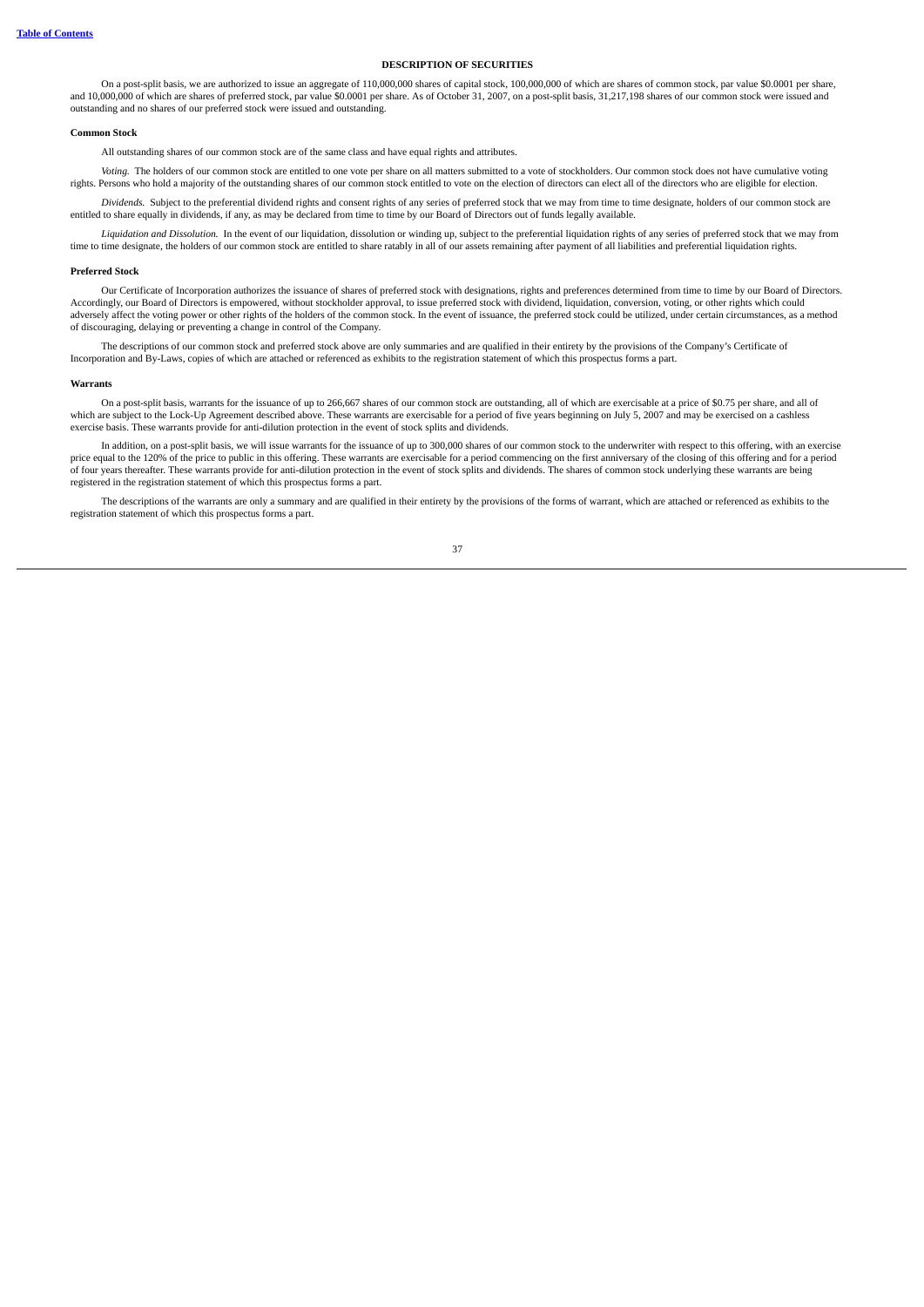## **Transfer agent and registrar**

The transfer agent and registrar for our common stock is Corporate Stock Transfer, Inc. of Denver, Colorado.

## **MARKET PRICE OF AND DIVIDENDS ON COMMON EQUITY AND RELATED STOCKHOLDER MATTERS**

## **Market Information**

Our common stock is traded in the over-the-counter market on the Nasdaq OTC Bulletin Board under the symbol "VNXH." The following table shows the price range of our common stock for each quarter ended during the last two fiscal years and for the first three quarters of fiscal 2007 on a post-split basis.

| <b>Quarter Ended</b> | High       | Low    |
|----------------------|------------|--------|
| 3/31/05              | \$0.36     | \$0.24 |
| 6/30/05              | \$0.36     | \$0.30 |
| 9/30/05              | \$0.60     | \$0.39 |
| 12/31/05             | \$0.42     | \$0.30 |
| 3/31/06              | \$0.60     | \$0.36 |
| 6/30/06              | \$0.54     | \$0.21 |
| 9/30/06              | \$0.51     | \$0.30 |
| 12/31/06             | \$0.87     | \$0.36 |
| 3/31/07              | \$5.10     | \$0.75 |
| 6/30/07              | 4.65<br>\$ | \$3.75 |
| 9/30/07              | \$4.89     | \$3.96 |

On October 30, 2007, on a post-split basis, the average of the high ask and low bid prices, respectively, of our common stock as reported on the OTC Bulletin Board, was \$5.05 per share. The source of the information provided in the table above is the OTC Bulletin Board®, *Quarterly Trade and Quote Summary Report*, and represents prices between dealers without adjustments for retail markups, markdowns or commissions, and may not represent actual transactions.

## **Holders**

As of October 1, 2007, there were approximately 97 holders of record of our common stock.

## **Dividends**

We have not paid any cash dividends on our common stock, and do not anticipate paying cash dividends in the foreseeable future. Our current policy is to retain earnings, if any, to fund operations, and the development and growth of our business. Any future determination to pay cash dividends will be at the discretion of our Board of Directors and will be dependent<br>upon our financial condition, operat Directors deems relevant.

## **Securities Authorized for Issuance Under Equity Compensation Plans**

On April 17, 1998, we adopted an equity incentive program. Under this program, we may grant incentive stock options, non-statutory stock options, stock appreciation rights, stock bonuses and rights to acquire restricted stock to employees, directors and consultants (except for incentive stock options which may only be granted to employees). The number of shares of common stock reserved for issuance under this program is 150,580 shares post-split. As of December 31, 2006, there were no outstanding options or rights under this program. In connection<br>with the merger between VirnetX Hol of our common stock. The total number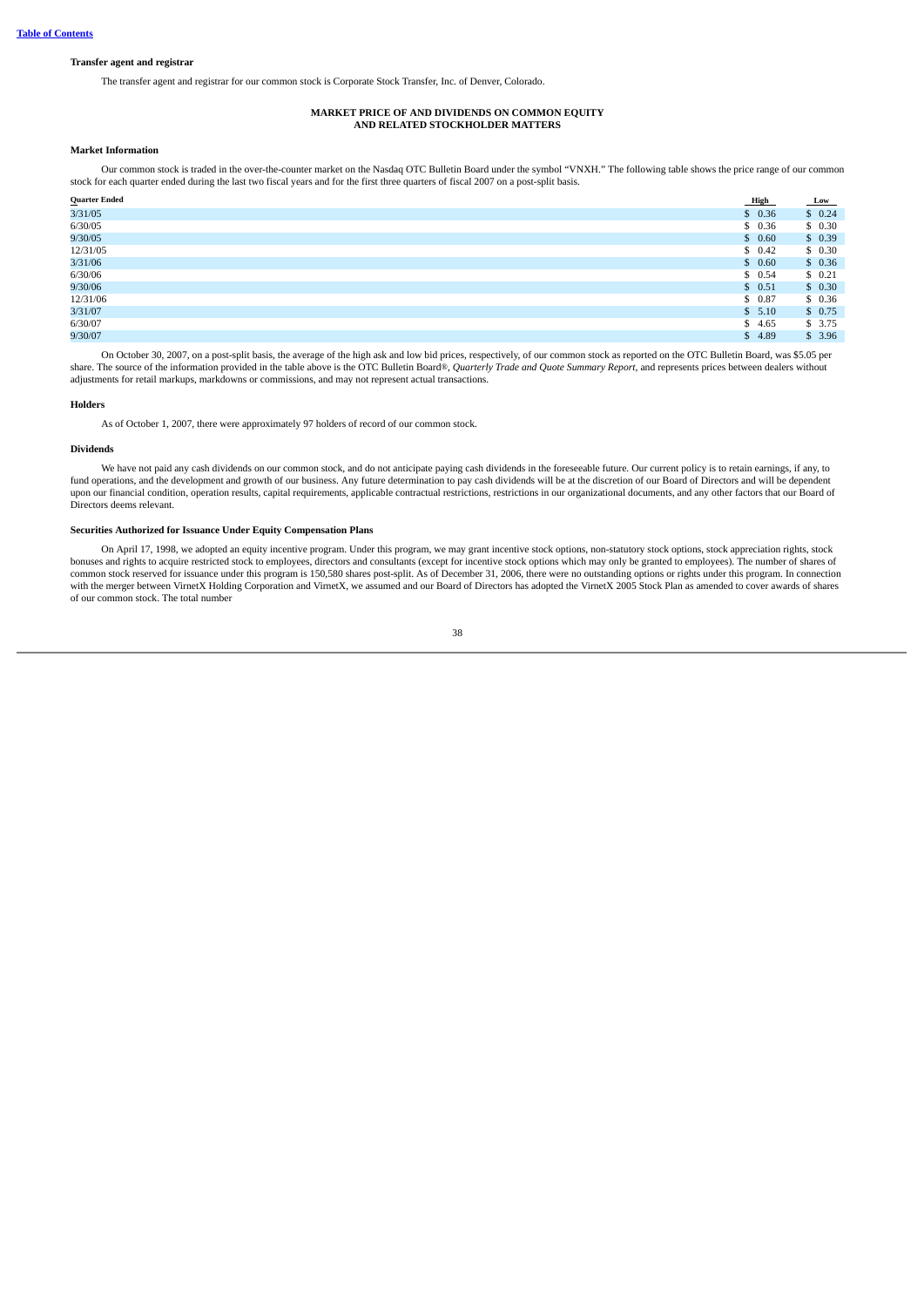of shares of our common stock reserved for issuance under the VirnetX Plan is 11,624,469, of which as of October 31, 2007, there were 4,028,418 shares remaining available for future grants. We intend to seek the approval of our stockholders for the adoption of the VirnetX Plan by written consent of our stockholders, which is expected to occur within the next three months, but in no event will it be held later than July 4, 2008.

## **LEGAL PROCEEDINGS**

We believe Microsoft Corporation is infringing certain of our patents. Accordingly, we commenced a lawsuit against Microsoft on February 15, 2007 by filing a complaint in the United States District Court for the Eastern District of Texas, Tyler Division. Pursuant to the complaint, we allege that Microsoft infringes two of our U.S. patents: U.S. Patent No. 6,502,135 B1, entitled "Agile Network Protocol for Secure Communications with Assured System Availability," and U.S. Patent No. 6,839,759 B2, entitled "Method for Establishing Secure Communication Link Between Computers of Virtual Private Network Without User Entering Any Cryptographic Information." On April 5, 2007, we filed an amended complaint specifying certain accused products at issue and alleging infringement of a third, recently issued U.S. patent: U.S. Patent No. 7,188,180 B2, entitled "Method for Establishing Secure Communication<br>Link Between Computers of Virtual Pr and asserted counterclaims against us on May 4, 2007. Microsoft counterclaimed for declarations that the three patents are not infringed, are invalid and are unenforceable. Microsoft seeks an award of its attorneys' fees and costs. We filed a reply to Microsoft's counterclaims on May 24, 2007. Discovery has begun and the trial is scheduled to begin on October 12, 2009. We have served our infringement contentions directed to certain of Microsoft's operating system and unified messaging and collaboration applications.

Because we have determined that Microsoft's alleged unauthorized use of our patents would cause us severe economic harm and the failure to cause Microsoft to discontinue its use of such patents could result in the termination of our business, we have dedicated a significant portion of our economic resources, to date, to the prosecution of the Microsoft litigation and expect to continue to do so for the foreseeable future.

Although we believe Microsoft infringes three of our patents and we intend to vigorously prosecute this case, at this stage of the litigation the outcome cannot be predicted with any degree of reasonable certainty. Additionally, the Microsoft litigation will be costly and time-consuming, and we can provide no assurance that we will obtain a judgment against Microsoft for damages and/or injunctive relief. Should the District Court issue a judgment in favor of Microsoft, and in connection with such judgment determine that we had acted in bad faith or with fraudulent intent, or we were otherwise found to have exhibited inequitable conduct, the Court could award attorney fees to Microsoft, which would be payable by the Company.

In the near term, we will dedicate significant time and resources to the Microsoft litigation. The risks associated with such dedication of time and resources are set forth in the Risk Factors section of this prospectus.

One or more potential intellectual property infringement claims may also be available to us against certain other companies who have the resources to defend against any such claims. Although we believe these potential claims are worth pursuing, commencing a lawsuit can be expensive and time-consuming, and there is no assurance that we will prevail on such potential claims. In addition, bringing a lawsuit may lead to potential counterclaims which may preclude our ability to commercialize our initial products, which are currently in development.

Currently, we are not a party to any other pending legal proceedings, and are not aware of any proceeding threatened or contemplated against us by any governmental authority or other party.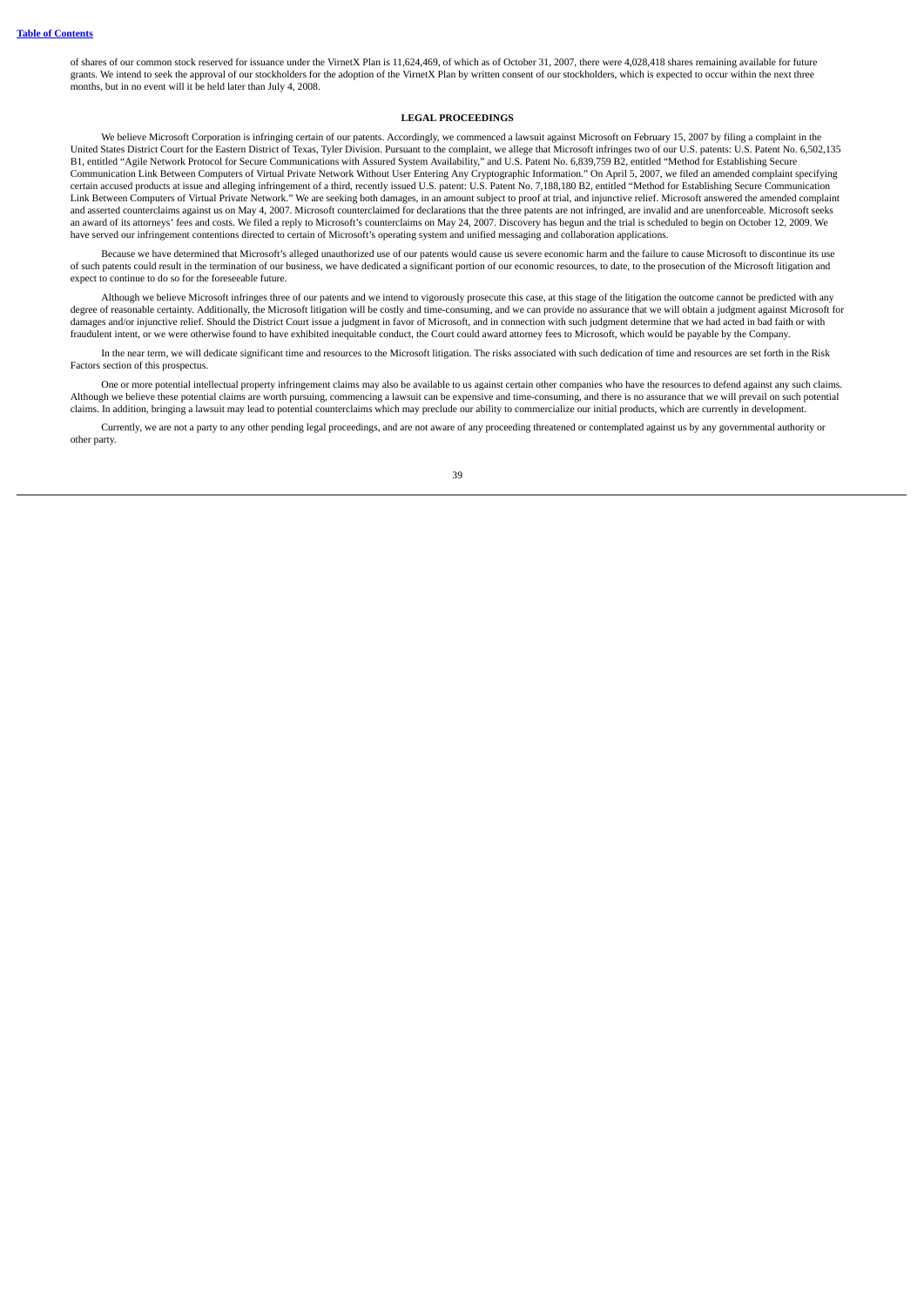## **INDEMNIFICATION OF OFFICERS AND DIRECTORS**

Section 145 of the Delaware General Corporation Law provides that a corporation may indemnify directors and officers as well as other employees and individuals against expenses including attorneys' fees, judgments, fines and amounts paid in settlement in connection with various actions, suits or proceedings, whether civil, criminal, administrative or investigative other than an action by or in the right of the corporation, a derivative action, if they acted in good faith and in a manner they reasonably believed to be in or not opposed to the best interests of the corporation, and, with respect to any criminal action or proceeding, if they had no reasonable cause to believe their conduct was unlawful. A similar standard is applicable in the case of derivative actions, except that indemnification only extends to expenses including attorneys' fees incurred in connection with the defense or settlement of such actions, and the statute<br>requires court approval before th of other indemnification that may be granted by a corporation's certificate of incorporation, bylaws, agreement, a vote of stockholders or disinterested directors or otherwise.

Our Certificate of Incorporation provides that we will indemnify and hold harmless, to the fullest extent permitted by Section 145 of the Delaware General Corporation Law, as amended from time to time, each person that such section grants us the power to indemnify.

The Delaware General Corporation Law permits a corporation to provide in its certificate of incorporation that a director of the corporation shall not be personally liable to the corporation or its stockholders for monetary damages for breach of fiduciary duty as a director, except for liability for:

- any breach of the director's duty of loyalty to the corporation or its stockholders;
- acts or omissions not in good faith or which involve intentional misconduct or a knowing violation of law;
- payments of unlawful dividends or unlawful stock repurchases or redemptions; or
- any transaction from which the director derived an improper personal benefit.

Our Certificate of Incorporation provides that, to the fullest extent permitted by applicable law, none of our directors will be personally liable to us or our stockholders for monetary damages for breach of fiduciary duty as a director. Any repeal or modification of this provision will be prospective only and will not adversely affect any limitation, right or protection of a director of our company existing at the time of such repeal or modification.

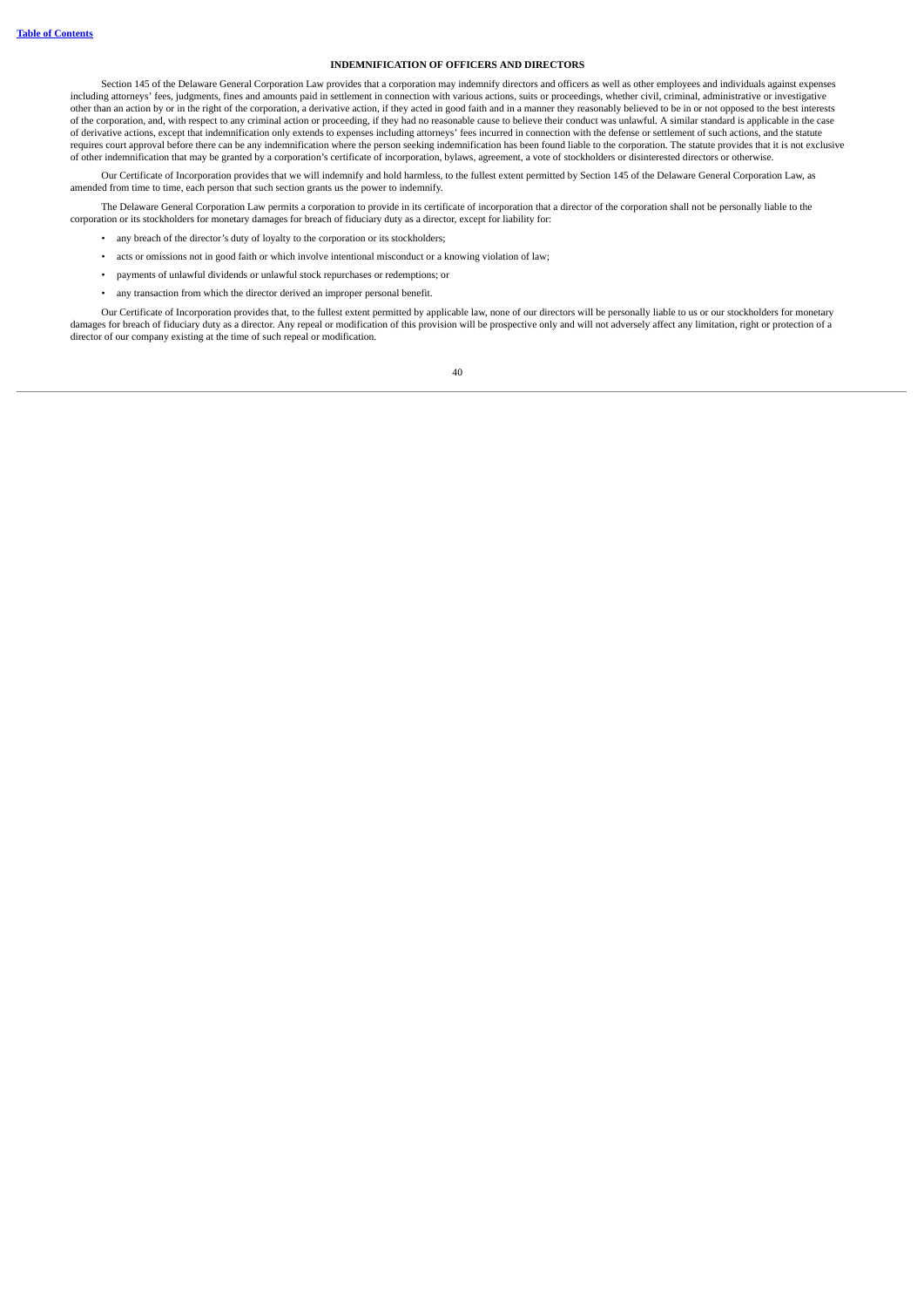## **PRINCIPAL STOCKHOLDERS**

The following table sets forth certain information known to us with respect to the beneficial ownership (as defined in Instruction 4 to Item 403 of Regulation S-B under the Securities Exchange Act of 1934) of our common stock as of October 31, 2007, on a post-split basis, by (i) each person who is known by us to be the beneficial owner of more than 5% of any class of our voting securities, (ii) each of our directors and executive officers, and (iii) all of our executive officers and directors as a group.

Except as indicated by footnote, and subject to applicable community property laws, each person identified in the table possesses sole voting and investment power with respect to all capital stock shown to be held by that person. The address of each executive officer and director, unless indicated otherwise by footnote, is c/o Kendall Larsen, 5615 Scotts Valley Drive, Suite 110, Scotts Valley, California 95066.

| <b>Name and Address of Beneficial Owner</b>                  | Number of<br><b>Shares</b><br><b>Beneficially</b><br>Owned(1) | Percent of<br>Class(2) |
|--------------------------------------------------------------|---------------------------------------------------------------|------------------------|
| 5% or Greater Stockholders:                                  |                                                               |                        |
| Gregory H. Bailey<br>4 A Chesham Street                      | 2,275,075                                                     | 7.3%                   |
| London, United<br>Kingdom SW1X8DT                            |                                                               |                        |
| <b>Kendall Larsen</b>                                        | 8,344,708(3)                                                  | 26.7%                  |
| Robert M. Levande                                            | 2,084,101(4)                                                  | 6.7%                   |
| 8 East 67 Street                                             |                                                               |                        |
| New York, New York 10021                                     |                                                               |                        |
| Blue Screen LLC                                              | 1,788,463(5)                                                  | 5.7%                   |
| 7663 Fisher Island Drive                                     |                                                               |                        |
| Miami, Florida 33109                                         |                                                               |                        |
| Christopher A. Marlett                                       | 2,111,933(6)                                                  | 6.7%                   |
| 420 Wilshire Boulevard.                                      |                                                               |                        |
| Suite 1020                                                   |                                                               |                        |
| Santa Monica, California 90401                               |                                                               |                        |
| San Gabriel Fund, LLC                                        | 1,600,000(7)                                                  | 5.1%                   |
| 4 Richland Place                                             |                                                               |                        |
| Pasadena, California 91103                                   |                                                               |                        |
| <b>Directors and Executive Officers:</b>                     |                                                               |                        |
| Kendall Larsen                                               | 8,344,708(3)                                                  | 26.7%                  |
| Edmund C. Munger                                             | 435,856(8)                                                    | 1.4%                   |
| William E. Sliney                                            | 166                                                           | $*$                    |
| Thomas M. O'Brien                                            | $\Omega$                                                      | *                      |
| Michael F. Angelo                                            | 41,516                                                        | $*$                    |
| Scott C. Taylor                                              | $\Omega$                                                      | *                      |
| All directors and executive officers as a group (6 persons): | 8,822,246(3)(8)                                               | 28.1%                  |

(1) Beneficial ownership is determined in accordance with the rules of the SEC and generally includes voting or investment power with respect to securities. Shares of common stock subject to options and warrants which are exercisable or convertible at or within 60 days of October 31, 2007 are deemed outstanding for computing the percentage of the person holding such option or warrant but are not deemed outstanding for computing the percentage of any other person. The indication herein that shares are beneficially owned is not an admission on the part of the listed stockholder that he, she or it is or will be a direct or indirect beneficial owner of those shares.

(2) Based upon 31,217,198 shares of common stock issued and outstanding.

(3) Includes 41,516 shares issuable pursuant to options exercisable within 60 days.

(4) Includes 207,580 shares held by the Arthur Brown Trust FBO Carolyn Brown Levande.

(5) Includes 130,893 shares held by Benjamin Lewin directly who has voting and investment power with respect to the shares held by Blue Screen LLC.

(6) Includes 119,167 shares issuable pursuant to warrants directly held by Christopher A. Marlett exercisable within 60 days and 1,992,766 shares held by the Christopher A. Marlett Living Trust.

(7) Justin Yorke has sole voting and investment authority over the shares held by San Gabriel Fund, LLC and Mr. Yorke also has sole voting and investment authority over an additional 1,200,000 shares of common stock of VirnetX Holding Corporation held by JMW Fund, Inc.

(8) Includes 367,589 shares issuable pursuant to options exercisable within 60 days.

(\*) Less than 1%.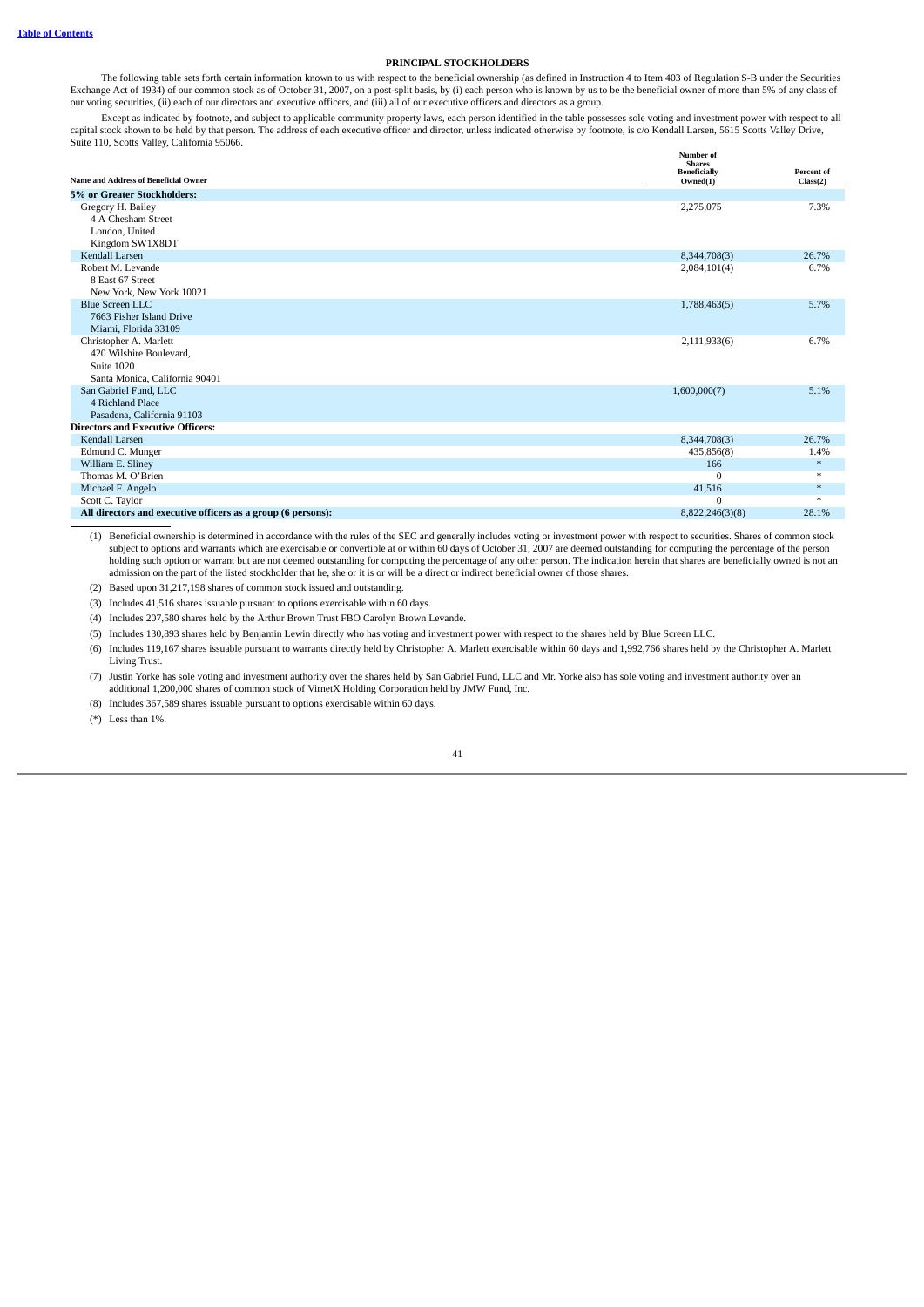## **UNDERWRITING**

Subject to the terms and conditions of an underwriting agreement, Gilford Securities Incorporated has agreed to purchase 3,000,000 shares of common stock from us. The underwriting agreement will provide that our underwriter is committed to purchase all shares offered in this offering, other than those covered by the over-allotment option described below. The resale by our stockholders of up to 5,333,333 shares of our common stock and 266,667 shares of our common stock issuable upon conversion of warrants will not be offered for sale through our underwriter but will be registered pursuant to a separate prospectus covering such securities being filed with the SEC simultaneously with the filing of the registration statement of which this prospectus is a part. In the underwriting agreement, our underwriter's obligations are subject to approval of certain legal matters by their counsel, including, without limitation,<br>the authorization and valid underwriter of officers' certificates and legal opinions of our counsel.

## **Commissions and Discounts**

Our underwriter has advised us that it proposes to offer the shares directly to the public at the price set forth on the cover page of this prospectus, and to certain dealers that are<br>rs of the National Association of Secu members of the National Association of Securities Dealers, Inc., at such price less a concession not in excess of \$ per share. Our underwriter may allow, a concession not in excess of \$ per share to certain brokers and dea per share to certain brokers and dealers. After the offering, the offering price and concessions and discounts to brokers and dealers and other selling terms may from time to time be changed by our underwriter.

The following table sets forth the public offering price and underwriting discount to be paid by us to our underwriter and the proceeds, before expenses, to us. This information assumes either no exercise or full exercise by our underwriter of its over-allotment option.

|                                      | Per Share | Without<br>Option(1) | With<br>Option |
|--------------------------------------|-----------|----------------------|----------------|
| Public offering price                |           |                      |                |
| Discount                             |           |                      |                |
| Non-accountable expense allowance(2) |           |                      |                |
| Proceeds before expenses(3)          |           |                      |                |

(1) We have granted our underwriter an option, exercisable for 45 days after the date of this prospectus, to purchase a number of shares of common stock equal to 15% of the number of shares sold in this offering by us solely to cover over-allotments, if any, at the same price as the initial shares offered.

(2) We have agreed to pay our underwriter a non-accountable expense allowance of 3% of the aggregate public offering price of the shares offered (not including upon exercise of the overallotment option). We have paid our underwriter \$50,000 as an advance against the non-accountable expense allowance. In addition, we have agreed to reimburse our underwriter for its travel, due diligence and road show expenses and expenses incurred by the underwriter's counsel for "Blue Sky" legal fees.

(3) The offering expenses are estimated to be \$600,000.

#### **Warrants**

In addition, we have agreed to issue to our underwriter at the closing of this offering, for nominal consideration, warrants to purchase a number of shares of common stock equal to 10% of the number of shares sold in this offering, exclusive of the over-allotment option. These warrants will be exercisable for a four year period commencing on the first anniversary of the closing date of this offering at an exercise price equal to 120% of the price of our common stock offered by this prospectus, or \$ per share. These warrants will be restricted from sale, transfer, assignment or hypothecation for a period of one year from the closing of this offering by our underwriter, except to officers of our underwriter and broker-dealers participating in this offering and their bona fide officers and partners, by operation of law or by reason of our reorganization. The NASD views these warrants as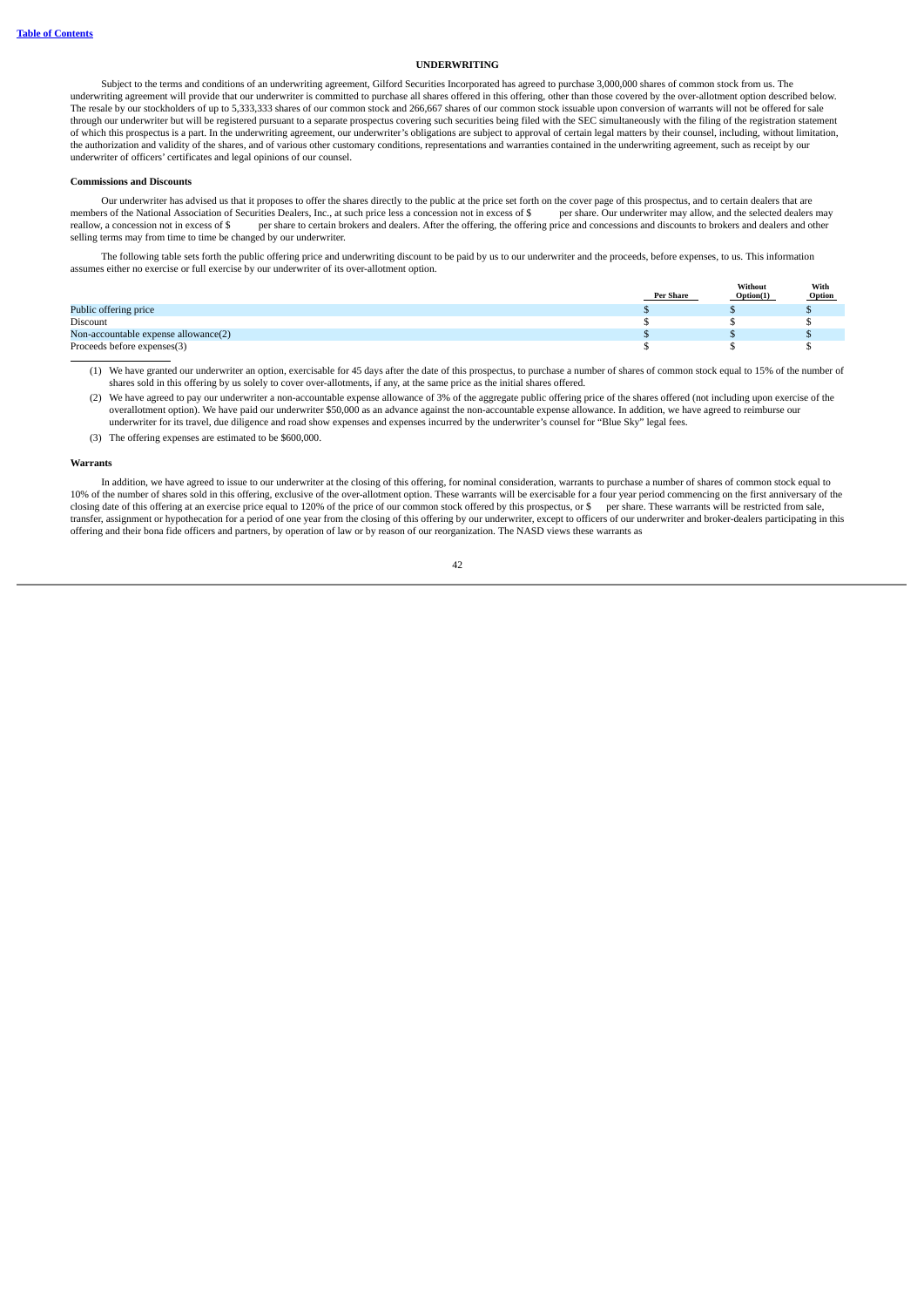underwriting compensation and requires that the warrants be locked up for 180 days following the effectiveness of this offering pursuant to NASD Conduct Rule 2710 (g)(1).

These warrants contain provisions for appropriate adjustment in the event of any merger, consolidation, recapitalization, reclassification, stock dividend, stock split or similar transaction. The warrants do not entitle our underwriter or a permissible transferee to any rights as a shareholder until the warrants are exercised and shares of our common stock are purchased pursuant to the exercise of the warrants.

These warrants and the shares of our common stock issuable upon their exercise may not be offered for sale except in compliance with the applicable provisions of the Securities Act of 1933, as amended. We are registering the shares of our common stock issuable upon exercise of the warrants in the registration statement of which this prospectus forms a part.

### **Electronic Distribution; Directed Share Program**

Our underwriter has advised us that it will not engage in any electronic offer, sale or distribution of our shares. Neither we nor our underwriter will use any third party to host or provide access to our preliminary prospectus on the internet.

We will not have a directed share program for our employees or any others.

#### **Price Stabilization, Short Positions and Penalty Bids**

Until the distribution of the shares is completed, SEC rules may limit our underwriter from bidding for and purchasing our common stock. In connection with this offering, however, our underwriter may engage in stabilizing transactions, over-allotment transactions, covering transactions and penalty bids in accordance with Regulation M under the Securities Exchange Act of 1934, as amended.

- Stabilizing transactions permit bids to purchase the underlying security so long as the stabilizing bids do not exceed a specified maximum.
- Over-allotment involves sales by our underwriter of shares in excess of the number of shares our underwriter is obligated to purchase, which creates a short position. The short position may be either a covered short position or a naked short position. In a covered short position, the number of shares over-allotted by our underwriter is not greater than the number of shares that it may purchase in the over-allotment option. In a naked short position, the number of shares involved is greater than the number of shares in the overallotment option. Our underwriter may close out any covered short position by either exercising its over-allotment option or purchasing shares in the open market.
- Covering transactions involve the purchase of common stock in the open market after the distribution has been completed in order to cover short positions. In determining the source of shares to close out the short position, our underwriter will consider, among other things, the price of shares available for purchase in the open market as compared to the price at which it may purchase shares through the over-allotment option. If our underwriter sells more shares than could be covered by the over-allotment option (a naked short position) the position can only be closed out by buying shares in the open market. A naked short position is more likely to be created if our underwriter is concerned that there could be downward pressure on the price of the shares in the open market after pricing that could adversely affect investors who purchase in this offering.
- Penalty bids permit our underwriter to reclaim a selling concession from a selected dealer when the common stock originally sold by the selected dealer is purchased in a stabilizing covering transaction to cover short positions.

These stabilizing transactions, covering transactions and penalty bids may have the effect of raising or maintaining the market price of our common stock or preventing or retarding a<br>decline in the market price of our comm underwriter makes any prediction or any representation as to the direction or magnitude of any effect that the transactions described above may have on the price of our common stock. Neither we nor our underwriter makes any representation that our underwriter will engage in these transactions. These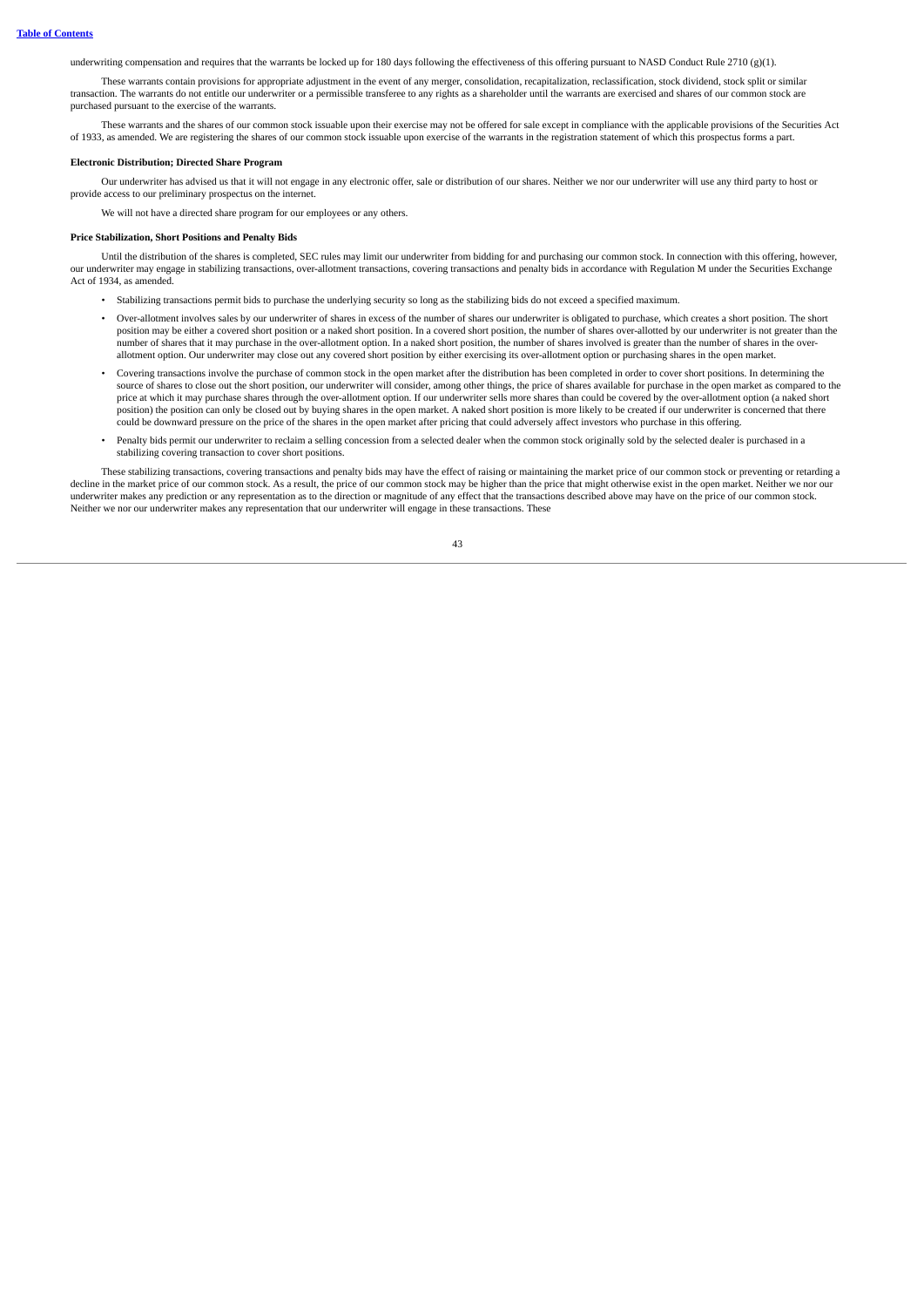transactions may be effected on the American Stock Exchange or otherwise and, if commenced, may be discontinued without notice at any time.

## **Lock-Up Arrangements**

We have agreed with our underwriter not to directly or indirectly offer for sale, sell, contract to sell, grant any option for the sale of, or otherwise issue or dispose of, any shares of our common stock, options to acquire common shares or any related security or instrument, for a period of 13 months from the closing of this offering, without the prior written consent of our underwriter, except in limited circumstances.

Our officers and directors who beneficially own 8,822,246 shares of common stock, including 409,105 shares issuable upon exercise of stock options, and all stockholders whose<br>securities are included in the resale prospectu warrants), have agreed with our underwriter not to sell their shares of common stock for 12 months from the closing of this offering without the written consent of our underwriter; provided, however, that if the average closing price per share of the Company's common stock exceeds 150% of the public offering price of the shares to be offered for 15 consecutive trading days during the lock-up period, the shares of common stock held by the San Gabriel group of investors shall be released from the lock-up by our underwriter. The San Gabriel group of investors owns 5,333,333 shares of our common stock that are subject to this release provision. Following the expiration of the lock-up agreement with our underwriter, shares of our common stock held beneficially by our officers and directors will remain subject to holding period restrictions on sale or other transfer under Rule 144 of the Securities Act. The shares registered in the resale prospectus may be immediately sold following the expiration of the lock-up agreement.

Our underwriter has no present intention to waive or shorten the lock-up period. The granting of any waiver of release would be conditioned, in the judgment of our underwriter, on<br>such sale not materially adversely impacti such as average trading volume, recent price trends and the need for additional public float in the market for our common stock would be considered in evaluating such a request to waive or shorten the lockup period.

## **Board of Directors Observation Rights**

For a period of three years after the date of this prospectus, our underwriter has the right to appoint an observer reasonably acceptable to us to attend all meetings of our board of directors. We will reimburse this person for expenses incurred in attending any meeting.

#### **Indemnification**

We have agreed to indemnify our underwriter and its controlling persons against specified liabilities, including liabilities under the Securities Act or to contribute to payments that our underwriter may be required to make for such liabilities. However, we have been advised that in the opinion of the SEC, indemnification for liabilities arising under the Securities Act is against public policy as expressed in the Securities Act and is, therefore, unenforceable.

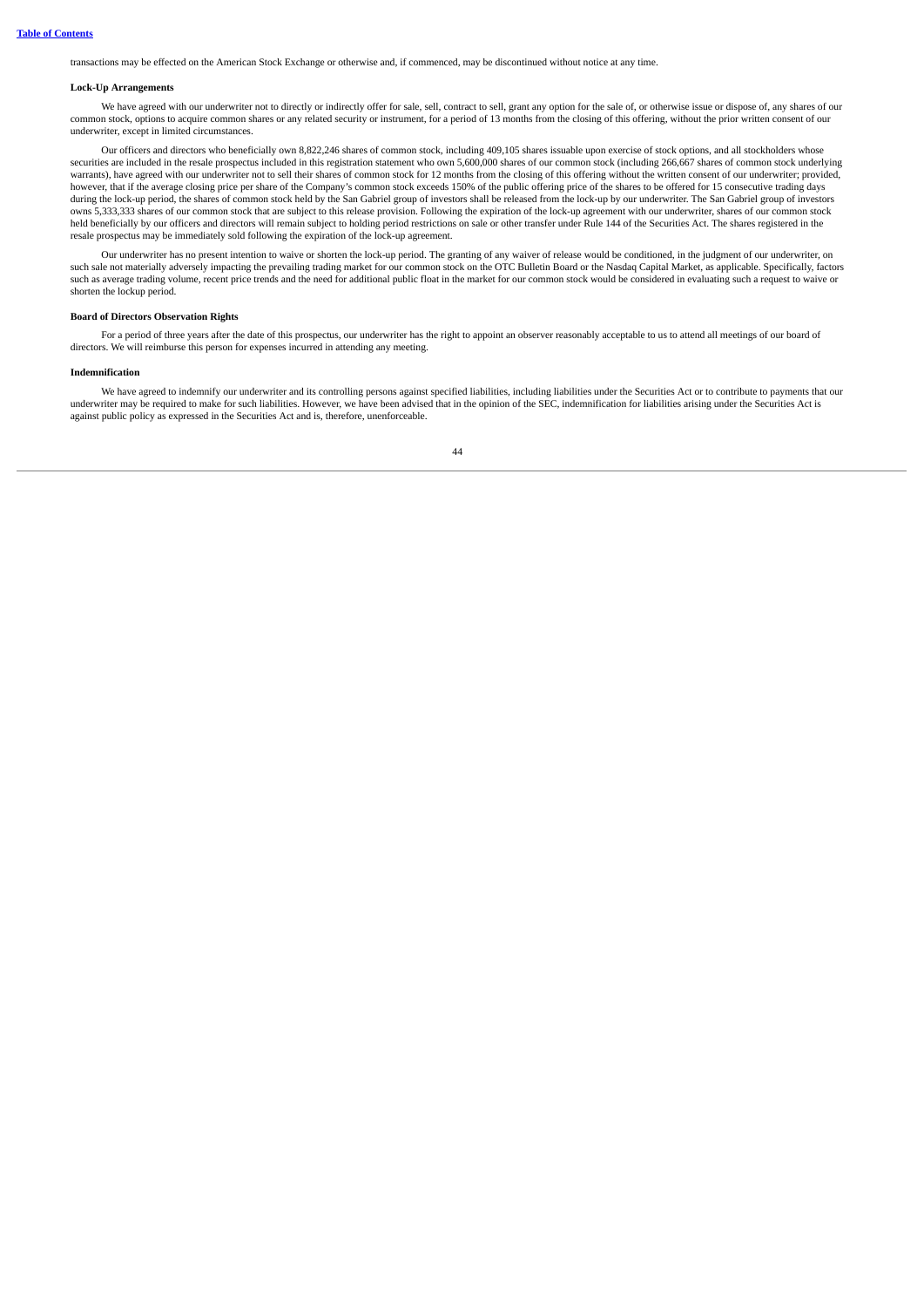### **LEGAL MATTERS**

The validity of the shares of common stock being offered by this prospectus will be passed upon for us by Orrick, Herrington & Sutcliffe LLP, Menlo Park, California. Lowell Ness, a partner of Orrick, Herrington & Sutcliffe LLP is our Secretary. As of the completion of this offering, Orrick, Herrington & Sutcliffe LLP and partners in that firm beneficially own an aggregate of 124,548 shares of our common stock. Certain matters in connection with this offering will be passed upon for the underwriter by Brownstein Hyatt Farber Schreck, P.C., Denver, Colorado.

## **EXPERTS**

The financial statements of VirnetX, Inc. as of December 31, 2006 and 2005 and for the periods then ended included in the prospectus have been audited by the independent registered public accounting firm of Burr, Pilger & Mayer LLP, to the extent and for the periods ended December 31, 2006 and 2005, and are included in reliance upon such report given upon the authority of Burr, Pilger & Mayer LLP as experts in auditing and accounting. The consolidated financial statements of VirnetX Holding Corporation as of and for the periods therein indicated included in the prospectus have been audited by the independent registered public accounting firm of Farber Hass Hurley & McEwen, LLP, to the extent and for the periods set forth in their report appearing in this prospectus, and are included in reliance upon such report given upon the authority of Farber Hass Hurley & McEwen, LLP as experts in auditing and accounting.

## **WHERE YOU CAN FIND MORE INFORMATION**

We have filed a registration statement on Form SB-2 with the SEC of which this prospectus is a part under the Securities Act with respect to the shares of common stock offered by this prospectus. This prospectus does not contain all of the information included in the registration statement, and statements contained in this prospectus concerning the provisions of any document are not necessarily complete. For further information about us and the shares of common stock covered by this prospectus, you should read the registration statement including its decument are not necessarily compl exhibits.

We file annual reports on Form 10-KSB, quarterly reports of Form 10-QSB, current reports on Form 8-K, proxy statements and other information with the SEC under the Exchange Act. You may read and copy this information at the SEC's Public Reference Room at 450 Fifth Street, NW, Washington, D.C. 20549. Please call the SEC at (800) 732-0330 for further information on the operation of the SEC's Public Reference Room. The SEC also maintains an internet site that contains reports, proxy statements and other information about issuers, like us, who file electronically with the SEC. The address of the SEC's web site is www.sec.gov.

We intend to furnish our holders of common stock with annual reports containing financial statements audited by an independent accounting firm and to make available quarterly reports containing unaudited financial information for the first three quarters of each year.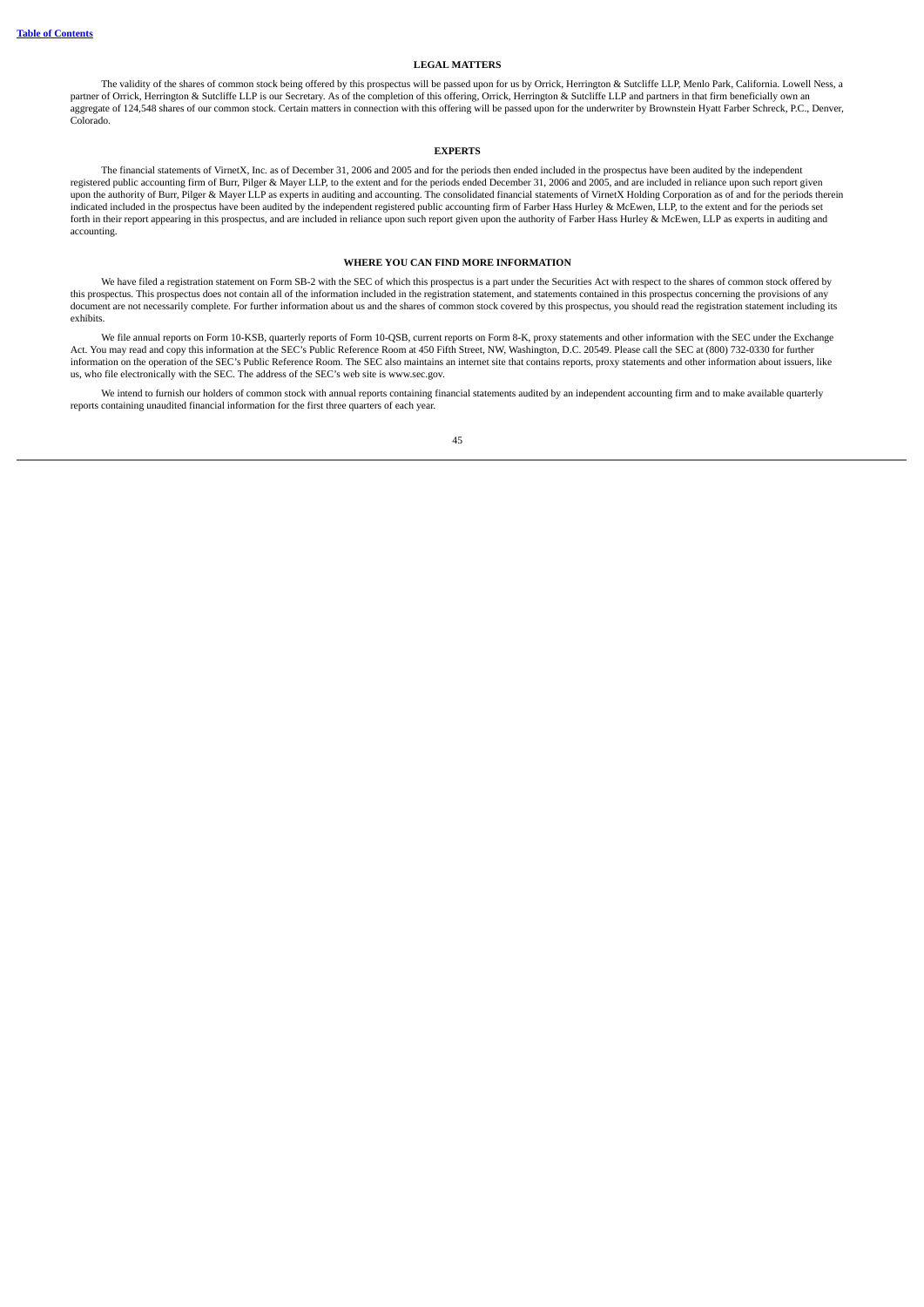## **PROVISION FOR INDEMNIFICATION**

## **Commission Position on Indemnification**

Insofar as indemnification for liabilities arising under the Securities Act may be permitted to our directors, officers and their respective controlling persons, or otherwise, we have been advised that in the opinion of the SEC such indemnification is against public policy as expressed in the Securities Act and is, therefore, unenforceab

## **Delaware General Corporation Law**

Section 145 of the Delaware General Corporation Law provides that a corporation may indemnify directors and officers as well as other employees and individuals against expenses (including attorneys' fees), judgments, fines and amounts paid in settlement actually and reasonably incurred by such person in connection with any threatened, pending or completed actions, suits or proceedings in which such person is made a party by reason of such person being or having been a director, officer, employee or agent to the company. The Delaware General<br>Corporation Law provides that Sec disinterested directors or otherwise.

Section 102(b)(7) of the Delaware General Corporation Law permits a corporation to provide in its certificate of incorporation that a director of the corporation shall not be personally liable to the corporation or its stockholders for monetary damages for breach of fiduciary duty as a director, except for liability for any breach of the director's duty of loyalty to the<br>corporation or its stockholders, f stock repurchases, redemptions or other distributions or for any transaction from which the director derived an improper personal benefit.

### **Certificate of Incorporation**

Our Certificate of Incorporation provides that the personal liability of the directors of the Company shall be eliminated to the fullest extent permitted by the provisions of Section 102(b)(7) of the Delaware General Corporation Law, as the same may be amended and supplemented.

Our Certificate of Incorporation provides that the Company shall, to the fullest extent permitted by the provisions of Section 145 of the Delaware General Corporation Law, as the same may be amended and supplemented, indemnify any and all persons whom it shall have power to indemnify under said section from and against any and all of the expenses, liabilities or other matters referred to in or covered by said section, and the indemnification provided for therein shall not be deemed exclusive of any other rights to which those indemnified may be entitled under any bylaw, agreement, vote of stockholders or disinterested directors or otherwise, both as to action in his official capacity and as to action in another capacity while holding such office, and shall continue as to a person who has ceased to be a director, officer, employee or agent and shall inure to the benefit of the heirs, executors and administrators of such a person.

## **Indemnification Agreements**

We have also entered into indemnification agreements with our directors and officers. The indemnification agreements provide indemnification to our directors and officers under certain circumstances for acts or omissions which may not be covered by directors' and officers' liability insurance.

## **Liability Insurance**

We have also obtained directors' and officers' liability insurance, which insures against liabilities that our directors or officers may incur in such capacities.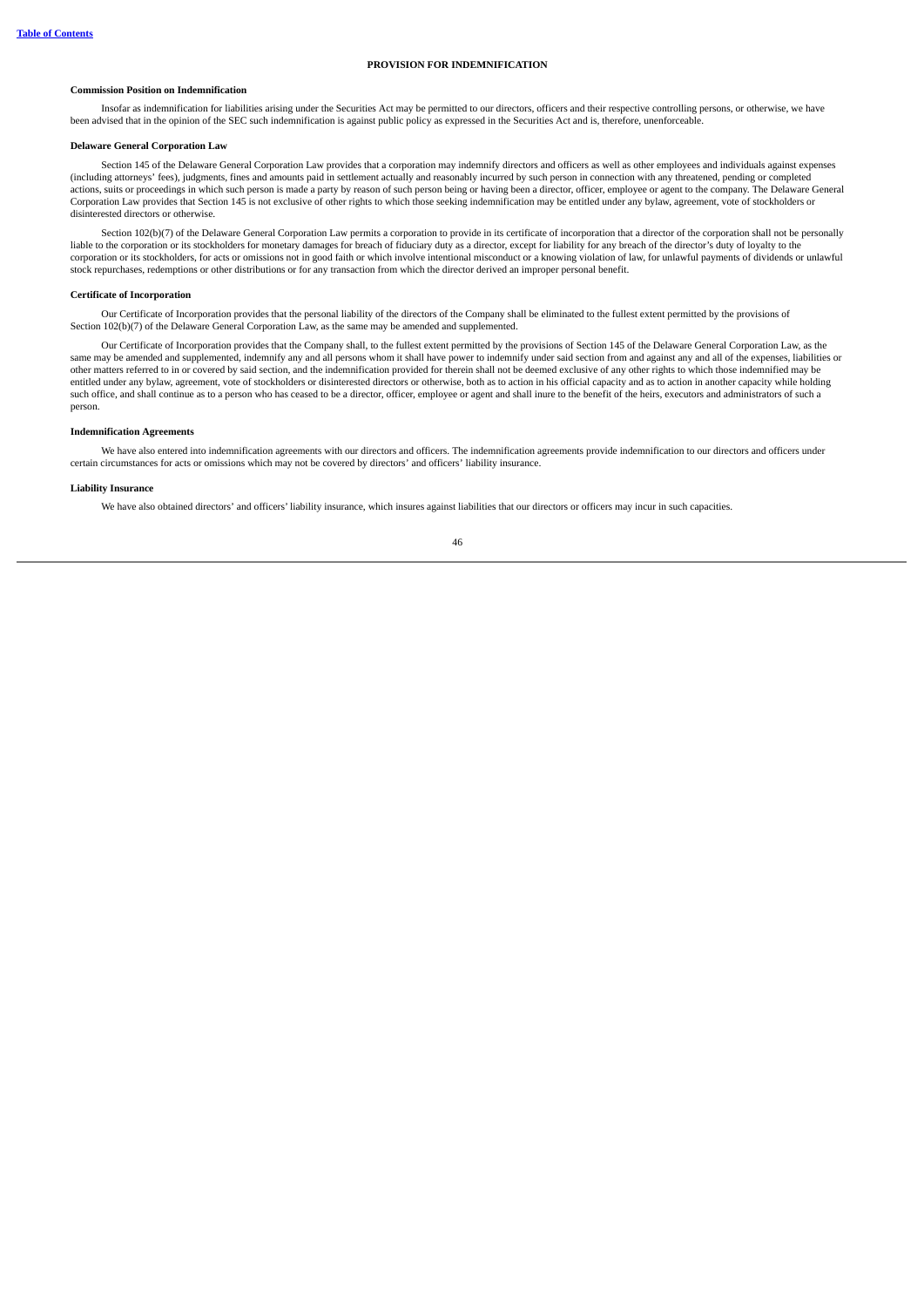# **FINANCIAL STATEMENTS**

**Financial Statements Index**

|                                                                                                                                                                                                   | Page   |
|---------------------------------------------------------------------------------------------------------------------------------------------------------------------------------------------------|--------|
| Report of Burr, Pilger & Mayer, LLP, Independent Accountants of VirnetX, Inc.                                                                                                                     | $F-2$  |
| Balance Sheets of VirnetX, Inc. as of December 31, 2006 and December 31, 2005                                                                                                                     | $F-3$  |
| Statements of Operations of VirnetX, Inc. for the year ended December 31, 2006 and for the period from August 2, 2005 (date of inception) to December 31, 2005 and for the cumulative period from |        |
| August 2, 2005 (date of inception) to December 31, 2006                                                                                                                                           | $F-4$  |
| Statements of Stockholders' Equity (Deficit) of VirnetX, Inc. for the period from August 2, 2005 (date of inception) to December 31, 2005 and for the year ended December 31, 2006                | $F-5$  |
| Statements of Cash Flows of VirnetX, Inc. for the year ended December 31, 2006 and for the period from August 2, 2005 (date of inception) to December 31, 2005 and for the cumulative period from |        |
| August 2, 2005 (date of inception) to December 31, 2006                                                                                                                                           | $F-6$  |
| Notes to Audited Financial Statements of VirnetX, Inc.                                                                                                                                            | $F-7$  |
| Balance Sheets of VirnetX Holding Corporation as of September 30, 2007 and December 31, 2006 (unaudited)                                                                                          | $F-16$ |
| Statements of Operations of VirnetX Holding Corporation for the three month periods ended September 30, 2007 and September 30, 2006 and for the cumulative period from August 2, 2005 (date of    |        |
| inception) to September 30, 2007 (unaudited)                                                                                                                                                      | $F-17$ |
| Statements of Operations of VirnetX Holding Corporation for the nine month periods ended September 30, 2007 and September 30, 2006 and for the cumulative period from August 2, 2005 (date of     |        |
| inception) to September 30, 2007 (unaudited)                                                                                                                                                      | $F-18$ |
| Statements of Cash Flows of VirnetX Holding Corporation for the nine month periods ended September 30, 2007 and September 30, 2006 and for the cumulative period from August 2, 2005 (date of     |        |
| inception) to September 30, 2007 (unaudited)                                                                                                                                                      | $F-19$ |
| Notes to Unaudited Financial Statements of VirnetX Holding Corporation                                                                                                                            | $F-20$ |
| Report of Farber Hass Hurley & McEwen, LLP, Independent Registered Accounting Firm of PASW, Inc.                                                                                                  | $F-30$ |
| Balance Sheets of PASW, Inc. as of December 31, 2006 and December 31, 2005                                                                                                                        | $F-31$ |
| Statements of Operations of PASW, Inc. for the years ended December 31, 2006 and December 31, 2005                                                                                                | $F-32$ |
| Statements of Comprehensive Income of PASW, Inc. for the years ended December 31, 2006 and December 31, 2005                                                                                      | $F-33$ |
| Statements of Stockholders' Equity of PASW, Inc. for the years ended December 31, 2006 and December 31, 2005                                                                                      | $F-34$ |
| Statements of Cash Flows of PASW, Inc. for the years ended December 31, 2006 and December 31, 2005                                                                                                | $F-35$ |
| Notes to Audited Financial Statements of PASW, Inc.                                                                                                                                               | $F-36$ |
| Pro Forma Balance Sheet of VirnetX, Inc. and VirnetX Holding Corporation as of June 30, 2007 (unaudited)                                                                                          | $F-44$ |
| Pro Forma Statement of Operations of VirnetX, Inc. and VirnetX Holding Corporation for the six months ended June 30, 2007 (unaudited)                                                             | $F-45$ |
| Pro Forma Statement of Operations of VirnetX, Inc. and VirnetX Holding Corporation for the year ended December 31, 2006 (unaudited)                                                               | $F-46$ |
| Notes to the Unaudited Pro Forma Financial Statements of VirnetX, Inc. and VirnetX Holding Corporation                                                                                            | $F-47$ |
|                                                                                                                                                                                                   |        |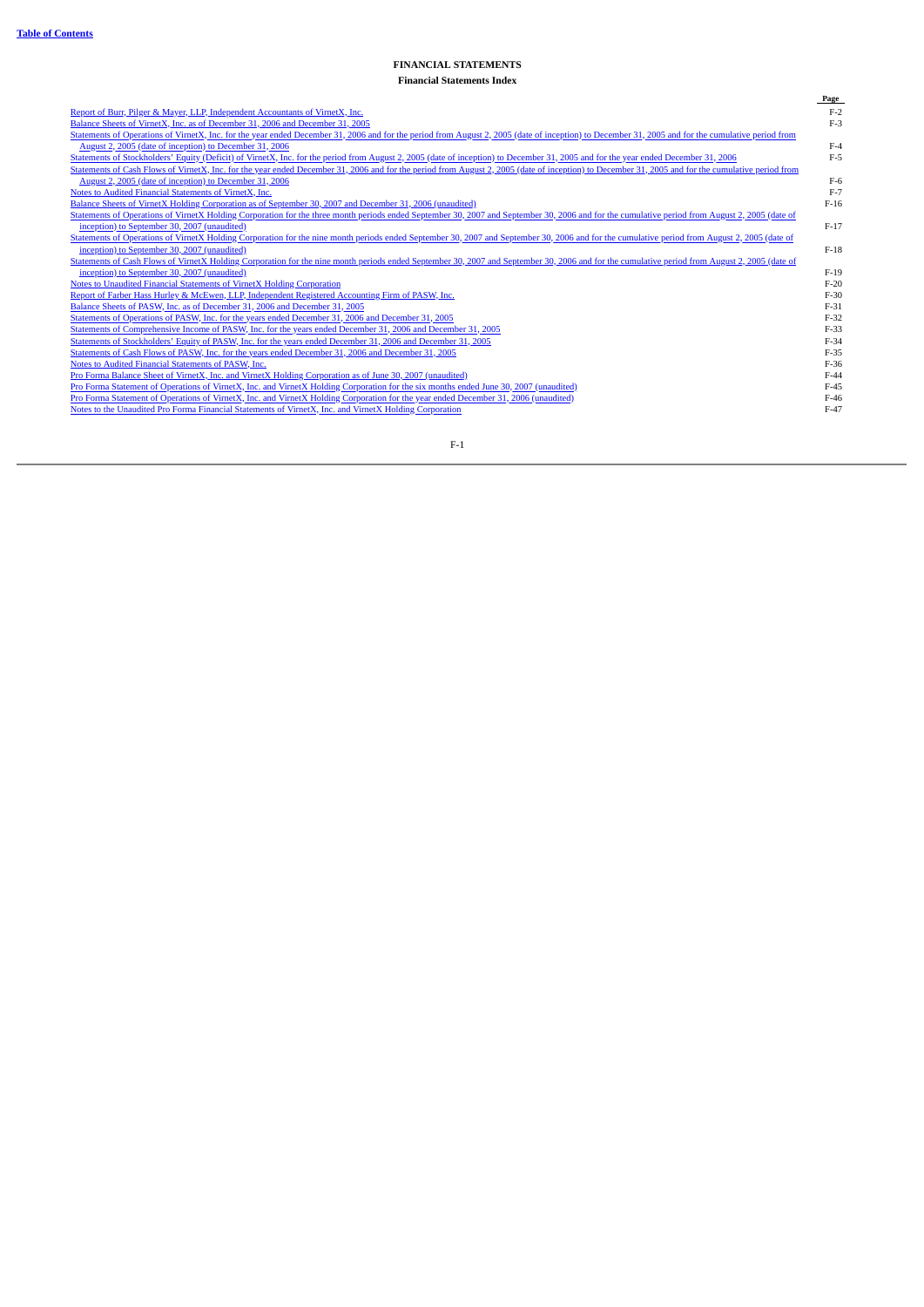## **REPORT OF INDEPENDENT ACCOUNTANTS**

<span id="page-52-0"></span>To the Board of Directors and Stockholders of VirnetX, Inc.

We have audited the accompanying balance sheets of VirnetX, Inc., (a development stage enterprise) as of December 31, 2006 and 2005, and the related statements of operations, stockholders' equity (deficit), and cash flows for the year ended December 31, 2006 and the period from August 2, 2005 (date of inception) to December 31, 2005, and cumulatively for the period from August 2, 2005 (date of inception) to December 31, 2006. These financial statements are the responsibility of the Company's management. Our responsibility is to express an period from August 2, 2005 (date of in opinion on these financial statements based on our audit.

We conducted our audits in accordance with auditing standards generally accepted in the United States of America. Those standards require that we plan and perform the audit to obtain reasonable assurance about whether the financial statements are free of material misstatement. An audit includes examining, on a test basis, evidence supporting the amount and disclosures in the financial statements. An audit also includes assessing the accounting principles used and significant estimates made by management, as well as evaluating the overall disclosures in the financial statemen financial statement presentation. We believe that our audits provide a reasonable basis for our opinion.

In our opinion, the financial statements referred to above present fairly, in all material respects, the financial position of VirnetX, Inc., as of December 31, 2006 and 2005, and the results of its operations and cash flows for the year ended December 31, 2006 and for the period from August 2, 2005 (date of inception) to December 31, 2005 and for the cumulative period from August 2, 2005 (date of inception) to December 31, 2006, in conformity with accounting principles generally accepted in the United States of America.

The accompanying financial statements have been prepared assuming that the Company will continue as a going concern. As shown in the financial statements, the Company has incurred net losses since its inception and operating cash flow deficiencies, which raise substantial doubt about the Company's ability to continue as a going concern. Management's plans in<br>regard to those matters also are

/s/ Burr, Pilger & Mayer, LLP

Palo Alto, CA April 30, 2007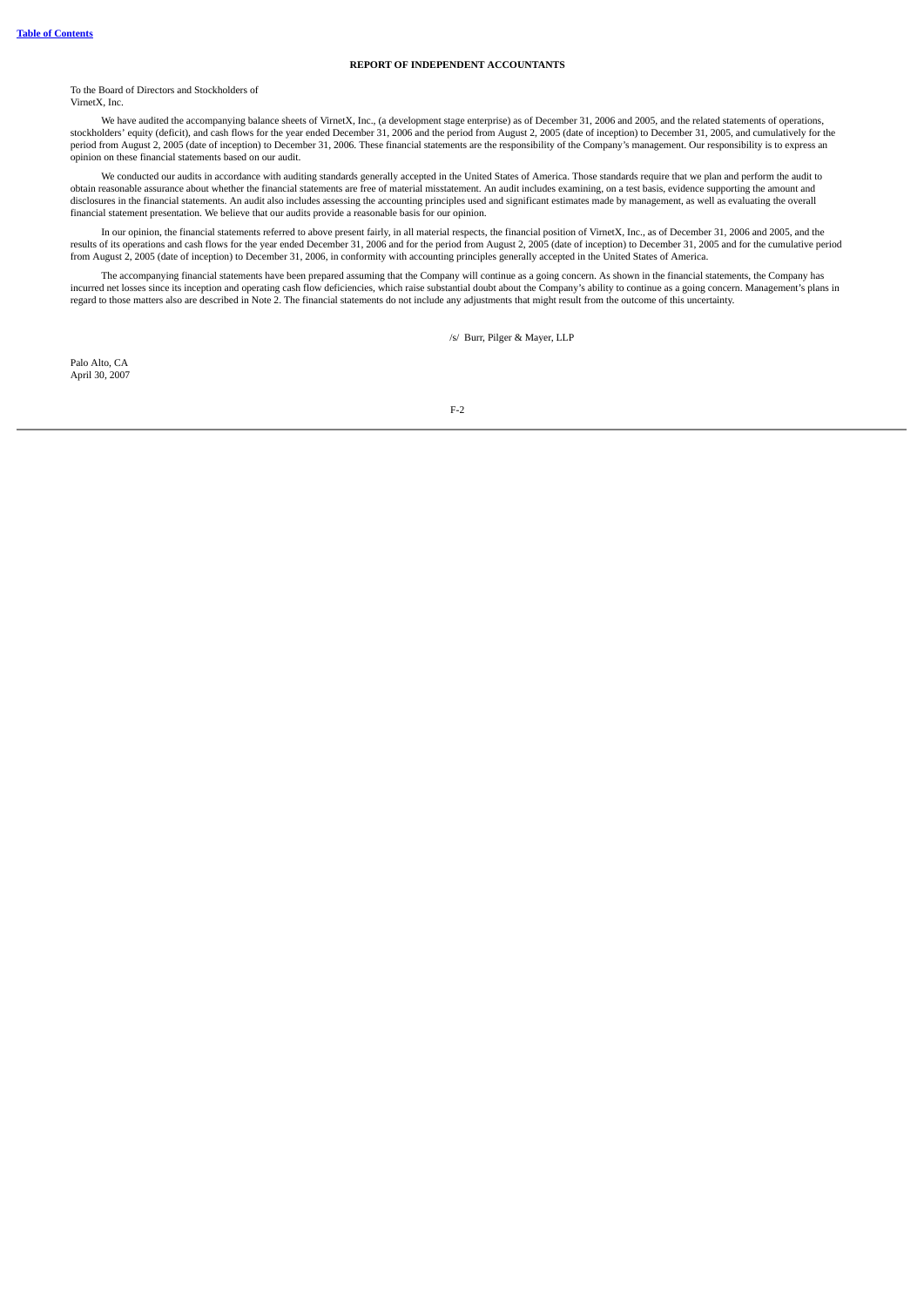# **BALANCE SHEETS**

<span id="page-53-0"></span>

|                                                                                                    | As of<br>December 31,<br>2006 |    | As of<br>December 31,<br>2005 |
|----------------------------------------------------------------------------------------------------|-------------------------------|----|-------------------------------|
| <b>ASSETS</b>                                                                                      |                               |    |                               |
| Current assets:                                                                                    |                               |    |                               |
| Cash and cash equivalents                                                                          | \$<br>139,997                 | \$ | 86,552                        |
| Prepaid expenses and other current assets                                                          | 26,945                        |    | 61,170                        |
| Total current assets                                                                               | 166,942                       |    | 147,722                       |
| Property and equipment, net                                                                        | 27,087                        |    |                               |
| Other assets                                                                                       | 1,094                         |    |                               |
| Total assets                                                                                       | 195,123                       |    | 147,722                       |
| LIABILITIES AND STOCKHOLDERS' EQUITY (DEFICIT)                                                     |                               |    |                               |
| Current liabilities:                                                                               |                               |    |                               |
| Accounts payable                                                                                   | \$<br>87,386                  | \$ |                               |
| Advance from preferred stockholders                                                                |                               |    | 230,000                       |
| <b>Total current liabilities</b>                                                                   | 87,386                        |    | 230,000                       |
| Commitments and contingencies:                                                                     |                               |    |                               |
| Stockholders' equity (deficit):                                                                    |                               |    |                               |
| Preferred stock, par value \$0.0003 per share:                                                     |                               |    |                               |
| Authorized: 4.095.238 shares                                                                       |                               |    |                               |
| Issued and outstanding: 468,000 and no shares at December 31, 2006 and 2005, respectively          |                               |    |                               |
| Liquidation preference: \$1,404,000                                                                | 1,377,625                     |    |                               |
| Common stock, par value \$0.0003 per share:                                                        |                               |    |                               |
| Authorized: 20,000,000 shares                                                                      |                               |    |                               |
| Issued and outstanding: 1,411,667 and 1,333,333 shares at December 31, 2006 and 2005, respectively | 424                           |    | 400                           |
| Additional paid-in capital                                                                         | 1.013.655                     |    | 799,800                       |
| Due from stockholder                                                                               | (150)                         |    |                               |
| Deficit accumulated during the development stage                                                   | (2, 283, 817)                 |    | (882, 478)                    |
| Total stockholders' equity (deficit)                                                               | 107,737                       |    | (82, 278)                     |
| Total liabilities and stockholders' equity (deficit)                                               | 195,123                       |    | 147,722                       |

The accompanying notes are an integral part of these financial statements.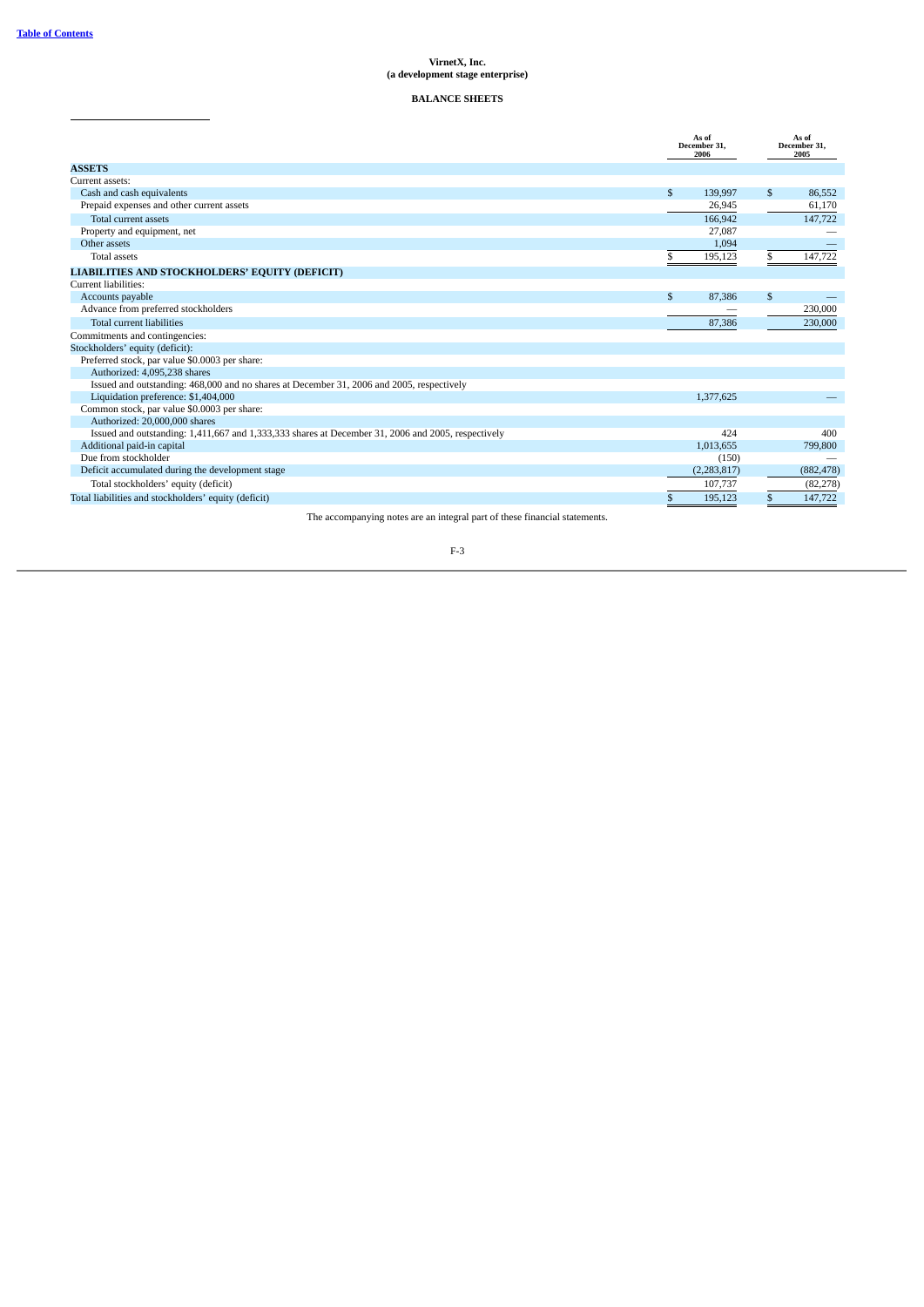# **STATEMENTS OF OPERATIONS**

<span id="page-54-0"></span>

| <b>Year Ended</b><br>December 31.<br>2006 |             |   | 2005       | Cumulative<br>Period from<br><b>August 2, 2005</b><br>(Date of Inception)<br>to December 31.<br>2006 |             |  |
|-------------------------------------------|-------------|---|------------|------------------------------------------------------------------------------------------------------|-------------|--|
|                                           |             |   |            |                                                                                                      |             |  |
| \$                                        | 554.187     | S | 56,000     |                                                                                                      | 610,187     |  |
|                                           | 853,488     |   | 826,478    |                                                                                                      | 1,679,966   |  |
|                                           | 1,407,675   |   | 882,478    |                                                                                                      | 2,290,153   |  |
|                                           | (1,407,675) |   | (882, 478) |                                                                                                      | (2,290,153) |  |
|                                           | 6,336       |   |            |                                                                                                      | 6,336       |  |
|                                           | (1,401,339) |   | (882, 478) |                                                                                                      | (2,283,817) |  |
|                                           |             |   |            | Period from<br><b>August 2, 2005</b><br>(Date of Inception)<br>to December 31.                       |             |  |

The accompanying notes are an integral part of these financial statements.

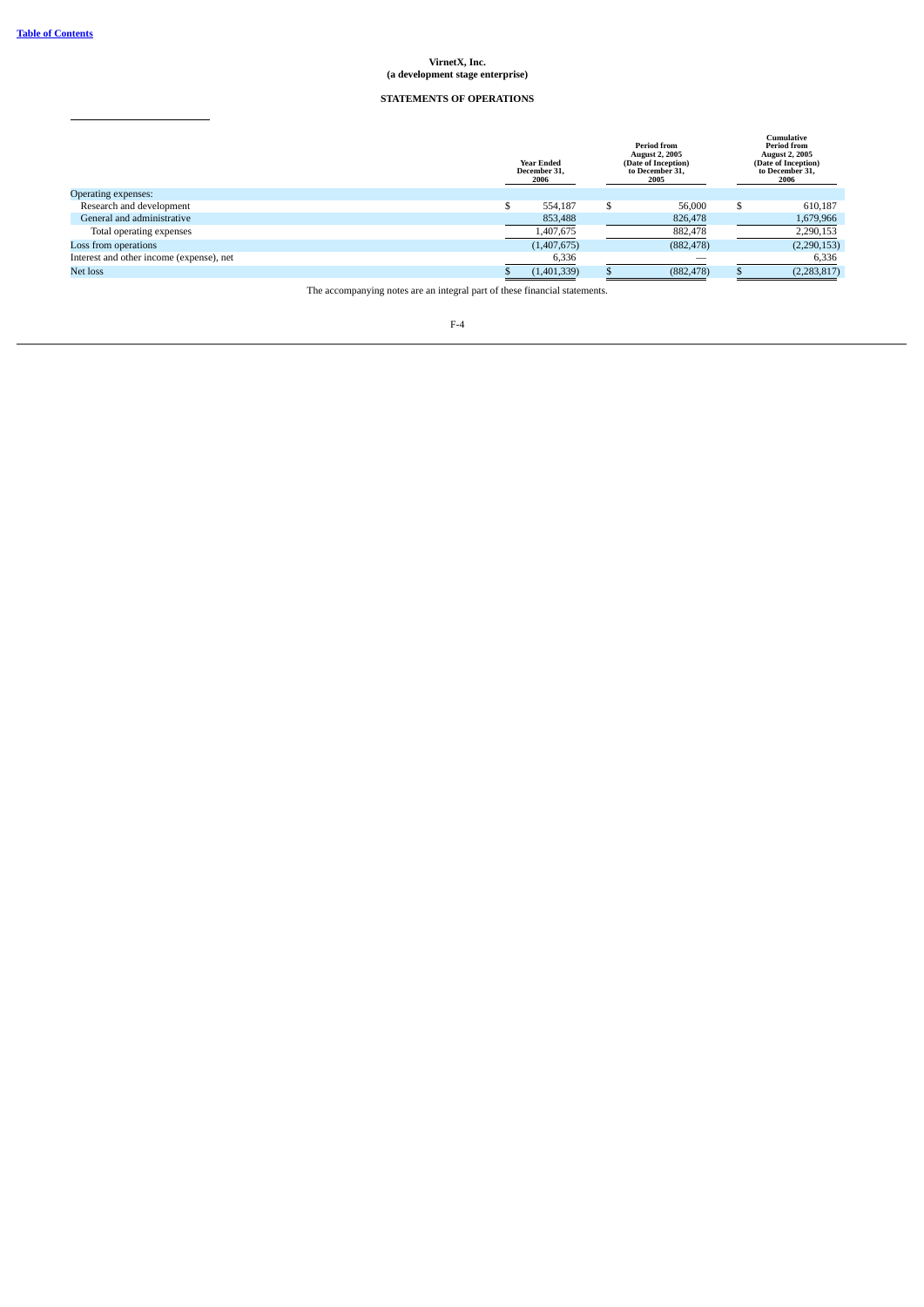# **STATEMENTS OF STOCKHOLDERS' EQUITY (DEFICIT)**

<span id="page-55-0"></span>

|                                                                                                                     | Shares  | <b>Series A</b><br><b>Preferred Stock</b><br>Amount | <b>Common Stock</b><br><b>Shares</b> | Amount                   | <b>Additional</b><br>Paid-in<br>Capital | Due from<br>Stockholder | Deficit<br>Accumulated<br>During<br>Development<br>Stage | Total<br>Stockholders'<br><b>Equity (Deficit)</b> |  |
|---------------------------------------------------------------------------------------------------------------------|---------|-----------------------------------------------------|--------------------------------------|--------------------------|-----------------------------------------|-------------------------|----------------------------------------------------------|---------------------------------------------------|--|
| Balance at inception (August 2, 2005)                                                                               | –       | _                                                   |                                      | $\overline{\phantom{a}}$ |                                         | –                       | $\overline{\phantom{a}}$                                 |                                                   |  |
| Common stock issued at \$0.0001875 per share to founders in August 2005                                             |         |                                                     | 1,066,667                            | 320                      | (120)                                   |                         |                                                          | 200                                               |  |
| Proceeds from issuance of restricted stock units to employees at \$0,0003 per share in<br>October 2005              |         |                                                     | 266,666                              | 80                       |                                         |                         |                                                          | 80                                                |  |
| Stock-based compensation from restricted stock units                                                                |         |                                                     |                                      | $\overline{\phantom{a}}$ | 799,920                                 |                         |                                                          | 799,920                                           |  |
| Net loss                                                                                                            |         |                                                     |                                      |                          |                                         |                         | (882, 478)                                               | (882, 478)                                        |  |
| Balance at December 31, 2005                                                                                        |         |                                                     | 1,333,333                            | 400                      | 799,800                                 |                         | (882, 478)                                               | (82, 278)                                         |  |
| Proceeds from issuance of preferred stock at \$3.00 per share in February 2006, net of<br>issuance cost of \$26,375 | 468,000 | 1.377.625                                           |                                      |                          |                                         |                         |                                                          | 1.377.625                                         |  |
| Proceeds from issuance of restricted stock units to employees at \$0.03 per share in<br>March and October 2006      |         |                                                     | 78.333                               | 24                       | 2,026                                   | (150)                   | --                                                       | 1,900                                             |  |
| Stock-based compensation from restricted stock units                                                                |         |                                                     |                                      |                          | 130,210                                 | –                       |                                                          | 130,210                                           |  |
| Stock-based compensation from employee stock options                                                                |         |                                                     |                                      |                          | 81,619                                  |                         |                                                          | 81,619                                            |  |
| Net loss                                                                                                            |         |                                                     |                                      |                          |                                         |                         | (1,401,339)                                              | (1,401,339)                                       |  |
| Balance at December 31, 2006                                                                                        | 468,000 | 1,377,625                                           | 1,411,667                            | 424                      | 1,013,655                               | (150)                   | (2, 283, 817)                                            | 107,737                                           |  |
| The accompanying notes are an integral part of these financial statements.                                          |         |                                                     |                                      |                          |                                         |                         |                                                          |                                                   |  |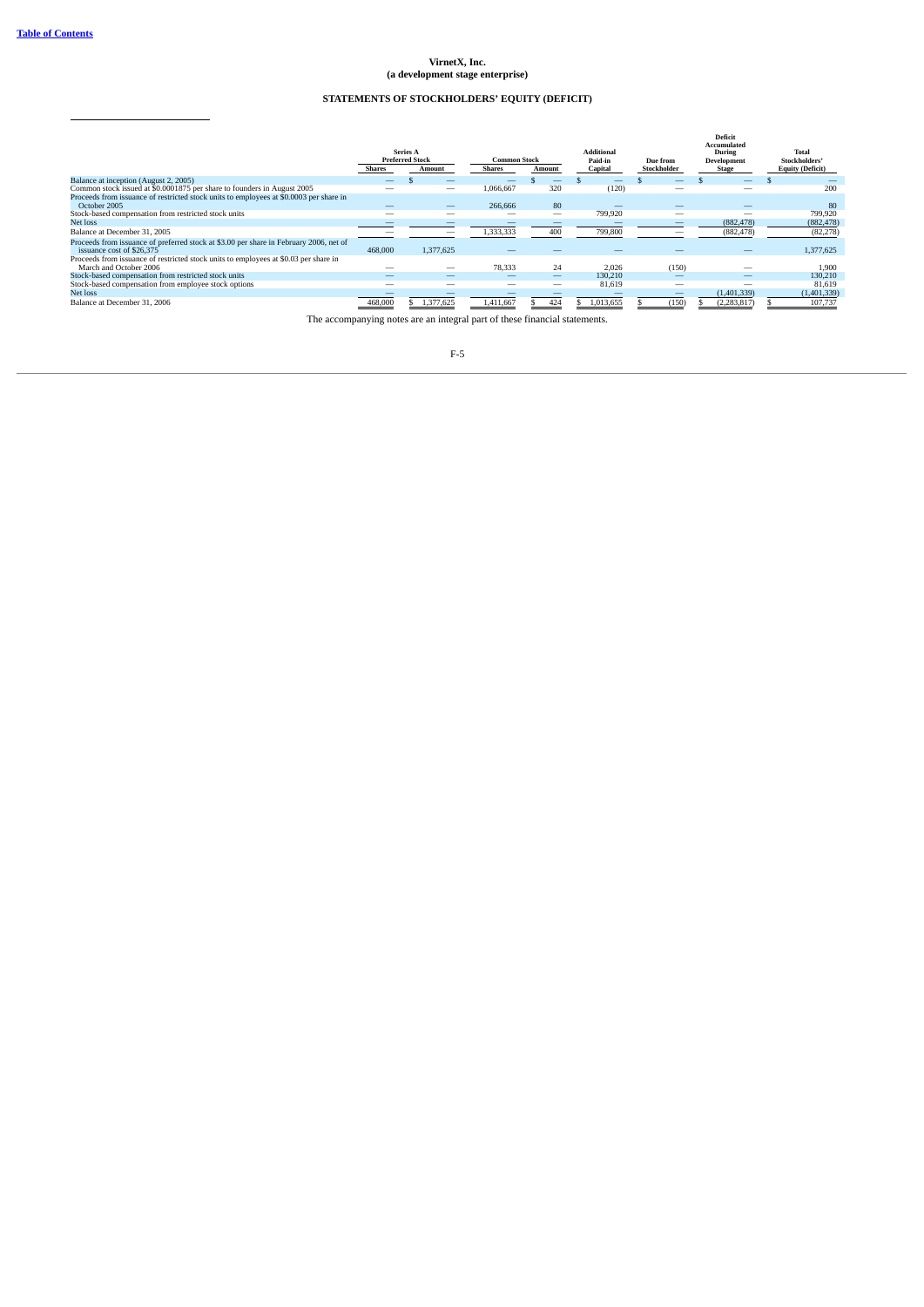# **STATEMENTS OF CASH FLOWS**

<span id="page-56-0"></span>

|                                                                             | <b>Period from</b><br><b>August 2, 2005</b><br><b>Year Ended</b><br>(Date of Inception)<br>December 31.<br>to December 31,<br>2006<br>2005 |    |            |    |               |  | Cumulative<br><b>Period from</b><br><b>August 2, 2005</b><br>(Date of Inception)<br>to December 31,<br>2006 |
|-----------------------------------------------------------------------------|--------------------------------------------------------------------------------------------------------------------------------------------|----|------------|----|---------------|--|-------------------------------------------------------------------------------------------------------------|
| Cash flows from operating activities:                                       |                                                                                                                                            |    |            |    |               |  |                                                                                                             |
| Net loss                                                                    | \$<br>(1,401,339)                                                                                                                          | S  | (882, 478) | \$ | (2, 283, 817) |  |                                                                                                             |
| Adjustments to reconcile net loss to net cash used in operating activities: |                                                                                                                                            |    |            |    |               |  |                                                                                                             |
| Stock-based compensation                                                    | 211,829                                                                                                                                    |    | 799,920    |    | 1,011,749     |  |                                                                                                             |
| Depreciation and amortization                                               | 7.689                                                                                                                                      |    |            |    | 7.689         |  |                                                                                                             |
| Changes in operating assets and liabilities:                                |                                                                                                                                            |    |            |    |               |  |                                                                                                             |
| Prepaid expenses and other current assets                                   | 34,225                                                                                                                                     |    | (61, 170)  |    | (26, 945)     |  |                                                                                                             |
| Other assets                                                                | (1,094)                                                                                                                                    |    |            |    | (1,094)       |  |                                                                                                             |
| Accounts payable                                                            | 87,386                                                                                                                                     |    |            |    | 87,386        |  |                                                                                                             |
| Net cash used in operating activities                                       | (1,061,304)                                                                                                                                |    | (143, 728) |    | (1,205,032)   |  |                                                                                                             |
| Cash flows from investing activities:                                       |                                                                                                                                            |    |            |    |               |  |                                                                                                             |
| Purchase of property and equipment                                          | (34,776)                                                                                                                                   |    |            |    | (34, 776)     |  |                                                                                                             |
| Net cash used in investing activities                                       | (34,776)                                                                                                                                   |    |            |    | (34,776)      |  |                                                                                                             |
| Cash flows from financing activities:                                       |                                                                                                                                            |    |            |    |               |  |                                                                                                             |
| Proceeds from issuance of preferred stock, net of issuance costs            | 1,147,625                                                                                                                                  |    |            |    | 1,147,625     |  |                                                                                                             |
| Proceeds from issuance of restricted stock units                            | 1,900                                                                                                                                      |    | 280        |    | 2,180         |  |                                                                                                             |
| Proceeds from advance from preferred stockholders                           |                                                                                                                                            |    | 230,000    |    | 230,000       |  |                                                                                                             |
| Net cash provided by financing activities                                   | 1,149,525                                                                                                                                  |    | 230,280    |    | 1,379,805     |  |                                                                                                             |
| Net increase in cash and cash equivalents                                   | 53,445                                                                                                                                     |    | 86,552     |    | 139,997       |  |                                                                                                             |
| Cash and cash equivalents, beginning of period                              | 86,552                                                                                                                                     |    |            |    |               |  |                                                                                                             |
| Cash and cash equivalents, end of period                                    | 139,997                                                                                                                                    |    | 86,552     |    | 139,997       |  |                                                                                                             |
| Supplemental disclosure of cash flow information:                           |                                                                                                                                            |    |            |    |               |  |                                                                                                             |
| Cash paid during the year for taxes                                         | 800                                                                                                                                        | \$ |            |    | 800           |  |                                                                                                             |
| Supplemental disclosure of noncash investing and financing activities:      |                                                                                                                                            |    |            |    |               |  |                                                                                                             |
| Conversion of advance into preferred stock                                  | 230,000                                                                                                                                    | \$ |            |    | 230,000       |  |                                                                                                             |
|                                                                             |                                                                                                                                            |    |            |    |               |  |                                                                                                             |

The accompanying notes are an integral part of these financial statements.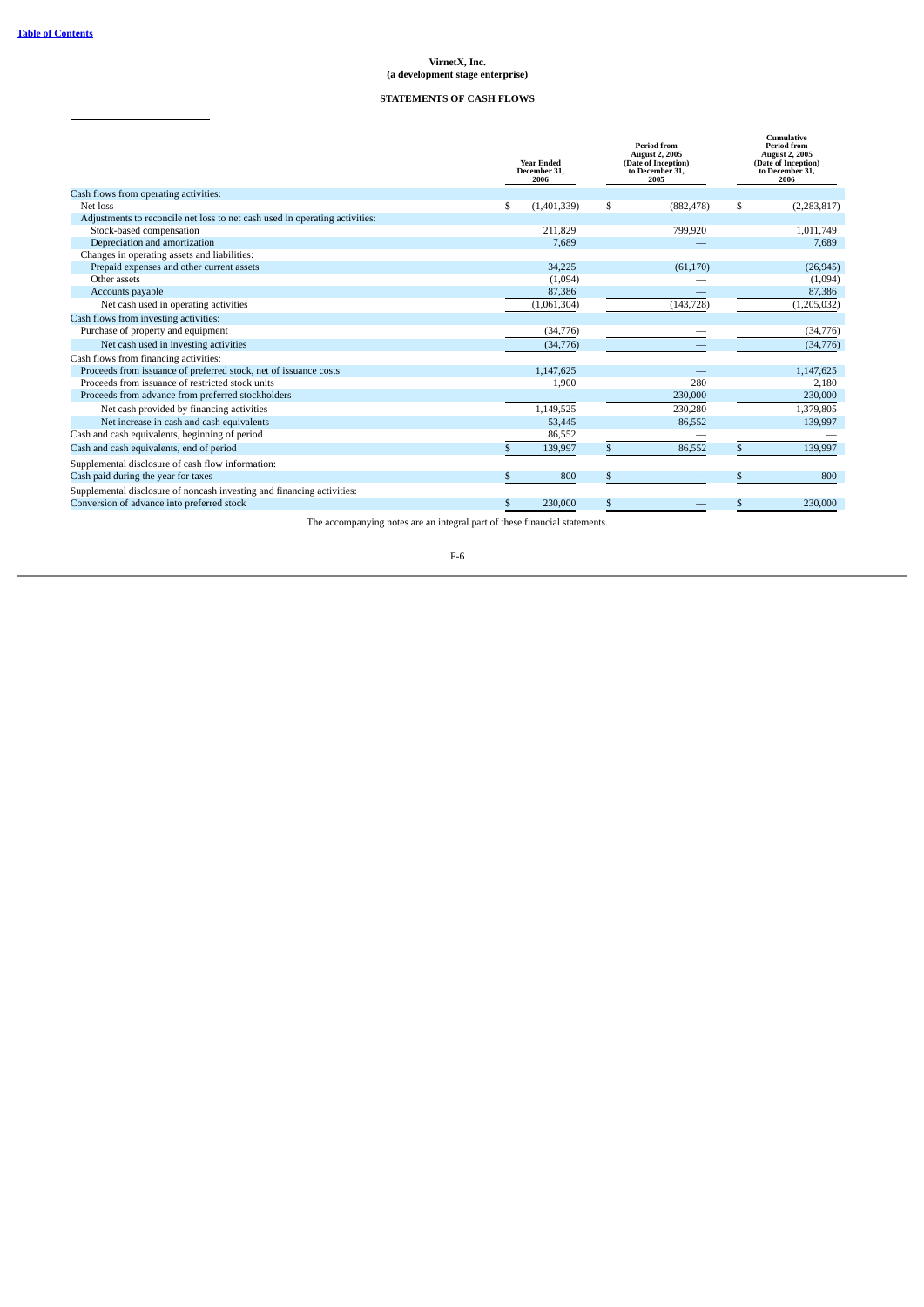#### **NOTES TO AUDITED FINANCIAL STATEMENTS**

## <span id="page-57-0"></span>**1. Formation and Business of the Company**

VirnetX, Inc. ("VirnetX" or the "Company") was incorporated in the state of Delaware on August 2, 2005. VirnetX is a development stage company that is commercializing its patent portfolio to provide solutions for secure "real time" communications such as Instant Messaging (IM) and Voice over Internet Protocol (VoIP).

Most of the Company's issued and pending patents were acquired from SAIC, a systems, solutions and technical services company based in San Diego, California, in 2006. VirnetX has granted SAIC a limited license under these patents, but retains all right title and interest within the field of secure communications in the following areas: Virtual Private Networks; Secure Voice Over Internet Protocol; Electronic Mail (E-mail); Video Conferencing; Communications Logging; Dynamic Uniform Resource Locators; Denial of Service; Prevention of Functional Intrusions; IP Hopping; Voice Messaging and Unified Messaging; Live Voice and IP PBXs; Voice Web Video Conferencing and Collaboration; Instant Messaging; Minimized Impact of Viruses; and Secure Session Initiation Protocol. The field of use is not limited by any predefined transport mode or medium of communication (e.g., wire, fiber, wireless, or mixed medium).

The Company is in the development stage and consequently, the Company is subject to the risks associated with development stage companies, including the need for additional financings; the uncertainty of the Company's intellectual property resulting in successful commercial products as well as the marketing and customer acceptance of such products; competition from larger organizations; dependence on key personnel; uncertain patent protection; and dependence on corporate partners and collaborators. To achieve successful operations, the Company may require additional capital to continue research and development and marketing efforts. No assurance can be given as to the timing or ultimate success of obtaining future funding.

The Company completed a 1 for 3 reverse stock split of its common stock and preferred stock which became effective on October 29, 2007. The financial statements have been<br>adjusted retroactively to reflect this 1 for 3 reve

## **2. Summary of Significant Accounting Policies**

#### *Basis of Presentation*

These financial statements are prepared on a going concern basis that contemplates the realization of assets and discharged liabilities in the normal course of business. The Company has incurred net operating losses and negative cash flows from operations. At December 31, 2006, the Company had an accumulated deficit of \$2,283,817. In order to continue its operations, the Company must achieve profitable operations or obtain additional financing. Management is currently pursuing financing alternatives, including private equity or debt financing, collaborative or other arrangements with corporate partners or other sources. There can be no assurance, however, that such a financing will be successfully completed on terms acceptable to the Company. The financial statements do not include any adjustments that might result from the outcome of this uncertainty.

#### *Use of Estimates*

The preparation of financial statements in conformity with accounting principles generally accepted in the United States of America requires management to make estimates and assumptions that affect the reported amounts of assets and liabilities and disclosure of contingent assets and liabilities at the date of the financial statements and the reported amounts of revenues and expenses during the reported period. Actual results could differ from those estimates.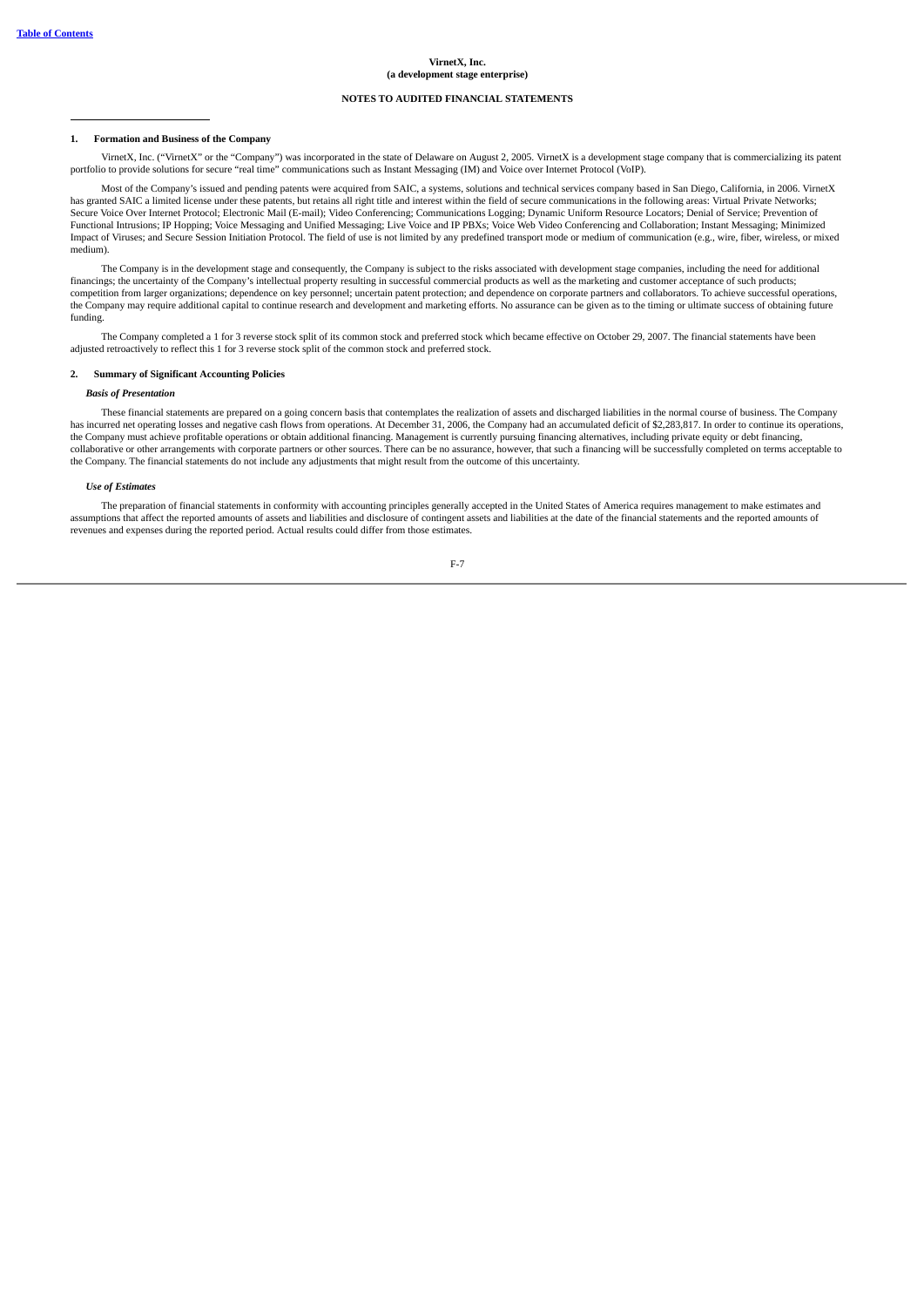## **NOTES TO AUDITED FINANCIAL STATEMENTS — (Continued)**

#### *Cash and Cash Equivalents*

The Company considers all highly liquid investments purchased with original maturities of three months or less to be cash equivalents.

## *Property and Equipment*

Property and equipment are stated at historical cost less accumulated depreciation and amortization. Depreciation and amortization are computed using the straight-line method over the estimated useful lives of the assets, which range from three to seven years. Repair and maintenance costs are charged to expense as incurred.

## *Concentration of Credit Risk and Other Risks and Uncertainties*

The Company's cash and cash equivalents are primarily maintained at one financial institution in the United States. Deposits held with these financial institutions may exceed the amount of insurance provided on such deposits. The balances are insured by the Federal Deposit Insurance Corporation up to \$100,000. At December 31, 2006, the Company's uninsured cash balances were \$46,153. The Company has not experienced any losses on its deposits of cash and cash equivalents.

#### *Comprehensive Income (Loss)*

The Company reports comprehensive income (loss) in accordance with the provisions of Statement of Financial Accounting Standards No. 130, Reporting Comprehensive Income, which establishes standards for reporting comprehensive income (loss) and its components in the financial statements. Comprehensive loss was equal to net loss for the years ended December 31, 2006 and 2005 and for the cumulative period from August 2, 2005 (date of inception) to December 31, 2006.

## *Research and Development*

Research and development costs include expenses paid to outside development consultants and compensation related expenses for our engineering staff. Research and development costs are expensed as incurred.

During 2006, 76% of research and development expenses were related to one outside design consultant.

#### *Income Taxes*

The Company accounts for income taxes under the liability method. Under this method, deferred tax assets and liabilities are determined based on the difference between the financial statement and tax bases of assets and liabilities using enacted tax rates in effect for the year in which the differences are expected to affect taxable income. Valuation allowances are established when necessary to reduce deferred tax assets to the amounts expected to be realized.

#### *Fair value of Financial Instruments*

Carrying amounts of the Company's financial instruments, including cash and cash equivalents, accounts payable, and accrued liabilities, approximate their fair values due to their short maturities.

## *Stock-Based Compensation*

The Company accounts for share-based compensation in accordance with Statement of Financial Accounting Standards (SFAS) No. 123 (revised 2004), "Share-Based Payment," ("SFAS 123(R)") which requires the measurement and recognition of compensation expense in the statement of operations for all share-based payment awards made to employees and<br>directors including employee stock options base

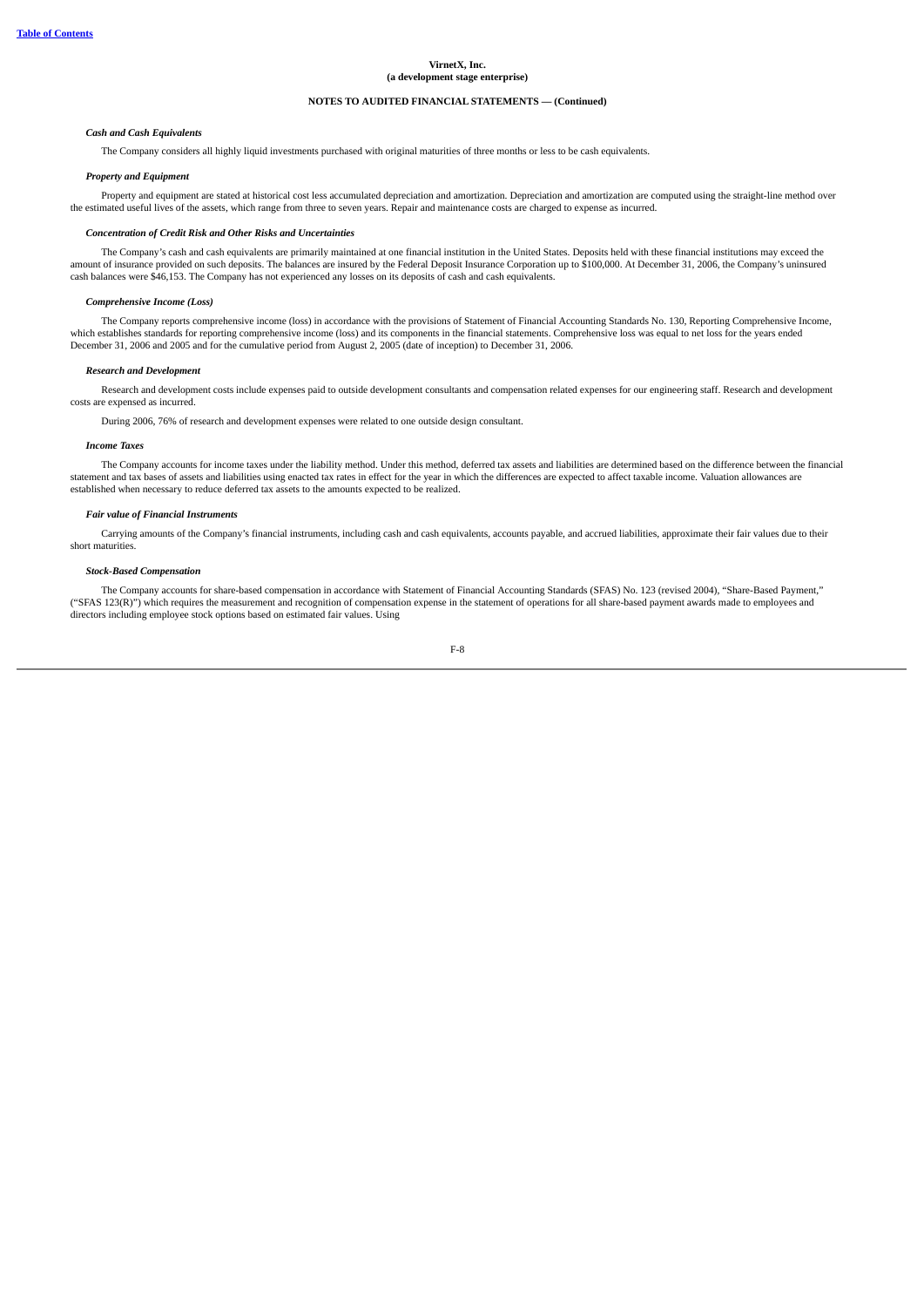## **NOTES TO AUDITED FINANCIAL STATEMENTS — (Continued)**

the modified retrospective transition method of adopting SFAS 123(R), the herein financial statements presented reflect compensation expense for stock-based awards as if the provisions of SFAS 123(R) had been applied from the date of inception.

In addition, as required by Emerging Issues Task Force Consensus No. 96-18, Accounting for Equity Instruments That Are Issued to Other Than Employees for Acquiring, or in Conjunction with Selling Goods or Services, the Company records stock and options granted to non-employees at fair value of the consideration received or the fair value of the equity investments issued as they vest over the performance period.

## *Recent Accounting Pronouncements*

In July 2006, the Financial Accounting Standards Board (FASB) issued Financial Interpretation No. 48, Accounting for Uncertainty in Income Taxes — an interpretation of FASB Statement No. 109 ("FIN 48"), which is a change in accounting for income taxes. FIN 48 specifies how tax benefits for uncertain tax positions are to be recognized, measured, and derecognized in financial statements; requires certain disclosures of uncertain tax matters; specifies how reserves for uncertain tax positions should be classified on the balance sheet; and provides transition and interim-period guidance, among other provisions. FIN 48 is effective for fiscal years beginning after December 15, 2006. The Company is currently evaluating the impact of FIN 48 on its financial statements.

In September 2006, the FASB issued SFAS No. 157, Fair Value Measurements, which defines fair value, establishes a framework for measuring fair value in generally accepted accounting principles, and expands disclosures about fair value measurements. SFAS No. 157 does not require any new fair value measurements, but provides guidance on how to measure fair value by providing a fair value hierarchy used to classify the source of the information. This statement is effective for financial statements issued for fiscal years beginning after November 15, 2007. The Company is currently assessing the potential impact that the adoption of SFAS No. 157 will have on its financial statements.

In February 2007, the FASB issued SFAS No. 159, "The Fair Value Option for Financial Assets and Liabilities" ("SFAS 159"). SFAS 159 provides entities with the option to report selected financial assets and liabilities at fair value. Business entities adopting SFAS 159 will report unrealized gains and losses in earnings at each subsequent reporting date on items for which fair value option has been elected. SFAS 159 establishes presentation and disclosure requirements designed to facilitate comparisons between entities that choose different<br>measurement attributes for similar types of of an entity's choice to use fair value on its earnings. SFAS 159 is effective for fiscal years beginning after November 15, 2007, with earlier adoption permitted. The Company is currently assessing the impact that the adoption of SFAS 159 may have on our financial position, results of operations or cash flows.

#### **3. Property and Equipment, Net**

|                               | <b>Useful Life</b><br>(In Years) | As of<br>December 31,<br>2006 | As of<br>December 31,<br>2005 |  |  |
|-------------------------------|----------------------------------|-------------------------------|-------------------------------|--|--|
| Furniture and fixtures        |                                  | 9,150                         |                               |  |  |
| Computers and equipment       |                                  | 25,626                        |                               |  |  |
|                               |                                  | 34,776                        |                               |  |  |
| Less accumulated depreciation |                                  | (7,689)                       |                               |  |  |
|                               |                                  | 27,087                        |                               |  |  |
|                               |                                  |                               |                               |  |  |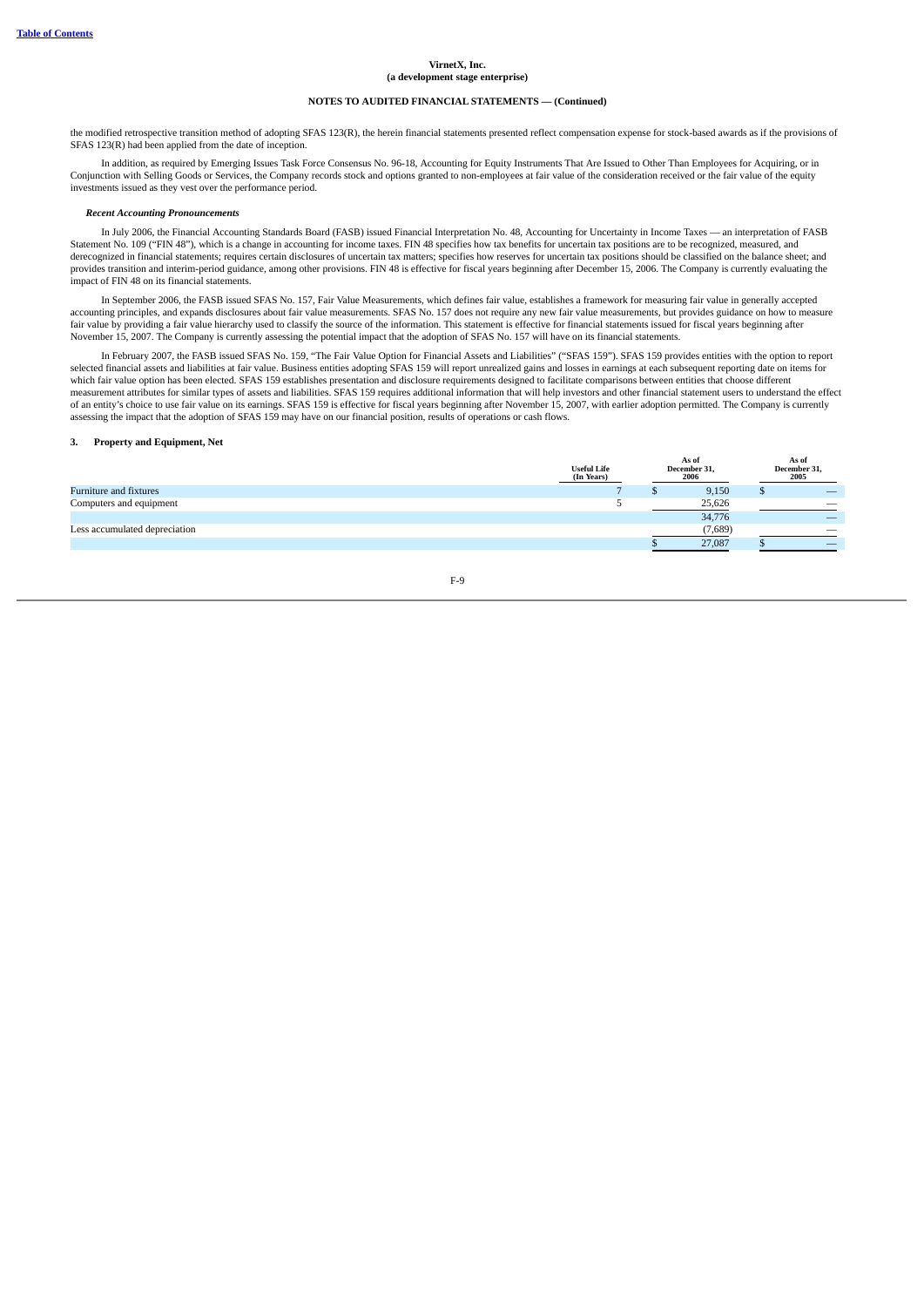## **NOTES TO AUDITED FINANCIAL STATEMENTS — (Continued)**

The Company's fixed assets are all located in the United States. Depreciation and amortization expense was \$7,689 and \$0 for the year ended December 31, 2006 and for the period August 2, 2005 (date of inception) to Decembe

#### **4. Commitments**

#### *Operating Lease Agreements*

The Company leases its office space under a noncancelable operating lease that expires in April 2007. The Company recognizes rent expenses on a straight-line basis over the lease period.

Future minimum facility lease payments at December 31, 2006 are as follows:

2007 \$ 3,731

Rent expense for the years ended December 31, 2006 and for the period August 2, 2005 to December 31, 2005 was \$8,209 and \$0, respectively. Rent expense for the period from August 2, 2005 (date of inception) to December 31, 2006 was \$8,209.

#### *Patent Assignment Agreement with SAIC*

The Company's patents are based on patents and patent applications originally acquired from SAIC. VirnetX acquired these patents and patent applications from SAIC pursuant to the Assignment Agreement by and between VirnetX and SAIC dated December 21, 2006, and the Patent License and Assignment Agreement by and between VirnetX and SAIC dated August 12, 2005, as amended on November 2, 2006. Under the terms of these agreements, the Company will pay SAIC a minimum guaranteed royalty of \$50,000 annually beginning in July,<br>2008. In addition, the Company will pay to to SAIC. At March 31, 2007 no payments have been made to SAIC under the terms of these agreements.

Our business depends on our rights to and under the patents, including the patents and patent applications which were assigned to us by SAIC. Our agreements with SAIC impose<br>obligations on us, such as payment obligations. applications, which could lead to costly and time-consuming litigation and, potentially, a loss of our rights in these patents. During the period of any such litigation, our ability to carry out the development and commercialization of potential products could be significantly and negatively affected. If our rights in our patents were restricted or ultimately lost, our ability to continue our business based on the affected technology platform could be severely adversely affected.

The Company granted SAIC a security interest in some of our intellectual property, including our patents, to secure our payment obligations to SAIC described above.

## **5. Preferred Stock**

Preferred stock at December 31, 2006 consists of the following:

| Series                  | Date<br>Issued | Original<br><b>Issue Price</b> |      | Shares<br>Authorized | <b>Shares</b><br>Outstanding |  |
|-------------------------|----------------|--------------------------------|------|----------------------|------------------------------|--|
| Series A Preferred<br>. | March 27, 2006 |                                | 3.00 | 666,667              | 468,000                      |  |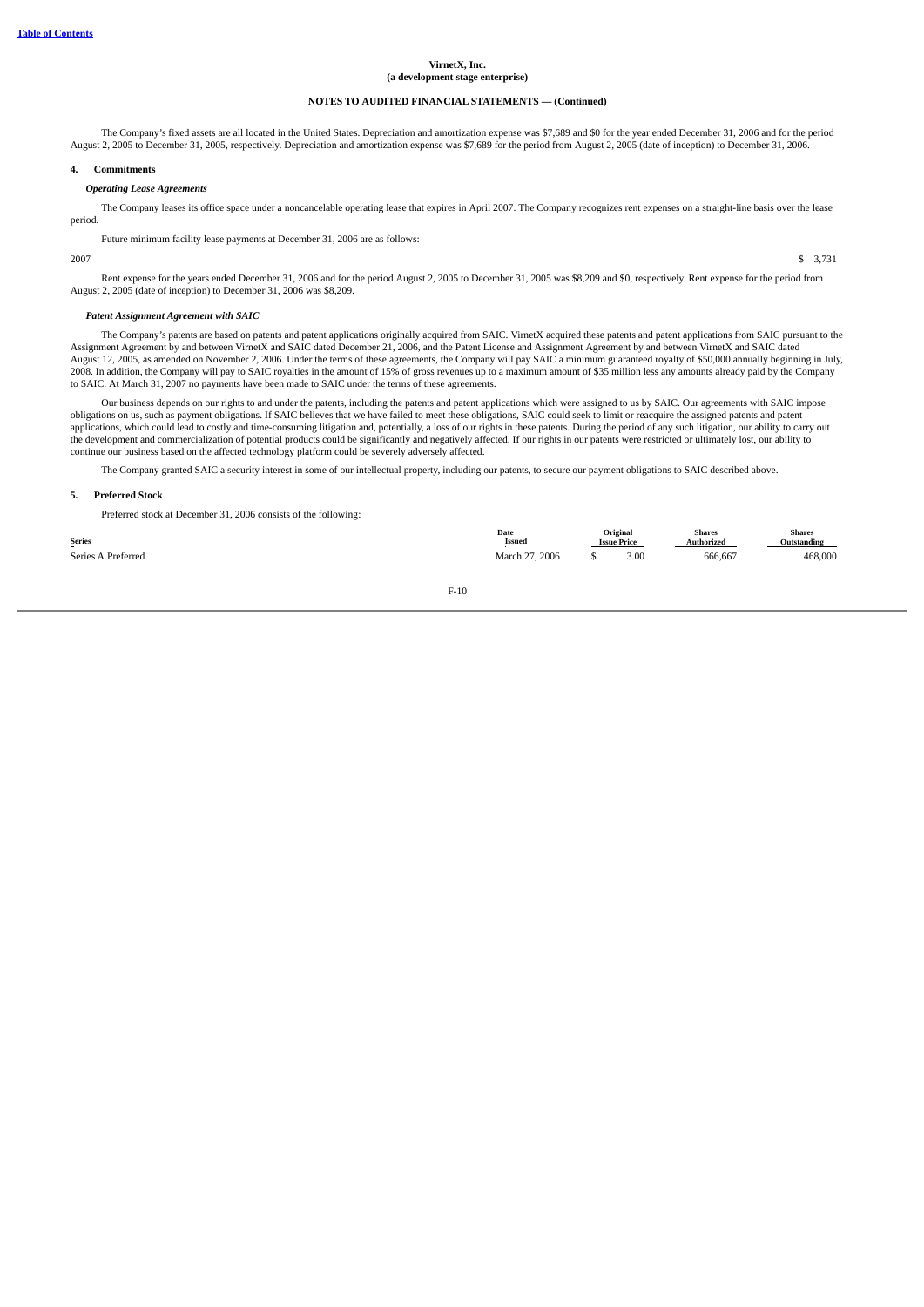## **NOTES TO AUDITED FINANCIAL STATEMENTS — (Continued)**

### *Voting*

Each share of convertible preferred stock has voting rights equal to an equivalent number of shares of common stock into which it is convertible and votes together as one class with the common stock.

### *Dividends*

Holders of convertible preferred stock are entitled to receive dividends prior to and in preference to any declaration or payment of any dividends on the common stock, at the rate of \$0.24 per share per annum on each outstanding share of Series A preferred stock, payable quarterly. Such dividends shall be payable only when, as, and if declared by the Board of Directors and shall not be cumulative. After payment of such dividends, any additional dividends shall be distributed among the Series A preferred stock and common stock pro rata based on the number of shares of common stock then held by each holder (assuming conversion of all such Series A preferred stock into common stock).

## *Liquidation*

In the event of any liquidation, dissolution or winding up of the Company, either voluntary or involuntary, the holders of Series A preferred stock is entitled to receive, prior and in preference to any distribution of any assets of the Corporation to the holders of common stock, an amount per share equal to \$3.00 per share for each share of Series A preferred stock then .<br>held by them, plus any declared but unpaid dividends. The remaining assets, if any, shall be distributed among the holders of common stock and convertible preferred stock, pro rata based on the number of shares of common stock held by each holder assuming the conversion of all such redeemable convertible preferred stock. If the Company's legally available assets are insufficient to satisfy the liquidation preferences, the funds will be distributed ratably among the holders of Series A preferred stock, in proportion to the amounts each holder would receive if the Company had sufficient assets and funds to pay the full preferential amount.

#### *Conversion*

Each share of convertible preferred stock is convertible, at the option of the holder, into a number of fully paid and nonassessable shares of common stock as is determined by وdividing \$3.00 by the conversion price applic price per share of Series A Preferred Stock shall be \$3.00 and is subject to adjustments in accordance with antidilution provisions, including stock splits and stock dividends, contained in the Company's Certificate of Incorporation.

Each share of Series A preferred stock automatically converts into shares of common stock at the conversion price at the time in effect for such share immediately upon the earlier of (1) the Company's sale of its common stock in a firm commitment underwritten public offering which results in aggregate cash proceeds to the Company of not less than \$8,000,000, (2) any reverse merger that yields working capital to the Company of at least \$8,000,000 and which results in the Company's shares being registered under Securities Exchange Act of 1934, (3) the date specified by the written consent or agreement of the holders of a majority of the then outstanding shares of Series A preferred stock.

At December 31, 2006, the Company has reserved sufficient shares of common stock for issuance upon conversion of the convertible preferred stock.

## *Redemption*

The Series A preferred stock is not mandatorily redeemable.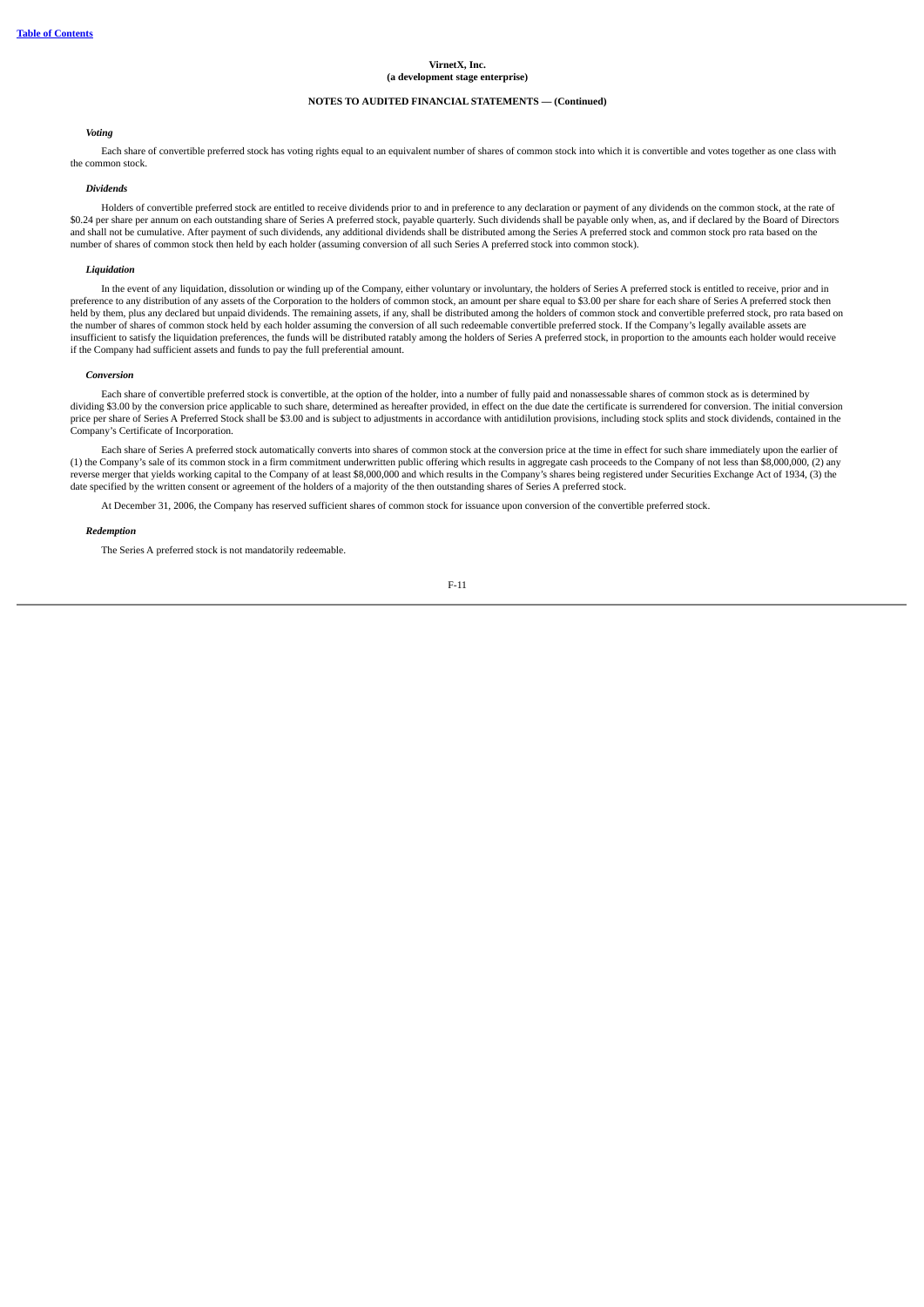## **NOTES TO AUDITED FINANCIAL STATEMENTS — (Continued)**

In February 2006, the Company issued 468,000 shares of Series A preferred stock at \$3.00 per share and received net proceeds of \$1,377,625. A portion of the proceeds were advanced by the preferred shareholders in 2005 totaling \$230,000.

#### **6. Common Stock**

Each share of common stock has the right to one vote. The holders of common stock are also entitled to receive dividends whenever funds are legally available and when declared by the Board of Directors, subject to the prior rights of holders of all classes of stock outstanding having priority rights as to dividends. No dividends have been declared by the Board from inception through December 31, 2006. The Company's restated Certificate of Incorporation, as amended in March 2006, authorizes the Company to issue 20,000,000 shares of \$0.0003 par value common stock.

In August 2005, the Company issued 1,066,667 shares of common stock to founders at \$0.0001875 per share for aggregate proceeds of \$200.

The Company has also issued Restricted Stock Units ("RSUs") to employees and consultants as discussed in Note 7.

## **7. Stock Plan**

In 2005, the Company adopted the 2005 Stock Plan (the "Plan"). The Plan provides for the granting of stock options and restricted stock units to employees and consultants of the Company. Stock options granted under the Plan may be either incentive stock options or nonqualified stock options. Incentive stock options ("ISO") may be granted only to Company employees (including officers and directors who are also employees). Nonqualified stock options ("NSO") may be granted to Company employees and consultants. The Company has<br>reserved 933,333 shares of common stock for issua units during the years ended December 31, 2006 and 2005, respectively.

Options under the Plan may be granted for periods of up to ten years and at prices no less than 85% of the estimated fair value of the shares on the date of grant as determined by the Board of Directors, provided, however, respectively, and the exercise price of an ISO and NSO granted to a 10% stockholder shall not be less than 110% of the estimated fair value of the shares on the date of grant.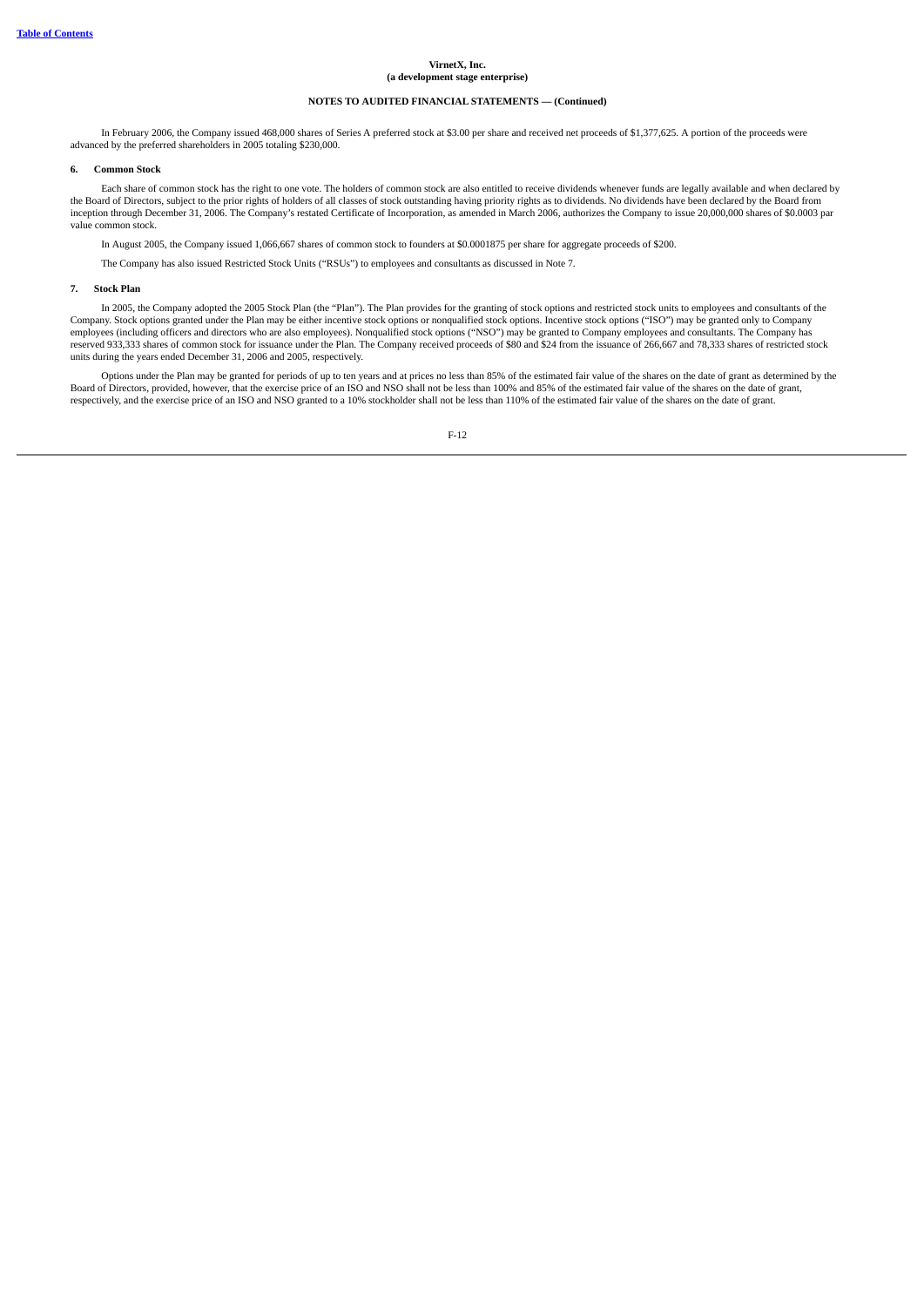## **NOTES TO AUDITED FINANCIAL STATEMENTS — (Continued)**

Activity under the Plan is as follows:

|                                           |                                                | <b>Options Outstanding</b> |                                          |
|-------------------------------------------|------------------------------------------------|----------------------------|------------------------------------------|
|                                           | <b>Shares</b><br><b>Available</b><br>for Grant | Number of<br>Shares        | Weighted<br>Average<br>Exercise<br>Price |
| Shares reserved for the Plan at inception | 933,333                                        | –                          |                                          |
| Restricted stock units granted            | (266, 666)                                     | __                         |                                          |
| Options granted                           | __                                             | __                         | —                                        |
| Options exercised                         |                                                |                            |                                          |
| Options cancelled                         |                                                |                            |                                          |
| Balance at December 31, 2005              | 666,667                                        |                            |                                          |
| Restricted stock units granted            | (85,000)                                       |                            | _                                        |
| Options granted                           | (150,000)                                      | 150,000                    | 3.00                                     |
| Options exercised                         |                                                |                            | –                                        |
| Options cancelled                         |                                                |                            |                                          |
| <b>Balance at December 31, 2005</b>       | 431,667                                        | 150,000                    | 3.00                                     |

The Company had during the year ended December 31, 2006 restricted stock units granted for 6,667 shares that had been approved by the Board of Directors, but not signed by the restricted stock holders. Accordingly, these shares have been reflected to reduce shares available for grant. The unamortized stock-based compensation expense related to restricted stock-<br>restricted stock-based compensatio units at December 31, 2006 was \$102,739, which will be amortized over approximately the next three years.

## **8. Stock-Based Compensation**

The Company accounts for equity instruments issued to employees in accordance with the provisions of SFAS 123R which requires that such equity instruments are recorded at their fair value on the grant date. The future expensing of stock-based compensation is subject to periodic adjustments as the underlying equity instruments vest.

At December 31, 2006 and December 31, 2005, the fair value of common stock was \$3.00 per share. The Company has recorded \$211,829 and \$799,920 in employee stock-based compensation expense for the year ended December 31, 2006 and the five month period ending December 31, 2005, respectively.

The Company elected to adopt the modified retrospective application method as provided by SFAS No. 123(R) and accordingly, financial statement amounts for the periods presented herein reflect results as if the fair value method of expensing equity awards had been applied from the date of inception. The effect of recording stock-based compensation for year ended<br>December 31, 2006 and the five mont

| <b>Stock-Based Compensation by Type of Award</b> | <b>Year Ended</b><br>December 31,<br>2006 | <b>Five Months Ended</b><br>December 31,<br>2005 |  |  |
|--------------------------------------------------|-------------------------------------------|--------------------------------------------------|--|--|
| Restricted stock units                           | 130,210                                   | 799,920                                          |  |  |
| Employee stock options                           | 81.619                                    | $\overline{\phantom{a}}$                         |  |  |
| Total stock-based compensation                   | 211,829                                   | 799.920                                          |  |  |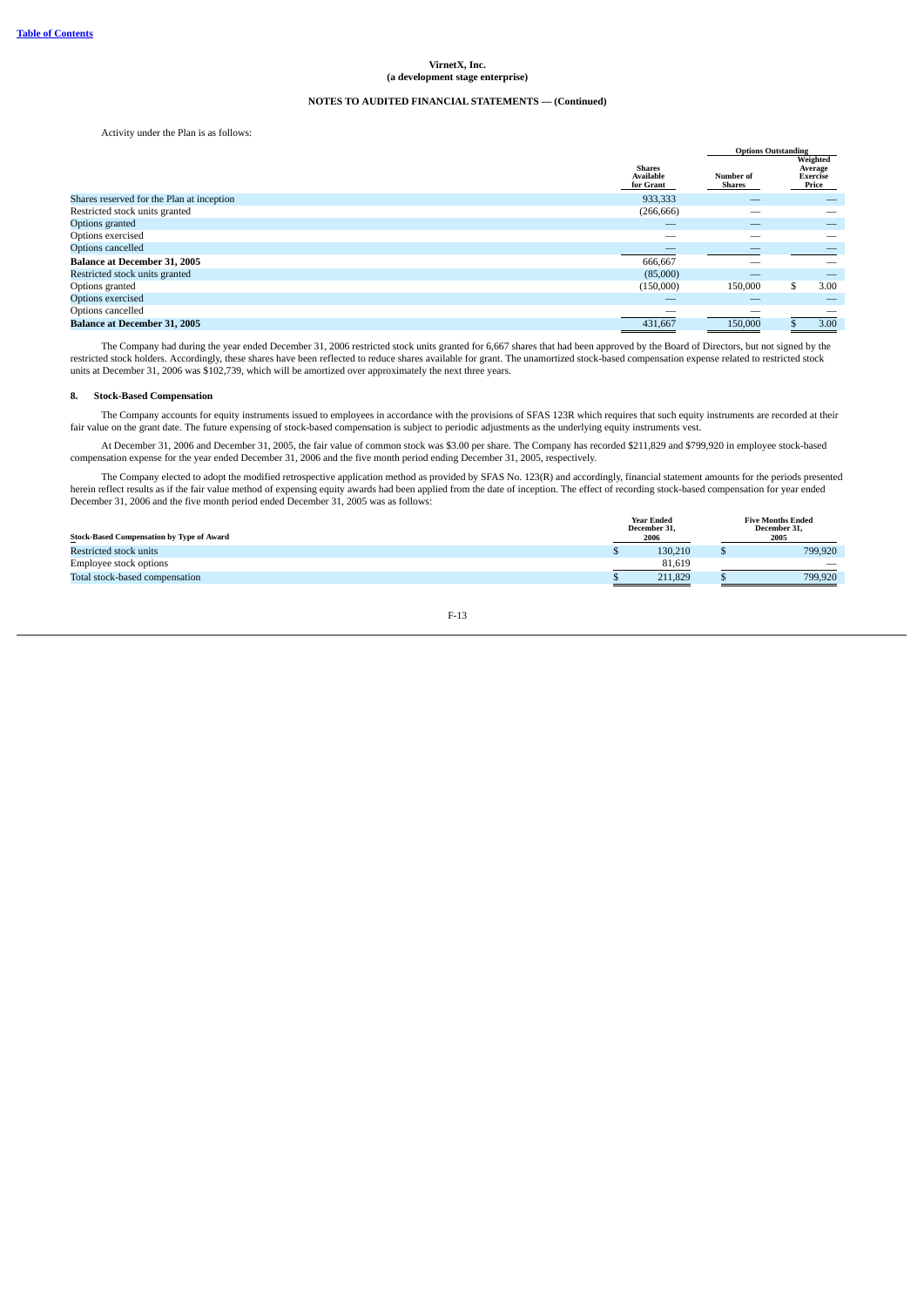## **NOTES TO AUDITED FINANCIAL STATEMENTS — (Continued)**

As of December 31, 2006, the unrecorded deferred stock-based compensation balance related to stock options was \$282,986 and will be recognized over an estimate weighted average amortization period of approximately 3.4 years.

The fair value of each option grant during the year ended December 31, 2006 was estimated on the date of grant using the following assumptions.

| Volatility              | 100%    |
|-------------------------|---------|
| Risk-free interest rate | 4.77%   |
| Expected life           | 6 years |
| Expected dividends      | 0%      |

The expected life was determined using the simplified method outlined in Staff Accounting Bulletin No. 107 ("SAB 107") taking the average of the vesting term and the contractual term of the option. Expected volatility of the stock options was based upon historical data and other relevant factors, such as the volatility of comparable publicly traded companies at a similar stage of life cycle. The Company has not provided an estimate for forfeitures because the Company has no history of forfeited options and believes that all outstanding options at December 31, 2006 will vest. In the future, the Company may change this estimate based on actual and expected future forfeiture rates. Based on the Black-Scholes option pricing model, the weighted average estimated fair value of employee stock option grants was \$2.43 for the year ended December 31, 2006.

The following table summarizes activity under the equity incentive plans for the indicated periods:

|                                  | Number of<br>Shares | Weighted<br>Average<br><b>Exercise Price</b> | Weighted<br>Average<br>Remaining<br>Contractual<br>Term (Years) | Aggregate<br><b>Intrinsic Value</b> |    |
|----------------------------------|---------------------|----------------------------------------------|-----------------------------------------------------------------|-------------------------------------|----|
| Outstanding at December 31, 2005 | –                   | _                                            |                                                                 |                                     |    |
| Options granted                  | 150,000             | 3.00                                         | 9.4                                                             |                                     |    |
| Options exercised                |                     | _                                            | –                                                               |                                     |    |
| Options cancelled                | __                  | __                                           | __                                                              |                                     | __ |
| Outstanding at December 31, 2006 | 150,000             | 3.00                                         | 9.4                                                             |                                     |    |

The following table summarizes information about stock options at December 31, 2006:

| <b>Options Outstanding</b>     |      |               |                                                 |  |                       | <b>Options Vested and Exerciseable</b> |                       |                                                 |
|--------------------------------|------|---------------|-------------------------------------------------|--|-----------------------|----------------------------------------|-----------------------|-------------------------------------------------|
|                                |      |               | Weighted                                        |  |                       |                                        |                       | Weighted                                        |
|                                |      | <b>Number</b> | Average<br>Remaining<br><b>Contractual Life</b> |  | Weighted<br>Average   | Number                                 | Weighted<br>Average   | Average<br>Remaining<br><b>Contractual Life</b> |
| <b>Range of Exercise Price</b> |      | Outstanding   | (Years)                                         |  | <b>Exercise Price</b> | <b>Exerciseable</b>                    | <b>Exercise Price</b> | (Years)                                         |
|                                | 3.00 | 150,000       | 9.4                                             |  | 3.00                  | 13,333                                 | 3.00                  | Q <sub>0</sub><br>J.Z                           |

## **9. Income Taxes**

As of December 31, 2006, the Company had approximately \$1,236,000 of federal and \$1,219,000 of state net operating loss carryforwards available to offset future taxable income. Federal and state net operating losses expire in varying amounts beginning in 2025 and 2015, respectively. Under the Tax Reform Act of 1986, the amounts of and benefits from net operating loss carryforwards may be impaired or limited in certain circumstances. Events which cause limitations in the amount of net operating losses that the Company may utilize in any one year include, but are not limited to, a cumulative ownership change of more than 50%, as defined, over a three year period.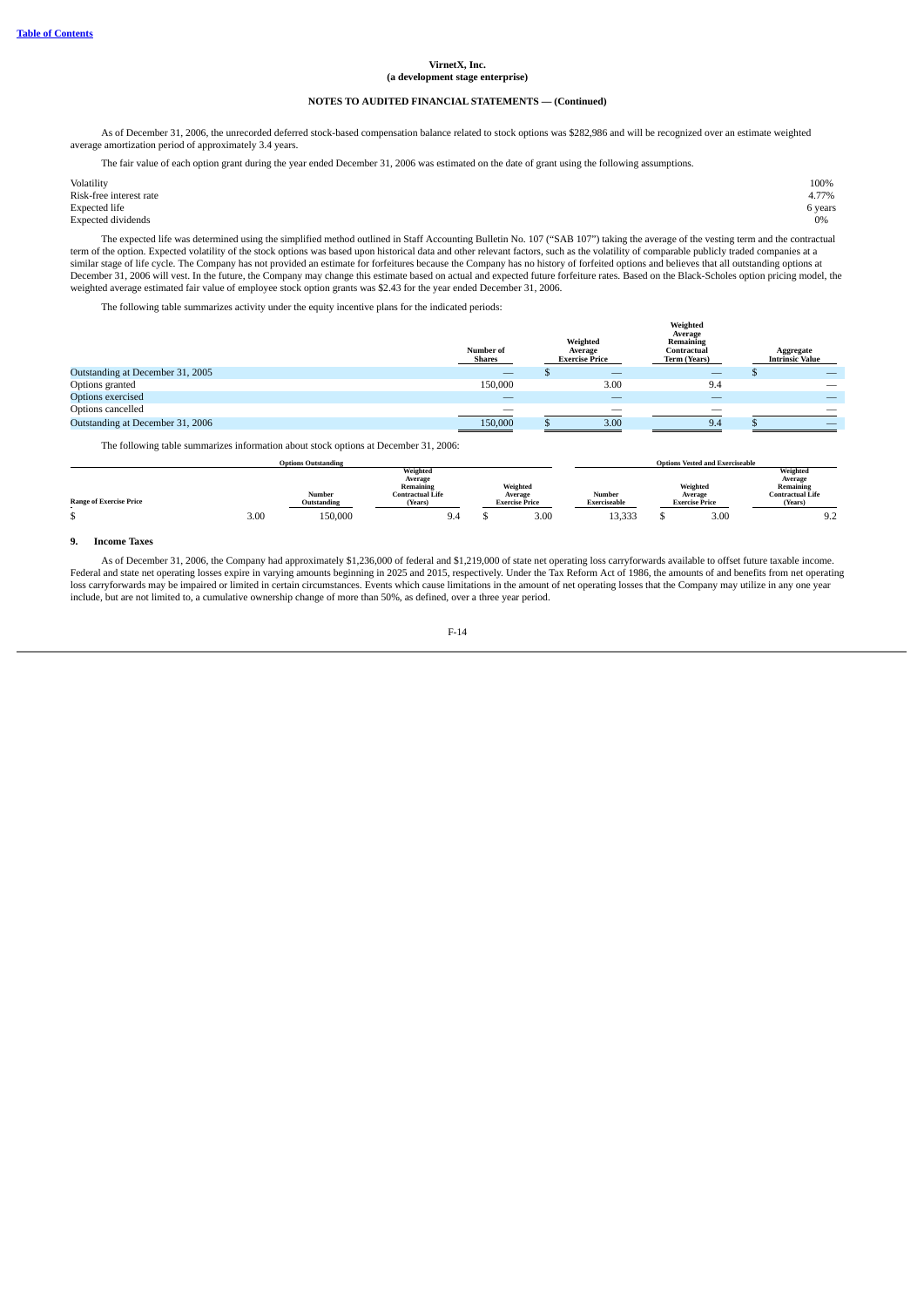## **NOTES TO AUDITED FINANCIAL STATEMENTS — (Continued)**

As of December 31, 2006, the Company had credit carryforwards of approximately \$95,000 and \$112,000 available to reduce future taxable income, if any, for both federal and state income tax purposes, respectively. The feder

Temporary differences and carryforwards which gave rise to significant portions of deferred tax assets are as follows:

| <b>Deferred Tax Asset</b>                       | As of<br>December 31.<br>2006 | As of<br>December 31,<br>2005 |
|-------------------------------------------------|-------------------------------|-------------------------------|
| Tax benefit of net operating loss carryforwards | 542,000<br>ш                  | 36,000                        |
| Research tax credit                             | 207,000                       | __                            |
| Subtotal                                        | 749,000                       | 36,000                        |
| Less valuation allowance                        | (749,000)                     | (36,000)                      |
| <b>Total</b>                                    |                               |                               |

Management believes that, based on a number of factors, it is more likely than not that the deferred tax assets will not be utilized, such that a full valuation allowance has been recorded. The valuation allowance increased by \$713,000 for the year ended December 31, 2006.

#### **10. Subsequent Events**

In January 2007, the Company's preferred stock shareholders voted to convert their shares of preferred stock to common stock upon the planned reverse merger.

In January 2007, the Company announced that it had entered into a non-binding term sheet to merge with VirnetX Holding Corporation (formerly, PASW, Inc.).

In February 2007, the Company received a loan of \$500,000 from several of its Series A shareholders. The notes have an annual interest rate of 6% and will be converted into the Company's common stock upon the close of the Merger. These preferred shareholders agreed to convert their Series A preferred shares to shares of the Company's common stock upon the close of the Merger.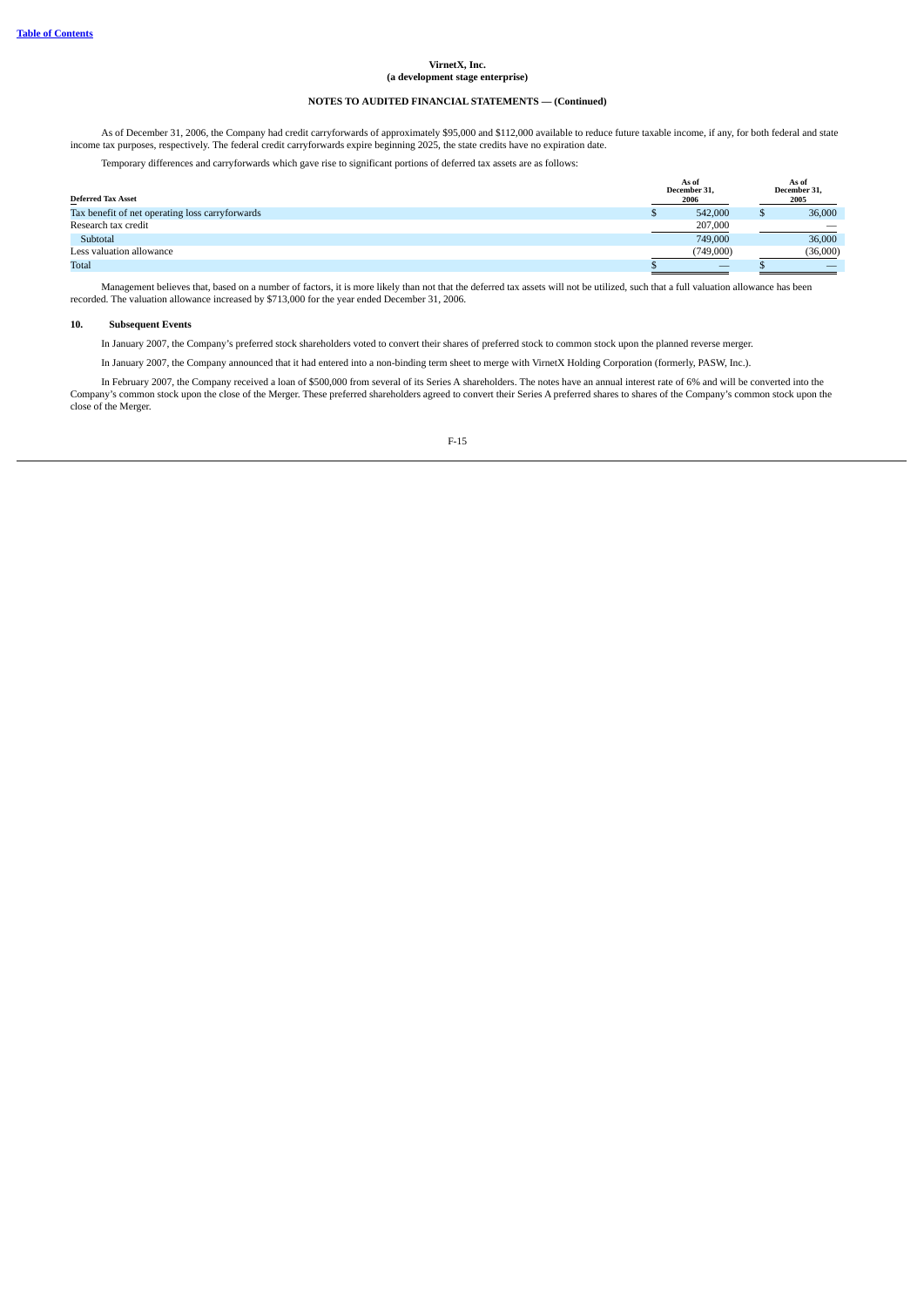## **CONDENSED CONSOLIDATED BALANCE SHEETS**

<span id="page-66-0"></span>

|                                                                                                                        | As of<br>September 30, 2007<br>(Unaudited) |             |              | As of<br><b>December 31, 2006</b> |
|------------------------------------------------------------------------------------------------------------------------|--------------------------------------------|-------------|--------------|-----------------------------------|
| <b>ASSETS</b>                                                                                                          |                                            |             |              |                                   |
| Current assets:                                                                                                        |                                            |             |              |                                   |
| Cash and cash equivalents                                                                                              | \$                                         | 536,263     | $\mathbb{S}$ | 139,997                           |
| <b>Accounts Receivable</b>                                                                                             |                                            | 11.458      |              |                                   |
| Prepaid expenses and other current assets                                                                              |                                            | 405.384     |              | 26.945                            |
| Total current assets                                                                                                   |                                            | 953.105     |              | 166.942                           |
| Property and equipment, net                                                                                            |                                            | 33,286      |              | 27,087                            |
| Other assets                                                                                                           |                                            | 172,542     |              | 1,094                             |
| <b>Total assets</b>                                                                                                    | \$                                         | 1,158,933   |              | 195,123                           |
| <b>LIABILITIES AND STOCKHOLDERS' EQUITY</b>                                                                            |                                            |             |              |                                   |
| Current liabilities:                                                                                                   |                                            |             |              |                                   |
| Accounts payable and accrued liabilities                                                                               | \$                                         | 733.988     | \$           | 87,386                            |
| <b>Total current liabilities</b>                                                                                       |                                            | 733,988     |              | 87,386                            |
| Commitments and contingencies:                                                                                         |                                            |             |              |                                   |
| Stockholders' equity:                                                                                                  |                                            |             |              |                                   |
| Preferred stock, par value \$0.0001 and \$0.0003 per share, at September 30, 2007 and December 31, 2006, respectively: |                                            |             |              |                                   |
| Authorized: 10,000,000 shares and 4,095,238, shares at September 30, 2007 and December 31, 2006, respectively          |                                            |             |              |                                   |
| Issued and outstanding: 0 shares and 468,000 shares, at September 30, 2007 and December 31, 2006, respectively         |                                            |             |              |                                   |
| Liquidation preference: \$0 and \$1,404,000, at September 30, 2007 and December 31, 2006, respectively                 |                                            |             |              | 1.377.625                         |
| Common stock, par value \$0.0001 and \$0.0003 per share, at September 30, 2007 and December 31, 2006, respectively:    |                                            |             |              |                                   |
| Authorized: 100,000,000 shares and 20,000,000 shares, at September 30, 2007 and December 31, 2006, respectively        |                                            |             |              |                                   |
| Issued and outstanding: 32,010,000 shares and 1,411,667 shares, at September 30, 2007 and December 31, 2006,           |                                            |             |              |                                   |
| respectively                                                                                                           |                                            | 96,175      |              | 424                               |
| Additional paid-in capital                                                                                             |                                            | 7,285,646   |              | 1,013,655                         |
| Due from stockholder                                                                                                   |                                            |             |              | (150)                             |
| Deficit accumulated during the development stage                                                                       |                                            | (6,862,013) |              | (2, 283, 817)                     |
| Accumulated comprehensive income                                                                                       |                                            | 5,137       |              |                                   |
| Total stockholders' equity                                                                                             |                                            | 424,945     |              | 107,737                           |
| Total liabilities and stockholders' equity                                                                             |                                            | 1,158,933   | \$           | 195,123                           |

The accompanying notes are an integral part of these condensed financial statements.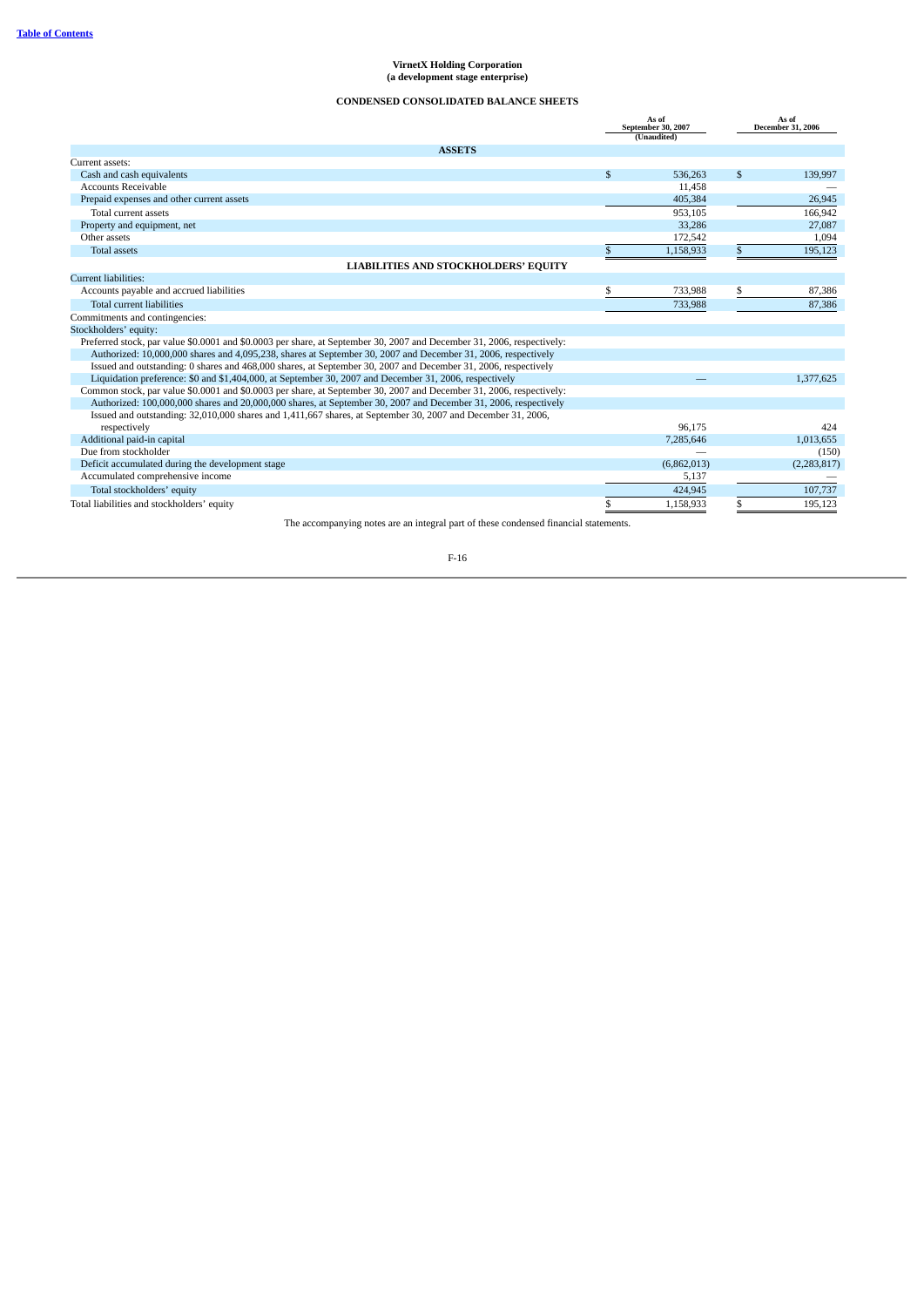## **CONDENSED CONSOLIDATED STATEMENTS OF OPERATIONS**

<span id="page-67-0"></span>

|                                          | <b>Three Months Ended</b><br>September 30, 2007<br>(Unaudited) |     | <b>Three Months Ended</b><br>September 30, 2006<br>(Unaudited) | <b>Cumulative Period</b><br>from<br><b>August 2, 2005</b><br>(Date of Inception)<br>to<br>September 30, 2007<br>(Unaudited) |
|------------------------------------------|----------------------------------------------------------------|-----|----------------------------------------------------------------|-----------------------------------------------------------------------------------------------------------------------------|
| Revenue — Royalties                      | \$<br>46,664                                                   | \$. |                                                                | 46,664                                                                                                                      |
| Operating expenses:                      |                                                                |     |                                                                |                                                                                                                             |
| Research and development                 | 200,062                                                        |     | 166,843                                                        | 1,078,427                                                                                                                   |
| General and administrative               | 2,435,262                                                      |     | 118,799                                                        | 5,813,475                                                                                                                   |
| Total operating expenses                 | 2,635,324                                                      |     | 285,642                                                        | 6,891,902                                                                                                                   |
| Loss from operations                     | (2,588,660)                                                    |     | (285, 642)                                                     | 6.845.238                                                                                                                   |
| Interest and other income (expense), net | 22,377                                                         |     | 1,824                                                          | (16, 775)                                                                                                                   |
| Net loss                                 | (2,566,283)                                                    |     | (283, 818)                                                     | 6,862,013                                                                                                                   |
| Basic and diluted loss per share         | (.08)                                                          |     | (.20)                                                          |                                                                                                                             |
| Weighted average shares outstanding      | 30,580,000                                                     |     | 1,412,000                                                      |                                                                                                                             |

The accompanying notes are an integral part of these condensed financial statements.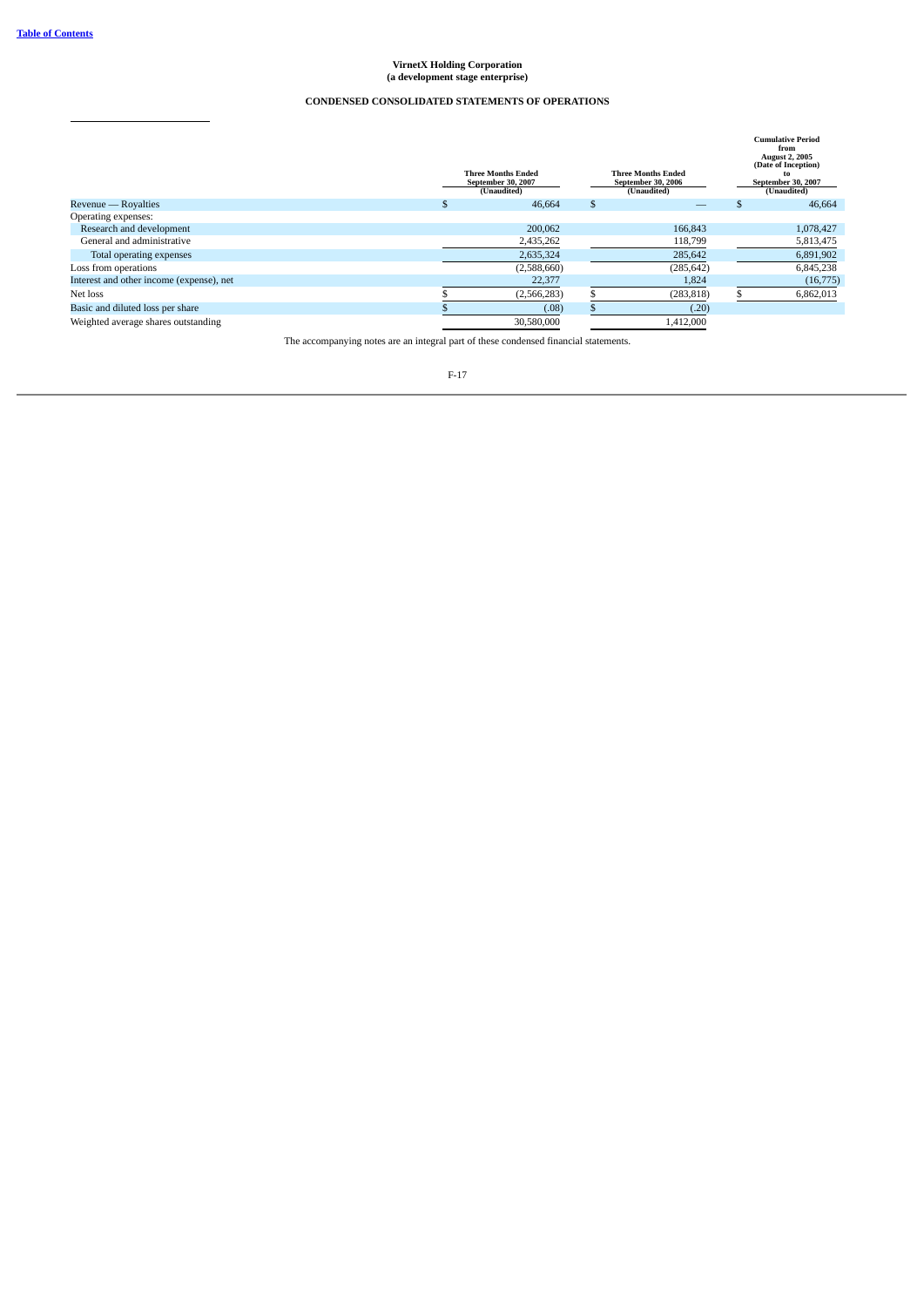## **CONDENSED CONSOLIDATED STATEMENTS OF OPERATIONS**

<span id="page-68-0"></span>

|                                          |   | <b>Nine Months Ended</b><br>September 30, 2007<br>(Unaudited) | <b>Nine Months Ended</b><br>September 30, 2006<br>(Unaudited) | <b>Cumulative Period</b><br>from<br><b>August 2, 2005</b><br>(Date of Inception)<br>to<br>September 30, 2007<br>(Unaudited) |
|------------------------------------------|---|---------------------------------------------------------------|---------------------------------------------------------------|-----------------------------------------------------------------------------------------------------------------------------|
| Revenue — Royalties                      | æ | 46,664                                                        | \$                                                            | 46,664                                                                                                                      |
| Operating expenses:                      |   |                                                               |                                                               |                                                                                                                             |
| Research and development                 |   | 468,240                                                       | 455,758                                                       | 1,078,427                                                                                                                   |
| General and administrative               |   | 4,103,509                                                     | 555,656                                                       | 5,813,475                                                                                                                   |
| Total operating expenses                 |   | 4,571,749                                                     | 1,011,414                                                     | 6,891,902                                                                                                                   |
| Loss from operations                     |   | (4,525,085)                                                   | (1,011,414)                                                   | (6,845,238)                                                                                                                 |
| Interest and other income (expense), net |   | (23, 111)                                                     | 4,646                                                         | (16, 775)                                                                                                                   |
| Net loss                                 |   | (4,548,196)                                                   | (1,006,768)                                                   | (6,862,013)                                                                                                                 |
| Basic and diluted loss per share         |   | (0.41)                                                        | (0.76)                                                        |                                                                                                                             |
| Weighted average shares outstanding      |   | 11,135,000                                                    | 1,411,000                                                     |                                                                                                                             |

The accompanying notes are an integral part of these condensed financial statements.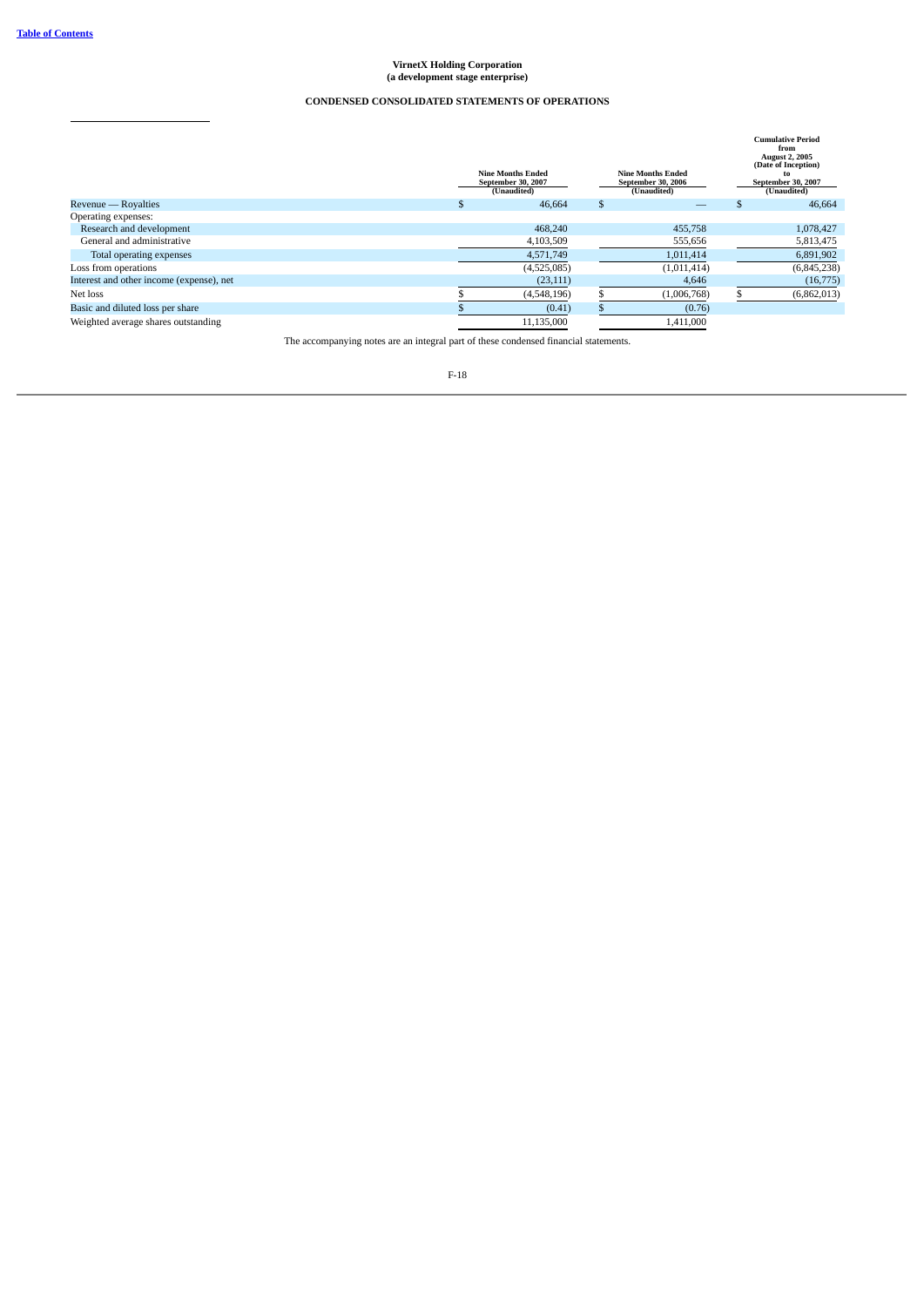# **CONDENSED CONSOLIDATED STATEMENTS OF CASH FLOWS**

<span id="page-69-0"></span>

|                                                                             | <b>Nine Months Ended</b><br>September 30, 2007<br>(Unaudited) | <b>Nine Months Ended</b><br>September 30, 2006<br>(Unaudited) |    | <b>Cumulative Period</b><br>from<br><b>August 2, 2005</b><br>(Date of Inception)<br>to<br>September 30, 2007<br>(Unaudited) |
|-----------------------------------------------------------------------------|---------------------------------------------------------------|---------------------------------------------------------------|----|-----------------------------------------------------------------------------------------------------------------------------|
| Cash flows from operating activities:                                       |                                                               |                                                               |    |                                                                                                                             |
| Net loss                                                                    | \$<br>(4,548,196)                                             | \$<br>(1,006,768)                                             | S  | (6,862,013)                                                                                                                 |
| Adjustments to reconcile net loss to net cash used in operating activities: |                                                               |                                                               |    |                                                                                                                             |
| Stock-based compensation                                                    | 348,572                                                       | 182,601                                                       |    | 1,360,321                                                                                                                   |
| Depreciation and amortization                                               | 12,425                                                        | 1,590                                                         |    | 20,114                                                                                                                      |
| Changes in operating assets and liabilities:                                |                                                               |                                                               |    |                                                                                                                             |
| Accounts receivable                                                         | (11, 458)                                                     |                                                               |    | (11, 458)                                                                                                                   |
| Prepaid expenses and other assets                                           | (549, 737)                                                    | 62,393                                                        |    | (577, 926)                                                                                                                  |
| Accounts payable                                                            | 678,622)                                                      | 270                                                           |    | 733,988                                                                                                                     |
| Net cash used in operating activities                                       | (4,069,772)                                                   | (759, 914)                                                    |    | (5,336,974)                                                                                                                 |
| Cash flows from investing activities:                                       |                                                               |                                                               |    |                                                                                                                             |
| Purchase of property and equipment                                          | (17, 401)                                                     | (32, 731)                                                     |    | (52, 177)                                                                                                                   |
| Net cash used in investing activities                                       | (17, 401)                                                     | (32, 731)                                                     |    | (52, 177)                                                                                                                   |
| Cash flows from financing activities:                                       |                                                               |                                                               |    |                                                                                                                             |
| Proceeds for short-term note payable                                        | 50,000                                                        |                                                               |    | 50,000                                                                                                                      |
| Payment on short-term note                                                  | (50,000)                                                      |                                                               |    | (50,000)                                                                                                                    |
| Proceeds from issuance of preferred stock, net of issuance costs            |                                                               | 1,147,625                                                     |    | 1,147,625                                                                                                                   |
| Proceeds from issuance of common stock, net                                 | 2,953,439                                                     |                                                               |    | 3,017,789                                                                                                                   |
| Proceeds from exercise of options                                           | 30,000                                                        |                                                               |    | 30,000                                                                                                                      |
| Proceeds from advance from preferred stockholders                           |                                                               |                                                               |    | 230,000                                                                                                                     |
| Proceeds from convertible notes issuances                                   | 1,500,000                                                     |                                                               |    | 1,500,000                                                                                                                   |
| Net cash provided by financing activities                                   | 4,483,439                                                     | 1,147,625                                                     |    | 5,925,414                                                                                                                   |
| Net increase in cash and cash equivalents                                   | 396,266                                                       | 354,980                                                       |    | 536,263                                                                                                                     |
| Cash and cash equivalents, beginning of period                              | 139,997                                                       | 86,552                                                        |    |                                                                                                                             |
| Cash and cash equivalents, end of period                                    | \$<br>536,263                                                 | \$<br>441,532                                                 | \$ | 536,263                                                                                                                     |

The accompanying notes are an integral part of these condensed financial statements.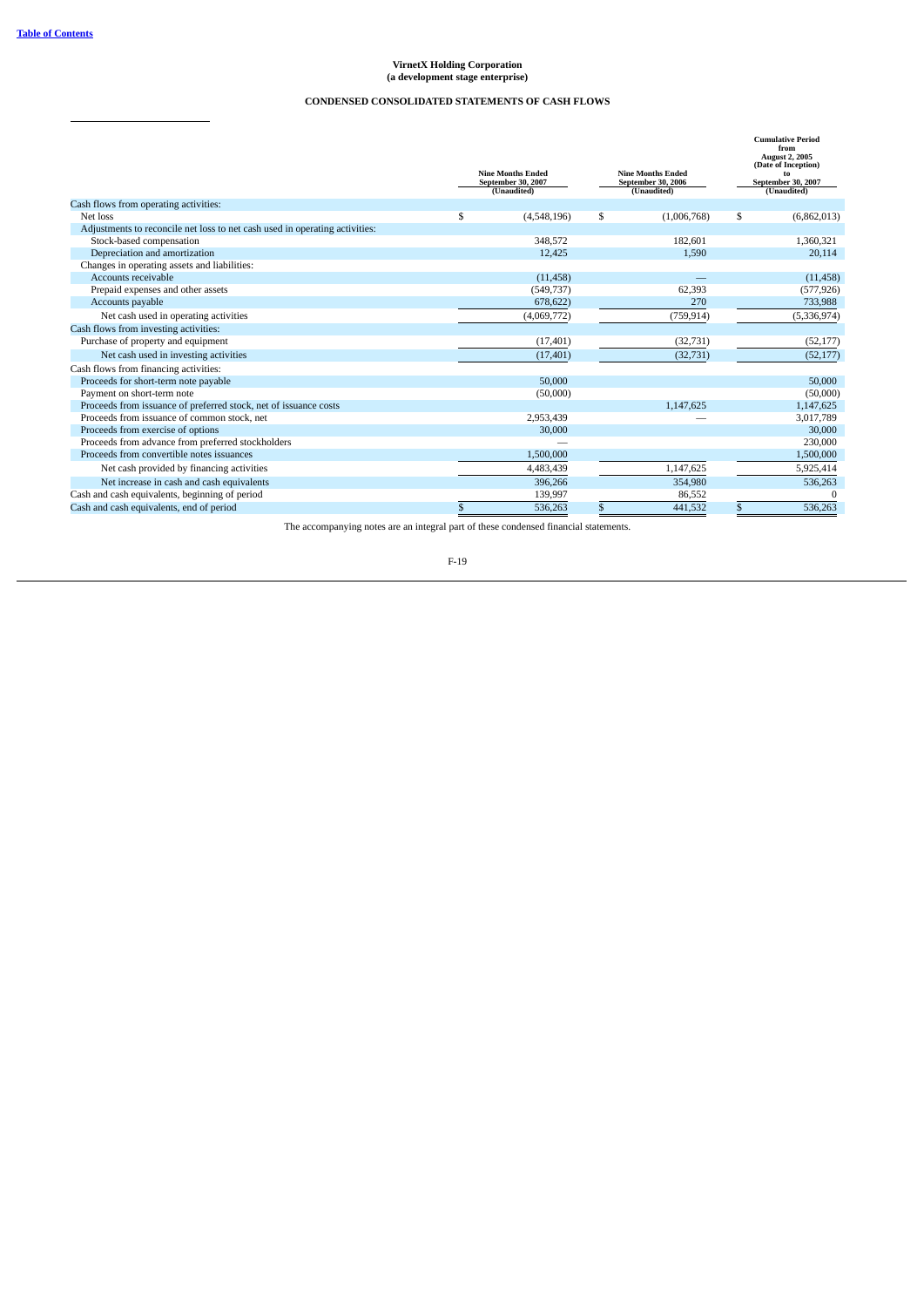## **NOTES TO UNAUDITED FINANCIAL STATEMENTS**

#### <span id="page-70-0"></span>**1. General**

Certain information and footnote disclosures normally included in financial statements prepared in accordance with accounting principles generally accepted in the United States have been condensed or omitted. Results of operations for the interim periods presented are not necessarily indicative of results which may be expected for any other interim period or for the year as a whole. The information contained in this Form 10-QSB should be read in conjunction with audited financial statements and related notes for the year ended 2006 which are contained in the Company's Annual Report on Form 10-KSB filed with the Securities and Exchange Commission (the "*SEC*") on April 2, 2007.

The accompanying unaudited interim financial statements include all adjustments (consisting or normal recurring accruals) which are, in the opinion of management, necessary to a fair statement of the results for the interim periods presented. These financial statements should be read in conjunction with the financial statements and related notes thereto on our Annual Report on Form 10-KSB for the year ended December 31, 2006.

These financial statements have been prepared under the assumption that we will be able to continue as a going concern. In the event that we are unable to achieve or sustain profitability or are otherwise unable to secure external financing, we may not be able to meet our obligations as they come due, raising substantial doubts as to our ability to continue as a going concern. Any such inability to continue as a going concern may result in our security holders losing their entire investment. Our financial statements, which have been prepared in accordance with generally accepted accounting principles, contemplate that we will continue as a going concern and do not contain any adjustments that might result if we were unable to continue as a going concern. Our historical net losses and our 2007 cash flow from operations deficiency raise substantial doubt as to our ability to continue as a going concern. Also, changes in our operating plans, our existing and anticipated working capital needs, the acceleration or modification of our expansion plans, lower than anticipated revenues, increased expenses, potential acquisitions or other events will all affect our ability to continue as a going concern.

On October 29, 2007, the Company completed a 1 for 3 reverse stock split. The financial statements have been adjusted retroactively to reflect this 1 for 3 reverse stock split.

#### **2. Formation and Business of the Company**

VirnetX Holding Corporation ("*We*" "*Our*" or the "*Company*"), formerly PASW, Inc., which was formerly Pacific Softworks, Inc., was incorporated in California in November 1992. We were reincorporated in Delaware in May 2007. Prior to ceasing the last of our operations in January 2003, the Company was engaged in developing and licensing software that enabled internet- and web-based communications. As of January 31, 2003, we had sold all of our operating assets, and since such time our only source of revenue has been nominal royalties payable to us through our wholly-owned Japanese subsidiary, Network Research Corp. Japan, Ltd. ("NRCJ") pursuant to the terms of a single license agreement. On July 5, 2007, the company consummated a merger transaction with VirnetX, Inc. pursuant to which VirnetX, Inc. became a wholly owned subsidiary of the company. VirnetX, Inc. is a development-stage company that<br>is engaged in developing products for " research, prototyping, systems integration and technical services.

As of September 30, 2007 the Company had eight full-time employees and one part-time employee.

The Company's issued and pending patents were acquired from SAIC, a systems, solutions and technical services company based in San Diego, California, in 2005. VirnetX has granted SAIC a limited license under these patents, but retains all right title and interest within the field of secure communications in the following areas: Virtual Private Networks; Secure Voice Over Internet Protocol; Electronic Mail (E-mail); Video Conferencing; Communications Logging; Dynamic Uniform Resource Locators; Denial of Service; Prevention of Functional Intrusions; IP Hopping; Voice Messaging and Unified Messaging; Live Voice and IP PBXs; Voice Web Video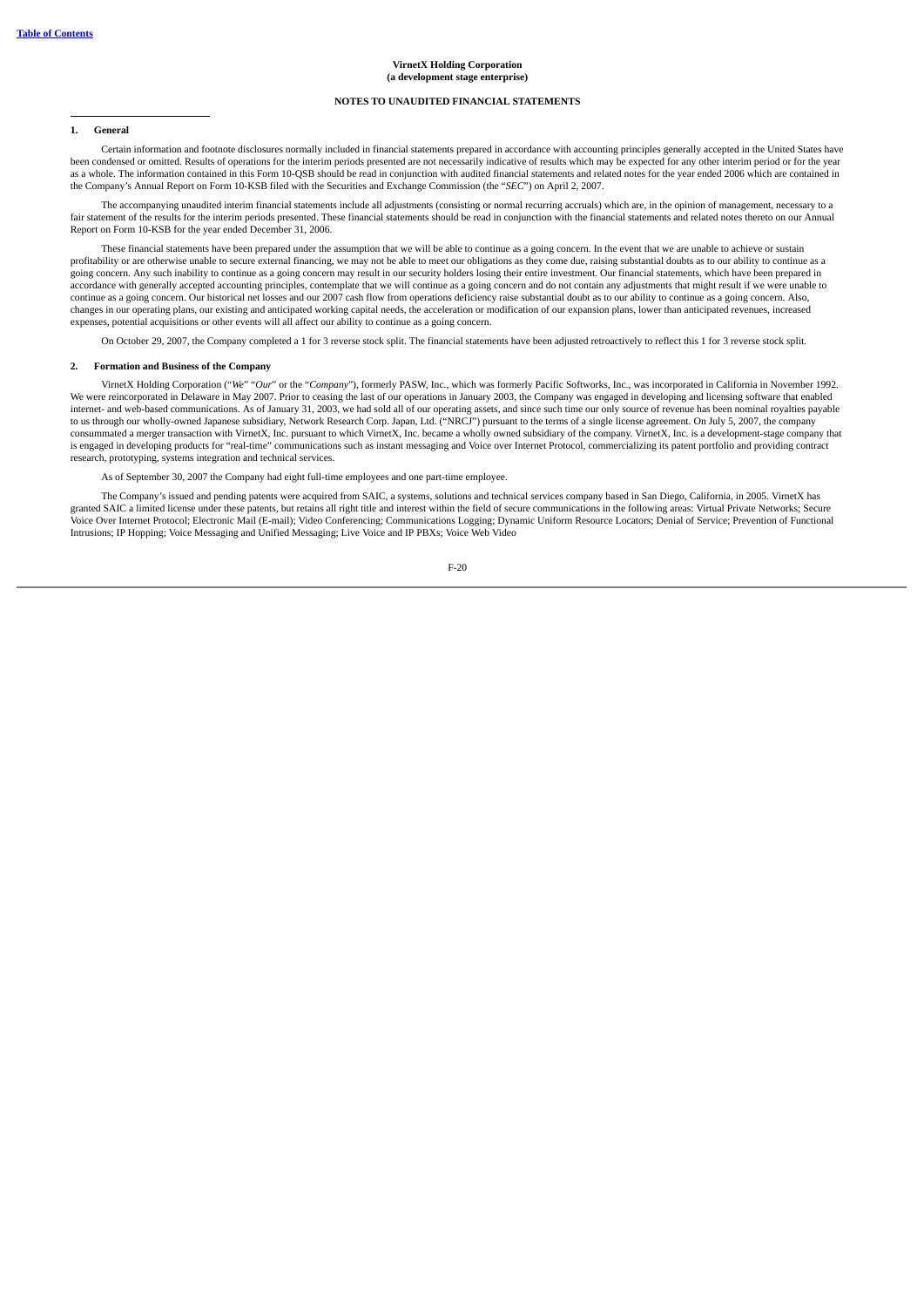# **VirnetX Holding Corporation**

**(a development stage enterprise)**

## **NOTES TO UNAUDITED FINANCIAL STATEMENTS — (Continued)**

Conferencing and Collaboration; Instant Messaging; Minimized Impact of Viruses; and Secure Session Initiation Protocol. The Field of Use is not limited by any predefined transport mode or medium of communication (e.g., wire, fiber, wireless, or mixed medium).

The Company is in the development stage and consequently, the Company is subject to the risks associated with development stage companies, including the need for additional financings; the uncertainty of the Company's intellectual property resulting in successful commercial products as well as the marketing and customer acceptance of such products; competition from larger organizations; dependence on key personnel; uncertain patent protection; and dependence on corporate partners and collaborators. To achieve successful operations, the Company may require additional capital to continue research and development and marketing efforts. No assurance can be given as to the timing or ultimate success of obtaining future funding.

These financial statements are prepared on a going concern basis that contemplates the realization of assets and discharged liabilities in the normal course of business. The Company has incurred net operating losses and negative cash flows from operations. At September 30, 2007, the Company had a deficit accumulated in the development stage of \$6,862,013. In order to continue its operations, the Company must achieve profitable operations or obtain additional financing. Management is currently pursuing financing alternatives, including private equity or debt financing, collaborative or other arrangements with corporate partners or other sources. There can be no assurance, however, that such a financing will be successfully completed on terms acceptable to the Company. The financial statements do not include any adjustments that might result from the outcome of this uncertainty.

## **3. Summary of Significant Accounting Policies**

## *Use of Estimates*

The preparation of financial statements in conformity with accounting principles generally accepted in the United States of America requires management to make estimates and assumptions that affect the reported amounts of assets and liabilities and disclosure of contingent assets and liabilities at the date of the financial statements and the reported amounts of revenues and expenses during the reported period. Actual results could differ from those estimates.

## *Principles of Consolidation*

The condensed consolidated financial statements include the accounts of the VirnetX Holding Company and its wholly owned subsidiaries, VirnetX, Inc., Alera and National Research Corporation, Japan (NCRJ). All intercompany transactions have been eliminated.

These financial statements reflect the historical results of VirnetX, Inc. and subsequent to the merger date of July 5, 2007, the operations of VirnetX Holding Corporation.

#### *Revenue Recognition*

We are a licensor of software and generate revenue primarily from the one-time sales of licensed software. Generally, revenue is recognized upon shipment of the licensed software. For multiple element license arrangements, the license fee is allocated to the various elements based on fair value. When a multiple element arrangement includes rights to a post-contract customer support, the portion of the license fee allocated to each function is recognized ratably over the term of the arrangement.

## *Cash and Cash Equivalents*

The Company considers all highly liquid investments purchased with original maturities of three months or less to be cash equivalents.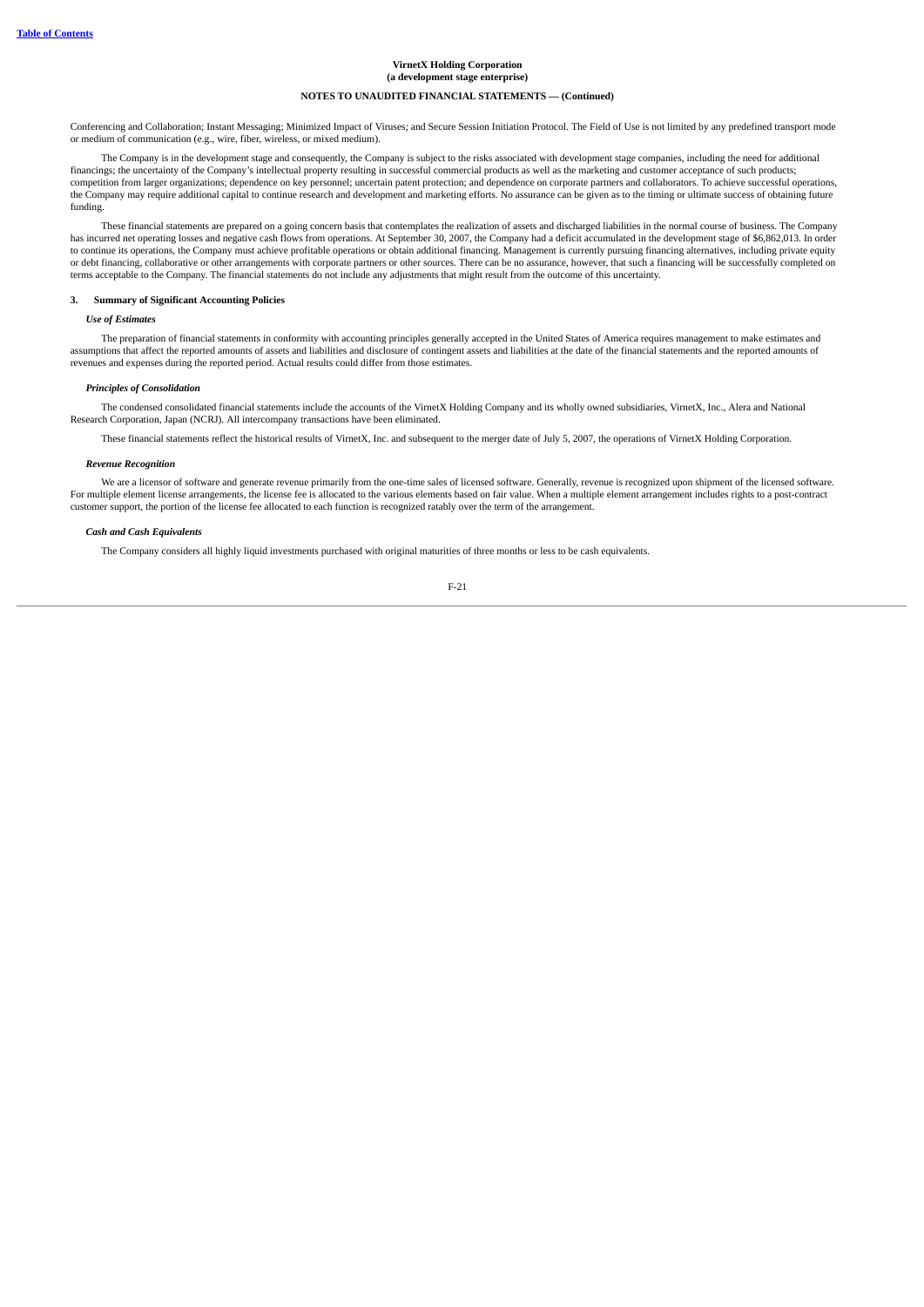# **VirnetX Holding Corporation**

**(a development stage enterprise)**

# **NOTES TO UNAUDITED FINANCIAL STATEMENTS — (Continued)**

# *Property and Equipment*

Property and equipment are stated at historical cost, less accumulated depreciation and amortization. Depreciation and amortization are computed using the straight line method over the estimated useful lives of the assets, which range from five to seven years. Repair and maintenance costs are charged to expense as incurred.

#### *Concentration of Credit Risk and Other Risks and Uncertainties*

The Company's cash and cash equivalents are primarily maintained at one financial institution in the United States. Deposits held with this financial institution may exceed the amount of insurance provided on such deposits. The balances are insured by the Federal Deposit Insurance Corporation up to \$100,000. During the nine months ended September 30, 2007 the Company had, at times, funds that were uninsured. The Company has not experienced any losses on its deposits of cash and cash equivalents.

#### *Impairment of Long-Lived Assets*

The Company identifies and records impairment losses on long-lived assets used in operations when events and changes in circumstances indicate that the carrying amount of an asset might not be recoverable. Recoverability is measured by comparison of the anticipated future net undiscounted cash flows to the related assets' carrying value. If such assets are considered to be impaired, the impairment to be recognized is measured by the amount by which the carrying amount of the assets exceeds the projected discounted future net cash flows arising from the asset.

#### *Comprehensive Income (Loss)*

The Company reports comprehensive income (loss) in accordance with the provisions of Statement of Financial Accounting Standards No. 130, Reporting Comprehensive Income, which establishes standards for reporting comprehensive income (loss) and its components in the financial statements. Comprehensive income consists primarily of foreign currency translation gains or losses on assets denominated in Japanese yen.

#### *Research and Development*

Research and development costs include expenses paid to outside development consultants and compensation related expenses for our engineering staff. Research and development costs are expensed as incurred.

#### *Income Taxes*

The Company accounts for income taxes under the liability method. Under this method, deferred tax assets and liabilities are determined based on the difference between the financial statement and tax basis of assets and liabilities using enacted tax rates in effect for the year in which the differences are expected to affect taxable income. Valuation allowances are established when necessary to reduce deferred tax assets to the amounts expected to be realized.

Effective January 1, 2007, the Company has adopted FASB Interpretation No. 48 ("FIN 48"), Accounting for Uncertainty in Income Taxes. (see note 6)

## *Fair Value of Financial Instruments*

Carrying amounts of the Company's financial instruments, including cash and cash equivalents, accounts payable, notes payable, accrued liabilities and approximate their fair values due to their short maturities.

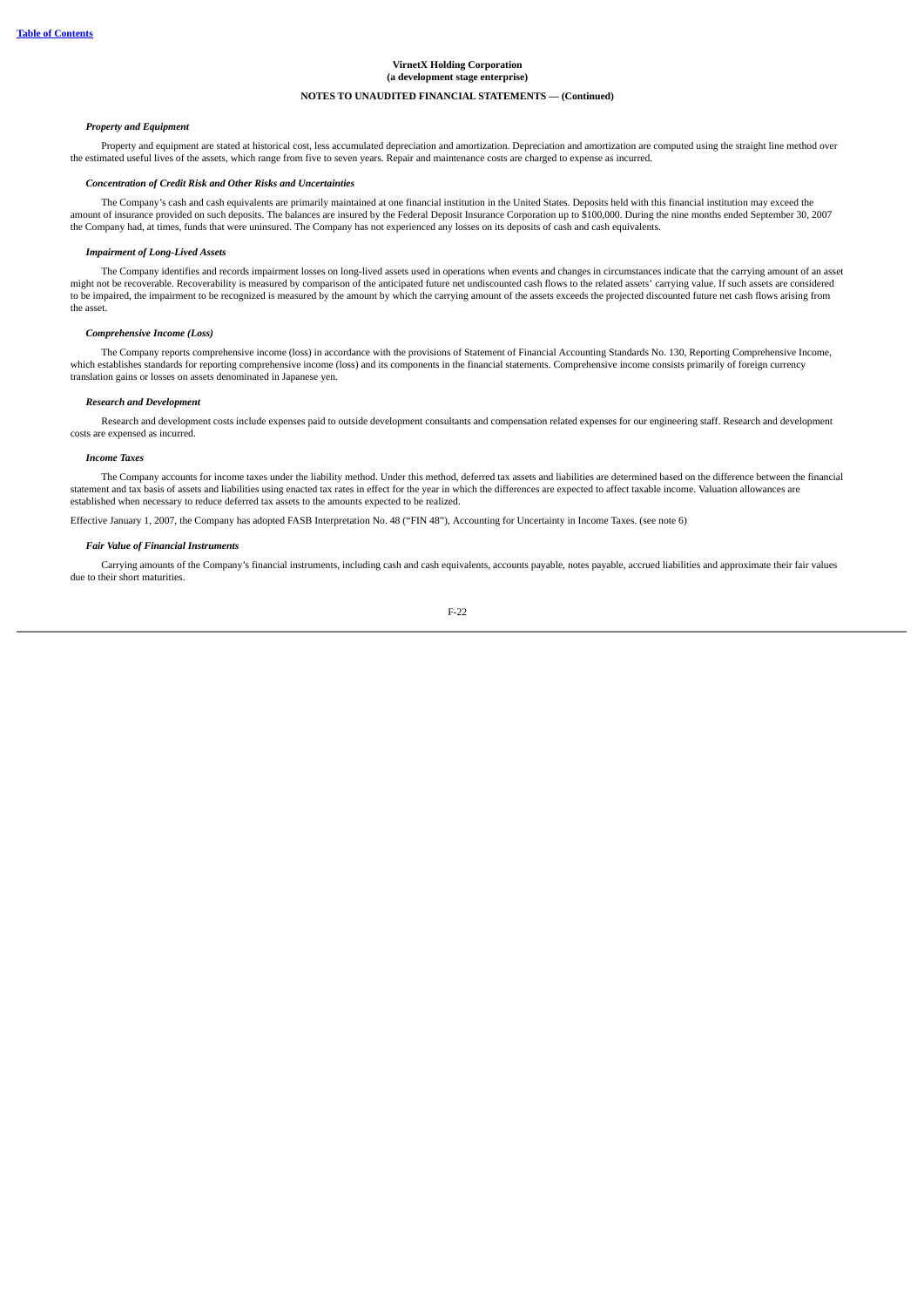## **VirnetX Holding Corporation (a development stage enterprise)**

# **NOTES TO UNAUDITED FINANCIAL STATEMENTS — (Continued)**

# *Stock-Based Compensation*

The Company accounts for share-based compensation in accordance with Statement of Financial Accounting Standards No. 123 (revised 2004), "Share-Based Payment," ("SFAS 123(R)") which requires the measurement and recognition of compensation expense in the statement of operations for all share-based payment awards made to employees and directors including employee stock-options based on estimated fair values. Using the modified retrospective transition method of adopting SFAS 123(R), the herein financial statements presented reflect compensation expense for stock-based awards as if the provisions of SFAS 123(R) had been applied from the date of inception.

#### *Earnings Per Share*

SFAS No. 128, "*Earnings Per Share*" requires presentation of basic earnings per share ("*Basic EPS*") and diluted earnings per share ("*Diluted EPS*"). Basic earnings per share is computed by dividing earnings available to common stockholders by the weighted average number of outstanding common shares during the period. Diluted earnings per share is computed by dividing net income by the weighted average number of share outstanding including potentially dilutive securities such as options, warrants and convertible debt. Since we incurred a loss for the period, any common stock equivalents have been excluded, because their effect would be anti-dilutive.

#### *Recent Accounting Pronouncements*

In September 2006, the Financial Accounting Standards Board ("FASB") issued SFAS No. 157 "Fair Value Measurements" ("SFAS 157"), which defines fair value, establishes a framework for measuring fair value in generally accepted accounting principles, and expands disclosures about fair value measurements. SFAS 157 is effective in fiscal years beginning after November 15, 2007.

In February 2007, the FASB issued Statement of Financial Accounting Standards No. 159, "The Fair Value Option for Financial Assets and Liabilities" ("SFAS 159"). SFAS 159<br>provides entities with the option to report selecte subsequent reporting date on items for which fair value option has been elected. SFAS 159 establishes presentation and disclosure requirements designed to facilitate comparisons between entities that choose different measurement attributes for similar types of assets and liabilities. SFAS 159 requires additional information that will help investors and other financial statement users to understand the effect of an entity's choice to use fair value on its earnings. SFAS 159 is effective for fiscal years beginning after November 15, 2007, with earlier adoption permitted. The Company is currently assessing the impact that the adoption of SFAS 159 may have on our financial position, results of operations or cash flows.

#### **4. Property and Equipment, net**

|                               | <b>Useful Life</b><br>As of<br>(In Years)<br>September 30, 2007 |  |           | As of<br><b>December 31, 2006</b> |
|-------------------------------|-----------------------------------------------------------------|--|-----------|-----------------------------------|
| Furniture and fixtures        |                                                                 |  | 16,760    | 9,150                             |
| Computers and equipment       | 3 to 5                                                          |  | 39,742    | 25,626                            |
|                               |                                                                 |  | 56,502    | 34,776                            |
| Less accumulated depreciation |                                                                 |  | (23, 216) | (7,689)                           |
|                               |                                                                 |  | 33,286    | 27,087                            |

Depreciation and amortization expense was \$12,425, and \$1,590 for the nine months ended September 30, 2007 and September 30, 2006, respectively.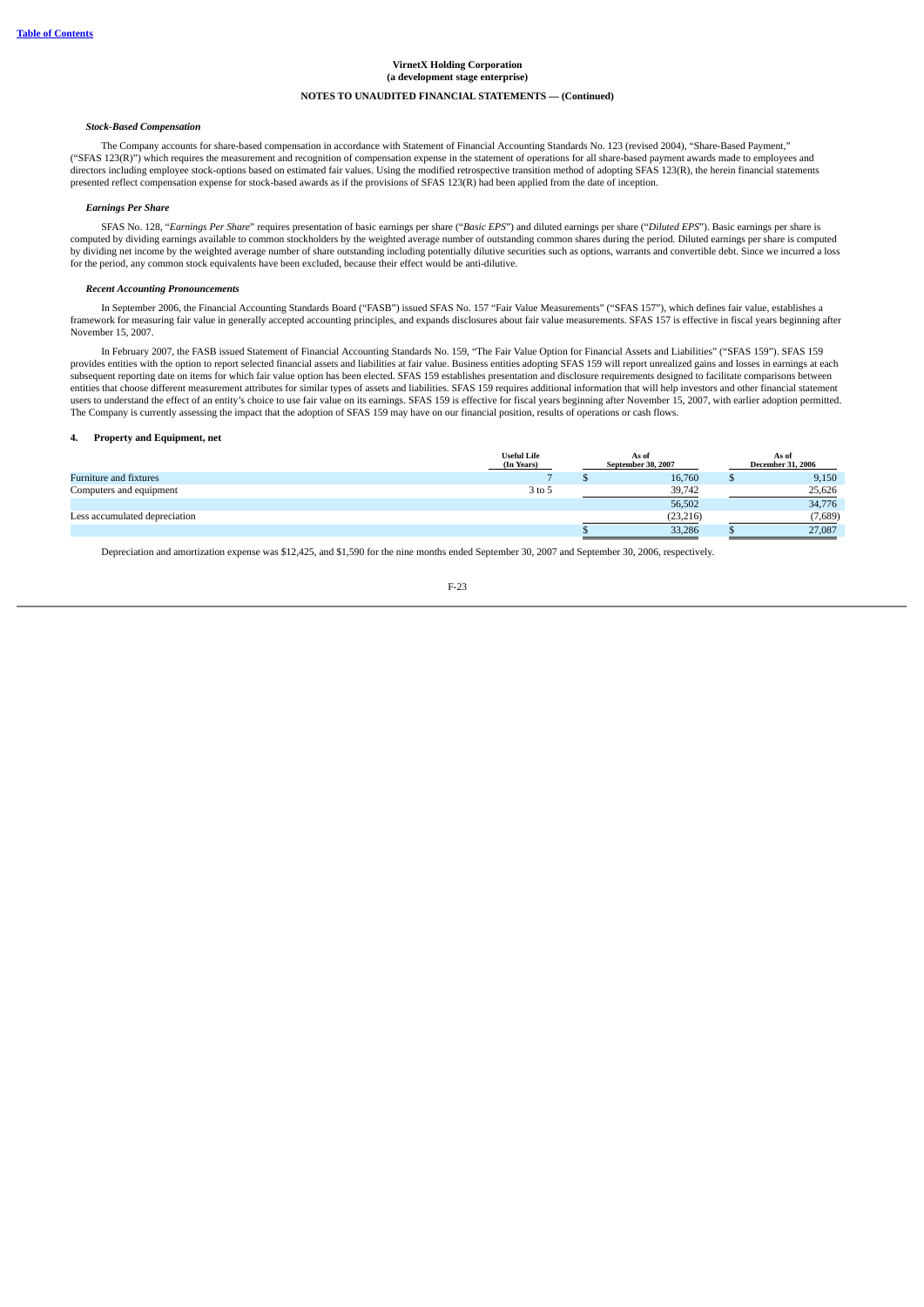# **VirnetX Holding Corporation**

**(a development stage enterprise)**

# **NOTES TO UNAUDITED FINANCIAL STATEMENTS — (Continued)**

# **5. Convertible Notes Payable**

During February 2007 the Company obtained bridge financing in the form of notes payable convertible into common stock upon the merger between VirnetX Holding Corporation and VirnetX, Inc.

In February 2007, VirnetX, Inc. received a loan of \$500,000 from several of its Series A preferred stock shareholders. The notes had an annual interest rate of 6% and the principal and accrued interest thereon converted into shares of the Company's common stock at \$0.25 per share upon the closing of the merger between VirnetX Holding Corporation and VirnetX, Inc.

In February 2007, VirnetX, Inc. received another loan from a new investor for \$1,000,000. This note had an annual interest rate of 10% payable monthly. Of the \$1,000,000 proceeds, the Company was obligated to use \$350,000 to be deposited as a retainer for legal counsel. This \$350,000 is classified as prepaid expenses and other current assets on the Company's September 30, 2007 balance sheet. The interest on this note was paid in cash and the principal was converted into shares of the Company's common stock at \$0.25 per share upon the closing of the merger between VirnetX Holding Corporation and VirnetX, Inc. This investor purchased an additional \$3,000,000 of the Company's common stock at \$0.25 per share upon the closing<br>of the merger between VirnetX Holding C

On June 28, 2007, VirnetX, Inc. borrowed \$50,000 on a short-term note from the same investor who loaned VirnetX, Inc. the \$1,000,000 mentioned above. This note has an annual interest rate of 10% payable monthly. This loan plus accrued interest was repaid on July 10, 2007.

#### **6. Income Taxes**

As discussed in note 3, the Company adopted FIN 48 effective January 1, 2007. FIN 48 requires that companies recognize in their financial statements, the impact of a tax position, if that position is more likely than not of being sustained on audit. We do not believe that the Company has any material uncertain positions that require measurement or recognition in the financial statements.

The Company has had significant net operating loss carryforwards from both VirnetX and VirnetX Holding Corporation (formerly PASW). Upon the merger, the net operating losses<br>will be limited to realized income from the subs

# **7. Commitments**

#### *Operating Lease Agreements*

The Company leases its office space under a noncancelable operating lease that expires in April 2008. The Company recognizes rent expenses on a straight-line basis over the lease period.

|              | Future minimum facility lease payments at September 30, 2007 are as follows: |                    |
|--------------|------------------------------------------------------------------------------|--------------------|
| 2007<br>2008 |                                                                              | \$3,731<br>\$3.731 |

Rent expense was \$11,194, and \$4,478 for the nine months ended September 30, 2007 and September 30, 2006, respectively.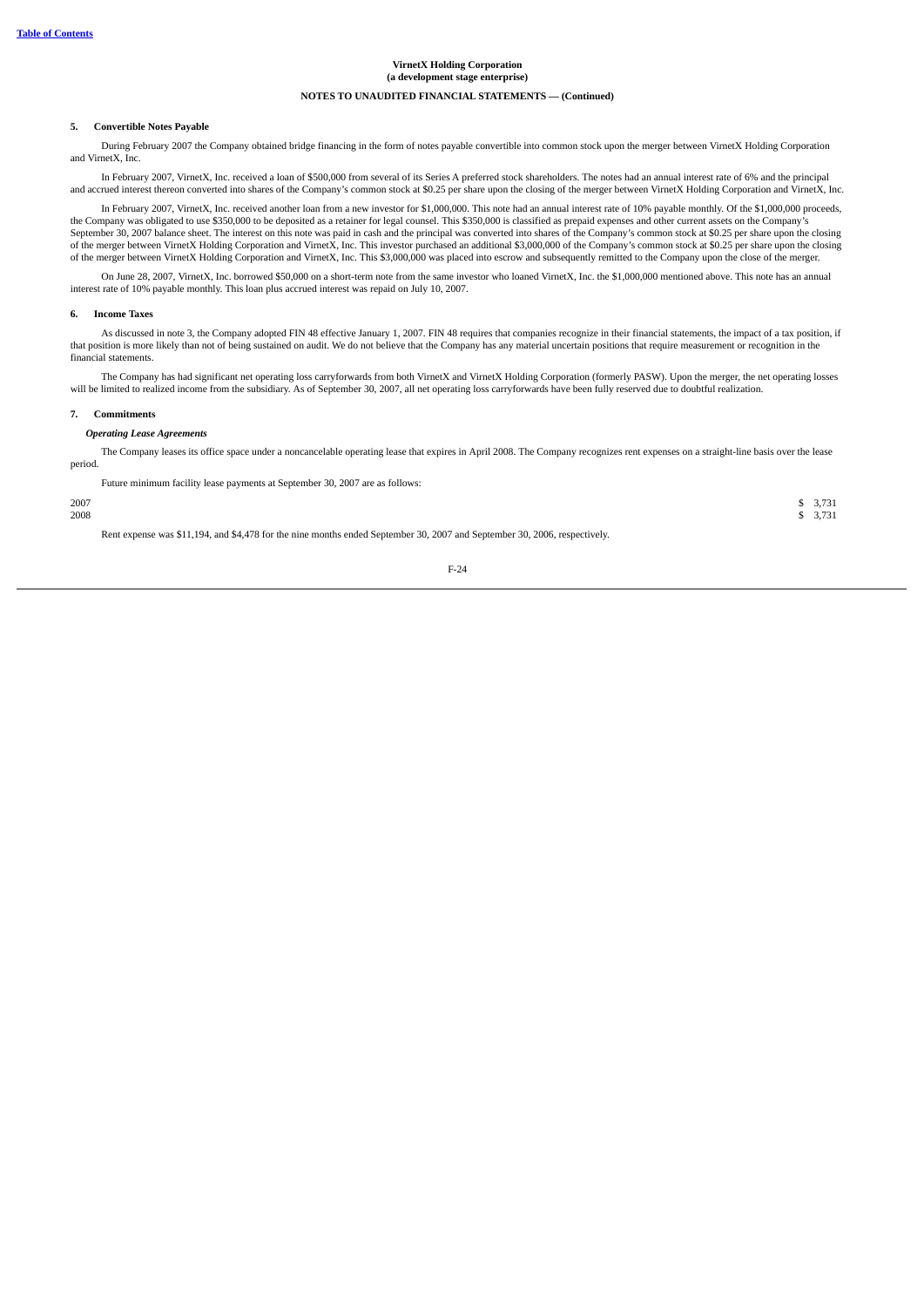# **VirnetX Holding Corporation**

**(a development stage enterprise)**

# **NOTES TO UNAUDITED FINANCIAL STATEMENTS — (Continued)**

# *Patent Assignment Agreement with SAIC*

The Company's patents are based on patents originally acquired from SAIC. VirnetX, Inc. acquired these patents from SAIC pursuant to the Assignment Agreement by and between VirnetX, Inc. and SAIC, dated December 21, 2006, and certain other related agreements. Under the terms of these agreements, the Company will pay SAIC a minimum guaranteed royalty of \$50,000 annually beginning in July, 2008. In addition, the Company will pay to SAIC royalties in the amount of 15% of gross revenues up to a maximum amount of \$35,000,000 less any amounts already paid by the Company to SAIC. As of September 30, 2007 no payments had been made to SAIC under the terms of these agreements.

Our business depends on the Company's rights to and under the patents, which were assigned to VirnetX, Inc. by SAIC. The Company's agreements with SAIC impose obligations on them, such as payment obligations. If SAIC believes that the Company has failed to meet these obligations, SAIC could seek to limit or reacquire the assigned patent rights, which could lead to costly and time-consuming litigation and, potentially, a loss of the Company's rights in the patents. During the period of any such litigation, the Company's ability to carry out the development and commercialization of potential products could be significantly and negatively affected. If the Company's rights in their patents were restricted or ultimately lost, their ability to continue the business based on the affected technology platform could be severely, adversely affected.

The Company granted SAIC a security interest in the Company's intellectual property, including their patents to secure their payment obligations to SAIC described above.

#### **8. Preferred Stock**

The Company's Amended and Restated Certificate of Incorporation, as amended in October 2007, authorizes the Company to issue 10,000,000 shares of \$0.0001 par value per share preferred stock having rights, preferences and privileges to be designated by the Board of Directors of the Company. There were no shares of preferred stock outstanding at September 30, 2007. All of the VirnetX, Inc. preferred stock converted into VirnetX, Inc. common stock on a 1-for-1 basis immediately prior to the merger between VirnetX Holding Corporation and VirnetX, Inc. The VirnetX, Inc. preferred stock outstanding at December 31, 2006 consisted of the following:

| <b>Series</b>      | Date                | Original Issue |      | <b>Shares</b> | <b>Shares</b> |
|--------------------|---------------------|----------------|------|---------------|---------------|
|                    | Issued              | Price          |      | Authorized    | Outstanding   |
| Series A Preferred | 127.2006<br>March 2 |                | 3.00 | 666,667       | 468,000       |

#### **9. Common Stock**

Each share of common stock has the right to one vote. The holders of common stock are also entitled to receive dividends whenever funds are legally available and when declared by the Board of Directors, subject to the prior rights of holders of all classes of stock outstanding having priority rights as to dividends. No dividends have been declared by the Board from inception through September 30, 2007. The Company's Amended and Restated Certificate of Incorporation, as amended in October 2007, authorizes the Company to issue 100,000,000 shares of \$0.0001 par value per share common stock. All share amounts have been restated to reflect a 1 for 3 reverse stock split effective October 29, 2007.

In August 2005, the Company issued 1,066,667 shares of common stock to founders at \$0.0001875 per share for aggregate proceeds of \$200.

The Company has also issued Restricted Stock Units ("RSUs") to employees and consultants as discussed in Note 10.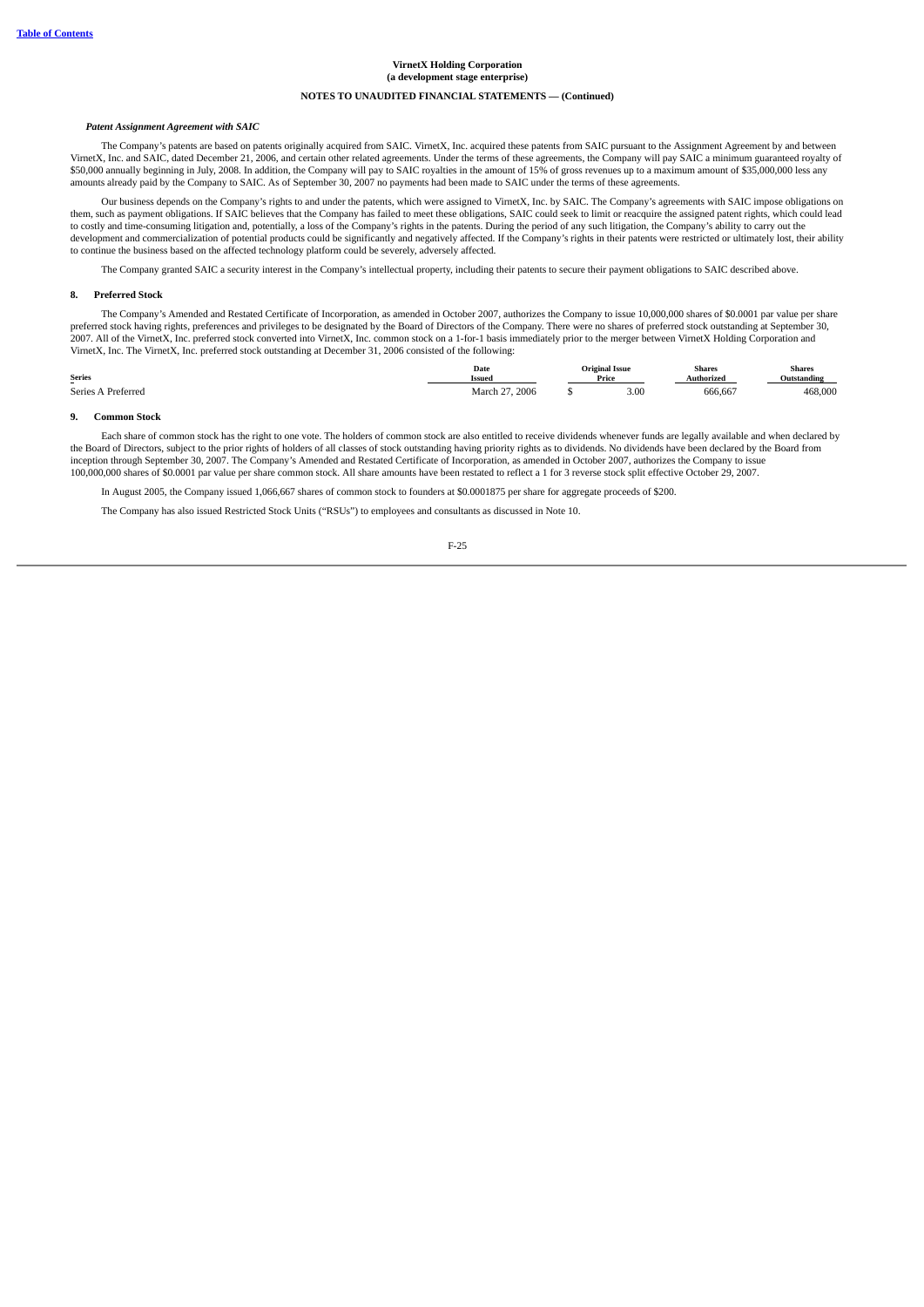## **VirnetX Holding Corporation (a development stage enterprise)**

# **NOTES TO UNAUDITED FINANCIAL STATEMENTS — (Continued)**

# **10. Stock Plan**

In 2005, VirnetX, Inc. adopted the 2005 Stock Plan (the "Plan"), which was assumed by the Company upon the closing of the merger between VirnetX Holding Corporation and<br>VirnetX, Inc. on July 5, 2007. The Plan provides for Plan may be either incentive stock options or nonqualified stock options. Incentive stock options ("ISO") may be granted only to Company employees (including officers and directors who<br>are also employees). Nonqualified sto issuance under the Plan. The Company received proceeds of \$80 and \$24 from the issuance of 266,667 and 78,333 shares of restricted stock units during the years ended December 31, 2006 and 2005, respectively.

Options under the Plan may be granted for periods of up to ten years and at prices no less than 85% of the estimated fair value of the shares on the date of grant as determined by the Board of Directors, provided, however, that the exercise price of an ISO and NSO shall not be less than 100% and 85% of the estimated fair value of the shares on the date of grant, respectively, and the exercise price of an ISO and NSO granted to a 10% stockholder shall not be less than 110% of the estimated fair value of the shares on the date of grant.

The Company had during the year ended December 31, 2006 restricted stock units granted for 6,667 shares that had been approved by the Board of Directors, but not signed by the restricted stock holders. Accordingly, these shares have been reflected to reduce shares available for grant. The unamortized stock based compensation expense related to restricted stock units at September 30, 2007 was \$102,739 which will be recognized over approximately the next three years.

During May 2007, options were exercised to purchase 6,667 shares of common stock for proceeds to the Company of \$20,000.

Activity under the Plan is as follows:

|                                           |                                      | <b>Options Outstanding</b> |     |                                                  |
|-------------------------------------------|--------------------------------------|----------------------------|-----|--------------------------------------------------|
|                                           | <b>Shares Available</b><br>for Grant | <b>Number of Shares</b>    |     | <b>Weighted Average</b><br><b>Exercise Price</b> |
| Shares reserved for the Plan at inception | 11,624,469                           |                            |     |                                                  |
| Restricted stock units granted            | (3,321,277)                          |                            |     |                                                  |
| Options granted                           |                                      |                            |     |                                                  |
| Options exercised                         |                                      |                            |     |                                                  |
| Options cancelled                         |                                      |                            |     |                                                  |
| <b>Balance at December 31, 2005</b>       | 8,303,192                            |                            |     |                                                  |
| Restricted stock units granted            | (1,058,657)                          |                            |     |                                                  |
| Options granted                           | (1,868,218)                          | 1,868,218                  | \$  | 3.00                                             |
| Options exercised                         | __                                   | __                         |     | -                                                |
| Options cancelled                         |                                      |                            |     |                                                  |
| <b>Balance at December 31, 2006</b>       | 5,376,317                            | 1,868,218                  | \$. | 3.00                                             |
| Restricted stock units granted            |                                      |                            |     |                                                  |
| Options granted                           | (1,347,899)                          | 1,347,899                  |     | 4.20                                             |
| Options exercised                         |                                      | (124, 548)                 |     | 0.24                                             |
| Options cancelled                         |                                      |                            |     |                                                  |
| Balance at September 30, 2007             | 4,028,418                            | 3,091,569                  |     | 1.98                                             |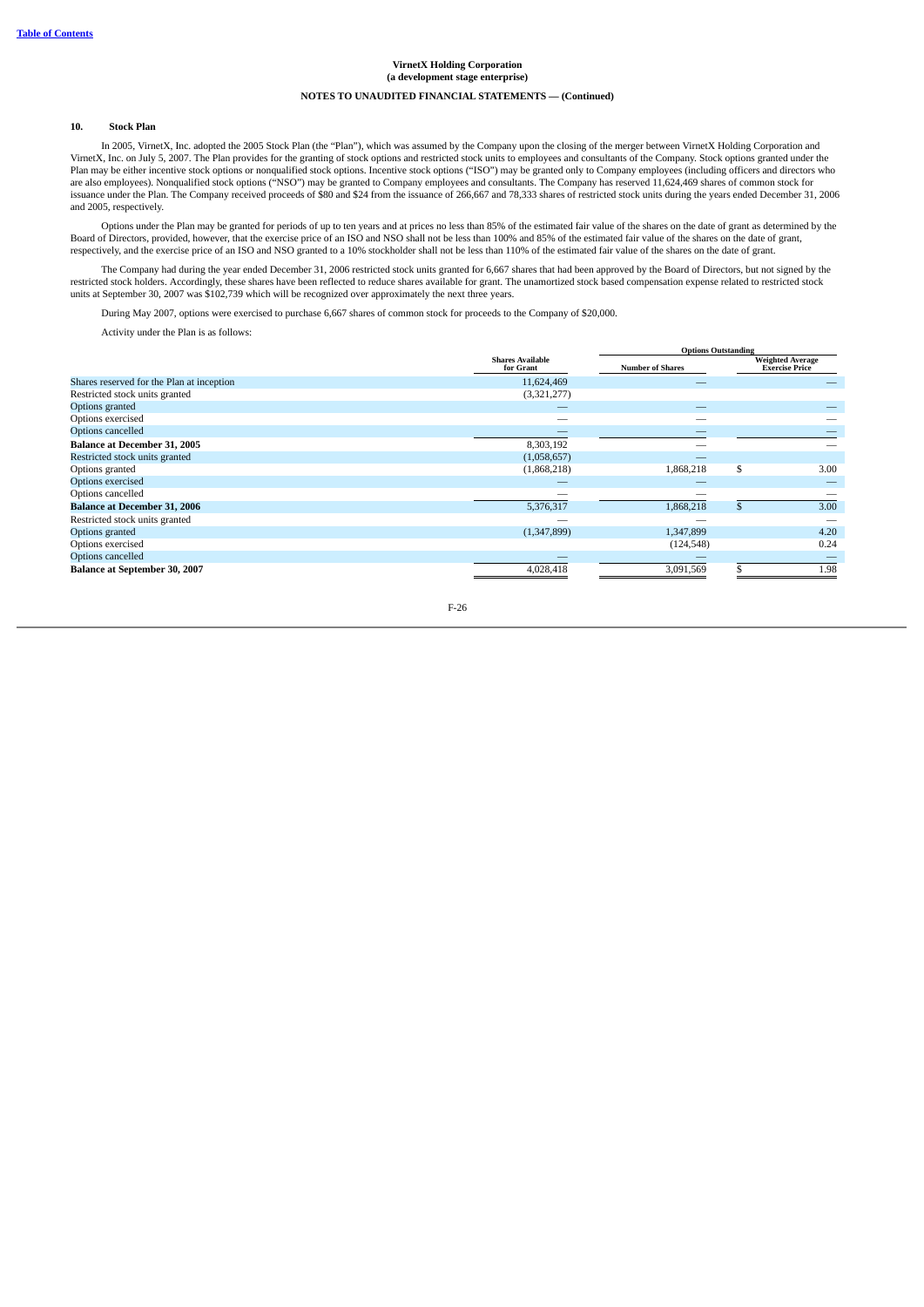# **VirnetX Holding Corporation**

# **(a development stage enterprise)**

# **NOTES TO UNAUDITED FINANCIAL STATEMENTS — (Continued)**

# **11. Stock-Based Compensation**

The Company accounts for equity instruments issued to employees in accordance with the provisions of SFAS 123R which requires that such equity instruments are recorded at their fair value on the grant date. The future expensing of stock-based compensation is subject to periodic adjustments as the underlying equity instruments vest.

At September 30, 2007, September 30, 2006 and December 31, 2006, the fair value of common stock was \$4.53 per share, \$3.00 per share and \$3.00 per share, respectively. The Company has recorded \$348,572, \$191,414, and \$1,360,321 in employee stock-based compensation expense for the nine months ended September 30, 2007 and September 30, 2006 and for<br>the period from August 2, 2005 (date of incep

The Company elected to adopt the modified retrospective application method as provided by SFAS No. 123(R) and accordingly, financial statement amounts for the periods presented herein reflect results as if the fair value method of expensing equity awards had been applied from the date of inception. The effect of recording stock-based compensation was as follows:

| <b>Stock-Based Compensation by</b><br><b>Type of Award</b> | <b>Nine Months Ended</b><br>September 30, 2007 | <b>Nine Months Ended</b><br>September 30, 2006 | <b>Cumulative Period</b><br>from<br><b>August 2, 2005</b><br>(Date of Inception)<br>to<br>September 30, 2007 |
|------------------------------------------------------------|------------------------------------------------|------------------------------------------------|--------------------------------------------------------------------------------------------------------------|
| Restricted stock units                                     |                                                | 130,210                                        | 930,130                                                                                                      |
| Employee stock options                                     | 348,572                                        | 61.214                                         | 430.191                                                                                                      |
| Total stock-based compensation                             | 348,572                                        | 191,414                                        | 1,360,321                                                                                                    |

As the Company has provided for a full valuation allowance against deferred tax assets, there is no anticipated tax effect of stock-based compensation expense.

As of September 30, 2007, the unrecorded deferred stock-based compensation balance related to stock options was \$4,517,813, which will be recognized over an estimate weighted average amortization period of approximately 3.5 years.

The fair value of each option grant was estimated on the date of grant using the following assumptions:

|                           | <b>Nine Months Ended</b><br>September 30, 2007 | <b>Nine Months Ended</b><br>September 30, 2006 |
|---------------------------|------------------------------------------------|------------------------------------------------|
| Volatility                | 100%                                           | 100%                                           |
| Risk-free interest rate   | 4.77%                                          | 4.77%                                          |
| <b>Expected life</b>      | 6 years                                        | 6 years                                        |
| <b>Expected dividends</b> | 0%                                             | 0%                                             |

An aggregate of 1,347,899 options have been granted from January 1, 2007 to September 30, 2007.

The expected life was determined using the simplified method outlined in Staff Accounting Bulletin No. 107 ("SAB 107"), taking the average of the vesting term and the contractual term of the option. Expected volatility of the stock options was based upon historical data and other relevant factors, such as the volatility of comparable publicly-traded companies at a<br>similar stage of life cycle. The C September 30, 2007 will vest. In the future, the Company may change this estimate based on actual and expected future forfeiture rates. An aggregate of 1,347,899 options have been granted in 2007.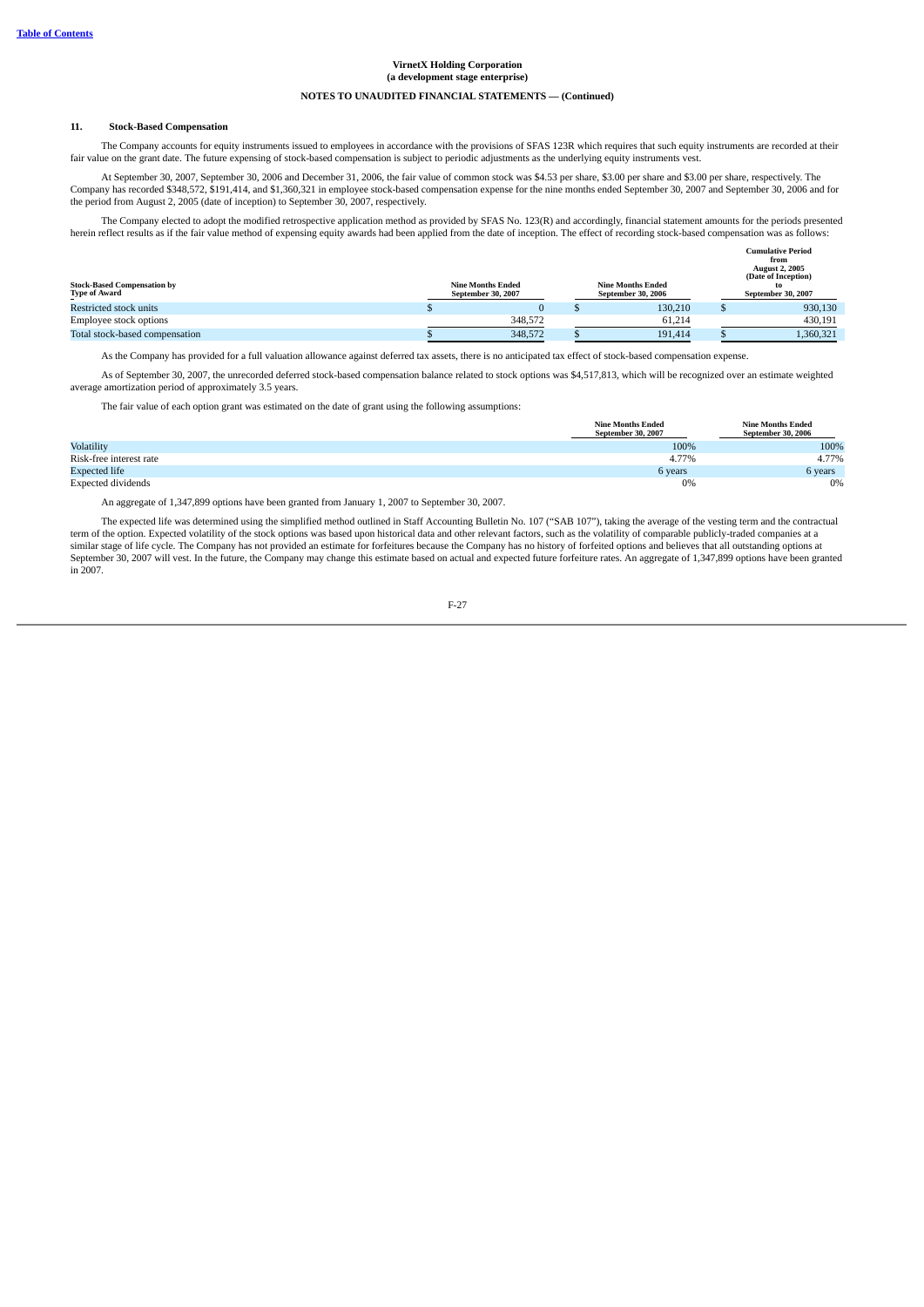## **VirnetX Holding Corporation (a development stage enterprise)**

# **NOTES TO UNAUDITED FINANCIAL STATEMENTS — (Continued)**

The following table summarizes activity under the equity incentive plans for the indicated periods:

|                                   | Number of<br>Shares | <b>Weighted Average</b><br><b>Exercise Price</b> | Weighted<br>Average<br>Remaining<br>Contractual<br><b>Term (Years)</b> | Aggregate<br><b>Intrinsic Value</b> |
|-----------------------------------|---------------------|--------------------------------------------------|------------------------------------------------------------------------|-------------------------------------|
| Outstanding at December 31, 2005  |                     | $\overline{\phantom{a}}$                         |                                                                        |                                     |
| Options granted                   | 1,868,218           | 3.00                                             | 8.7                                                                    | __                                  |
| Options exercised                 | _                   |                                                  |                                                                        |                                     |
| Options cancelled                 |                     |                                                  |                                                                        |                                     |
| Outstanding at December 31, 2006  | 1,868,218           | 3.00                                             | 8.7                                                                    | _                                   |
| Options granted                   | 1,347,899           | 4.20                                             | 9.7                                                                    |                                     |
| Options exercised                 | (124, 548)          | 0.24                                             | 8.7                                                                    |                                     |
| Options cancelled                 |                     |                                                  |                                                                        |                                     |
| Outstanding at September 30, 2007 | 3,091,569           | 1.98                                             | 9.1                                                                    |                                     |

The following table summarizes information about stock options at September 30, 2007:

|                                | <b>Options Outstanding</b> |              |                         |                     | <b>Options Vested and Exerciseable</b> |                       |
|--------------------------------|----------------------------|--------------|-------------------------|---------------------|----------------------------------------|-----------------------|
|                                |                            | Weighted     |                         |                     |                                        | Weighted              |
|                                |                            | Average      |                         |                     | Weighted                               | Average               |
|                                |                            | Remaining    |                         |                     | Average                                | Remaining             |
|                                | Number                     | Contractual  | <b>Weighted Average</b> | Number              | <b>Exercise</b>                        | Contractual           |
| <b>Range of Exercise Price</b> | Outstanding                | Life (Years) | <b>Exercise Price</b>   | <b>Exerciseable</b> | Price                                  | Life (Years)          |
| \$0.24-\$4.20                  | 3,091,569                  | ۰.۱          | 1.98                    | 889,000             | 1.98                                   | Q <sub>1</sub><br>ـ ر |

#### **12. Merger between VirnetX Holding Corporation and VirnetX, Inc.**

On July 5, 2007 VirnetX Holding Corporation entered into a binding agreement and plan of merger with VirnetX, Inc., a Delaware corporation. Under the terms of the agreement, on July 5, 2007, VirnetX, Inc. and the Company consummated a reverse triangular merger in which the Company's wholly-owned acquisition subsidiary merged with and into VirnetX, Inc. with VirnetX, Inc. as the surviving corporation to the merger. As a result of the merger, VirnetX, Inc. became a wholly-owned subsidiary of the Company and the pre-merger stockholders of VirnetX, Inc. exchanged their shares in VirnetX, Inc. for shares of common stock of the Company. The key terms of the merger include the following:

- The officers and directors of the Company, except for the chief financial officer, were replaced upon completion of the transaction so that the officers and directors of VirnetX, Inc. became the officers and directors of t
- VirnetX, Inc.'s convertible notes payable of \$1,000,000 and \$3,000,000 of funds held in escrow (see Note 5) were converted into the Company's common stock in July 2007.
- VirnetX, Inc.'s convertible notes payable of \$500,000 were converted into the Company's common stock in July 2007.
- The Company issued 29,551,398 shares of its common stock and stock options to purchase 1,785,186 shares of common stock to the pre-merger shareholders, convertible note holders and option holders of VirnetX, Inc. in exchange for 100% of the issued and outstanding capital stock and securities of VirnetX, Inc. Additionally, the Company issued to<br>MDB Capital Group, LLC and its affiliates, wa Agreement, which was assumed by the Company from VirnetX, Inc. in connection with the merger.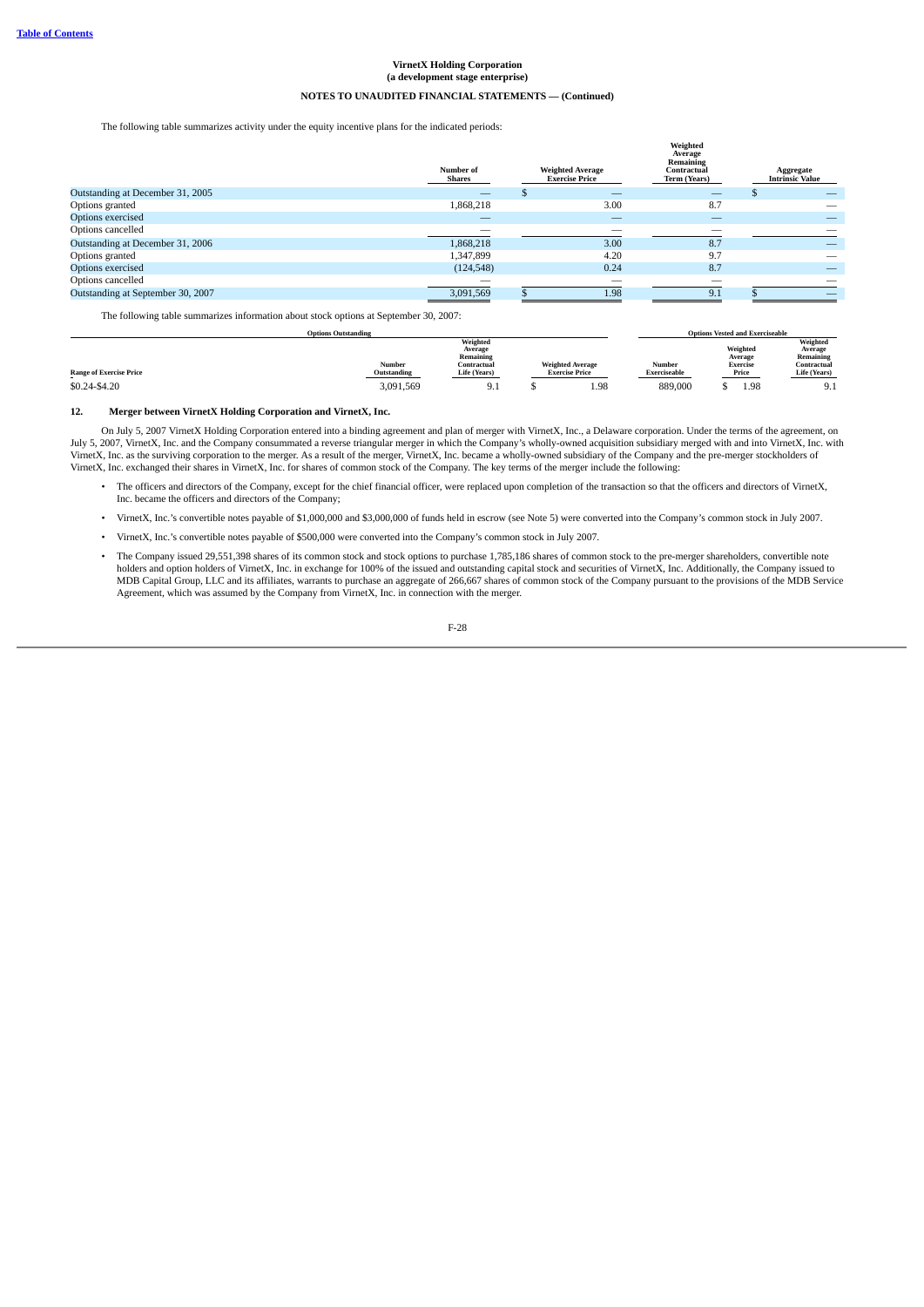## **VirnetX Holding Corporation (a development stage enterprise)**

# **NOTES TO UNAUDITED FINANCIAL STATEMENTS — (Continued)**

# **13. Litigation**

On February 15, 2007, the Company filed a complaint against Microsoft Corporation in the United States District Court for the Eastern District of Texas, Tyler Division. Pursuant to<br>the complaint, the Company alleges that M Assured System Availability," and U.S. Patent No. 6,839,759 B2, entitled "Method for Establishing Secure Communication Link Between Computers of Virtual Private Network Without Notwork Without User Entering Any Cryptographic Information." On April 5, 2007, the Company filed an amended complaint specifying certain accused products at issue and alleging infringement of a third, recently issued U.S. patent: U.S. Patent No. 7,188,180 B2, entitled "Method for Establishing Secure Communication Link Between Computers of Virtual Private Network." The Company is seeking both damages, in an amount subject to proof at trial, and injunctive relief. Microsoft answered the amended complaint and asserted counterclaims against the Company on May 4, 2007. Microsoft counterclaimed for declarations that the three patents are not infringed, are invalid and are unenforceable. Microsoft seeks an award of its attorney's fees and costs. The<br>Company filed a reply to Microsoft contentions directed to certain of Microsoft's operating system and unified messaging and collaboration applications. The outcome of this litigation cannot be estimated at this time and hence the financial statements have not been adjusted for this litigation.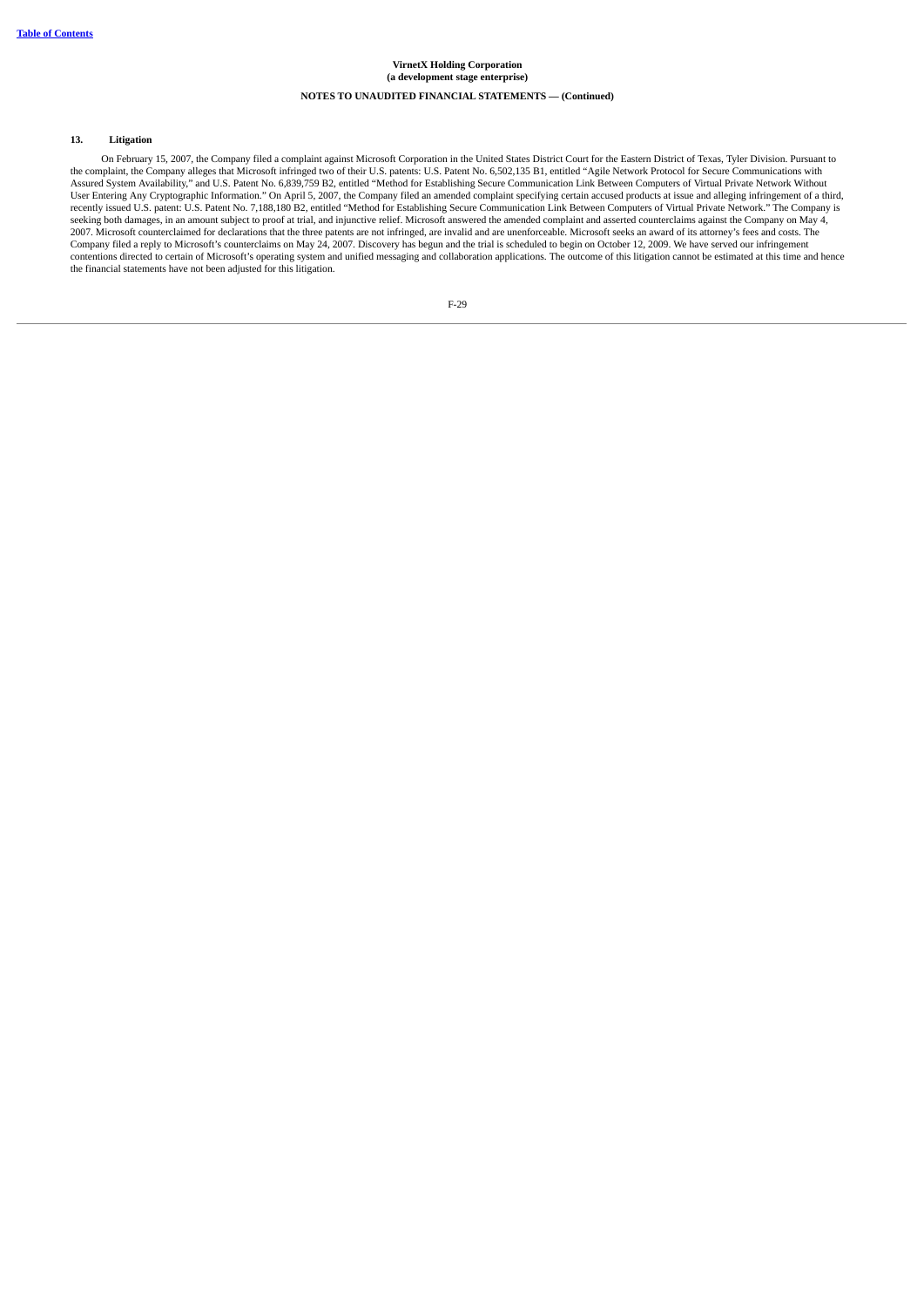## **REPORT OF INDEPENDENT REGISTERED PUBLIC ACCOUNTING FIRM**

Board of Directors and Shareholders PASW, Inc.

We have audited the accompanying consolidated balance sheets of PASW, Inc. (the "Company") as of December 31, 2006 and 2005, and the related consolidated statements of operations, comprehensive income, changes in shareholders' equity (deficit), and cash flows for the years then ended. These consolidated financial statements are the responsibility of the Company's management. Our responsibility is to express an opinion on these consolidated financial statements based on our audits.

We conducted our audits in accordance with auditing standards of the Public Company Accounting Oversight Board (United States). Those standards require that we plan and perform the audit to obtain reasonable assurance about whether the consolidated financial statements are free of material misstatement. The Company has determined that it is not required to have, nor were we engaged to perform, an audit of its internal control over financial reporting. Our audit included consideration of internal control over financial reporting as a basis for designing audit procedures that are appropriate in the circumstances, but not for the purpose of expressing an opinion on the effectiveness of the Company's internal control over financial reporting. Accordingly, we express no such opinion. An audit includes examining, on a test basis, evidence supporting the amounts and disclosures in the consolidated financial statements. An audit also includes assessing the accounting principles used and significant estimates made by management, as well as evaluating the overall consolidated financial statement presentation. We believe that our audits provide a reasonable basis for our opinion.

In our opinion, the consolidated financial statements referred to above present fairly, in all material respects, the consolidated financial position of PASW, Inc. as of December 31, 2006 and 2005, and the results of their operations and their cash flows for the years then ended, in conformity with accounting principles generally accepted in the United States of America.

The accompanying consolidated financial statements have been prepared assuming that the Company will continue as a going concern. As discussed in Note 11 to the consolidated<br>financial statements, the Company has limited so Company's ability to continue as a going concern. Management's plans concerning these matters are also described in Note 11. The consolidated financial statements do not include any adjustments that might result from the outcome of this uncertainty.

/s/ Farber Hass Hurley & McEwen, LLP

Granada Hills, California March 28, 2007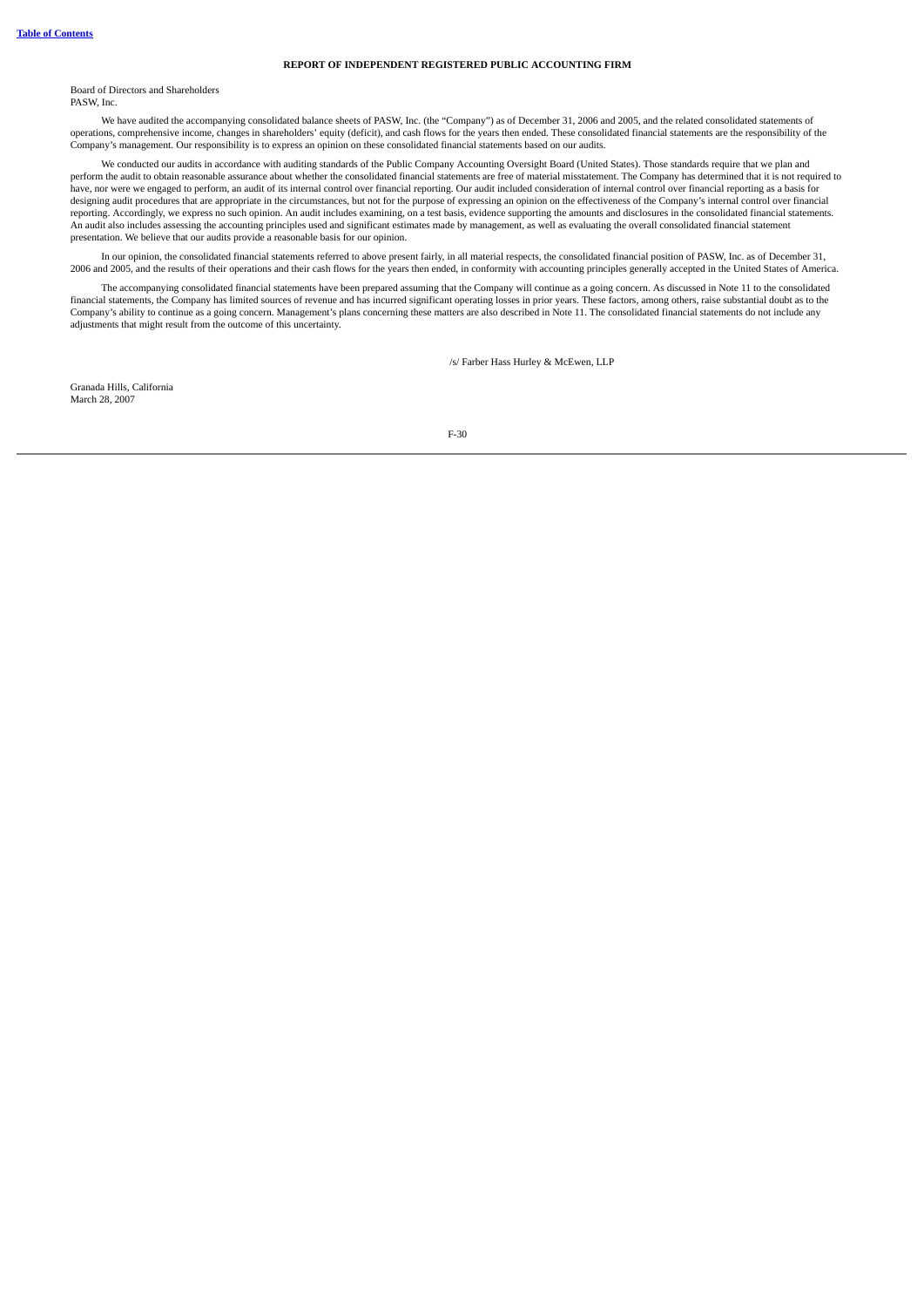# **CONSOLIDATED BALANCE SHEETS**

|                                                                                                                     |     | 2006        | December 31. | 2005          |
|---------------------------------------------------------------------------------------------------------------------|-----|-------------|--------------|---------------|
| <b>ASSETS</b>                                                                                                       |     |             |              |               |
| <b>Current assets</b>                                                                                               |     |             |              |               |
| Cash and cash equivalents                                                                                           | \$. | 306,115     | $\mathbb{S}$ | 268,271       |
| Accounts receivable                                                                                                 |     | 14,018      |              | 17,501        |
| Total current assets                                                                                                |     | 320,133     |              | 285,772       |
| Property and equipment-net                                                                                          |     | 1,642       |              | 1,826         |
| Other asset                                                                                                         |     |             |              | 3,063         |
|                                                                                                                     |     | 321,775     |              | 290,661       |
|                                                                                                                     |     |             |              |               |
| <b>LIABILITIES AND STOCKHOLDERS' EQUITY</b>                                                                         |     |             |              |               |
| <b>Current liabilities</b>                                                                                          |     |             |              |               |
| Accounts payable and accrued expenses                                                                               |     | 52,044      | S.           | 72,311        |
| Total current liabilities                                                                                           |     | 52,044      |              | 72,311        |
| <b>Stockholders' equity</b>                                                                                         |     |             |              |               |
| Preferred stock, \$.03 par value; 3,333,333 shares authorized, no shares issued and outstanding                     |     |             |              |               |
| Common stock, \$.003 par value; 16,666,667 shares authorized; 1,665,800 and 1,665,800 shares issued and outstanding |     | 4,998       |              | 4,998         |
| Additional paid-in capital                                                                                          |     | 6,398,754   |              | 6,398,754     |
| <b>Accumulated deficit</b>                                                                                          |     | (6,086,665) |              | (6, 147, 083) |
| Cumulative adjustment for foreign currency translation                                                              |     | (47,356)    |              | (38, 319)     |
| Total stockholders' equity                                                                                          |     | 269,731     |              | 218,350       |
|                                                                                                                     |     | 321,775     |              | 290,661       |

The accompanying notes are an integral part of these consolidated financial statements.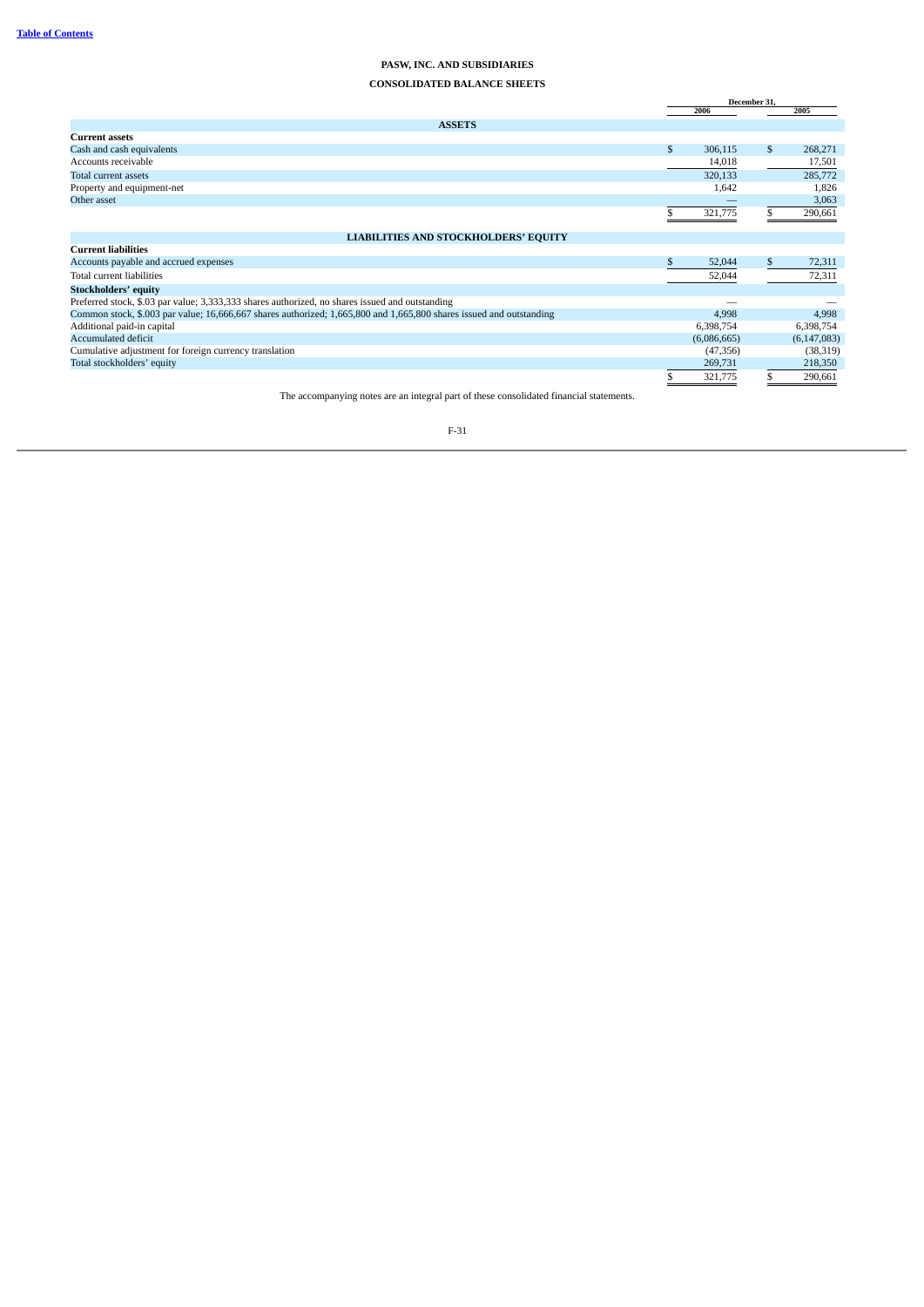# **CONSOLIDATED STATEMENTS OF OPERATIONS**

|                                                  |   |           | For the Years Ended<br>December 31, |           |
|--------------------------------------------------|---|-----------|-------------------------------------|-----------|
|                                                  |   | 2006      |                                     | 2005      |
| Revenue                                          |   |           |                                     |           |
| Royalties and other                              | ъ | 191,287   | \$                                  | 213,014   |
| <b>Operating expenses</b>                        |   |           |                                     |           |
| Selling, general and administrative              |   | 144,365   |                                     | 135,403   |
| Total operating expenses                         |   | 144,365   |                                     | 135,403   |
| Income from operations                           |   | 46,922    |                                     | 77,611    |
| Other income                                     |   | 5,035     |                                     | 4,915     |
| Forgiveness of accrued expenses                  |   | 8,461     |                                     | 37,998    |
| Income from operations before income taxes       |   | 60,418    |                                     | 120,524   |
| Provision for taxes                              |   |           |                                     | 0         |
| Net Income                                       |   | 60,418    | n.                                  | 120,524   |
| Net income per common share - Basic and diluted  |   |           |                                     |           |
| Net income per share                             |   | 0.03      |                                     | 0.06      |
| Weighted average common shares basic and diluted |   | 1,665,800 |                                     | 1,665,800 |

The accompanying notes are an integral part of these consolidated financial statements.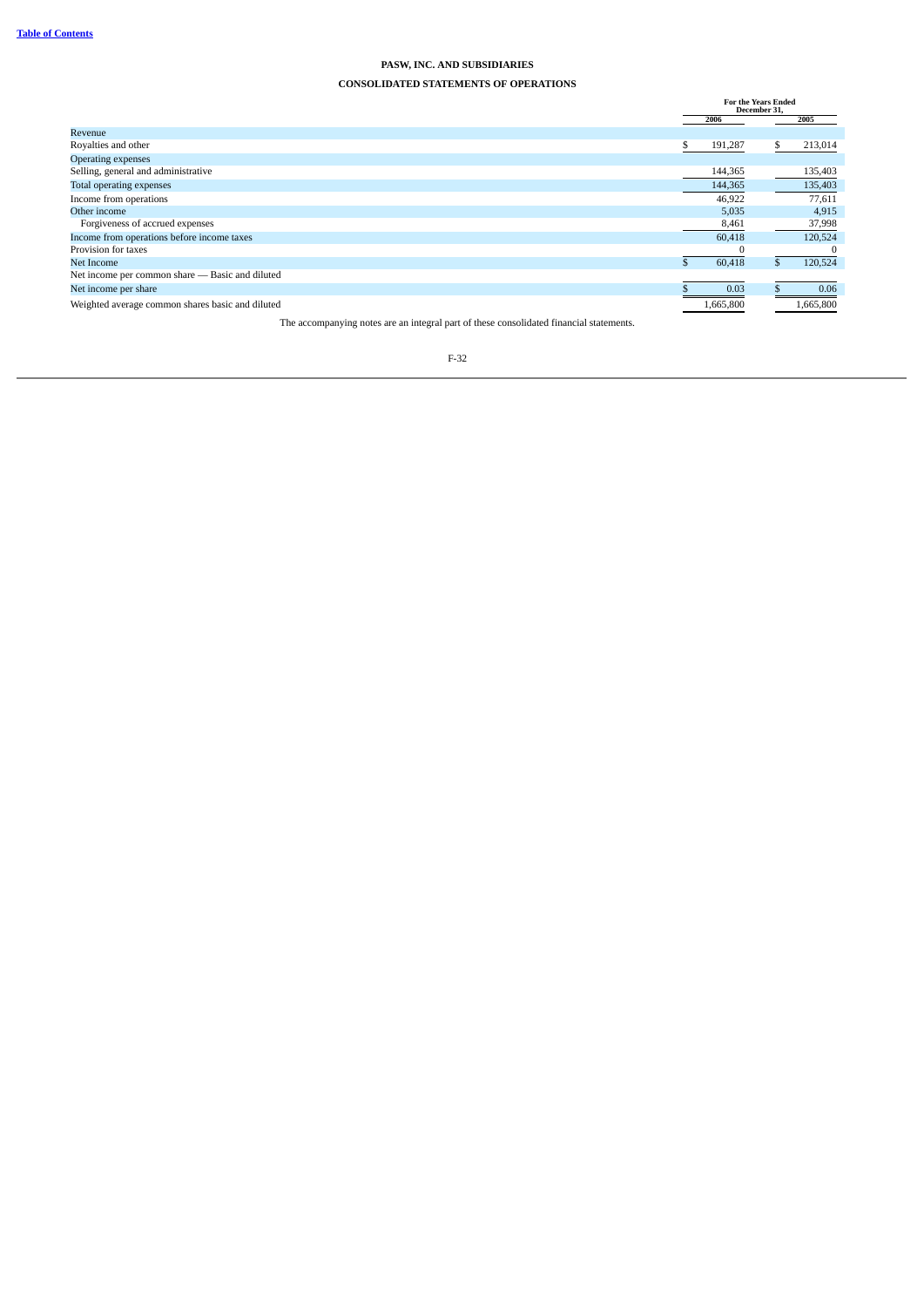**CONSOLIDATED STATEMENTS OF COMPREHENSIVE INCOME**

|                                         |                                                                                         |    | <b>For the Years Ended</b><br>2006 | December 31. | 2005     |
|-----------------------------------------|-----------------------------------------------------------------------------------------|----|------------------------------------|--------------|----------|
| <b>COMPREHENSIVE INCOME</b>             |                                                                                         |    |                                    |              |          |
| Net income                              |                                                                                         | S. | 60.418                             |              | 120.524  |
| Foreign currency translation adjustment |                                                                                         |    | (9,037)                            |              | (32,079) |
| Comprehensive income                    |                                                                                         |    | 51,381                             |              | 88,445   |
|                                         | The accompanying notes are an integral part of these consolidated financial statements. |    |                                    |              |          |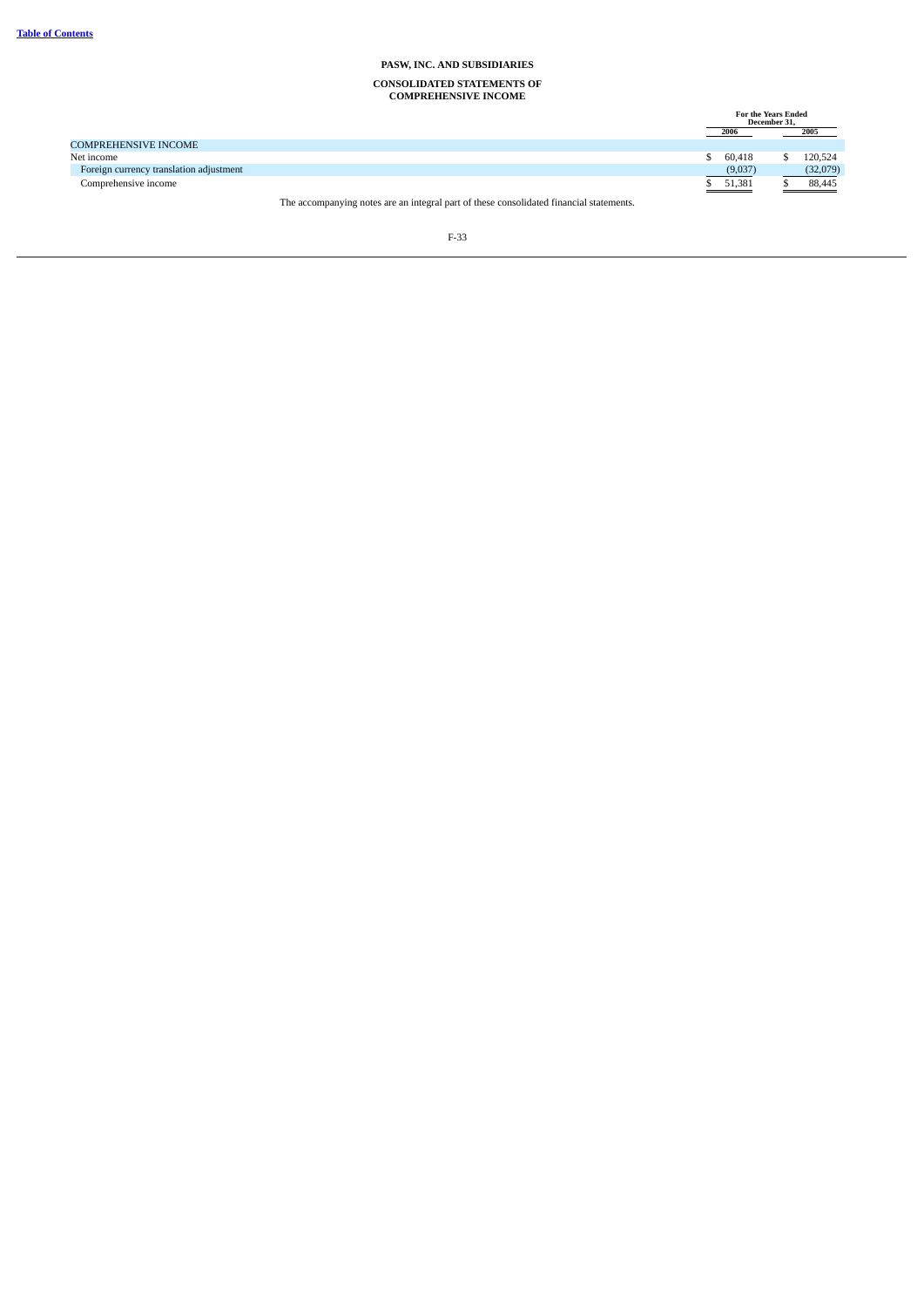# **CONSOLIDATED STATEMENTS OF STOCKHOLDERS' EQUITY FOR THE YEARS ENDED DECEMBER 31, 2006 AND 2005**

|                                         |                                                                                         | <b>Common Stock</b><br>Shares | Amount  | <b>Additional</b><br>Paid-in<br>Capital |   | Accumulated<br>Deficit |    | Cumulative<br>Foreign<br>Currency<br><b>Translation</b><br>Adjustment |               | Total<br>Stockholders'<br>Equity |
|-----------------------------------------|-----------------------------------------------------------------------------------------|-------------------------------|---------|-----------------------------------------|---|------------------------|----|-----------------------------------------------------------------------|---------------|----------------------------------|
| Balance at January 1, 2005              |                                                                                         | 1,665,800                     | \$4,998 | 6,398,754                               | æ | (6,267,607)            | S. | (6,240)                                                               | <sup>\$</sup> | 129,905                          |
| Foreign currency translation adjustment |                                                                                         |                               |         |                                         |   |                        |    | (32,079)                                                              |               | (32,079)                         |
| Net income                              |                                                                                         |                               |         |                                         |   | 120.524                |    |                                                                       |               | 120,524                          |
| Balance at December 31 2005             |                                                                                         | 1.665.800                     | 4,998   | 6.398.754                               |   | (6, 147, 083)          |    | (38, 319)                                                             |               | 218,350                          |
| Foreign currency translation adjustment |                                                                                         |                               |         |                                         |   |                        |    | (9,037)                                                               |               | (9,037)                          |
| Net income                              |                                                                                         |                               |         |                                         |   | 60,418                 |    |                                                                       |               | 60,418                           |
| Balance at December 31, 2006            |                                                                                         | 1,665,800                     | \$4,998 | 6,398,754                               |   | (6,086,665)            |    | (47, 356)                                                             |               | 269,731                          |
|                                         | The accompanying notes are an integral part of these consolidated financial statements. |                               |         |                                         |   |                        |    |                                                                       |               |                                  |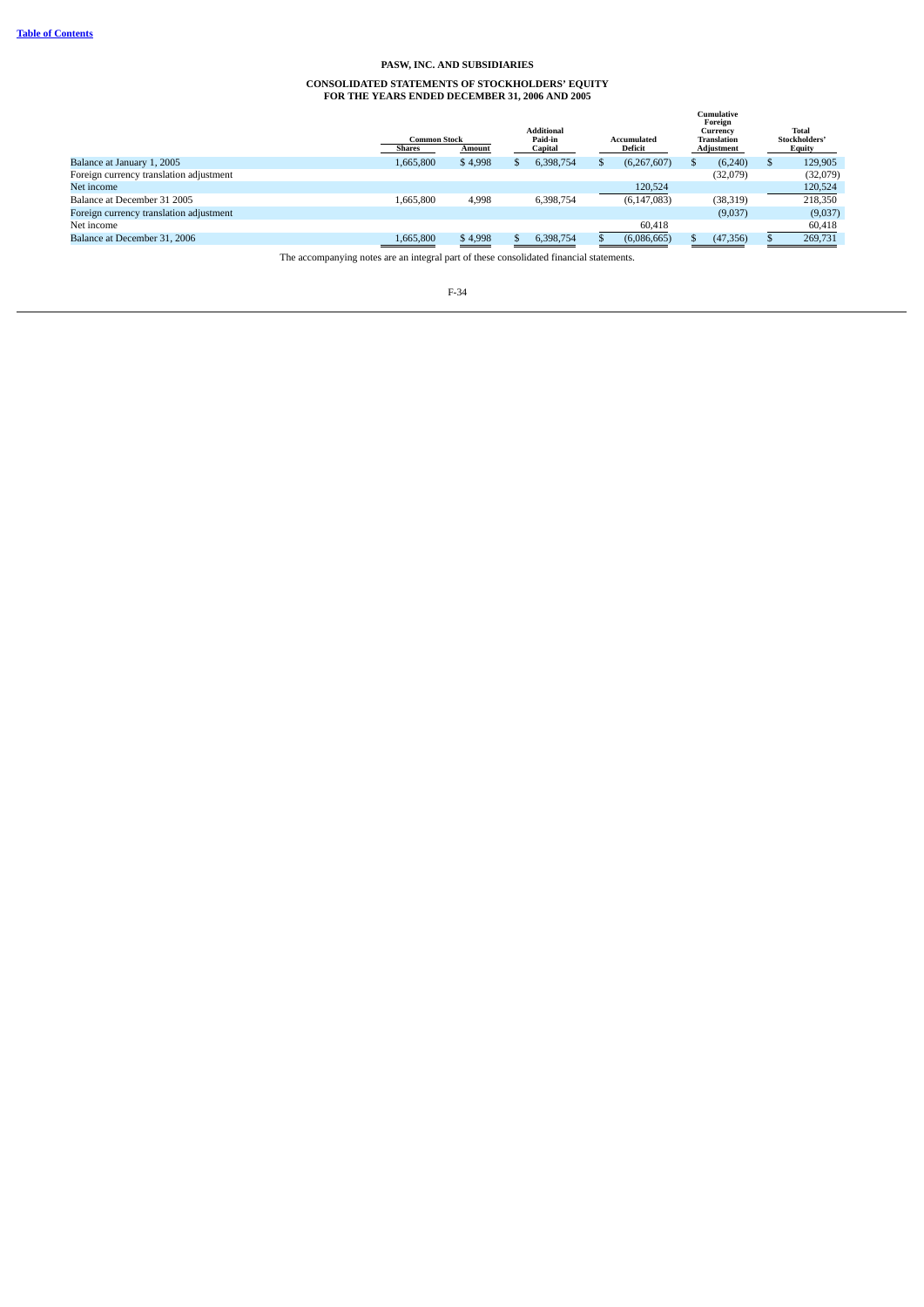# **CONSOLIDATED STATEMENTS OF CASH FLOWS**

|                                                                                   | <b>For the Years Ended</b><br>December 31. |           |     |           |
|-----------------------------------------------------------------------------------|--------------------------------------------|-----------|-----|-----------|
|                                                                                   |                                            | 2006      |     | 2005      |
| <b>CASH FLOWS FROM OPERATING ACTIVITIES</b>                                       |                                            |           |     |           |
| Net income from continuing operations                                             | \$                                         | 60,418    | \$  | 120,524   |
| Adjustments to reconcile net income to net cash provided by operating activities: |                                            |           |     |           |
| Depreciation and amortization                                                     |                                            | 836       |     | 703       |
| (Increase) decrease in assets:                                                    |                                            |           |     |           |
| Accounts receivable                                                               |                                            | 3.483     |     | 8,897     |
| Prepaid expenses and other assets                                                 |                                            |           |     |           |
| Increase (decrease) in liabilities:                                               |                                            | 3,063     |     | 2,400     |
| Accounts payable and accrued expenses                                             |                                            | (20, 267) |     | (19, 693) |
| Net cash provided by operating activities                                         |                                            | 47,533    |     | 112,831   |
| <b>CASH FLOWS FROM INVESTING ACTIVITIES:</b>                                      |                                            |           |     |           |
| Purchase of fixed assets                                                          |                                            | (652)     |     | (2,529)   |
| Net cash provided by investing activities                                         |                                            | (652)     |     | (2,529)   |
| <b>CASH FLOWS FROM FINANCING ACTIVITIES:</b>                                      |                                            |           |     |           |
| Net cash used in financing activities                                             |                                            |           |     |           |
| <b>EXCHANGE RATE CHANGES</b>                                                      |                                            | (9,037)   |     | (32,079)  |
| NET INCREASE IN CASH AND CASH EQUIVALENTS                                         |                                            | 37,844    |     | 78,223    |
| <b>CASH AND CASH EQUIVALENTS - BEGINNING</b>                                      |                                            | 268,271   |     | 190,048   |
| <b>CASH AND CASH EQUIVALENTS - ENDING</b>                                         |                                            | 306,115   | S.  | 268,271   |
| SUPPLEMENTAL CASH FLOW INFORMATION:                                               |                                            |           |     |           |
| Cash paid during the year for:                                                    |                                            |           |     |           |
| Interest paid                                                                     | \$                                         | Nil       | \$  | Nil       |
| Income taxes paid                                                                 | \$.                                        | Nil       | \$. | Nil       |
|                                                                                   |                                            |           |     |           |

The accompanying notes are an integral part of these consolidated financial statements.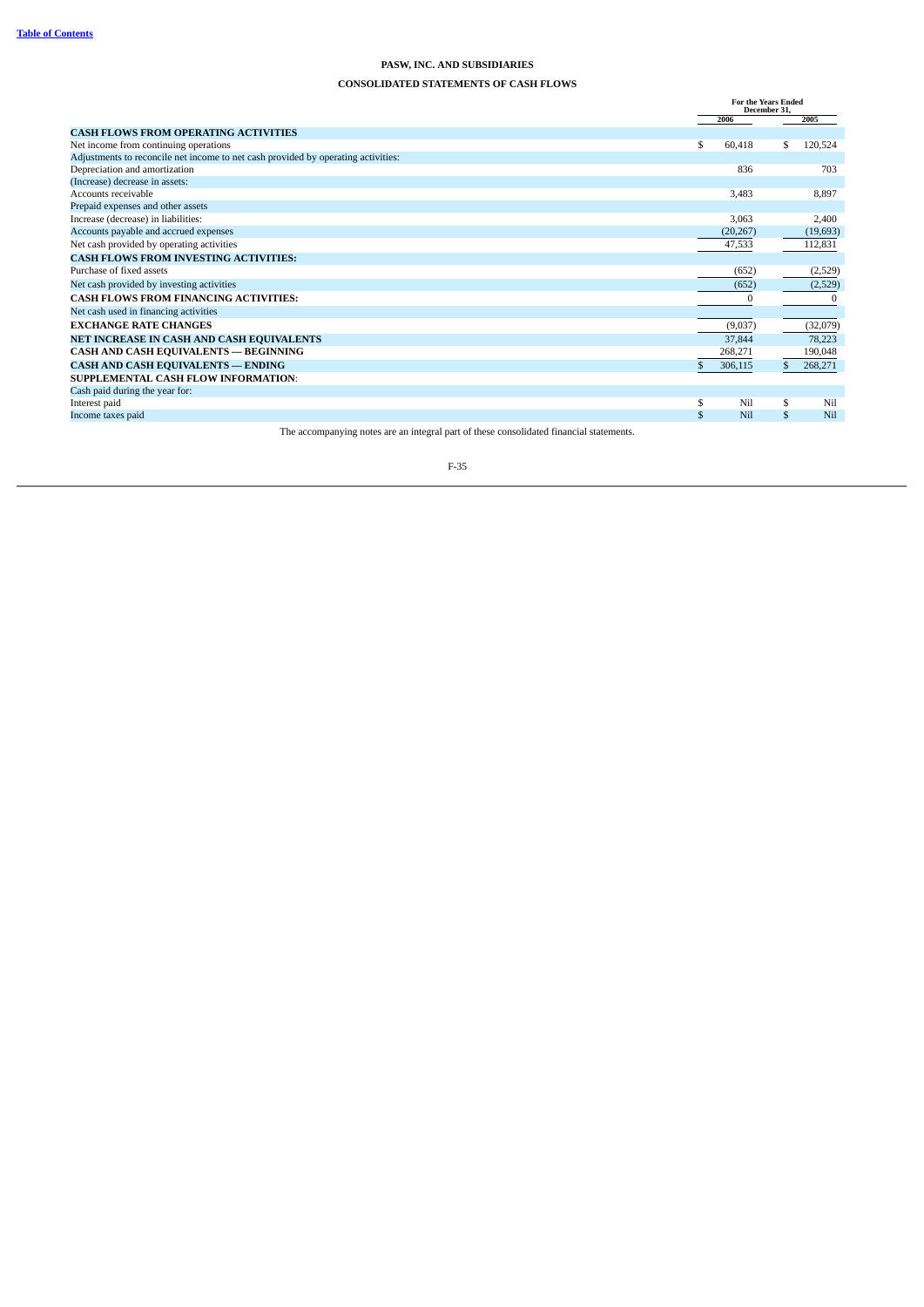#### **NOTES TO CONSOLIDATED FINANCIAL STATEMENTS DECEMBER 31, 2006 AND 2005**

#### **NOTE 1 — SUMMARY OF SIGNIFICANT ACCOUNTING POLICIES**

## *Nature* of *Operat*

PASW, Inc. (the "Company") was incorporated in California in November 1992 as a developer and licensor of Internet and Web related software and software development tools. The Company developed and sold software developmen office in Japan. In December 2002 the Company closed the Japanese office but continues to receive royalty income from a single customer in Japan. The remaining administrative operations are conducted principally from an office in the San Francisco Bay Area of Northern California.

#### *Basis of Consolidation*

The consolidated financial statements include the accounts of the Company and its wholly owned subsidiaries:

- Network Research Corp. Japan, Ltd. (*"NRCJ"*);
- Alera Systems, Inc. (*"Alera"*), formerly iApplianceNet.com (*"iAppliance"*), a California Corporation;
- Pacific Acquisition Corporation (*"PAC"*), a California Corporation; and
- PASW Europe Limited (*"Europe"*), a United Kingdom Corporation.

All references herein to PASW, Inc. or the *"Company"* include the consolidated results of PASW, Inc. and its subsidiaries. All significant intercompany accounts and transactions were eliminated in consolidation.

Alera, PAC and Europe were inactive in 2006 and 2005.

#### *Use of Estimates*

Preparing financial statements in conformity with generally accepted accounting principles requires management to make estimates and assumptions that affect the reported amounts of assets and liabilities and disclosure of contingent assets and liabilities at the date of the financial statements and the reported amounts of revenues and expenses during the reporting period. Actual results could differ from those estimates.

#### *Revenue Recognition*

The Company generates all revenue from a royalty license agreement with a single customer in Japan. Generally, income is recognized when earned.

#### *Cash and Cash Equivalents*

The Company considers all highly liquid investments purchased with original maturities of three months or less to be cash equivalents.

#### *Concentration of Credit Risk*

The Company places its cash in what it believes to be credit-worthy financial institutions. However, cash balances may exceed FDIC insured levels at various times during the year.

The Company's accounts receivable are derived from one customer.

#### *Accounts Receivable*

For financial reporting purposes, PASW, Inc. uses the allowance method of accounting for doubtful accounts. PASW, Inc. performs ongoing credit evaluations of its customers and, if required, maintains an allowance for

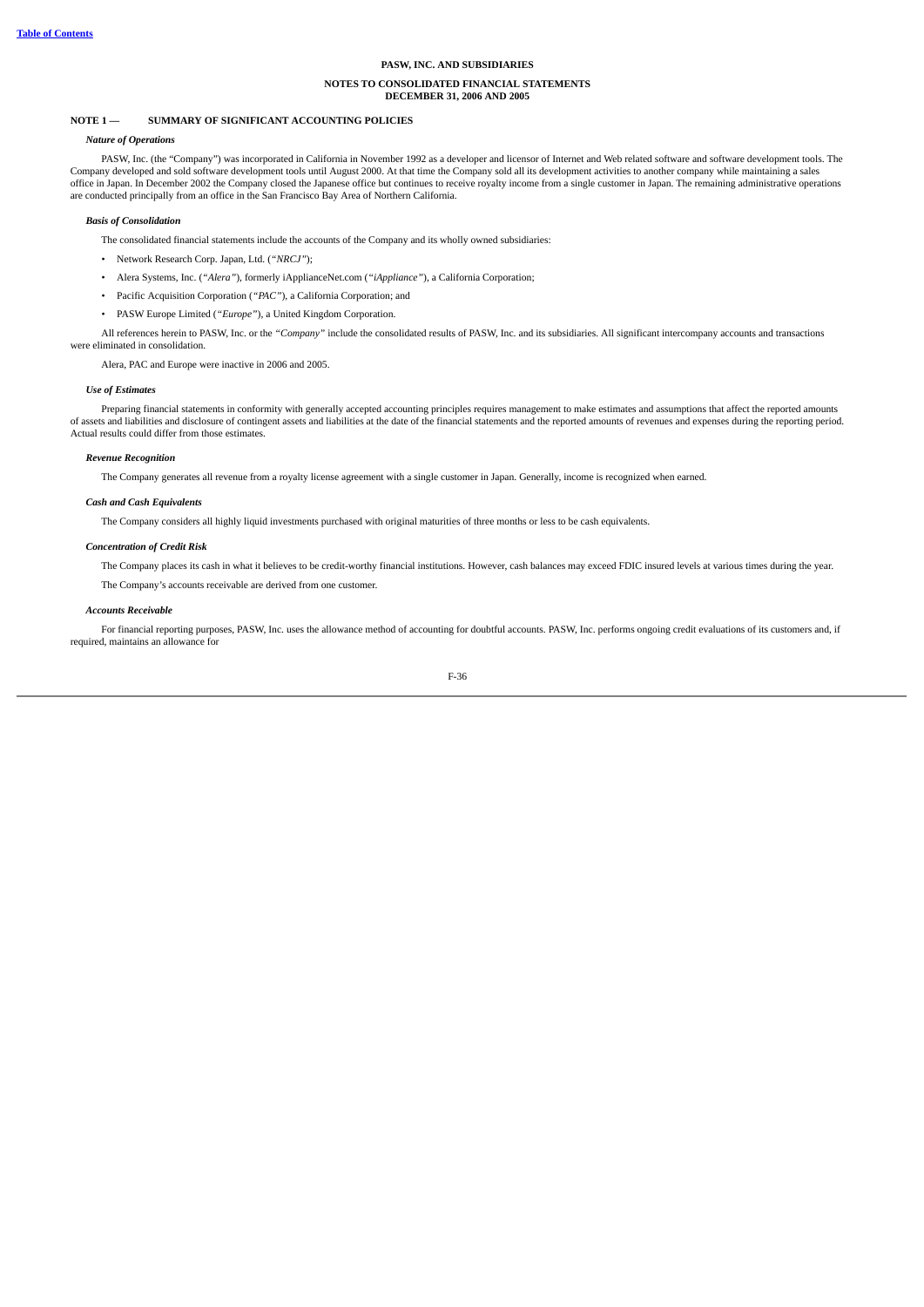### **NOTES TO CONSOLIDATED FINANCIAL STATEMENTS — (Continued)**

potential credit losses. The allowance is based on an experience factor and review of current accounts receivable. Uncollectible accounts are written off against the allowance accounts when<br>deemed uncollectible. No account

#### *Property and Equipment*

Property and equipment are stated at cost. Depreciation is provided for in amounts sufficient to relate the cost of depreciable assets to operations over their estimated service lives, primarily on a straight-line basis. The estimated lives used in determining depreciation are five to seven years for furniture, fixtures and computer equipment. Purchased computer software costs are amortized over five years.

Maintenance and repairs are expensed as incurred; additions and betterments are capitalized. Upon retirement or sale, the cost and related accumulated depreciation of the disposed assets are removed and any resulting gain or loss is recorded.

#### *Fair Value of Financial Instruments*

The Company's financial instruments consist of cash, accounts receivable, and accounts payable. The carrying amounts of cash, accounts receivable, and accounts payable approximate fair value due to the highly liquid nature of these short-term instruments at December 31, 2006 and 2005.

#### *Long-Lived Assets*

Long-lived assets are reviewed for impairment whenever events or changes in circumstances indicate the related carrying amount may not be recoverable. Recovery of assets to be held and used is measured by comparing the carrying amount of the assets to the future net cash flows expected to be generated by the asset. If such assets are considered impaired, the impairment is measured by the amount by which the carrying amount of the assets exceeds the fair value of the assets. Assets to be disposed of are reported at the lower of the carrying amount or fair value less the cost to sell.

#### *Income Taxes*

Provisions for income taxes are based on taxes payable or refundable for the current year and deferred taxes on temporary differences between the amount of taxable income and pretax financial income and between the tax bases of assets and liabilities and their reported amounts in the financial statements. Deferred tax assets and liabilities are included in the financial statements at currently enacted income tax rates applicable to the period in which the deferred tax assets and liabilities are expected to be realized or settled as prescribed by Statement of Financial Accounting Standards *("SFAS"*) No. 109, *"Accounting for Income Taxes."* As changes in tax laws or rates are enacted, deferred tax assets and liabilities are adjusted through the provision for income taxes.

#### *Translation of Foreign Currency*

The Company translates foreign currency financial statements of NRCJ in accordance with SFAS 52, *"Foreign Currency Translation."* Assets and liabilities are translated at current exchange rates and related revenues and expenses are translated at average exchange rates in effect during the period. Resulting translation adjustments are recorded as a separate component in stockholders' equity. Foreign currency transaction gains and losses are included in determining net income.

#### *Stock-Based Compensation*

PASW, Inc. has adopted SFAS 123(R) *"Share-Based Payment"* to account for options awarded to employees and directors.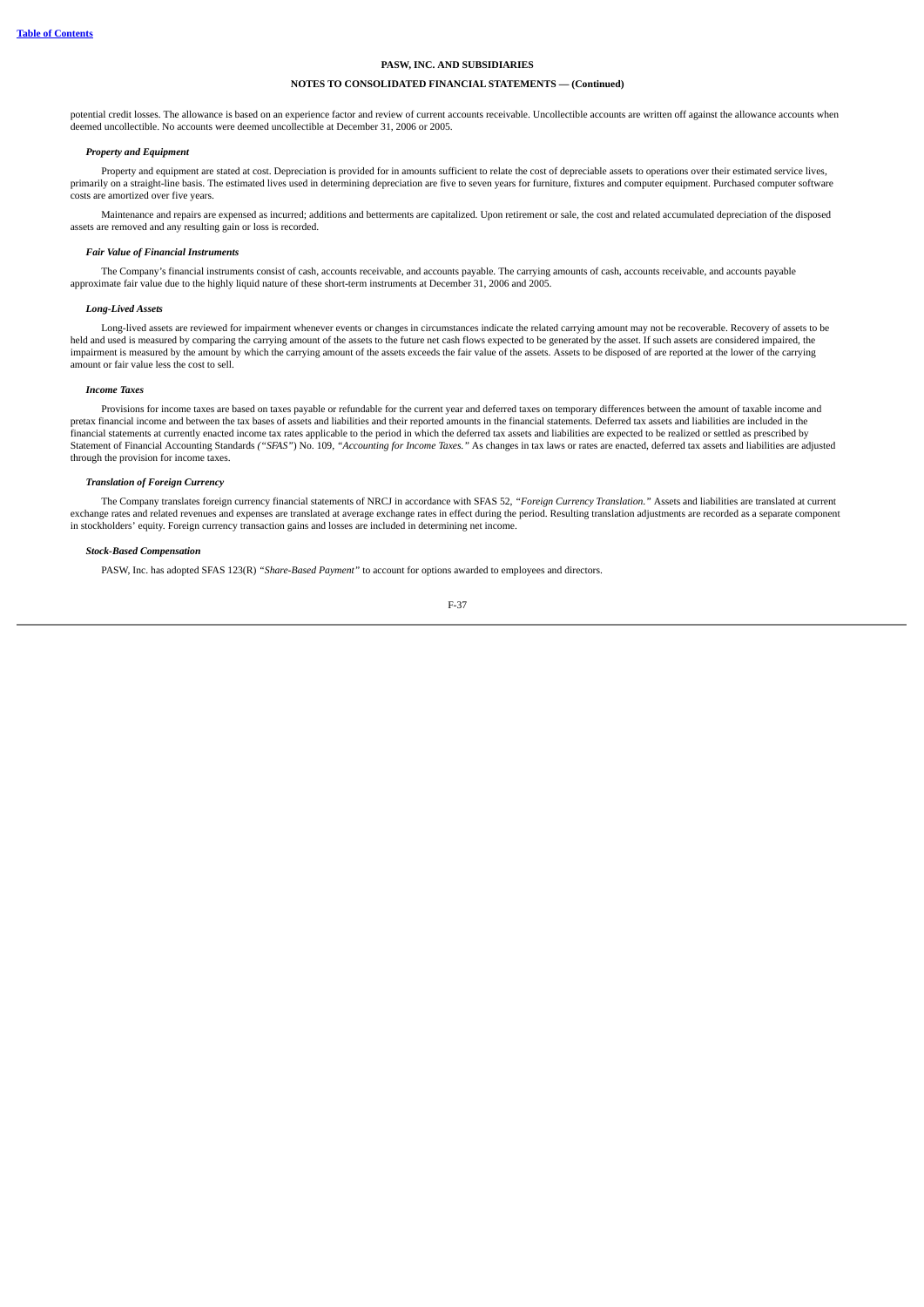## **NOTES TO CONSOLIDATED FINANCIAL STATEMENTS — (Continued)**

#### *Recent Accounting Pronouncements*

In March 2005, FASB issued Interpretation No. 47 ("FIN 47"), *"Accounting for Conditional Asset Retirement Obligations"*. FIN 47 clarifies that the term "conditional asset retirement obligation" as used in FASB Statement No. 143, *"Accounting for Asset Retirement Obligation"*, refers to a legal obligation to perform an asset retirement activity in which the timing and/or method of settlement are conditional on a future event that may or may not be within the control of the entity. Accordingly, an entity is required to recognize a liability for the fair value of a conditional asset retirement obligation if the fair value of the liability can be reasonably estimated. FIN 47 is effective no later than the end of fiscal years ending after December 15, 2005. The adoption of this standard has had no impact on the Company's consolidated financial statements.

In July 2006, FASB issued Interpretation No. 48 ("FIN 48"), "Accounting for Uncertainty in Income Taxes - An Interpretation of FASB Statement No. 109", FIN 48 clarifies the accounting for uncertainty in income taxes recognized in an enterprise's financial statements in accordance with FASB Statement No. 109, and also prescribes a recognition threshold and measurement attribute for the financial statement recognition and measurement of a tax position taken or expected to be taken in a tax return. FIN 48 is effective for financial statements issued for fiscal years beginning after December 15, 2006. The adoption of this standard is not expected to have a significant impact on the Company's consolidated financial statements.

FIN 46(R), *"Consolidation of Variable Interest Entities"*, applies at different dates to different types of enterprises and entities, and special provisions apply to enterprises that have fully or partially applied Interpretation 46 prior to issuance of 46(R). Application of Interpretation 46 or Interpretation 46(R) is required in financial statements of public entities that have interests in variable interest entities or potential variable interest entities commonly referred to as special purpose entities for periods ending after December 15, 2003. Application by public entities (other than small business issuers) for all other types of entities is required in financial statements for periods ending after March 15, 2004. Application by small business issuers to entities other than special purpose entities and by non-public entities to all types of entities is required at various dates in 2004 and 2005. In some instances, enterprises have the option of applying or continuing to apply Interpretation 46 for a short period of time before applying Interpretation 46(R). There is no impact on the Company's consolidated financial statements.

In September 2006, FASB issued SFAS No. 157, *"Fair Value Measurements"*. SFAS No. 157 provides guidance for using fair value to measure assets and liabilities. It clarifies that for items that are not actively traded, such as certain kinds of derivatives, fair value should reflect the price in a transaction with a market participant, including adjustment for risk, not just the company's mark-to-model value. Statement No. 157 also requires expanded disclosure of the effect on earnings for items measured using unobservable data. Fair value refers to the price that would be received to sell an asset or paid to transfer a liability in an orderly transaction between market participants in the market in which the reporting entity transacts. Statement No. 157 is effective for financial statements issued for fiscal years beginning after November 15, 2007.

On February 15, 2007, the FASB issued SFAS Statement No. 159, "The Fair Value Option for Financial Assets and Financial Liabilities". This Statement permits companies and notfor-profit organizations to make a one-time election to carry eligible types of financial assets and liabilities at fair value, even if fair value measurement is not required under GAAP. SFAS 159 is effective for fiscal years beginning after November 15, 2007. The Company is currently evaluating the effect of the adoption of SFAS No. 159.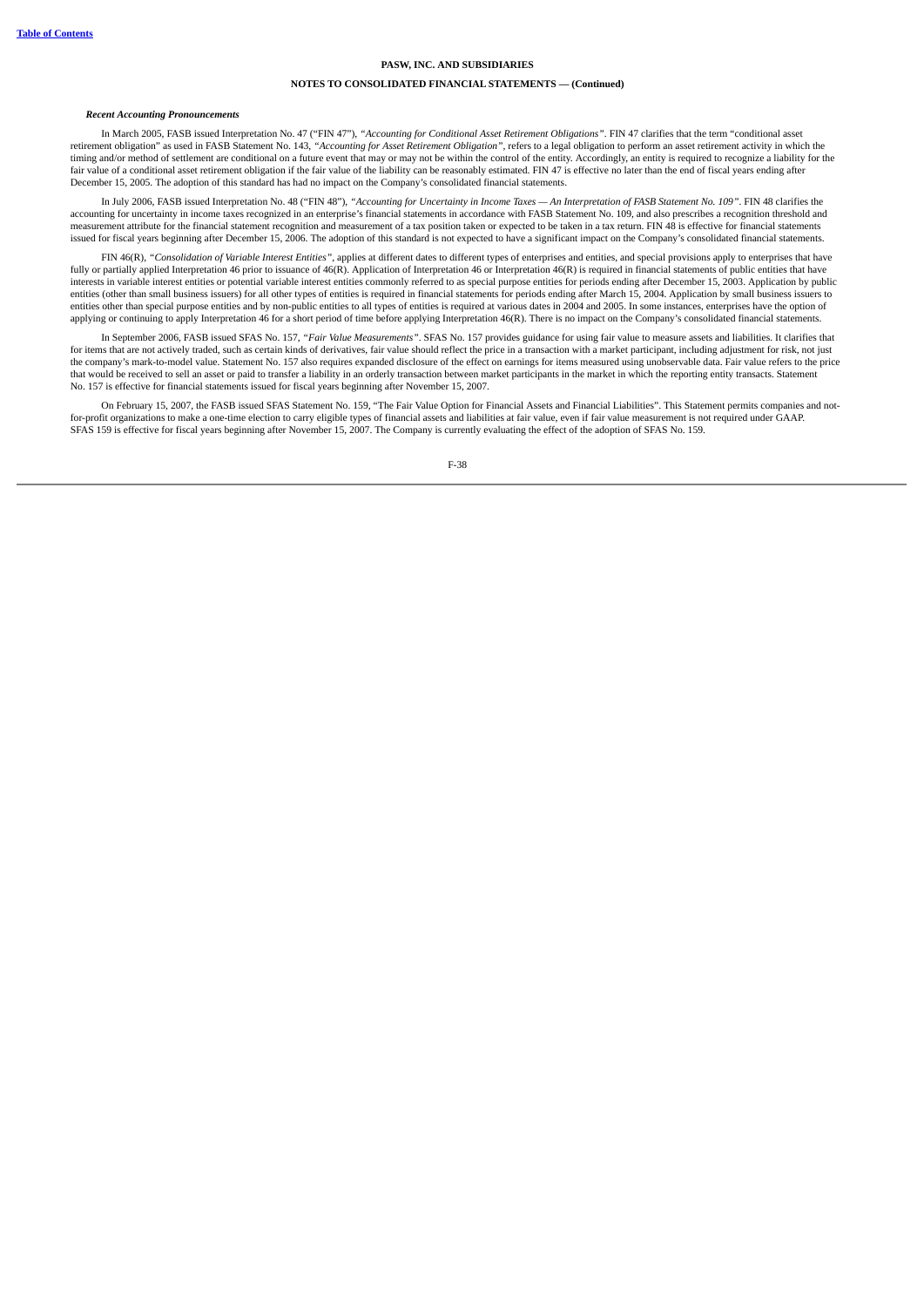# **NOTES TO CONSOLIDATED FINANCIAL STATEMENTS — (Continued)**

# **NOTE 2 — PROPERTY AND EQUIPMENT**

Property and equipment consisted of the following:

|                                                 |                                | December 31, |
|-------------------------------------------------|--------------------------------|--------------|
|                                                 | 2006                           | 2005         |
| Furniture, fixtures and equipment               | 1,826                          | \$2,529      |
| Purchase of furniture                           | 652                            | 0            |
|                                                 | 2,478                          | 2,529        |
| Less: accumulated depreciation and amortization | 836<br>the control of the con- | 703          |
| $Fixed$ assets $-$ net                          | 1,642                          | 1,826        |

#### **NOTE 3 — CAPITAL STOCK**

PASW, Inc. is authorized to issue 3,333,333 shares of Preferred Stock, par value \$.03. Preferred shares may be issued from time to time in one or more series. The number of shares in each series and the designation of each series to be issued shall be determined from time to time by the board of directors of the Company.

#### **NOTE 4 — STOCK-BASED COMPENSATION**

On April 17, 1998, PASW, Inc. adopted the 1998 Equity Incentive Program (the *"Plan"*). The Plan expires on December 31, 2008. The Plan provides for granting of the following Stock Awards: (i) Incentive Stock Options, (ii) Non-Statutory Stock Options, (iii) Stock Appreciation Rights, (iv) Stock Bonuses, and (v) Rights to acquire Restricted Stock. Persons eligible to receive Stock Awards are the employees, directors and consultants of the Company and its Affiliates, as defined. Incentive Stock Options may be granted only to employees. Stock awards other than Incentive Stock Options may be granted to all eligible persons.

The maximum term of any options granted is ten years. Vesting requirements may vary, and will be determined by the board of directors. The number of shares reserved for issuance under the Plan is 150,580 shares. At December 31, 2006 the Company had zero outstanding options.

## **NOTE 5 — WARRANTS**

On September 18, 2001, PASW, Inc. issued 186,667 fully vested common stock purchase warrants as compensation for services by professionals and consultants. The warrants have an exercise price of \$0.75 per share. The warrants expired on September 19, 2006.

In 2001, the Company also canceled its outstanding employee options and other warrants, and on September 18, 2001 issued 184,558 new fully vested warrants, with an exercise price of \$0.75 per share. The warrants expired on September 19, 2006.

The Company valued the 400,891 warrants issued in 2001 using the Black Sholes option pricing model with the following assumptions: interest rate of 4.5%, life of 5 years, volatility of 145% and expected dividend yield of -0-%. The per warrant fair value is \$0.30 and a total expense of \$124,781 was recorded during 2001.

#### **NOTE 6 — RELATED PARTY TRANSACTIONS**

One officer of the Company also manages the Company and receives management fees. Management fee expense included in the statement of operations totaled \$30,000 in 2006 and 2005.

The Company occupies facilities in California provided by the same officer at no charge.

$$
F-39
$$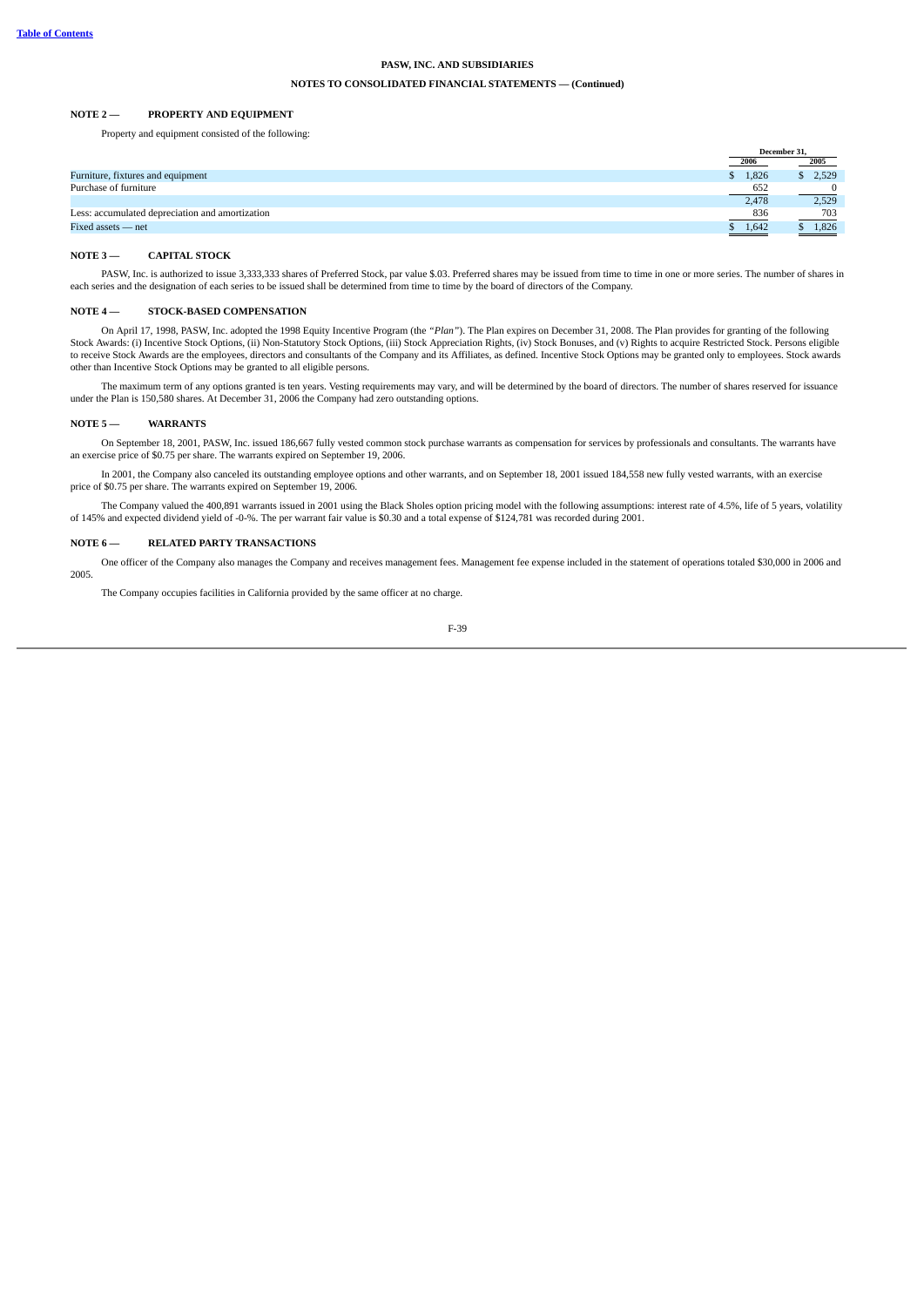# **NOTES TO CONSOLIDATED FINANCIAL STATEMENTS — (Continued)**

# **NOTE 7 — SEGMENT INFORMATION**

All of the Company's 2006 and 2005 sales were in Japan.

# **NOTE 8 — INCOME TAXES**

The provision for income taxes consists of the following:

|         |  |                                    |  |   |  |                                          |  |  |  |  | December 31. |               |  |
|---------|--|------------------------------------|--|---|--|------------------------------------------|--|--|--|--|--------------|---------------|--|
|         |  |                                    |  |   |  |                                          |  |  |  |  | 2006         | 2005          |  |
| Current |  |                                    |  |   |  |                                          |  |  |  |  | \$0          | \$0<br>$\sim$ |  |
| $\sim$  |  | $\sim$ $\sim$ $\sim$ $\sim$ $\sim$ |  | . |  | the contract of the contract of the con- |  |  |  |  |              |               |  |

The reconciliation of the effective income tax rate to the Federal statutory rate is as follows:

|                               | December 31, |        |
|-------------------------------|--------------|--------|
|                               | 2006         | 2005   |
| Federal income tax rate       | 35.0%        | 35.0%  |
| Surtax exemption              | (10.0)       | (10.0) |
| Effect of valuation allowance | (25.0)       | (25.0) |
| State taxes                   |              |        |
| Effective income tax rate     | 0%           | 0%     |
|                               |              |        |

**December 31,**

At December 31, 2006, the Company had a net carryforward operating loss of approximately \$4,480,000. A valuation allowance equal to the tax benefit for deferred taxes was established due to the uncertainty of realizing the benefits of the tax carryforward. Any merger or acquisition by another company would significantly reduce utilization of the net operating loss carryforward.

Deferred tax assets and liabilities reflect the net tax effect of temporary differences between the carrying amount of assets and liabilities for financial reporting purposes and amounts<br>used for income tax purposes. Signi

|                                                | December 31.<br>2006 | 2005        |
|------------------------------------------------|----------------------|-------------|
| Non-current deferred tax assets (liabilities): |                      |             |
| Loss carryforwards                             | 1.000.000            | 100,000     |
| Less: valuation allowance                      | (1.000.000)          | (1,100,000) |
| Net deferred tax assets (liabilities)          |                      |             |

The net operating loss carryforwards begin to expire in 2019 and expire by 2026.

# **NOTE 9 — EARNINGS PER SHARE**

Securities that could potentially dilute basic earnings per share in the future, were not included in the computation of diluted earnings per share because their effect would have been antidilutive, are as follows:

|                      |      | December 31.                                 |
|----------------------|------|----------------------------------------------|
|                      | 2006 | 2005                                         |
| Warrants and Options | $-$  | 400,891                                      |
| Total shares         | ____ | 400,891<br>and the control of the control of |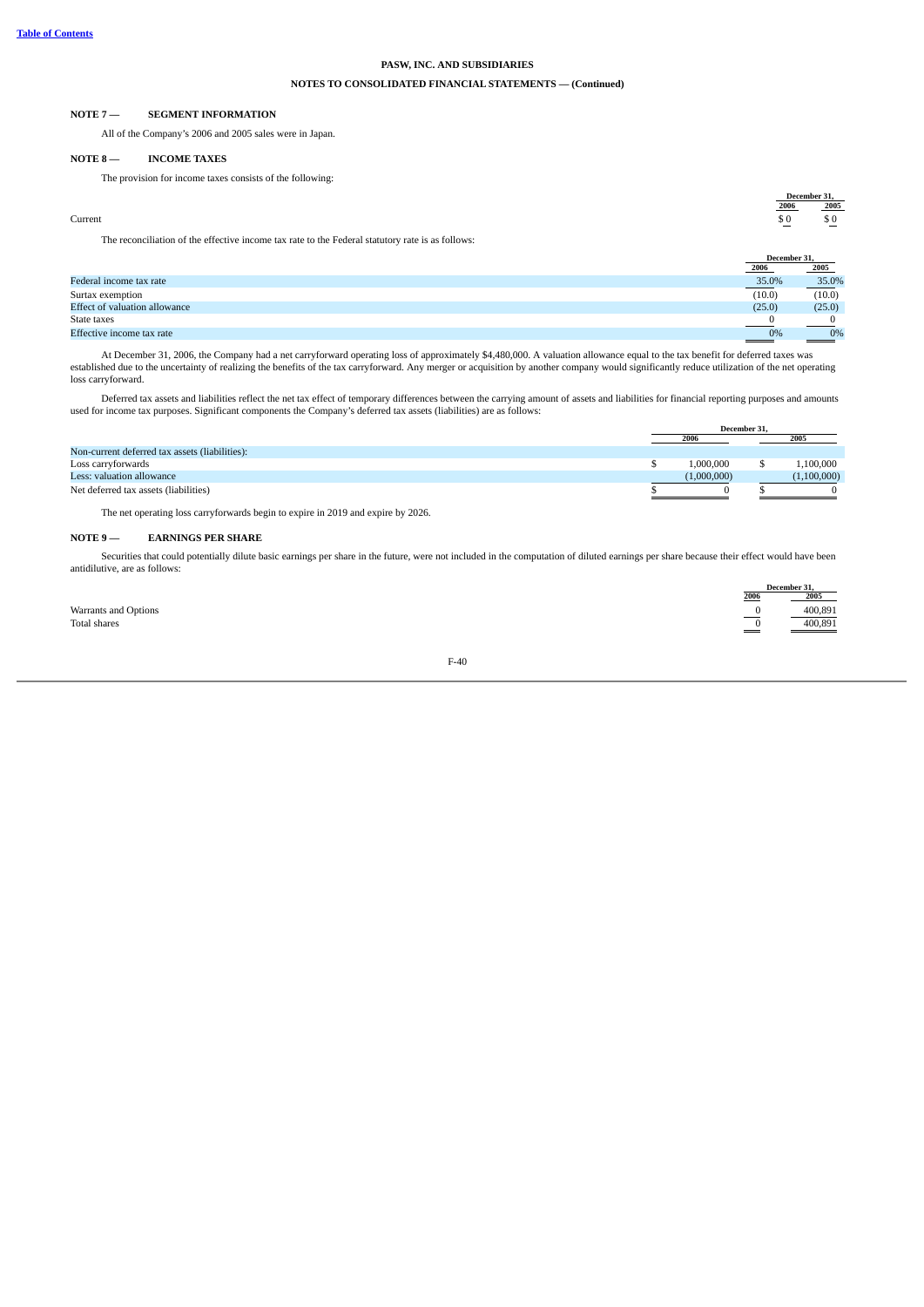# **NOTES TO CONSOLIDATED FINANCIAL STATEMENTS — (Continued)**

# **NOTE 10 — ACCRUED EXPENSES**

During 2001 the Company accrued certain expenses in anticipation of possible charges for goods and services. The charges did not materialize; therefore in 2005 the Company reversed certain accruals. In 2006, the Company reversed certain other accruals.

# **NOTE 11 — GOING CONCERN**

The accompanying financial statements were prepared in conformity with generally accepted accounting principles, which contemplate continuation of the Company as a going concern. Although the Company had positive cash flows in 2006 and 2005, it had net operating losses of \$6,086,665 since inception. The Company's only operating subsidiary NRCJ sold all<br>its revenue producing assets in 2003 working capital requirements until the Company can generate sufficient sales volume to cover its operating expenses. As of December 31, 2006, the Company is actively seeking a reverse merger candidate.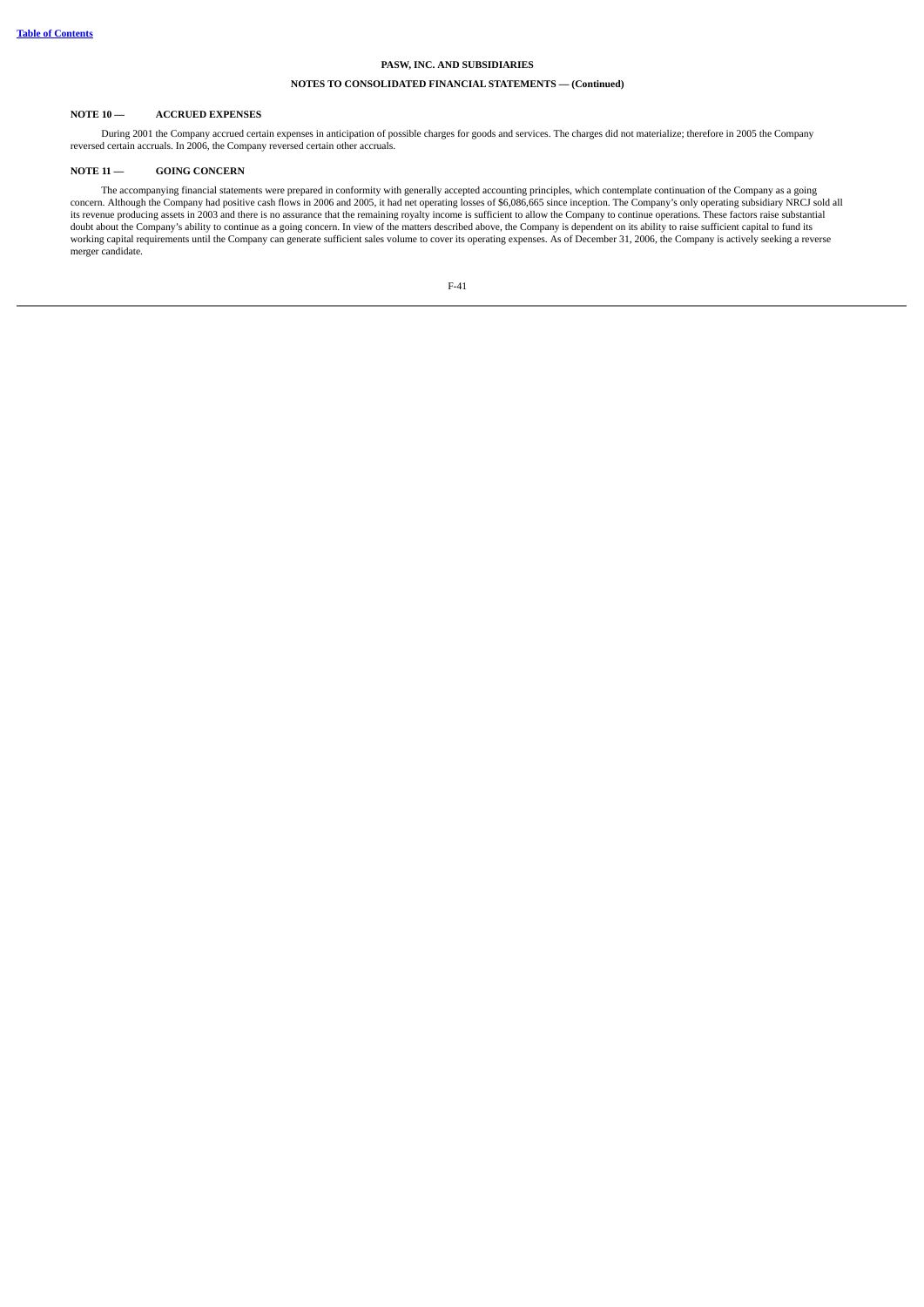# **PRO FORMA COMBINED CONDENSED CONSOLIDATED FINANCIAL STATEMENTS**

#### **(Unaudited)**

#### **Introduction**

On June 12, 2007 VirnetX, Inc., a Delaware corporation ("VirnetX"), entered into a binding agreement and plan of merger with VirnetX Holding Corporation, a Delaware corporation ("VirnetX"), entered into a binding agreement Corporation's wholly-owned acquisition subsidiary merged with and into VirnetX with VirnetX as the surviving corporation to the merger. As a result of the merger, VirnetX became a wholly-owned subsidiary of VirnetX Holding Corporation and the pre-merger stockholders of VirnetX exchanged their shares in VirnetX for shares of common stock of VirnetX Holding Corporation. At the closing date of the merger, VirnetX security holders owned approximately 95% of the combined company on a fully-diluted basis. VirnetX directors and executive management constituted a majority of the combined company's board of directors and executive management, respectively. As a result, VirnetX is deemed to be the acquiring company for accounting purposes, and the merger transaction will be accounted for as a reverse merger and a recapitalization. The financial statements of the combined entity reflect the historical results<br>of VirnetX prior to the merge Corporation expected to continue after the merger. Stockholders' equity and earnings per share of the combined entity will be retroactively restated to reflect the number of shares of common stock received by VirnetX security holders in the merger, after giving effect to the difference between the par values of the capital stock of VirnetX and VirnetX Holding Corporation, offset by additional paid-in capital.

The following unaudited pro forma combined financial statements have been prepared to give effect to the merger of VirnetX and VirnetX Holding Corporation which, in accordance with accounting principles generally accepted in the United States, is considered a reverse acquisition of assets and a recapitalization with VirnetX deemed to be the acquiror of VirnetX Holding Corporation. It is assumed that VirnetX Holding Corporation does not meet the definition of a business in accordance with Statement of Financial Accounting Standards, No. 141, "Business Combinations", "(SFAS 141)", and Emerging Issues Task Force 98-3, "Determining Whether a Non-monetary Transaction Involves Receipt of Productive Assets or of a Business", "(EITF 98-3)".

For accounting purposes, VirnetX Holding Corporation is being viewed as a publicly-held shell company because it had approximately \$72,000 of cash and no other material assets or liabilities at the time of the closing of the merger. VirnetX security holders own approximately 95% of the combined company on a fully-diluted basis post merger and VirnetX directors and<br>executive management constitute a principles generally accepted in the United States, the merger is considered to be a reverse acquisition and recapitalization; and as such the cost of the proposed merger is measured as net assets acquired, and goodwill will not be recognized.

The actual amounts recorded pursuant to the merger may differ materially from the information presented in these unaudited pro forma combined condensed consolidated financial statements as a result of:

- the impact of any sale of all or part of the operating assets of VirnetX Holding Corporation,
- cash cost of VirnetX Holding Corporation's operations between the signing of the merger agreement and the closing of the merger,
- the timing of completion of the merger,
- the cost of liquidation of any operating assets should VirnetX Holding Corporation or VirnetX fail to divest of such assets or liabilities, and
- other changes in VirnetX Holding Corporation's assets that occur prior to completion of the merger, which could cause material differences in the information presented below.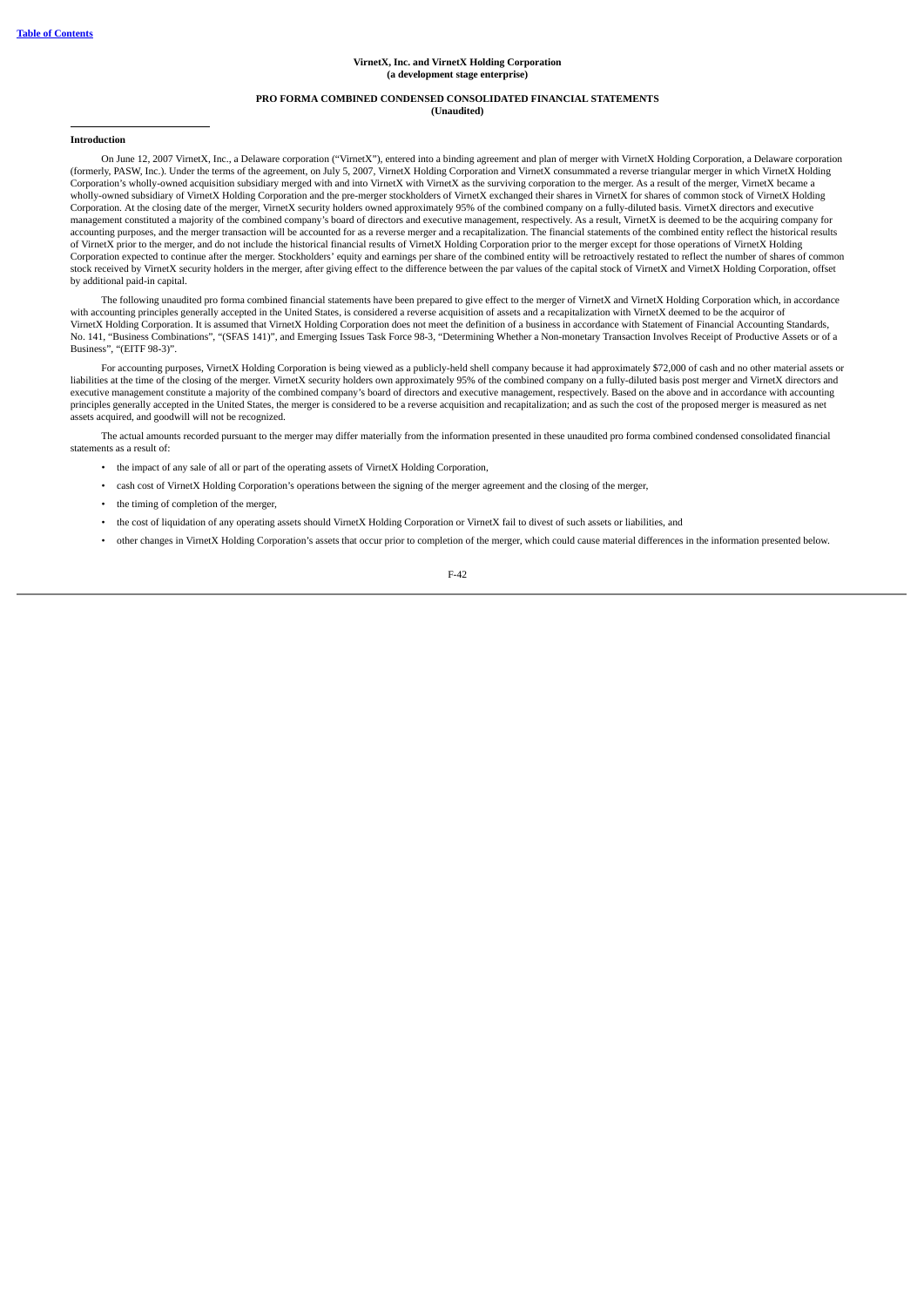The unaudited pro forma combined condensed consolidated financial statements presented below are based on the historical financial statements of VirnetX and VirnetX Holding Corporation, adjusted to give effect to the merger. The pro forma adjustments are described in the accompanying notes presented on the following pages.

The unaudited pro forma combined condensed consolidated balance sheet assumes that the merger was completed as of June 30, 2007. The unaudited pro forma combined condensed consolidated statement of operations for the year ended December 31, 2006 and the six months ended June 30, 2007 assume that the merger was completed as of January 1, 2006.

The unaudited pro forma combined condensed consolidated financial information is presented for illustrative purposes only and is not necessarily indicative of the financial position or results of operations that would have actually been reported had the merger occurred at the dates stated above, nor is it necessarily indicative of future financial position or results of operations. The unaudited pro forma combined condensed consolidated financial information has been derived from, and should be read, in conjunction with the historical consolidated<br>financial statements and related notes of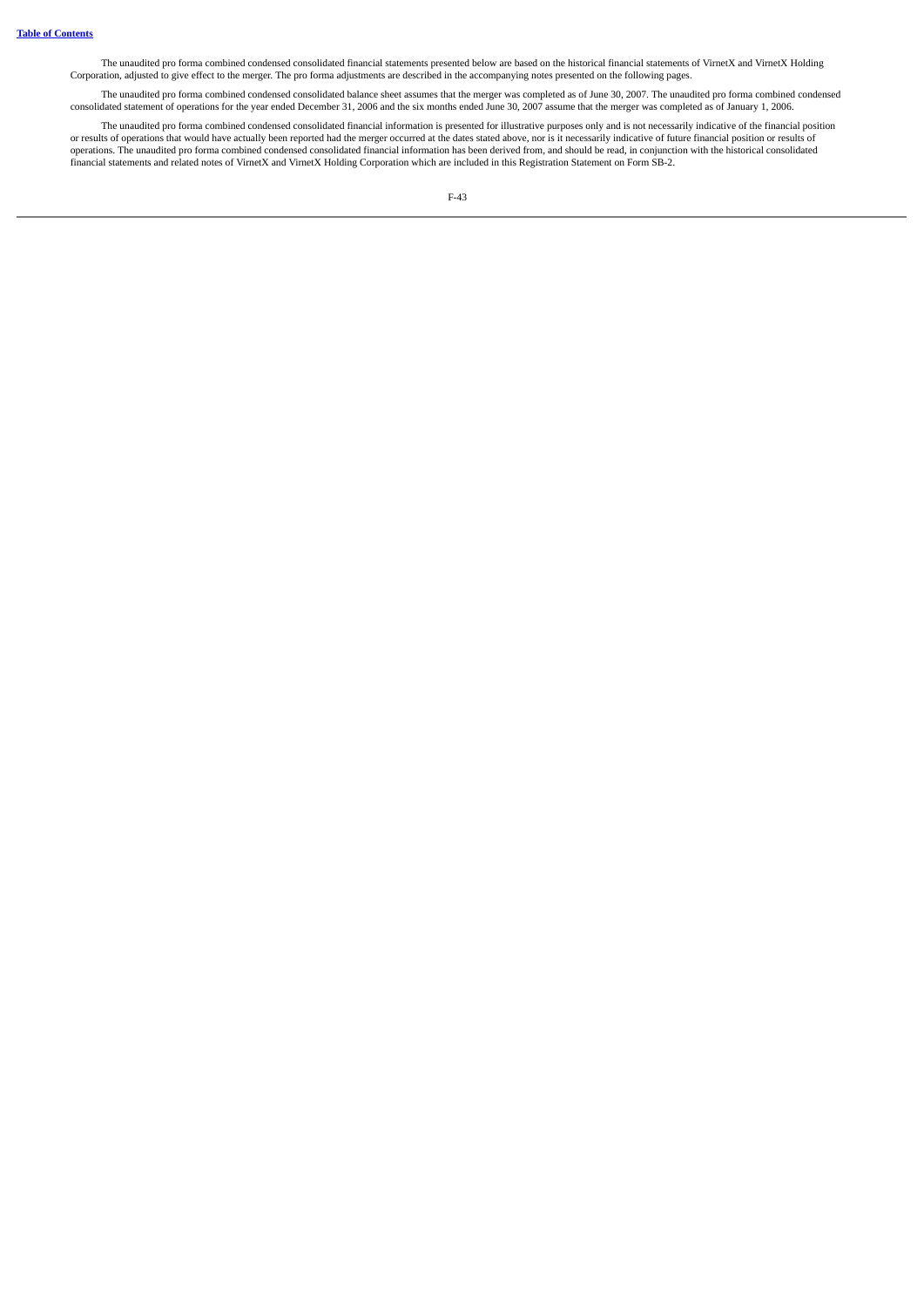# **PRO FORMA COMBINED CONDENSED CONSOLIDATED BALANCE SHEET**

|                                                      |                                                       | As of June 30, 2007<br><b>VirnetX Holding</b><br>VirnetX<br>Corporation |    |               | (Unaudited)  | Pro Forma<br><b>Adjustments</b> |    | As of June 30, 2007<br>Pro Forma<br><b>As Adjusted</b> |
|------------------------------------------------------|-------------------------------------------------------|-------------------------------------------------------------------------|----|---------------|--------------|---------------------------------|----|--------------------------------------------------------|
|                                                      |                                                       | <b>ASSETS</b>                                                           |    |               |              |                                 |    |                                                        |
| Current assets:                                      |                                                       |                                                                         |    |               |              |                                 |    |                                                        |
| Cash and cash equivalents                            | \$                                                    | 86,835                                                                  | \$ | 72,336        | $\mathbb{S}$ | 3,000,000 C                     | \$ | 3,159,171                                              |
| Accounts receivable                                  |                                                       |                                                                         |    | 32,032        |              |                                 |    | 32,032                                                 |
| Prepaid expenses and other current assets            |                                                       | 488,165                                                                 |    |               |              | $(72, 336)$ C                   |    | 415,829                                                |
| Assets held for sale                                 |                                                       |                                                                         |    |               |              | 1,224 A                         |    | 1,224                                                  |
| Total current assets                                 |                                                       | 575,000                                                                 |    | 104,368       |              | 2,928,888                       |    | 3,608,256                                              |
| Property and equipment, net                          |                                                       | 28,742                                                                  |    | 1,224         |              | $(1,224)$ A                     |    | 28,742                                                 |
| Other assets                                         |                                                       | 1,244                                                                   |    | —             |              |                                 |    | 1,244                                                  |
| <b>Total assets</b>                                  | \$                                                    | 604,986                                                                 | \$ | 105,592       | \$           | 2,927,664                       | S  | 3,638,242                                              |
|                                                      | <b>LIABILITIES AND STOCKHOLDERS' EQUITY (DEFICIT)</b> |                                                                         |    |               |              |                                 |    |                                                        |
| Current liabilities:                                 |                                                       |                                                                         |    |               |              |                                 |    |                                                        |
| Accounts payable                                     | \$                                                    | 897,297                                                                 | \$ | 45,171        | \$           |                                 | \$ | 942,468                                                |
| Accrued expenses                                     |                                                       |                                                                         |    |               |              | 500,000 B                       |    | 500,000                                                |
| Notes payable                                        |                                                       | 50,000                                                                  |    | –             |              |                                 |    | 50,000                                                 |
| Convertible notes payable                            |                                                       | 1,500,000                                                               |    |               |              | $(1,500,000)$ C                 |    |                                                        |
| Total current liabilities                            |                                                       | 2,447,297                                                               |    | 45,171        |              | (1,000,000)                     |    | 1,492,468                                              |
| Commitments and contingencies:                       |                                                       |                                                                         |    |               |              |                                 |    |                                                        |
| Stockholders' equity (deficit):                      |                                                       |                                                                         |    |               |              |                                 |    |                                                        |
| Preferred stock                                      |                                                       | 1,377,625                                                               |    |               |              | $(1,377,625)$ C                 |    |                                                        |
| Common stock                                         |                                                       | 426                                                                     |    | 4.998         |              | 88,055 I                        |    | 93.479                                                 |
| Additional paid-in capital                           |                                                       | 1,075,368                                                               |    | 6,398,754     |              | $(72, 336)$ C                   |    | 6,848,025                                              |
|                                                      |                                                       |                                                                         |    |               |              | 3,000,000 C                     |    |                                                        |
|                                                      |                                                       |                                                                         |    |               |              | 2,877,625 C                     |    |                                                        |
|                                                      |                                                       |                                                                         |    |               |              | $(6,343,331)$ D                 |    |                                                        |
|                                                      |                                                       |                                                                         |    |               |              | $(88,055)$ I                    |    |                                                        |
| <b>Accumulated deficit</b>                           |                                                       | (4,295,730)                                                             |    | (6, 291, 391) |              | 6,291,391 D                     |    | (4,795,730)                                            |
|                                                      |                                                       |                                                                         |    |               |              | $(500,000)$ B                   |    |                                                        |
| Accumulated comprehensive (loss)                     |                                                       |                                                                         |    | (51,940)      |              | 51,940 D                        |    |                                                        |
| Total stockholders' equity (deficit)                 |                                                       | (1,842,311)                                                             |    | 60,421        |              | 3,927,664                       |    | 2,145,774                                              |
| Total liabilities and stockholders' equity (deficit) | \$                                                    | 604,986                                                                 | \$ | 105,592       | \$           | 2,927,664                       | \$ | 3,638,242                                              |

The accompanying notes are an integral part of these pro forma financial statements.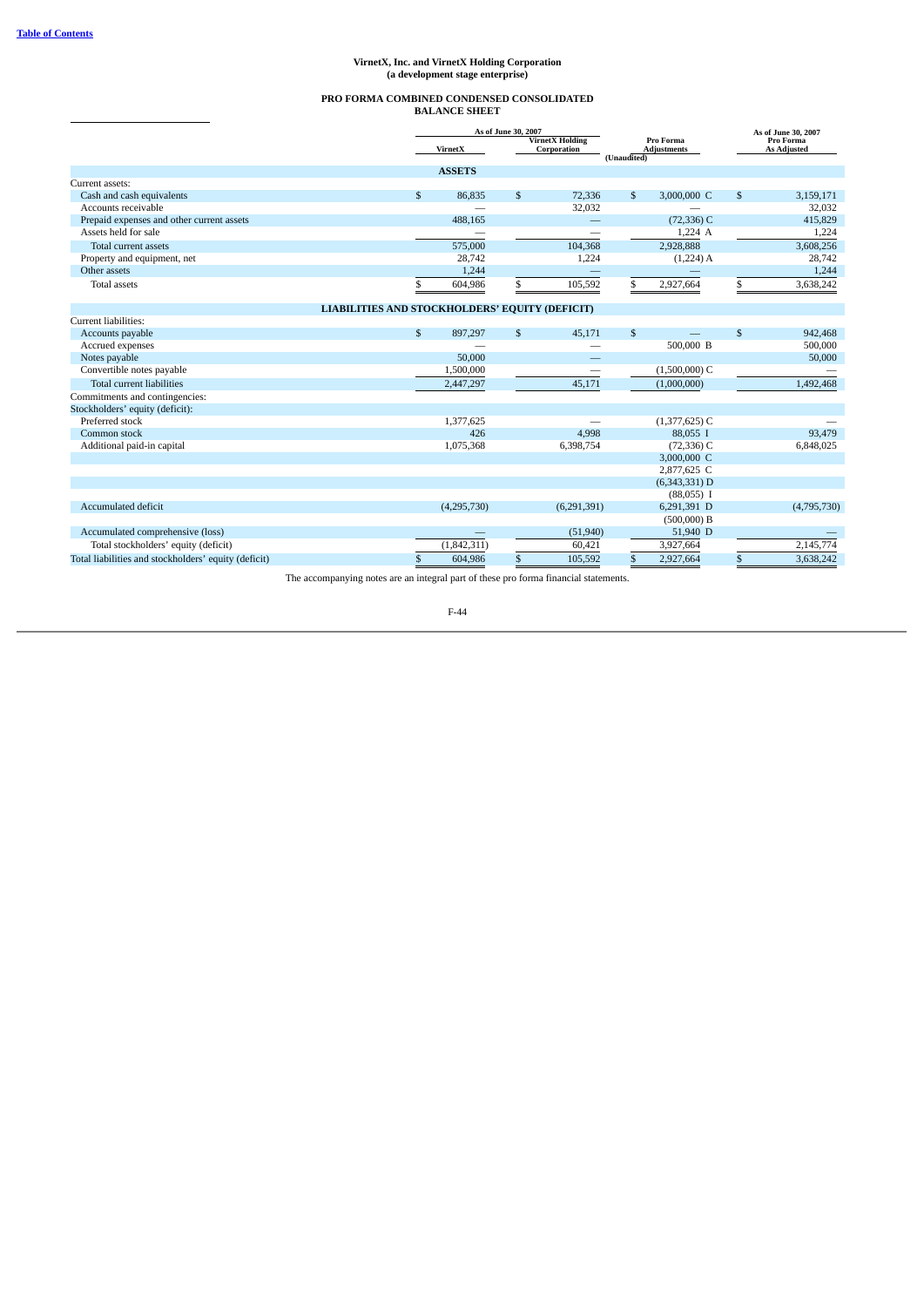# **PRO FORMA COMBINED CONDENSED CONSOLIDATED STATEMENT OF OPERATIONS**

|                                          |                | <b>Six Months Ended</b><br>June 30, 2007 | <b>VirnetX Holding</b> |             | Pro Forma          | <b>Six Months Ended</b><br>June 30, 2007<br>Pro Forma |
|------------------------------------------|----------------|------------------------------------------|------------------------|-------------|--------------------|-------------------------------------------------------|
|                                          | <b>VirnetX</b> |                                          | Corporation            | (Unaudited) | <b>Adjustments</b> | <b>As Adjusted</b>                                    |
| Revenues:                                |                |                                          |                        |             |                    |                                                       |
| Royalties                                | \$             | £.                                       | 114,381                | \$          | $- E$              | \$<br>114,381                                         |
| Operating expenses:                      |                |                                          |                        |             |                    |                                                       |
| Research and development                 | 268,178        |                                          |                        |             |                    | 268,178                                               |
| General and administrative               | 1,698,247      |                                          | 319,107                |             | (288, 212) F       | 2,229,142                                             |
|                                          |                |                                          |                        |             | 500,000 B          |                                                       |
| Total operating expenses                 | 1,966,425      |                                          | 319,107                |             | 211,788            | 2,497,320                                             |
| Loss from operations                     | (1,966,425)    |                                          | (204, 726)             |             | (211,788)          | (2,382,939)                                           |
| Interest and other income (expense), net | (45, 488)      |                                          |                        |             | 45,488 J           |                                                       |
| Net loss before income taxes             | (2,011,913)    |                                          | (204, 726)             |             | (166, 300)         | (2,382,939)                                           |
| Income taxes                             |                |                                          |                        |             |                    |                                                       |
| Net loss                                 | (2,011,913)    |                                          | (204, 726)             |             | (166, 300)         | (2,382,939)                                           |
| Net income (loss) per share:             |                |                                          |                        |             |                    |                                                       |
| Basic and diluted                        | \$<br>(1.07)   | \$                                       | (0.12)                 | \$          |                    | \$<br>(0.08)                                          |
| Weighted average common stock:           |                |                                          |                        |             |                    |                                                       |
| Shares outstanding                       |                |                                          |                        |             |                    |                                                       |
| <b>Basic</b>                             | 1,886,333      |                                          | 1,665,800              |             | 21,607,549G        | 31,159,682                                            |
|                                          |                |                                          |                        |             | 6,000,000H         |                                                       |

The accompanying notes are an integral part of these pro forma financial statements.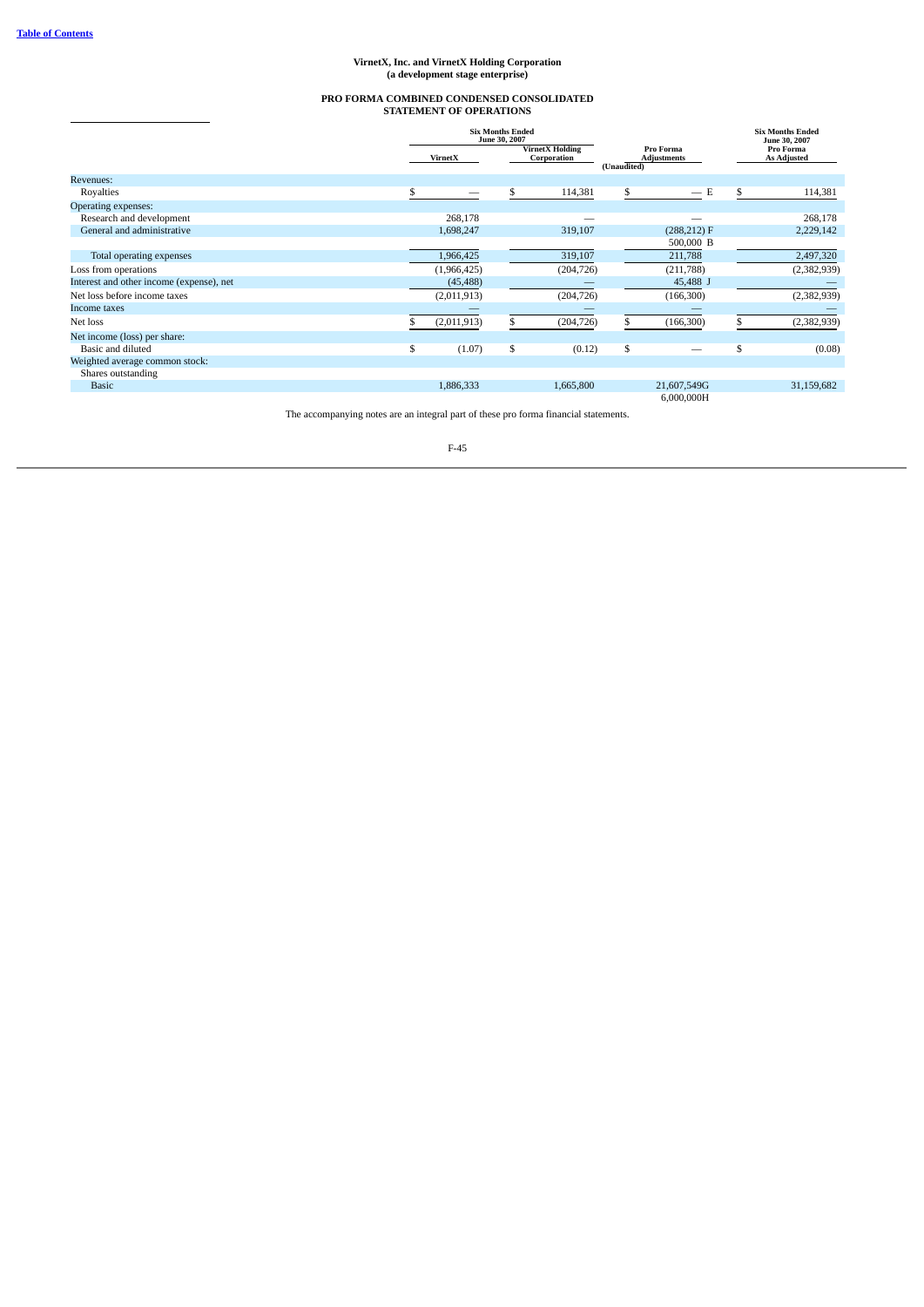# **PRO FORMA COMBINED CONDENSED CONSOLIDATED STATEMENT OF OPERATIONS**

|                                          | <b>VirnetX</b> | <b>Year Ended</b><br><b>December 31, 2006</b><br><b>VirnetX Holding</b><br>Pro Forma<br><b>Adjustments</b><br>Corporation<br>(Unaudited, derived from audited financial statements) |           |    |             | <b>Year Ended</b><br><b>December 31, 2006</b><br>Pro Forma<br><b>As Adjusted</b> |             |
|------------------------------------------|----------------|-------------------------------------------------------------------------------------------------------------------------------------------------------------------------------------|-----------|----|-------------|----------------------------------------------------------------------------------|-------------|
| Revenues:                                |                |                                                                                                                                                                                     |           |    |             |                                                                                  |             |
| Royalties                                | \$             |                                                                                                                                                                                     | 191,287   | \$ | $-E$        | \$                                                                               | 191,287     |
| Operating expenses:                      |                |                                                                                                                                                                                     |           |    |             |                                                                                  |             |
| Research and development                 | 554,187        |                                                                                                                                                                                     |           |    |             |                                                                                  | 554,187     |
| General and administrative               | 853,488        |                                                                                                                                                                                     | 144,365   |    | (136, 205)F |                                                                                  | 861,648     |
| Total operating exepnses                 | 1,407,675      |                                                                                                                                                                                     | 144,365   |    | (136, 205)  |                                                                                  | 1,415,835   |
| Loss from operations                     | (1,407,675)    |                                                                                                                                                                                     | 46,922    |    | 136,205     |                                                                                  | (1,224,548) |
| Interest and other income (expense), net | 6,336          |                                                                                                                                                                                     | 5,035     |    |             |                                                                                  | 11,371      |
| Forgiveness of accrued expenses          |                |                                                                                                                                                                                     | 8,461     |    | (8,461)F    |                                                                                  |             |
| Net loss before income taxes             | (1,401,339)    |                                                                                                                                                                                     | 60,418    |    | 127,744     |                                                                                  | (1,213,177) |
| Income taxes                             |                |                                                                                                                                                                                     |           |    |             |                                                                                  |             |
| Net loss                                 | (1,401,339)    |                                                                                                                                                                                     | 60,418    |    | 127,744     |                                                                                  | (1,213,177) |
| Net income (loss) per share:             |                |                                                                                                                                                                                     |           |    |             |                                                                                  |             |
| Basic and diluted                        | \$<br>(0.74)   | \$                                                                                                                                                                                  | 0.04      | \$ |             | S                                                                                | (0.04)      |
| Weighted average common stock:           |                |                                                                                                                                                                                     |           |    |             |                                                                                  |             |
| Shares outstanding                       |                |                                                                                                                                                                                     |           |    |             |                                                                                  |             |
| <b>Basic</b>                             | 1,886,333      |                                                                                                                                                                                     | 1,665,800 |    | 21,607,549G |                                                                                  | 31,159,682  |
|                                          |                |                                                                                                                                                                                     |           |    | 6,000,000H  |                                                                                  |             |

The accompanying notes are an integral part of these pro forma financial statements.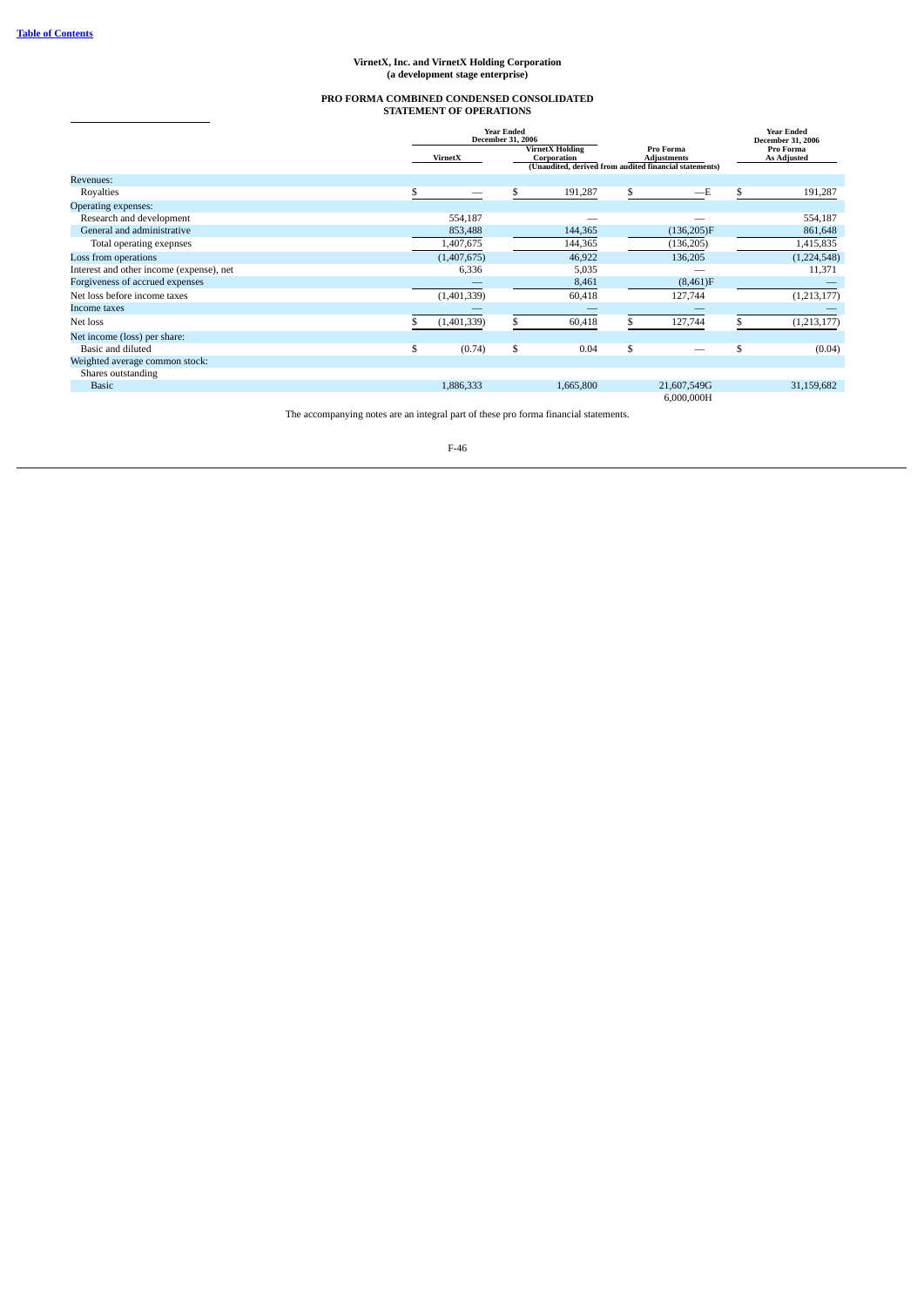#### **NOTES TO PRO FORMA COMBINED CONDENSED CONSOLIDATED**

**FINANCIAL STATEMENTS**

**(Unaudited)**

### **1. Basis of Presentation**

On April 18, 2007, stockholders owning a majority of the outstanding shares of VirnetX Holding Corporation acted by written consent to approve a merger which changed VirnetX Holding Corporation's state of incorporation from the State of California to the State of Delaware.

On June 12, 2007, VirnetX Holding Corporation entered into the merger agreement with VirnetX, the terms of which provide for a change in control of VirnetX Holding Corporation. On July 5, 2007 the merger was consummated. As part of the merger, VirnetX Holding Corporation's wholly-owned acquisition subsidiary, VirnetX Acquisition, Inc. merged with and into VirnetX, with VirnetX surviving the merger and becoming VirnetX Holding Corporation's wholly-owned subsidiary thereafter. Additionally, the securityholders of VirnetX collectively exchanged their (i) shares of capital stock and convertible notes for shares of VirnetX Holding Corporation's common stock; (ii) options to purchase shares of capital stock of VirnetX for similar options to purchase shares of VirnetX Holding Corporation's common stock and (iii) warrant rights for a warrant to purchase shares of VirnetX Holding Corporation's common stock. The existing securityholders of VirnetX owned shares of VirnetX Holding Corporation's common stock and options or warrants to purchase shares of VirnetX Holding Corporation's common stock, collectively constituting approximately 95% of our issued and outstanding capital stock (assuming the exercise of all outstanding options) immediately after the consummation of the merger.

More specifically, upon the consummation of the merger:

- in exchange for each share of common stock, par value \$0.00003 per share of VirnetX outstanding as of immediately prior to the consummation of the merger, VirnetX Holding Corporation issued to such VirnetX stockholders approximately 12.45479 shares of VirnetX Holding Corporation common stock, for an aggregate of approximately 23,535,398 shares of VirnetX Holding Corporation common stock;
- upon conversion of and in exchange for the principal and accrued interest amount of convertible notes outstanding as of immediately prior to the consummation of the merger VirnetX Holding Corporation issued to such convertible note holders an aggregate of 6,016,000 shares of VirnetX Holding Corporation common stock;
- in exchange for each VirnetX option outstanding as of immediately prior to the consummation of the merger VirnetX Holding Corporation issued to VirnetX option holders an option to purchase 12.45479 shares of VirnetX Holding Corporation common stock, for options exercisable for an aggregate of 1,743,670 shares of VirnetX Holding Corporation common stock, at a per share exercise price equal to the exercise price applicable to each such VirnetX option divided by 12.45479, and upon such other terms and conditions provided with respect to such VirnetX option; and
- VirnetX Holding Corporation issued a warrant to purchase 266,667 shares of VirnetX Holding Corporation's common stock to MDB Capital Group, Incorporated ("MDB") pursuant to an Advisory Services Agreement between MDB and VirnetX, as amended to date, with an exercise price of \$0.75 per share. The obligation to issue this warrant was assumed by VirnetX Holding Corporation in the merger.

Upon the closing of the merger and the conversion of all of the securities described above, VirnetX became a wholly-owned subsidiary of VirnetX Holding Corporation.

For accounting purposes, VirnetX Holding Corporation is being viewed as a publicly-held shell company because (i) it had approximately \$72,000 of cash and no other material assets or liabilities at the time of closing the merger, (ii) at the closing date of the merger, VirnetX security holders owned approximately 95% of the combined company on a fully-diluted basis, (iii) VirnetX directors and executive management constituted a majority of the combined company's board of directors and executive management, respectively. Additionally, due to the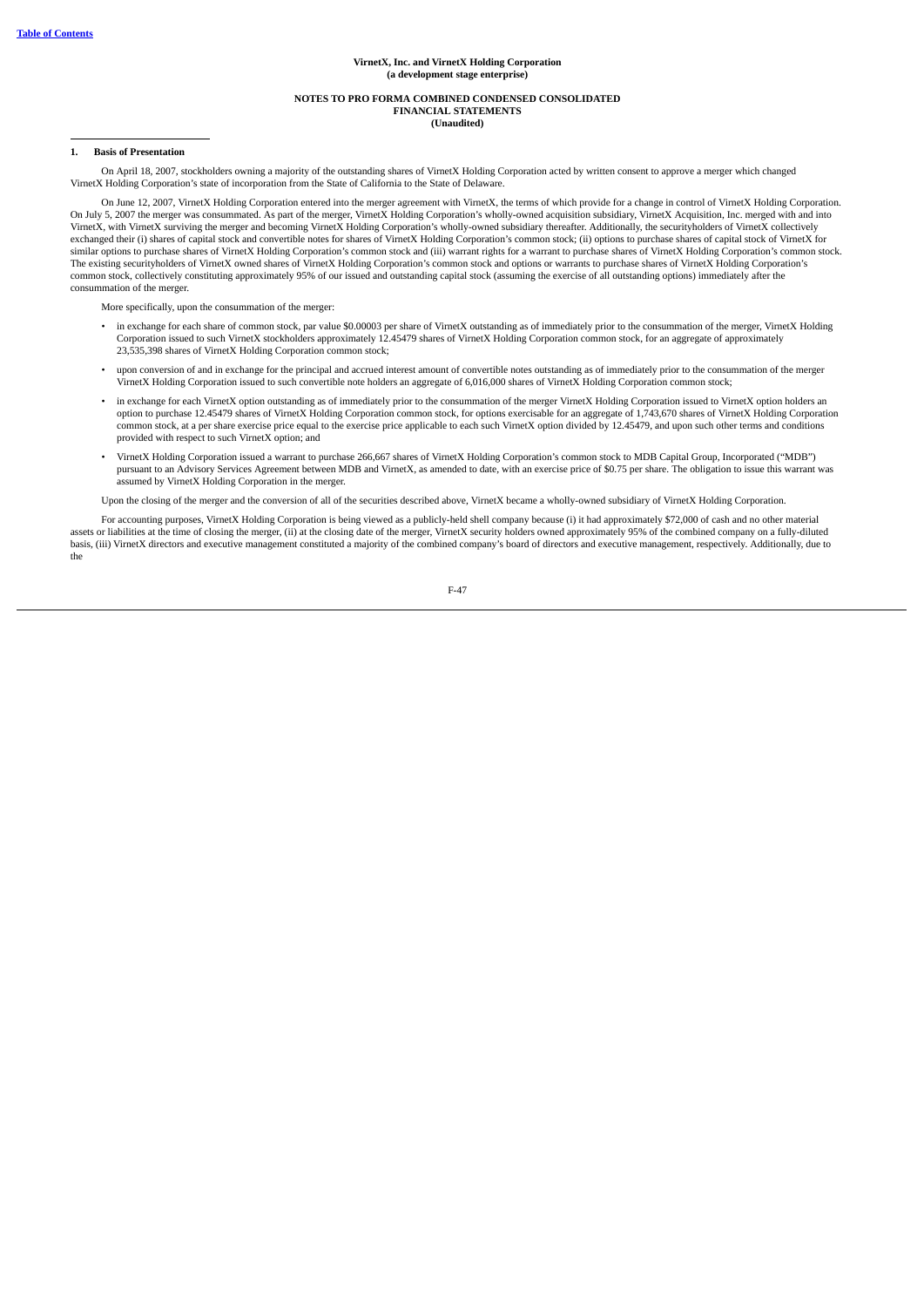## **NOTES TO PRO FORMA COMBINED CONDENSED CONSOLIDATED FINANCIAL STATEMENTS — (Continued)**

foregoing, VirnetX will be deemed to be the acquiring company for accounting purposes and the merger is considered to be a reverse acquisition and recapitalization. As a result, the cost of the proposed merger is measured as net assets acquired and goodwill will not be recognized.

#### **2. Pro Forma Adjustments**

A) To reflect the reclassification of certain VirnetX Holding Corporation operating assets as assets held for sale and assets that are to be assumed by VirnetX at the close of the merger

B) To reflect the accrual of estimated costs of \$500,000 incurred after June 30, 2007 by VirnetX and VirnetX Holding Corporation in connection with the consummation of the merger. Merger costs include fees payable for investment banking services, legal, accounting, printing, and other consulting services.

C) To reflect the exchange of all outstanding common stock of VirnetX and convertible notes payable for an estimated 29,500,000 shares of VirnetX Holding Corporation common<br>stock, par value of \$0.003, which represents the the merger, which equals approximately twelve times the number of fully diluted shares of VirnetX Holding Corporation common stock issued and outstanding immediately prior to the closing of the merger, and (ii) 6,016,000 shares of VirnetX Holding Corporation common stock that were issued to the holders of convertible debt based on the written consent to convert the debt to stock upon the merger. The adjustments also include the release of \$3,000,000 held in escrow from San Gabriel Fund LLC that were released as part of the reverse merger in exchange for VirnetX Holding Corporation common stock. In addition the adjustments include \$72,336 of deferred merger expenses that will be reclassified to additional paid-in capital upon closing of the reverse merger.

D) To reflect the elimination of VirnetX Holding Corporation's common stock, additional paid in capital, accumulated comprehensive loss and accumulated deficit.

E) Royalties paid to the Company pursuant to a contract that is renewed annually, but may be cancelled by either party at the renewal date, will continue until December 31, 2007, but are not assured beyond this date.

F) To reflect the elimination of expenses of VirnetX Holding Corporation, excluding costs related to being a public company, expenses related to the merger and the expenses that are expected to remain in the consolidated company.

G) Holders of VirnetX common stock (including shares of VirnetX preferred stock converted to VirnetX common stock immediately prior to the closing of the merger) will receive 12.45479 newly-issued shares of VirnetX Holding Corporation common stock for each share of VirnetX common stock exchanged in connection with the merger.

H) The holders of the convertible debt of VirnetX, in an aggregate principal and accrued interest amount of \$4,512,000, will receive a total of 6,016,000 shares of VirnetX Holding Corporation common stock in exchange for the entire aggregate principal amount of such convertible debt and shall be paid any and all interest accrued thereon in cash.

I) To adjust common stock and additional paid-in capital for common shares outstanding at June 30, 2007 at the par value of \$0.003 per share.

J) To eliminate interest expense paid on the convertible notes payable that were converted to common stock when the merger closed.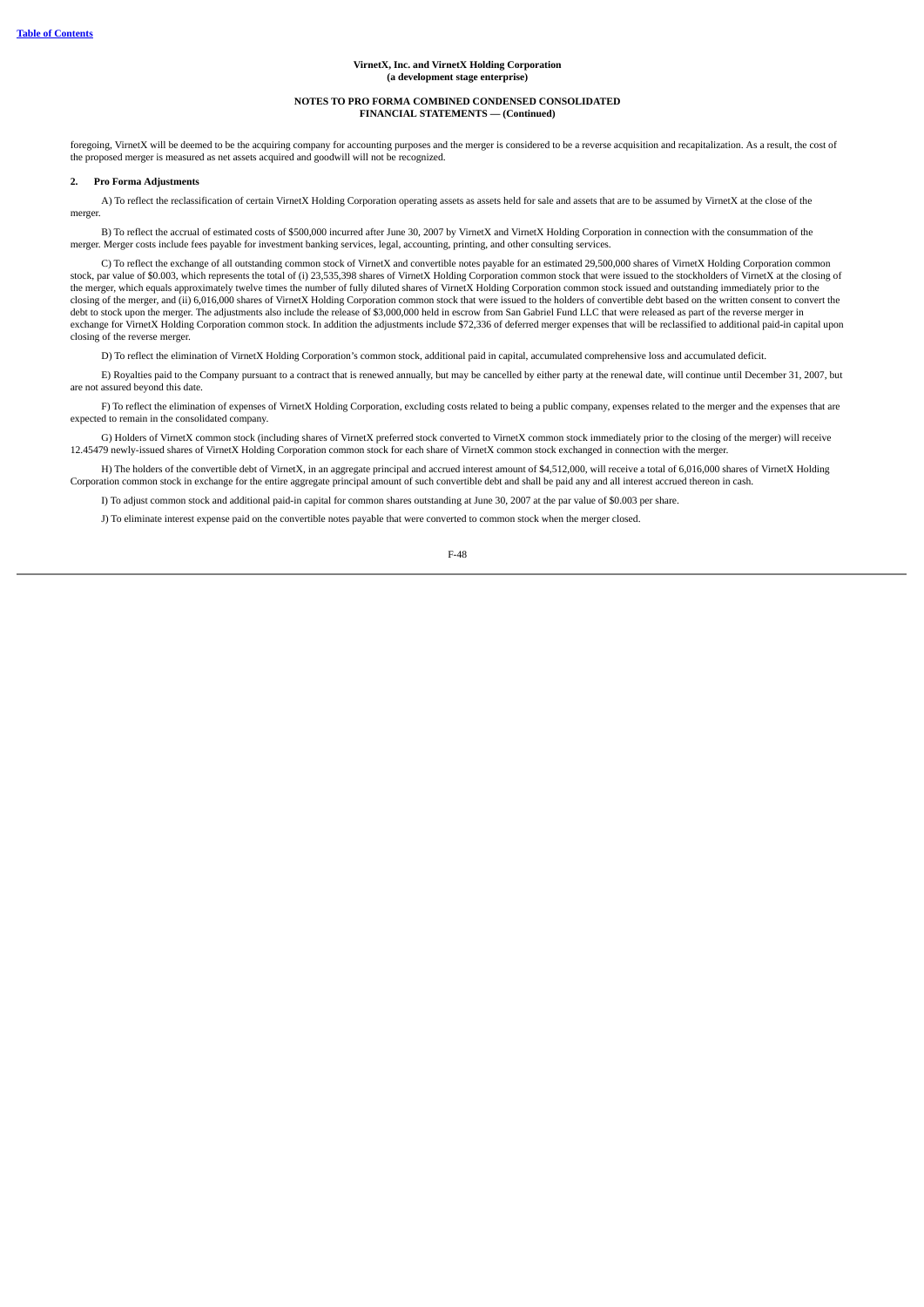# **VIRNETX HOLDING CORPORATION**

**3,000,000 Shares Common Stock**

# **Gilford Securities Incorporated**

We have not authorized any dealer, salesperson or other person to give you written information other than this prospectus or to make representations as to matters not stated in this prospectus. You must not rely on unauthorized information. This prospectus is not an offer to sell these securities or our solicitation of your offer to buy these<br>securities in any jurisdiction where that wo stall create an implication that the information contained herein or the affairs of the company have not changed since the date of this prospectus.

Until , 2007 (25 days after the date of this prospectus), all dealers that buy, sell or trade the common stock offered hereby, whether or not participating in this offering, may be required to deliver a prospectus. This is in addition to the dealers' obligation to deliver a prospectus when acting as an underwriter and with respect to their unsold<br>allotments or subscriptions.

**, 2007**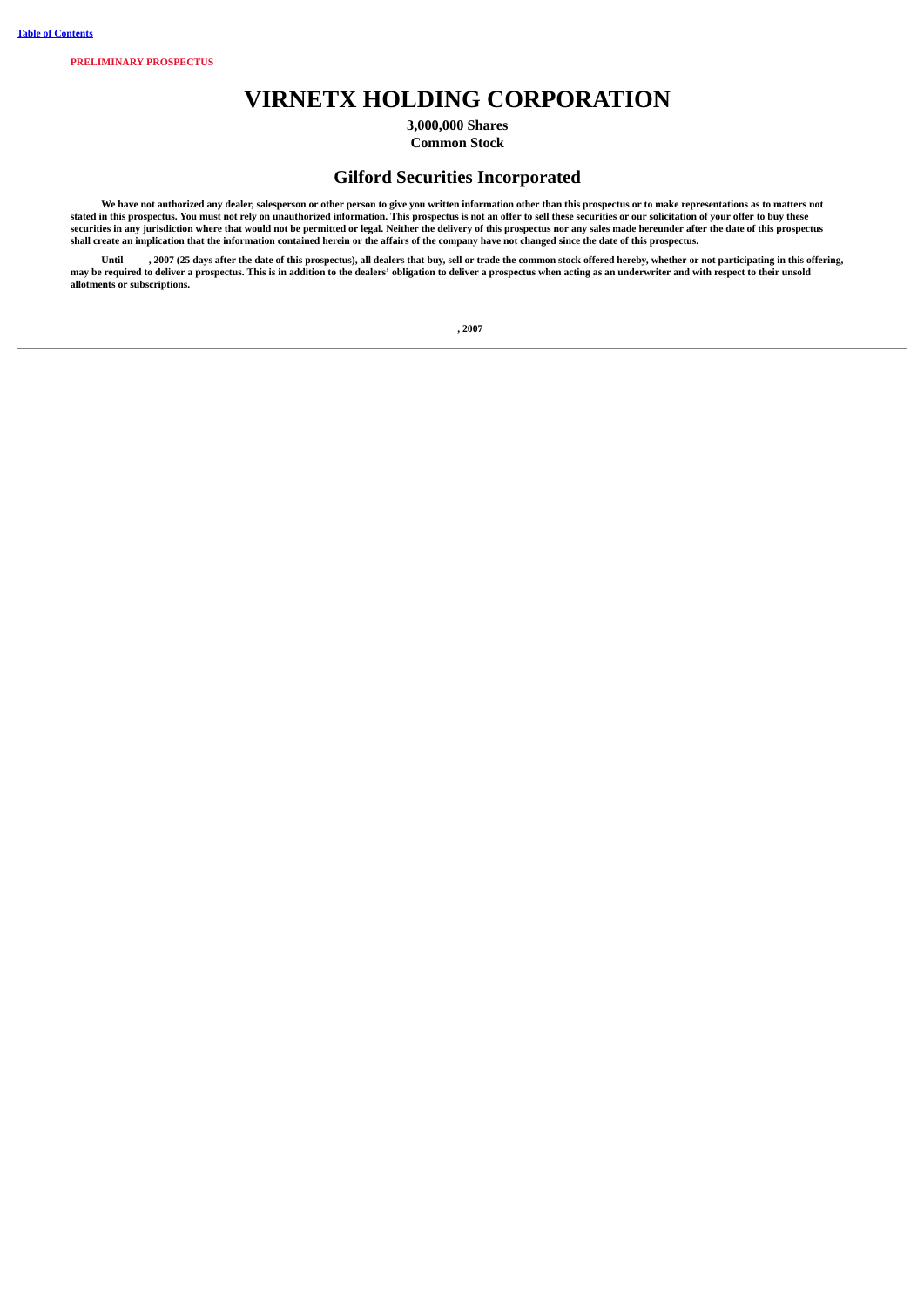The information in this prospectus is not complete and may be changed. We may not sell these securities until the registration statement filed with the Securities and Exchange Commission is effective. This<br>prospectus is no

# **SUBJECT TO COMPLETION, DATED NOVEMBER 16, 2007**

**PRELIMINARY PROSPECTUS**

# **VIRNETX HOLDING CORPORATION**

**5,600,000 Shares Common Stock**

The security holders named in this prospectus may sell for their accounts 5,600,000 shares of our common stock, including 266,667 shares of common stock underlying warrants held by the selling stockholders.

The securities described in this prospectus are not being sold by any underwriter. VirnetX Holding Corporation will not receive any proceeds from the sale of these securities, except in connection with the exercise of warrants, in which case we will receive the exercise price thereof.

Our common stock is quoted on the OTC Bulletin Board under the symbol "VNXH." On October 30, 2007, the last reported sales price of our common stock as reported on the OTC Bulletin Board was \$5.00 per share (on a post-split basis). We have applied for listing on the Nasdaq Capital Market to take effect prior to the closing of the offering.

**Investing in our common stock involves a high degree of risk. Please carefully consider the "Risk Factors" beginning on page 5 of this prospectus.**

NEITHER THE SECURITIES AND EXCHANGE COMMISSION NOR ANY STATE SECURITIES COMMISSION HAS APPROVED OR DISAPPROVED OF THE SHARES OF COMMON STOCK OR PASSED ON THE ADEQUACY OR ACCURACY OF THIS PROSPECTUS. ANY REPRESENTATION TO THE CONTRARY IS A **CRIMINAL OFFENSE.**

The date of this prospectus is  $, 2007$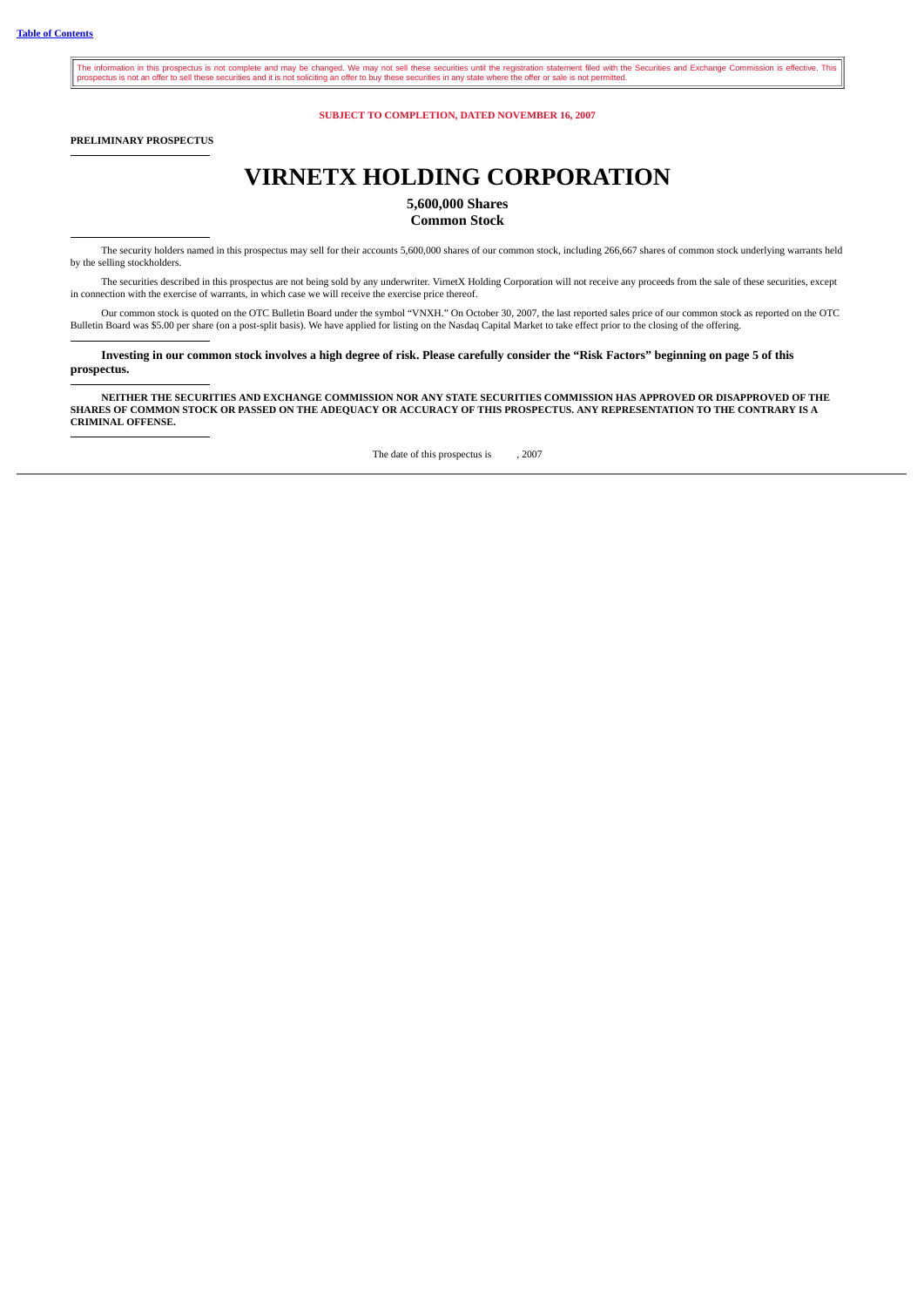#### **SALE OF SECURITIES DESCRIBED IN THIS PROSPECTUS**

The sale of the securities described in this prospectus may be made from time to time in transactions, which may include block transactions by or for the account of the holders, in the over-the-counter market or in negotiated transactions through a combination of these methods of sale or otherwise. Sales may be made at fixed prices which may be changed, at market prices prevailing at the time of sale, or at negotiated prices.

A post-effective amendment to the registration statement that includes this prospectus must be filed and declared effective by the Securities and Exchange Commission before a holder may:

- sell any securities described in this prospectus according to the terms of this prospectus either at a fixed price or a negotiated price, either of which is not the prevailing market price,
- sell securities described in this prospectus in a block transaction to a purchaser who resells,
- pays compensation to a broker-dealer that is other than the usual and customary discounts, concessions or commissions, or
- makes any arrangements, either individually or in the aggregate, that would constitute a distribution of the securities described in this prospectus.

Information contained in this prospectus, except for the cover page, the back cover page and the information under the heading "Selling security holders", is a part of that separate prospectus relating to a concurrent initial public offering by VirnetX Holding Corporation. This prospectus contains information, including all information relating to the concurrent<br>underwritten offering and the underwrit

Except as noted below, the securities described in this prospectus may be sold by the named holders or their transferees starting on the date of this prospectus. The named holders have agreed with VirnetX Holding Corporation and with Gilford Securities Incorporated not to sell any of their securities for a period of 12 months from the date of this prospectus without the prior written consent of the underwriter; provided, however, that if the average closing price per share of the Company's common stock exceeds 150% of the public offering price of the<br>shares to be offered for 15 consec Gilford Securities Incorporated. Sales of these securities may depress the price of the common stock in any market that may develop for these securities.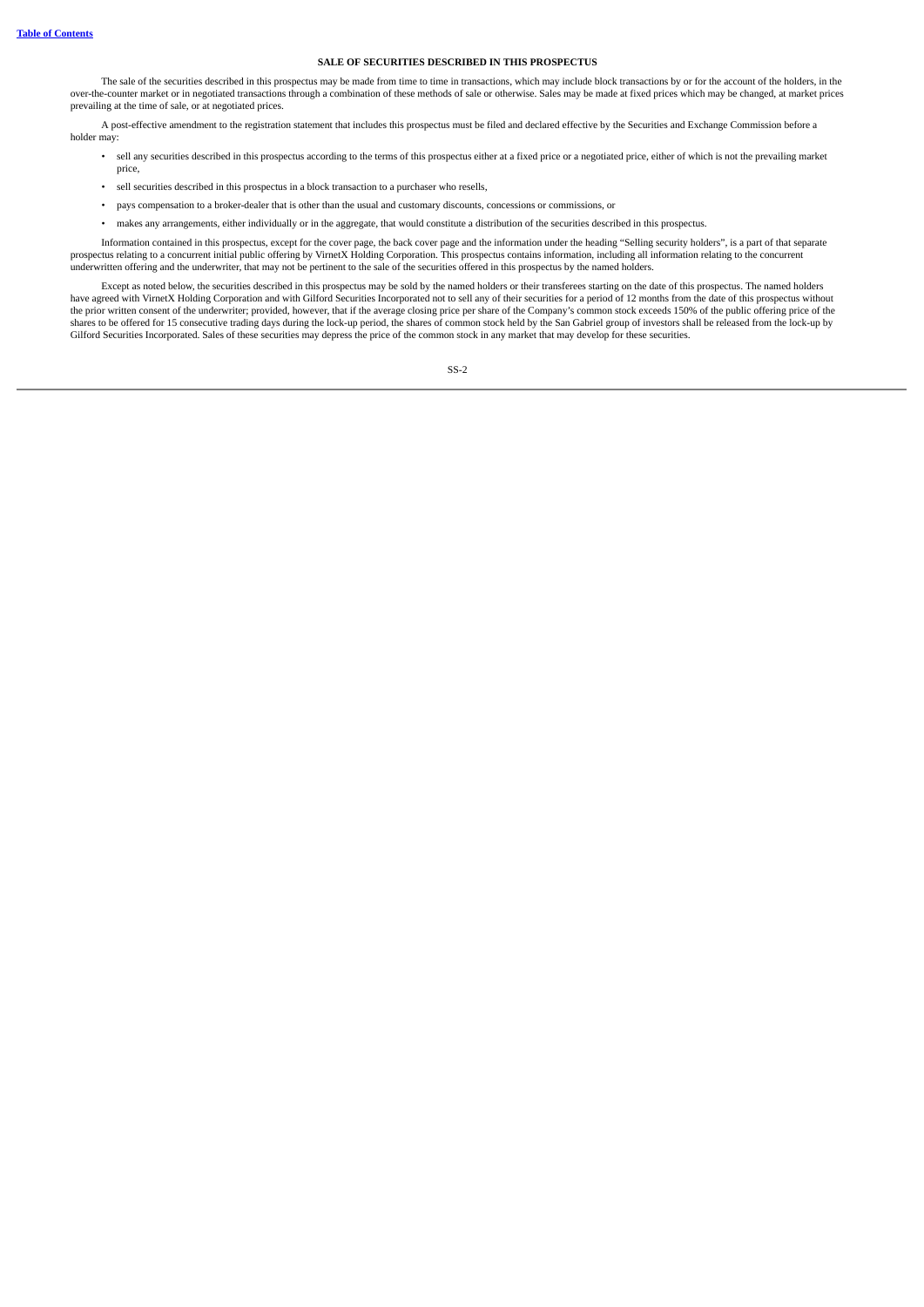### **SELLING SECURITY HOLDERS**

This prospectus relates to the sale of 5,600,000 shares of common stock of VirnetX Holding Corporation by the security holders named below, including 266,667 shares of common<br>stock underlying warrants held by the selling s except in connection with the exercise of warrants, in which case we will receive the exercise price thereof.

The following table sets forth information regarding the shares of common stock owned beneficially as of October 31, 2007 on a post-split basis by each selling security holder. The selling security holders are not required, and may choose not, to sell any of their shares of common stock. The selling security holders have agreed with VirnetX Holding Corporation and<br>with Gilford Securities Incorporated however, that if the average closing price per share of the Company's common stock exceeds 150% of the public offering price of the shares to be offered for 15 consecutive trading days during the lock-up period, the shares of common stock held by the San Gabriel group of investors shall be released from the lock-up by Gilford Securities Incorporated. None of the selling security holders is an officer, director or other affiliate of VirnetX Holding Corporation except as indicated below.

| <b>Name of Selling Securityholder</b>          | <b>Shares Owned</b><br><b>Prior to Offering</b> | <b>Shares Being</b><br>Offered | <b>Shares Owned</b><br><b>After Offering</b> |
|------------------------------------------------|-------------------------------------------------|--------------------------------|----------------------------------------------|
| San Gabriel Fund, LLC*†                        | 1,600,000                                       | 1,600,000                      |                                              |
| JMW Fund, LLC+                                 | 1,200,000                                       | 1,200,000                      |                                              |
| John P. McGrain†                               | 1,120,000                                       | 1,120,000                      |                                              |
| John P. McGrain, SEP IRA+                      | 26,666                                          | 26,666                         |                                              |
| John P. McGrain, 401K+                         | 26,667                                          | 26,667                         |                                              |
| Aaron A. Grunfeld+**                           | 86,667                                          | 86,667                         |                                              |
| Underwood Family Partners, LTD+                | 16,667                                          | 16,667                         |                                              |
| The Elevation Fund, LLC+                       | 266,667                                         | 266,667                        |                                              |
| The West Hampton Special Situations Fund, LLC† | 200,000                                         | 200,000                        |                                              |
| The Kirby Enterprise Fund, LLC†                | 133,333                                         | 133,333                        |                                              |
| Thomas E. Manoogian†                           | 16,667                                          | 16,667                         |                                              |
| Patrick Reidy†                                 | 53,333                                          | 53,333                         |                                              |
| Arthur Kassoff <sup>+</sup>                    | 23,333                                          | 23,333                         |                                              |
| Lisa Kirby, custodian for Kelsey Kirby†        | 44,444                                          | 44,444                         |                                              |
| Lisa Kirby, custodian for Charles Kirby†       | 44,444                                          | 44,444                         |                                              |
| Chad K. Kirby†                                 | 44,445                                          | 44,445                         |                                              |
| Kearney Properties, LLC+                       | 100,000                                         | 100,000                        |                                              |
| Amy Atkinson <sup>+</sup>                      | 3,333                                           | 3,333                          |                                              |
| Charles F. Kirby, Roth IRA†                    | 26,667                                          | 26,667                         |                                              |
| Kearney Holdings, LLC+                         | 333,333                                         | 333,333                        |                                              |
| Christopher A. Marlett††                       | 119,167                                         | 119,167                        |                                              |
| Anthony DiGiandomenico††                       | 75,833                                          | 75,833                         |                                              |
| Dyana Marlett††                                | 21,667                                          | 21,667                         |                                              |
| David Byrne††                                  | 16,667                                          | 16,667                         |                                              |
| <b>Total</b>                                   | 5,600,000                                       | 5,600,000                      |                                              |

\* Indicates a 5% stockholder.

† Indicates a member of the San Gabriel group of investors.

†† All of this holder's shares are shares of common stock underlying a warrant.

\*\* 33,333 of this holder's shares are shares of common stock underlying a warrant.

SS-3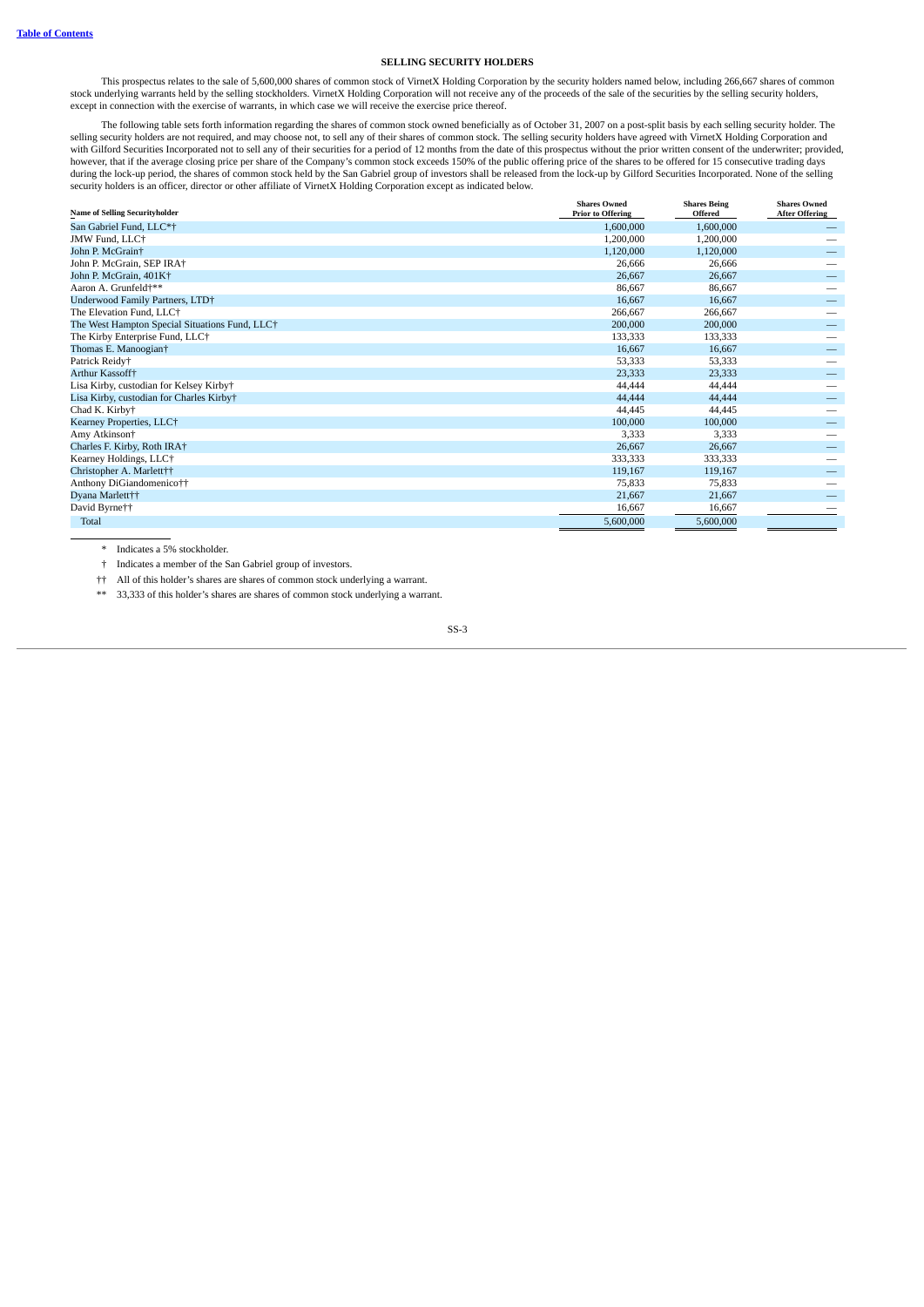The selling security holders indicated in the table above as members of the San Gabriel group of investors received their shares of common stock of VirnetX Holding Corporation pursuant to the conversion of convertible bridge notes upon consummation of the merger between VirnetX, Inc. and VirnetX Holding Corporation.

Christopher A. Marlett and Anthony DiGiandomenico are registered broker-dealers affiliated with MDB Capital Group LLC. David Byrne is a service provider to MDB Capital Group LLC. Anthony DiGiandomenico and MDB Capital Group LLC were among the founding group of stockholders that received shares of common stock of VirnetX, Inc. at inception. In addition, MDB Capital Group LLC had an investment banking relationship with VirnetX, Inc. as compensation for which it was given a right to receive a warrant to purchase shares of the common stock of VirnetX Holding Corporation upon consummation of the merger between VirnetX Holding Corporation and VirnetX, Inc. The right to receive this warrant was assigned to the individual selling security holders indicated in the table above as holders of shares underlying a warrant.

With respect to the selling security holders that are entities:

- Justin Yorke has sole voting and investment power with respect to the shares of common stock of VirnetX Holding Corporation held by San Gabriel Fund, LLC and JMW Fund, LLC;
- John P. McGrain has sole voting and investment power with respect to the shares of common stock of VirnetX Holding Corporation held by the John P. McGrain, SEP IRA and the John P. McGrain, 401K;
- Michael Underwood has sole voting and investment power with respect to the shares of common stock of VirnetX Holding Corporation held by Underwood Family Partners;
- the voting and investment power with respect to the shares of common stock of VirnetX Holding Corporation held by The Elevation Fund, LLC are shared by the following individual partners: Lance J. Baller, Dr. Paul Dragul, Paulette Dragul, Stephen D. Garland, Arthur Kassoff, Charles F. Kirby, Cynthia Kirby, John P. McGrain, Barbara Ann Bobbi Norris, Jeffrey P. Ploen, Patrick Reidy, LA Walker and Linda Walker;
- the voting and investment power with respect to the shares of common stock of VirnetX Holding Corporation held by The West Hampton Special Situations Fund, LLC are shared by the following individual partners: Amy Atkinson, Lance J. Baller, Lisa Bingaman Kirby, Robert Burg, Stephen Case, Dr. Paul Dragul, Paulette Dragul, Stephen D. Garland, Arthur Kassoff, Gary Keogh, Charles Kirby, Cynthia Kirby, Heather Evans, Deborah Lombardi, Thomas Manoogian, Gary McAdam, Douglas Moreland, Barbara Ann Bobbi Norris, Clarence Osborn, John Paulson, John Paulson Jr., Jeff Ploen, Patrick Reidy, Daniel Rudden; Gerald Rudden, Meredith Rudden, L. Michael Underwood, Frank Visciano, Lorraine Visciano, LA Walker, Linda Walker, Justin Yorke, Robin Young and Stewart Young;
- the voting and investment power with respect to the shares of common stock of VirnetX Holding Corporation held by The Kirby Enterprise Fund, LLC are shared by the following individual partners: Robert Burg, David Culberson, William Gordica, Arthur Kassoff, Gary Keogh, Charles Kirby, Earnest Mathis, Gary McAdam, John P. McGrain, W. Douglas Moreland, Barbara Ann Bobbi Norris, Clarence Osborn, Jeff Ploen, Gail Ploen, Frank Visciano, Lorraine Visciano, LA Walker, Linda Walker, Jim Waters and Cora Waters; and
- Charles Kirby III has sole voting and investment power with respect to the shares of common stock of VirnetX Holding Corporation held by Kearney Properties, LLC and Kearny Holdings, LLC.

## **PLAN OF DISTRIBUTION**

No underwriting arrangements exist as of the date of this prospectus for the selling security holders to sell their securities. Upon being advised of any underwriting arrangements that may be entered into by a selling security holder after the date of this prospectus, VirnetX Holding Corporation will prepare a supplement to this prospectus to disclose those arrangements. We anticipate that the selling price for the common stock and warrants will be at or between the "bid" and "asked" prices for these securities, as quoted in the over-the-counter market immediately preceding the sale.

To the extent that the selling security holders intend to sell their securities directly, through agents, dealers, or through Gilford Securities Incorporated, in the over-the-counter market or otherwise, on terms and conditions that they determine at the time of sale or that they determine in private negotiations between buyer and seller, their sales of the shares of common stock<br>may be made in accordance wit

SS-4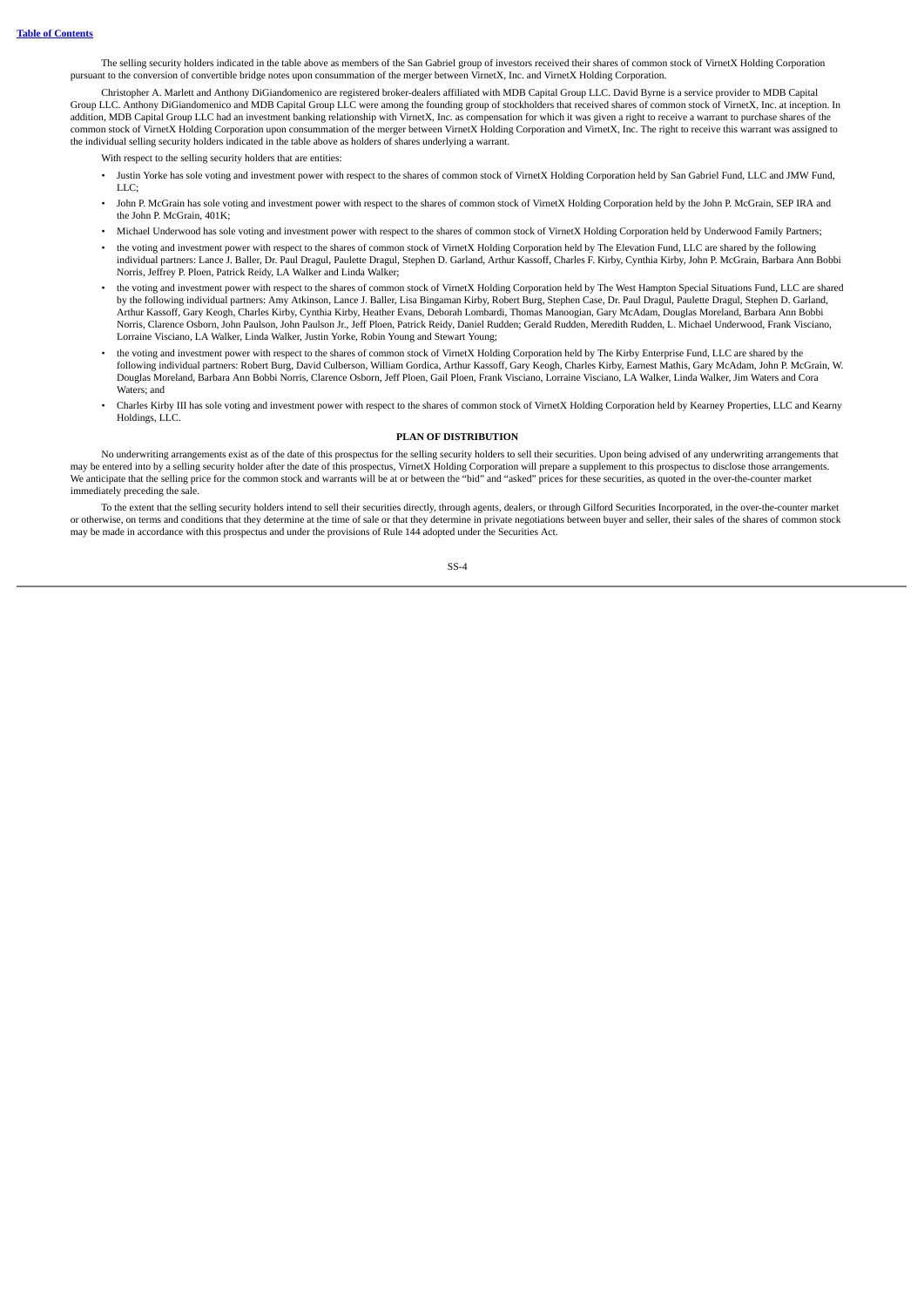#### **PART II.**

# **INFORMATION NOT REQUIRED IN PROSPECTUS**

#### **Item 24.** *Indemnification of Directors and Officers.*

# **Delaware General Corporation Law**

Section 145 of the Delaware General Corporation Law provides that a corporation may indemnify directors and officers as well as other employees and individuals against expenses (including attorneys' fees), judgments, fines and amounts paid in settlement actually and reasonably incurred by such person in connection with any threatened, pending or completed actions, suits or proceedings in which such person is made a party by reason of such person being or having been a director, officer, employee or agent to the company. The Delaware General Corporation Law provides that Section 145 is not exclusive of other rights to which those seeking indemnification may be entitled under any bylaw, agreement, vote of stockholders or disinterested directors or otherwise.

Section 102(b)(7) of the Delaware General Corporation Law permits a corporation to provide in its certificate of incorporation that a director of the corporation shall not be personally liable to the corporation or its stockholders for monetary damages for breach of fiduciary duty as a director, except for liability for any breach of the director's duty of loyalty to the corporation or its stockholders, for acts or omissions not in good faith or which involve intentional misconduct or a knowing violation of law, for unlawful payments of dividends or unlawful stock repurchases, redemptions or other distributions or for any transaction from which the director derived an improper personal benefit.

#### **Certificate of Incorporation**

Our Certificate of Incorporation provides that the personal liability of the directors of the company shall be eliminated to the fullest extent permitted by the provisions of Section 102(b)(7) of the Delaware General Corporation Law, as the same may be amended and supplemented.

Our Certificate of Incorporation provides that the company shall, to the fullest extent permitted by the provisions of Section 145 of the Delaware General Corporation Law, as the same may be amended and supplemented, indemnify any and all persons whom it shall have power to indemnify under said section from and against any and all of the expenses, liabilities or<br>other matters referred to in or cove entitled under any bylaw, agreement, vote of stockholders or disinterested directors or otherwise, both as to action in his official capacity and as to action in another capacity while holding such office, and shall continue as to a person who has ceased to be a director, officer, employee or agent and shall inure to the benefit of the heirs, executors and administrators of such a person.

#### **Indemnification Agreements**

We have also entered into indemnification agreements with our directors and officers. The indemnification agreements provide indemnification to our directors and officers under certain circumstances for acts or omissions which may not be covered by directors' and officers' liability insurance.

#### **Liability Insurance**

We have also obtained directors' and officers' liability insurance, which insures against liabilities that our directors or officers may incur in such capacities.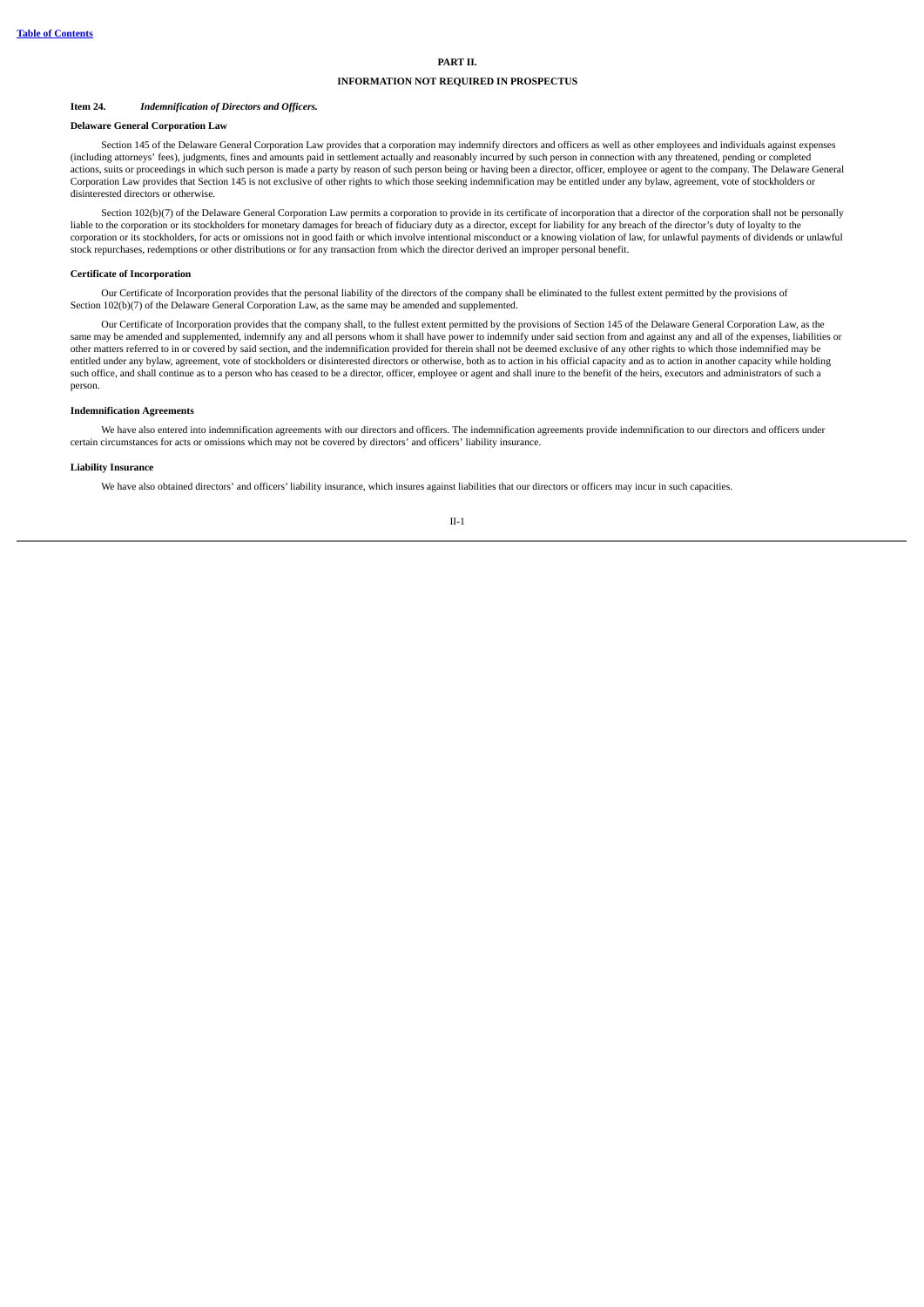## **Item 25.** *Other Expenses of Issuance and Distribution.*

The following table sets forth all expenses to be paid by us, other than underwriting discounts and commissions, in connection with this offering. All amounts shown are estimates other than the registration fee.

| <b>Amount to be Paid</b> |
|--------------------------|
| 1,149                    |
| 1,880                    |
| 50,000                   |
| 400,000                  |
| 40,000                   |
| 10,000                   |
| 10,000                   |
| 86,971                   |
| 600,000                  |
|                          |

# **Item 26.** *Recent Sales of Unregistered Securities.*

On July 5, 2007, on a post-split basis, we issued an aggregate of 29,551,398 shares of our common stock and options to purchase an aggregate of 1,743,670 shares of our common<br>stock to the former securityholders of VirnetX securities to existing securityholders of VirnetX, was pursuant to the exemption from registration provided by Regulation D of the Securities Act and Section 4(2) of the Securities Act and Section 4(2) of the Securities Ac Regulation D promulgated thereunder.

On July 5, 2007, on a post-split basis, we issued to MDB Capital Group LLC and its affiliates warrants to purchase an aggregate of 266,667 shares of our common stock at \$0.75 per<br>share pursuant to the provisions of the MDB made pursuant to the exemption from registration provided by Section 4(2) of the Securities Act.

On July 25, 2007, on a post-split basis, we granted to recently hired employees of VirnetX options to purchase 1,347,899 shares of our common stock at \$4.20 per share pursuant to the VirnetX 2005 Stock Plan. The issuance of the options was pursuant to the exemption from registration provided by Rule 701 under the Securities Act.

In each of the fiscal years ended December 31, 2004, 2005 and 2006, we did not issue any other securities.

II-2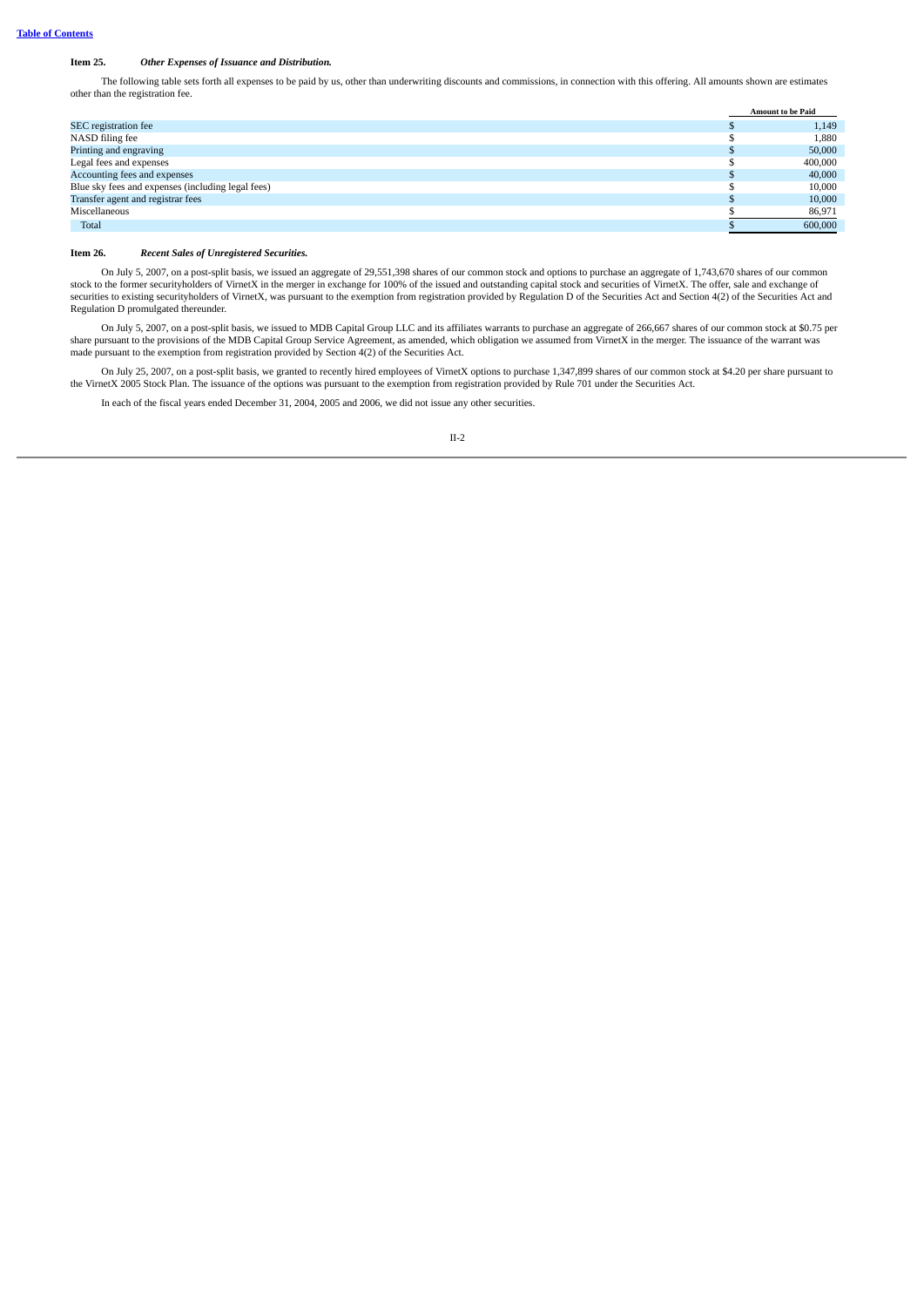# **ITEM 27.** *EXHIBITS.*

#### Exhibit<br>No. **No. Description**

# 1.1 Form of Underwriting Agreement

- 2.1 Agreement and Plan of Merger of PASW, Inc. (a Delaware corporation) and PASW, Inc. (a California corporation) dated May 25, 2007(1)<br>2.2 Certificate of Merger filed with the Secretary of State of the State of Delaware o
- 
- 2.2 Certificate of Merger filed with the Secretary of State of the State of Delaware on May 30, 2007(1)<br>2.3 Agreement and Plan of Merger and Reorganization among PASW, Inc., VirnetX Acquisition, Inc. a 2.3 Agreement and Plan of Merger and Reorganization among PASW, Inc., VirnetX Acquisition, Inc. and VirnetX, Inc. dated as of June 12, 2007(1)<br>3.1 Certificate of Incorporation of the Company(1)
- 3.1 Certificate of Incorporation of the Company(1)<br>3.2 By-Laws of the Company(1)
- 3.2 By-Laws of the Company(1)<br>4.1 Form of Warrant Issued to aff<br>4.2 Form of Warrant To Be Issue
- Form of Warrant Issued to affiliates of MDB Capital Group LLC(1)
- 4.2 Form of Warrant To Be Issued to Gilford Securities Incorporated<br>5.1 Opinion of Orrick. Herrington & Sutcliffe LLP\*
- 5.1 Opinion of Orrick, Herrington & Sutcliffe LLP\*<br>10.1 Form of Registration Rights Agreement, dated a 10.1 Form of Registration Rights Agreement, dated as of July 5, 2007, by and among the Company and all securityholders(1)<br>10.2 Form of Lock-Up Agreement, dated as of July 5, 2007, by and between the Company and all securit
- Form of Lock-Up Agreement, dated as of July 5, 2007, by and between the Company and all securityholders(1)
- 10.3 Form of Indemnification Agreement, dated as of July 5, 2007, by and between the Company and each of Kendall Larsen, Edmund C. Munger, Scott C. Taylor, Michael F. Angelo, Thomas M. O'Brien and William E. Sliney(1)
- 10.4 Patent License and Assignment Agreement by and between the Company and Science Applications International Corporation, dated as of August 12, 2005(1)<br>10.5 Security Agreement by and between the Company and Science Appl
- 10.5 Security Agreement by and between the Company and Science Applications International Corporation, dated as of August 12, 2005(1)<br>10.6 Amendment No. 1 to Patent License and Assignment Agreement by and between the Compa
- Amendment No. 1 to Patent License and Assignment Agreement by and between the Company and Science Applications International Corporation, dated as of November 2, 2006(1)
- 10.7 Assignment Agreement between the Company and Science Applications International Corporation, dated as of December 21, 2006(1)<br>10.8 Professional Services Agreement by and between the Company and Science Applications In
- 10.8 Professional Services Agreement by and between the Company and Science Applications International Corporation, dated as of August 12, 2005(1)<br>10.9 Lease Agreement by and between the Company and Granite Creek Business
- 10.9 Lease Agreement by and between the Company and Granite Creek Business Center, dated as of March 15, 2006, as amended on April 1, 2007(1)<br>10.10 Consulting Agreement by and between the Company and Magenic Technologies,
- 10.10 Consulting Agreement by and between the Company and Magenic Technologies, Inc, dated as of February 23, 2006(1)
- 21.1 Subsidiaries of VirnetX Holding Corporation\*
- 23.1 Consent of Burr, Pilger & Mayer LLP, Independent Accountants<br>23.2 Consent of Farber Hass Hurley & McEwen, LLP, Independent A
- 23.2 Consent of Farber Hass Hurley & McEwen, LLP, Independent Auditors<br>23.3 Consent of Orrick, Herrington & Sutcliffe LLP (contained in Exhibit 5.1
- 23.3 Consent of Orrick, Herrington & Sutcliffe LLP (contained in Exhibit 5.1)\*<br>24.1 Power of Attorney (contained in the signature pages hereto)\*
- Power of Attorney (contained in the signature pages hereto)\*

(1) Incorporated by reference to the Company's Form 8-K filed with the Securities and Exchange Commission on July 12, 2007.

\* Previously filed.

#### **Item 28.** *Undertakings.*

### The undersigned registrant hereby undertakes:

1. To file, during any period in which offers or sales of securities are being made, a post-effective amendment to this registration statement to (a) include any prospectus required by Section  $10(a)(3)$  of the Securities Act; (b) reflect in the prospectus any facts or events which, individually or together, represent a fundamental change in the information in the registration statement; and, notwithstanding the foregoing, any increase or decrease in volume of securities offered (if the total dollar value of securities offered would not exceed that which was registered) and any deviation from the low or high end of the estimated maximum offering range may be reflected in the form of prospectus filed with the SEC pursuant to Rule 424(b) if, in the

II-3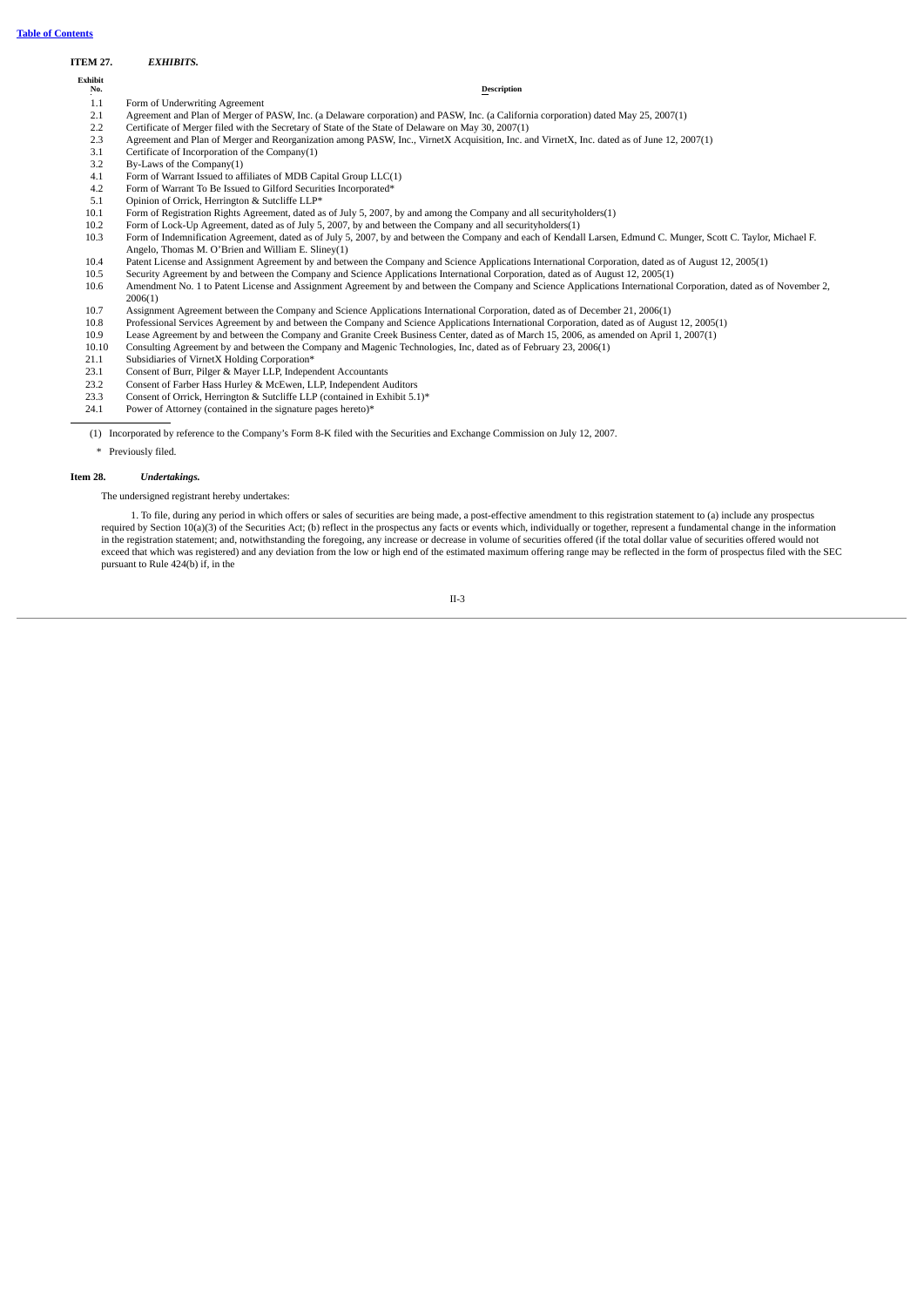aggregate, the changes in the volume and price represent no more than a 20% change in the maximum aggregate offering price set forth in the "Calculation of Registration Fee" table<br>in the effective registration statement; a

2. For determining liability under the Securities Act, to treat each post-effective amendment as a new registration statement of the securities offered, and the offering of the securities at that time to be the initial *bona fide* offering.

3. To file a post-effective amendment to remove from registration any of the securities that remain unsold at the end of the offering.

4. For determining liability of the undersigned registrant under the Securities Act to any purchaser in the initial distribution of the securities, the undersigned registrant undertakes that in a primary offering of securities of the undersigned registrant pursuant to this registration statement, regardless of the underwriting method used to sell the securities to the purchaser, if the securities are offered or sold to such purchaser by means of any of the following communications, the undersigned registrant will be a seller to the purchaser and will be considered to offer or sell such securities to such purchaser:

(i) any preliminary prospectus or prospectus of the undersigned registrant relating to the offering required to be filed pursuant to Rule 424;

(ii) any free writing prospectus relating to the offering prepared by or on behalf of the undersigned registrant or used or referred to by the undersigned registrant;

(iii) the portion of any other free writing prospectus relating to the offering containing material information about the undersigned registrant or its securities provided by or on behalf of the undersigned registrant; and

(iv) other communication that is an offer in the offering made by the undersigned registrant to the purchaser.

The undersigned registrant will provide to the underwriter at the closing specified in the underwriting agreement certificates in such denominations and registered in such names as required by the underwriter to permit prompt delivery to each purchaser.

Insofar as indemnification for liabilities arising under the Securities Act of 1933 (the "Act") may be permitted to directors, officers and controlling persons of the undersigned registrant pursuant to the foregoing provisions, or otherwise, the undersigned registrant issuer has been advised that, in the opinion of the Securities and Exchange SEC, such indemnification is against public policy as expressed in the Act and is, therefore, unenforceable. In the event that a claim for indemnification against such liabilities (other than the payment by the undersigned registrant of expenses incurred or paid by a director, officer or controlling person of the undersigned registrant in the successful defense of any action, suit or proceeding) is asserted by such director, officer or controlling person in connection with the securities being registered, the undersigned registrant will, unless in the opinion of its counsel the matter has been settled by controlling precedent, submit to a court of appropriate jurisdiction the questions whether such indemnification by it is against public policy as expressed in the Act and will be governed by the final adjud

The undersigned registrant hereby undertakes that:

(1) For determining any liability under the Securities Act, treat the information omitted from the form of prospectus filed as part of this registration statement in reliance upon Rule 430(A) and contained in a form of prospectus filed by the undersigned registrant pursuant to Rule 424(b)(1), or (4) or 497(h) under the Securities Act as part of this registration statement as of the time the SEC declared it effective.

(2) For determining any liability under the Securities Act, treat each post-effective amendment that contains a form of prospectus as a new registration statement for the securities offered in the registration statement, and that offering of the securities at that time as the initial bona fide offering of those securities.

#### $II - 4$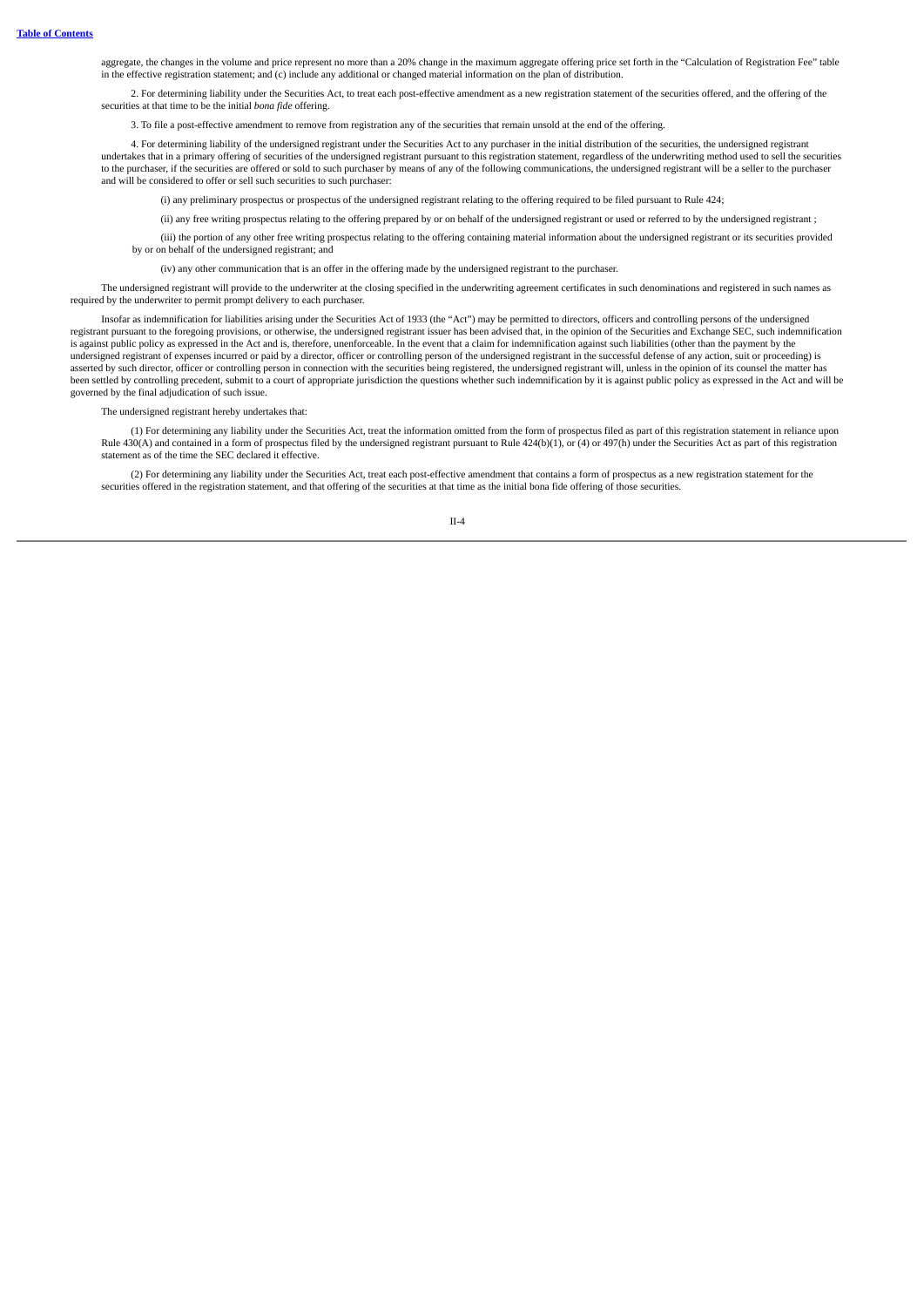The undersigned registrant hereby further undertakes that:

For determining liability under the Securities Act to any purchaser: Each prospectus filed pursuant to Rule 424(b) as part of a registration statement relating to an offering, other than prospectuses filed in reliance on R it is first used after effectiveness. Provided however, that no statement made in a registration statement or prospectus that is part of the registration statement or made in a document<br>incorporated or deemed incorporated prior to such first use, supersede or modify any statement that was made in the registration statement or prospectus that was part of the registration statement or made in any such document immediately prior to such date of first use.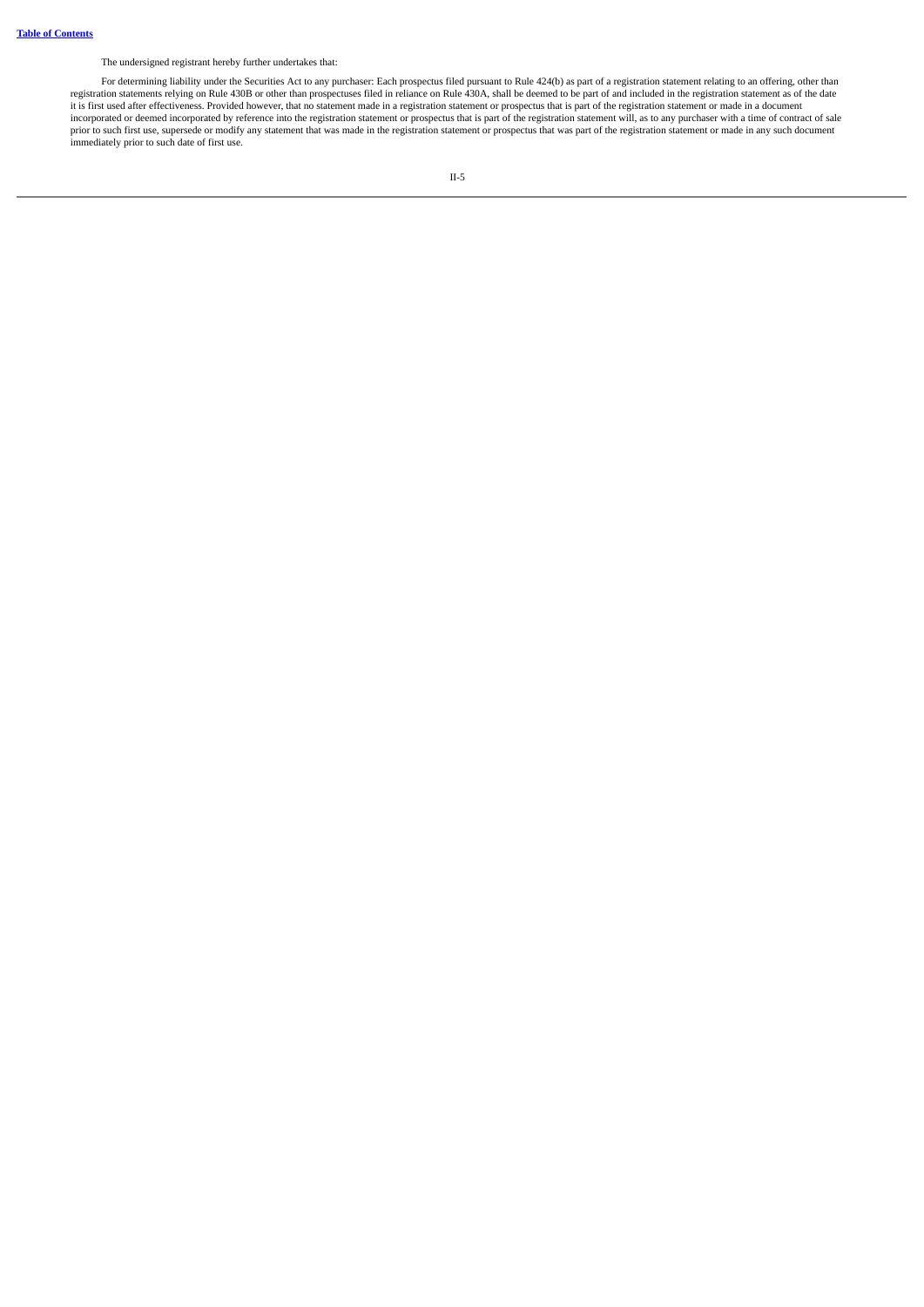# **SIGNATURES**

In accordance with the requirements of the Securities Act, the registrant certifies that it has reasonable grounds to believe that it meets all of the requirements of filing on Form SB-2<br>And authorized this registration st

VIRNETX HOLDING CORPORATION

By: /s/ Kendall Larsen Name: Kendall Larsen<br>Title: President and Chi President and Chief Executive **Officer** 

**Signature and Name Capacity Date**

In accordance with the requirements of the Securities Act, this registration statement was signed by the following persons in the capacities and on the dates stated:

|                                              | ----                                                                             |                   |
|----------------------------------------------|----------------------------------------------------------------------------------|-------------------|
| /s/ Kendall Larsen<br>Kendall Larsen         | President, Chief Executive Officer (Principal Executive Officer)<br>and Director | November 16, 2007 |
| /s/ William E. Sliney*<br>William E. Sliney  | Chief Financial Officer (Principal Accounting and Financial<br>Officer)          | November 16, 2007 |
| Edmund C. Munger*<br>/s/<br>Edmund C. Munger | Director                                                                         | November 16, 2007 |
| /s/ Scott C. Taylor*<br>Scott C. Taylor      | Director                                                                         | November 16, 2007 |
| /s/ Michael F. Angelo*<br>Michael F. Angelo  | Director                                                                         | November 16, 2007 |
| /s/ Thomas M. O'Brien*<br>Thomas M. O'Brien  | Director                                                                         | November 16, 2007 |
| * By Kendall Larsen as his attorney-in-fact  |                                                                                  |                   |

II-6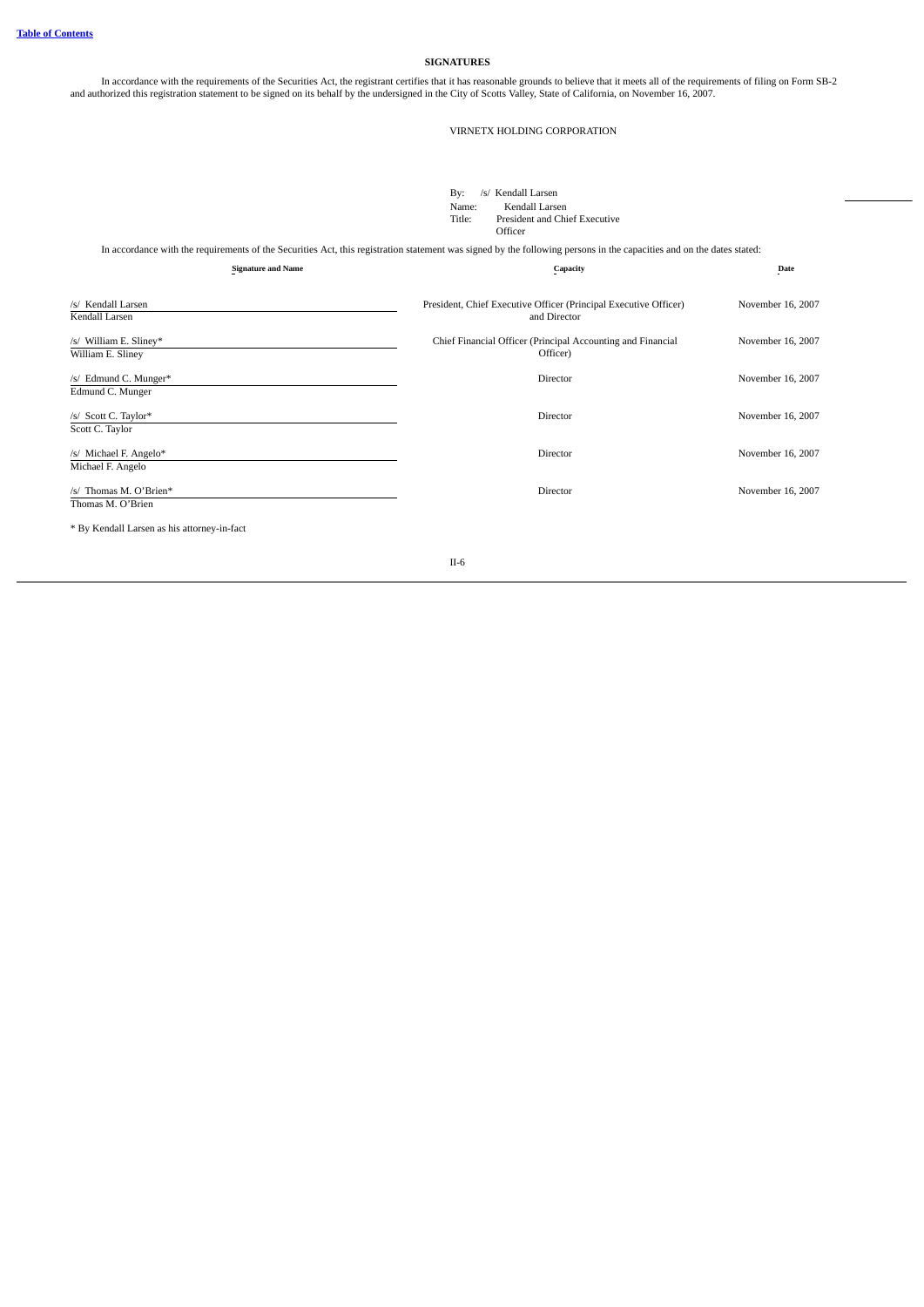### **EXHIBIT INDEX**

# **Exhibit**

#### **No. Description** 1.1 Form of Underwriting Agreement

- 2.1 Agreement and Plan of Merger of PASW, Inc. (a Delaware corporation) and PASW, Inc. (a California corporation) dated May 25, 2007(1)<br>2.2 Certificate of Merger filed with the Secretary of State of the State of Delaware o
- 2.2 Certificate of Merger filed with the Secretary of State of the State of Delaware on May 30, 2007(1)
- 2.3 Agreement and Plan of Merger and Reorganization among PASW, Inc., VirnetX Acquisition, Inc. and VirnetX, Inc. dated as of June 12, 2007(1)<br>3.1 Certificate of Incorporation of the Company(1)
- Certificate of Incorporation of the Company(1)
- 3.2 By-Laws of the Company(1)<br>4.1 Form of Warrant Issued to aff
- 4.1 Form of Warrant Issued to affiliates of MDB Capital Group LLC(1)<br>4.2 Form of Warrant To Be Issued to Gilford Securities Incorporated\*
- Form of Warrant To Be Issued to Gilford Securities Incorporated\*
- 5.1 Opinion of Orrick, Herrington & Sutcliffe LLP\*
- 10.1 Form of Registration Rights Agreement, dated as of July 5, 2007, by and among the Company and all securityholders(1)<br>10.2 Form of Lock-Up Agreement, dated as of July 5, 2007, by and between the Company a
- 
- 10.3 Form of Indemnification Agreement, dated as of July 5, 2007, by and between the Company and each of Kendall Larsen, Edmund C. Munger, Scott C. Taylor, Michael F. Angelo, Thomas M. O'Brien and William E. Sliney(1)
- 10.4 Patent License and Assignment Agreement by and between the Company and Science Applications International Corporation, dated as of August 12, 2005(1)
- 
- 10.5 Security Agreement by and between the Company and Science Applications International Corporation, dated as of August 12, 2005(1)<br>10.6 Amendment No. 1 to Patent License and Assignment Agreement by and between the Compa 2006(1)
- 10.7 Assignment Agreement between the Company and Science Applications International Corporation, dated as of December 21, 2006(1)<br>10.8 Professional Services Agreement by and between the Company and Science Applications In
- 10.8 Professional Services Agreement by and between the Company and Science Applications International Corporation, dated as of August 12, 2005(1)<br>10.9 Lease Agreement by and between the Company and Granite Creek Business
- 
- 10.10 Consulting Agreement by and between the Company and Magenic Technologies, Inc, dated as of February 23, 2006(1)<br>21.1 Subsidiaries of VirnetX Holding Corporation\*
- 21.1 Subsidiaries of VirnetX Holding Corporation\*<br>23.1 Consent of Burr, Pilger & Mayer LLP, Indepen
- Consent of Burr, Pilger & Mayer LLP, Independent Accountants
- 23.2 Consent of Farber Hass Hurley & McEwen, LLP, Independent Auditors
- 23.3 Consent of Orrick, Herrington & Sutcliffe LLP (contained in Exhibit 5.1)\* 24.1 Power of Attorney (contained in the signature pages hereto)\*
- 

(1) Incorporated by reference to the Company's Form 8-K filed with the Securities and Exchange Commission on July 12, 2007.

\* Previously filed.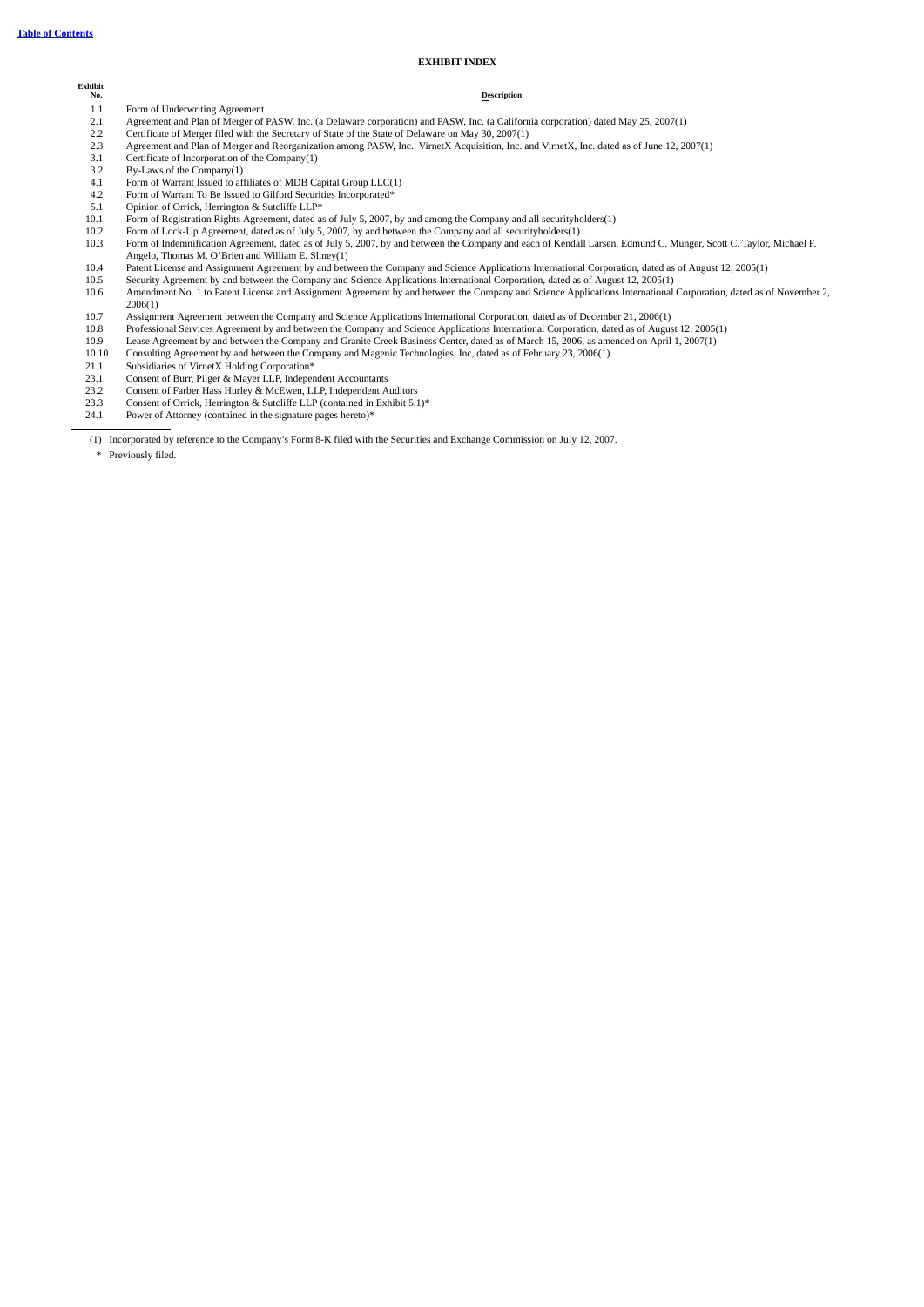# **VirnetX Holding Corporation Common Stock**

# **UNDERWRITING AGREEMENT**

Gilford Securities Incorporated New York, New York 777 Third Avenue, 17th Floor November \_\_\_, 2007 New York, New York 10017

Ladies and Gentlemen:

In connection with a secondary public offering (the "Offering") of common stock, \$0.0001 par value ("Common Stock"), of VirnetX Holding Corporation, a Delaware corporation (the "Company"), the Company proposes to issue and sell to Gilford Securities Incorporated (the "<mark>Underwriter</mark>" or "y<u>ou</u>") pursuant to this Underwriting Agreement (the "<mark>Agreement</mark>") 3,000,000 shares of Common Stock (the "<mark>Primary Offering</mark><br><u>Shares</u>" amended (the "Act"), shall be the "Effective Date." In addition, the Company proposes to grant to the Underwriter the option referred to in Section 2(b) to purchase all or any part of an aggregate of 450,000 additional shares of Common Stock (the "**Over-Allotment Shares**" and, together with the Primary Offering Shares, the "**Shares**").

The Company confirms the agreements made by it with respect to the purchases of the Shares by the Underwriter, as follows:

1. Representations, Warranties and Agreements of the Company. The Company represents and warrants to, and agrees with the Underwriter that as of the date hereof, the Effective Date, and each Closing Date (all as hereinafter defined) that:

(a) A registration statement (File No. 333-145765) on Form SB-2 relating to the Offering, including a form of prospectus subject to completion, copies of which have heretofore been delivered to you, has been prepared in conformity in all material respects with the requirements of the Act and the rules and regulations (the "Rules and Regulations") of the Commission promulgated thereunder, and has been filed with the Commission under the Act and one or more amendments to such registration statement may have been so filed. After the execution of this Agreement, the Company will file with the Commission either (i) if such registration statement, as it may have been amended, has been declared by the Commission to be effective under the Act, a prospectus in the form most recently included in an amendment to such registration statement (or, if no such amendment shall have been filed in such registration statement), with such changes or insertions as are required by Rule 430A under the Act or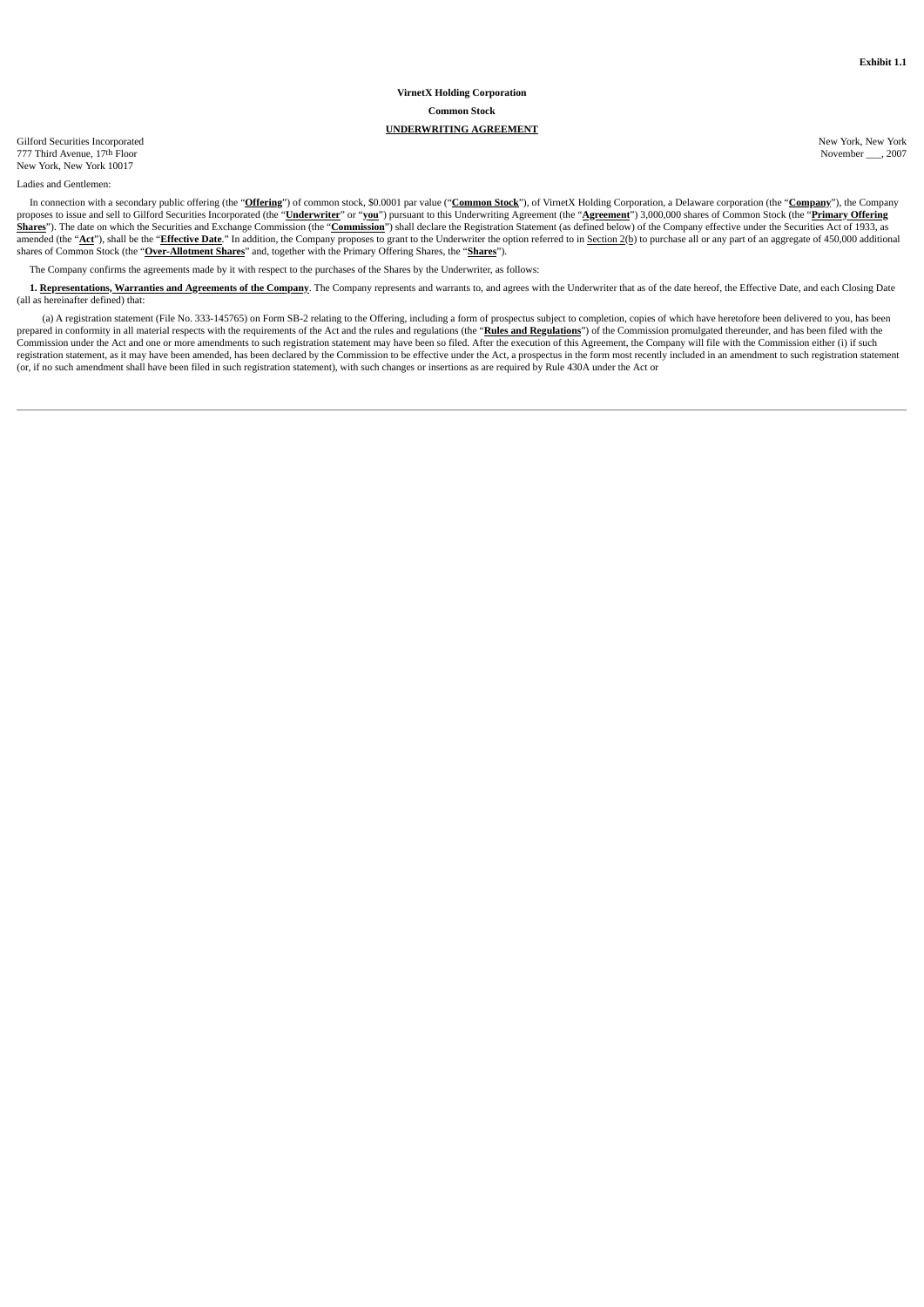permitted by Rule 424(b) under the Act and as have been provided to and approved by you prior to the execution of this Agreement, or (ii) if such registration statement, as it may have been amended, has not been<br>declared b the execution of this Agreement. As used in this Agreement, the term "Registration Statement" means such registration statement, as amended at the time when it was or is declared effective under the Act, including all financial schedules and exhibits thereto and including any information omitted therefrom pursuant to Rule 430A under the Act and included in the Prospectus (as hereinafter defined); the term "**Preliminary** Prospectus' means each prospectus subject to completion filed with such registration statement or any amendment thereto (including the prospectus subject to completion, if any, included in the Registration Statement or any amendment thereto at the time it was or is declared effective) under the Act; and the term "**Prospectus**" means the prospectus first filed with the Commission pursuant to Rule 424(b) under the Act, or if no prospectus is required to be filed pursuant to Rule 424(b), such term means the prospectus included in the Registration Statement; except that upon filing of an amendment to the registration statement or prospectus or a supplement to the prospectus after the Effective Date and prior to any Closing Date, the term "Registration Statement" shall include such registration statement as so amended, and the term "Prospectus" shall include the prospectus as so amended or supplemented.

(b) The Commission has not issued any order preventing or suspending the use of any Preliminary Prospectus. At the time the Registration Statement becomes effective and at all times subsequent thereto up to and on each Closing Date: (i) the Registration Statement and Prospectus will in all material respects conform to the requirements of the Act and the Rules and Regulations; and (ii) neither the Registration Statement nor the Prospectus will include any untrue statement of a material fact or omit to state any material fact required to be stated therein or necessary to make statements therein not misleading (in light of the circumstances under which they were made in the case of the Prospectus); provided, however, that the Company makes no representations, warranties or agreements as to information contained in or omitted from the Registration Statement or Prospectus in reliance upon, and in conformity with, written information furnished to the Company by or on behalf of the Underwriter specifically for use in the preparation thereof. It is understood that the statements set forth in the Prospectus under the heading "Underwriting," and the identity of counsel to the Underwriter under the heading "Legal Matters" constitute, for purposes of this section, the only information furnished in writing by or on behalf of the Underwriter for inclusion in the Registration Statement and Prospectus.

(c) Each of the Company and its subsidiaries has been duly incorporated and is validly existing as a corporation in good standing, or the substantial equivalent thereof, under the laws of the jurisdiction of its incorporation with full corporate power and authority to own its properties and conduct its business as described in the Prospectus and is duly qualified or licensed to do business as a foreign corporation and is in good standing in each other jurisdiction in which the nature of its business or the character or location of its properties requires such qualification, except where the failure to so qualify will not materially adversely affec Company's business, properties or financial condition.

-2-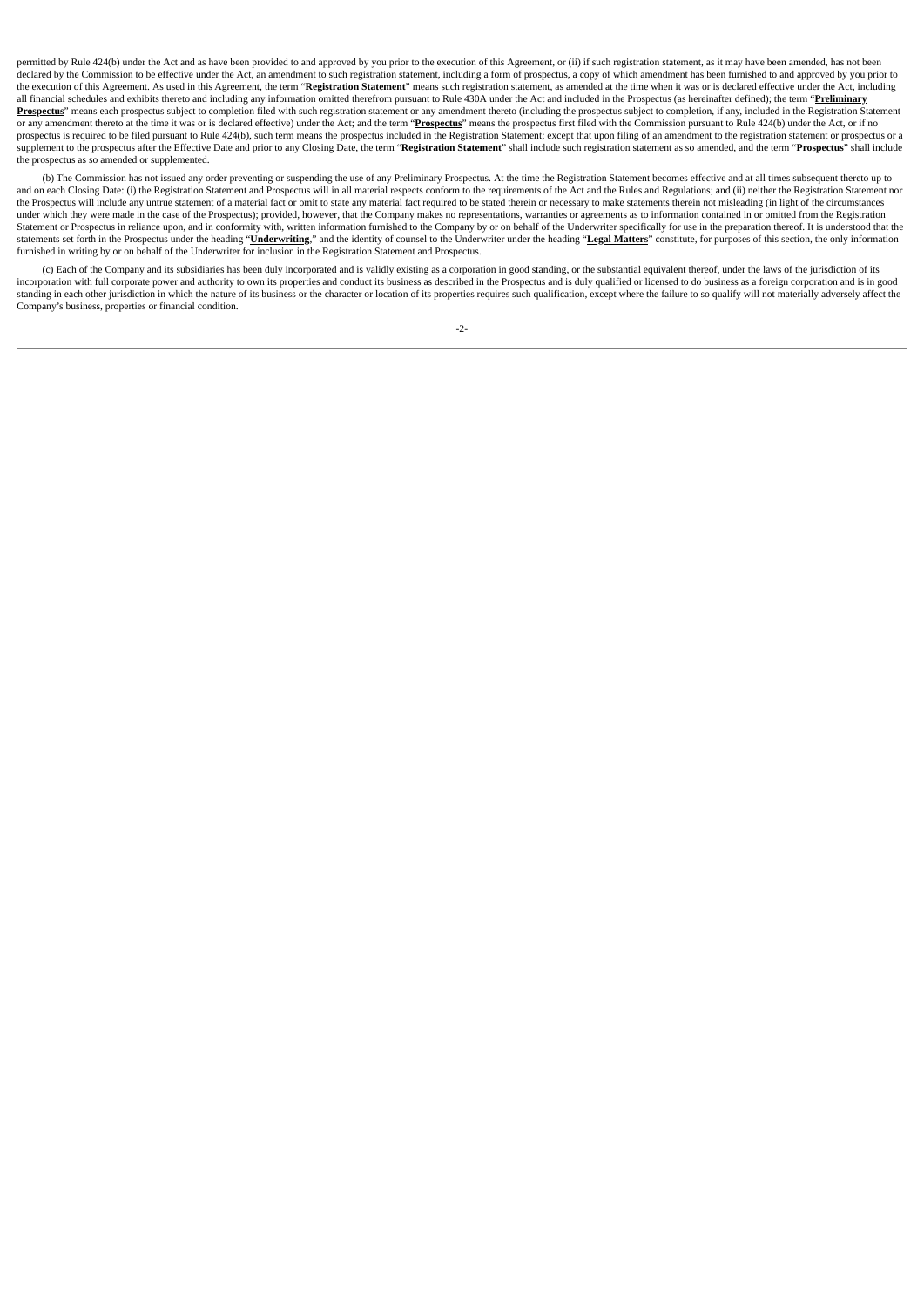(d) As of each Closing Date, the authorized, issued and outstanding securities (including, but not limited to, all shares of capital stock, options, warrants, convertible instruments, and notes and debentures of any kind) of the Company will be as set forth in the Prospectus (which provides in detail all the terms of all such securities, the owners thereof, the amount authorized and the amount outstanding) which, other than any kind) securities issued in the Offering, shall not change prior to the last Closing Date. All of such outstanding securities have been duly authorized, validly issued, fully paid and are non-assessable, and other than as set for in the Prospectus: (i) none of the Company's capital stock is subject to preemptive rights under Delaware law or any other similar rights or any liens or encumbrances suffered or permitted by the Company; (ii) there are no outstanding debt securities issued by the Company; (iii) there are no outstanding options, warrants, scrip, rights to subscribe to, calls or commitments of any character whatsoever relating to, or securities or rights convertible into or exchangeable for, any shares of capital stock of the Company or any of its subsidiaries, or contracts, commitments, understandings or arrangements by which the Company or any of its subsidiaries is or may become bound to issue additional shares of capital stock of the Company or any of its subsidiaries or options, warrants, scrip, rights to subscribe to, calls or commitments of any character whatsoever relating to, or securities or rights convertible into or exchangeable for, any shares of capital stock of the Company or any of its subsidiaries; (iv) there are no agreements or arrangements under which the Company or any of its subsidiaries is obligated to register the sale of any of their securities under the Securities Act; (v) there are no outstanding securities of the Company or any of its subsidiaries which contain any redemption or similar provisions, and there are no contracts, commitments, understandings or arrangements by which the Company or any of its subsidiaries is or may become bound to redeem a security of the Company or any of its<br>subsidiaries; (vi Common Stock issuable upon exercise of the Underwriter's Warrant (the "**Underlying Shares**"); and (vii) the Company does not have any stock appreciation rights or "phantom stock" plans or agreements or any similar plan or agreement. Except as disclosed in the Registration Statement, there have been no prior offers of sales of securities of the Company in the United States, and all prior sales of securities of the Company were either registered under applicable federal and state securities laws or exempt from such registration, and no security holder has any rescission rights with respect thereto. The capital stock and other securities of the Company conform in all material respects to all statements relating thereto contained in the Registration Statement and Prospectus.

(e) The Shares, when paid for, issued and delivered pursuant to this Agreement, and the Underlying Shares, when paid for, issued and delivered pursuant to the Warrant Agreement (as defined below), will have been duly authorized, validly issued and delivered, and will be fully paid, non-assessable and free of preemptive rights of any securityholder of the Company and entitled to the rights and preferences provided by the Company's Certificate of Incorporation and Bylaws, both as amended, which will be in form and substance filed as exhibits to the Registration Statement. None of the filing of the Registration Statement, the offering or sale of the Shares as contemplated by this Agreement, the issuance of the Underwriter's Warrant or the issuance of the Underlying Shares pursuant to the Warrant Agreement gives rise to any rights, other than those which have been waived or satisfied for or relating to the registration of any securities of the Company under the Act or the laws of any

-3-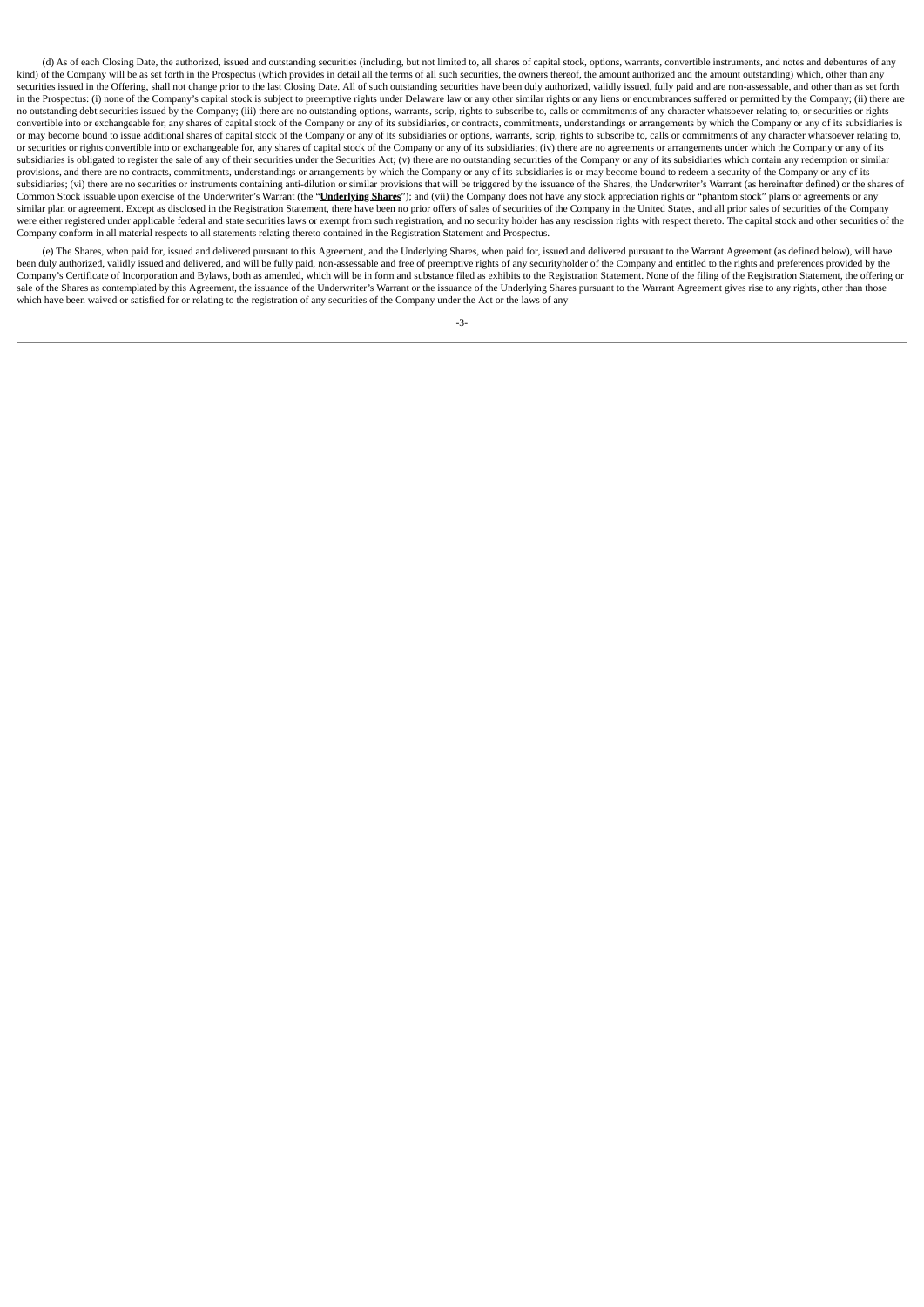jurisdiction of the United States of America, except as described in the Registration Statement. The terms of the Shares and the Underlying Shares conform in all material respects to the description thereof in the<br>Registra

(f) This Agreement and the Warrant Agreement have been, and at each Closing Date will be, duly and validly authorized, executed and delivered by the Company, and assuming due execution by the other parties thereto, are and will constitute valid and binding obligations of the Company enforceable against the Company in accordance with their respective terms, except as enforceability may be limited by bankruptcy, insolvency or other laws affecting the rights of creditors generally and that the Company makes no representation or warranty as to the enforceability of (i) the provisions purporting to govern indemnification or contribution under the securities laws of any jurisdiction or (ii) any choice of law provisions. The Company has full power and authority to authorize, issue and sell the Shares to be sold by it hereunder on the terms and conditions set forth herein and to issue the Underwriter's Warrant and the Underlying Shares pursuant to the Underwriter's Warrant, and no consent, approval, authorization or other order of any governmental authority is required in connection with such authorization, execution and delivery or in connection with the authorization, issuance and sale of the Shares or the Underlying Shares, except as may be required and have been made under the Act, or state or federal securities laws.

(g) Except for events that would not have a material adverse effect on the condition (financial or otherwise), business prospects, net worth or properties of the Company and its subsidiaries taken as a whole (a "Material Adverse Effect"), neither the Company nor any subsidiary is in violation, breach or default of or under, and consummation of the transactions herein contemplated and the fulfillment of the terms of this Agreement and the Warrant Agreement will not conflict with, or result in a breach or violation of, any of the terms or provisions of, or constitute a default under, or result in the creation or imposition of any lien, charge or encumbrance upon any of the property or assets of the Company or any subsidiary pursuant to the terms of any material agreement, indenture, mortgage, deed of trust, loan agreement or other agreement or instrument to which the Company or any of its subsidiaries is a party or by which the Company or any of its subsidiaries may be bound or to which any of the property or assets of the Company or any of its subsidiaries is subject, nor will such action result in any violation of the provisions of the Certificate of Incorporation, the Bylaws, or other organizational documents, as the case may be, of the Company or any of its subsidiaries, as amended, or any statute or any order, rule or regulation applicable to the Company or any of its subsidiaries, of any court or of any regulatory authority or other governmental body having jurisdiction over the Company or any of its subsidiaries.

(h) The Company and each of its subsidiaries has good and marketable title to all properties and assets described in the Prospectus as owned by each of them, free and clear of all liens, charges, encumbrances or restrictions, except as disclosed in the financial statements set forth in the Prospectus or such as are not material in relation to their business taken as a whole; all of the material leases and subleases under which the Company and each of its subsidiaries is the lessor or sublessor of properties or assets or under which the Company or each of its subsidiaries holds properties or assets as lessee or sublessee as described in the Prospectus are in full force and effect, and, except as described in the Prospectus, neither the Company nor any of

-4-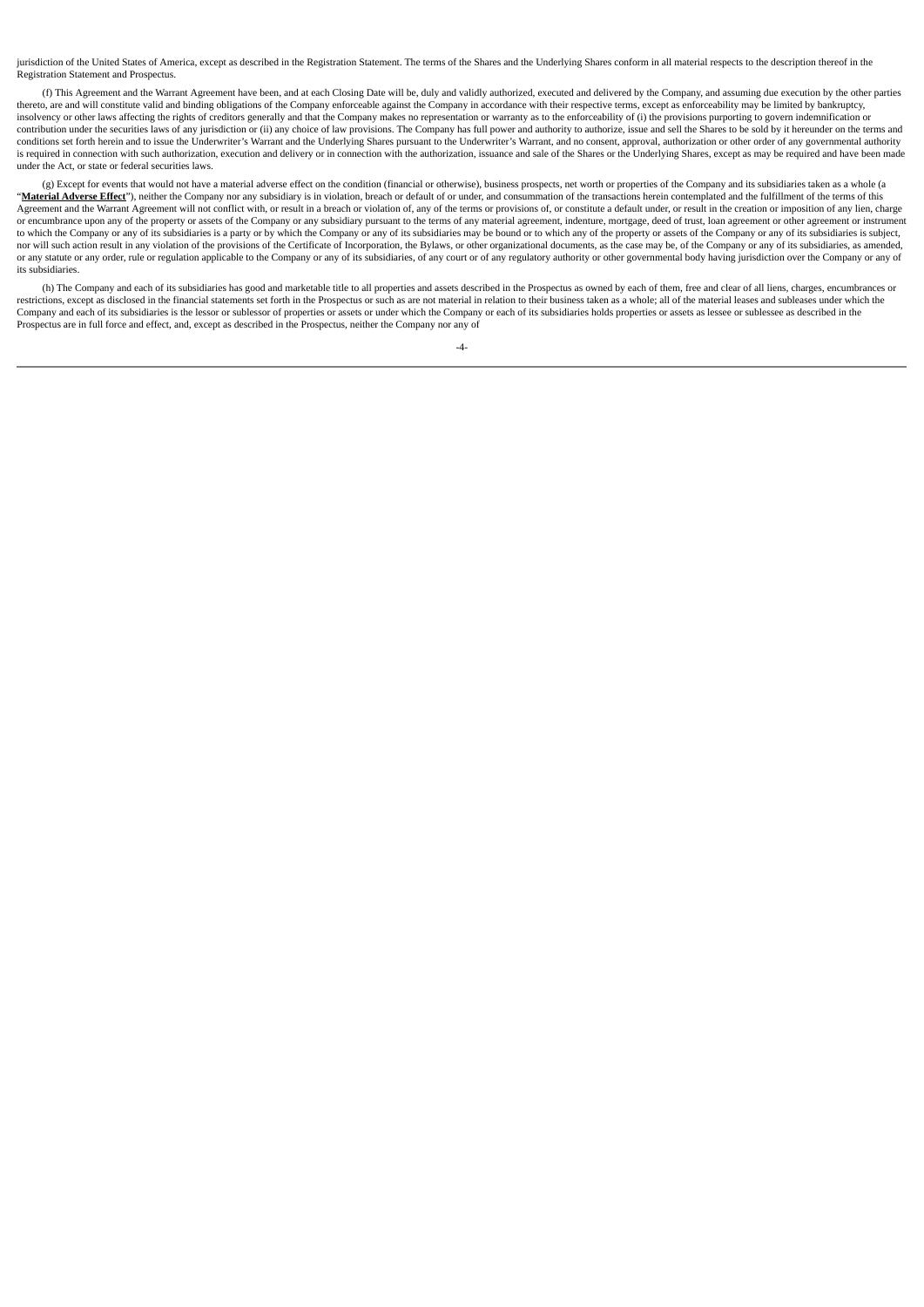its subsidiaries is in default in any material respect with respect to any of the terms or provisions of any of such leases or subleases, and no claim has been asserted by anyone adverse to rights of the Company and each of its subsidiaries as lessor, sublessor, lessee or sublessee under any of the leases or subleases mentioned above, or affecting or questioning the right of the Company or any of its subsidiaries to continued possession of the leased or subleased premises or assets under any such lease or sublease except as described or referred to in the Prospectus; and the Company and each of its subsidiaries owns or leases all such properties described in the Prospectus as are necessary to its operations as now conducted and, except as otherwise stated in the Prospectus, as proposed to be conducted as set forth in the Prospectus. Schedule 1(h) lists all entities in which the Company owns 10% or more of the outstanding securities or voting rights.

(i) Each of Farber Hass Hurley & McEwen LLP and Burr, Pilger & Mayer LLP has given its reports on certain financial statements filed with the Commission as a part of the Registration Statement, which financial statements are included in the Prospectus, and each of Farber Hass Hurley & McEwen LLP and Burr, Pilger & Mayer LLP is, with respect to the Company, an independent public accounting firm as required by the Act and the Rules and Regulations.

(j) The financial statements and schedules together with related notes set forth in the Prospectus or the Registration Statement present fairly the financial position and results of operations and changes in cash flow position of the Company on the basis stated in the Prospectus, at the respective dates and for the respective periods to which they apply. Said statements and schedules and related notes have been prepared in accordance with generally accepted accounting principles in the jurisdiction(s) identified in the Prospectus applied on a basis which is consistent during the periods involved. The Company's internal accounting controls and procedures are sufficient to cause the Company and each subsidiary to prepare financial statements that comply in all material respects with generally accepted accounting principles in the jurisdiction(s) identified in the Prospectus applied on a consistent basis during the periods involved. Since the formation of the Company, nothing has been brought to the attention of the Company's management that would result in any reportable condition relating to the Company's internal accounting procedures, weaknesses or controls.

(k) Subsequent to the respective dates as of which information is given in the Registration Statement and Prospectus and except as otherwise disclosed or contemplated therein, neither the Company nor any of its subsidiaries has: (i) incurred any liabilities or obligations, direct or contingent, not in the ordinary course of business, or entered into any transaction not in the ordinary course of business; (ii) had any change in it capital stock, or any incurrence of short-term or long-term debt; (iii) issued options, warrants or other rights to purchase its capital stock; or (iv) had an adverse change or any development involving, so far as can now be reasonably foreseen, a prospective adverse change in their condition (financial or otherwise), net worth, results of operations, business, key personnel or properties, individually or which taken together, would have a Material Adverse Effect.

(1) Except as disclosed on Schedule 1(1) hereto, there is not now pending or, to the knowledge of the Company, threatened, any material action, suit, proceeding, inquiry, arbitration or investigation to which the Company or any of its subsidiaries or any of their

-5-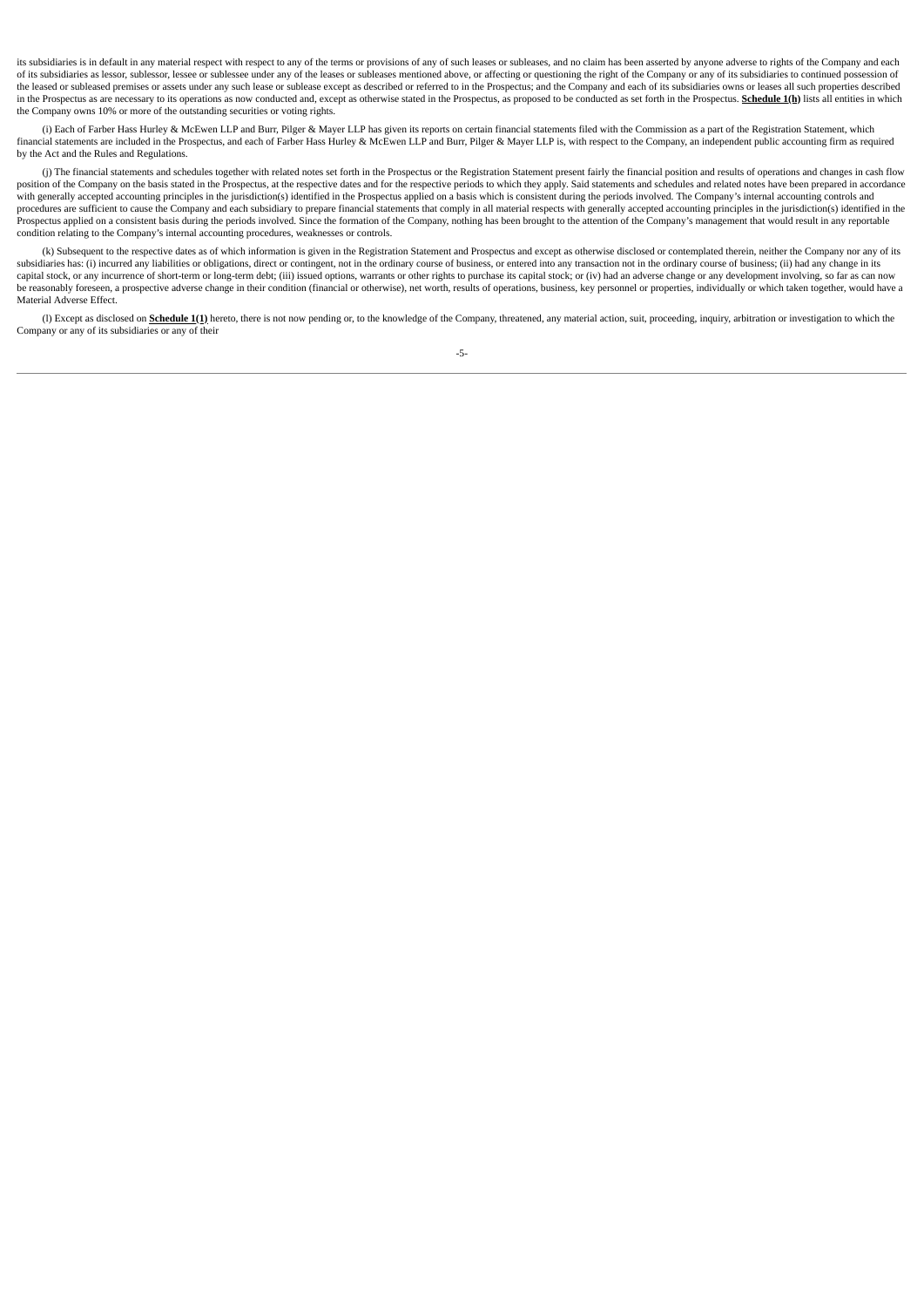officers or directors is a party or subject to that might result in a Material Adverse Effect, nor are there any actions, suits or proceedings related to environmental matters or related to discrimination on the basis of a sex, religion or race; and no labor disputes involving the employees of the Company or any of its subsidiaries exist or to the knowledge of the Company, are threatened which might be expected to have a Material Adverse Effect.

(m) The Company and each of its subsidiaries has filed all necessary tax returns required to be filed as of the date hereof and have paid all taxes shown as due thereon; and there is no tax deficiency that has been, or to the knowledge of the Company, may be, asserted against the Company or any of its subsidiaries.

(n) The Company and each of its subsidiaries has sufficient licenses, permits and other governmental authorizations currently necessary for the conduct of its business or the ownership of its properties as described in the Prospectus and is in all material respects complying therewith and owns or possesses adequate rights to use all material patents, patent applications, trademarks, service marks, trade-names, trademarks registrations, service mark registrations, copyrights and licenses necessary for the conduct of its business and has not received any notice of conflict with the asserted rights of others in respect thereof ("Intellectual Property"). To the knowledge of the Company, none of the activities or business of the Company or any of its subsidiaries are in violation of, or cause the Company or any of its subsidiaries to violate, any law, rule,<br>regu which would have a Material Adverse Effect. **Schedule 1(n)** hereto sets forth all the Intellectual Property of the Company.

(o) Neither the Company, nor any of its subsidiaries, has directly or indirectly, at any time (i) made or failed to disclose fully any contributions to any candidate for political office in violation of law or (ii) made any payment to any state, federal or foreign governmental officer or official, or other person charged with similar public or quasi-public duties, other than payments or contributions required or allowed by applicable law.

(p) The Company's and each of its subsidiary's internal accounting controls and procedures are sufficient to cause each of them to comply in all material respects with the Foreign Corrupt Practices Act of 1977, the Sarbanes-Oxley Act of 2002, and the Rules and Regulations, each as in effect as of the date hereof.

(q) On each Closing Date, all transfer or other taxes (including franchise, capital stock or other tax, other than income taxes, imposed by any jurisdiction) if any, that are required to be paid in connection with the sale

(r) All contracts and other documents that are, under the Rules and Regulations, required to be described in or filed as exhibits to the Registration Statement have been so described or filed, as the case may be.

-6-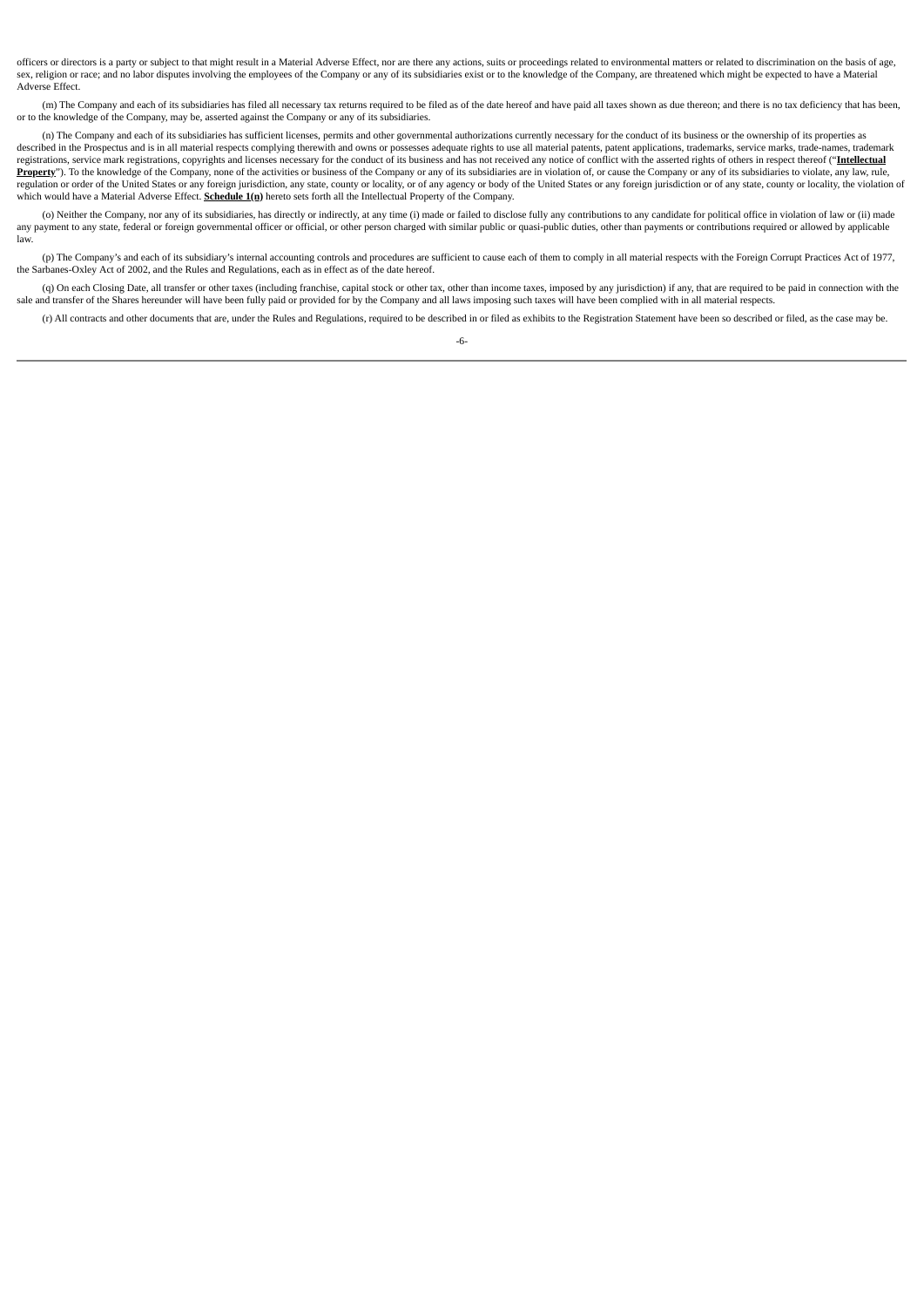(s) Other than as set forth in the Registration Statement and Prospectus, no other firm, corporation or person has any rights to underwrite or place an offering of any of the Company's securities.

(t) Except as described in the Registration Statement and Prospectus, no holder of any securities of the Company has the right to include such securities in the Registration Statement and Prospectus.

(u) Except as set forth in or contemplated by the Registration Statement and the Prospectus, neither the Company nor any of its subsidiaries has any material contingent liabilities.

(v) The Company has no material subsidiary corporations, except as disclosed in the Registration Statement and Prospectus, nor has it any equity interest in any partnership, joint venture, association or other entity, except as disclosed in the Registration Statement and Prospectus. Except as described in the Registration Statement and Prospectus, the Company owns all of the outstanding securities of each of its subsidiaries.

(w) The Commission has not issued an order preventing or suspending the use of any Preliminary Prospectus with respect to the offer and sale of the Shares and each Preliminary Prospectus, as of its date, has conformed in all material respects with the requirements of the Act and the Rules and Regulations and did not include any untrue statement of a material fact or omit to state a material fact necessary to make the statements therein not misleading (in light of the circumstances under which they were made in the case of the Prospectus).

(x) Neither the Company, nor, to the Company's knowledge, any of its officers, directors, employees or shareholders, has taken or will take, directly or indirectly, any action designed to cause or result in, or which has constituted or which might reasonably be expected to constitute, the stabilization or manipulation of the price of any of the securities of the Company.

(y) The Registration Statement accurately discloses any and all unregistered securities sold by the Company since formation. All of such securities were sold in transactions exempt from the registration provisions of the Act and not in violation of Section 5 thereof.

(z) Other than as set forth in the Registration Statement and Prospectus, the Company has not entered into any agreement pursuant to which any person is entitled, either directly or indirectly, to compensation from the Company for services as a finder in connection with the Offering, and the Company agrees to indemnify and hold harmless the Underwriter against any losses, claims, damages or liabilities, which shall include, but not be limited to, all costs to defend against any such claim, so long as such claim arises out of agreements made or allegedly made by the Company.

-7-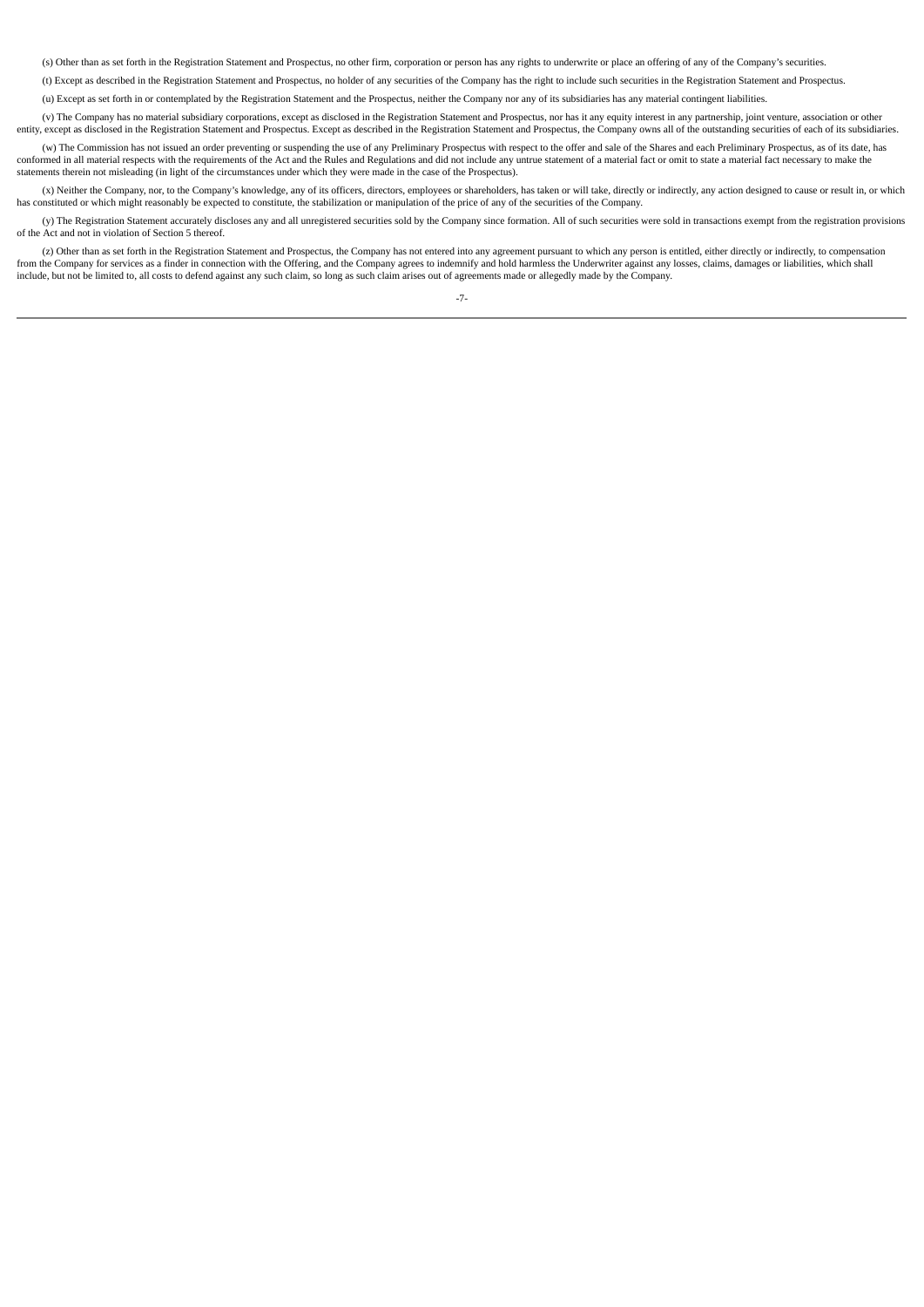(aa) Except as set forth in the Registration Statement, based upon written representations received by the Company, no officer, director or five percent or greater shareholder of the Company has any direct or indirect affiliation or association with any member of the National Association of Securities Dealers, Inc. ("NASD") and no beneficial owner of the Company's unregistered securities has any direct or indirect affiliation or association with any NASD member. The Company will advise the Underwriter and the NASD if, to its knowledge, any five percent or greater shareholder of the Company is or becomes an affiliate or associated person of an NASD member participating in the distribution of the Shares.

(bb) The Company and each of its subsidiaries is in compliance in all material respects with all laws and regulations respecting the employment of its employees and employment practices, terms and conditions of employment and wages and hours relating thereto. There are no pending investigations involving the Company or any of its subsidiaries by any governmental agency responsible for the enforcement of such laws and regulations. There is no unfair labor practice charge or complaint against the Company or any of its subsidiaries pending before any governmental agency or body or any strike, picketing, boycott, dispute, slowdown or<br>stopp employees of the Company or any of its subsidiaries and no collective bargaining agreement or modification thereof is currently being negotiated by the Company or any of its subsidiaries. No grievance or arbitration proceeding is pending under any expired or existing collective bargaining agreements of the Company or any of its subsidiaries, if any.

(cc) Each certificate signed by any officer of the Company and delivered to the Underwriter or counsel to the Underwriter shall be deemed to be a representation and warranty by the Company to the Underwriter as to the matters covered thereby.

(dd) None of the Company, its subsidiaries, any of their affiliates, or any person acting on any of their behalf has, directly or indirectly, made any offers or sales of any security or solicited any offers to buy any security, under circumstances that would cause the Offering to be integrated with prior offerings by the Company for purposes of the Act or any applicable shareholder approval provisions. None of the Company, its subsidiaries, their affiliates or any person acting on any of their behalf will take any action or steps referred to in the preceding sentence that would cause the Offering to be integrated with other offerings.

(ee) The Company and its Board of Directors have taken all necessary action, if any, in order to render inapplicable any control share acquisition, business combination, poison pill (including any distribution under a rights agreement) or other similar anti-takeover provision under the Company's Certificate of Incorporation, as amended, or Bylaws, as amended, stock option plan, or the laws of Delaware that is or could become applicable as a result of the transactions contemplated by this Agreement including, without limitation, the Company's issuance of the Shares, the Underwriter's Warrant and the Underlying Shares.

(ff) As of the date hereof, Kendall Larsen (the "**Key Executive**") is employed by the Company on a full-time basis, and, to the best of the Company's knowledge, is not planning to cease being employed by the Company on a full-time basis in his current capacity

-8-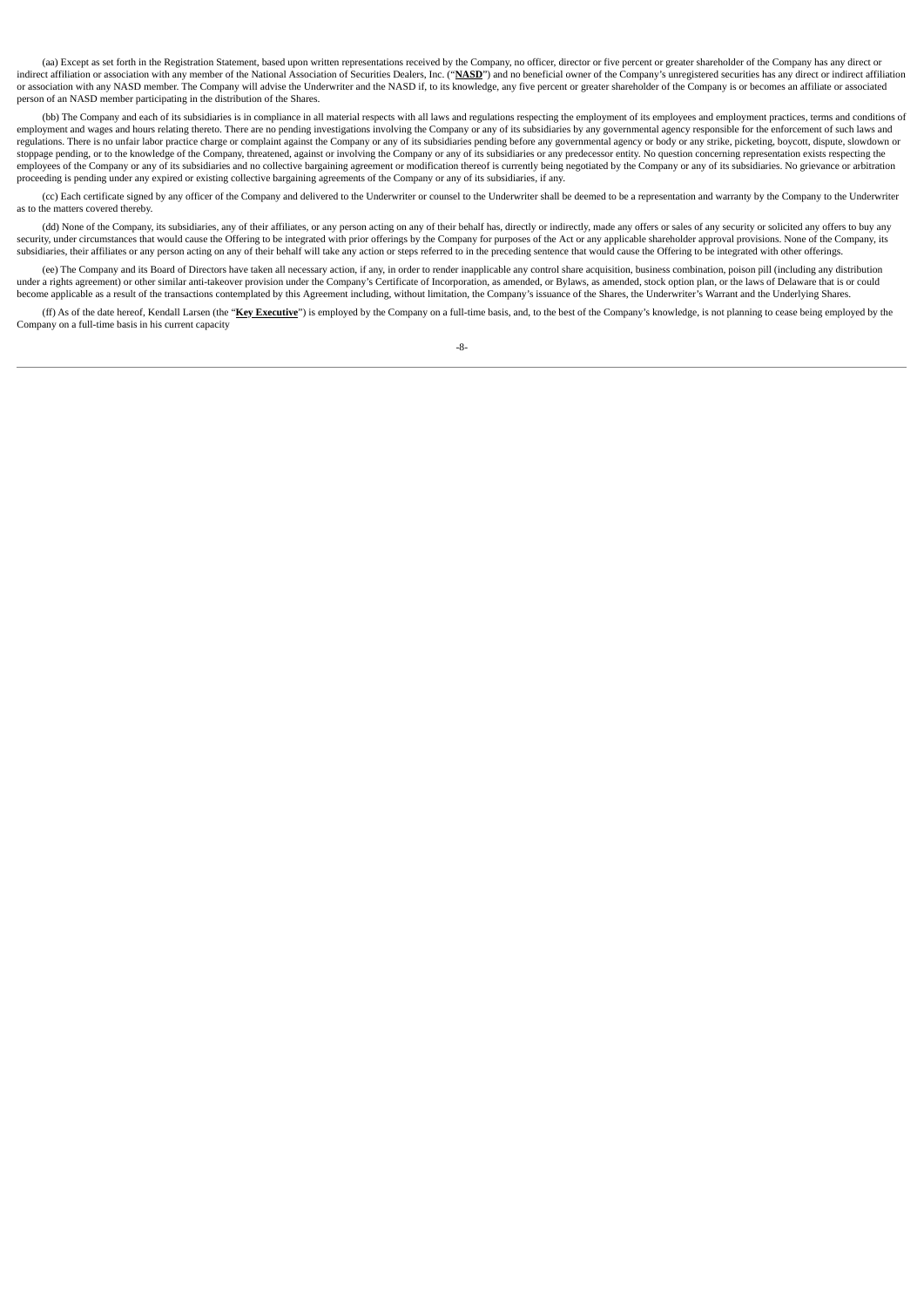and the Company is not aware of any circumstances related to the employment of the Key Executive, apart from circumstances related to the operation of the Company as a whole, that could result in cessation of his full-time employment in his current capacity.

(gg) The Company acknowledges and agrees that (i) the purchase and sale of the Shares is an arms' length commercial transaction between the Company and the Underwriter, (ii) in connection therewith, the Underwriter is acting as principal and not the agent or fiduciary of the Company, and (iii) the Underwriter has not assumed an advisory responsibility in favor of the Company with respect to the offering contemplated hereby or the process leading thereto (irrespective of whether the Underwriter has advised or is currently advising the Company on other matters) or any other obligation to the Company except the obligations expressly set forth in this Agreement.

#### **2. Purchase, Delivery and Sale of the Shares**.

(a) Subject to the terms and conditions of this Agreement, and upon the basis of the representations, warranties and agreements, herein contained, the Company agrees to issue and sell to the Underwriter and the Underwriter per Share (the offering price less 7%), at the place and time herein specified. The price at which the Underwriter shall sell the Shares to the public shall be \$ per Share.

Delivery of the Primary Offering Shares against payment therefor shall take place at the offices of the Underwriter, 777 Third Avenue, 17th Floor, New York, New York 10017 (or at such other place as may be designated by agreement between the Underwriter and the Company) at 9:30 a.m., New York time, on such date after the Registration Statement has become effective under the Act as the Underwriter shall designate, but not later than three business days following the first date that any of the Shares are released to the Underwriter, such time and date of payment and delivery for the Primary Offering Shares being hereinafter referred to as the "**First Closing Date**."

(b) In addition, subject to the terms and conditions of this Agreement, and upon the basis of the representations, warranties and agreements herein contained, the Company hereby grants an option to the (b) In addition, sub for the Primary Offering Shares. This option may be exercised one or more times within 45 days after the Effective Date upon written notice by the Underwriter to the Company advising as to the amount of Over-Allotment Shares to which the option is being exercised. Delivery of the Over-Allotment Shares against payment therefor shall take place at the offices of the Underwriter as identified above (or at such other place as may be designated by agreement between the Underwriter and the Company) on such date as shall be determined by the Underwriter but shall not be earlier than four nor later than 10 full business days after each exercise of the Over-Allotment Option (but in no event more than 55 days after the Effective Date), nor in any event prior to the First Closing Date (each such closing for the purchase of Over-Allotment Shares, together with the First Closing Date, a "Closing Date"). The Over-Allotment Option may be exercised only to cover over-allotments in the sale by the Underwriter of the Primary Offering Shares. No Over-

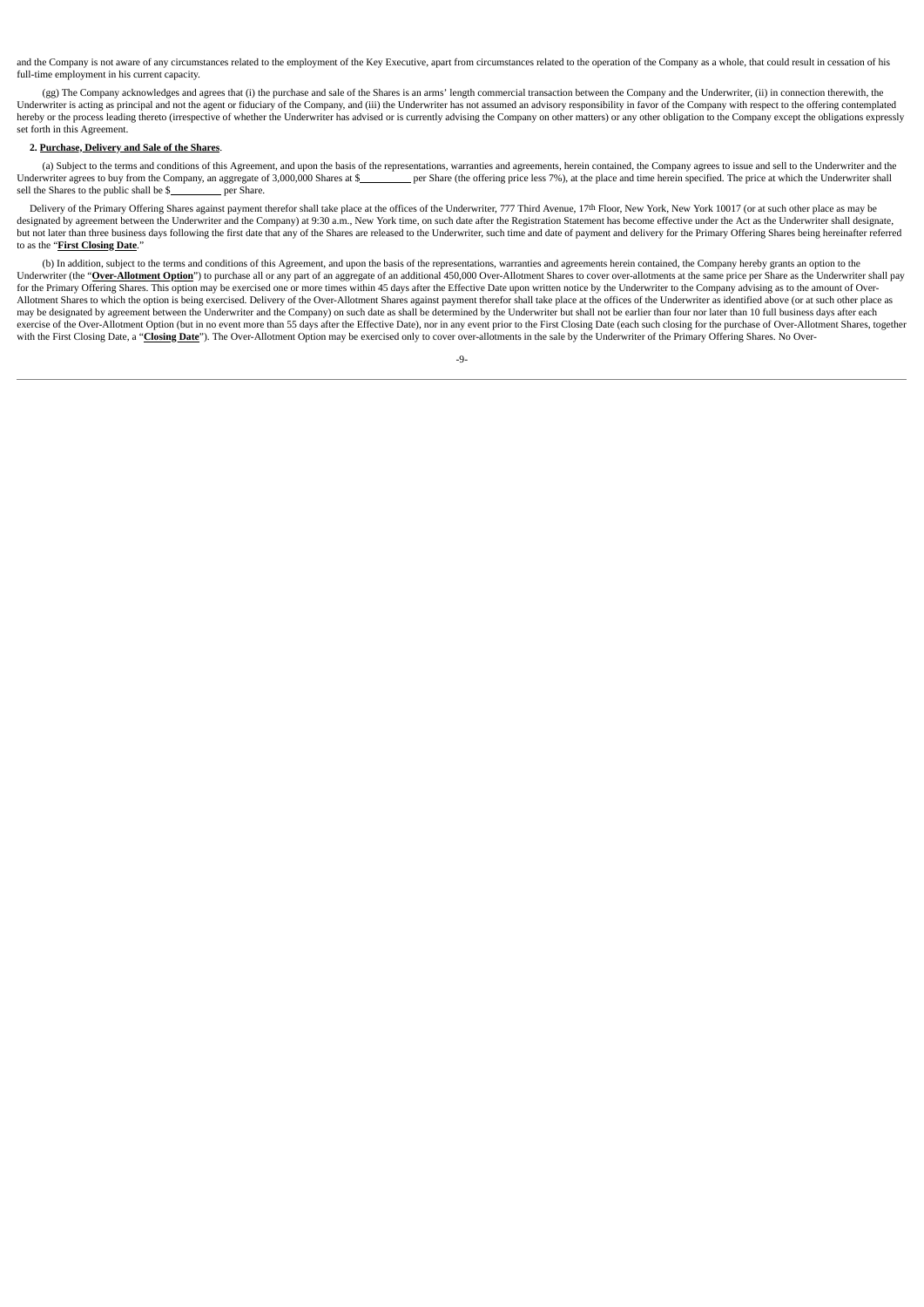Allotment Shares shall be delivered unless all Primary Offering Shares shall have been delivered to the Underwriter as provided herein.

(c) The Company will make the certificates for the Shares available to you for verification at least two full business days prior to each Closing Date. The certificates shall be in such names and denominations as you may request, at least three full business days prior to each Closing Date.

Definitive certificates in negotiable form for the Shares to be purchased by the Underwriter hereunder will be delivered by the Company to you on each Closing Date for your account against payment of the respective purchase prices by the Underwriter, by wire transfer payable to the order of the Company.

**3. Covenants of the Company**. The Company covenants and agrees with the Underwriter that:

(a) The Company will use its best efforts to cause the Registration Statement to become effective under the Act. If required, the Company will file the Prospectus and any amendment or supplement thereto with the Commission in the manner and within the time period required by Rule 424(b) under the Act. Upon notification from the Commission that the Registration Statement has become effective under the Act, the Company will so advise you and will not at any time, whether before or after the Effective Date, file any amendment to the Registration Statement or supplement the Prospectus unless you have previously been furnished with a copy and to which you or your counsel shall have reasonably objected in writing or which is not in compliance with the Act and the Rules and Regulations. At any time prior to the completion by the Underwriter of the distribution of the securities contemplated hereby (but in no event more than nine months after the date on which the Registration Statement shall have become or been declared effective under the Act), the Company will prepare and file with the Commission, promptly upon your request, any amendments or supplements to the Registration Statement or Prospectus which, in the opinion of counsel to the Company and the Underwriter, may be reasonably necessary or advisable in connection with the distribution of the Shares contemplated hereby and as mutually agreed by the Company and the Underwriter.

As soon as the Company is advised thereof, the Company will advise the Underwriter, and provide the Underwriter copies of any written advice, of the receipt of any comments of the Commission, of the effectiveness under the Act of any post-effective amendment to the Registration Statement, of the filing of any supplement to the Prospectus or any amended Prospectus, of any request made by the Commission for an amendment of the Registration Statement or for supplementing of the Prospectus or for additional information with respect thereto, of the issuance by the Commission or any state or regulatory body of any stop order or other order or threat thereof suspending the effectiveness of the Registration Statement or any order preventing or suspending the use of any Preliminary Prospectus, or of the suspension of the qualification of the Shares for offering in any jurisdiction, or of the institution of any proceedings for any of such purposes, and will use its best efforts to prevent the issuance of any such order, and, if issued, to obtain as soon as possible th lifting thereof.

-10-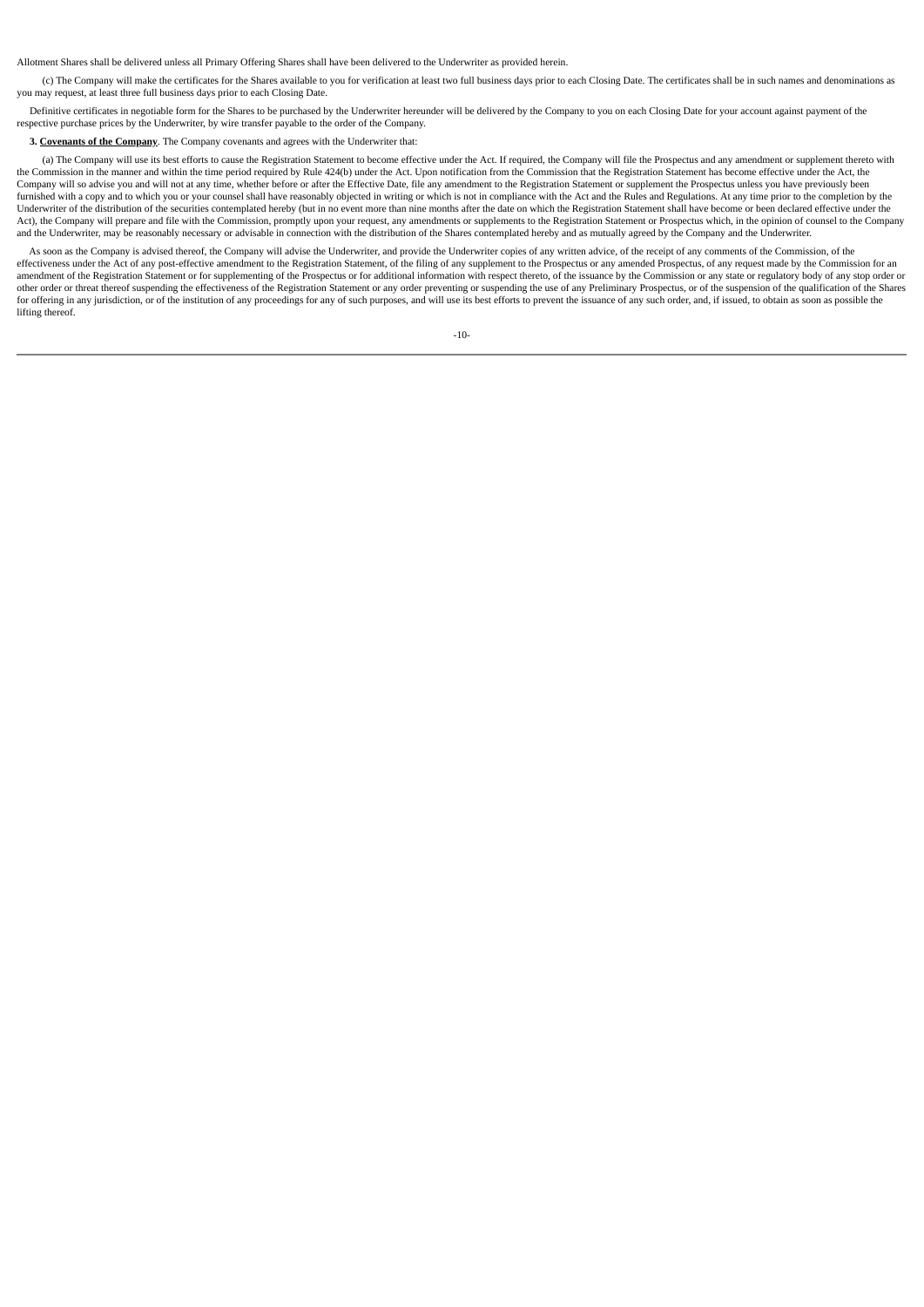The Company has caused to be delivered to the Underwriter copies of each Preliminary Prospectus, and the Company has consented and hereby consents to the use of such copies for the purposes permitted by the Act. The Company authorizes the Underwriter and dealers to use the Prospectus in connection with the sale of the Shares for such period as in the opinion of counsel to the Underwriter and the Company the use thereof is required to comply with the Act and the Rules and Regulations. In case of the occurrence, at any time within such period as a Prospectus is required under the Act to be delivered in connection with sales by the Underwriter or dealers, of any event of which the Company has knowledge and which materially affects the Company or the securities of the Company, or which in the opinion of counsel for the Company or counsel for the Underwriter should be set forth in an amendment to the Registration Statement or a supplement to the Prospectus in order to make the statements therein not then misleading, or in case it shall be necessary to amend or supplement the Prospectus to comply with law or with the Rules and Regulations, the Company will notify you promptly and forthwith prepare and furnish to you copies of such amended Prospectus or of such<br>supplement to be omit to state any material fact necessary in order to make the statements in the Prospectus not misleading in light of the circumstances under which they were made. The preparation and furnishing of any such amendment or supplement to the Registration Statement or amended Prospectus or supplement to be attached to the Prospectus shall be without expense to the Underwriter, except that in case the Underwriter is required, in connection with the sale of the Shares to deliver a Prospectus nine months or more after the Effective Date, the Company will, upon request of the Underwriter, amend or supplement the Registration Statement and Prospectus and furnish the Underwriter with reasonable quantities of prospectuses complying with Section 10(a)(3) of the Act at the Company's expense.

The Company will comply in all material respects with the Act, the Rules and Regulations and Securities and Exchange Act of 1934, as amended (the "**Exchange Act**") and the rules and regulations promulgated thereunder in connection with the offering and issuance of the Shares.

(b) The Company will furnish such information as may be required and to otherwise cooperate and use its best efforts to qualify or register the Shares for sale under the securities or "**blue sky**" laws of such jurisdictions as you may reasonably designate and will make such applications and furnish such information as may be required for that purpose and to comply with such laws, provided the Company shall not be required to qualify as a foreign corporation or a dealer in securities or to execute a general consent of service of process in any jurisdiction in any action other than one arising out of the offering or sale of the Shares. The Company will, from time to time, prepare and file such statements and reports as are or may be required to continue such qualification in effect for so long a period as you may reasonably request.

(c) For so long as the Company is a reporting company under either Section 12 or 15(d) of the Exchange Act, the Company, at its expense and in reasonable detail, will furnish to its shareholders an annual report (including financial statements audited by independent public accountants as required by the Act), and will furnish to the Underwriter

-11-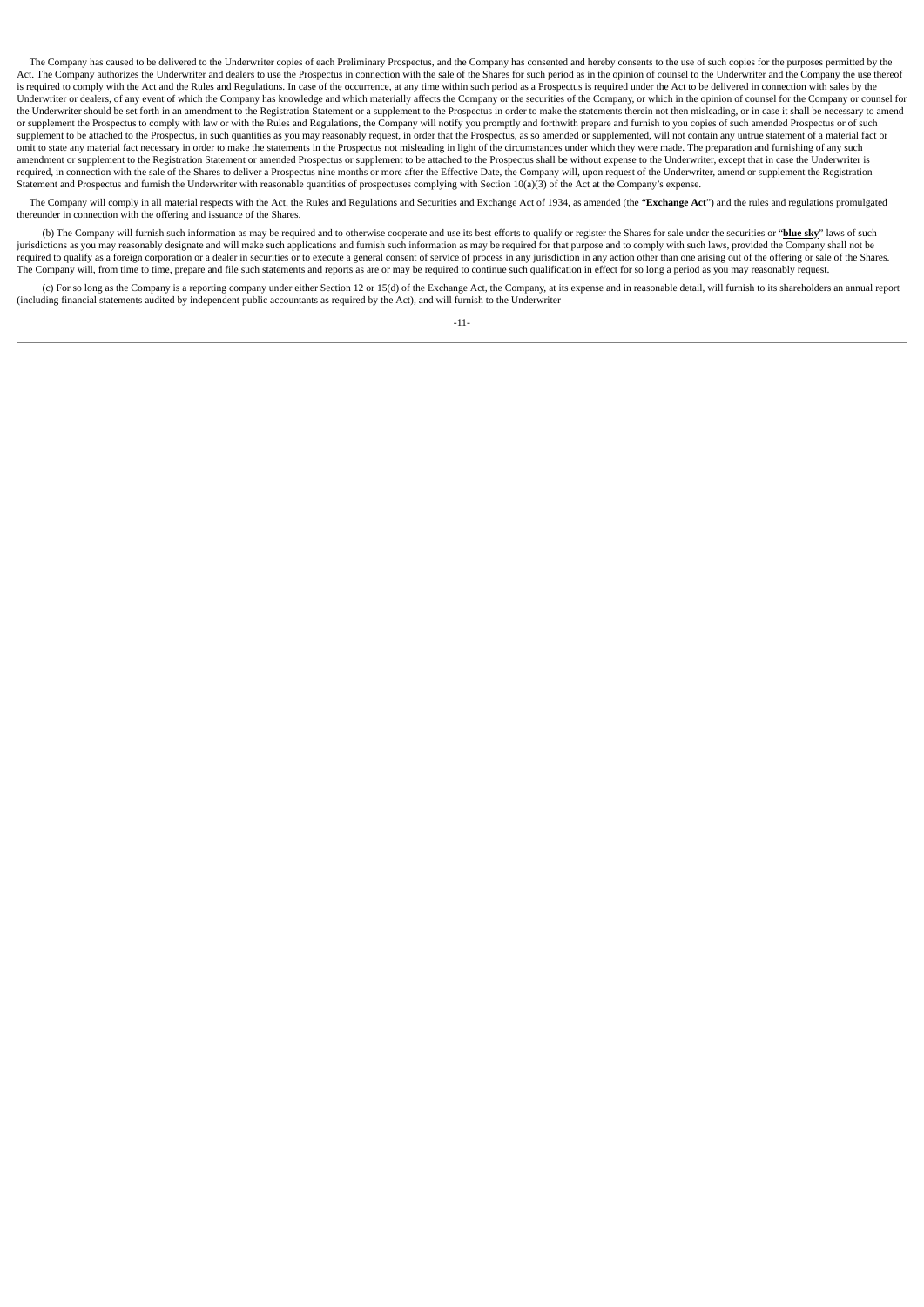during the period ending three years from the Effective Date hereof, (i) as soon as practicable after the end of each fiscal year, but no earlier than the filing of such information with the Commission, a balance sheet of the Company as at the end of such fiscal year, together with statements of income, and cash flow of the Company for such fiscal year, all in reasonable detail and accompanied by a copy of the certificate or report thereon of independent accountants; (ii) as soon as practicable after the end of each of the first three fiscal quarters of each fiscal year, but no earlier than the filing of such information with the Commission, consolid summary financial information of the Company for such quarter in reasonable detail; (iii) as soon as they are publicly available, a copy of all reports (financial or other) mailed to shareholders; (iv) as soon as they are available, a copy of all non-confidential reports and financial statements furnished to or filed with the Commission or any securities exchange or automated quotation system on which any class of securities of the Company is listed; (v) copies of each press release, news item and article with respect to the Company's affairs released by the Company; and (vi) such other information as you may from time to time reasonably request. To the extent that the information required by this Section 3(c) may be filed with the Commission via the EDGAR electronic filing system, the filing of such information via the EDGAR electronic filing system shall satisfy the Company's obligations under this Section 3(c).

(d) In the event the Company has an active subsidiary or subsidiaries, such financial statements referred to in subsection (c) above will be on a consolidated basis to the extent the accounts of the Company and its subsidiary or subsidiaries are consolidated in reports furnished to its shareholders generally.

(e) On or prior to the Effective Date, all officers and directors of the Company as of the Effective Date and all selling stockholders identified in the Registration Statement shall agree in writing (in the form annexed hereto as Exhibit A), not to sell, transfer or otherwise dispose of (in any manner whatsoever, including public dispositions pursuant to Rule 144 under the Act) any Common Stock or securities exercisable or convertible into Common Stock for a period of 12 months from the Effective Date, or any longer period required by any state securities commission or the Over-the-Counter Bulletin-Board (the "**OTCBB**"), without the prior written consent of the Underwriter and, if applicable, the securities commission of such states or the OTCBB; provided, however, that if the average closing price per share of the Common Stock exceeds 150% of the public offering price of the Shares to be offered for 15 consecutive trading days during the lock-up period, the Common Stock held by the San Gabriel Fund, LLC group of investors (as such investors are described<br>in the cause, suffer or assist in any such sales, dispositions or transfers. In addition, without consent of the Underwriter, the Company shall not sell or offer for sale any of its securities for a period of 13 months following Effective Date except pursuant to options, warrants and convertible securities issued and outstanding on the date of filing of the Registration Statement or pursuant to any employee stock option plan.

(f) On the Effective Date, the Company shall have taken the necessary action to register the Shares and the Company will make all filings required to, and will have obtained approval for the listing of the Shares on the OTCBB and, so long as the Company remains a

#### -12-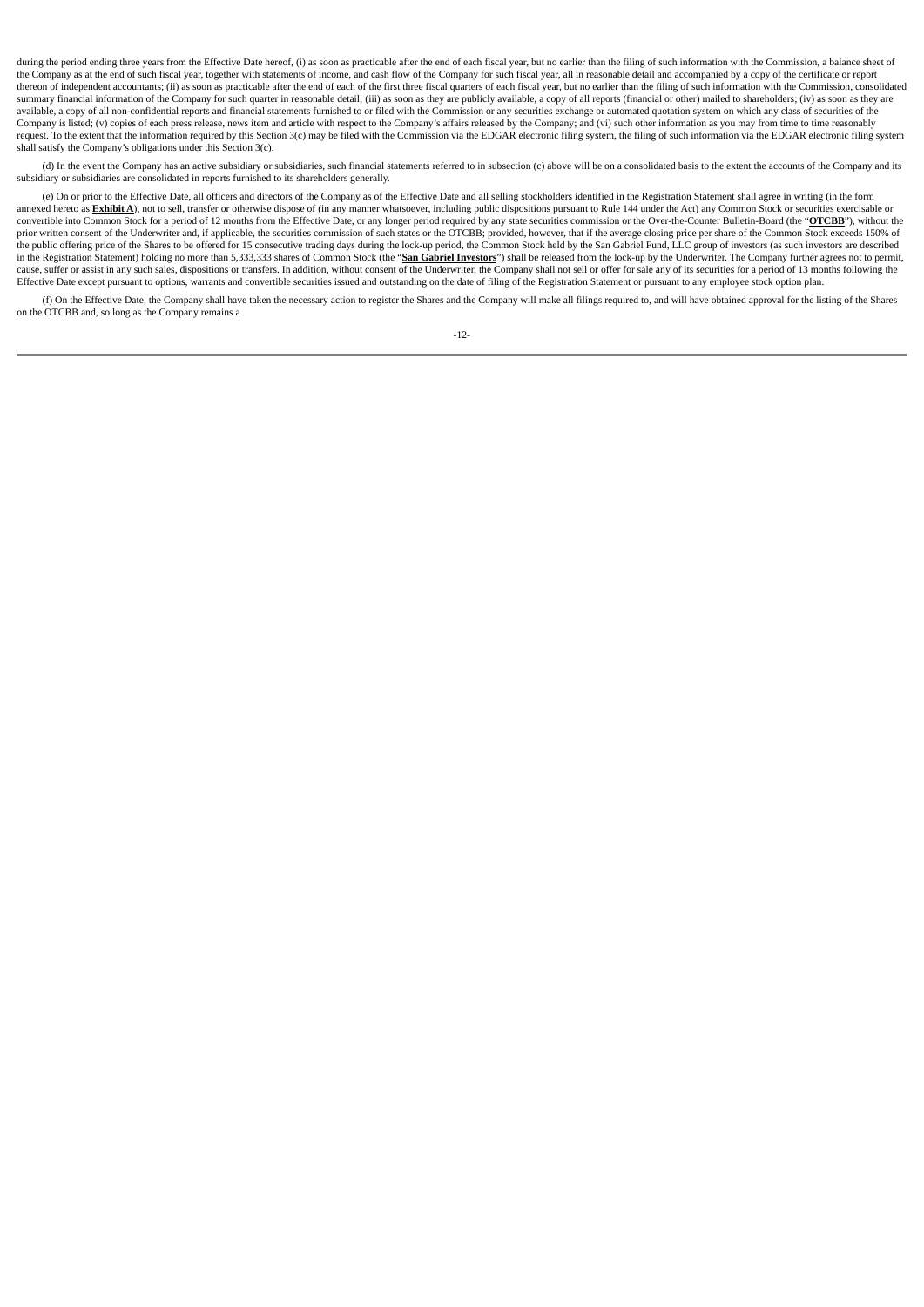reporting company under the Exchange Act, it will use its best efforts to maintain such listing or a listing on the Nasdaq Capital Market ("<mark>NCS</mark>"), Nasdaq Global Market, American Stock Exchange or New York Stock<br>Exchange,

g) On or prior to the Effective Date, the Company will have engaged a firm of independent certified public accountants, reasonably acceptable to the Underwriter. For the purposes of this Agreement, the certified public acc Company will engage a firm of independent public accountants permitted to practice before the Commission.

(h) On the Effective Date, the terms and conditions of all material transactions and proposed transactions between the Company and each of its subsidiaries, on the one hand, and any of the Company's officers, directors, affiliates or the beneficial owners of five percent or more of any class of the Company's equity securities (including, by way of example, but not limitation, employment agreements, loans, leases, license and service agreements), on the other hand, shall be reasonably satisfactory to the Underwriter.

(i) Until the Offering has been terminated or concluded, as the case may be, the Company will not issue a press release or engage in any publicity, other than promotion by the Company of its products and services and other press releases in the ordinary course of its business, without the Underwriter's prior written consent, which consent shall not be unreasonably withheld or delayed.

(j) For a period of three years from the Effective Date, the Underwriter may appoint an observer reasonably acceptable to the Company's Board of Directors who will be able to attend all meetings of the Board of Directors and who need not be the same person from meeting to meeting. The Underwriter shall also have the right to written notice of, and agendas with respect thereto, no later than notice to other directors of each meeting and to obtain copies of the minutes, if requested, from all Board of Directors meetings for three years following the Effective Date, whether or not an observer attends or participates in any such Board meeting. The Company agrees to reimburse the Underwriter immediately upon the Underwriter's request therefor for any reasonable and documented food, travel and lodging expenses directly incurred by the Underwriter in connection with its designee or observer attending Company Board of Directors meetings. Nothing in this Section 3(j) shall require the Company or its Board of Directors to waive its attorney-client privilege with respect to deliberations and meetings and materials with respect thereto.

(k) The Company shall direct the Depository Trust Company, or such other depository of the Company's securities, to deliver a "special security position report" to the Underwriter on a daily basis for the first six months

(l) For a period of five years following the Effective Date, the Company will maintain registration with the Commission pursuant to Sections 12(b) or 12(g) of the Exchange

-13-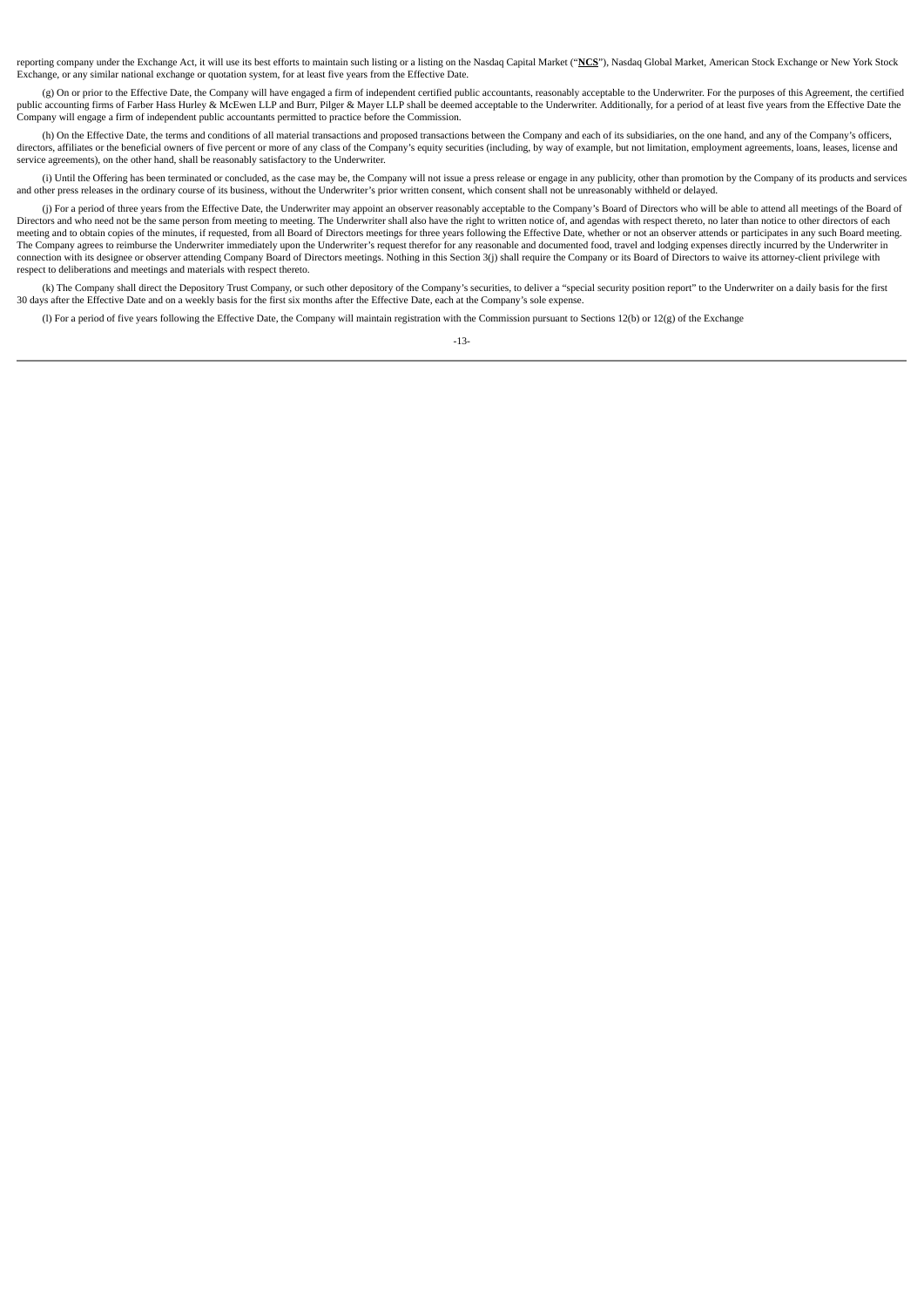Act. In the event the Company fails to maintain registration with the Commission pursuant to Sections 12(b) or 12(g) during such five year period, the Company will provide reasonable access an independent<br>accountant design

m) For a period of one year from the Effective Date, so long as the Company is a reporting company under either Sections 12 or 15(d) of the Exchange Act, the Company shall: (i) retain a transfer agent to furnish, at the Co Company's securities as prepared by the Company's transfer agent and copies of lists of shareholders when requested by the Underwriter.

(n) The Company will deliver to the Underwriter two manually executed copies of the Registration Statement including all financial statements and exhibits filed therewith, and of all amendments thereto when filed with the Commission, and will deliver to the Underwriter such number of conformed copies of the Registration Statement, including such financial statements and of all amendments thereto, as the Underwriter may reasonably request. The Company will deliver to or upon the Underwriter's order, from time to time until the Effective Date, as many copies of any Preliminary Prospectus filed with the Commission prior to the Effective Date as the Underwriter may reasonably request. The Company will deliver to the Underwriter on the Effective Date and thereafter for so long as a Prospectus is required to be delivered under the Act, from time to time, as many copies of the Prospectus, in final form, or as thereafter amended or supplemented, as the Underwriter may from time to time reasonably request.

(o) If at any time during the three year period following the Effective Date, the Company's securities are no longer listed for trading on the OTCBB, another national securities exchange or NCS, the Company shall, at its own expense, undertake to list the Company's securities in the appropriate recognized securities manual or manuals published by Standard & Poor's Corporation and such other manuals as the Underwriter<br>may desi action as may be reasonably requested by the Underwriter to obtain a secondary market trading exemption in such states as may be reasonably requested by the Underwriter.

(p) At the First Closing Date, the Company shall execute and deliver to you the Underwriter's Warrant Agreement (the "**Warrant Agreement**") substantially in the form filed as an Exhibit to the Registration Statement, representing the right to purchase such number of Shares as shall equal 10% of the Primary Offering Shares (the "Underwriter's Warrant"). The purchase price for the Underwriter's Warrant thall be \$.0001 per Underwriter's Warrant and they shall be exercisable at 120% of the offering price of the Shares at any time during the four-year period commencing on the first anniversary of the First Closing Date.

-14-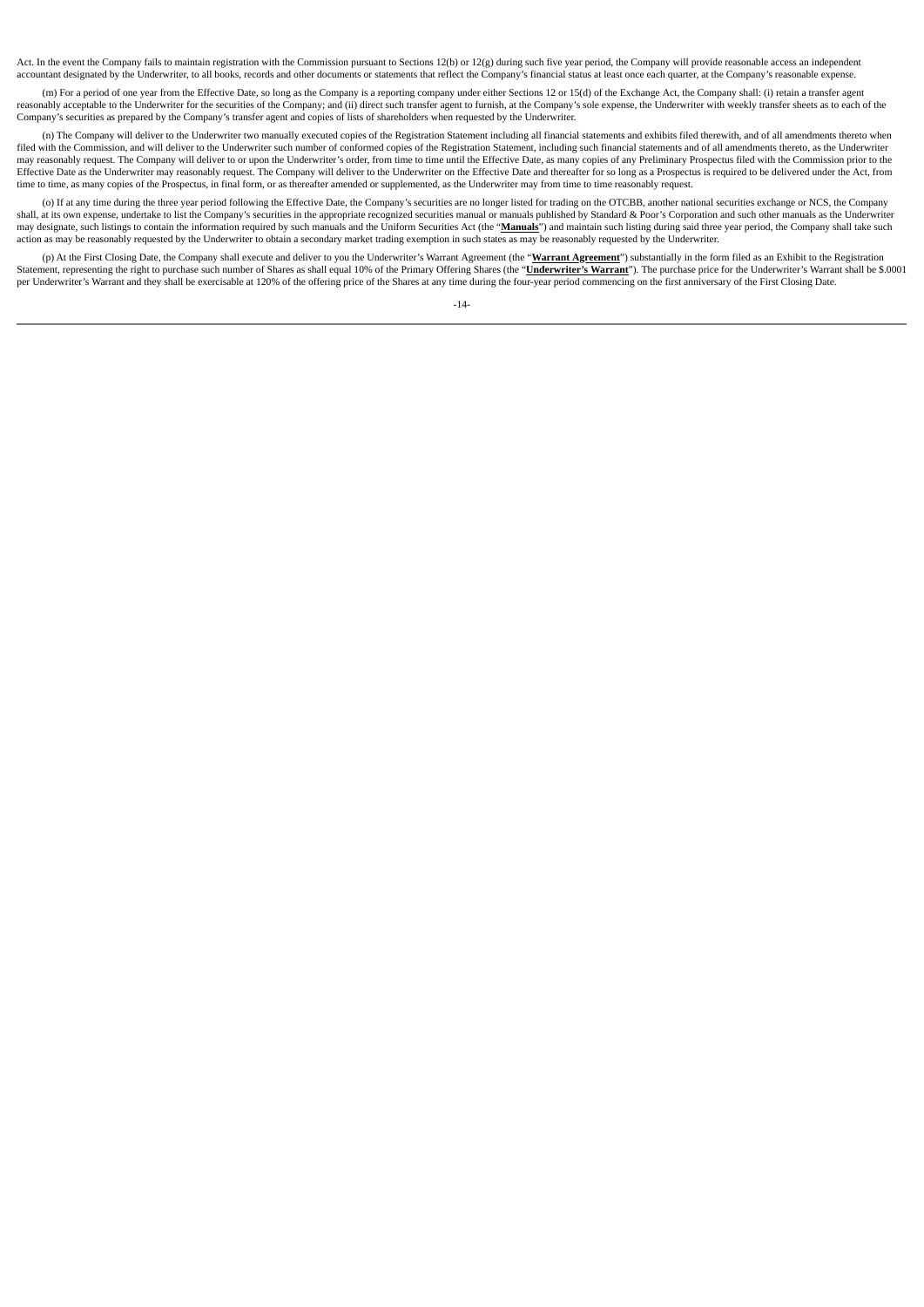(q) As promptly as practicable after the last Closing Date, the Company will prepare, at its own expense, hard cover "bound volumes" relating to the offering, and will distribute such volumes to the individuals designated by the Underwriter or counsel to the Underwriter.

(r) The Company will apply the net proceeds from the sale of the Shares substantially for the purposes set forth under "Use of Proceeds" in the Prospectus.

(s) The Company will make generally available to its securityholders and deliver to the Underwriter as soon as it is practicable to do so but in no event later than 90 days after the end of 12 months after its current fiscal quarter, an earnings statement (which need not be audited) covering a period of at least 12 consecutive months beginning after the Effective Date, which shall satisfy the requirements of Section 11(a) of the Act.

(t) The Company will reserve and keep available the maximum number of unissued Underlying Shares and Over-Allotment Shares.

(u) For such period as the Company's securities are registered under the Exchange Act, the Company will use reasonable best efforts to hold an annual meeting of shareholders for the election of directors within 180 days after the end of each of the Company's fiscal years and, will provide the Company's shareholders with the audited financial statements and annual reports as required by the Exchange Act and the rules and regulations thereunder.

(v) The Company represents that it has not taken and agrees that it will not take, directly or indirectly, any action designed to or which has constituted or which might reasonably be expected to cause or result in the stabilization or manipulation of the price of any of the Shares.

4. Conditions of Underwriter's Obligation. The obligations of the Underwriter to purchase and pay for the Shares are subject to the accuracy as of the date hereof, and as of each Closing Date to the continuing accuracy of and compliance with the representations and warranties of the Company herein, to the performance by the Company of its obligations hereunder, and to the following conditions:

(a) (i) The Registration Statement shall have become and remain effective under the Act and the Underwriter shall have received notice thereof not later than 10:00 a.m. New York time, on the day following the date of this Agreement, or at such later time and on such date as to which Underwriter may agree in writing; (ii) on or prior to each Closing Date no stop order suspending the effectiveness of the Registration Statement under the Act or any applicable state securities law shall have been issued and no proceedings for that or a similar purpose shall have been instituted or shall be pending or, to the knowledge of the Company, shall be threatened or contemplated by the Commission or any state securities commission; (iii) to the knowledge of the Company, no stop order suspending the effectiveness of the qualification or registration of the Shares under the securities or "blue sky" laws of any jurisdiction (whether or not a jurisdiction which you shall have specified) shall be threatened or contemplated by the authorities of any such jurisdiction or shall have been issued and remain in effect; (iv) any

-15-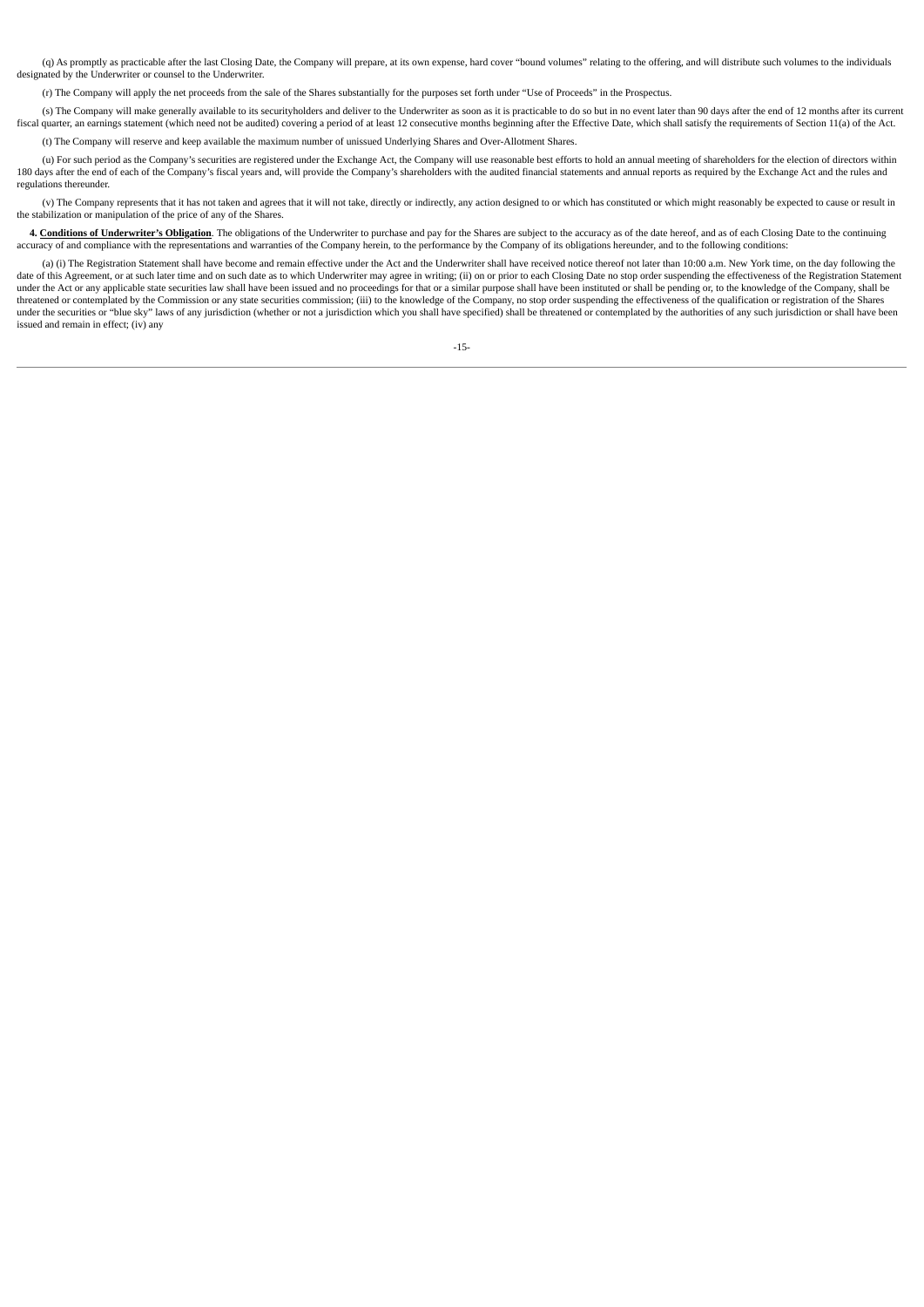request for additional information on the part of the Commission or any such authorities shall have been complied with to the satisfaction of the Commission, such authorities and the Underwriter; and (v) after the date hereof no amendment or supplement to the Registration Statement or the Prospectus shall have been filed unless a copy thereof was first submitted to the Underwriter and the Underwriter did not object thereto. If required, the Prospectus shall have been filed with the Commission in the manner and within the time period required by Rule 424(b) under the Act.

(b) You shall have received the opinion, dated as of each Closing Date, of Orrick, Herrington & Sutcliffe LLP, counsel for the Company, in form and substance satisfactory to the Underwriter, to the effect specified in **Exhibit B** attached hereto.

The foregoing opinion shall also cover such matters incident to the transactions contemplated hereby as the Underwriter shall reasonably request. In rendering such opinion, such counsel may rely upon certificates of any officer of the Company or public officials as to matters of fact.

Such counsel shall also include, or render separately, a statement to the effect that such counsel has participated in the preparation of the Registration Statement and the Prospectus and nothing has come to the attention of such counsel to lead such counsel to believe that the Registration Statement or any amendment thereto at the time it became effective under the Act and on each Closing Date contained any untrue statement of a material fact or omitted to state any material fact required to be stated therein or necessary to make the statements therein not misleading or that the Prospectus or any amendment or supplement thereto, as of its date on each Closing Date, contains any untrue statement of a material fact or omits to state a material fact required to be stated therein or necessary in order to make the statements therein not misleading in light of the circumstances under which they were made (except, in the case of both the Registration Statement and any amendment thereto and the Prospectus and any supplement thereto, for the financial statements, notes thereto and other financial information and statistical data contained therein, as to which such counsel need express no opinion).

(c) All corporate proceedings and other legal matters relating directly or indirectly to this Agreement, the Registration Statement, the Prospectus and other related matters shall be reasonably satisfactory to the Underwriter.

(d) You shall have received a letter prior to the Effective Date and again on and as of each Closing Date from each of Farber Hass Hurley & McEwen LLP and Burr, Pilger & Mayer LLP, independent public accountants for the Company, substantially in the form and substance satisfactory to the Underwriter, stating that:

(i) they are independent public accountants with respect to the Company within the meaning of the Act and the applicable rules and regulations;

(ii) the financial statements and the schedules included in the Registration Statement and the Prospectus were examined by them and, in their opinion, comply as to form in all material respect with the applicable accounting

-16-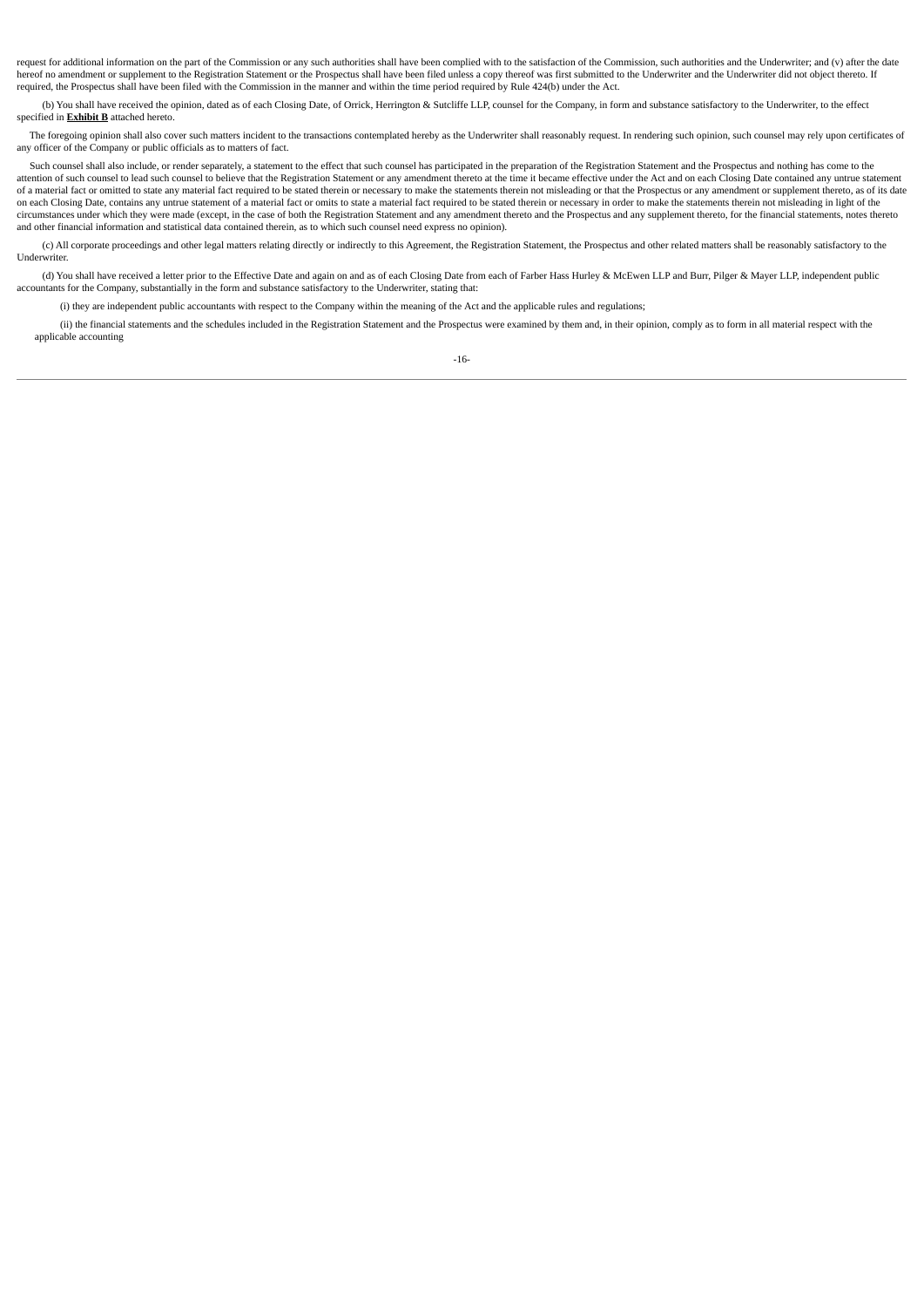requirements of the Act, the Rules and Regulations and instructions of the Commission with respect to Registration Statements on Form SB-2;

(iii) on the basis of inquiries and procedures conducted by them (not constituting an examination in accordance with generally accepted auditing standards), including a reading of the latest available unaudited interim financial statements or other financial information of the Company (with an indication of the date of the latest available unaudited interim financial statements), inquiries of officers of the Company who have responsibility for financial and accounting matters, review of minutes of all meetings of the shareholders and the Board of Directors of the Company and other specified inquiries and procedures, nothing has come to their attention as a result of the foregoing inquiries and procedures that causes them to believe that:

(A) during the period from (and including) the date of the financial statements in the Registration Statement and the Prospectus to a specified date not more than five days prior to the date of such letters, there has not been any change in the capital stock, long-term debt or other securities of the Company (except as specifically contemplated in the Registration Statement and Prospectus) or any material decreases in net current assets, net assets, shareholder's equity, working capital or in any other item appearing in the Company's financial statements as to which the Underwriter may request advice, in each case as compared with amounts shown in the balance sheet as of the date of the financial statement in the Prospectus, except in each case for changes, increases or decreases that the Prospectus discloses have occurred or will occur;

(B) during the period from (and including) the date of the financial statements in the Registration Statement and the Prospectus to such specified date there was any material decrease in revenues or in the total or per share amounts of income or loss before extraordinary items or net income or loss, or any other material change in such other items appearing in the Company's financial statements as to which the Underwriter may request advice, in each case as compared with the fiscal period ended as of the date of the financial statement in the Prospectus, except in each case for increases, changes or decreases that the Prospectus discloses have occurred or will occur;

(C) the unaudited interim financial statements of the Company appearing in the Registration Statement and the Prospectus (if any) comply as to form in all material respects with the applicable accounting requirements of th statements included in the Registration Statements or the Prospectus; and

(iv) they have compared specific dollar amounts, numbers of shares, percentages of revenues and earnings, statements and other financial information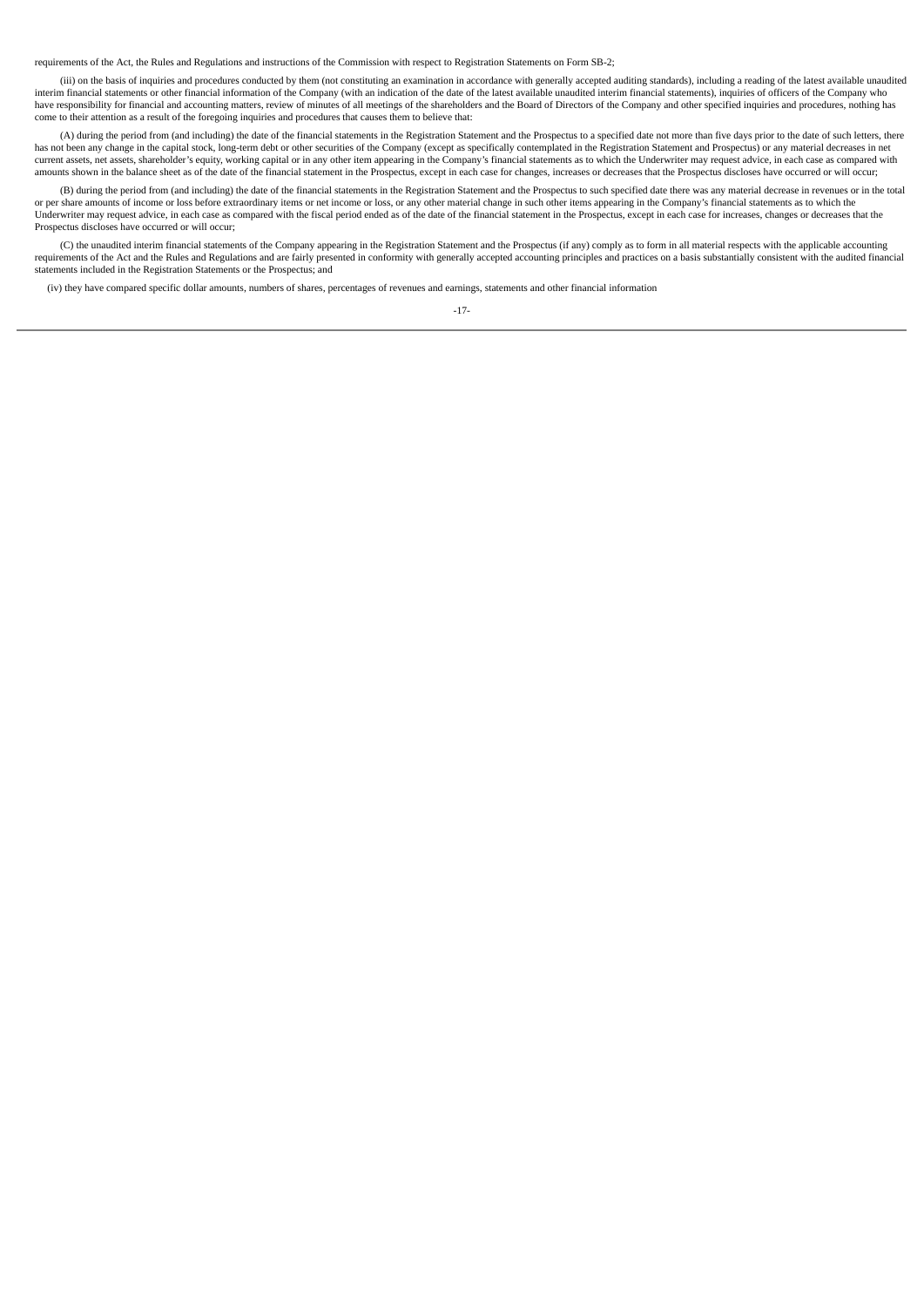pertaining to the Company set forth in the Prospectus in each case to the extent that such amounts, numbers, percentages, statements and information may be derived from the general accounting records, including work sheets, of the Company and excluding any questions requiring an interpretation by legal counsel, with the results obtained from the application of specified readings, inquiries and other appropriate procedures (which procedures do not constitute an examination in accordance with generally accepted auditing standards) set forth in the letters and found them to be in agreement.

Such letters shall also set forth such other information as may be reasonably requested by counsel for the Underwriter. Any changes, increases or decreases in the items set forth in such letters which, in the judgment of the Underwriter, are materially adverse with respect to the financial position or results of operations of the Company shall be deemed to constitute a failure of the Company to comply with the conditions of the obligations to the Underwriter hereunder.

(e) You shall have received an opinion from Brownstein Hyatt Farber Schreck, P.C., your counsel, to the effect specified in **Exhibit C** attached hereto.

(f) (i) the representations and warranties of the Company contained in this Agreement shall be true and correct in all material respects with the same effect as if made on and as of the Closing Dates, taking into account the Over-Allotment Option Closing Date(s) and the effect of the transactions contemplated hereby, and the Company shall have performed all of its obligations hereunder and satisfied all of the conditions on its part to be satisfied at or prior to such Closing Date; (ii) the Registration Statement and the Prospectus and any amendments or supplements thereto shall contain all statements which are required to be stated therein in accordance with the Act and the Rules and Regulations, and shall in all material respects conform to the requirements thereof, and neither the Registration Statement nor the Prospectus nor any amendment or supplement thereto shall contain any untrue statement of a material fact or omit to state any material fact required to be stated therein or necessary to make the statements therein not misleading (in light of the circumstances under which they were made in the case of the Prospectus); (iii) there shall have been, since the respective dates as of which information is given, no material adverse change, or to the Company's knowledge, any development involving a prospective material adverse change, in the business, properties, condition (financial or otherwise), results of operations, capital stock, long-term or short-term debt or general affairs of the Company from that set forth in the Registration Statement and the Prospectus, except changes which the Registration Statement and Prospectus indicate might occur after the Effective Date and the Company shall not have incurred any material liabilities or entered into any material agreement not in the ordinary course of business other than as referred to in the Registration Statement and Prospectus; (iv) except as set forth in the Prospectus, no action, suit or proceeding at law or in equity shall be pending or, to the knowledge of the Company, threatened against the Company which would be required to be set forth in the Registration Statement, and no proceedings shall be pending or, to the knowledge of the Company, threatened against the Company before or by any commission, board or administrative agency, wherein an unfavorable decision, ruling or finding would materially and adversely affect the business, property, condition (financial or otherwise), results of operations or general affairs of the Company; and (v) you shall have received, at suc Closing Date, a certificate signed by each of

|  | × |  |
|--|---|--|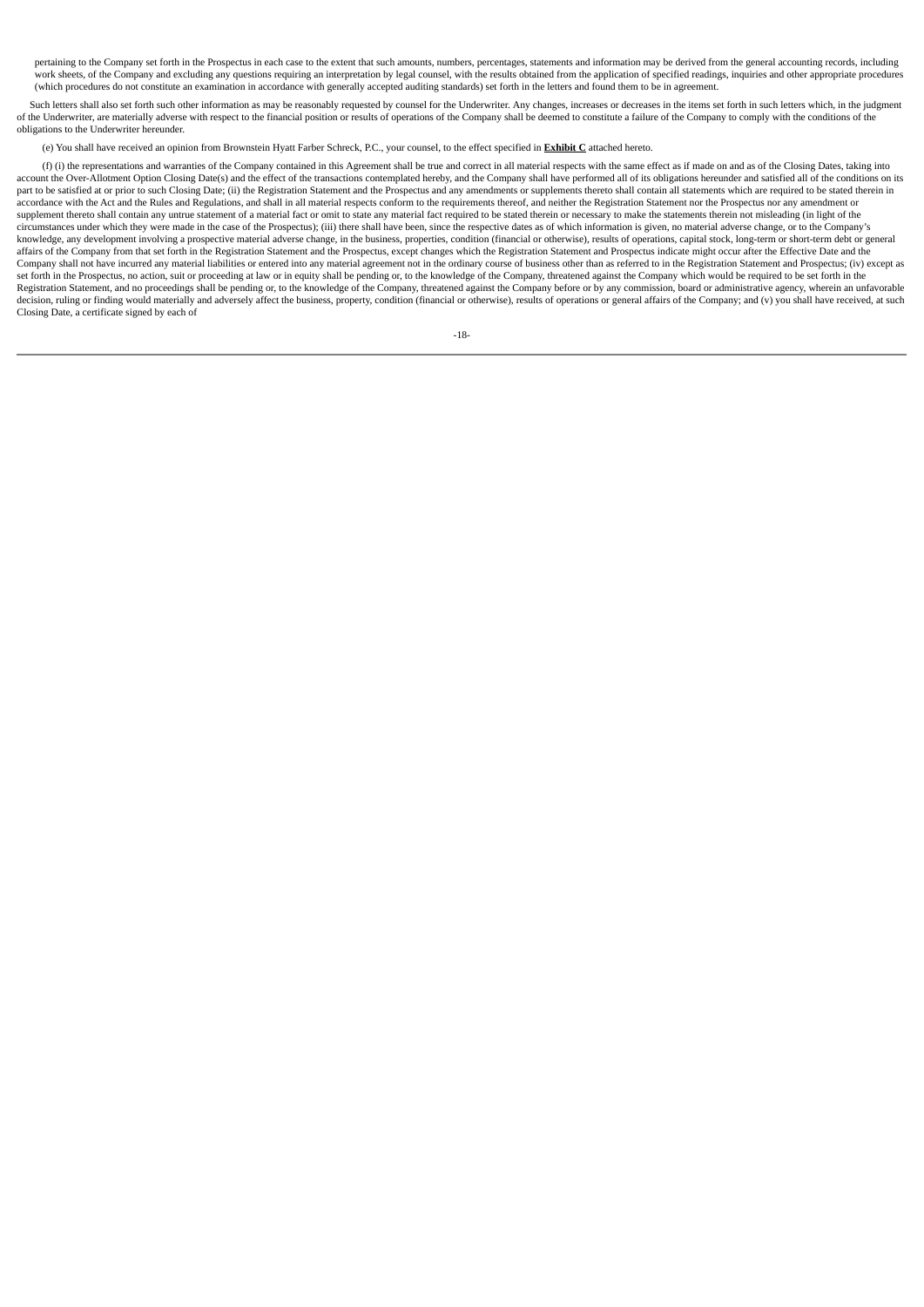the chief executive officer and the principal financial officer of the Company, dated as of such Closing Date, evidencing compliance with the provisions of this subsection (f).

(g) No action shall have been taken by the Commission or the NASD, the effect of which would make it improper, at any time prior to a Closing Date, for members of the NASD to execute transactions in the Shares and no proceedings for the taking of such action shall have been instituted or shall be pending, or, to the knowledge of the Underwriter or the Company, shall be contemplated by the Commission or the NASD. The Company and the Underwriter represent that at the date hereof each has no knowledge that any such action is in fact contemplated against it by the Commission or the NASD. The Company shall advise the Underwriter of any NASD affiliation of any of its officers, directors, or shareholders or their affiliates.

(h) Prior to the Effective Date, the Underwriter shall have received clearance from the NASD as to the amount of compensation allowable or payable to the Underwriter, as described in the Registration Statement.

(i) If any of the conditions herein provided for in this section shall not have been fulfilled in all material respects as of the date indicated, this Agreement and all obligations of the Underwriter under this Agreement may be canceled at, or at any time prior to, each Closing Date by the Underwriter notifying the Company of such cancellation in writing at or prior to the applicable Closing Date. Any such cancellation shall be without liability of the Underwriter to the Company.

(j) The Underwriter shall have received such other documents and items as it or its counsel has reasonably requested and are satisfied with all other items relating directly and/or indirectly to the Company and the Offering.

5. Conditions of the Obligations of the Company. The obligation of the Company to sell and deliver the Shares is subject to the condition that on or prior to each Closing Date, no stop order suspending the effectiveness of the Registration Statement under the Act and any applicable state securities law shall have been issued and no proceedings for that or a similar purpose shall have been instituted or shall be pending or, or to the knowledge of the Company, threatened or contemplated by the Commission or any state securities commission. Further, the obligation of the Company to sell and deliver the Shares is subject to the accuracy of the representations of the Underwriter contained in Section 12.

#### **6. Indemnification**.

(a) The Company agrees (i) to indemnify and hold harmless the Underwriter and each person, if any, who controls the Underwriter within the meaning of Section 15 of the Act or Section 20(a) of the Exchange Act against any losses, claims, damages or liabilities, joint or several (which shall, for all purposes of this Agreement, include, but not be limited to, all reasonable costs of defense and investigation and all reasonable attorneys' fees), to which the Underwriter or such controlling person may become subject, under the Act or otherwise, and (ii) to reimburse, as incurred, each such Underwriter and each such controlling persons for any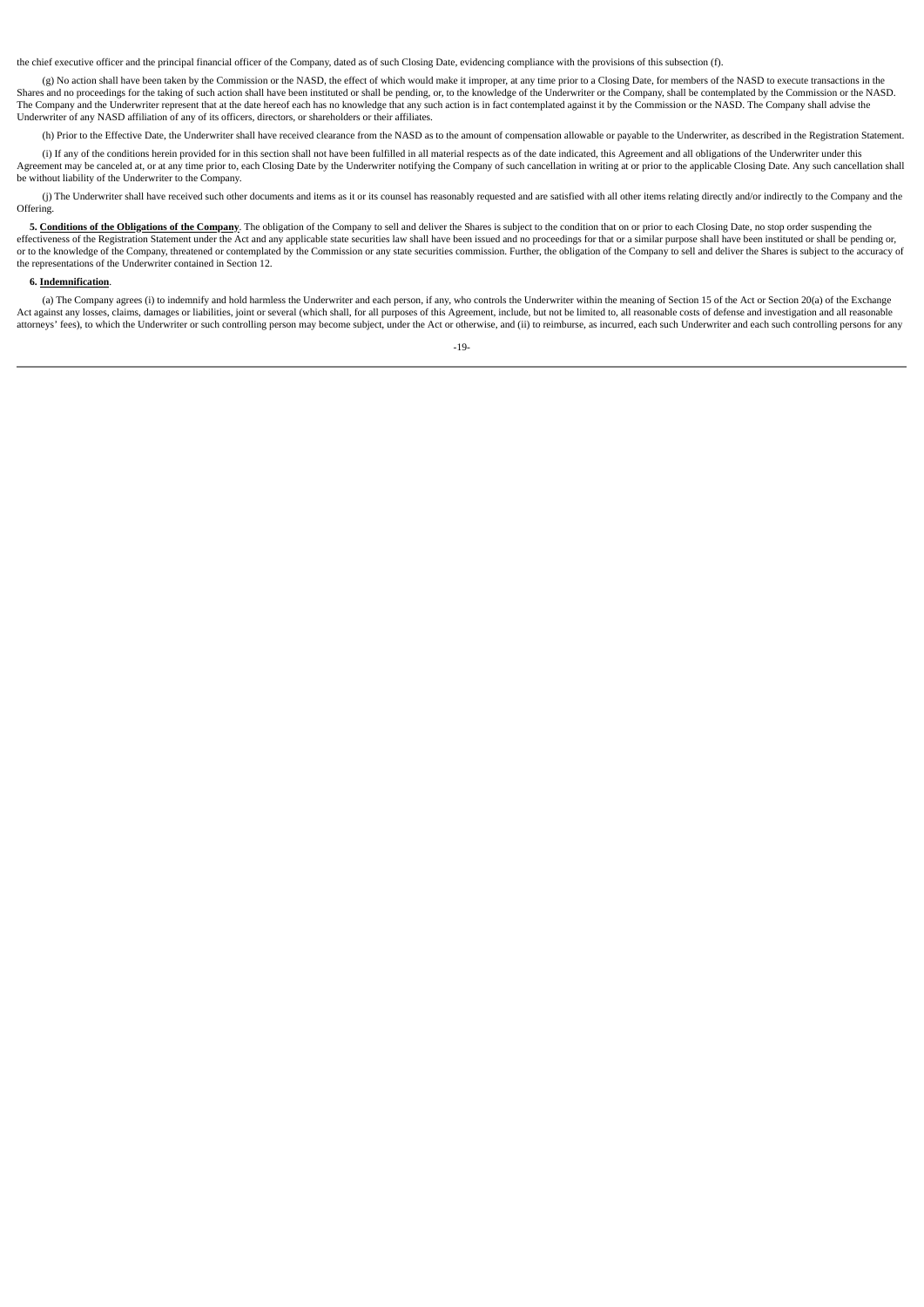legal or other expenses reasonably incurred in connection with investigating, defending against or appearing as a third party witness in connection with any losses, claims, damages or liabilities; insofar as such losses,<br>c Statement, any Preliminary Prospectus, the Prospectus, or any amendment or supplement thereto, (B) any blue sky application or other document executed by the Company specifically for that purpose containing written information specifically furnished by the Company and filed in any state or other jurisdiction in order to qualify any or all of the Shares under the securities laws thereof (any such application, document or information being hereinafter called a "Blue Sky Application"), or arise out of or are based upon the omission or alleged omission to state in the Registration Statement, any Preliminary Prospectus, Prospectus, or any amendment or supplement thereto, or in any Blue Sky Application, a material fact required to be stated therein or necessary to make the statements therein not misleading (in light of the circumstances under which they were made in the case of the Prospectus); provided, however, that the Company will not be required to indemnify the Underwriter and any controlling persons or be liable in any such case to the extent, but only to the extent, that any such loss, claim, damage or liability arises out of or is based upon an untrue statement or alleged untrue statement or omission or alleged omission made in reliance upon and in conformity with written information furnished to the Company by or on behalf of the Underwriter specifically for use in the preparation of the Registration Statement or any such amendment or supplement thereof or any such Blue Sky Application or any such Preliminary Prospectus or the Prospectus or any such amendment or supplement thereto; provided, further that the indemnity with respect to any Preliminary Prospectus shall not be applicable on account of any losses, claims, damages, liabilities or litigation arising from the sale of Shares to any person if a copy of the Prospectus was not delivered to such person at or prior to the written confirmation of the sale to such person. This indemnity will be in addition to any liability which the Company may otherwise have.

(b) The Underwriter will indemnify and hold harmless the Company, each of its directors, each of its officers who have signed the Registration Statement, and each person, if any, who controls the Company within the meaning of the Act, against any losses, claims, damages or liabilities (which shall, for all purposes of this Agreement, include, but not be limited to, all costs of defense and investigation and reasonable attorneys' fees) to which the Company or any such director, officer or controlling person may become subject under the Act or otherwise, insofar as such losses, claims, damages or liabilities (or actions in respect thereof) arise out of or are based upon any untrue statement or alleged untrue statement of any material fact contained in the Registration Statement, any Preliminary Prospectus, the Prospectus, or any amendment or supplement thereto, or arise out of or are based upon the omission or the alleged omission to state therein a material fact required to be stated therein or necessary to make the statements therein not misleading (in light of the circumstances under which they were made in the case of the Prospectus), in each case to the extent, but only to the extent, that such untrue statement or alleged untrue statement or omission or alleged omission was made in the Registration Statement, any Preliminary Prospectus, the Prospectus, or any amendment or supplement thereto, or any Blue Sky Application in reliance upon and in conformity with written information actively furnished to the Company by the Underwriter specifically for use in the preparation thereof.

-20-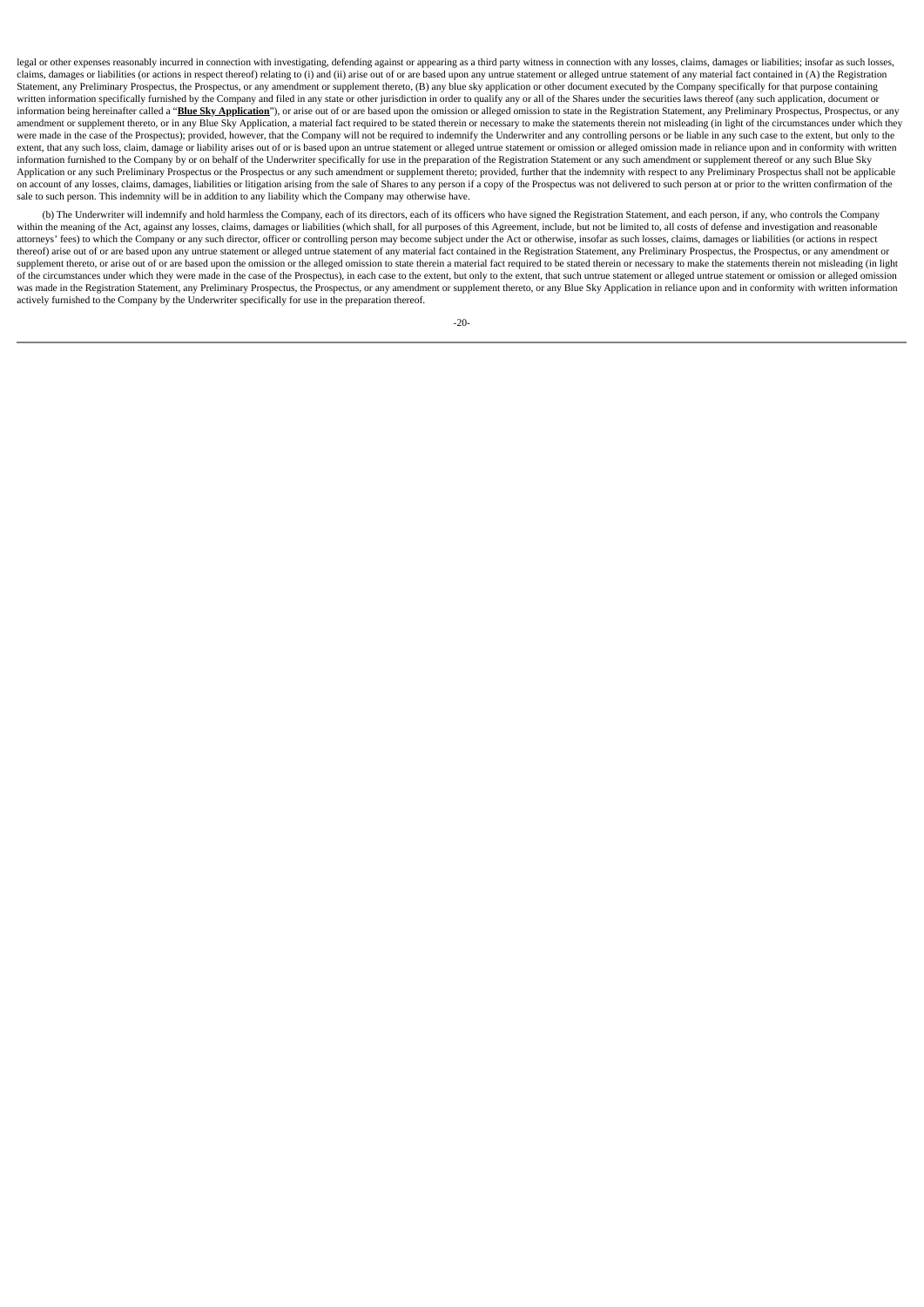(c) Promptly after receipt by an indemnified party under this section of notice of the commencement of any action, such indemnified party will, if a claim in respect thereof is to be made against the indemnifying party under this section, notify in writing the indemnifying party of the commencement thereof; but the omission so to notify the indemnifying party will not relieve it from any liability which it may have to any indemnified party otherwise than under this section. In case any such action is brought against any indemnified party, and it notifies the indemnifying party of the commencement thereof, the indemnifying party will be entitled to participate in, and, to the extent that it may wish, jointly with any other indemnifying party similarly notified, to assume the defense thereof, subject to the provisions herein stated, with counsel reasonably satisfactory to such indemnified party, and after notice from the indemnifying party to such indemnified party of its election so to assume the defense thereof, the indemnifying party will not be liable to such indemnified party under this section for any legal or other expenses subsequently incurred by such indemnified party in connection with the defense thereof other than reasonable costs of investigation. The indemnified party shall have the right to employ separate counsel in any such action and to participate in the defense thereof, but the fees and expenses of such counsel shall not be at the expense of the indemnifying party if the indemnifying party has assumed the defense of the action with counsel reasonably satisfactory to the indemnified party; provided that the reasonable fees and expenses of such counsel shall be at the expense of the indemnifying party if (i) the employment of such counsel has been specifically authorized in writing by the indemnifying party or (ii) the named parties to any such action (including any impleaded parties) include both the indemnified party and the indemnifying party and in the reasonable judgment of the counsel to the indemnified party, it is advisable for the indemnified party to be represented by separate counsel (in which case the indemnifying party shall not have the right to assume the defense of such action on behalf of such indemnified party, it being understood, however, that the indemnifying party shall not, in connection with any one such act action or separate but substantially similar or related actions in the same jurisdiction arising out of the same general allegations or circumstances, be liable for the reasonable fees and expenses of more than one separate firm of attorneys for the indemnified party, which firm shall be designated in writing by the indemnified party (other than local counsel)). No settlement of any action against an indemnified party shall be made without the consent of the indemnified party, which shall not be unreasonably withheld. The indemnified party shall not settle any action without the consent of the indemnifying party, which consent shall not be unreasonably withheld. If it is ultimately determined that indemnification is not permitted, then an indemnified party will return all monies advanced to the indemnifying party.

7. Contribution. In circumstances in which the indemnity agreement provided for in Section 6 is unavailable or insufficient to hold harmless an indemnified party in respect of any losses, claims, damages or liabilities (or actions in respect thereof), each indemnifying party, in order to provide for just and equitable contribution, shall contribute to the amount paid or payable by such indemnified party as a result of such losses, claims, damages or liabilities (or actions in respect thereof) in such proportion as is appropriate to reflect (i) the relative benefits received by the indemnifying party or parties on the one hand and the indemni party on the other from the offering of the Shares or (ii) if the allocation provided by the foregoing clause (i) is not permitted by applicable law, not only such relative benefits but also the relative fault of the<br>indem

-21-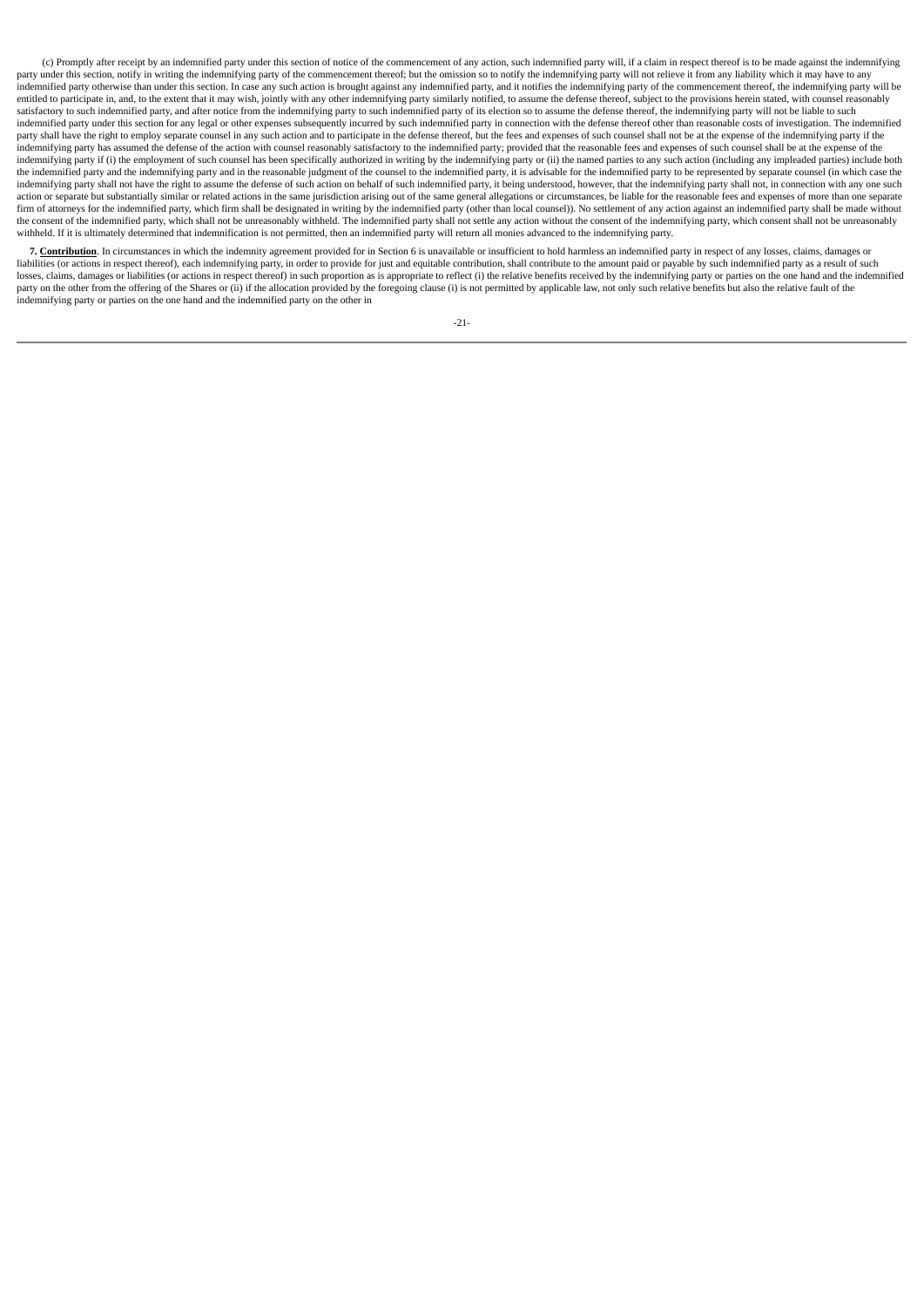connection with the statements or omissions or alleged statements or omissions that resulted in such losses, claims, damages or liabilities (or actions in respect thereof). The relative benefit received by the Company on the one hand and the Underwriter on the other shall be deemed to be in the same proportion as the total proceeds from the offering (before deducting expenses) received by the Company to the total underwriting discounts and commissions received by the Underwriter. The relative fault of the parties shall be determined by reference to, among other things, whether the untrue or alleged untrue statement of a material fact or the omission or alleged omission to state a material fact relates to information supplied by the Company or the Underwriter, the parties' relative intents, knowledge, access to information and opportunity to correct or prevent such statement or omission, and any other equitable considerations appropriate in the circumstances. The Company and the Underwriter agree that it would not be equitable if the amount of such contributions were determined by pro rata or per capita allocation or by any other method of allocation that does not take into account the equitable considerations referred to in the first sentence of this Section 7. Notwithstanding any other provision of this Section 7, the Underwriter shall not be obligated to make contributions hereunder that in the aggregate exceed the total compensation received by the Underwriter under this Agreement, less the aggregate amount of any damages that such Underwriter has otherwise been required to pay in respect of the same or any substantially similar claim, and no person guilty of fraudulent misrepresentation (within the meaning of Section 11(f) of the Act) shall be entitled to contribution from any person who was not guilty of such fraudulent misrepresentation. For purposes of this Section 7, each person, if any, who controls the Underwriter within the meaning of Section 15 of the Act or Section 20 of the Exchange Act shall have the same rights to contribution as the Underwriter, and each director of the Company, each officer of the Company<br>who sig Company.

#### **8. Costs and Expenses**.

(a) Whether or not this Agreement becomes effective or the sale of the Shares is consummated, the Company will pay all costs and expenses incident to the performance of this Agreement by the Company including, but not limited to: (i) the fees and expenses of counsel to the Company and of the Company's accountants; (ii) the costs and expenses incident to the preparation, printing, filing and mailings or other distribution under the Act of the Registration Statement (including the financial statements therein and all amendments and exhibits thereto), Preliminary Prospectus and the Prospectus, as amended or supplemented (by post-effective amendment or otherwise); (iii) the fees of the NASD in connection with the filing required by the NASD relating to the offering of the Shares contemplated hereby; (iv) all expenses, including reasonable fees and disbursements of counsel to the Underwriter, in connection with the qualification of the Shares under the state securities or blue sky laws which the Underwriter shall designate; (v) the costs of printing and furnishing to the Underwriter copies of the Registration Statement, each Preliminary Prospectus, the Prospectus, this Agreement, and a Blue Sky Memorandum (all in such quantities as the Underwriter may reasonably<br>request); the Shares; (viii) the fees for sets of bound volumes and prospectus lucite "cubes"

-22-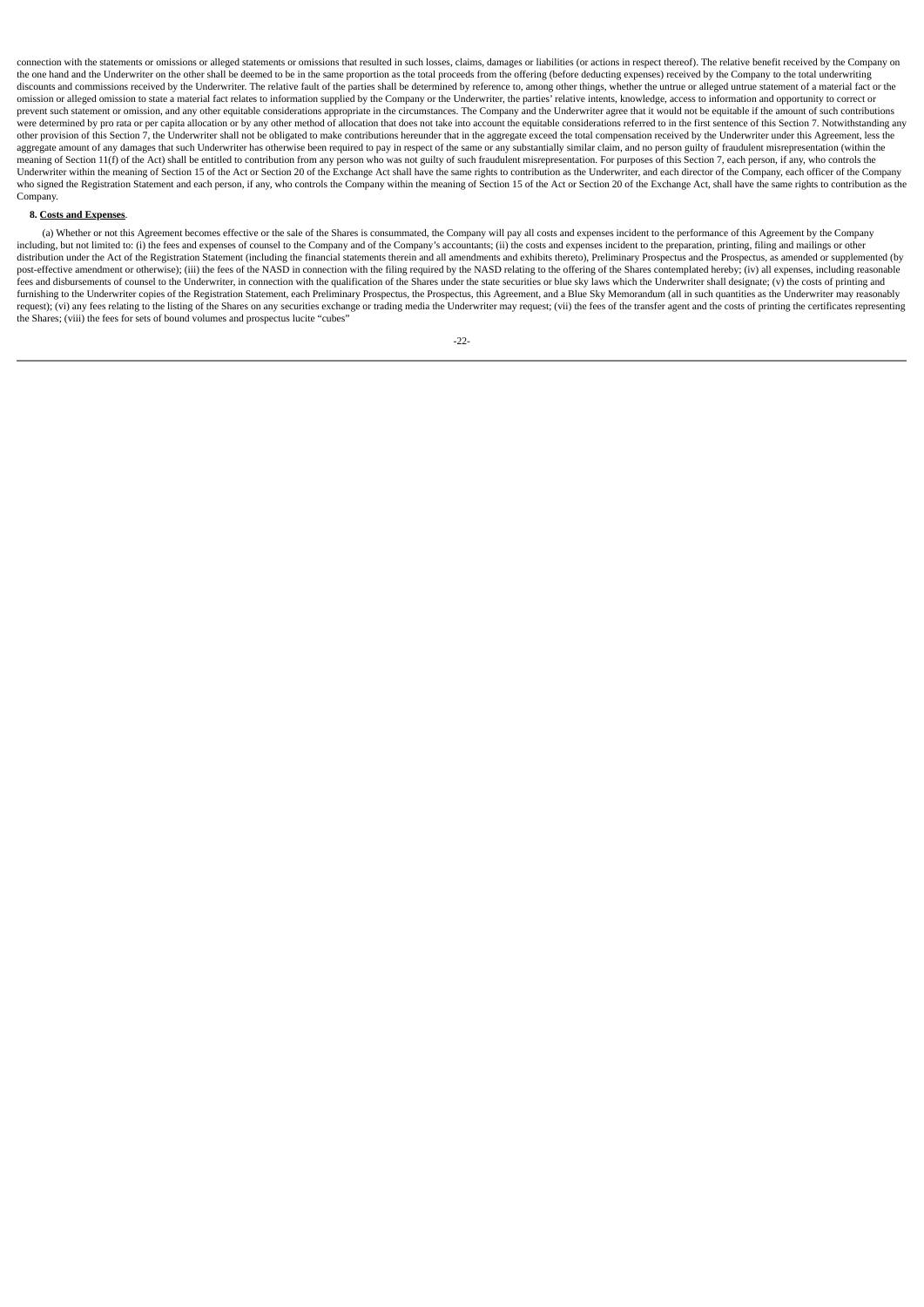or other memorabilia, (all in such quantities as the Underwriter may reasonably request); and (ix) the costs and expenses of the Underwriter and Underwriter's counsel, travel, due diligence and "road show" expenses in an amount not to exceed \$50,000 in the aggregate. The Company will not reimburse the Underwriter for any expenses individually in excess of \$2,000 which have not been pre-approved by the Company. The Company shall pay any and all taxes (including any transfer, franchise, capital stock or other tax imposed by any jurisdiction) on sales hereunder. The Company will also pay all costs and expenses incident to the furnishing of any amended Prospectus or of any supplement to be attached to the Prospectus as called for in Section 3(a) of this Agreement, except as otherwise set forth in said section.

(b) In addition to the foregoing expenses, on the First Closing Date, the Company shall pay to the Underwriter a non-accountable expense allowance equal to 3% of the gross proceeds received by the Company from the sale of the Primary Offering Shares (the non-accountable expense allowance shall not apply to the Over-Allotment Shares) of which an advance of \$50,000 has been paid to date by the Company; \$25,000 upon the execution of the letter of intent and \$25,000 upon the initial filing of the Registration Statement. In the event the transactions contemplated hereby are not consummated by reason of the Company being unable to perform its obligations hereunder in all material respects, the Company shall be liable for the actual accountable out-of-pocket expenses of the Underwriter, including reasonable legal fees; provided, however, that the Company shall not be required to reimburse the Underwriter for any expenses individually in excess of \$2,000 which have not been pre-approved by the Company.

(c) Except as set forth in the Prospectus and Registration Statement, no person is entitled either directly or indirectly to compensation from the Company, from the Underwriter or from any other person for services as a finder in connection with the Offering, and the Company agrees to indemnify and hold harmless the Underwriter against any losses, claims, damages or liabilities (which shall, for all purposes of this Agreement, include, but not be limited to, all costs of defense and investigation and all reasonable attorneys' fees), to which the Underwriter may become subject insofar as such losses, claims, damages or liabilities (or actions in respect thereof) arise out of or are based upon the claim of any person (other than an employee of the party claiming indemnity) or entity that he or it is entitled to a finder's fee in connection with the Offer by reason of such person's or entity's influence or prior contact with the indemnifying party.

9. Effective Date. The Agreement shall become effective upon its execution, except that the Underwriter may, at the Underwriter's option, delay its effectiveness until 11:00 a.m. New York time on the first full business day following the Effective Date, or at such earlier time on such business day after the Effective Date as the Underwriter in its discretion shall first commence the offering of the Shares. The time of the Offering shall mean the time when the Shares are first generally offered by you to dealers by letter or telegram. This Agreement may be terminated by you at any time before it becomes effective as provided above, except that Sections 3, 6, 7, 8, 13, 14, 15, 16 and 17 shall remain in effect notwithstanding such termination.

-23-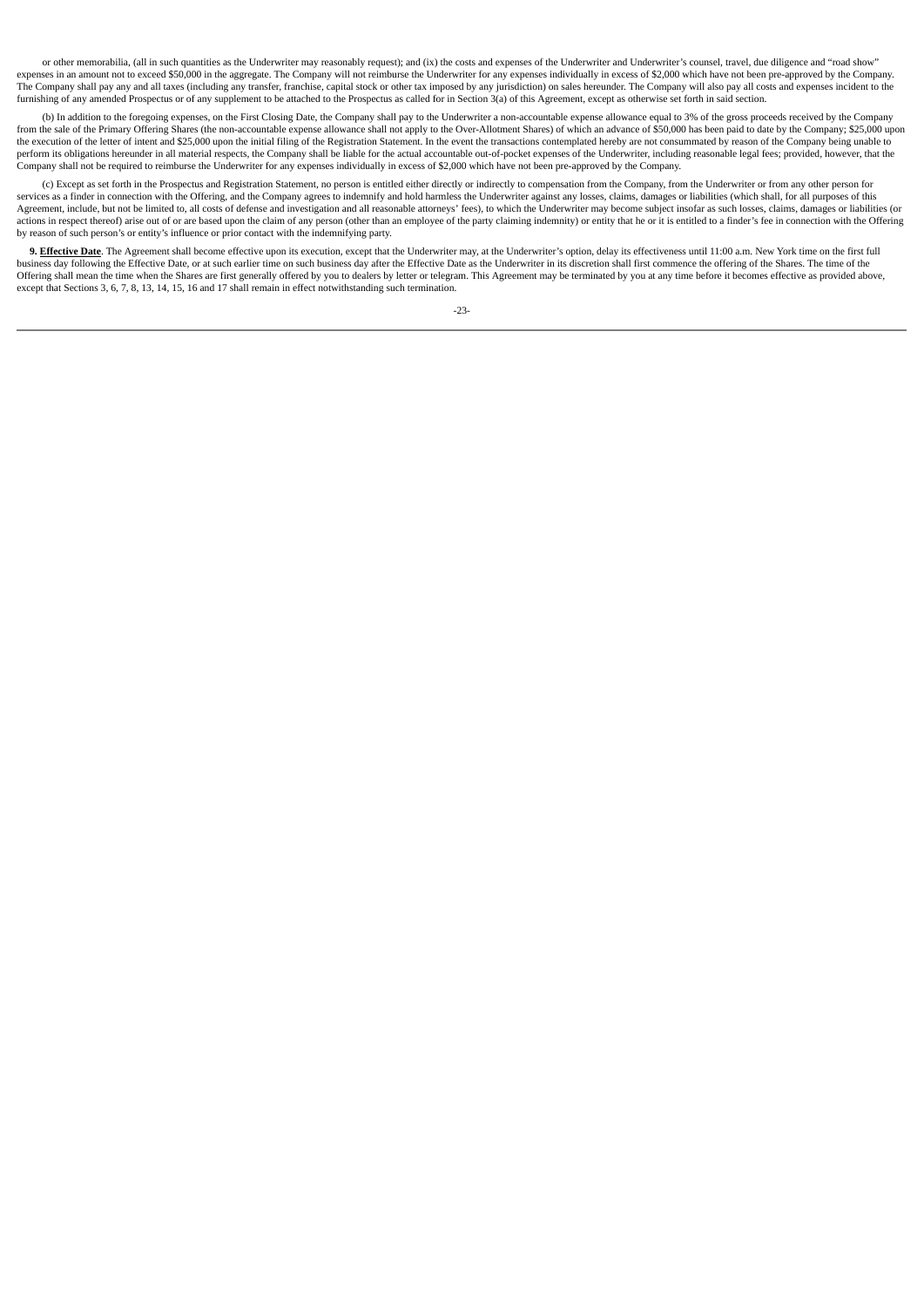#### **10. Termination**.

(a) After this Agreement becomes effective, this Agreement, except for Sections 3, 6, 7, 8, 12, 14, 15, 16 and 17 hereof, may be terminated at any time prior to the First Closing Date, any additional Closing Date, and the Over-Allotment Option referred to in Section 2(b) hereof, if exercised, may be cancelled at any time prior to a Closing Date, by the Underwriter if in the Underwriter's judgment it is impracticable to offer for sale or to enforce contracts made for the sale of the Shares agreed to be purchased hereunder by reason of: (i) the Company having sustained a material adverse loss, whether or not insured, by reason of fire, earthquake, flood, accident or other calamity, or from any labor dispute or court or government action, order or decree; (ii) trading in securities on the OTCBB, the New York Stock Exchange, Inc., the American Stock Exchange or the NCM having been suspended or limited; (iii) material governmental restrictions having been imposed on trading in securities generally (not in force and effect on the date hereof); (iv) a banking moratorium having been declared by United States or New York State authorities; (v) an outbreak of major international hostilities, a substantial terrorist attack, or other national or international calamity having occurred involving the United States or; (vi) the passage by the Congress of the United States or by any state legislative body of similar impact, of any act or measure, or the adoption of any orders, rules or regulations by any governmental body or any authoritative accounting institute or board, or any governmental executive, which is reasonably believed likely by the Underwriter to have a material adverse impact on the business, financial condition or financial statements of the Company or the market for the securities offered hereby; (vii) any material adverse change in the financial or securities markets beyond normal market fluctuations having occurred since the date of this Agreement; (viii) any material adverse change having occurred, since the respective dates as of which information is given in the Registration Statement and Prospectus, in the earnings, business prospects or general condition of the Company, financial or otherwise, whether or not arising in the ordinary course of business; (ix) a pending or threatened legal or governmental proceeding or action relating generally to the Company's business, or a notification having been received by the Company of the threat of any such proceeding or action, which could, in the reasonable judgment of the Underwriter, materially adversely affect the Company; (x) the Company is merged or consolidated into or acquired by another company or group or there exists a binding legal commitment for the foregoing or any other material change of ownership or control occurs; or (xi) the Company shall not have timely complied in all material respects with any material term, condition or provision on their part to be performed, complied with or fulfilled (including but not limited to those set forth in this Agreement) in connection with the Offering.

(b) If you elect to prevent this Agreement from becoming effective or to terminate this Agreement as provided in this Section 10, the Company shall be promptly notified by you by telephone, confirmed in writing.

11. Warrant Agreement and Warrant Controlling. In the event of any conflict in the terms of this Agreement and the Warrant Agreement or the Underwriter's Warrant, the language in the form of the Warrant Agreement and the Underwriter's Warrant shall control.

12. Representations and Warranties of the Underwriter. The Underwriter represents and warrants to the Company that it is registered and in good standing as a broker/dealer in all jurisdictions in which it will seek purchasers for the Shares and that it has

-24-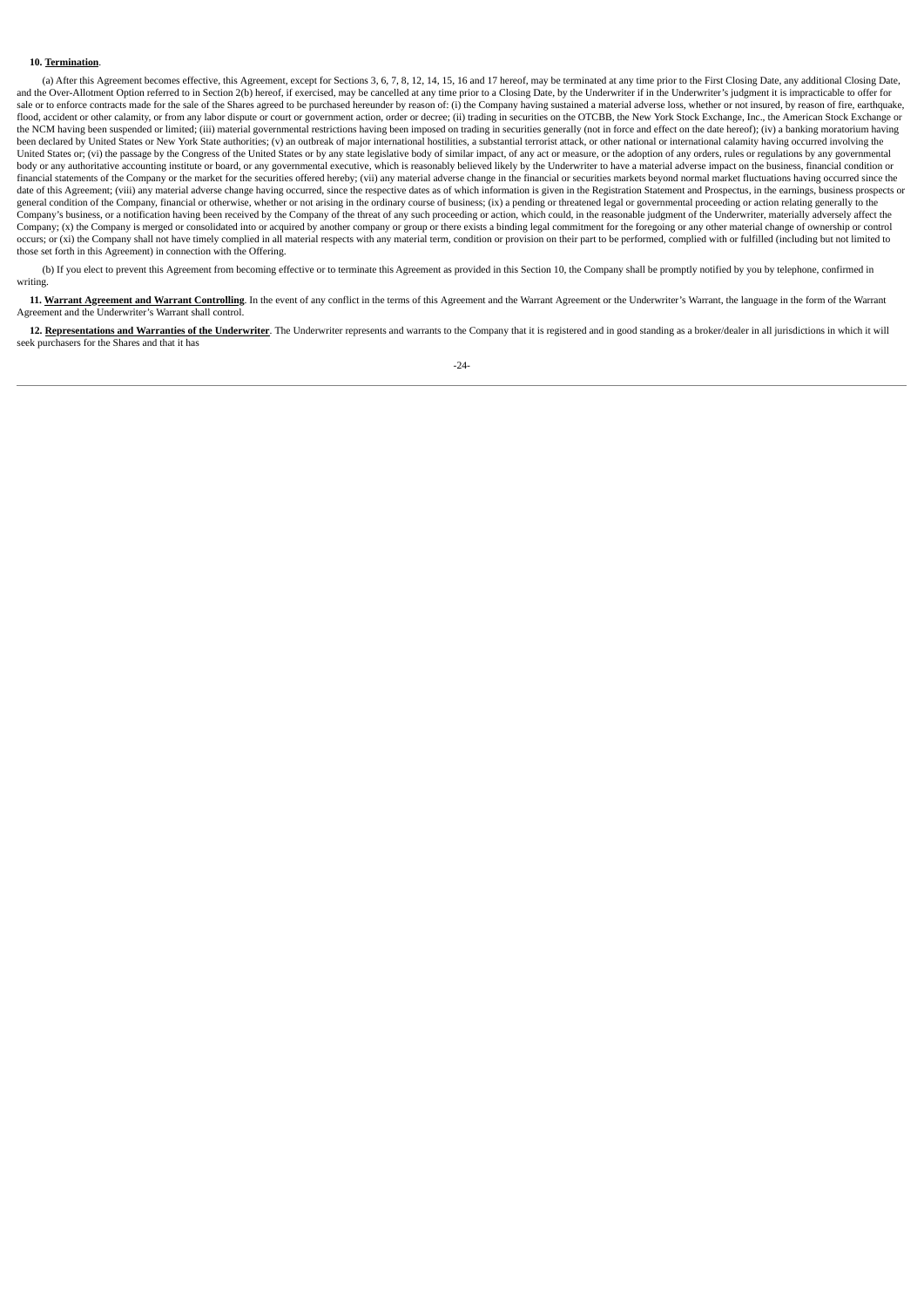adequate net capital requirements to consummate the transactions contemplated by this Agreement.

13. Representations, Warranties and Agreements to Survive Delivery. All representations, warranties and agreements contained in this Agreement or contained in certificates of officers of the Company submitted pursuant hereto, shall be deemed to be representations, warranties and agreements at each Closing Date, and such representations, warranties and agreements of the Company and the indemnity agreements contained in Section 6 hereof shall remain operative and in full force and effect regardless of any investigation made by or on behalf of the Underwriter, the Company, any controlling person of the Underwriter or the Company, and shall survive termination of this Agreement or the issuance and delivery of the Shares and the Underwriter's Warrant.

14. Notices. Any communications specifically required hereunder to be in writing, if sent to the Underwriter, will be mailed, delivered or faxed and confirmed to them at Gilford Securities Incorporated, 777 Third Avenue, 17th Floor, New York, New York 10017, Attention: Robert A. Maley, facsimile number (212) 223-1683, with a copy (which shall not constitute notice) sent to Brownstein Hyatt Farber Schreck, P.C., 410 17th Street, Suite 2200, Denver, Colorado 80202, Attention: Adam J. Agron, facsimile number (303) 223-1111; if sent to the Company, will be mailed, delivered or faxed and confirmed to it at VirnetX Holding Corporation, 5615 Scotts Valley Drive, Suite 110, Scotts Valley, California 95066, Attention: Kendall Larsen, Chief Executive Officer, facsimile number [\_\_\_]; with a copy (which shall not constitute notice) sent to Orrick,<br>Herrington & transmitted by facsimile with receipt confirmation.

15. Parties in Interest. The Agreement herein set forth is made solely for the benefit of the Underwriter, the Company, any person controlling the Company or the Underwriter, and directors of the Company, nominees for directors (if any) named in the Prospectus, its officers who have signed the Registration Statement, and their respective executors, administrators, successors, assigns and no other person shall acquire or have any right under or by virtue of this Agreement. The term "**successors and assigns**" shall not include any purchaser, as such purchaser, of the Shares (exclusive of the Over-Allotment Shares).

16. Applicable Law. This Agreement shall be governed by and construed in accordance with the internal laws of the State of New York without regard to the conflicts of laws principles thereof. The parties hereto hereby irrevocably agree that any suit or proceeding arising directly or indirectly pursuant to or under this Agreement, shall be brought solely in a federal or state court located in the City, County and State of New York By its execution hereof, the parties hereby covenant and irrevocably submit to the in personam jurisdiction of the federal and state courts located in the City, County and State of New York and agree that any process in any such action may be served upon any of them personally, or by certified mail or registered mail upon them or their agent, return receipt requested, with the same full force and effect as if personally served upon them in New York City. The parties hereto expressly and irrevocably waive any claim that any such jurisdiction is not a convenient forum for any such suit or

-25-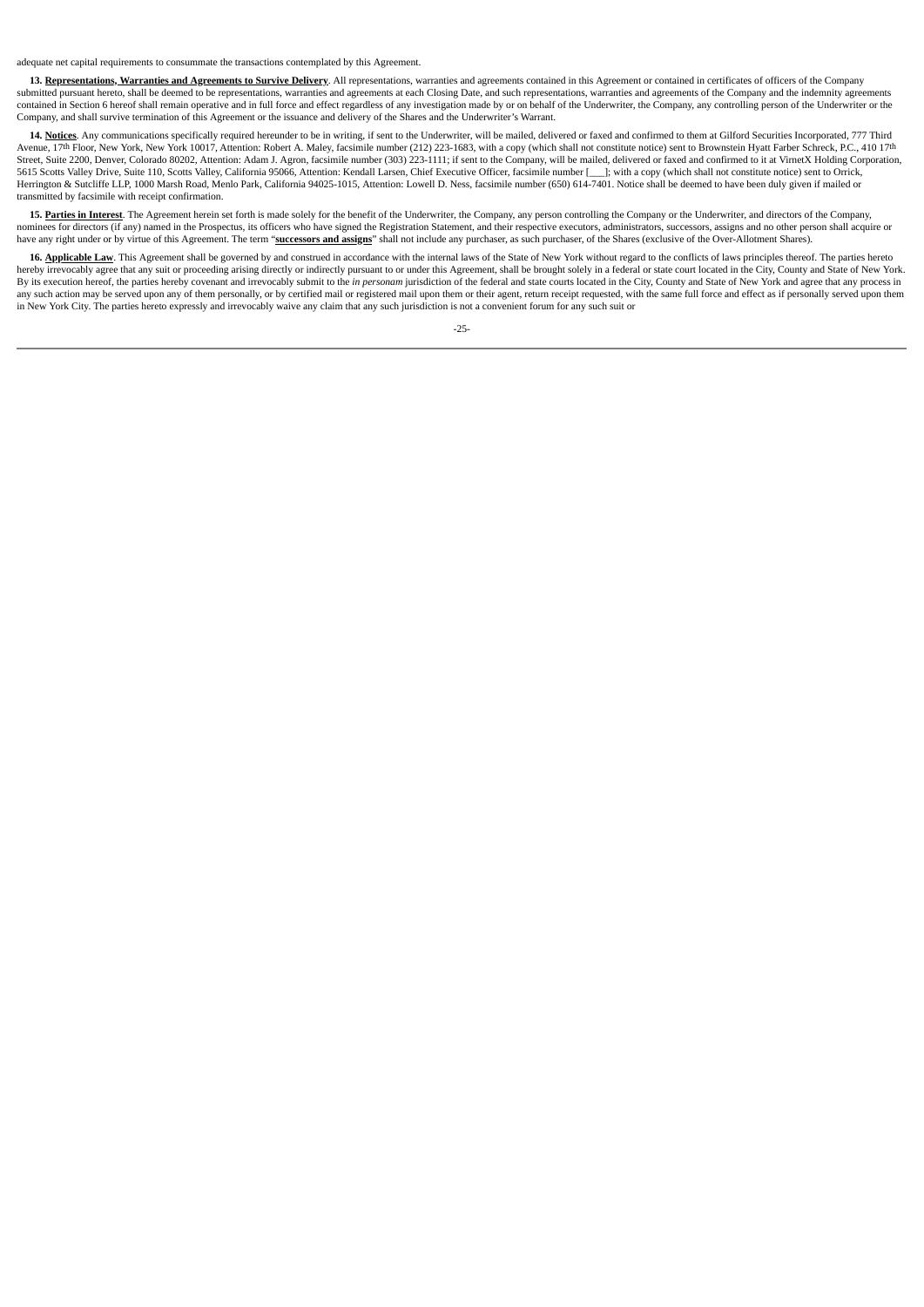proceeding and any defense or lack of *in personam* jurisdiction with respect thereto. In the event of any such action or proceeding, the party prevailing therein shall be entitled to payment from the other party hereto of

17. Counterparts. This agreement may be executed in one or more counterparts each of which shall be deemed to constitute an original and shall become effective when one or more counterparts have been signed<br>by each of the

18. Entire Agreement; Amendments. This Agreement constitutes the entire agreement of the parties hereto and supersedes all prior written or oral agreements, understandings and negotiations with respect to the subject matte

*[Remainder of page intentionally left blank]*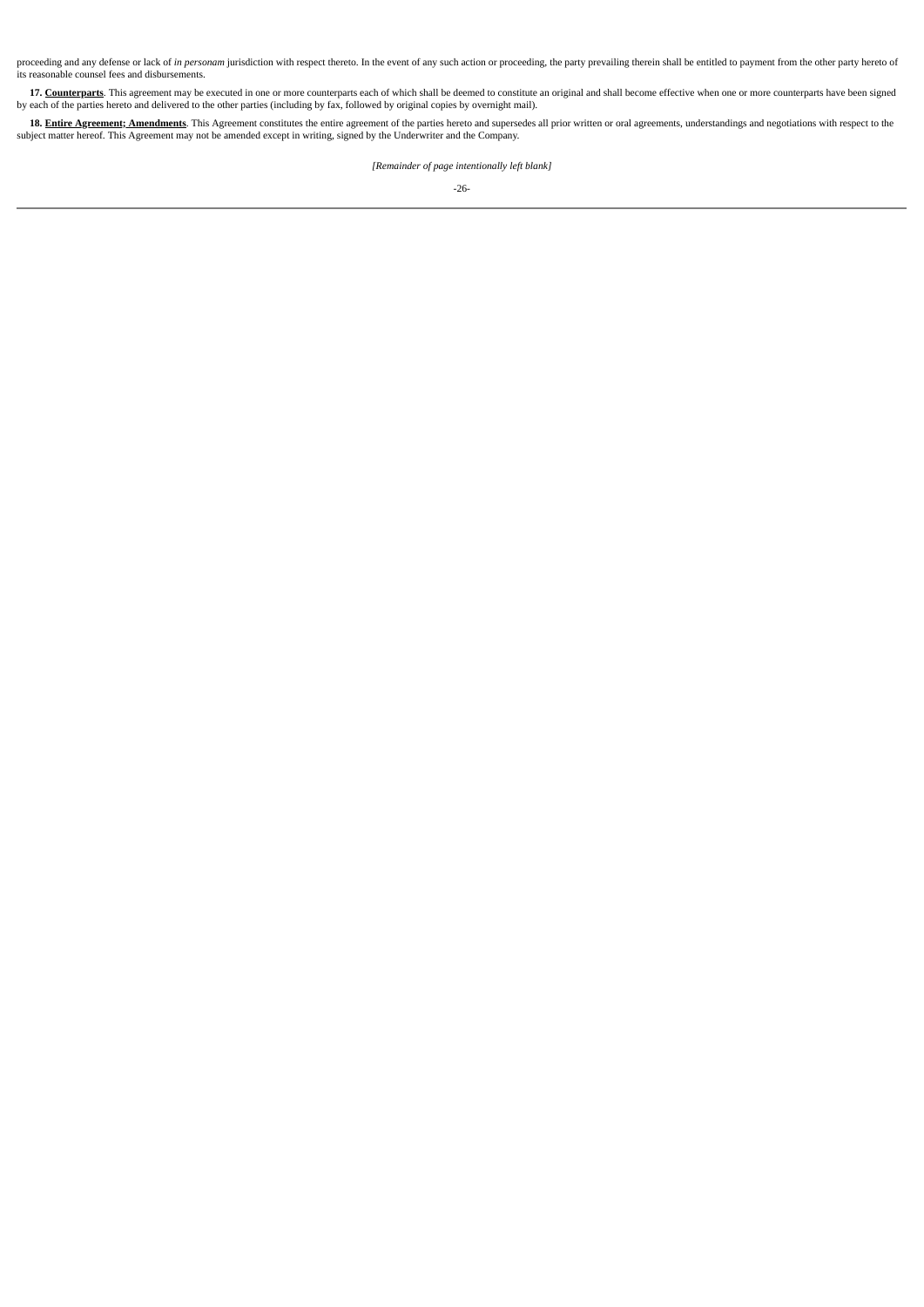If the foregoing is in accordance with your understanding of our agreement, kindly sign and return this agreement, whereupon it will become a binding agreement between the Company and the Underwriter in<br>accordance with its

# Very truly yours,

# **VIRNETX HOLDING CORPORATION**

By: Name: Title:

The foregoing Underwriting Agreement is hereby confirmed and accepted as of the date first above written.

# **GILFORD SECURITIES INCORPORATED**

By: Robert A. Maley

President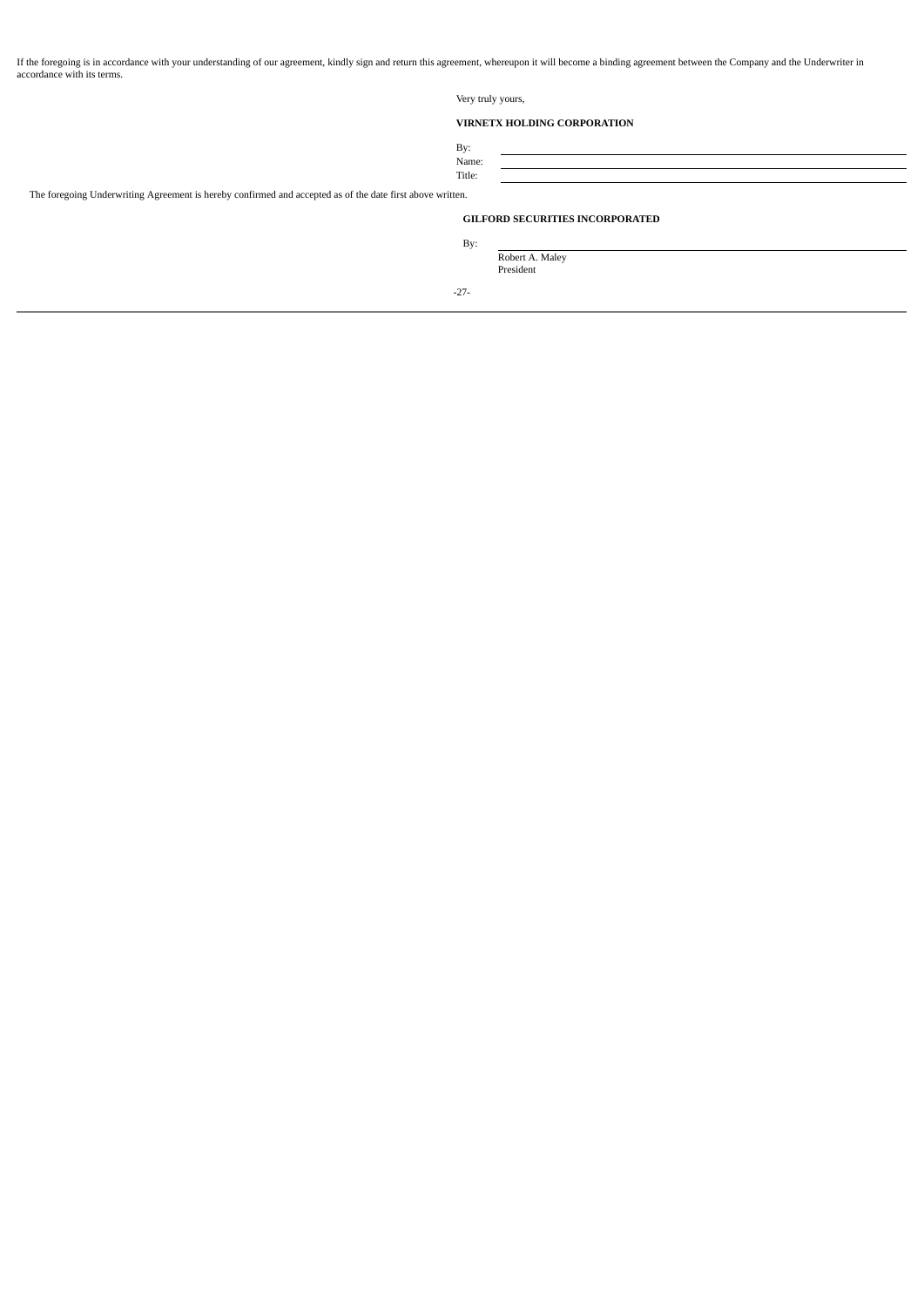LIST OF SCHEDULES AND EXHIBITS

| Schedule 1(h)    |  |
|------------------|--|
| Schedule 1(l)    |  |
| Schedule 1(n)    |  |
| <b>Exhibit A</b> |  |
| <b>Exhibit B</b> |  |
| <b>Exhibit C</b> |  |

**S u b s i d ia r i e s L i t i g a t i o n, E tc. Schedule 1(n) - Intellectual Pro p e r t y F o r m o f L o c k -u p A g r e e m en t F o r m o f O p in io n o f O rr i c k, H e r r in g t o n & S u t c li ff e L L P F o r m o f O p in io n o f B r o w n s t e i n H y a t t F a r b e r S c h r e c k, P.C.**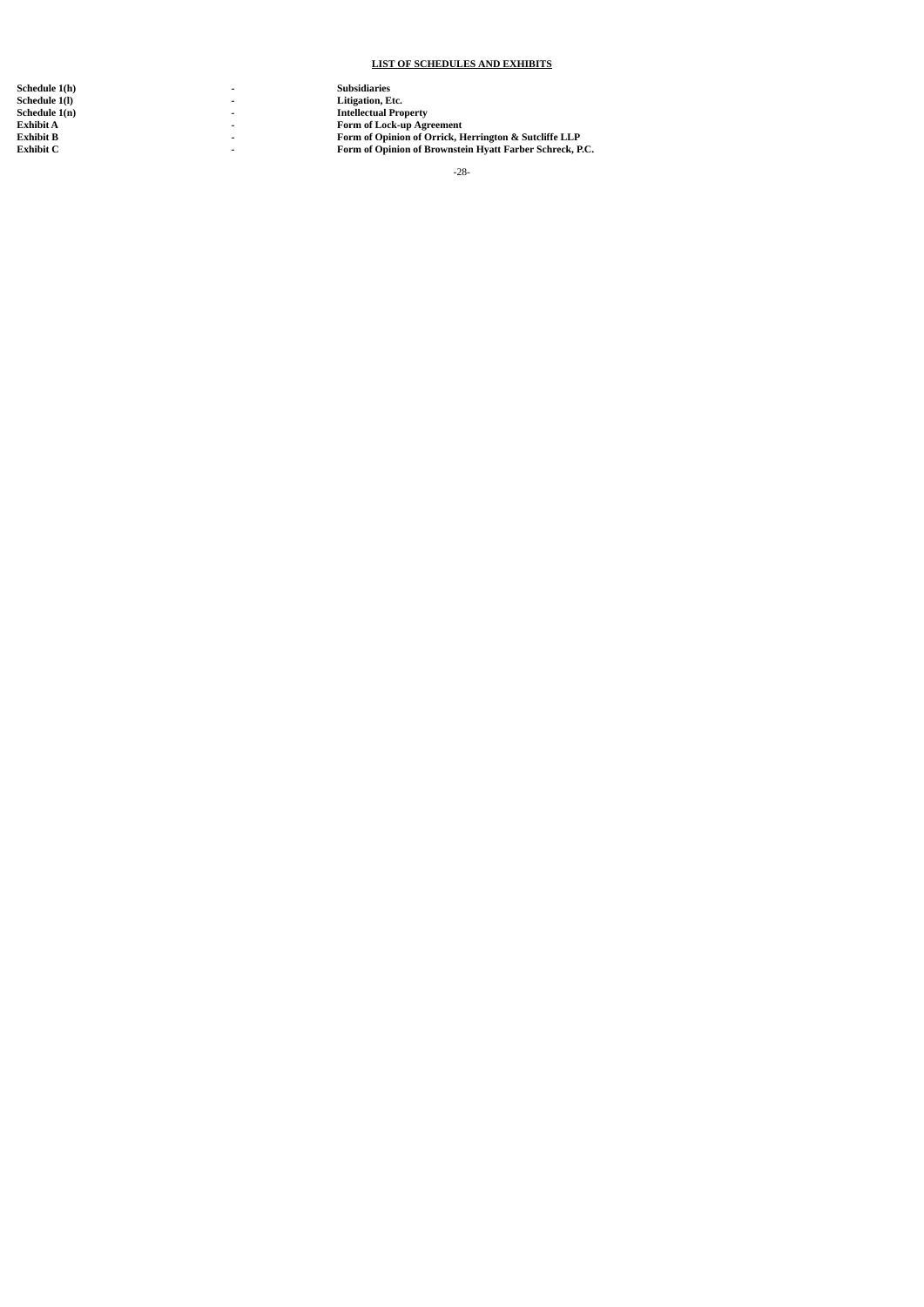#### **CONSENT OF INDEPENDENT ACCOUNTANTS**

We hereby consent to the use in this Amendment No. 3 to Registration Statement on Form SB-2 of our report (which contains an explanatory paragraph relating to VirnetX, Inc.'s ability to continue as a going concern as descr

/s/ Burr, Pilger & Mayer, LLP

Palo Alto, CA November 15, 2007